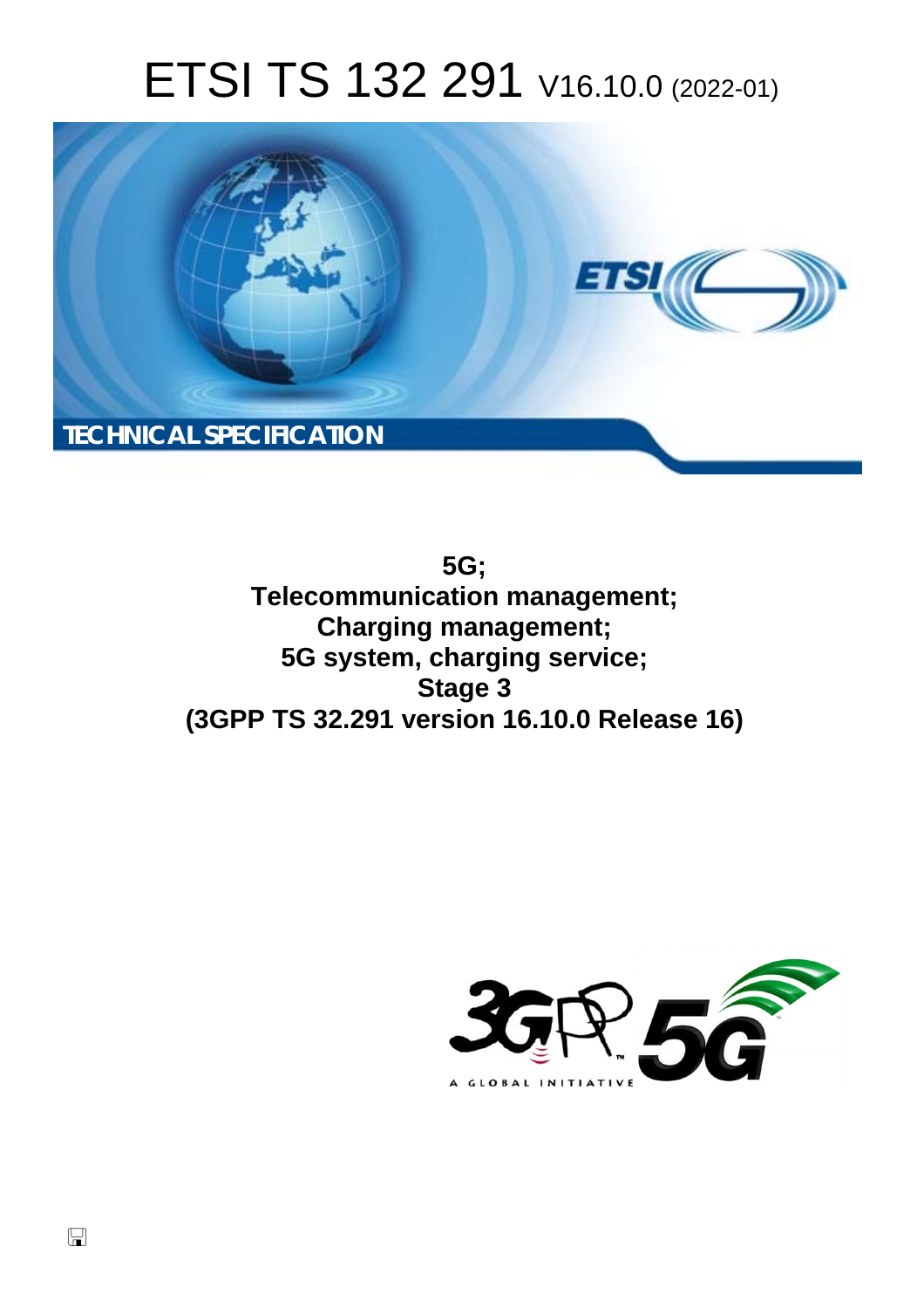Reference RTS/TSGS-0532291vga0

Keywords

 $\overline{5G}$ 

#### *ETSI*

650 Route des Lucioles F-06921 Sophia Antipolis Cedex - FRANCE

Tel.: +33 4 92 94 42 00 Fax: +33 4 93 65 47 16

Siret N° 348 623 562 00017 - APE 7112B Association à but non lucratif enregistrée à la Sous-Préfecture de Grasse (06) N° w061004871

#### *Important notice*

The present document can be downloaded from: <http://www.etsi.org/standards-search>

The present document may be made available in electronic versions and/or in print. The content of any electronic and/or print versions of the present document shall not be modified without the prior written authorization of ETSI. In case of any existing or perceived difference in contents between such versions and/or in print, the prevailing version of an ETSI deliverable is the one made publicly available in PDF format at [www.etsi.org/deliver](http://www.etsi.org/deliver).

Users of the present document should be aware that the document may be subject to revision or change of status. Information on the current status of this and other ETSI documents is available at <https://portal.etsi.org/TB/ETSIDeliverableStatus.aspx>

If you find errors in the present document, please send your comment to one of the following services: <https://portal.etsi.org/People/CommiteeSupportStaff.aspx>

#### *Notice of disclaimer & limitation of liability*

The information provided in the present deliverable is directed solely to professionals who have the appropriate degree of experience to understand and interpret its content in accordance with generally accepted engineering or other professional standard and applicable regulations.

No recommendation as to products and services or vendors is made or should be implied.

No representation or warranty is made that this deliverable is technically accurate or sufficient or conforms to any law and/or governmental rule and/or regulation and further, no representation or warranty is made of merchantability or fitness for any particular purpose or against infringement of intellectual property rights.

In no event shall ETSI be held liable for loss of profits or any other incidental or consequential damages.

Any software contained in this deliverable is provided "AS IS" with no warranties, express or implied, including but not limited to, the warranties of merchantability, fitness for a particular purpose and non-infringement of intellectual property rights and ETSI shall not be held liable in any event for any damages whatsoever (including, without limitation, damages for loss of profits, business interruption, loss of information, or any other pecuniary loss) arising out of or related to the use of or inability to use the software.

#### *Copyright Notification*

No part may be reproduced or utilized in any form or by any means, electronic or mechanical, including photocopying and microfilm except as authorized by written permission of ETSI. The content of the PDF version shall not be modified without the written authorization of ETSI.

The copyright and the foregoing restriction extend to reproduction in all media.

© ETSI 2022. All rights reserved.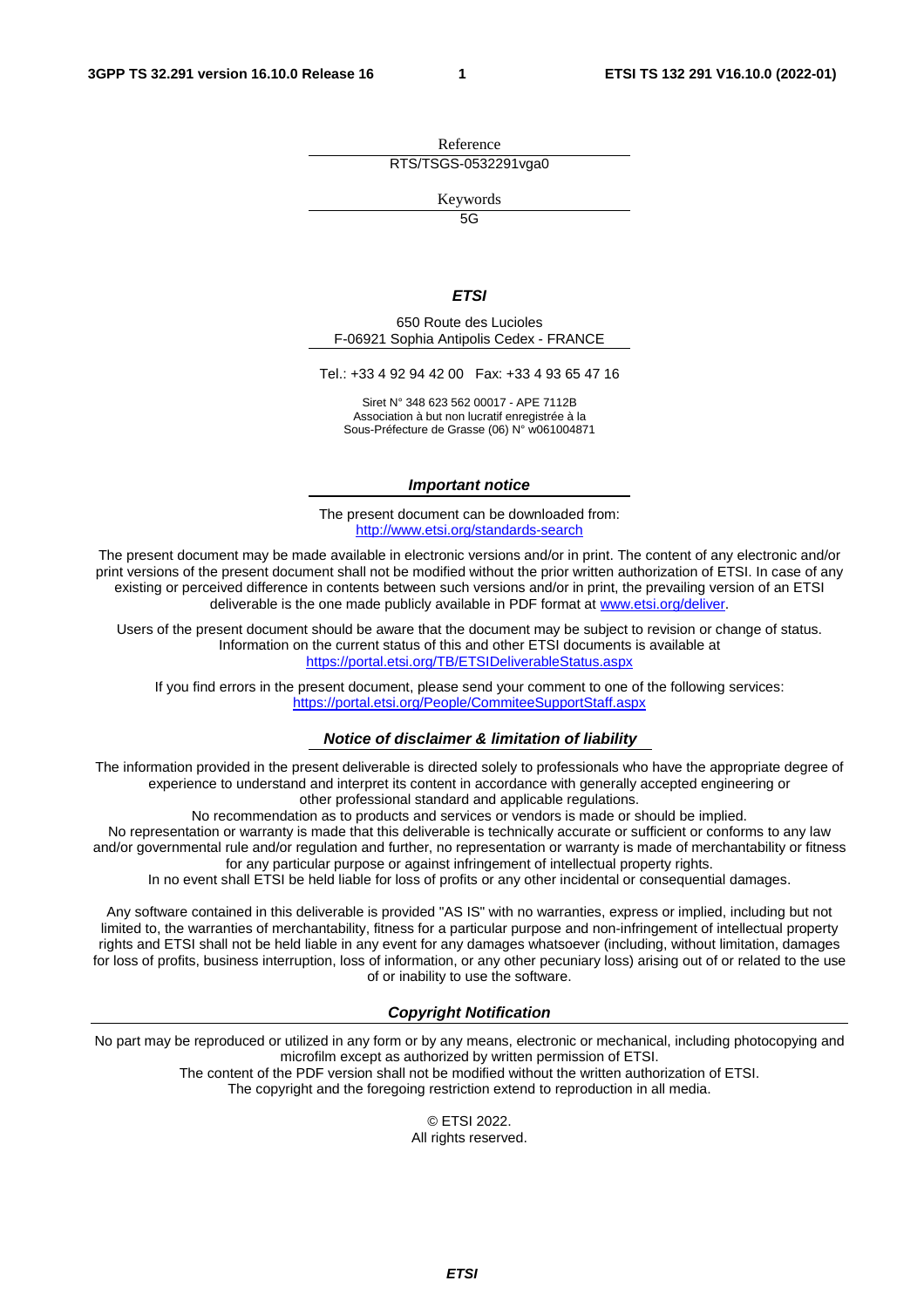## Intellectual Property Rights

#### Essential patents

IPRs essential or potentially essential to normative deliverables may have been declared to ETSI. The declarations pertaining to these essential IPRs, if any, are publicly available for **ETSI members and non-members**, and can be found in ETSI SR 000 314: *"Intellectual Property Rights (IPRs); Essential, or potentially Essential, IPRs notified to ETSI in respect of ETSI standards"*, which is available from the ETSI Secretariat. Latest updates are available on the ETSI Web server ([https://ipr.etsi.org/\)](https://ipr.etsi.org/).

Pursuant to the ETSI Directives including the ETSI IPR Policy, no investigation regarding the essentiality of IPRs, including IPR searches, has been carried out by ETSI. No guarantee can be given as to the existence of other IPRs not referenced in ETSI SR 000 314 (or the updates on the ETSI Web server) which are, or may be, or may become, essential to the present document.

#### **Trademarks**

The present document may include trademarks and/or tradenames which are asserted and/or registered by their owners. ETSI claims no ownership of these except for any which are indicated as being the property of ETSI, and conveys no right to use or reproduce any trademark and/or tradename. Mention of those trademarks in the present document does not constitute an endorsement by ETSI of products, services or organizations associated with those trademarks.

**DECT™**, **PLUGTESTS™**, **UMTS™** and the ETSI logo are trademarks of ETSI registered for the benefit of its Members. **3GPP™** and **LTE™** are trademarks of ETSI registered for the benefit of its Members and of the 3GPP Organizational Partners. **oneM2M™** logo is a trademark of ETSI registered for the benefit of its Members and of the oneM2M Partners. **GSM**® and the GSM logo are trademarks registered and owned by the GSM Association.

## Legal Notice

This Technical Specification (TS) has been produced by ETSI 3rd Generation Partnership Project (3GPP).

The present document may refer to technical specifications or reports using their 3GPP identities. These shall be interpreted as being references to the corresponding ETSI deliverables.

The cross reference between 3GPP and ETSI identities can be found under<http://webapp.etsi.org/key/queryform.asp>.

## Modal verbs terminology

In the present document "**shall**", "**shall not**", "**should**", "**should not**", "**may**", "**need not**", "**will**", "**will not**", "**can**" and "**cannot**" are to be interpreted as described in clause 3.2 of the [ETSI Drafting Rules](https://portal.etsi.org/Services/editHelp!/Howtostart/ETSIDraftingRules.aspx) (Verbal forms for the expression of provisions).

"**must**" and "**must not**" are **NOT** allowed in ETSI deliverables except when used in direct citation.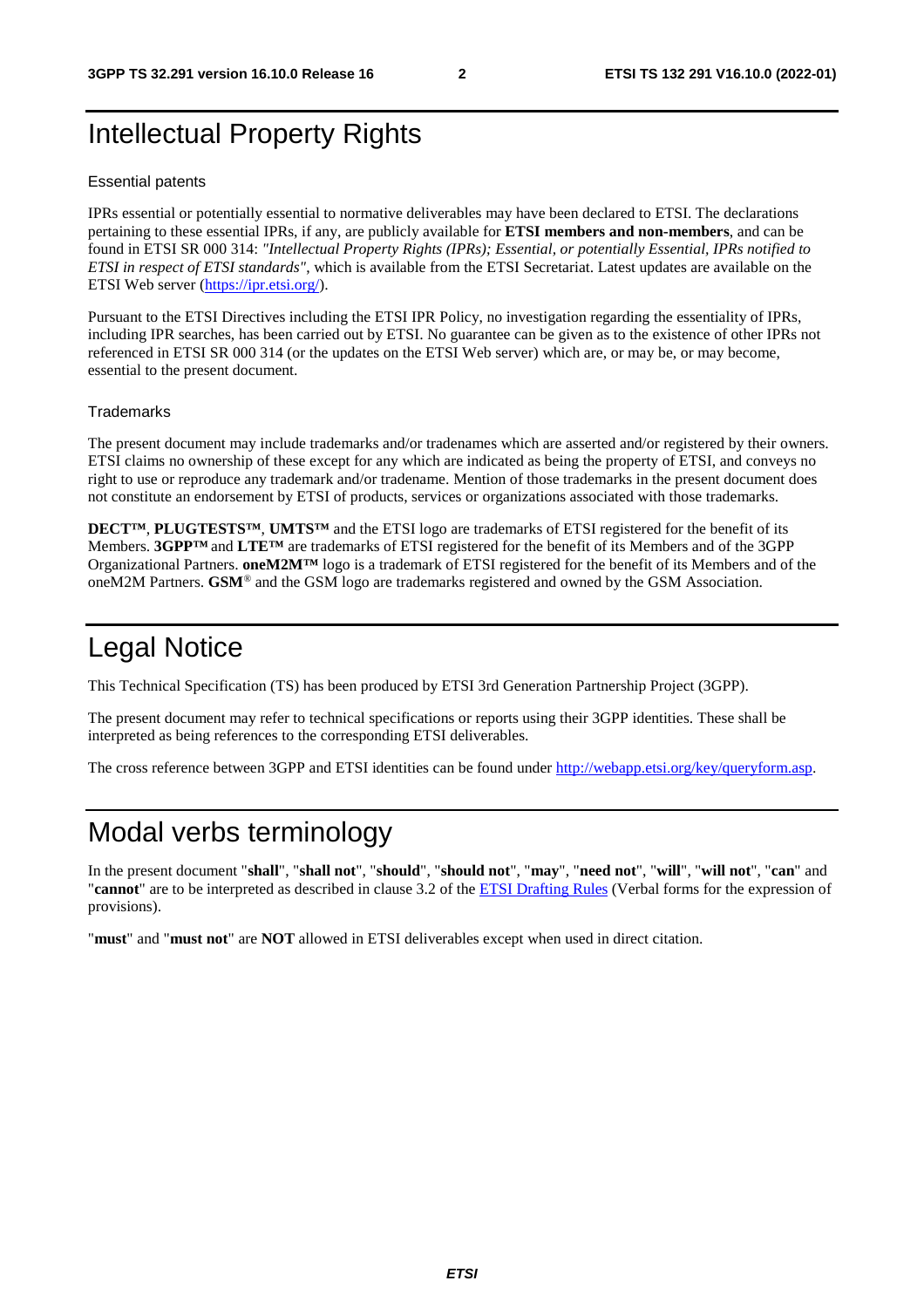$\mathbf{3}$ 

## Contents

| 1                  |  |  |  |
|--------------------|--|--|--|
| 2                  |  |  |  |
| 3                  |  |  |  |
| 3.1                |  |  |  |
| 3.2                |  |  |  |
| 3.3                |  |  |  |
| 4                  |  |  |  |
| 4.1                |  |  |  |
| 4.2                |  |  |  |
| 4.2.1              |  |  |  |
| 4.2.2              |  |  |  |
|                    |  |  |  |
| 5                  |  |  |  |
| 5.1                |  |  |  |
| 5.2                |  |  |  |
| 5.2.1              |  |  |  |
| 5.2.2              |  |  |  |
| 5.2.2.1            |  |  |  |
| 5.2.2.2            |  |  |  |
| 5.2.2.3            |  |  |  |
| 5.2.2.4<br>5.2.2.5 |  |  |  |
| 5.3                |  |  |  |
|                    |  |  |  |
| 5.3.1<br>5.3.2     |  |  |  |
| 5.3.2.1            |  |  |  |
| 5.3.2.2            |  |  |  |
| 5.3.2.3            |  |  |  |
| 5.3.2.4            |  |  |  |
|                    |  |  |  |
| 6                  |  |  |  |
| 6.1                |  |  |  |
| 6.1.1              |  |  |  |
| 6.1.2              |  |  |  |
| 6.1.2.1            |  |  |  |
| 6.1.2.2            |  |  |  |
| 6.1.2.2.1          |  |  |  |
| 6.1.2.2.2          |  |  |  |
| 6.1.2.3            |  |  |  |
| 6.1.2.3.1          |  |  |  |
| 6.1.3              |  |  |  |
| 6.1.3.1            |  |  |  |
| 6.1.3.2            |  |  |  |
| 6.1.3.2.1          |  |  |  |
| 6.1.3.2.2          |  |  |  |
| 6.1.3.2.3          |  |  |  |
| 6.1.3.2.3.1        |  |  |  |
| 6.1.3.2.4          |  |  |  |
| 6.1.3.3            |  |  |  |
| 6.1.3.3.1          |  |  |  |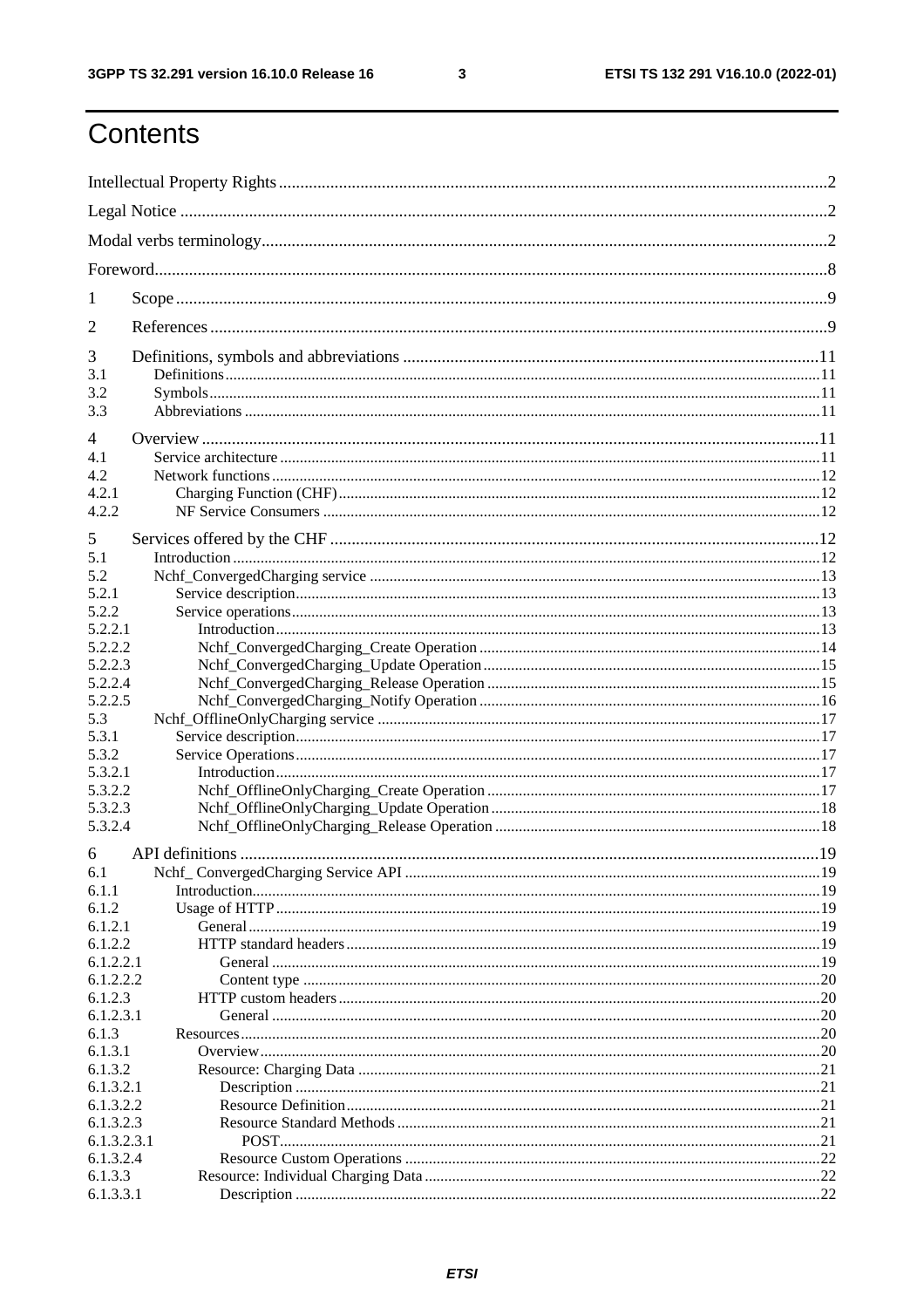$\overline{\mathbf{4}}$ 

| 6.1.3.3.2                   |  |
|-----------------------------|--|
| 6.1.3.3.3                   |  |
| 6.1.3.3.4                   |  |
| 6.1.3.3.4.1                 |  |
| 6.1.3.3.4.2                 |  |
| 6.1.3.3.4.2.1               |  |
| 6.1.3.3.4.2.2               |  |
| 6.1.3.3.4.3                 |  |
| 6.1.3.3.4.3.1               |  |
| 6.1.3.3.4.3.2<br>6.1.4      |  |
| 6.1.5                       |  |
| 6.1.5.1                     |  |
| 6.1.5.2                     |  |
| 6.1.5.2.1                   |  |
| 6.1.5.2.2                   |  |
| 6.1.5.2.3                   |  |
| 6.1.5.2.3.1                 |  |
| 6.1.6                       |  |
| 6.1.6.1                     |  |
| 6.1.6.2                     |  |
| 6.1.6.2.1                   |  |
| 6.1.6.2.1.1                 |  |
| 6.1.6.2.1.2                 |  |
| 6.1.6.2.1.3                 |  |
| 6.1.6.2.1.4                 |  |
| 6.1.6.2.1.5                 |  |
| 6.1.6.2.1.6                 |  |
| 6.1.6.2.1.7                 |  |
| 6.1.6.2.1.8<br>6.1.6.2.1.9  |  |
| 6.1.6.2.1.10                |  |
| 6.1.6.2.1.11                |  |
| 6.1.6.2.1.12                |  |
| 6.1.6.2.1.13                |  |
| 6.1.6.2.1.14                |  |
| 6.1.6.2.1.15                |  |
| 6.1.6.2.1.16                |  |
| 6.1.6.2.2                   |  |
| 6.1.6.2.2.1                 |  |
| 6.1.6.2.2.2                 |  |
| 6.1.6.2.2.3                 |  |
| 6.1.6.2.2.4                 |  |
| 6.1.6.2.2.5                 |  |
| 6.1.6.2.2.6                 |  |
| 6.1.6.2.2.7                 |  |
| 6.1.6.2.2.8                 |  |
| 6.1.6.2.2.9<br>6.1.6.2.2.10 |  |
| 6.1.6.2.2.11                |  |
| 6.1.6.2.2.12                |  |
| 6.1.6.2.2.13                |  |
| 6.1.6.2.2.14                |  |
| 6.1.6.2.2.15                |  |
| 6.1.6.2.2.16                |  |
| 6.1.6.2.2.17                |  |
| 6.1.6.2.2.18                |  |
| 6.1.6.2.2.19                |  |
| 6.1.6.2.2.20                |  |
| 6.1.6.2.3                   |  |
| 6.1.6.2.3.1                 |  |
| 6.1.6.2.3.2                 |  |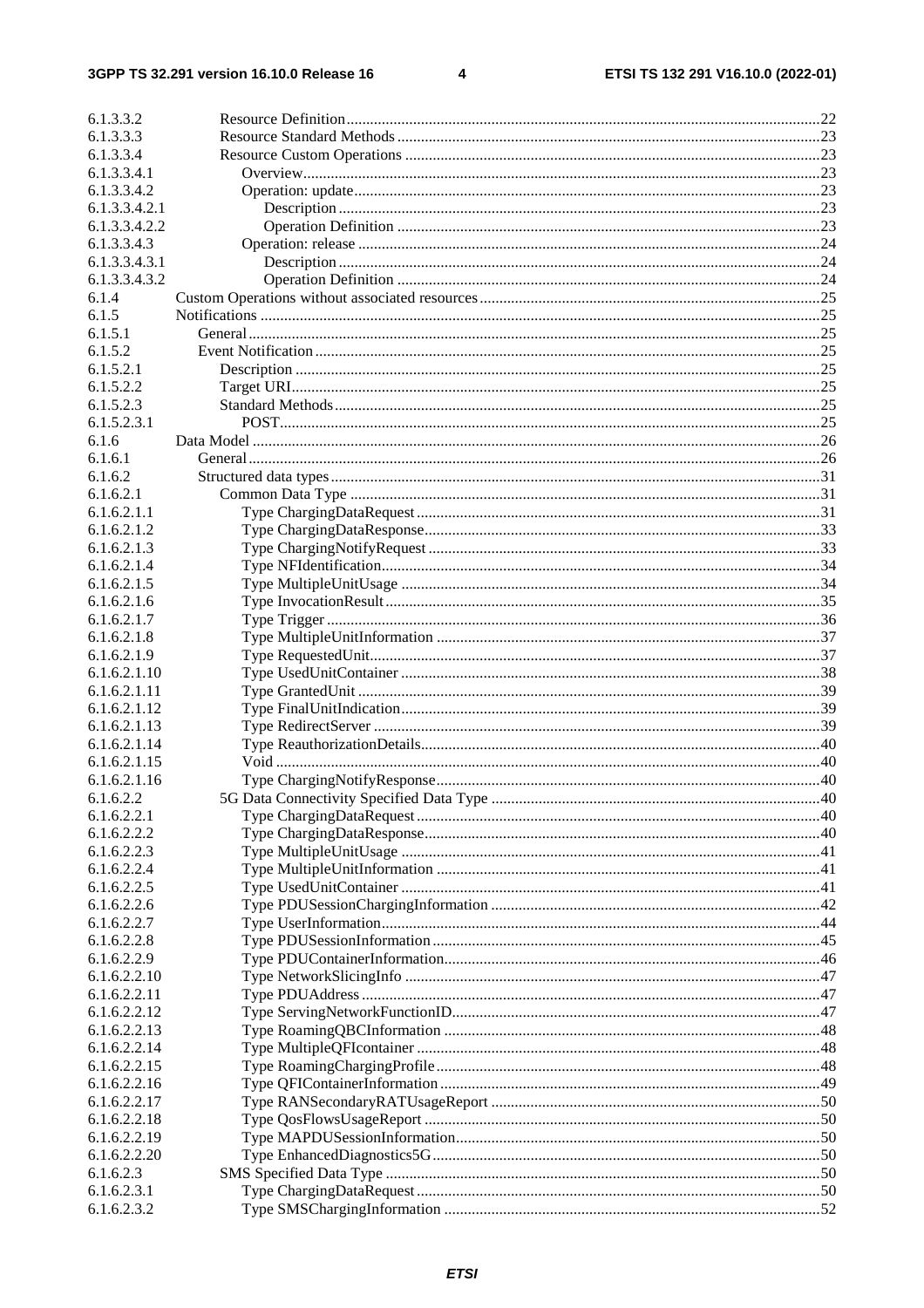$5\phantom{a}$ 

| 6.1.6.2.3.3            |  |
|------------------------|--|
| 6.1.6.2.3.4            |  |
| 6.1.6.2.3.5            |  |
| 6.1.6.2.3.6            |  |
| 6.1.6.2.3.7            |  |
| 6.1.6.2.3.8            |  |
| 6.1.6.2.3.9            |  |
| 6.1.6.2.4              |  |
| 6.1.6.2.4.1            |  |
| 6.1.6.2.4.2            |  |
| 6.1.6.2.4.3            |  |
| 6.1.6.2.4.4            |  |
| 6.1.6.2.4.5            |  |
| 6.1.6.2.4.6            |  |
| 6.1.6.2.4.7            |  |
| 6.1.6.2.5              |  |
| 6.1.6.2.5.1            |  |
| 6.1.6.2.5.1a           |  |
| 6.1.6.2.5.2            |  |
| 6.1.6.2.6              |  |
| 6.1.6.2.6.1            |  |
| 6.1.6.2.6.2            |  |
| 6.1.6.2.6.3            |  |
| 6.1.6.2.6.4            |  |
| 6.1.6.2.6.5            |  |
| 6.1.6.2.7              |  |
| 6.1.6.2.7.1            |  |
| 6.1.6.2.7.2            |  |
| 6.1.6.2.7.3            |  |
| 6.1.6.2.7.4            |  |
| 6.1.6.2.7.5            |  |
| 6.1.6.3                |  |
| 6.1.6.3.1              |  |
| 6.1.6.3.2              |  |
| 6.1.6.3.3              |  |
| 6.1.6.3.4              |  |
| 6.1.6.3.5<br>6.1.6.3.6 |  |
| 6.1.6.3.7              |  |
| 6.1.6.3.8              |  |
| 6.1.6.3.9              |  |
| 6.1.6.3.10             |  |
| 6.1.6.3.11             |  |
| 6.1.6.3.12             |  |
| 6.1.6.3.13             |  |
| 6.1.6.3.14             |  |
| 6.1.6.3.15             |  |
| 6.1.6.3.16             |  |
| 6.1.6.3.17             |  |
| 6.1.6.3.18             |  |
| 6.1.6.3.19             |  |
| 6.1.6.3.20             |  |
| 6.1.6.3.21             |  |
| 6.1.6.3.22             |  |
| 6.1.6.3.23             |  |
| 6.1.6.3.24             |  |
| 6.1.6.3.25             |  |
| 6.1.6.3.26             |  |
| 6.1.6.3.27             |  |
| 6.1.6.3.28             |  |
|                        |  |
| 6.1.6.3.29             |  |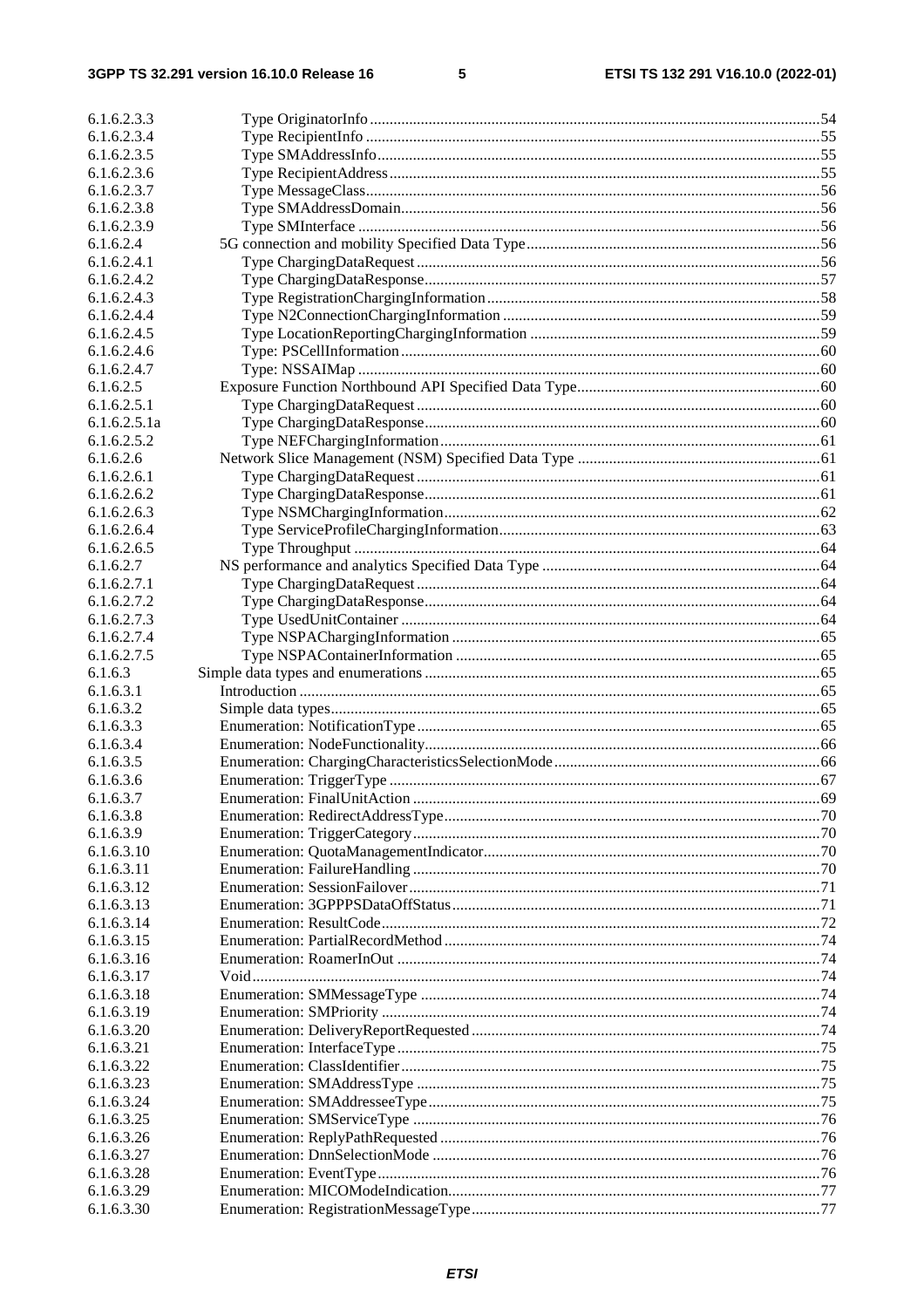#### $\bf 6$

| 6.1.6.3.31    |  |
|---------------|--|
| 6.1.6.3.32    |  |
| 6.1.6.3.33    |  |
| 6.1.6.3.34    |  |
|               |  |
| 6.1.6.4       |  |
| 6.1.6.5       |  |
| 6.1.7         |  |
| 6.1.7.1       |  |
| 6.1.7.2       |  |
| 6.1.7.3       |  |
| 6.1.8         |  |
| 6.2           |  |
| 6.2.1         |  |
| 6.2.2         |  |
| 6.2.3         |  |
| 6.2.3.1       |  |
| 6.2.3.2       |  |
| 6.2.3.2.1     |  |
| 6.2.3.2.2     |  |
| 6.2.3.2.3     |  |
| 6.2.3.2.3.1   |  |
| 6.2.3.2.4     |  |
|               |  |
| 6.2.3.3       |  |
| 6.2.3.3.1     |  |
| 6.2.3.3.2     |  |
| 6.2.3.3.3     |  |
| 6.2.3.3.4     |  |
| 6.2.3.3.4.1   |  |
| 6.2.3.3.4.2   |  |
| 6.2.3.3.4.2.1 |  |
| 6.2.3.3.4.2.2 |  |
| 6.2.3.3.4.3   |  |
| 6.2.3.3.4.3.1 |  |
| 6.2.3.3.4.3.2 |  |
| 6.2.4         |  |
| 6.2.5         |  |
| 6.2.5.1       |  |
| 6.2.5.2       |  |
| 6.2.5.2.1     |  |
| 6.2.5.2.1.1   |  |
| 6.2.5.2.1.2   |  |
| 6.2.5.2.1.3   |  |
|               |  |
| 6.2.5.2.1.4   |  |
| 6.2.5.2.1.5   |  |
| 6.2.5.2.2     |  |
| 6.2.5.2.2.1   |  |
| 6.2.5.2.2.2   |  |
| 6.2.5.2.2.3   |  |
| 6.2.5.2.2.4   |  |
| 6.2.5.2.2.5   |  |
| 6.2.5.2.2.6   |  |
| 6.2.5.2.2.7   |  |
| 6.2.5.2.2.8   |  |
| 6.2.5.2.2.9   |  |
| 6.2.5.2.2.10  |  |
| 6.2.5.2.2.11  |  |
| 6.2.5.2.2.12  |  |
| 6.2.5.2.2.13  |  |
| 6.2.5.2.2.14  |  |
| 6.2.5.2.2.15  |  |
| 6.2.5.2.2.16  |  |
| 6.2.5.2.2.17  |  |
|               |  |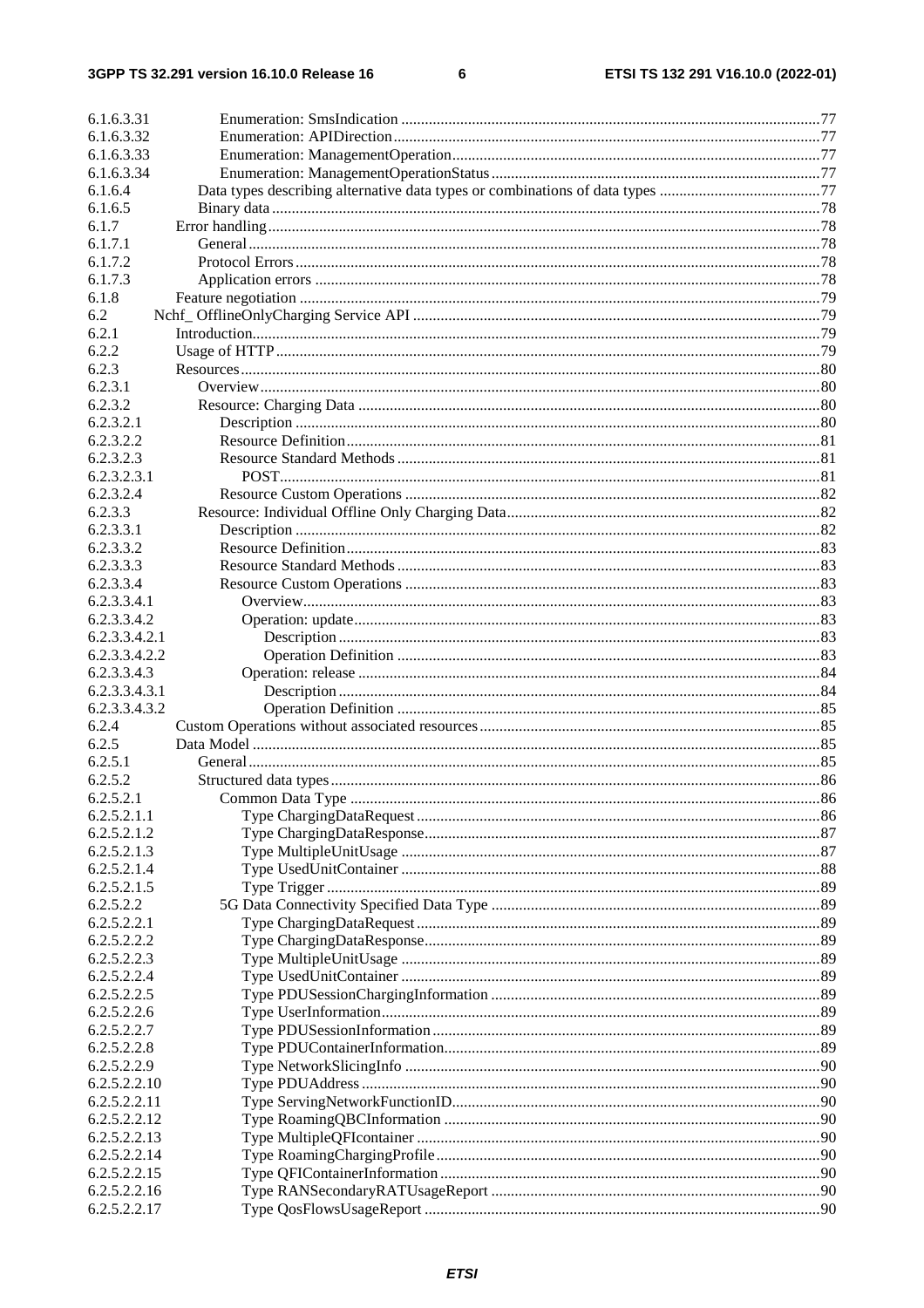$\overline{7}$ 

| 6.2.5.3    |                               |  |
|------------|-------------------------------|--|
| 6.2.5.3.1  |                               |  |
| 6.2.5.3.2  |                               |  |
| 6.2.5.3.3  |                               |  |
| 6.2.5.3.4  |                               |  |
| 6.2.5.3.5  |                               |  |
| 6.2.5.3.6  |                               |  |
| 6.2.5.3.7  |                               |  |
| 6.2.5.3.8  |                               |  |
| 6.2.5.3.9  |                               |  |
| 6.2.5.3.10 |                               |  |
| 6.2.6      |                               |  |
| 6.2.6.1    |                               |  |
| 6.2.6.2    |                               |  |
| 6.2.6.3    |                               |  |
| 6.2.7      |                               |  |
| 7          |                               |  |
| 7.0        |                               |  |
| 7.1        |                               |  |
| 7.2        |                               |  |
| 7.3        |                               |  |
| 7.4        |                               |  |
| 7.5        |                               |  |
| 7.6        |                               |  |
| 7.7        |                               |  |
| 8          |                               |  |
|            |                               |  |
| A.1        |                               |  |
| A.2        |                               |  |
| A.3        |                               |  |
|            | <b>Annex B</b> (informative): |  |
|            |                               |  |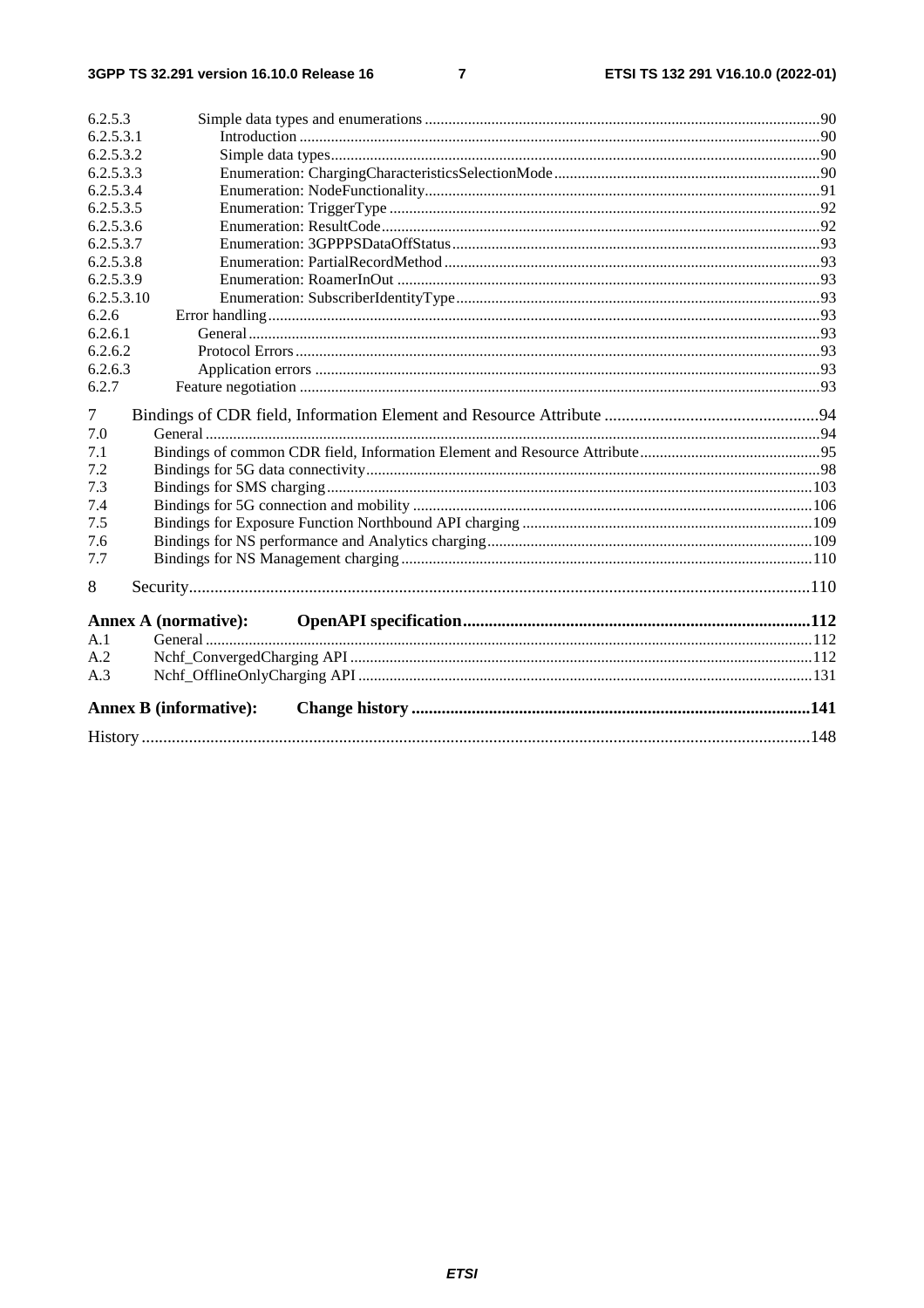## Foreword

This Technical Specification has been produced by the 3rd Generation Partnership Project (3GPP).

The contents of the present document are subject to continuing work within the TSG and may change following formal TSG approval. Should the TSG modify the contents of the present document, it will be re-released by the TSG with an identifying change of release date and an increase in version number as follows:

Version x.y.z

where:

- x the first digit:
	- 1 presented to TSG for information;
	- 2 presented to TSG for approval;
	- 3 or greater indicates TSG approved document under change control.
- y the second digit is incremented for all changes of substance, i.e. technical enhancements, corrections, updates, etc.
- z the third digit is incremented when editorial only changes have been incorporated in the document.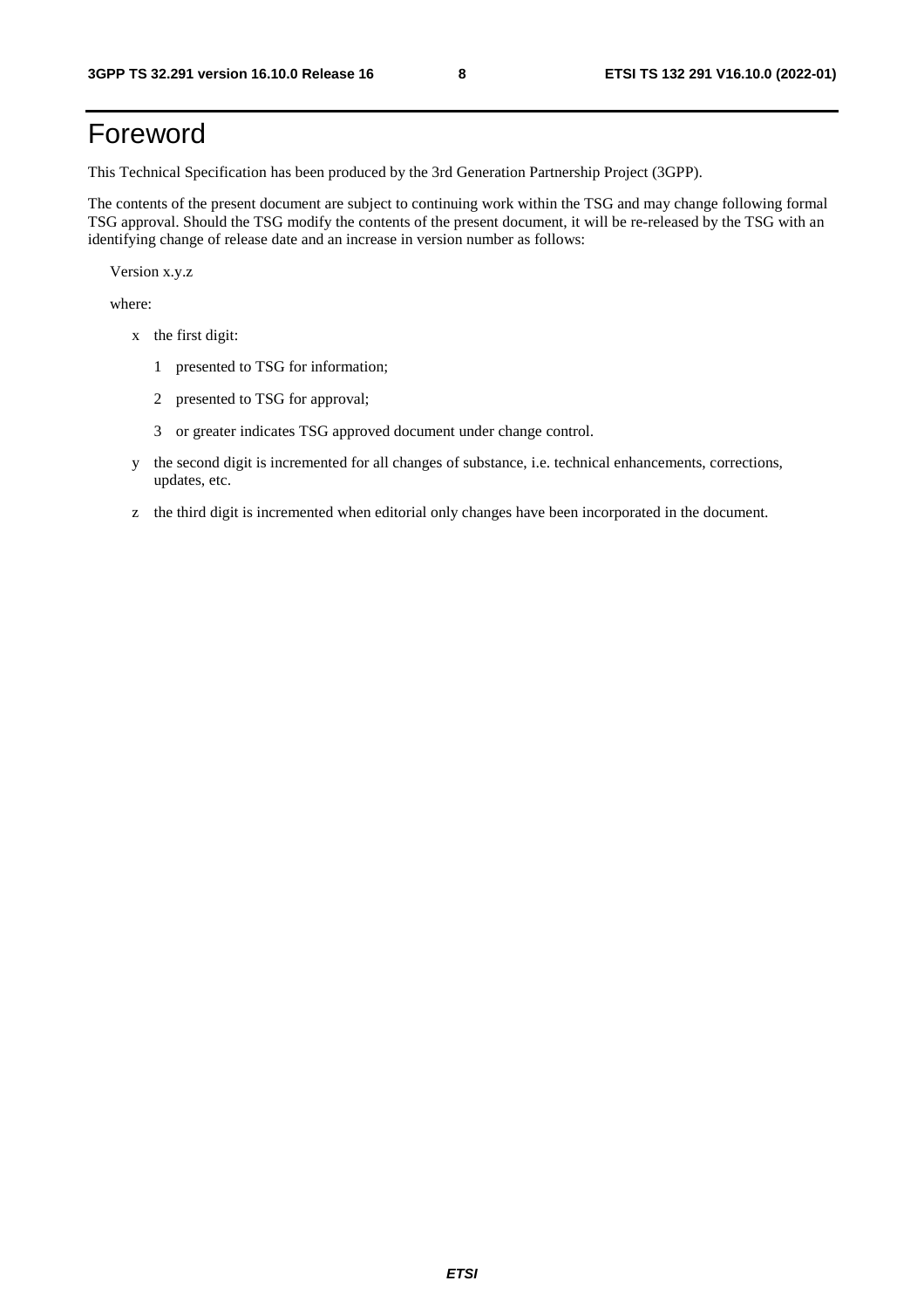## 1 Scope

The present document specifies the protocol that is used for service based interface. The API definitions and data type definitions are aligned with the common charging architecture specified in TS 32.240 [1]. The present document is related to other 3GPP charging TSs as follows:

- The common 3GPP charging architecture is specified in TS 32.240 [1].
- The 5G data connectivity charging is specified in TS 32.255 [30].
- The 5G connection and mobility charging is specified in TS 32.256 [31].
- The service, operations and procedures of 5G charging for service based interface is specified in TS 32.290 [58].

The Technical Realization of the Service Based Architecture and the Principles and Guidelines for Services Definition of the 5G System are specified in 3GPP TS 29.500 [299] and 3GPP TS 29.501 [300].

## 2 References

The following documents contain provisions which, through reference in this text, constitute provisions of the present document.

- References are either specific (identified by date of publication, edition number, version number, etc.) or non-specific.
- For a specific reference, subsequent revisions do not apply.
- For a non-specific reference, the latest version applies. In the case of a reference to a 3GPP document (including a GSM document), a non-specific reference implicitly refers to the latest version of that document *in the same Release as the present document*.
- [1] 3GPP TS 32.240: "Telecommunication management; Charging management; Charging architecture and principles".
- [2] [13] Void.
- [14] 3GPP TS 32.254: "Telecommunication management; Charging management; Exposure function Northbound Application Program Interfaces (APIs) charging ".
- [15] [28] Void.
- [29] 3GPP TS 32.274: "Telecommunication management; Charging management;Short Message Service (SMS) charging".
- [30] 3GPP TS 32.255: "Telecommunication management; Charging management; 5G Data connectivity domain charging; stage 2".
- [31] 3GPP TS 32.256: "Telecommunication management; Charging management; 5G connection and mobility domain charging; stage 2".
- [32] [49] Void.
- [50] [57] Void.
- [58] 3GPP TS 32.290: "Telecommunication management; Charging management; 5G system; Services, operations and procedures of charging using Service Based Interface (SBI).
- [59] [69] Void.[70] 3GPP TS 28.201: "Charging management; Network slice performance and analytics charging in the 5G System (5GS); Stage 2".
- [71] 3GPP TS 28.202: "Charging management; Network slice management charging in the 5G System (5GS); Stage 2".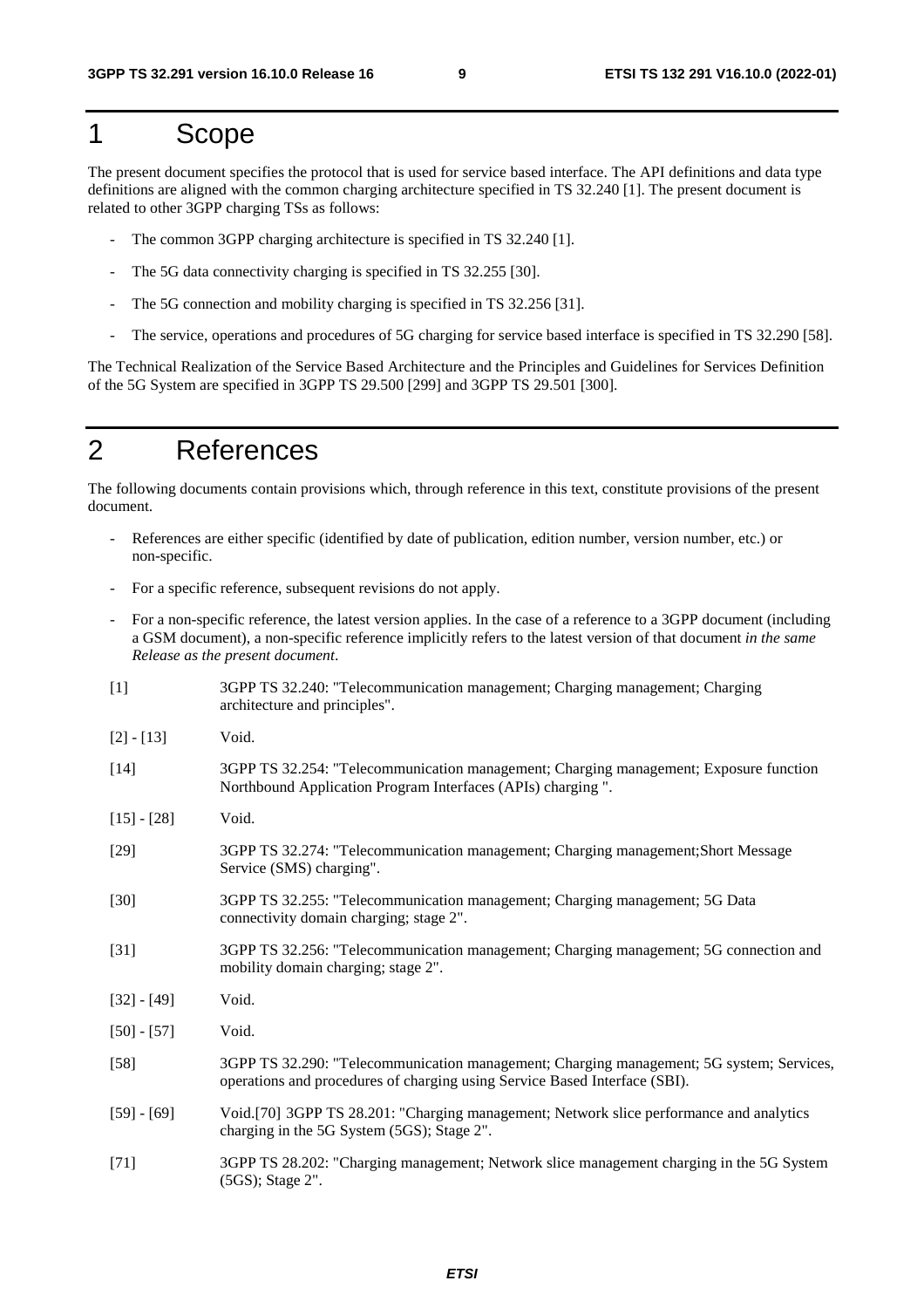| $[72] - [99]$   | Void.                                                                                                                                                     |
|-----------------|-----------------------------------------------------------------------------------------------------------------------------------------------------------|
| $[100]$         | 3GPP TR 21.905: "Vocabulary for 3GPP Specifications".                                                                                                     |
| $[101]$         | 3GPP TR 21.900: "Technical Specification Group working methods".                                                                                          |
| $[102] - [199]$ | Void                                                                                                                                                      |
| $[200] - [252]$ | Void                                                                                                                                                      |
| $[253]$         | 3GPP TS 28.532: "Management and orchestration; Management services".                                                                                      |
| [254]           | 3GPP TS 28.541: "Management and orchestration; 5G Network Resource Model (NRM); Stage 2<br>and stage 3".                                                  |
| $[255]$         | 3GPP TS 32.300: "Telecommunication management; Configuration Management (CM); Name<br>convention for Managed Objects".                                    |
| $[256]$         | 3GPP TS 28.554: "Management and orchestration; 5G end to end Key Performance Indicators<br>$(KPI)$ ".                                                     |
| $[257]$         | 3GPP TS 28.623: "Telecommunication management; Generic Network Resource Model (NRM)<br>Integration Reference Point (IRP); Solution Set (SS) definitions". |
| $[258] - [298]$ | Void                                                                                                                                                      |
| $[299]$         | 3GPP TS 29.500: "5G System; Technical Realization of Service Based Architecture; Stage 3".                                                                |
| $[300]$         | 3GPP TS 29.501: "5G System; Principles and Guidelines for Services Definition; Stage 3".                                                                  |
| $[301]$         | 3GPP TS 29.594: "5G System; Spending Limit Control Service; Stage 3".                                                                                     |
| $[302]$         | 3GPP TS 29.512: "5G System; Session Management Policy Control Service; Stage 3".                                                                          |
| [303]           | 3GPP TS 24.501: "Non-Access-Stratum (NAS) Protocol for 5G System (5GS); Stage 3".                                                                         |
| [304]           | 3GPP TS 38.413: "NG-RAN; NG Application Protocol (NGAP)".                                                                                                 |
| $[305]$         | 3GPP TS 29.510: "Network Function Repository Services; Stage 3".                                                                                          |
| [306]           | 3GPP TS 29.520: "5G System; Network Data Analytics Services; Stage 3".                                                                                    |
| $[307] - [370]$ | Void                                                                                                                                                      |
| [371]           | 3GPP TS 29.571: "5G System; Common Data Types for Service Based Interfaces; Stage 3".                                                                     |
| $[372] - [389]$ | Void                                                                                                                                                      |
| [390]           | 3GPP TS 33.501: "Security architecture and procedures for 5G System".                                                                                     |
| $[391] - [399]$ | Void                                                                                                                                                      |
| $[400]$         | Void.                                                                                                                                                     |
| $[401]$         | IETF RFC 7540: "Hypertext Transfer Protocol Version 2 (HTTP/2)".                                                                                          |
| $[402]$         | IETF RFC 8259: "The JavaScript Object Notation (JSON) Data Interchange Format".                                                                           |
| [403]           | IETF RFC 6749: "The OAuth 2.0 Authorization Framework".                                                                                                   |
| $[404] - [499]$ | Void.                                                                                                                                                     |
| $[500]$         | OpenAPI: "OpenAPI 3.0.0 Specification", https://github.com/OAI/OpenAPI-<br>Specification/blob/master/versions/3.0.0.md.                                   |

[501] - [599] Void.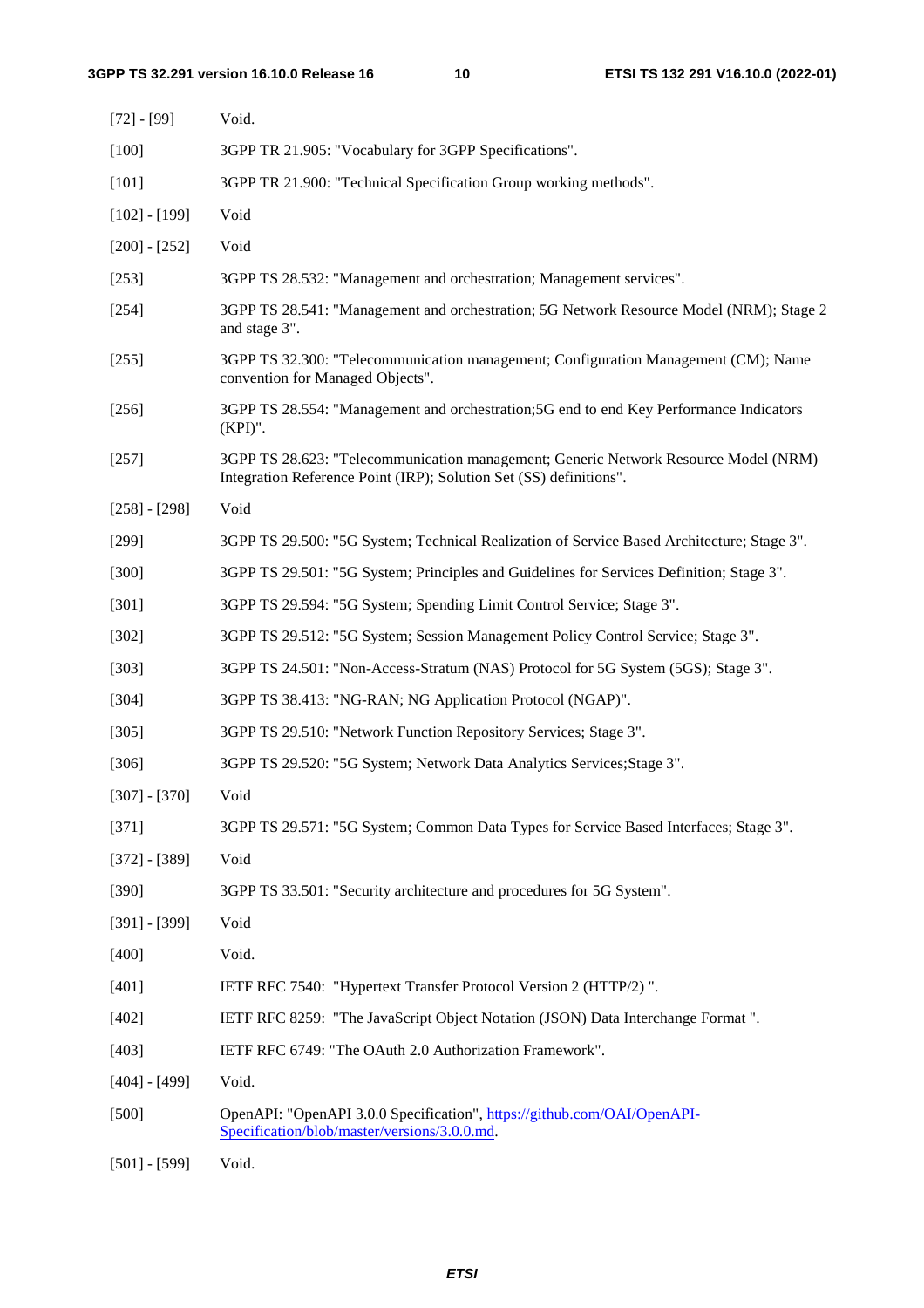## 3 Definitions, symbols and abbreviations

## 3.1 Definitions

For the purposes of the present document, the terms and definitions given in 3GPP TR 21.905 [1] and the following apply. A term defined in the present document takes precedence over the definition of the same term, if any, in 3GPP TR 21.905 [100].

## 3.2 Symbols

For the purposes of the present document, the following symbols apply:

Nchf Service based interface exhibited by CHF.

## 3.3 Abbreviations

For the purposes of the present document, the abbreviations given in 3GPP TR 21.905 [1] and the following apply. An abbreviation defined in the present document takes precedence over the definition of the same abbreviation, if any, in 3GPP TR 21.905 [1].

| AF           | <b>Application Function</b>                    |
|--------------|------------------------------------------------|
| AMF          | <b>Access and Mobility Management Function</b> |
| <b>ATSSS</b> | Access Traffic Steering, Switching, Splitting  |
| <b>CHF</b>   | <b>Charging Function</b>                       |
| <b>CEF</b>   | <b>Charging Enablement Function</b>            |
| <b>CTF</b>   | <b>Charging Trigger Function</b>               |
| <b>GPSI</b>  | Generic Public Subscription Identifier         |
| <b>GUAMI</b> | Globally Unique AMF Identifier                 |
| I-SMF        | Intermediate SMF                               |
| MnS          | <b>Management Service</b>                      |
| NF           | Network Function                               |
| PEI          | Permanent Equipment Identifier                 |
| QBC          | QoS flow Based Charging                        |
| QFI          | QoS Flow Identifier                            |
| <b>SMSF</b>  | <b>Short Message Service Function</b>          |
| SMF          | <b>Session Management Function</b>             |
| SSC          | Session and Service Continuity                 |
| <b>SUPI</b>  | <b>Subscription Permanent Identifier</b>       |

## 4 Overview

## 4.1 Service architecture

The Converged Charging Service or Offline Only Charging Service is provided by the CHF to the consumer and shown in the SBI representation model in figure 4.1.1.

The ConvergedCharging Service (Nchf\_ ConvergedCharging) or Offline Only Charging Service (Nchf\_OfflineOnlyCharging) is part of the Nchf service-based interface exhibited by the Charging Function (CHF). The list of NF Service Consumer(s) is provided in Table 5.1-1.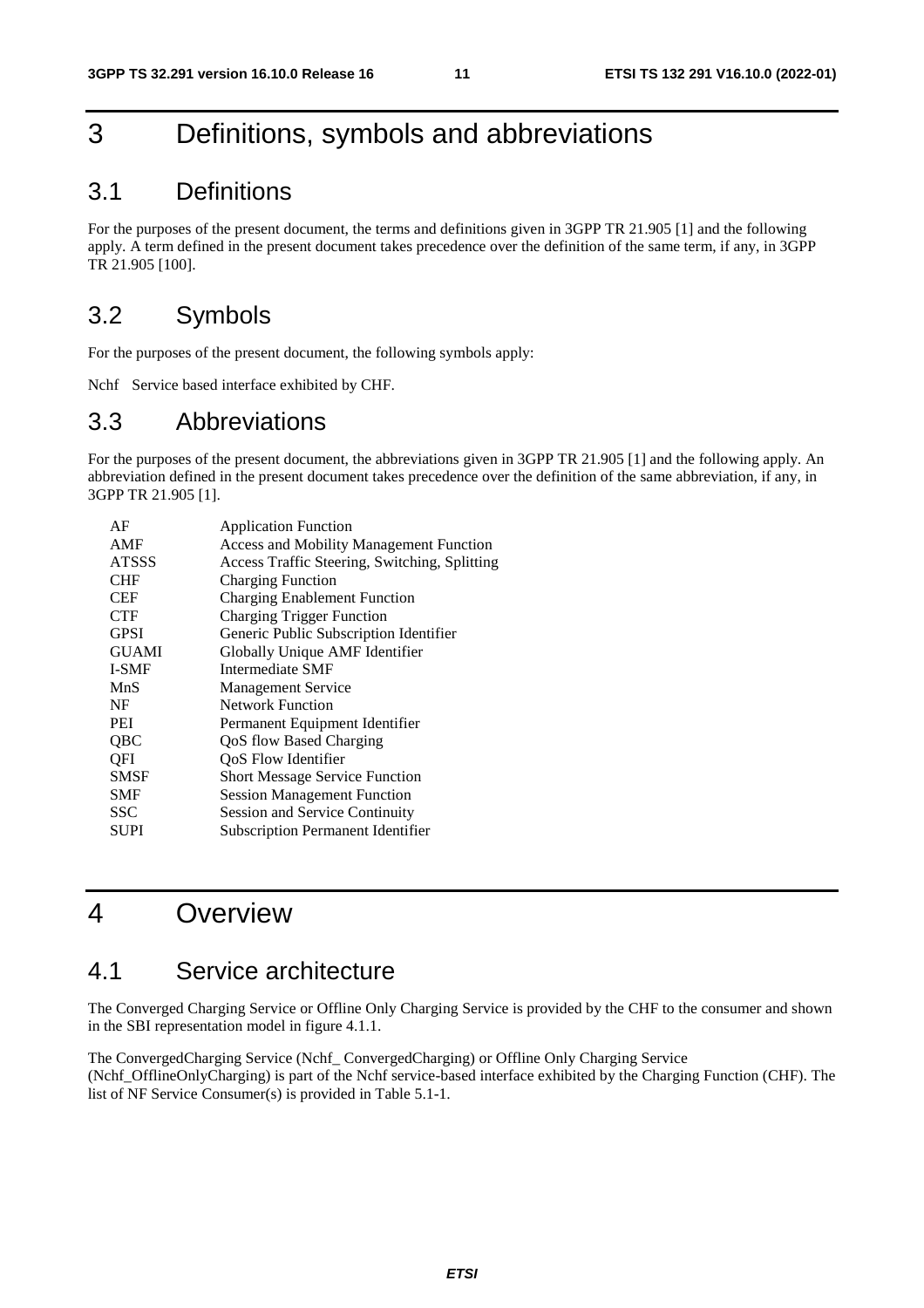

## **Figure 4.1.1: Reference Architecture for the Nchf\_ConvergedCharging Service; SBI representation**

## 4.2 Network functions

## 4.2.1 Charging Function (CHF)

The CHF is responsible for converged online charging and offline charging functionalities. The CHF provides the following:

- Quota;
- Re-authorisation triggers;
- Notification when Charging Domain determines rating conditions is affected or when CHF determines to terminate the charging service;
- Receiving service usage reports from NF Service Consumer; and
- CDRs generation.

## 4.2.2 NF Service Consumers

The NF Service Consumers shall support:

- Requesting and receiving the quota(s);
- Sending service usage reports; and
- Handling quota re-authorisation or abort notifications.

## 5 Services offered by the CHF

## 5.1 Introduction

The following services are provided by the CHF.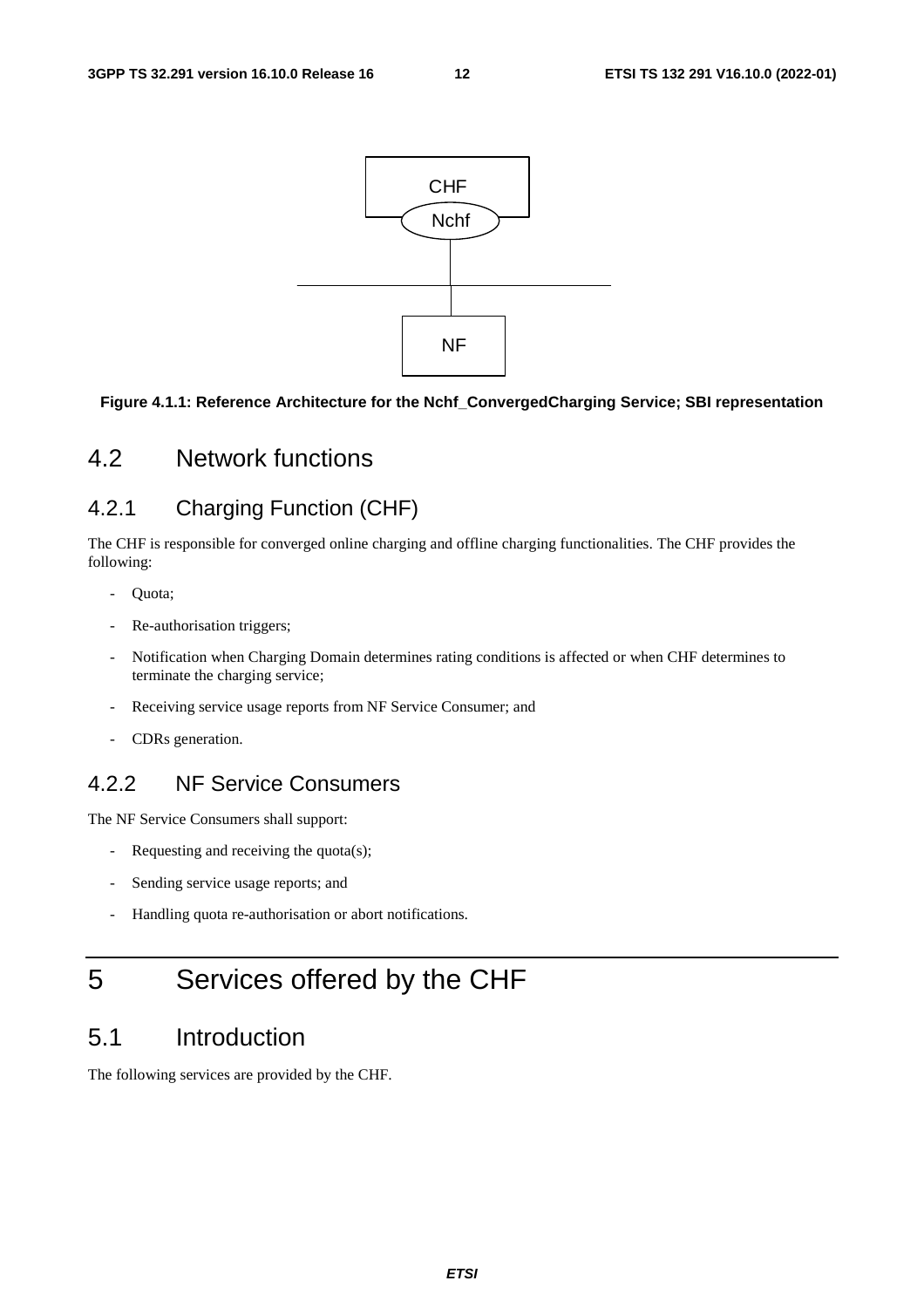| <b>Service Name</b>       | <b>Description</b>                                 | <b>Consumer</b> |
|---------------------------|----------------------------------------------------|-----------------|
| Nchf_ConvergedCharging    | This service provides a converged charging for     | SMF, SMSF,      |
| service                   | session and event based NF services, with and      | AMF. NEF.       |
|                           | without quota management, as well as charging      | PGW-C+SMF,      |
|                           | information record generation                      | CEF.            |
|                           |                                                    | MnS Producer    |
| Nchf OfflineOnlyCharging  | This service provides an offline only charging for | <b>SMF</b>      |
| service                   | session based NF service.                          |                 |
| Nchf SpendingLimitControl | This service enables the PCF to retrieve policy    | <b>PCF</b>      |
|                           | counter status information per UE from the CHF by  |                 |
|                           | subscribing to spending limit reporting (i.e.      |                 |
|                           | notifications of policy counter status changes).   |                 |

**Table 5.1-1: NF Services provided by CHF** 

The "Nchf\_SpendingLimitControl" service is defined in 29.594 [301].

## 5.2 Nchf\_ConvergedCharging service

## 5.2.1 Service description

This service provides charging in converged charging scenario by the CHF to the NF service consumer as defined in subclause 6.2 in 3GPP TS 32.290[58].

It includes the following functionalities:

- Create resource at service establishment or no existing ChargingData resource, and may allocate quotas based on the request from NF consumer;
- During the service consumption lifecycle, update resource upon receiving the quota usage or service usage report under a number of circumstances and allocate subsequent quotas based on the request from NF consumer;
- Release upon service termination, Unit Count Inactivity Timer expiry or error response; and
- Notify NF Service Consumer of the re-authorisation triggers when CHF determines rating conditions is affected, or the abort triggers when CHF determines to terminate the charging service.
- Charging information record generation

## 5.2.2 Service operations

### 5.2.2.1 Introduction

The service operations defined for Nchf\_ ConvergedCharging are shown in table 5.2.2.1-1.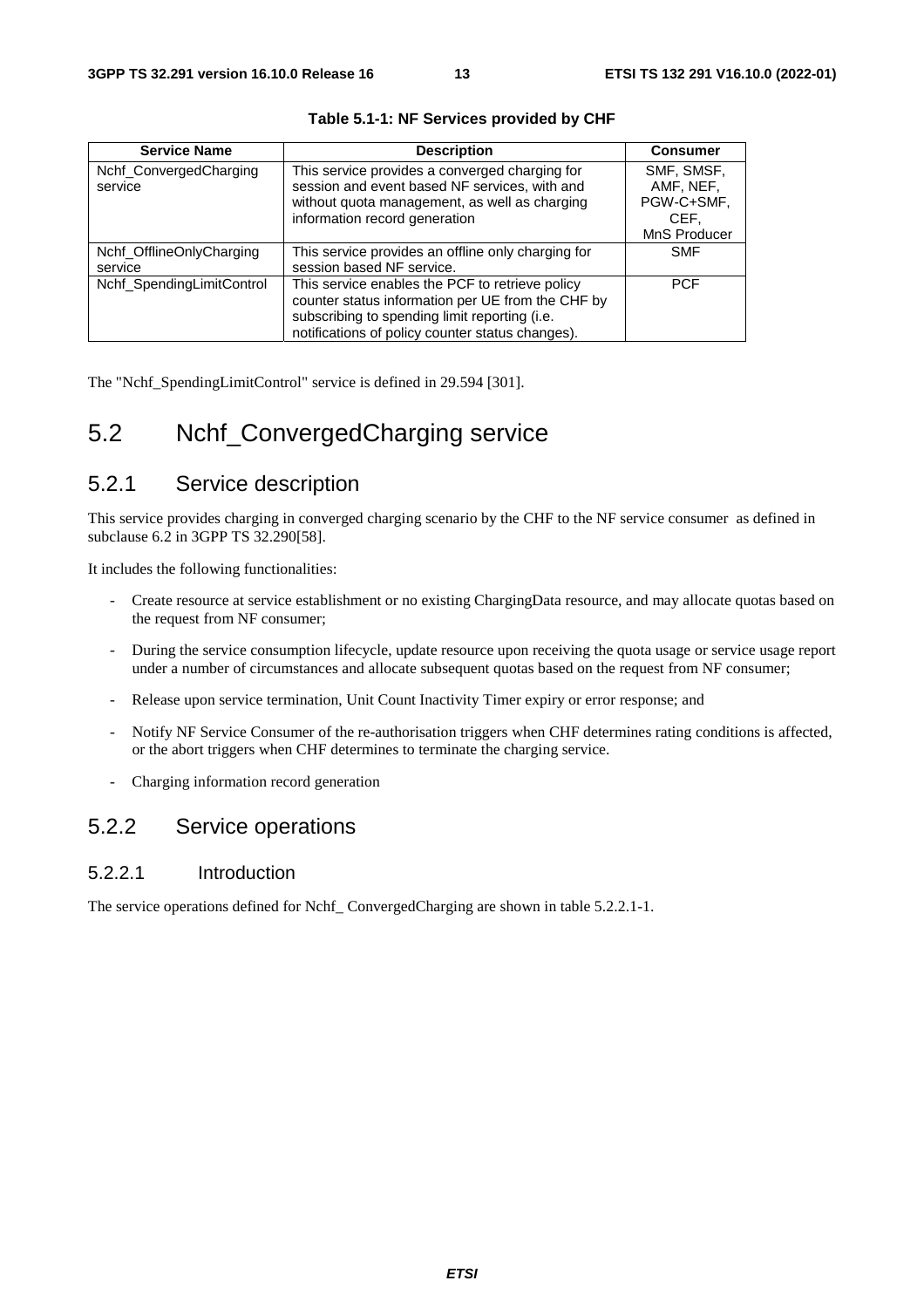| <b>Service Operation Name</b>  | <b>Description</b>                                                                                                                                                                                                                                                                                                                    | <b>Initiated by</b> | Corresponding<br>Converged<br>charging<br>messages in<br><b>3GPP TS</b><br>32.290[58] |
|--------------------------------|---------------------------------------------------------------------------------------------------------------------------------------------------------------------------------------------------------------------------------------------------------------------------------------------------------------------------------------|---------------------|---------------------------------------------------------------------------------------|
| Nchf_ConvergedCharging_Create  | First Interrogation of unit<br>reservation;<br>And/or initial report of service<br>usage.                                                                                                                                                                                                                                             | NF consumer         | Charging Data<br>Request/Response<br>[Initial]                                        |
|                                | One Time request for the service.                                                                                                                                                                                                                                                                                                     |                     | Charging Data<br>Request/Response<br><b>IEventl</b>                                   |
| Nchf_ConvergedCharging_Update  | Intermediate Interrogation for<br>subsequent units reservation<br>when:<br>the granted service<br>unitfor one rating group<br>are spent<br>expiry of granted service<br>units validity time<br>service events occur,<br>which might affect the<br>rating of the current<br>service<br>And/or Intermediate report of<br>service usage. | NF consumer         | Charging Data<br>Request/Response<br>[Update]                                         |
| Nchf_ConvergedCharging_Release | Final Interrogation without any<br>unit reservation<br>And/or last report of service<br>usage.                                                                                                                                                                                                                                        | NF consumer         | Charging Data<br>Request/Response<br>[Termination]                                    |
| Nchf_ConvergedCharging_Notify  | Request that the user be re-<br>authorized or the charging<br>session context be terminated.                                                                                                                                                                                                                                          | <b>CHF</b>          | <b>Charging Notify</b><br>Request/Response                                            |

**Table 5.2.2.1-1: Nchf\_ ConvergedCharging Operations** 

## 5.2.2.2 Nchf\_ConvergedCharging\_Create Operation

The Nchf\_ConvergedCharging\_Create service operation provides means for NF (CTF) to request quotas for service delivery or initial report of service usage.

The following procedures using the Nchf\_ConvergedCharging\_Create service operation are supported:

- No existing charging data resource.



**Figure 5.2.2.2-1: Nchf\_ ConvergedCharging\_Create Service Operation**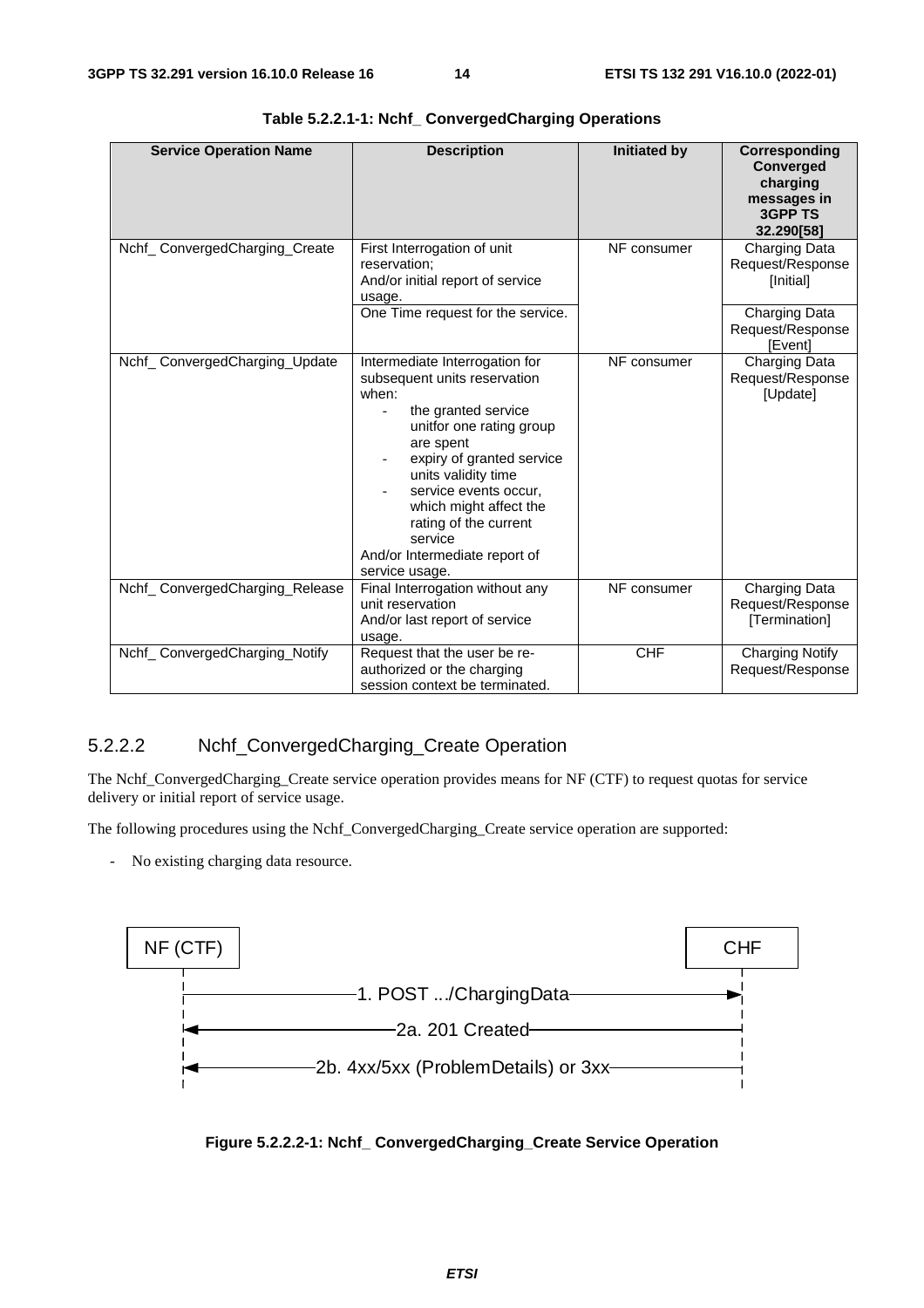- 1. NF (CTF) sends a Nchf\_ConvergedCharging\_Create request to the CHF to create resource for charging. Requested quota and notification URI for Nchf\_ConvergedCharging\_Notify service operation are included in the request body.
- 2a. At successful operation, "201 Created" response is returned. In the "201 Created" response, the CHF includes a Location header field and the allocated quota in the body. The Location header field shall contain the URI of the created resource. The NF (CTF) shall use the URI received in the Location header in subsequent requests to the CHF for the same PDU session.
- 2b. On failure or redirection, one of the HTTP status code listed in Table 6.1.3.2.3.1-3 shall be returned. For a 4xx/5xx response, the message body shall contain a ProblemDetails structure with the "cause" attribute set to one of the application error listed in Table 6.1.7.3-1.

## 5.2.2.3 Nchf\_ConvergedCharging\_Update Operation

The Nchf\_ConvergedCharging\_Update service operation provides means for NF (CTF) to update the charging data.

The following procedures using the Nchf\_ConvergedCharging\_Update service operation are supported:

- the granted service units for one rating group are spent
- expiry of granted service units' validity time
- charging events occur, which might affect the rating of the current service
- receiving re-authorization notification from CHF



**Figure 5.2.2.3-1: Nchf\_ConvergedCharging\_Update Service Operation** 

- 1. NF (CTF) sends a Nchf\_ConvergedCharging\_Update request to the CHF. The {ChargingDataRef } in the URI identifies the "Charging Data" to be updated. The requested service unit and previous used service unit is included in the request body.
- 2a. At successful operation, "200 OK" response is returned. The CHF includes the granted service unit in the "200 OK" response.
- 2b. On failure or redirection, one of the HTTP status code listed in Table 6.1.3.3.4.2.2-2 shall be returned. For a 4xx/5xx response, the message body shall contain a ProblemDetails structure with the "cause" attribute set to one of the application error listed in Table 6.1.7.3-1.

## 5.2.2.4 Nchf\_ConvergedCharging\_Release Operation

The Nchf\_ConvergedCharging\_Release service operation provides means for NF (CTF) to terminate charging Session.

The following procedures using the Nchf\_ConvergedCharging\_Release service operation are supported:

- Expiry of unit count inactivity timer in NF Consumer.
- Abort notification is received from CHF.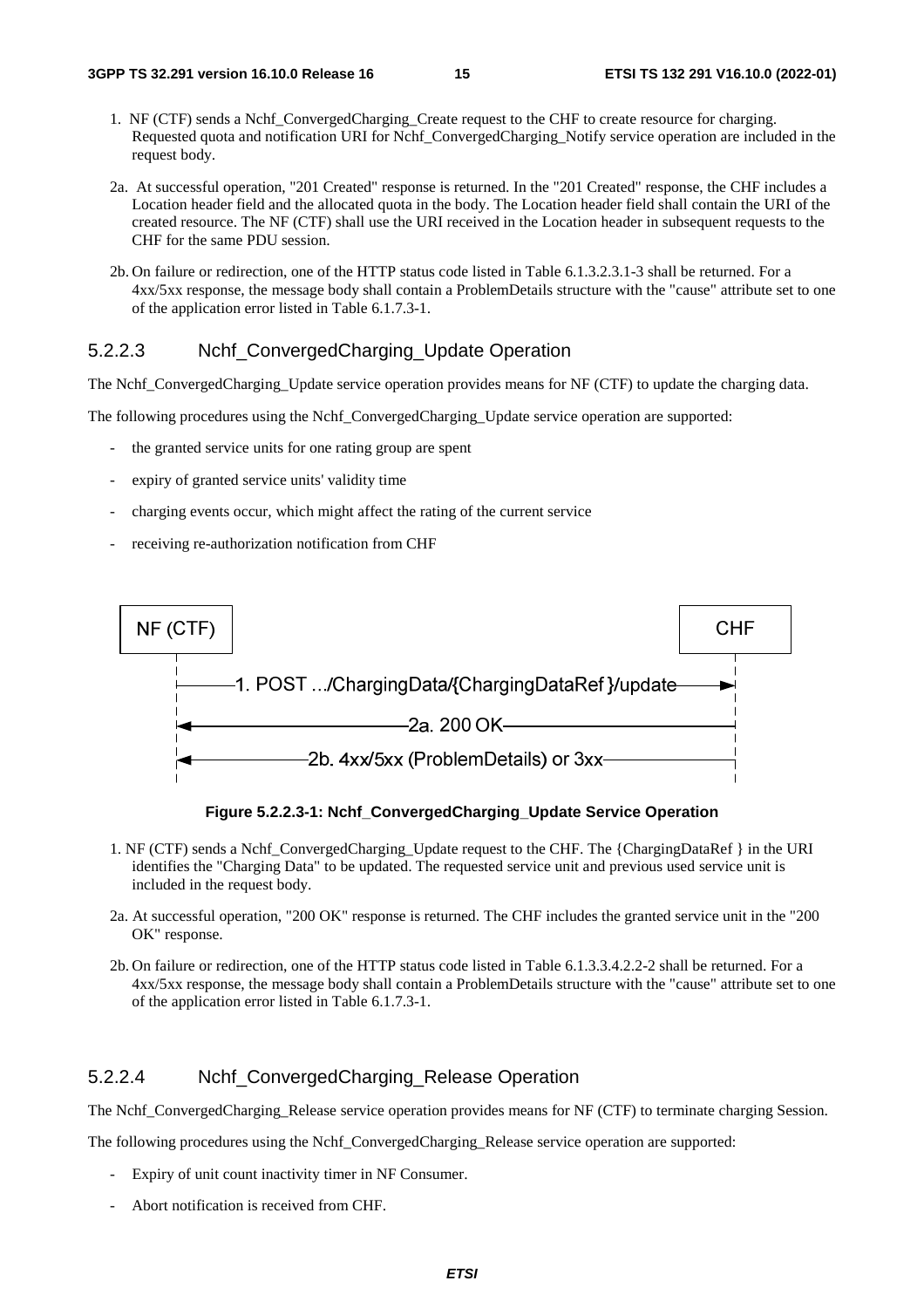Service termination in NF Consumer.



**Figure 5.2.2.4-1: Nchf\_ConvergedCharging\_Release Service Operation** 

- 1. NF(CTF) sends a Nchf\_ConvergedCharging\_Release request to the CHF. The {ChargingDataRef } in the URI identifies the "Charging Data" to be updated and then released. The final used service unit is included in the request body.
- 2a. At successful operation, "204 No Content" response is returned.
- 2b. On failure or redirection, one of the HTTP status code listed in Table 6.1.3.3.4.3.2-2 shall be returned. For a 4xx/5xx response, the message body shall contain a ProblemDetails structure with the "cause" attribute set to one of the application error listed in Table 6.1.7.3-1.

## 5.2.2.5 Nchf\_ConvergedCharging\_Notify Operation

The Nchf\_ConvergedCharging\_Notify service operation provides means for CHF to notify the NF(CTF) to update or terminate charging of the PDU Session.

The following procedures using the Nchf\_ConvergedCharging\_Notify service operation are supported:

- CHF determines re-authorization.
- CHF determines abort of charging.



**Figure 5.2.2.5-1: Nchf\_ConvergedCharging\_Notify Service Operation** 

- 1. The CHF sends a Nchf\_ConvergedCharging\_Notify request to the NF (CTF). The {notifyUri} identifies the notification URI which is sent in the Nchf\_ConvergedCharging\_Create request. The notification type is included in the request body.
- 2a. At successful operation, "204 No Content" response is returned.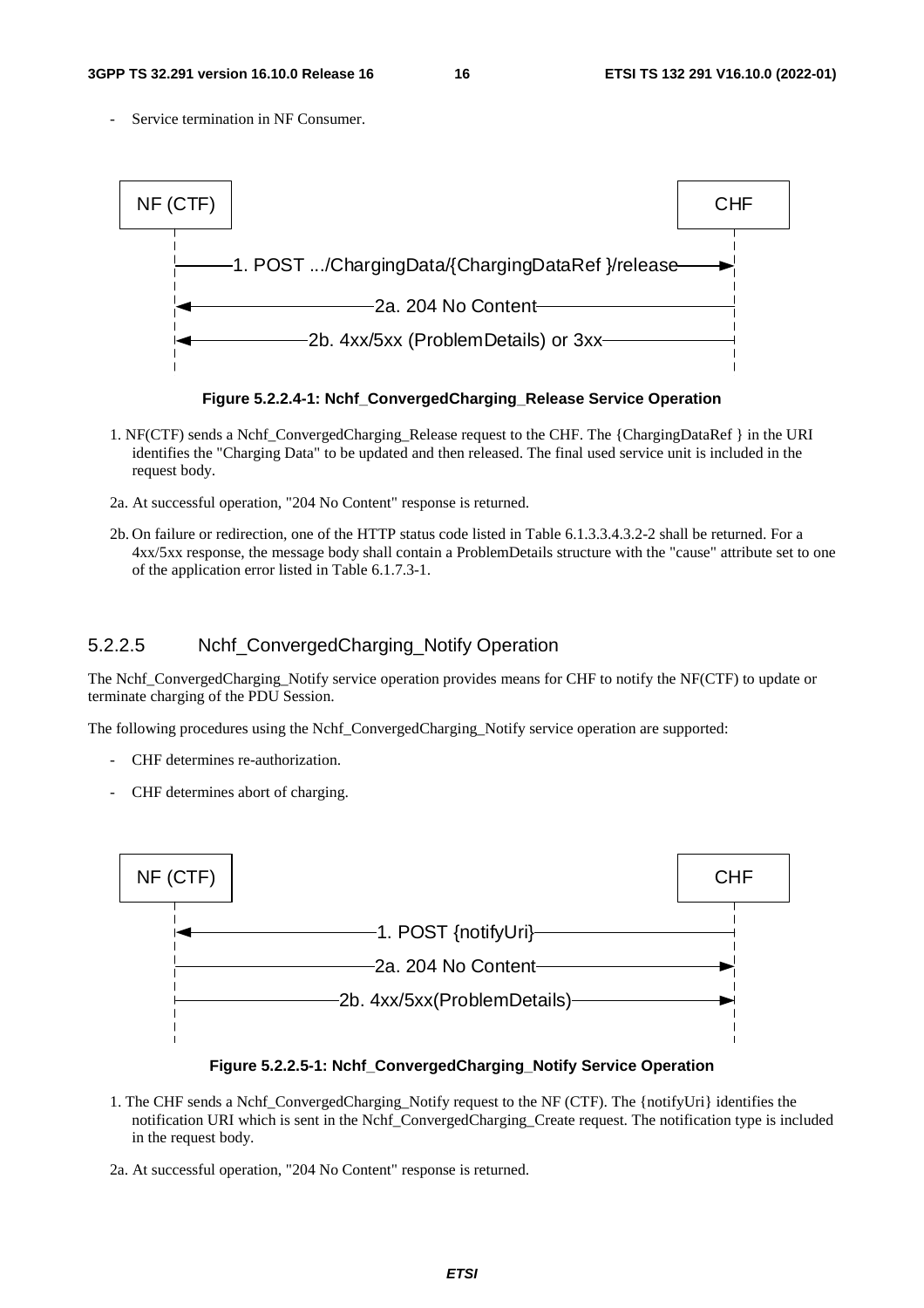2b. On failure , one of the HTTP status code listed in Table 6.1.5.2.3.1-2 shall be returned. For a 4xx/5xx response, the message body shall contain a ProblemDetails structure with the "cause" attribute set to one of the application error listed in Table 6.1.7.3-1.

After successful operation, when the NF Service Consumer receives a Charging Notify Request while not waiting for any Charging Data Response from the CHF, CTF can send a new Charging Data Request.

## 5.3 Nchf\_OfflineOnlyCharging service

## 5.3.1 Service description

This service provides charging in offline only charging scenario by the CHF to the NF service consumer (i.e. SMF) as defined in subclause 6.5 in 3GPP TS 32.290 [58].

It includes the following functionalities:

- Create resource at service establishment based on the request from NF consumer;
- During the service consumption lifecycle, update resource based on the request from NF consumer;
- Release upon service termination;
- Charging information record generation.

## 5.3.2 Service Operations

## 5.3.2.1 Introduction

The service operations defined for Nchf\_OfflineOnlyCharging are shown in table 5.3.2.1-1.

| <b>Service Operation Name</b>    | <b>Description</b>        | Initiated by | <b>Corresponding Offline only</b><br>charging messages in 3GPP<br>TS 32.290[58] |
|----------------------------------|---------------------------|--------------|---------------------------------------------------------------------------------|
| Nchf_OfflineOnlyCharging_Create  | Initial report of service | NF consumer  | Charging Data                                                                   |
|                                  | usage.                    |              | Request/Response [Initial]                                                      |
| Nchf_OfflineOnlyCharging_Update  | Intermediate report of    | NF consumer  | Charging Data                                                                   |
|                                  | service usage.            |              | Request/Response [Update]                                                       |
| Nchf_OfflineOnlyCharging_Release | Last report of service    | NF consumer  | Charging Data                                                                   |
|                                  | usage.                    |              | Request/Response                                                                |
|                                  |                           |              | [Termination]                                                                   |

## 5.3.2.2 Nchf\_OfflineOnlyCharging\_Create Operation

The Nchf OfflineOnlyCharging Create operation provides means for NF (CTF) to request initial report of service usage.

The following procedures using the Nchf\_OfflineOnlyCharging\_Create service operation are supported:

- No existing charging data resource.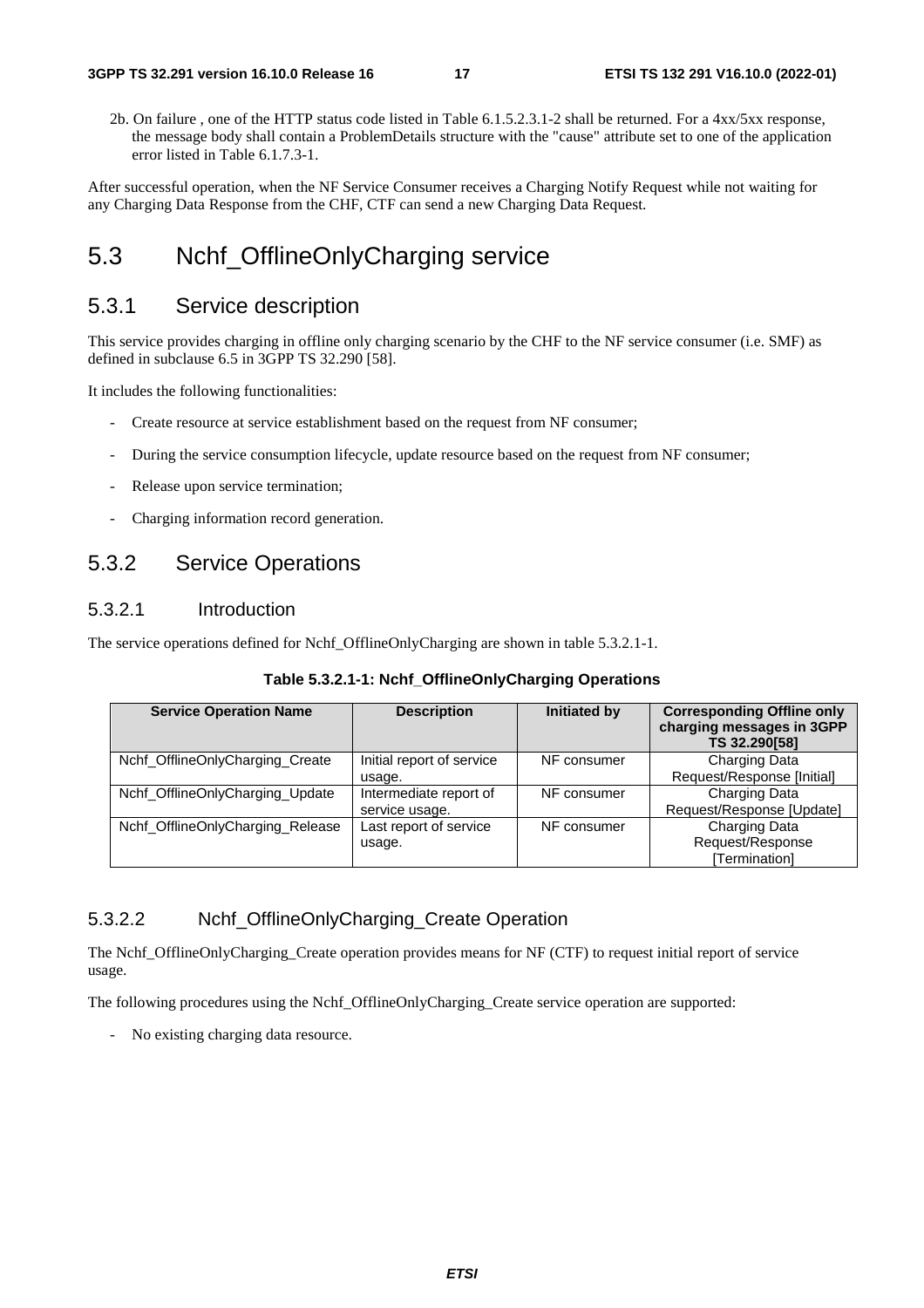

#### **Figure 5.3.2.2-1: Nchf\_OfflineOnlyCharging\_Create Service Operation**

- 1. NF (CTF) sends a Nchf\_OfflineOnlyCharging\_Create request to the CHF to create resource for starting charging.
- 2a. At successful operation, "201 Created" response is returned. In the "201 Created" response, the CHF includes a Location header field in the body. The Location header field shall contain the URI of the created resource. The NF (CTF) shall use the URI received in the Location header in subsequent requests to the CHF for the same PDU session.
- 2b. On failure or redirection, one of the HTTP status code listed in Table 6.2.3.2.3.1-3 shall be returned. For a 4xx/5xx response, the message body shall contain a ProblemDetails structure with the "cause" attribute set to one of the application error listed in Table 6.2.7.3-1.

## 5.3.2.3 Nchf\_OfflineOnlyCharging\_Update Operation

The Nchf OfflineOnlyCharging Update operation provides means for NF (CTF) to update the charging data.

The following procedures using the Nchf OfflineOnlyCharging Update service operation are supported:

charging events occur.



#### **Figure 5.3.2.3-1: Nchf\_OfflineOnlyCharging\_Update Service Operation**

- 1. NF (CTF) sends a Nchf\_OfflineOnlyCharging\_Update request to the CHF. The {OfflineChargingDataRef} in the URI identifies the "Offline Only Charging Data" to be updated. The used service unit is included in the request body.
- 2a. At successful operation, "200 OK" response is returned.
- 2b. On failure or redirection, one of the HTTP status code listed in Table 6.2.3.3.4.2.2-2 shall be returned. For a 4xx/5xx response, the message body shall contain a ProblemDetails structure with the "cause" attribute set to one of the application error listed in Table 6.2.7.3-1.

## 5.3.2.4 Nchf\_OfflineOnlyCharging\_Release Operation

The Nchf\_OfflineOnlyCharging\_Release service operation provides means for NF (CTF) to terminate charging Session.

The following procedures using the Nchf\_OfflineOnlyCharging\_Release service operation are supported.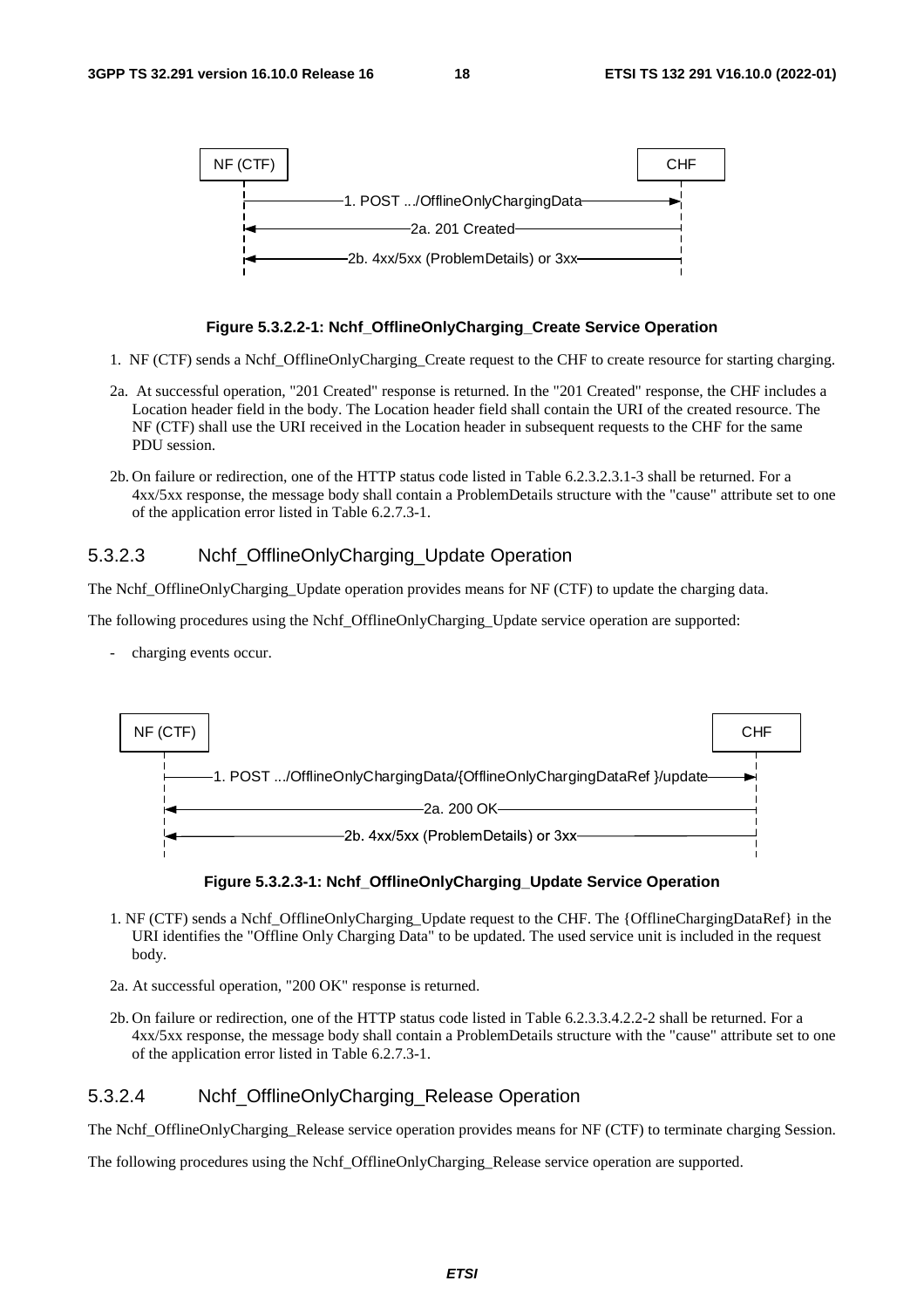

**Figure 5.3.2.4-1: Nchf\_OfflineOnlyCharging\_Release Service Operation** 

- 1. NF(CTF) sends a Nchf\_OfflineOnlyCharging\_Release request to the CHF. The {OfflineChargingDataRef} in the URI identifies the "Offline Only Charging Data" to be updated and then released. The final used service unit is included in the request body.
- 2a. At successful operation, "204 No Content" response is returned.
- 2b. On failure or redirection, one of the HTTP status code listed in Table 6.2.3.3.4.3.2-2 shall be returned. For a 4xx/5xx response, the message body shall contain a ProblemDetails structure with the "cause" attribute set to one of the application error listed in Table 6.2.7.3-1.

## 6 API definitions

## 6.1 Nchf\_ ConvergedCharging Service API

## 6.1.1 Introduction

The APIs defined in this subclause implement the service operation defined in subclause 5.2.2.

The Nchf\_ConvergedCharging service shall use the Nchf\_ConvergedCharging API.

The request URI used in each HTTP request from the NF service consumer towards the CHF shall have the structure defined in subclause 4.4.1 of 3GPP TS 29.501 [5], i.e.:

#### **{apiRoot}/{apiName}/{apiVersion}/{apiSpecificResourceUriPart}**

with the following components:

- The {apiRoot} shall be set as described in 3GPP TS 29.501 [5].
- The {apiName} shall be "nchf-convergedcharging".
- The {apiVersion} shall be "v3".
- The {apiSpecificResourceUriPart} shall be set as described in subclause 6.1.3.

## 6.1.2 Usage of HTTP

## 6.1.2.1 General

HTTP/2 as described in IETF RFC 7540 [401] shall be used as specified in subclause 5.2 of 3GPP TS 29.500 [299].

### 6.1.2.2 HTTP standard headers

#### 6.1.2.2.1 General

See subclause 5.2.2 of 3GPP TS 29.500 [299] for the usage of HTTP standard headers.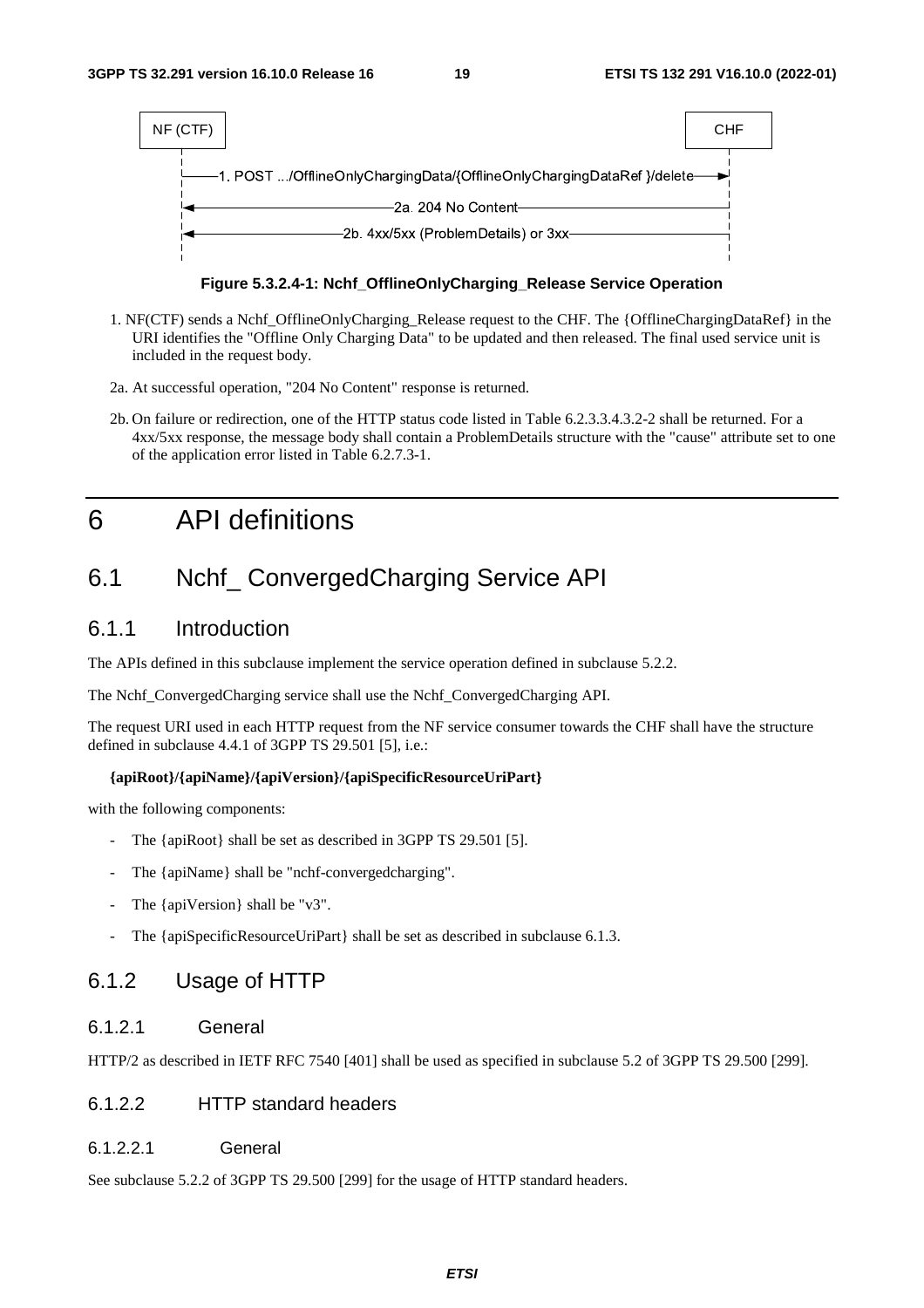HTTP/2, shall be transported as specified in subclause 5.3 of 3GPP TS 29.500 [299].

#### 6.1.2.2.2 Content type

JSON, IETF RFC 8259 [402], shall be used as content type of the HTTP bodies specified in the present specification, as specified in subclause 5.4 of 3GPP TS 29.500 [299].

## 6.1.2.3 HTTP custom headers

#### 6.1.2.3.1 General

HTTP custom headers specified in clause 5.2.3.2 of 3GPP TS 29.500 [299] shall be supported, and Optional HTTP custom headers specified in clause 5.2.3.3 of 3GPP TS 29.500[4] may be supported

No specific custom headers are defined in the present document.

## 6.1.3 Resources

### 6.1.3.1 Overview



## {apiRoot}/nchf-convergedcharging/{apiVersion}

**Figure 6.1.3.1-1: Resource URI structure of the Nchf\_ConvergedCharging API** 

Charging Data Ref is a unique identifier for a charging data resource in a PLMN. It's created in CHF when CHF receives a Nchf\_ ConvergedCharging\_Create request and provided to NF (CTF) in the Location header field in the Nchf ConvergedCharging Create response. The NF (CTF) shall use the Charging Data Ref received in subsequent requests to the CHF for the same charging data resource.

Table 6.1.3.1-1 provides an overview of the resources and applicable HTTP methods.

#### **Table 6.1.3.1-1: Resources and methods overview**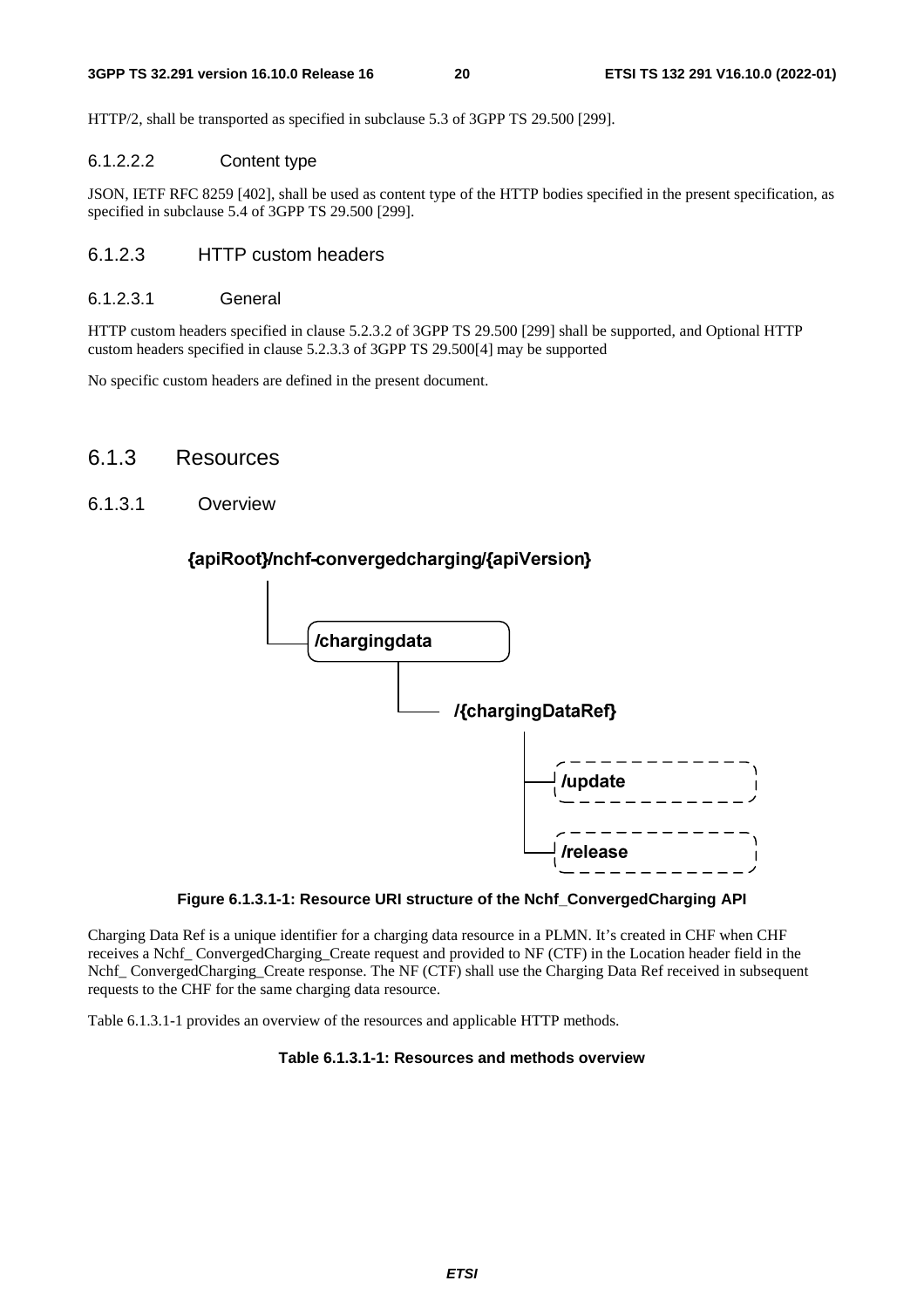| <b>Resource name</b> | <b>Resource URI</b>                                                                           | <b>HTTP</b><br>method<br>or<br>custom<br>operation | <b>Description</b>                                                    | <b>Corresponding service</b><br>operation |
|----------------------|-----------------------------------------------------------------------------------------------|----------------------------------------------------|-----------------------------------------------------------------------|-------------------------------------------|
| Charging Data        | {apiRoot}/<br>nchf-<br>convergedcharging/{apiVersion}/chargingdata                            | <b>POST</b>                                        | Create a<br>new<br>Charging<br>Data<br>resource                       | Nchf_<br>ConvergedCharging_Create         |
| Individual           | {apiRoot}/<br>nchf-convergedcharging/{apiVersion}/<br>chargingdata/{ChargingDataRef}/update   | update<br>(POST)                                   | Update an<br>existing<br>Charging<br>Data<br>resource.                | Nchf<br>ConvergedCharging Update          |
| Charging Data        | {apiRoot}/<br>nchf-convergedcharging/{apiVersion}/<br>chargingdata /{ChargingDataRef}/release | release<br>(POST)                                  | Update and<br>release an<br>existing<br>Charging<br>Data<br>resource. | Nchf<br>ConvergedCharging Release         |

## 6.1.3.2 Resource: Charging Data

#### 6.1.3.2.1 Description

Charging Data resource represents a collection of the different charging data resources created by the CHF for converged charging as defined in 3GPP TS 32.290 [58].

### 6.1.3.2.2 Resource Definition

#### Resource URI: **{apiRoot}/nchf-convergedcharging**/{apiVersion}**/chargingData**

This resource shall support the resource URI variables defined in table 6.1.3.2.2-1.

## **Table 6.1.3.2.2-1: Resource URI variables for this resource**

| Name<br>4 I IV      | $\cdots$<br>$D - C$<br>. .   |
|---------------------|------------------------------|
| $\cdot$ $-$<br>lapi | ∹≙≙<br>supciause :<br>U. 1.1 |

6.1.3.2.3 Resource Standard Methods

6.1.3.2.3.1 POST

This method shall support the URI query parameters specified in table 6.1.3.2.3.1-1.

#### **Table 6.1.3.2.3.1-1: URI query parameters supported by the POST method on this resource**

| <b>Name</b> | <b>Data type</b><br><i><u>sala</u></i> | Ð | $m$ nn olitean in<br>`ord | DHOI |
|-------------|----------------------------------------|---|---------------------------|------|
| n/a         |                                        |   |                           |      |
|             |                                        |   |                           |      |

This method shall support the request data structures specified in table 6.1.3.2.3.1-2 and the response data structures and response codes specified in table 6.1.3.2.3.1-3.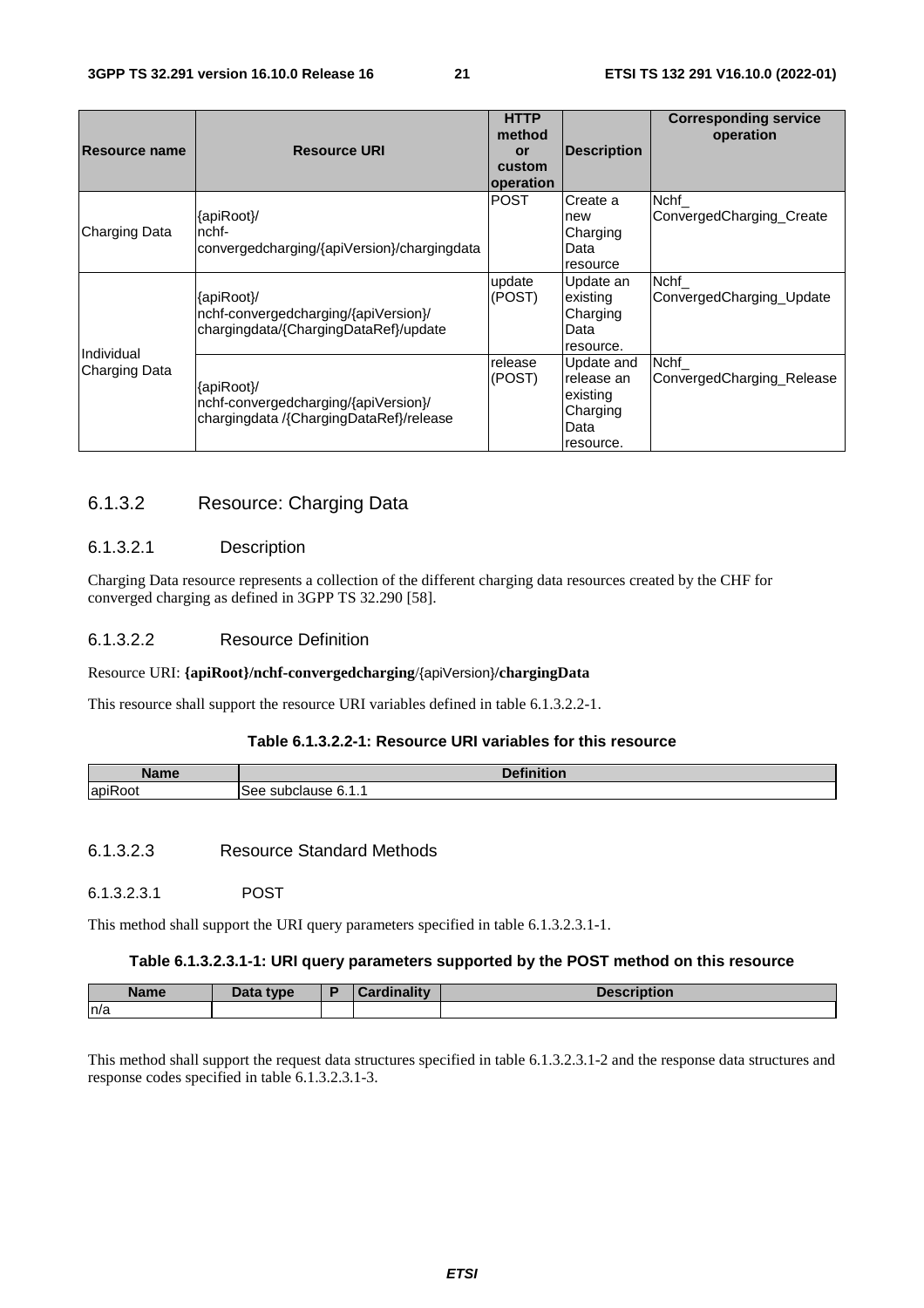#### **Table 6.1.3.2.3.1-2: Data structures supported by the POST Request Body on this resource**

| Data type           | B  | Cardinality | Description                                        |
|---------------------|----|-------------|----------------------------------------------------|
| ChargingDataRequest | IM |             | Parameters to create a new Charging Data resource. |

#### **Table 6.1.3.2.3.1-3: Data structures supported by the POST Response Body on this resource**

| Data type                                                                                                                   | P              | <b>Cardinality</b> | <b>Response</b><br>codes        | <b>Description</b>                                                                                                                                                                                                                                                                              |
|-----------------------------------------------------------------------------------------------------------------------------|----------------|--------------------|---------------------------------|-------------------------------------------------------------------------------------------------------------------------------------------------------------------------------------------------------------------------------------------------------------------------------------------------|
| ChargingDataResponse                                                                                                        | M 1            |                    | 201<br>Created                  | The creation of a Charging Data resource is confirmed and a<br>representation of that resource is returned.<br>The Charging Data resource which is created and returned<br>successfully. The representation of created resource is<br>identified via Location header field in the 201 response. |
| n/a                                                                                                                         |                |                    | 307<br>Temporary<br>Redirect    | (NOTE 2)                                                                                                                                                                                                                                                                                        |
| ChargingDataResponse                                                                                                        | M <sub>1</sub> |                    | 400<br><b>Bad</b><br>Request    | (NOTE 2)                                                                                                                                                                                                                                                                                        |
| ChargingDataResponse                                                                                                        | M <sub>1</sub> |                    | 403<br>Forbidden                | (NOTE 2)                                                                                                                                                                                                                                                                                        |
| ChargingDataResponse                                                                                                        | M <sub>1</sub> |                    | 404<br>Not Found                | (NOTE 2)                                                                                                                                                                                                                                                                                        |
| n/a                                                                                                                         |                |                    | 405<br>Method<br>Not<br>Allowed | (NOTE 2)                                                                                                                                                                                                                                                                                        |
| n/a                                                                                                                         |                |                    | 408<br>Request<br>Timeout       | (NOTE 2)                                                                                                                                                                                                                                                                                        |
| n/a                                                                                                                         |                |                    | 410 Gone                        | (NOTE 2)                                                                                                                                                                                                                                                                                        |
| NOTE 1:<br>3GPP TS 29.500 [299] for the POST method also apply.<br>INOTE 2: Failure cases are described in subclause 6.1.7. |                |                    |                                 | In addition, the HTTP status codes which are specified as mandatory in table 5.2.7.1-1 of                                                                                                                                                                                                       |

#### 6.1.3.2.4 Resource Custom Operations

None.

## 6.1.3.3 Resource: Individual Charging Data

6.1.3.3.1 Description

Individual Charging Data resource represents a Charging data resource created in the CHF.

### 6.1.3.3.2 Resource Definition

#### Resource URI: **{apiRoot}/nchf-convergedcharging/{apiVersion} /chargingdata/{ChargingDataRef}**

This resource shall support the resource URI variables defined in table 6.1.3.3.2-1.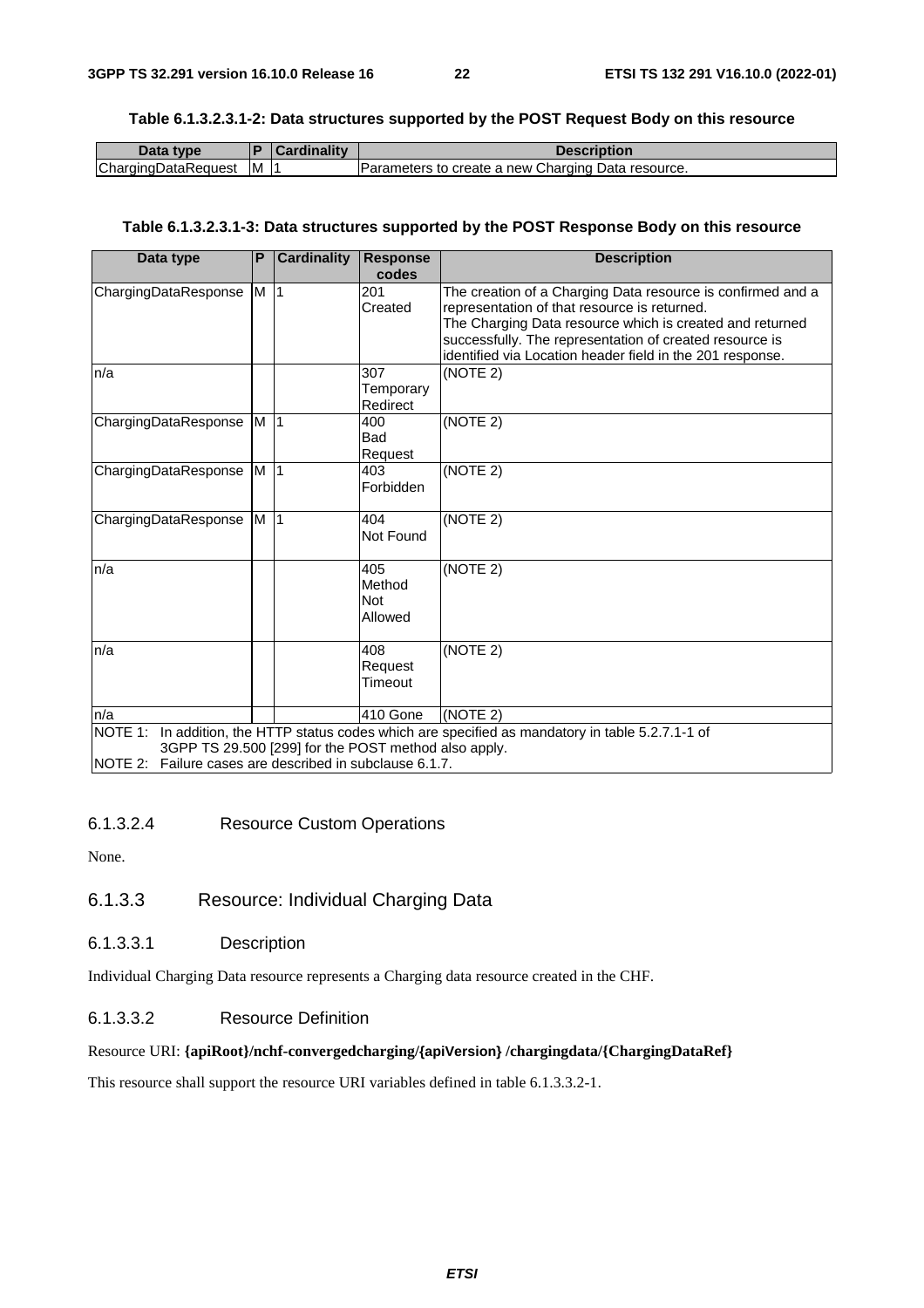| <b>Definition</b>                                                                                           |
|-------------------------------------------------------------------------------------------------------------|
| lSee subclause 6.1.1                                                                                        |
| Charging data resource reference assigned by the CHF during the Nchf<br>ConvergedCharging_Create operation, |
|                                                                                                             |

#### **Table 6.1.3.3.2-1: Resource URI variables for this resource**

### 6.1.3.3.3 Resource Standard Methods

None.

## 6.1.3.3.4 Resource Custom Operations

#### 6.1.3.3.4.1 Overview

#### **Table 6.1.3.3.4.1-1: Custom operations**

| <b>Custom operation URI</b>                                                                   | <b>Mapped</b><br><b>HTTP</b><br>method | <b>Description</b>                                        |
|-----------------------------------------------------------------------------------------------|----------------------------------------|-----------------------------------------------------------|
| {apiRoot}/<br>nchf-convergedcharging/{apiVersion}/<br>chargingdata/{ChargingDataRef}/update   | <b>POST</b>                            | Update an existing Charging Data resource.                |
| {apiRoot}/<br>nchf-convergedcharging/{apiVersion}/<br>chargingdata /{ChargingDataRef}/release | <b>POST</b>                            | Update and release an existing Charging Data<br>resource. |

### 6.1.3.3.4.2 Operation: update

#### 6.1.3.3.4.2.1 Description

This operation updates an existing Charging Data resource.

#### 6.1.3.3.4.2.2 Operation Definition

This operation shall support the request data structures specified in table 6.1.3.3.4.2.2-1 and the response data structures and response codes specified in table 6.1.3.3.4.2.2-2.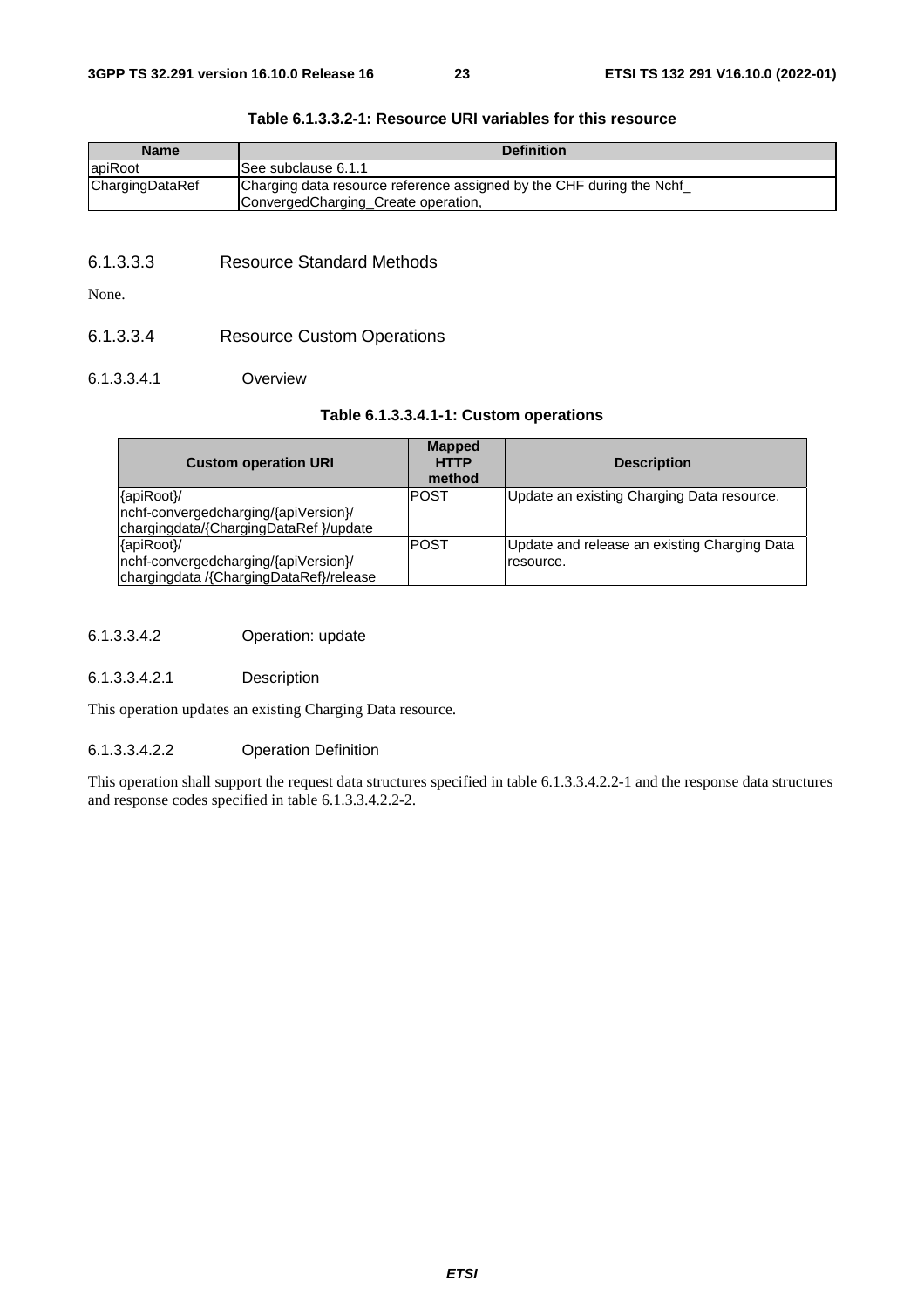| Data type           |     | <b>Cardinality</b> | <b>Description</b>                                                                                                                                                                                                                                              |
|---------------------|-----|--------------------|-----------------------------------------------------------------------------------------------------------------------------------------------------------------------------------------------------------------------------------------------------------------|
| ChargingDataRequest | IM. |                    | Parameters to modify an existing Charging Data resource matching the<br>ChargingDataRef according to the representation in the ChargingData.<br>The request URI is the representation in the Location header field in the<br>201 response of resource creation. |

#### **Table 6.1.3.3.4.2.2-1: Data structures supported by the POST Request Body on this resource**

### **Table 6.1.3.3.4.2.2-2: Data structures supported by the POST Response Body on this resource**

| Data type                                               | P              | <b>Cardinality</b> | <b>Response</b>       | <b>Description</b>                                                                                              |  |  |  |
|---------------------------------------------------------|----------------|--------------------|-----------------------|-----------------------------------------------------------------------------------------------------------------|--|--|--|
| ChargingDataResponse                                    | M              | $\vert$ 1          | codes<br>200 OK       | The modification of a Charging Data resource is confirmed                                                       |  |  |  |
|                                                         |                |                    |                       | and a representation of that resource is returned.<br>The Charging Data resource which is modified and returned |  |  |  |
|                                                         |                |                    |                       | successfully.                                                                                                   |  |  |  |
| n/a                                                     |                |                    | 307                   | (NOTE 2)                                                                                                        |  |  |  |
|                                                         |                |                    | Temporary<br>Redirect |                                                                                                                 |  |  |  |
| ChargingDataResponse                                    | M <sub>1</sub> |                    | 400                   | (NOTE <sub>2</sub> )                                                                                            |  |  |  |
|                                                         |                |                    | Bad                   |                                                                                                                 |  |  |  |
| ChargingDataResponse                                    | $M$ 1          |                    | Request<br>403        | (NOTE 2)                                                                                                        |  |  |  |
|                                                         |                |                    | Forbidden             |                                                                                                                 |  |  |  |
| ChargingDataResponse                                    | M <sub>1</sub> |                    | 404                   | (NOTE 2)                                                                                                        |  |  |  |
|                                                         |                |                    | Not Found             |                                                                                                                 |  |  |  |
| n/a                                                     |                |                    | 405                   | (NOTE 2)                                                                                                        |  |  |  |
|                                                         |                |                    | Method<br><b>Not</b>  |                                                                                                                 |  |  |  |
|                                                         |                |                    | Allowed               |                                                                                                                 |  |  |  |
| n/a                                                     |                |                    | 408                   | (NOTE 2)                                                                                                        |  |  |  |
|                                                         |                |                    | Request               |                                                                                                                 |  |  |  |
|                                                         |                |                    | Timeout               |                                                                                                                 |  |  |  |
| n/a                                                     |                |                    | 410 Gone              | (NOTE 2)                                                                                                        |  |  |  |
|                                                         |                |                    |                       | NOTE 1: In addition, the HTTP status codes which are specified as mandatory in table 5.2.7.1-1 of               |  |  |  |
| 3GPP TS 29.500 [299] for the POST method also apply.    |                |                    |                       |                                                                                                                 |  |  |  |
| NOTE 2: Failure cases are described in subclause 6.1.7. |                |                    |                       |                                                                                                                 |  |  |  |

6.1.3.3.4.3 Operation: release

6.1.3.3.4.3.1 Description

This operation update and release an existing Charging session

#### 6.1.3.3.4.3.2 Operation Definition

This operation shall support the request data structures specified in table 6.1.3.3.4.3.2-1 and the response data structures and response codes specified in table 6.1.3.3.4.3.2-2.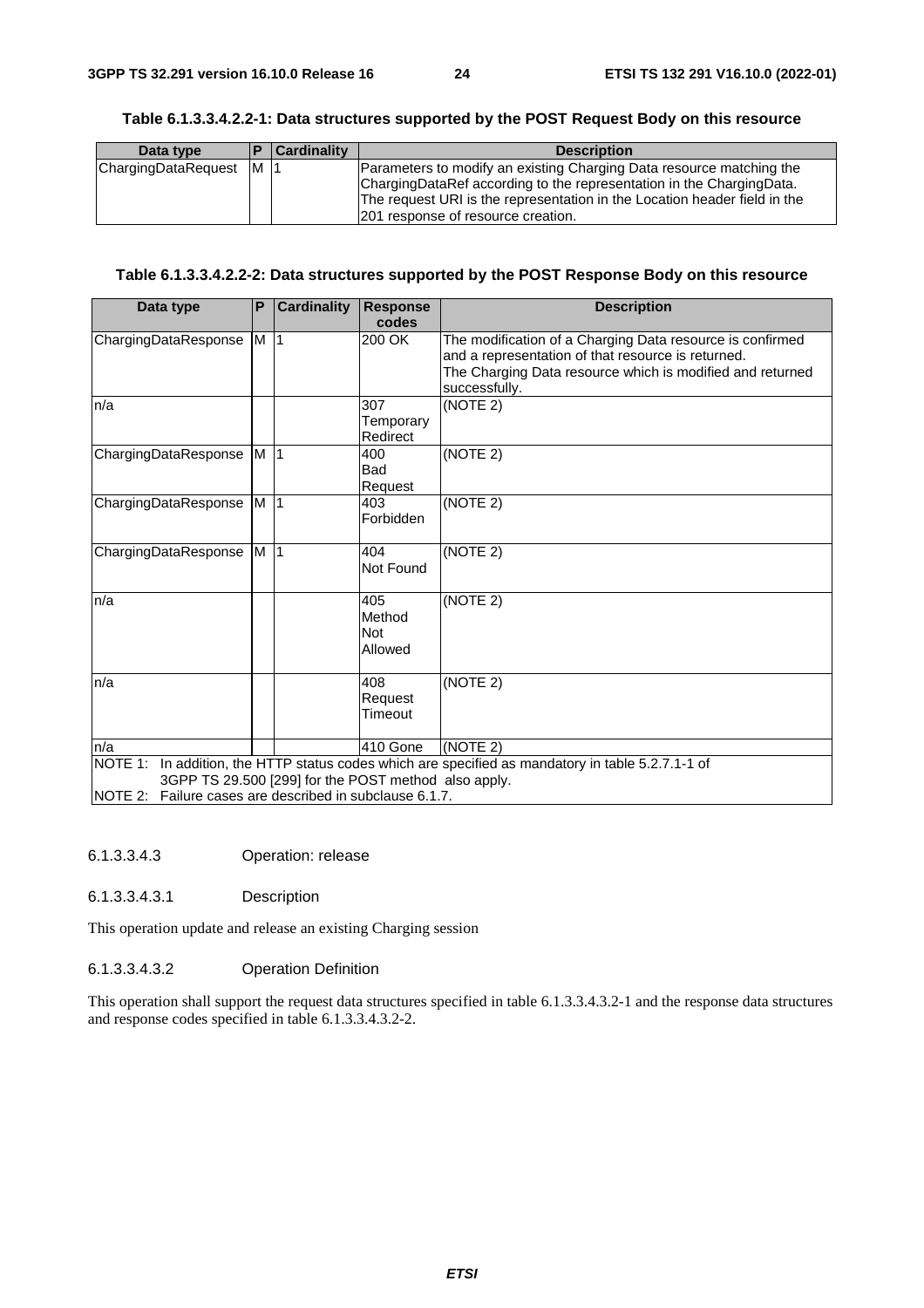| Data type           |     | Cardinality | <b>Description</b>                                                        |
|---------------------|-----|-------------|---------------------------------------------------------------------------|
| ChargingDataRequest | IM. | -11         | Parameters to modify and then release the Charging Data resource          |
|                     |     |             | matching the ChargingDataRef according to the representation in the       |
|                     |     |             | ChargingData.                                                             |
|                     |     |             | The request URI is the representation in the Location header field in the |
|                     |     |             | 201 response of resource creation.                                        |

#### **Table 6.1.3.3.4.3.2-1: Data structures supported by the POST Request Body on this resource**

#### **Table 6.1.3.3.4.3.2-2: Data structures supported by the POST Response Body on this resource**

| Data type                                                                                                                          | P | <b>Cardinality</b> | Response<br>codes       | <b>Description</b>                                                                                         |  |
|------------------------------------------------------------------------------------------------------------------------------------|---|--------------------|-------------------------|------------------------------------------------------------------------------------------------------------|--|
| In/a                                                                                                                               |   |                    | 204 No<br>Content       | Successful case: The Charging Data resource matching the<br>ChargingDataRef is modified and then released. |  |
| ChargingDataResponse M                                                                                                             |   |                    | 404 Not<br><b>Found</b> | (NOTE 2)                                                                                                   |  |
| ln/a                                                                                                                               |   |                    | 410 Gone                | (NOTE 2)                                                                                                   |  |
| NOTE 1: The mandatory HTTP error status codes for the POST method listed in table 5.2.7.1-1 of 3GPP TS 29.500<br>$[4]$ also apply. |   |                    |                         |                                                                                                            |  |
| $\cdots$                                                                                                                           |   | .                  |                         |                                                                                                            |  |

NOTE 2: Failure cases are described in subclause 6.1.7.

## 6.1.4 Custom Operations without associated resources

None.

## 6.1.5 Notifications

#### 6.1.5.1 General

Notifications shall comply to subclause 6.2 of 3GPP TS 29.500 [299] and subclause 4.6.2.3 of 3GPP TS 29.501 [300].

### 6.1.5.2 Event Notification

#### 6.1.5.2.1 Description

The Notification is used by the CHF to notify NF consumers of the subscribed events is occurs , which implements the Nchf\_ ConvergedCharging\_Notify operation defined in 3GPP TS 32.290 [58].

#### 6.1.5.2.2 Target URI

The Notification URI **"{notifyUri}"** shall be used with the resource URI variables defined in table 6.1.5.2.2-1.

#### **Table 6.1.5.2.2-1: Resource URI variables for this resource**

| <b>Name</b> | <b>Definition</b>                                                                               |
|-------------|-------------------------------------------------------------------------------------------------|
| notifyUri   | String formatted as URI with the Notification URI is provided by the SMF during the creation of |
|             | the Charging Data resource and within the ChargingData type, as defined in subclause 6.1.6.     |

### 6.1.5.2.3 Standard Methods

6.1.5.2.3.1 POST

This method shall support the request data structures specified in table 6.1.5.2.3.1-1 and the response data structures and response codes specified in table 6.1.5.2.3.1-2.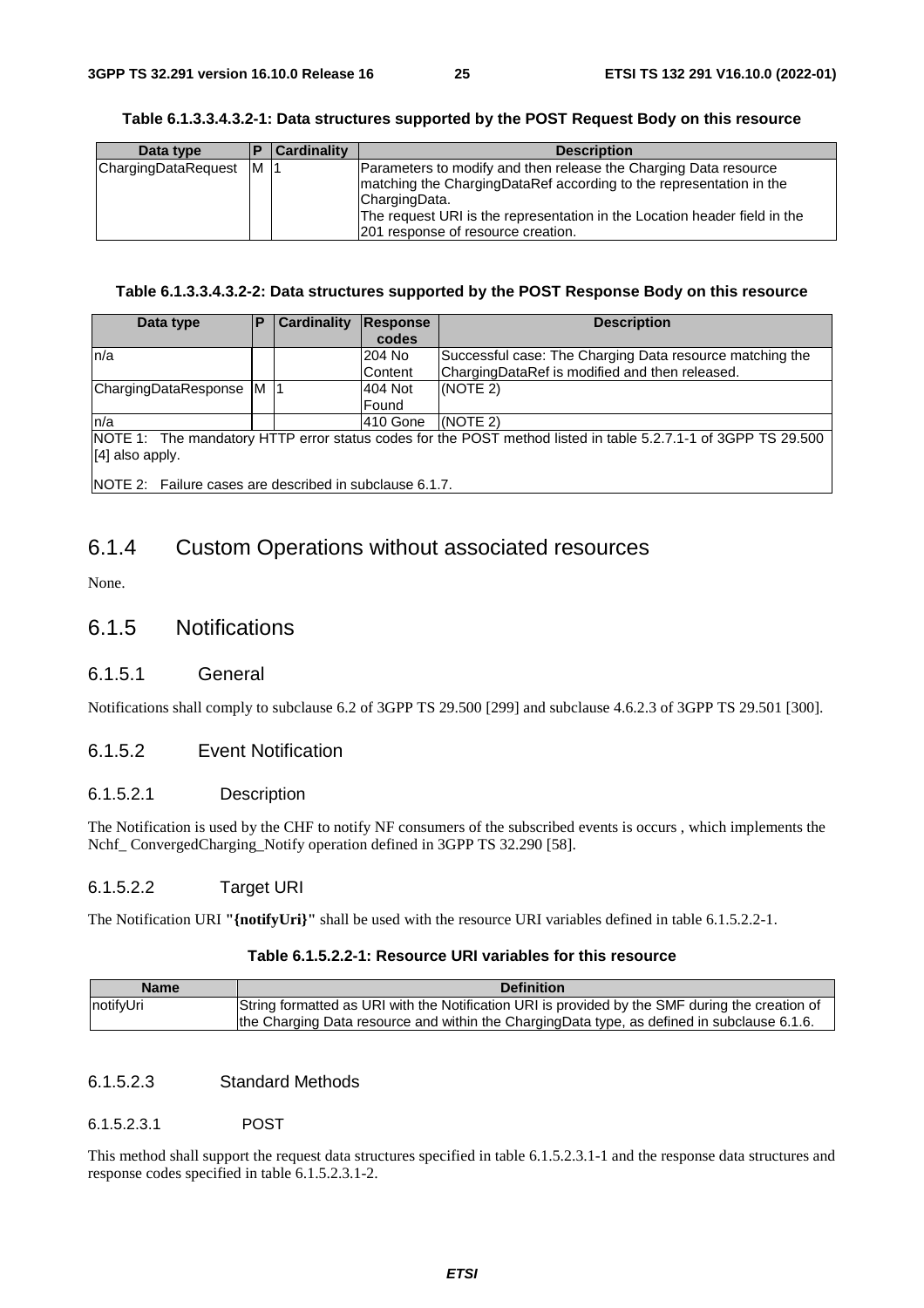#### **Table 6.1.5.2.3.1-1: Data structures supported by the POST Request Body on this resource**

| Data type             |   | <b>Cardinality</b> | <b>Description</b>                                                                                                        |
|-----------------------|---|--------------------|---------------------------------------------------------------------------------------------------------------------------|
| ChargingNotifyRequest | M |                    | Provides Information about active Charging events.<br>Charging Notify Request data type is defined in subclause<br>6.1.6. |

#### **Table 6.1.5.2.3.1-2: Data structures supported by the POST Response Body on this resource**

| Data type                                               |                                                                                                   | <b>Cardinality</b> | <b>Response</b> | <b>Description</b>                               |  |  |
|---------------------------------------------------------|---------------------------------------------------------------------------------------------------|--------------------|-----------------|--------------------------------------------------|--|--|
|                                                         |                                                                                                   |                    | codes           |                                                  |  |  |
| ln/a                                                    |                                                                                                   |                    | 204 No          | The receipt of the Notification is acknowledged. |  |  |
|                                                         |                                                                                                   |                    | Content         |                                                  |  |  |
| ChargingNotifyResponse                                  | M                                                                                                 |                    | 400 Bad         | (NOTE 2)                                         |  |  |
|                                                         |                                                                                                   |                    | Request         |                                                  |  |  |
|                                                         | NOTE 1: In addition, the HTTP status codes which are specified as mandatory in table 5.2.7.1-1 of |                    |                 |                                                  |  |  |
| 3GPP TS 29.500 [299] for the POST method also apply.    |                                                                                                   |                    |                 |                                                  |  |  |
| NOTE 2: Failure cases are described in subclause 6.1.7. |                                                                                                   |                    |                 |                                                  |  |  |

## 6.1.6 Data Model

### 6.1.6.1 General

This subclause specifies the application data model supported by the API.

The Nchf\_ConvergedCharging Service API allows the NF consumer to consume the converged charging service from the CHF as defined in 3GPP TS 32.290 [58].

Table 6.1.6.1-1 specifies the data types defined for the ConvergedCharging service based interface protocol.

| Table 6.1.6.1-1: Nchf_ ConvergedCharging specific Data Types |
|--------------------------------------------------------------|
|--------------------------------------------------------------|

| Data type              | <b>Section defined</b> | <b>Description</b>                   | <b>Applicability</b> |
|------------------------|------------------------|--------------------------------------|----------------------|
| ChargingDataRequest    | 6.1.6.2.1.1            | Describes the attributes of Charging |                      |
|                        | 6.1.6.2.2.1            | Data Request to CHF for initial,     |                      |
|                        |                        | update and termination of the        |                      |
|                        |                        | charging session.                    |                      |
| ChargingDataResponse   | 6.1.6.2.1.2            | Describes the attributes of Charging |                      |
|                        | 6.1.6.2.2.2            | Data Response from CHF on            |                      |
|                        |                        | charging session initial, update and |                      |
|                        |                        | termination.                         |                      |
| ChargingNotifyRequest  | 6.1.6.2.1.3            | Describes Notifications about events |                      |
|                        |                        | that occurred in request message.    |                      |
| ChargingNotifyResponse | 6.1.6.2.1.16           | Describes the response of            |                      |
|                        |                        | notification.                        |                      |

Table 6.1.6.1-2 specifies data types re-used by the Nchf\_ConvergedCharging service based interface protocol from other specifications, including a reference to their respective specifications and when needed, a short description of their use within the Nchf\_ConvergedCharging service based interface.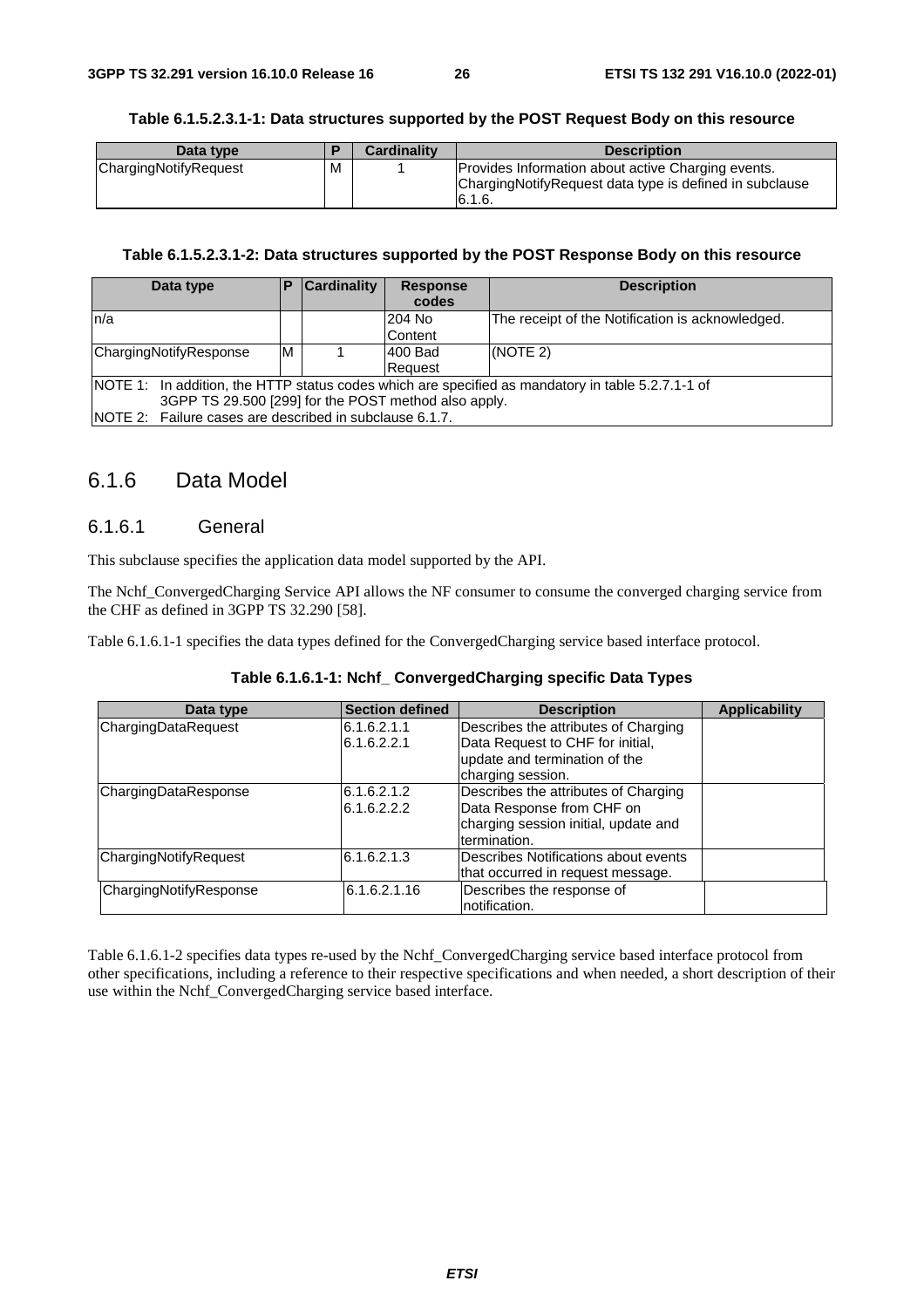**Table 6.1.6.1-2: Nchf\_ConvergedCharging re-used Data Types**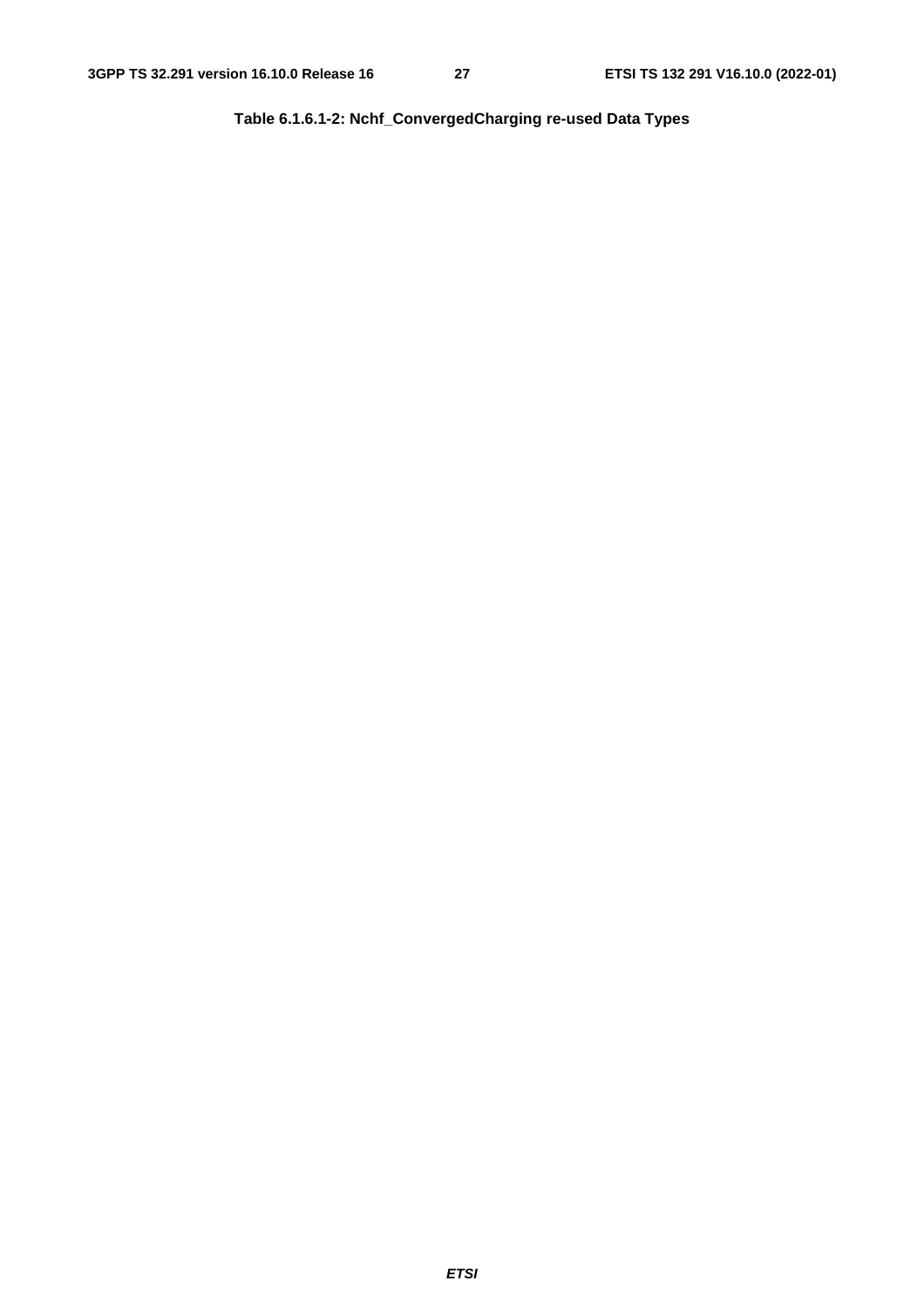|                       | <b>Reference</b>     |                        |                      |
|-----------------------|----------------------|------------------------|----------------------|
| Data type             |                      | <b>Comments</b>        | <b>Applicability</b> |
| Supi                  | 3GPP TS 29.571 [371] | The identification     |                      |
|                       |                      | of the user (i.e.      |                      |
|                       |                      | IMSI, NAI, GLI,        |                      |
|                       |                      | GCI).                  |                      |
|                       |                      | (NOTE 1)               |                      |
| Uint32                | 3GPP TS 29.571 [371] | Unsigned 32-bit        |                      |
|                       |                      | integers               |                      |
| Uint <sub>64</sub>    | 3GPP TS 29.571 [371] | Unsigned 64-bit        |                      |
|                       |                      | integers               |                      |
| PduSessionId          | 3GPP TS 29.571 [371] | The identification     |                      |
|                       |                      | of the PDU             |                      |
|                       |                      | session.               |                      |
| PduSessionType        | 3GPP TS 29.571 [371] | the type of a PDU      |                      |
|                       |                      | session                |                      |
| Uri                   | 3GPP TS 29.571 [371] | String providing an    |                      |
|                       |                      | <b>URI</b>             |                      |
| AccessType            | 3GPP TS 29.571 [371] | The identification     |                      |
|                       |                      | of the type of         |                      |
|                       |                      | access network.        |                      |
| <b>DateTime</b>       | 3GPP TS 29.571 [371] | The time.              |                      |
| ChargingId            | 3GPP TS 29.571 [371] | Charging identifier    |                      |
|                       |                      | allowing correlation   |                      |
|                       |                      | of charging            |                      |
|                       |                      | information            |                      |
|                       |                      | The identification     |                      |
| RatType               | 3GPP TS 29.571 [371] |                        |                      |
|                       |                      | of the RAT type.       |                      |
| RatingGroup           | 3GPP TS 29.571 [371] | The identification     |                      |
|                       |                      | of the rating group    |                      |
| Ipv4Addr              | 3GPP TS 29.571 [371] | lpv4 address.          |                      |
| Ipv6Prefix            | 3GPP TS 29.571 [371] | The Ipv6 prefix        |                      |
|                       |                      | allocated for the      |                      |
|                       |                      | user.                  |                      |
| Ipv6Addr              | 3GPP TS 29.571 [371] | Ipv6 Address.          |                      |
| Pei                   | 3GPP TS 29.571 [371] | The Identification     |                      |
|                       |                      | of a Permanent         |                      |
|                       |                      | Equipment.             |                      |
| <b>TimeZone</b>       | 3GPP TS 29.571 [371] | Time zone              |                      |
|                       |                      | information            |                      |
| Nflnstanceld          | 3GPP TS 29.571 [371] | String uniquely        |                      |
|                       |                      | identifying a NF       |                      |
|                       |                      | instance.              |                      |
| Gpsi                  | 3GPP TS 29.571 [371] | String identifying a   |                      |
|                       |                      | Gpsi                   |                      |
| DefaultQosInformation | 3GPP TS 29.571 [371] | Identifies the         |                      |
|                       |                      | information of the     |                      |
|                       |                      | default QoS.           |                      |
| SubscribedDefaultQos  | 3GPP TS 29.571 [371] | subscribed default     |                      |
|                       |                      | QoS.                   |                      |
| AuthorizedDefaultQos  | 3GPP TS 29.512 [302] | Authorized default     |                      |
|                       |                      | QoS.                   |                      |
|                       | 3GPP TS 29.571 [371] |                        |                      |
| Ambr                  |                      | Aggregate              |                      |
|                       |                      | Maximum Bit rate       |                      |
| QosData               | 3GPP TS 29.512 [302] | <b>Contains QoS</b>    |                      |
|                       |                      | parameters             |                      |
| UserLocation          | 3GPP TS 29.571 [371] | User location          |                      |
|                       |                      | information            |                      |
| Plmnld                | 3GPP TS 29.571 [371] | PLMN id                |                      |
| Guami                 | 3GPP TS 29.571 [371] | <b>Globally Unique</b> |                      |
|                       |                      | <b>AMF Identifier</b>  |                      |
| <b>DurationSec</b>    | 3GPP TS 29.571 [371] | Identifies a period    |                      |
|                       |                      | of time in units of    |                      |
|                       |                      | seconds.               |                      |
| Snssai                | 3GPP TS 29.571 [371] | <b>SNSSAI</b>          |                      |
| ProblemDetails        | 3GPP TS 29.571 [371] | additional details of  |                      |
|                       |                      | the error              |                      |
| ServiceId             | 3GPP TS 29.571 [371] | Identifier of service  |                      |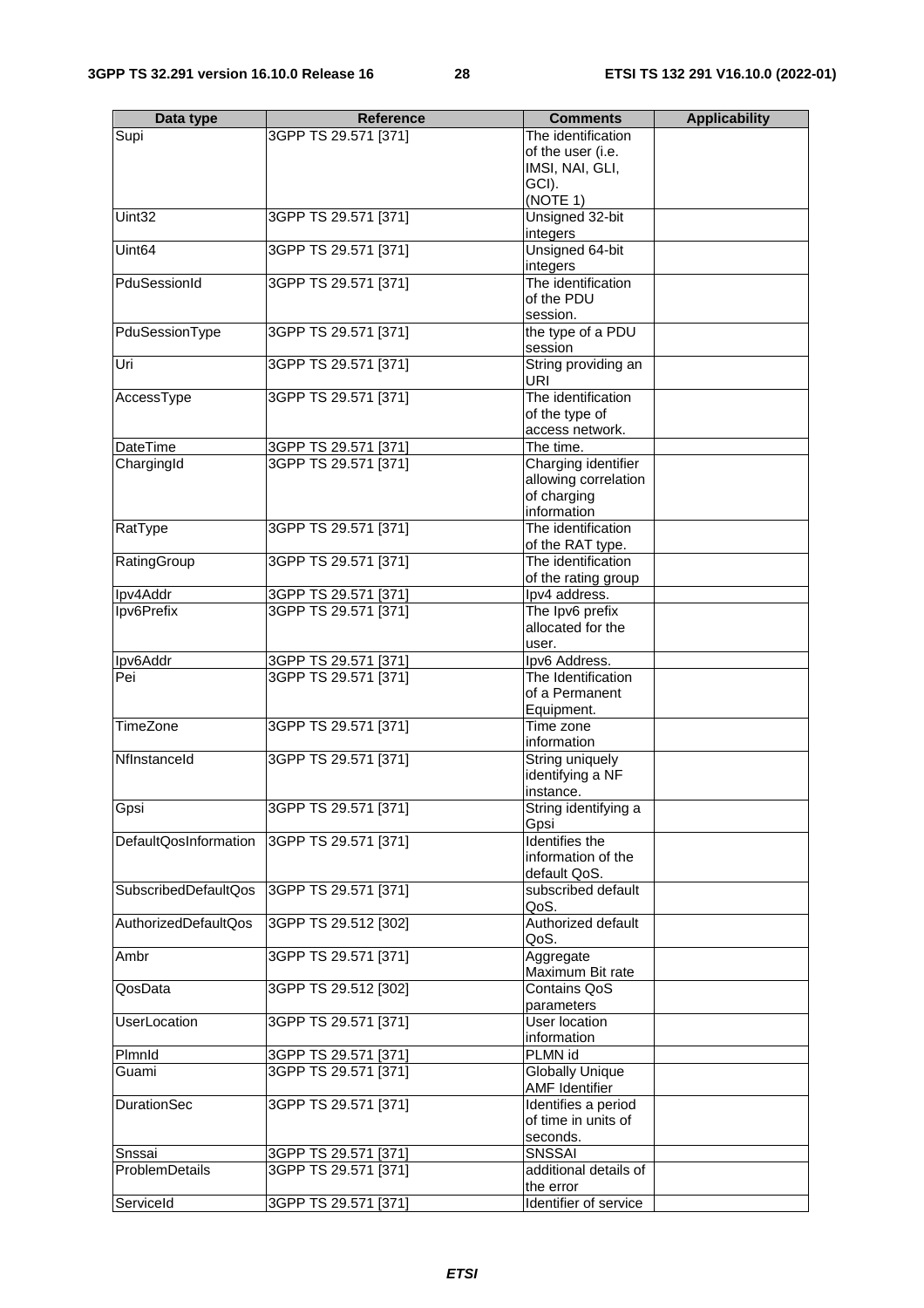| SscMode                | 3GPP TS 29.571 [371] | SSC Mode type                           |                       |
|------------------------|----------------------|-----------------------------------------|-----------------------|
| PresenceInfo           | 3GPP TS 29.571 [371] | <b>PRA</b> information                  |                       |
|                        |                      | including PRAId,                        |                       |
|                        |                      | PRA element list                        |                       |
|                        |                      | and PRA status                          |                       |
| Qfi                    | 3GPP TS 29.571 [371] | QoS flow identifier                     |                       |
|                        |                      | designated as                           |                       |
|                        |                      | "Qfi".                                  |                       |
| Amfld                  | 3GPP TS 29.571 [371] | <b>AMF</b> identifier                   |                       |
| <b>D</b> nn            | 3GPP TS 29.571 [371] | Data Network                            |                       |
|                        |                      | Name                                    |                       |
| GroupId                | 3GPP TS 29.571 [371] | Network internal                        |                       |
|                        |                      | Identifier for a                        |                       |
|                        |                      | group of IMSIs<br><b>External Group</b> |                       |
| ExternalGroupId        | 3GPP TS 29.571 [371] | Identifier for one or                   |                       |
|                        |                      | more subscriptions                      |                       |
|                        |                      | associated to a                         |                       |
|                        |                      | group of IMSIs                          |                       |
| <b>Bytes</b>           | 3GPP TS 29.571 [371] | String with format                      |                       |
|                        |                      | "byte"                                  |                       |
| $\overline{T}$ ai      | 3GPP TS 29.571 [371] | <b>Tracking Area</b>                    |                       |
|                        |                      | Identifier                              |                       |
| Area                   | 3GPP TS 29.571 [371] | List of TACs or                         |                       |
|                        |                      | Operator specific                       |                       |
|                        |                      | codes                                   |                       |
| CoreNetworkType        | 3GPP TS 29.571 [371] | 5GC or EPC                              |                       |
| ServiceAreaRestriction | 3GPP TS 29.571 [371] | Service Area                            |                       |
|                        |                      | restriction                             |                       |
| GlobalRanNodeld        | 3GPP TS 29.571 [371] | <b>Global RAN Node</b>                  |                       |
|                        |                      | ld                                      |                       |
| QosCharacteristics     | 3GPP TS 29.512 [302] | Map of QoS                              |                       |
|                        |                      | characteristics for                     |                       |
|                        |                      | non standard 5QIs                       |                       |
|                        |                      | and non-                                |                       |
|                        |                      | preconfigured                           |                       |
|                        |                      | 5Qls.                                   |                       |
| SupportedFeatures      | 3GPP TS 29.571 [371] | See 3GPP TS                             |                       |
|                        |                      | 29.500 [4] clause                       |                       |
|                        |                      | 6.6                                     |                       |
| NsiLoadLevelInfo       | 3GPP TS 29.520 [306] | Represents the<br>load level            |                       |
|                        |                      | information for an                      |                       |
|                        |                      | S-NSSAI and the                         |                       |
|                        |                      | associated network                      |                       |
|                        |                      | slice instance                          |                       |
| ServiceExperienceInfo  | 3GPP TS 29.520 [306] | ServiceExperience                       |                       |
| ApplicationChargingId  | 3GPP TS 29.571 [371] | Application                             | AF_Charging_Identifie |
|                        |                      | provided charging                       |                       |
|                        |                      | identifier allowing                     |                       |
|                        |                      | correlation of                          |                       |
|                        |                      | charging                                |                       |
|                        |                      | information.                            |                       |
| SharingLevel           | 3GPP TS 28.541 [254] | <b>Ressources</b>                       |                       |
|                        |                      | sharing level                           |                       |
| MobilityLevel          | 3GPP TS 28.541 [254] | UE mobility Level                       |                       |
| SsT                    | 3GPP TS 28.541 [254] | Slice Service type                      |                       |
|                        |                      | (SST)                                   |                       |
| Support                | 3GPP TS 28.541 [254] | Supported, Not                          |                       |
|                        |                      | Supported                               |                       |
|                        |                      | indicator                               |                       |
| Float                  | 3GPP TS 29.571 [371] | Number with                             |                       |
|                        |                      | format "float"                          |                       |
| MaPduIndication        | 3GPP TS 29.512 [302] | MA PDU session                          | <b>ATSSS</b>          |
|                        |                      | indication                              |                       |
| AtsssCapability        | 3GPP TS 29.571 [371] | ATSSS capabilities                      | <b>ATSSS</b>          |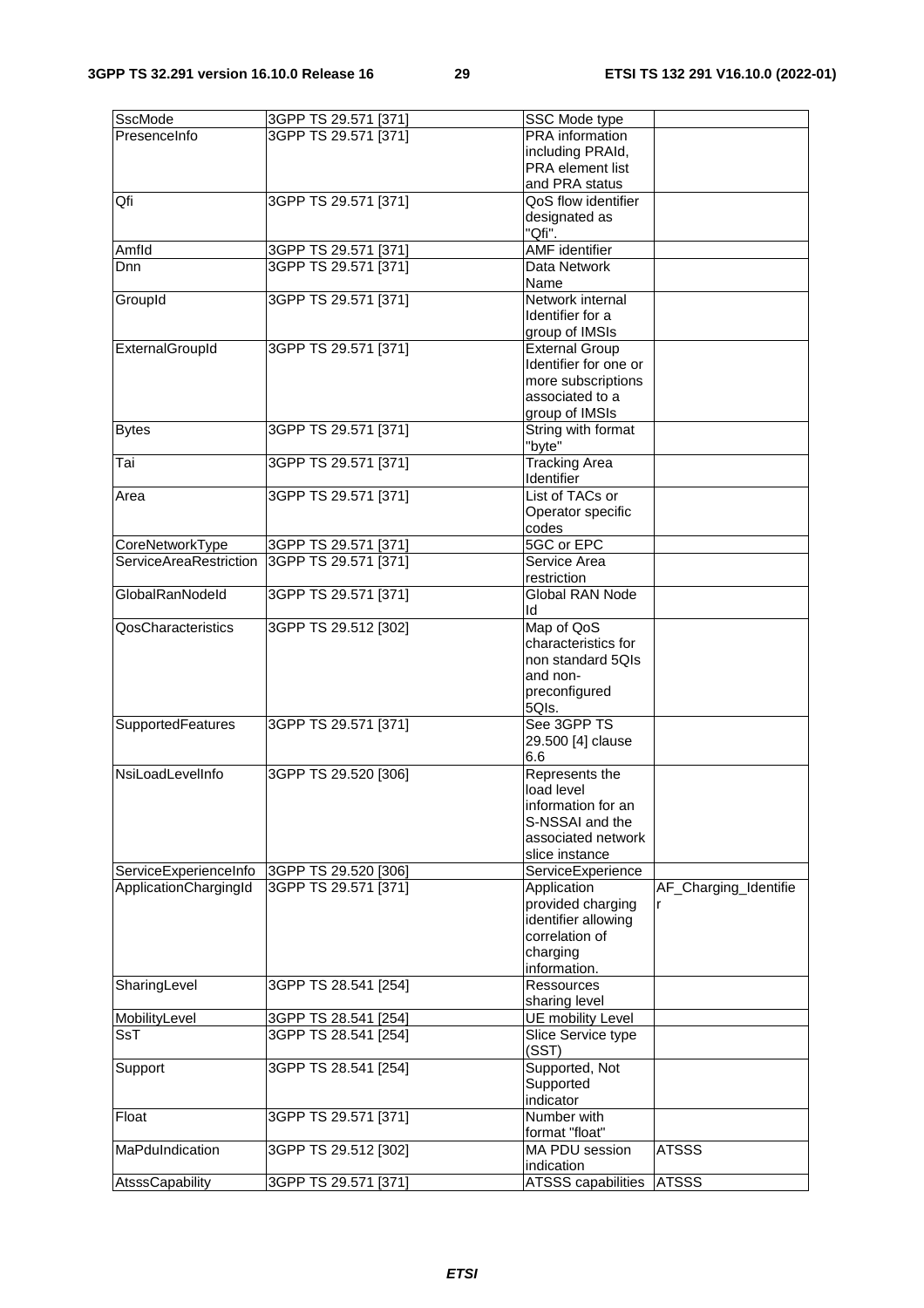| SteeringFunctionality | 3GPP TS 29.571 [371]                                                                             | Steering              | <b>ATSSS</b>        |
|-----------------------|--------------------------------------------------------------------------------------------------|-----------------------|---------------------|
|                       |                                                                                                  | functionalities for   |                     |
|                       |                                                                                                  | MA PDU session        |                     |
| SteeringMode          | 3GPP TS 29.512 [302]                                                                             | Steering mode for     | <b>ATSSS</b>        |
|                       |                                                                                                  | <b>MA PDU session</b> |                     |
| OperationalState      | 3GPP TS 28.623 [257]                                                                             | Operational state     |                     |
| AdministrativeState   | 3GPP TS 28.623 [257]                                                                             | Administrative        |                     |
|                       |                                                                                                  | state                 |                     |
| <b>RanNasRelCause</b> | 3GPP TS 29.512 [302]                                                                             | Indicates the RAN     | EnhancedDiagnostics |
|                       |                                                                                                  | or NAS release        |                     |
|                       |                                                                                                  | cause code            |                     |
|                       |                                                                                                  | information.          |                     |
| Ecgi                  | 3GPP TS 29.571 [371]                                                                             | E-UTRA Cell Id        |                     |
| Ncgi                  | 3GPP TS 29.571 [371]                                                                             | NR Cell Id            |                     |
|                       | NOTE 1: A SUPI containing GLI or GCI is used to support 5G-RG and FN-RG in scenarios of wireline |                       |                     |
| network.              |                                                                                                  |                       |                     |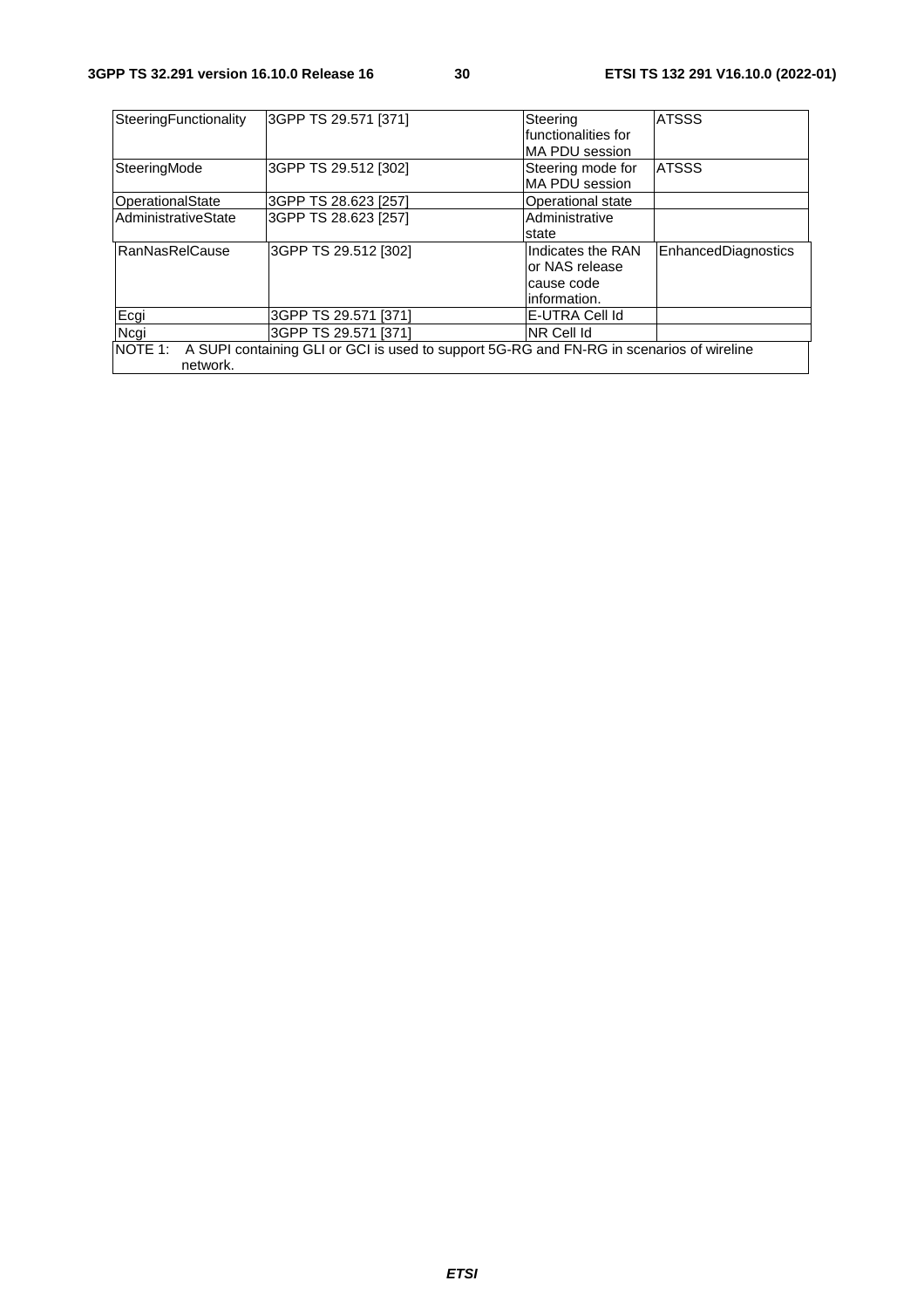- 6.1.6.2 Structured data types
- 6.1.6.2.1 Common Data Type
- 6.1.6.2.1.1 Type ChargingDataRequest

**Table 6.1.6.2.1.1-1: Definition of type ChargingDataRequest**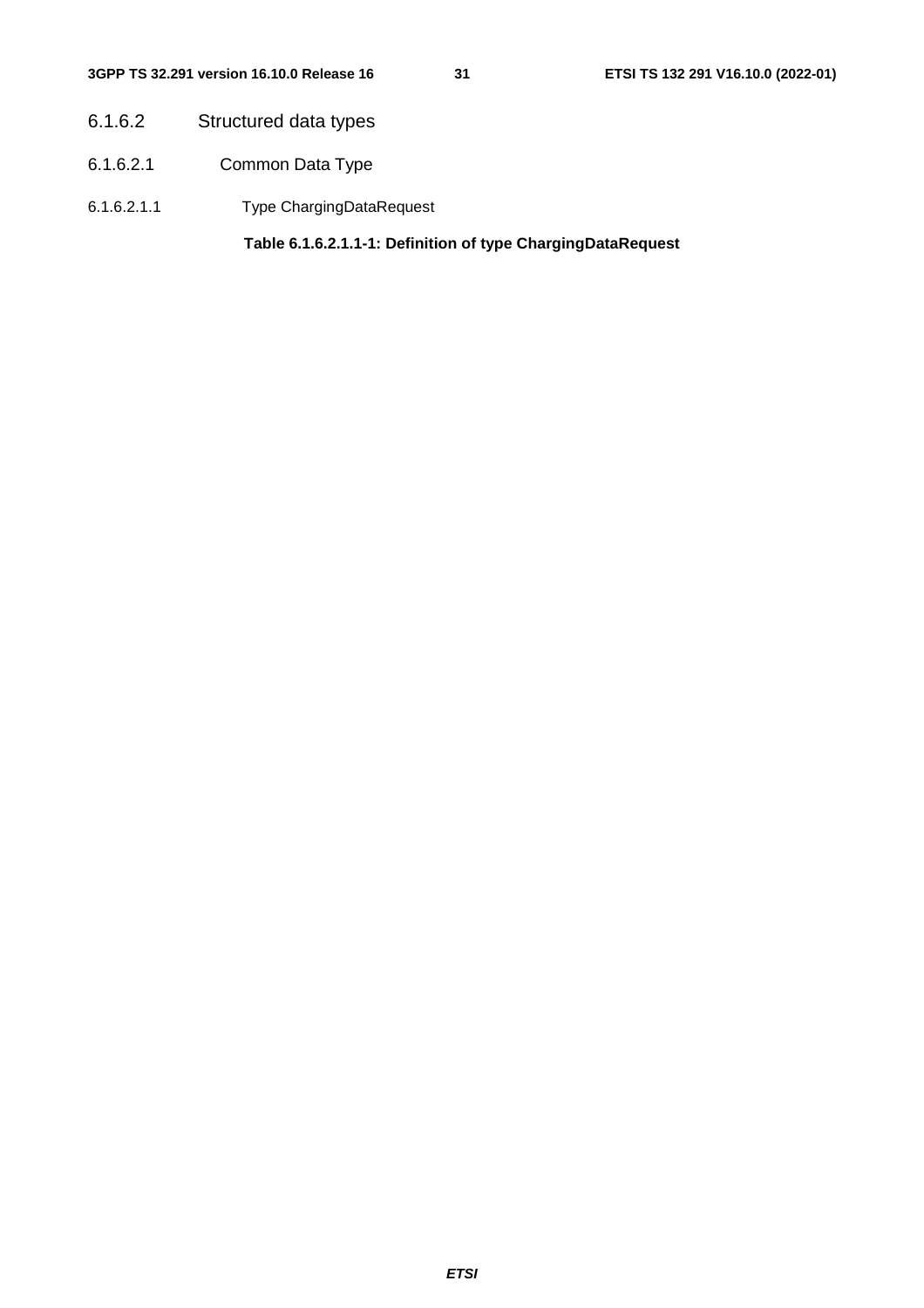| <b>Attribute name</b>        | Data type             | P                      | <b>Cardinality</b> | <b>Description</b>                                       | <b>Applicability</b> |
|------------------------------|-----------------------|------------------------|--------------------|----------------------------------------------------------|----------------------|
| subscriberIdentifie          | Supi                  | Ом                     | 0.1                | Identifier of the subscriber that                        |                      |
|                              |                       |                        |                    | uses the requested service.                              |                      |
| nfConsumerIdentif            | NFIdentification      | M                      | $\mathbf{1}$       | This is a grouped field which                            |                      |
| ication                      |                       |                        |                    | contains a set of information                            |                      |
|                              |                       |                        |                    | identifying the NF consumer of                           |                      |
|                              |                       |                        |                    | the charging service.                                    |                      |
| chargingId                   | ChargingId            | ${\bf O}_{\bf M}$      | 0.1                | Charging identifier for                                  |                      |
|                              |                       |                        |                    | correlation between different                            |                      |
|                              |                       |                        |                    | records. Only applicable if not                          |                      |
|                              |                       |                        |                    | available in the service specific                        |                      |
| invocationTimeSta            | DateTime              |                        |                    | information.                                             |                      |
|                              |                       | M                      | 1                  | The time at which the request is<br>send                 |                      |
| mp                           |                       | M                      | $\mathbf{1}$       | This field contains the                                  |                      |
| invocationSequen<br>ceNumber | Uint32                |                        |                    |                                                          |                      |
|                              |                       |                        |                    | sequence number of the<br>charging service invocation by |                      |
|                              |                       |                        |                    | the NF consumer, i.e. the order                          |                      |
|                              |                       |                        |                    | of charging data requests.                               |                      |
|                              |                       |                        |                    | The sequence number in                                   |                      |
|                              |                       |                        |                    | charging data request [initial]                          |                      |
|                              |                       |                        |                    | starts from 1, and increased by                          |                      |
|                              |                       |                        |                    | 1 for subsequent charging data                           |                      |
|                              |                       |                        |                    | request.                                                 |                      |
|                              |                       |                        |                    | It is allowed to start from 0 for                        |                      |
|                              |                       |                        |                    | backwards compatibility.                                 |                      |
| retransmissionIndi           | boolean               | O <sub>c</sub>         | 0.1                | This field indicates, if included,                       |                      |
| cator                        |                       |                        |                    | this is a retransmitted request                          |                      |
|                              |                       |                        |                    | message.                                                 |                      |
| oneTimeEvent                 | boolean               | O <sub>C</sub>         | 0.1                | Indicates, if included, that this is                     |                      |
|                              |                       |                        |                    | event based charging and                                 |                      |
|                              |                       |                        |                    | whether this is a one-time                               |                      |
|                              |                       |                        |                    | event. If true, this is a one-time                       |                      |
|                              |                       |                        |                    | event that there will be no                              |                      |
|                              |                       |                        |                    | update or release.                                       |                      |
| oneTimeEventTyp              | EventType             | O <sub>C</sub>         | 0.1                | Indicates the type of the one                            |                      |
| е                            |                       |                        |                    | time event, i.e. Immediate or                            |                      |
|                              |                       |                        |                    | Post event charging.                                     |                      |
| notifyUri                    | Uri                   | O <sub>C</sub>         | 0.1                | Identifies the recipient of                              |                      |
|                              |                       |                        |                    | Notifications sent by the CHF.                           |                      |
|                              |                       |                        |                    | In case of session based                                 |                      |
|                              |                       |                        |                    | charging it shall be present in                          |                      |
|                              |                       |                        |                    | create request message, and                              |                      |
|                              |                       |                        |                    | may be present in update.                                |                      |
| supportedFeature             | SupportedFeatures     | $\mathsf{O}\mathsf{c}$ | 0.1                | This IE shall be present if at                           |                      |
| S                            |                       |                        |                    | least one optional feature                               |                      |
|                              |                       |                        |                    | defined in clause 6.1.8 is                               |                      |
|                              |                       |                        |                    | supported.                                               |                      |
| serviceSpecificatio          | String                | O <sub>c</sub>         | 0.1                | Identifies service specific                              |                      |
| nInfo                        |                       |                        |                    | document that applies to the                             |                      |
|                              |                       |                        |                    | request, e.g. the service                                |                      |
|                              |                       |                        |                    | specific document ('middle tier'                         |                      |
|                              |                       |                        |                    | TS) and 3GPP release the                                 |                      |
|                              |                       |                        |                    | service specific document is                             |                      |
|                              |                       |                        | 0.N                | based upon.<br>This field contains the                   |                      |
| multipleUnitUsage            | array(MultipleUnitUsa | O <sub>C</sub>         |                    |                                                          |                      |
|                              | ge)                   |                        |                    | parameters for the quota                                 |                      |
|                              |                       |                        |                    | management request and/or<br>usage reporting.            |                      |
|                              | array(Trigger)        |                        | 0N                 | This field identifies the event(s)                       |                      |
| triggers                     |                       | $O_{C}$                |                    | triggering the request.                                  |                      |
|                              |                       |                        |                    |                                                          |                      |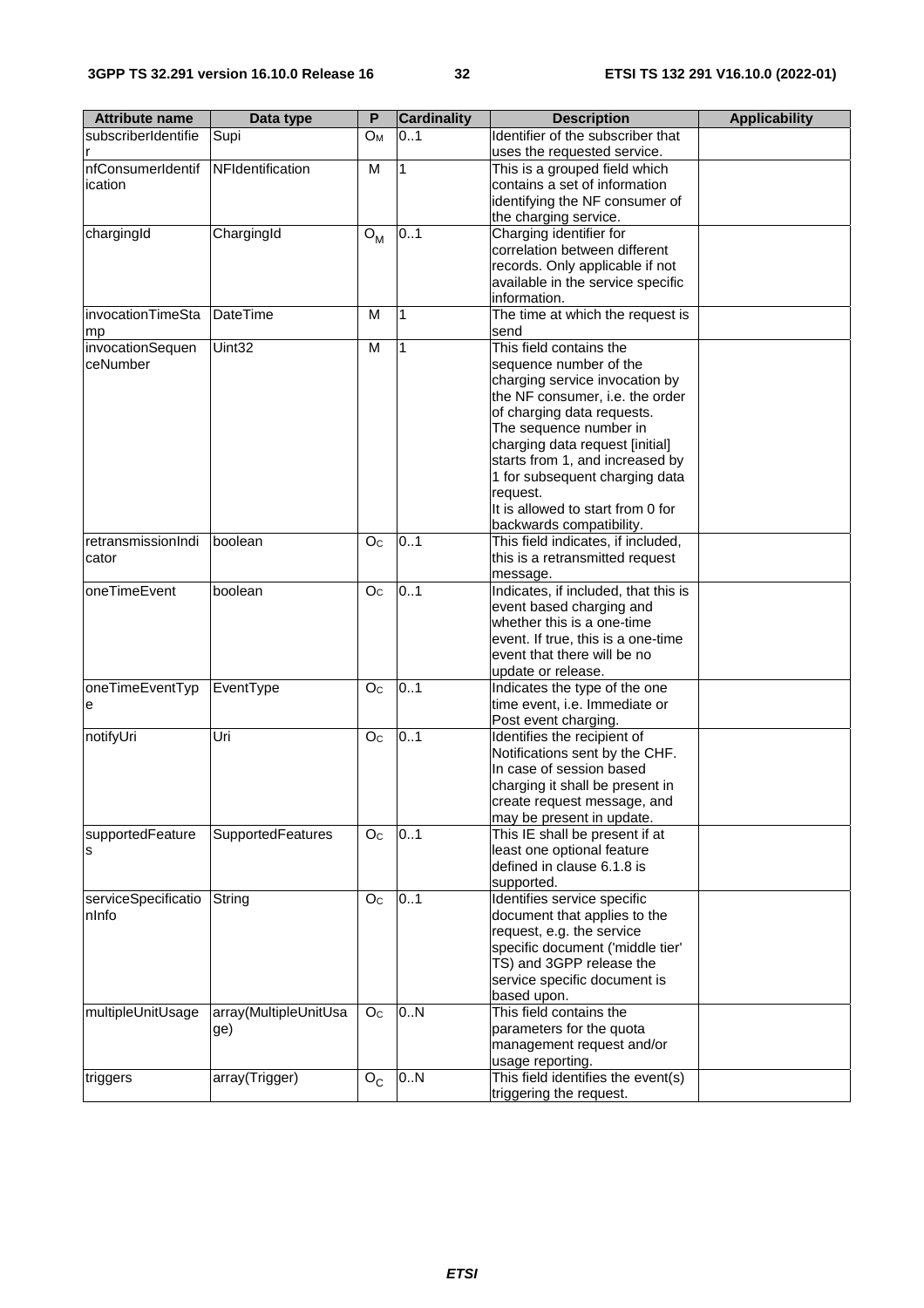## 6.1.6.2.1.2 Type ChargingDataResponse

| <b>Attribute name</b> | Data type             | P              | <b>Cardinality</b> | <b>Description</b>              | <b>Applicability</b> |
|-----------------------|-----------------------|----------------|--------------------|---------------------------------|----------------------|
| invocationTimest      | DateTime              | M              |                    | This field holds the timestamp  |                      |
| amp                   |                       |                |                    | of the charging service         |                      |
|                       |                       |                |                    | response from the CHF.          |                      |
| invocationResult      | InvocationResult      | O <sub>C</sub> | 0.1                | This field holds the result of  |                      |
|                       |                       |                |                    | charging service invocation     |                      |
|                       |                       |                |                    | by the NF consumer              |                      |
| invocationSeque       | Uint32                | M              | 1                  | This field contains the         |                      |
| nceNumber             |                       |                |                    | sequence number of the          |                      |
|                       |                       |                |                    | charging service invocation     |                      |
|                       |                       |                |                    | by the NF consumer. The         |                      |
|                       |                       |                |                    | same value of the sequence      |                      |
|                       |                       |                |                    | number received in the          |                      |
|                       |                       |                |                    | request should be used in the   |                      |
|                       |                       |                |                    | response                        |                      |
| sessionFailover       | SessionFailover       | $O_{C}$        | 0.1                | This field indicates whether    |                      |
|                       |                       |                |                    | alternative CHF is supported    |                      |
|                       |                       |                |                    | for ongoing charging service    |                      |
|                       |                       |                |                    | failover handling by NF         |                      |
|                       |                       |                |                    | consumer.                       |                      |
| supportedFeatur       | SupportedFeatures     | O <sub>C</sub> | 0.1                | This IE shall be present if at  |                      |
| es                    |                       |                |                    | least one optional feature      |                      |
|                       |                       |                |                    | defined in clause 6.1.8 is      |                      |
|                       |                       |                |                    | supported.                      |                      |
| multipleUnitInfor     | array(MultipleUnitInf | $O_{C}$        | 0.N                | This field holds the            |                      |
| mation                | ormation)             |                |                    | parameters for the quota        |                      |
|                       |                       |                |                    | management and/or usage         |                      |
|                       |                       |                |                    | reporting information. It may   |                      |
|                       |                       |                |                    | have multiple occurrences.      |                      |
| triggers              | array(Trigger)        | $O_{C}$        | 0.N                | This field identifies the       |                      |
|                       |                       |                |                    | chargeable event(s) supplied    |                      |
|                       |                       |                |                    | by CHF to override/activate     |                      |
|                       |                       |                |                    | the existing chargeable         |                      |
|                       |                       |                |                    | event(s) in NF consumer.        |                      |
|                       |                       |                |                    | The presence of the triggers    |                      |
|                       |                       |                |                    | attribute without any           |                      |
|                       |                       |                |                    | triggerType is used by CHF to   |                      |
|                       |                       |                |                    | disable all the triggers except |                      |
|                       |                       |                |                    | rating group level triggers.    |                      |

## **Table 6.1.6.2.1.2-1: Definition of type ChargingDataResponse**

## 6.1.6.2.1.3 Type ChargingNotifyRequest

## **Table 6.1.6.2.1.3-1: Definition of type ChargingNotifyRequest**

| Attribute name              | Data type                         | D            | <b>Cardinalit</b> | <b>Description</b>                                                                                | <b>Applicability</b> |
|-----------------------------|-----------------------------------|--------------|-------------------|---------------------------------------------------------------------------------------------------|----------------------|
| notificationType            | NotificationType                  | м            |                   | Type of notification to indicate<br>re-authorization or termination.                              |                      |
| IreauthorizationD<br>etails | array(Reauthorizatio<br>nDetails) | $O_{\alpha}$ | 0.N               | descriptors for re-authorization<br>to determine which quota or<br>usage reporting to be updated. |                      |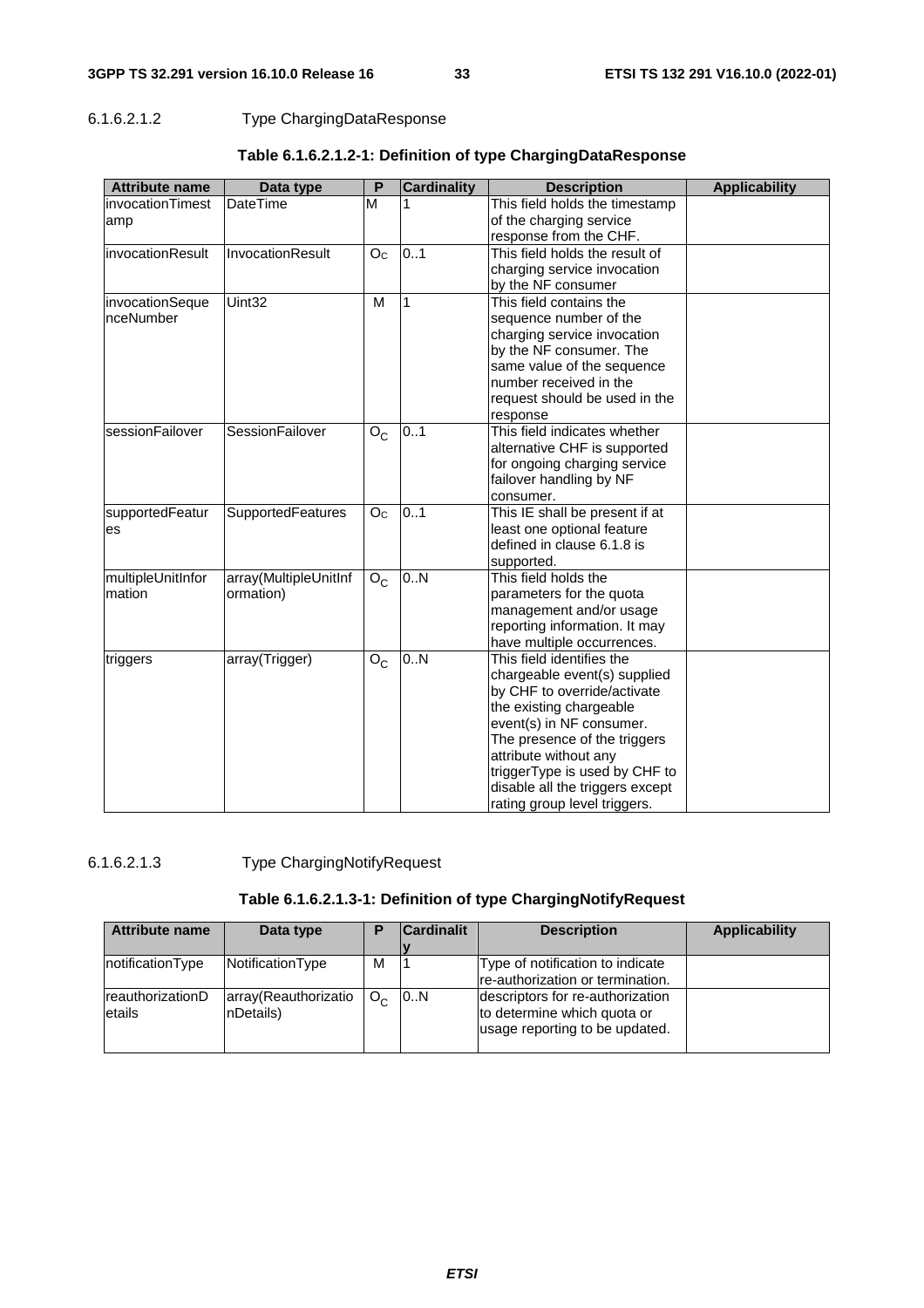## 6.1.6.2.1.4 Type NFIdentification

| <b>Attribute name</b> | Data type         | P              | <b>Cardinalit</b> | <b>Description</b>                                                                                                        | Applicability |
|-----------------------|-------------------|----------------|-------------------|---------------------------------------------------------------------------------------------------------------------------|---------------|
| InodeFunctionality    | NodeFunctionality | M              |                   | This field contains the function<br>of the node.                                                                          |               |
| InFName               | Nflnstanceld      | O <sub>c</sub> | 0.1               | Identifier of NF instance. At<br>lleast one of the nFName or<br>InFIPv4Address.or<br>nFIPv6Address shall be<br>present.   |               |
| InFIPv4Address        | Ipv4Addr          | Oc.            | 0.1               | The IPv4 address of the NF. At<br>lleast one of the nFName or<br>InFIPv4Address or<br>InFIPv6Address shall be<br>present. |               |
| nFIPv6Address         | Ipv6Addr          | Oc.            | 0.1               | The IPv6 address of the NF. At<br>lleast one of the nFName or<br>InFIPv4Address.or<br>InFIPv6Address shall be<br>present. |               |
| <b>InFFgdn</b>        | string            | O <sub>C</sub> | 0.1               | FQDN of the NF                                                                                                            |               |
| InFPLMNID             | Plmnld            | O <sub>C</sub> | 0.1               | This field holds the PLMN ID of<br>lthe network the NF belongs to.                                                        |               |

## **Table 6.1.6.2.1.4-1: Definition of type NFIdentification**

6.1.6.2.1.5 Type MultipleUnitUsage

## **Table 6.1.6.2.1.5-1: Definition of type MultipleUnitUsage**

| Attribute name          | Data type                    | P            | <b>Cardinalit</b> | <b>Description</b>                                                                                                                                                                | <b>Applicability</b> |
|-------------------------|------------------------------|--------------|-------------------|-----------------------------------------------------------------------------------------------------------------------------------------------------------------------------------|----------------------|
|                         |                              |              |                   |                                                                                                                                                                                   |                      |
| ratingGroup             | RatingGroup                  | М            |                   | The identifier of a rating group.                                                                                                                                                 |                      |
| requestedUnit           | RequestedUnit                | $O_{C}$      | 101               | This field indicates, if included,<br>that quota management is<br>required. It may additionally<br>contain the amount of<br>requested service units for a<br>particular category. |                      |
| lusedUnitContain<br>ler | array(UsedUnitCont<br>ainer) | $O_{\alpha}$ | 0.N               | This field contains the amount<br>of used non-monetary service<br>lunits measured.                                                                                                |                      |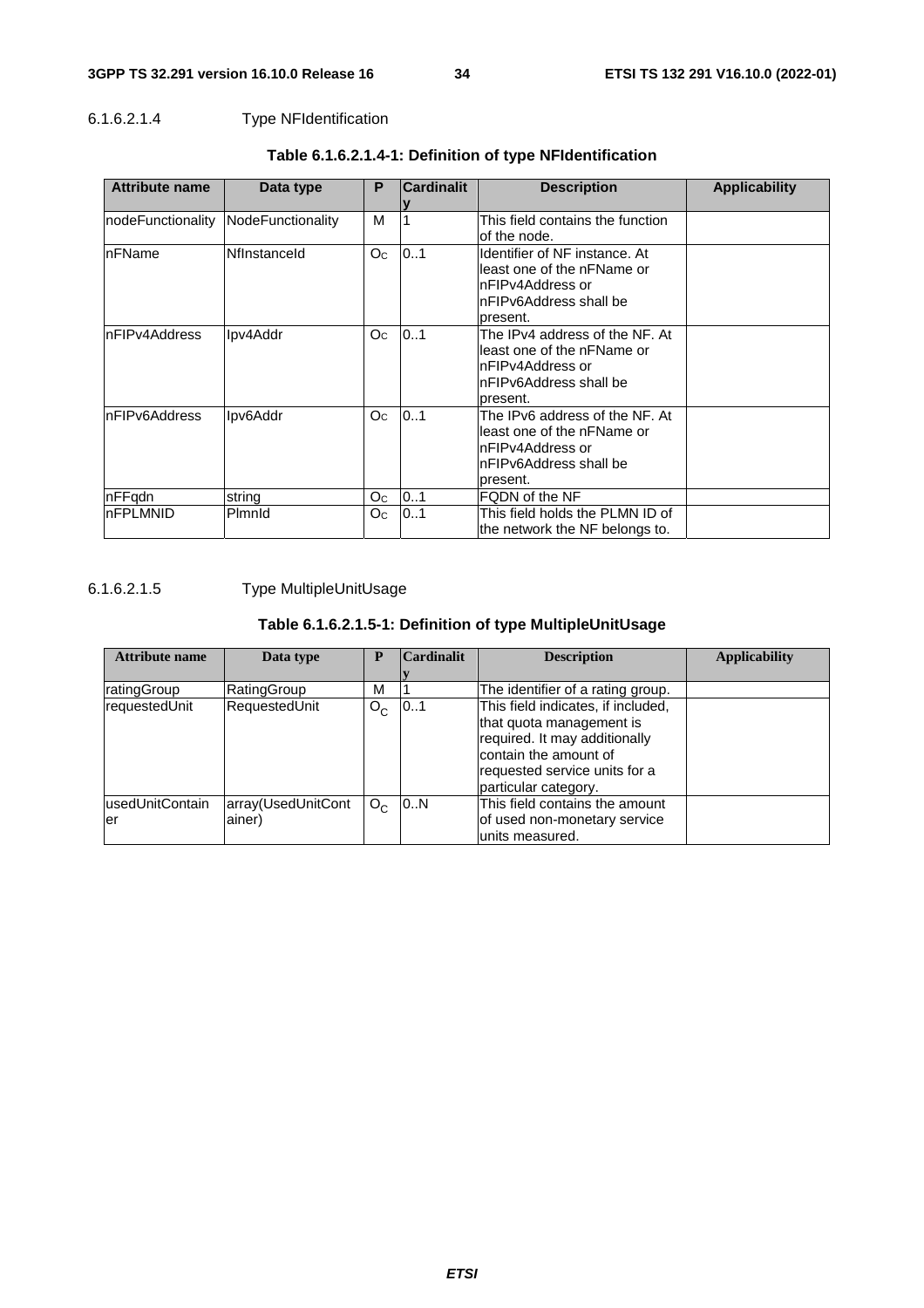## 6.1.6.2.1.6 Type InvocationResult

| <b>Attribute name</b> | Data type             | P              | <b>Cardinalit</b> | <b>Description</b>                                                                                                                                                                                                                                                                                                                                                                                                                                                                                                   | <b>Applicability</b> |
|-----------------------|-----------------------|----------------|-------------------|----------------------------------------------------------------------------------------------------------------------------------------------------------------------------------------------------------------------------------------------------------------------------------------------------------------------------------------------------------------------------------------------------------------------------------------------------------------------------------------------------------------------|----------------------|
| error                 | <b>ProblemDetails</b> | O <sub>C</sub> | 0.1               | More information on the error<br>shall be provided in the "cause"<br>attribute of the "ProblemDetails"<br>structure in case of<br>unsuccessful charging service<br>invocation by the NF consumer.<br>The "invalidParams" attribute of<br>the "ProblemDetails" structure<br>shall contain invalid parameters<br>which caused the rejection.                                                                                                                                                                           |                      |
| failureHandling       | FailureHandling       | O <sub>C</sub> | 0.1               | This field holds the failure<br>handling to be performed by the<br>NF consumer when charging<br>service invocation is temporarily<br>prevented. The provided value<br>shall always override any<br>already existing value in NF<br>consumer.<br>In case of failure, it indicates<br>which action to be performed by<br>the NF consumer.<br>In case of success, it indicates<br>which action to be performed by<br>the NF consumer in case<br>subsequent charging service<br>invocation are temporarily<br>prevented. |                      |

## **Table 6.1.6.2.1.6-1: Definition of type InvocationResult**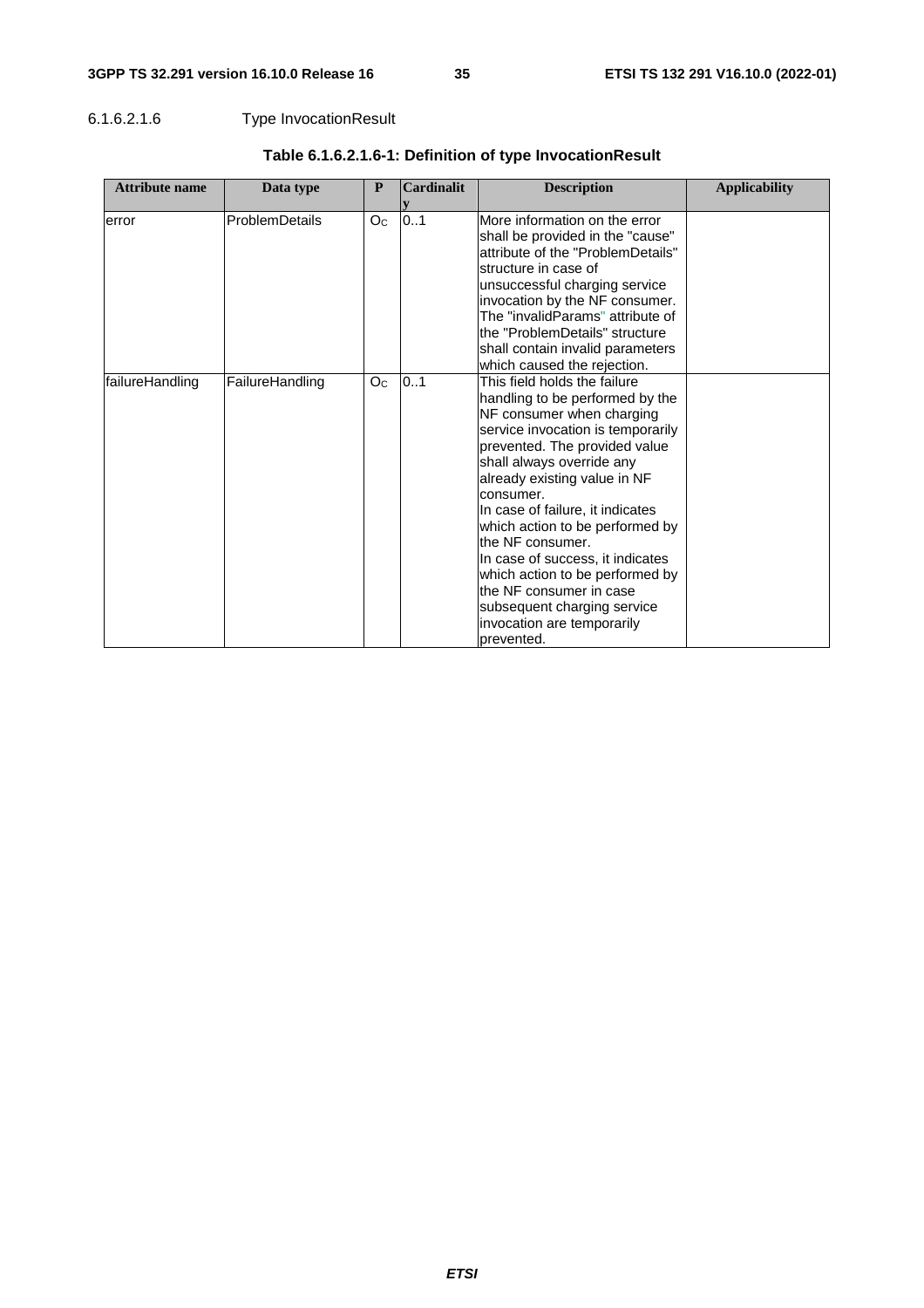# 6.1.6.2.1.7 Type Trigger

| <b>Attribute name</b> | Data type          | P       | <b>Cardinalit</b> | <b>Description</b>                                                                                                                                                      | <b>Applicability</b> |
|-----------------------|--------------------|---------|-------------------|-------------------------------------------------------------------------------------------------------------------------------------------------------------------------|----------------------|
| triggerType           | TriggerType        | Оc      | 0.1               | the events whose occurrence<br>lead to charging event is issued<br>towards the CHF                                                                                      |                      |
| triggerCategory       | TriggerCategory    | M       |                   | This field indicates whether the<br>charging data generated by the<br>NF consumer for the trigger<br>lead to a Charging Event<br>towards the CHF immediately<br>or not. |                      |
| timeLimit             | <b>DurationSec</b> | $O_{C}$ | 0.1               | Time limit if trigger type is<br>"Expiry of data time limit"                                                                                                            |                      |
| volumeLimit           | Uint32             | $O_{C}$ | 0.1               | Volume limit if trigger type is<br>'Expiry of data volume limit".<br>This attribute is not valid from<br>Nchf_ ConvergedCharging API<br>version v2.0.0                  |                      |
| volumeLimit64         | Uint <sub>64</sub> | $O_{C}$ | 0.1               | Volume limit if trigger type is<br>'Expiry of data volume limit".<br>This attribute replaces the<br>volumeLimit attribute from<br>Nchf_ConvergedCharging API<br>V2.0.0  |                      |
| eventLimit            | Uint32             | $O_{C}$ | 01                | Event limit if trigger type is<br>'Expiry of data event limit".                                                                                                         |                      |
| maxNumberOfcc<br>C    | Uint32             | $O_{C}$ | 01                | Maximum number if trigger type<br>is "Max nb of number of<br>charging condition changes"                                                                                |                      |
| tariffTimeChange      | <b>DateTime</b>    | $O_{C}$ | 0.1               | This field contains UTC time<br>indicating the switch time when<br>the tariff will be changed.                                                                          |                      |

# **Table 6.1.6.2.1.7-1: Definition of type Trigger**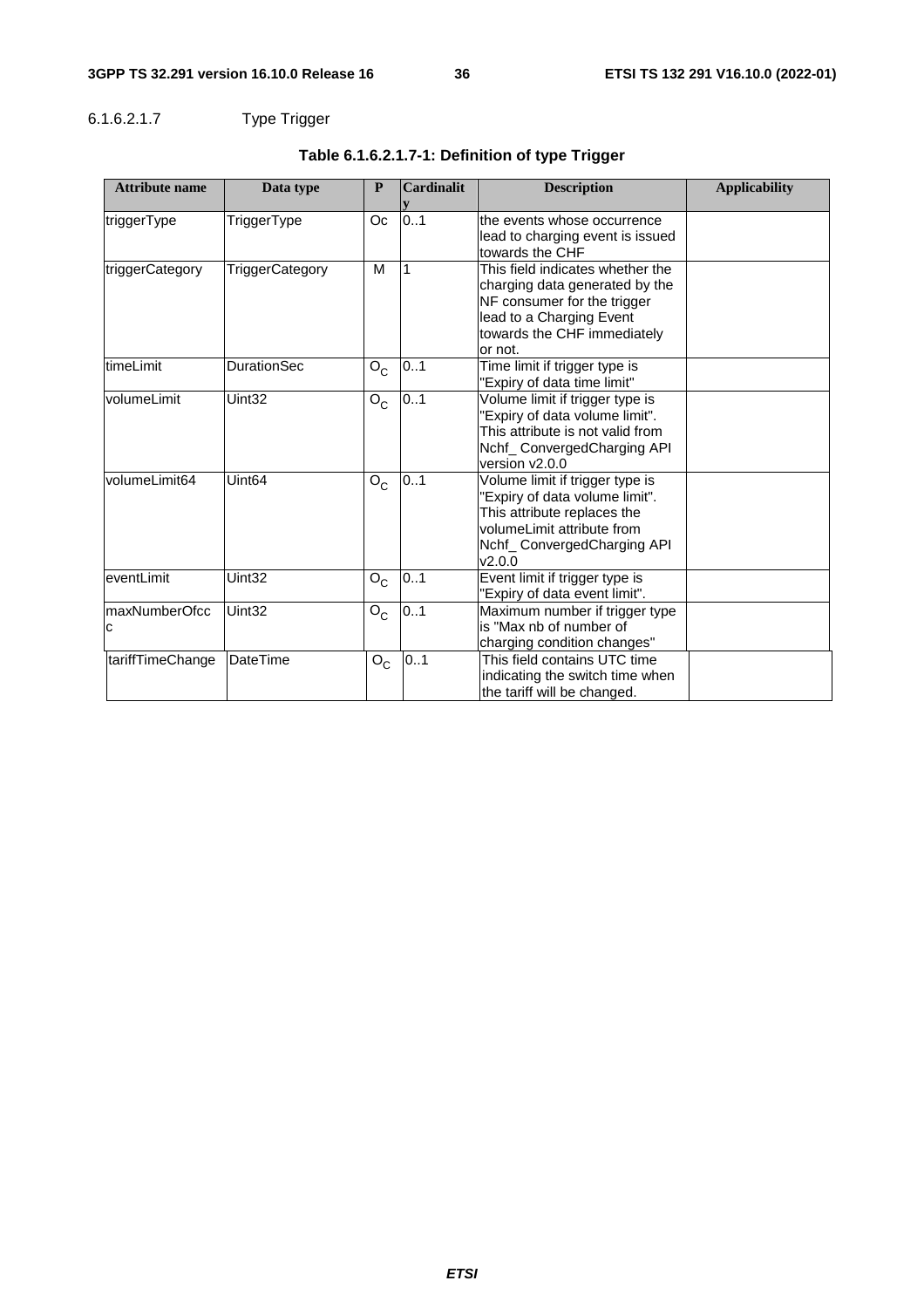## 6.1.6.2.1.8 Type MultipleUnitInformation

| <b>Attribute name</b>    | Data type           | P              | <b>Cardinalit</b> | <b>Description</b>                                                                                                                                                                                                                                                                                                                                                                                                                                                                                                                                    | <b>Applicability</b> |
|--------------------------|---------------------|----------------|-------------------|-------------------------------------------------------------------------------------------------------------------------------------------------------------------------------------------------------------------------------------------------------------------------------------------------------------------------------------------------------------------------------------------------------------------------------------------------------------------------------------------------------------------------------------------------------|----------------------|
| resultCode               | <b>ResultCode</b>   | O <sub>C</sub> | 0.1               | This field contains the result of<br>the Rating group quota<br>allocation.                                                                                                                                                                                                                                                                                                                                                                                                                                                                            |                      |
| ratingGroup              | RatingGroup         | M              | 1                 | The identifier of a rating group.                                                                                                                                                                                                                                                                                                                                                                                                                                                                                                                     |                      |
| grantedUnit              | GrantedUnit         | O <sub>c</sub> | 0.1               | This field holds the granted<br>quota.                                                                                                                                                                                                                                                                                                                                                                                                                                                                                                                |                      |
| triggers                 | array(Trigger)      | O <sub>C</sub> | 0.N               | This field holds triggers for<br>usage reporting associated to<br>the rating group, which is<br>supplied from the CHF.<br>The presence of the triggers<br>attribute without any<br>triggerType is used by CHF to<br>disable all the triggers to the<br>associated rating group.                                                                                                                                                                                                                                                                       |                      |
| validityTime             | <b>DurationSec</b>  | O <sub>C</sub> | 0.1               | This field defines the time in<br>order to limit the validity of the<br>granted quota for a given<br>category instance.                                                                                                                                                                                                                                                                                                                                                                                                                               |                      |
| quotaHoldingTim<br>e     | <b>DurationSec</b>  | Oc             | 0.1               | This field holds the quota<br>holding time in seconds. It<br>applies equally to the granted<br>time quota and to the granted<br>volume quota.<br>The NF Consumer shall deem a<br>quota to have expired when no<br>traffic associated with the quota<br>is observed for the value<br>indicated by this attribute. A<br>quotaHoldingTime value of zero<br>indicates that this mechanism<br>shall not be used. If the<br>quotaHoldingTime attribute is<br>not present, then a locally<br>configurable default value in the<br>NF Consumer shall be used. |                      |
| finalUnitIndicatio<br>n  | FinalUnitIndication | O <sub>C</sub> | 0.1               | This field indicates the granted<br>final units for the service.                                                                                                                                                                                                                                                                                                                                                                                                                                                                                      |                      |
| timeQuotaThresh<br>old   | integer             | O <sub>c</sub> | 0.1               | indicates the threshold in<br>seconds for the granted time<br>quota.                                                                                                                                                                                                                                                                                                                                                                                                                                                                                  |                      |
| volumeQuotaThr<br>eshold | Uint <sub>64</sub>  | O <sub>C</sub> | 0.1               | indicates the threshold in octets<br>when the granted quota is<br>volume                                                                                                                                                                                                                                                                                                                                                                                                                                                                              |                      |
| unitQuotaThresh<br>old   | integer             | O <sub>C</sub> | 0.1               | indicates the threshold in<br>service specific units, that are<br>defined in the service specific<br>documents, when the granted<br>quota is service specific                                                                                                                                                                                                                                                                                                                                                                                         |                      |

**Table 6.1.6.2.1.8-1: Definition of type MultipleUnitInformation** 

6.1.6.2.1.9 Type RequestedUnit

# **Table 6.1.6.2.1.9-1: Definition of type RequestedUnit**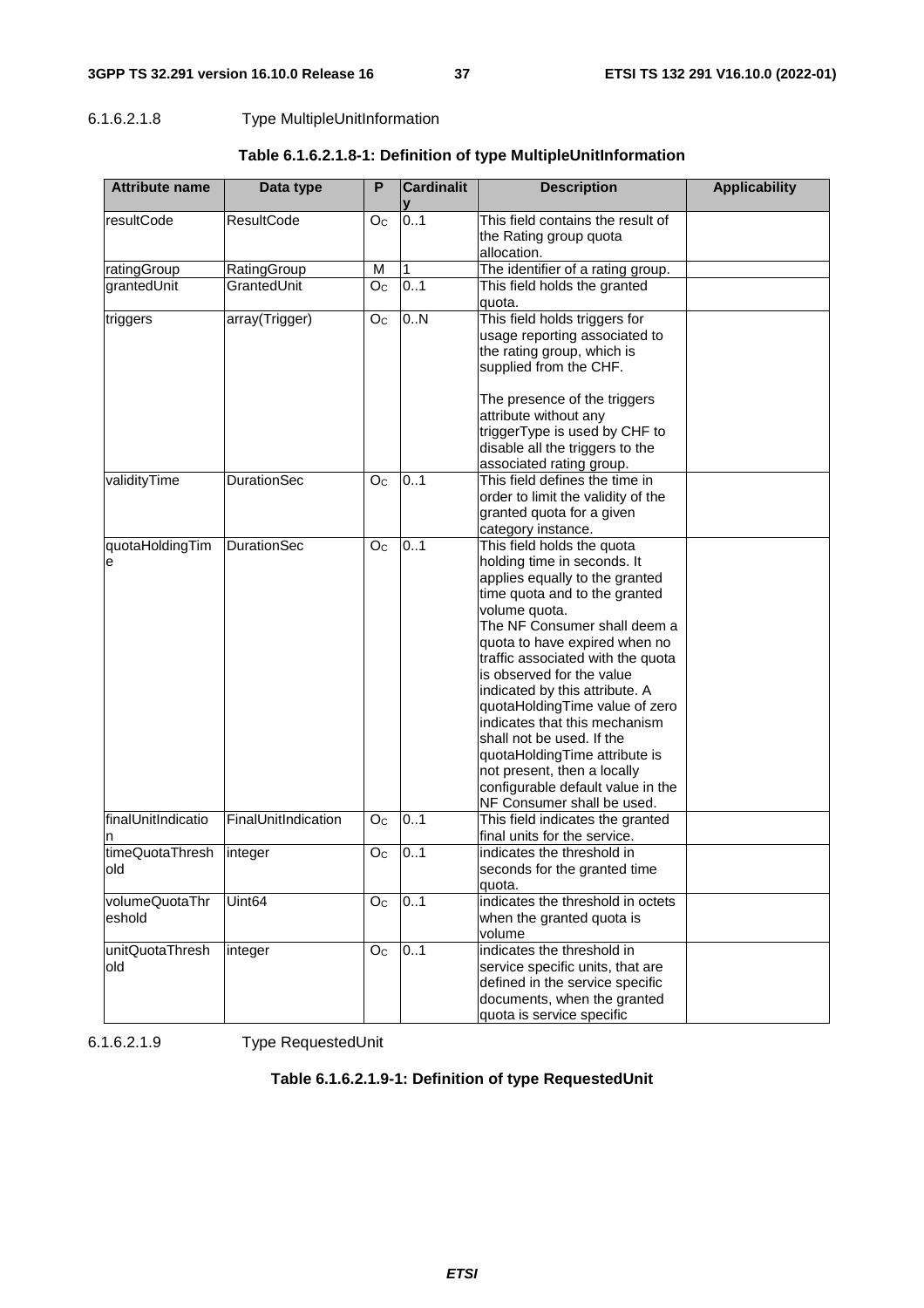| <b>Attribute name</b>                                                                                                                                                                 | Data type          | P       | <b>Cardinalit</b> | <b>Description</b>                                                                            | <b>Applicability</b> |  |
|---------------------------------------------------------------------------------------------------------------------------------------------------------------------------------------|--------------------|---------|-------------------|-----------------------------------------------------------------------------------------------|----------------------|--|
|                                                                                                                                                                                       |                    |         |                   |                                                                                               |                      |  |
| time                                                                                                                                                                                  | Uint32             | $O_{C}$ | 0.1               | This field holds the amount of<br>requested time.                                             |                      |  |
| totalVolume                                                                                                                                                                           | Uint <sub>64</sub> | $O_{C}$ | 0.1               | This field holds the amount of<br>requested volume in both uplink<br>and downlink directions. |                      |  |
| uplinkVolume                                                                                                                                                                          | Uint <sub>64</sub> | $O_{C}$ | 0.1               | This field holds the amount of<br>requested volume in uplink<br>direction.                    |                      |  |
| downlinkVolume<br>0.1<br>Uint <sub>64</sub><br>This field holds the amount of<br>$O_{C}$<br>requested volume in downlink<br>direction.                                                |                    |         |                   |                                                                                               |                      |  |
| serviceSpecificU<br>Inits                                                                                                                                                             | Uint <sub>64</sub> | $O_{C}$ | 0.1               | This field holds the amount of<br>requested service specific units.                           |                      |  |
| NOTE 1: f none of them is included, "RequestedUnit": {}, the category and amount is determined by CHF for<br>online charging with centralized unit determination and rating scenario. |                    |         |                   |                                                                                               |                      |  |

# 6.1.6.2.1.10 Type UsedUnitContainer

# **Table 6.1.6.2.1.10-1: Definition of type UsedUnitContainer**

| <b>Attribute name</b>           | Data type                    | P       | <b>Cardinalit</b> | <b>Description</b>                                                                                                                                                                                               | <b>Applicability</b> |
|---------------------------------|------------------------------|---------|-------------------|------------------------------------------------------------------------------------------------------------------------------------------------------------------------------------------------------------------|----------------------|
| serviceld                       | Serviceld                    | $O_{C}$ | 0.1               | This field identity of the used<br>service                                                                                                                                                                       |                      |
| quotaManageme<br>ntIndicator    | QuotaManagementl<br>ndicator | $O_{C}$ | 0.1               | an indicator on whether the<br>reported used units are with or<br>without quota management<br>control. If the attribute is not<br>present, it indicates the used<br>unit is without quota<br>management applied. |                      |
| triggers                        | array (Trigger)              | $O_{C}$ | 0.N               | This field specifies the reason<br>for usage reporting for one or<br>more types of unit associated to<br>the rating group.                                                                                       |                      |
| triggerTimestamp                | <b>DateTime</b>              | Oc      | 0.1               | This field holds the timestamp<br>when the reporting trigger<br>occur.                                                                                                                                           |                      |
| time                            | Uint32                       | $O_{C}$ | 0.1               | This field holds the amount of<br>used time.                                                                                                                                                                     |                      |
| totalVolume                     | Uint <sub>64</sub>           | $O_{C}$ | 01                | This field holds the amount of<br>used volume in both uplink and<br>downlink directions.                                                                                                                         |                      |
| uplinkVolume                    | Uint <sub>64</sub>           | $O_{C}$ | 0.1               | This field holds the amount of<br>used volume in uplink direction.                                                                                                                                               |                      |
| downlinkVolume                  | Uint <sub>64</sub>           | $O_{C}$ | 0.1               | This field holds the amount of<br>used volume in downlink<br>direction.                                                                                                                                          |                      |
| serviceSpecific<br><b>Units</b> | Uint <sub>64</sub>           | $O_{C}$ | 0.1               | This field holds the amount of<br>used service specific units.                                                                                                                                                   |                      |
| eventTimeStamp<br>s             | Array(DateTime)              | $O_{C}$ | 0.N               | This field holds the timestamps<br>of the event reported in the<br>Service Specific Unit s, if the<br>reported units are event based                                                                             |                      |
| localSequenceNu<br>mber         | integer                      | M       | 1                 | holds the Used Unit sequence<br>number, i.e. the order when<br>charging event occurs. It starts<br>from 1 and increased by 1 for<br>each Used Unit generation.                                                   |                      |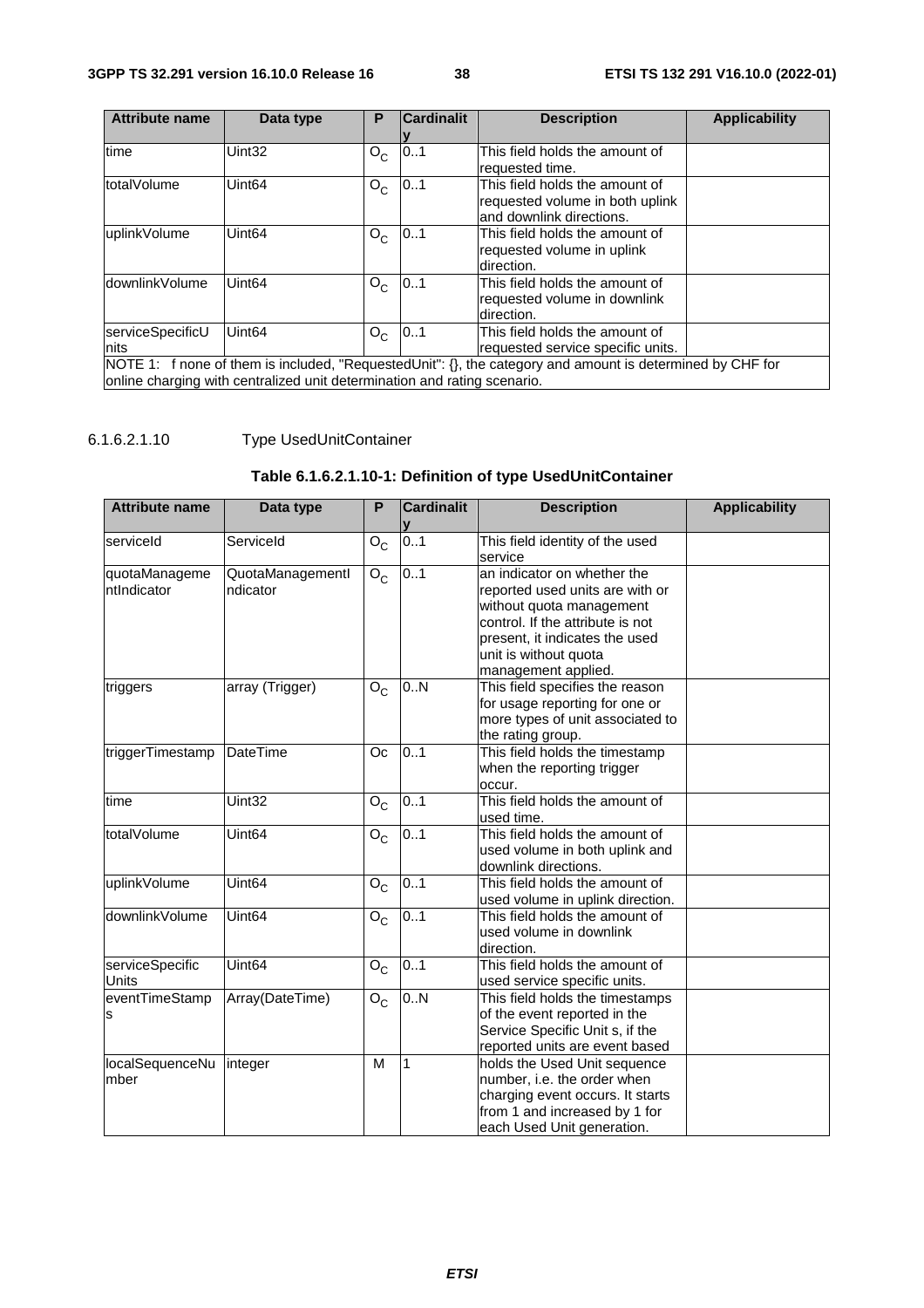## 6.1.6.2.1.11 Type GrantedUnit

| <b>Attribute name</b> | Data type          | P              | <b>Cardinalit</b> | <b>Description</b>              | <b>Applicability</b> |
|-----------------------|--------------------|----------------|-------------------|---------------------------------|----------------------|
|                       |                    |                |                   |                                 |                      |
| tariffTimeChange      | DateTime           | Oc             | 0.1               | This field contains UTC time    |                      |
|                       |                    |                |                   | indicating the switch time when |                      |
|                       |                    |                |                   | the tariff will be changed.     |                      |
| time                  | Uint32             | Oc             | 01                | This field holds the amount of  |                      |
|                       |                    |                |                   | granted time.                   |                      |
| totalVolume           | Uint <sub>64</sub> | O <sub>c</sub> | 0.1               | This field holds the amount of  |                      |
|                       |                    |                |                   | granted volume in both uplink   |                      |
|                       |                    |                |                   | and downlink directions.        |                      |
| uplinkVolume          | Uint <sub>64</sub> | O <sub>C</sub> | 0.1               | This field holds the amount of  |                      |
|                       |                    |                |                   | granted volume in uplink        |                      |
|                       |                    |                |                   | direction.                      |                      |
| downlinkVolume        | Uint <sub>64</sub> | Oc.            | 0.1               | This field holds the amount of  |                      |
|                       |                    |                |                   | granted volume in downlink      |                      |
|                       |                    |                |                   | direction.                      |                      |
| serviceSpecificU      | Uint <sub>64</sub> | Oc.            | 0.1               | This field holds the amount of  |                      |
| nits                  |                    |                |                   | granted requested service       |                      |
|                       |                    |                |                   | specific units.                 |                      |

# **Table 6.1.6.2.1.11-1: Definition of type GrantedUnit**

6.1.6.2.1.12 Type FinalUnitIndication

# **Table 6.1.6.2.1.12-1: Definition of type FinalUnitIndication**

| <b>Attribute name</b>     | Data type             | P       | <b>Cardinalit</b> | <b>Description</b>                                                                                                                                    | <b>Applicability</b> |
|---------------------------|-----------------------|---------|-------------------|-------------------------------------------------------------------------------------------------------------------------------------------------------|----------------------|
| IfinalUnitAction          | FinalUnitAction       | м       |                   | indicates to the service<br>consumer the action to be<br>taken when the user's account<br>cannot cover the service cost                               |                      |
| restrictionFilterRu<br>le | <b>IPFilterRule</b>   | $O_{C}$ | 0.1               | filter rules corresponding to<br>services that are to remain<br>accessible even if there are no<br>more service units granted.                        |                      |
| filterId                  | string                | $O_{C}$ | 01                | the IP packet filters<br>corresponding to services that<br>are to remain accessible even if<br>there are no more service units<br>granted.            |                      |
| redirectServer            | <b>RedirectServer</b> | $O_{C}$ | 0.1               | the address information of the<br>redirect server with which the<br>end user is to be connected<br>when the account cannot cover<br>the service cost. |                      |

# 6.1.6.2.1.13 Type RedirectServer

# **Table 6.1.6.2.1.13-1: Definition of type RedirectServer**

| <b>Attribute name</b>   | Data type          | D | <b>Cardinalit</b> | <b>Description</b>             | <b>Applicability</b> |
|-------------------------|--------------------|---|-------------------|--------------------------------|----------------------|
|                         |                    |   |                   |                                |                      |
| <b>redirectAddressT</b> | RedirectAddressTyp | м |                   | The type of redirect server    |                      |
| ype                     |                    |   |                   | address                        |                      |
| <b>redirectServerAd</b> | <b>Istring</b>     | M |                   | the address of redirect server |                      |
| <b>Idress</b>           |                    |   |                   |                                |                      |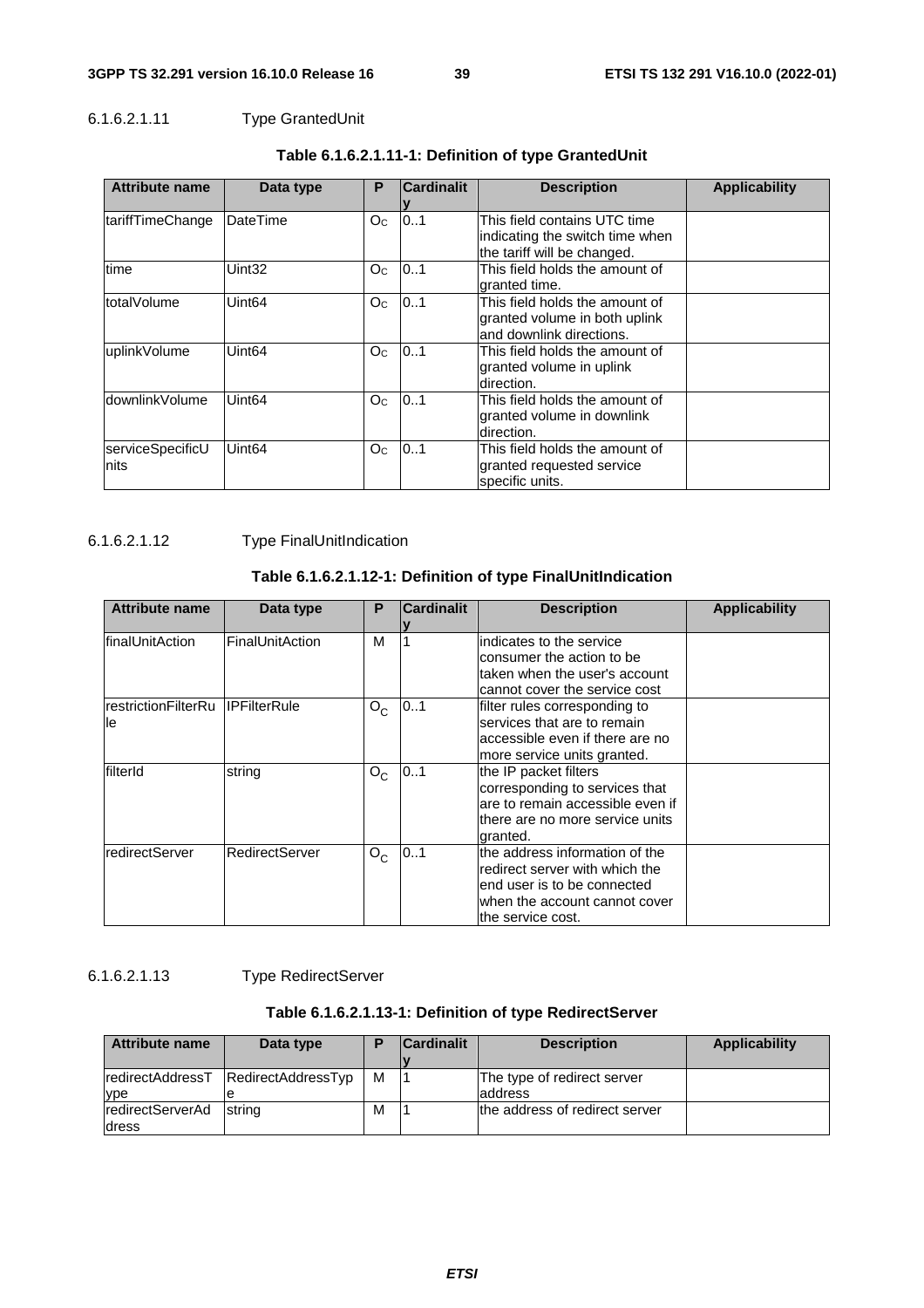### 6.1.6.2.1.14 Type ReauthorizationDetails

| <b>Attribute name</b>        | Data type                    | Р       | <b>Cardinalit</b> | <b>Description</b>                                                                                                 | <b>Applicability</b> |
|------------------------------|------------------------------|---------|-------------------|--------------------------------------------------------------------------------------------------------------------|----------------------|
| service                      | Serviceld                    | $O_{C}$ | 01                | identifier for a service                                                                                           |                      |
| ratingGroup                  | RatingGroup                  | $O_{C}$ | 0.1               | identifier of a rating group.<br>This attribute shall be present if<br>IserviceIdentifier attribute is<br>present. |                      |
| quotaManageme<br>ntIndicator | QuotaManagementl<br>ndicator | $O_{C}$ | 101               | lan indicator on whether the re-<br>lauthorization notification is for<br>quota management control or<br>Inot.     |                      |

6.1.6.2.1.15 Void

### 6.1.6.2.1.16 Type ChargingNotifyResponse

### **Table 6.1.6.2.1.16-1: Definition of type ChargingNotifyResponse**

| Attribute name    | Data type         |    | <b>Cardinality</b> | <b>Description</b>             | <b>Applicability</b> |
|-------------------|-------------------|----|--------------------|--------------------------------|----------------------|
| linvocationResult | IlnvocationResult | Oc | 10                 | This field holds the result of |                      |
|                   |                   |    |                    | Inotification.                 |                      |

# 6.1.6.2.2 5G Data Connectivity Specified Data Type

## 6.1.6.2.2.1 Type ChargingDataRequest

This clause is additional attributes of the type ChargingDataRequest defined in clause 6.1.6.2.1.1 for 5G data connectivity charging described in 3GPP TS 32.255[30].

### **Table 6.1.6.2.2.1-1: 5G Data Connectivity Specified attribute of type ChargingDataRequest**

| <b>Attribute name</b> | Data type                        |                       | <b>Cardinality</b> | <b>Description</b>           | <b>Applicability</b> |
|-----------------------|----------------------------------|-----------------------|--------------------|------------------------------|----------------------|
| pDUSessionChar        | <b>PDUSessionChargin</b>         | <b>O</b> <sub>M</sub> | 101                | This field holds the 5G data |                      |
| gingInformation       | glnformation                     |                       |                    | connectivity specific        |                      |
|                       |                                  |                       |                    | linformation.                |                      |
|                       | roamingQBCInfor RoamingQBCInform | <b>O</b> <sub>M</sub> | 101                | This field holds the 5G data |                      |
| <b>Imation</b>        | ation                            |                       |                    | connectivity specific        |                      |
|                       |                                  |                       |                    | information roaming QBC.     |                      |

## 6.1.6.2.2.2 Type ChargingDataResponse

This clause is additional attributes of the type ChargingDataResponse defined in clause 6.1.6.2.1.2 for 5G data connectivity charging described in 3GPP TS 32.255[30].

### **Table 6.1.6.2.2.2-1: 5G Data Connectivity Specified attribute of type ChargingDataResponse**

| <b>Attribute name</b>  | Data type         | Е                     | <b>Cardinality</b> | <b>Description</b>           | <b>Applicability</b> |
|------------------------|-------------------|-----------------------|--------------------|------------------------------|----------------------|
| <b>pDUSessionChar</b>  | PDUSessionChargin | <b>Ом</b>             | 101                | This field holds the 5G data |                      |
| <i>dinglnformation</i> | dInformation      |                       |                    | connectivity specific        |                      |
|                        |                   |                       |                    | linformation.                |                      |
| roamingQBCInfor        | RoamingQBCInform  | <b>O</b> <sub>M</sub> | 101                | This field holds the 5G data |                      |
| Imation                | lation            |                       |                    | connectivity specific        |                      |
|                        |                   |                       |                    | information roaming QBC.     |                      |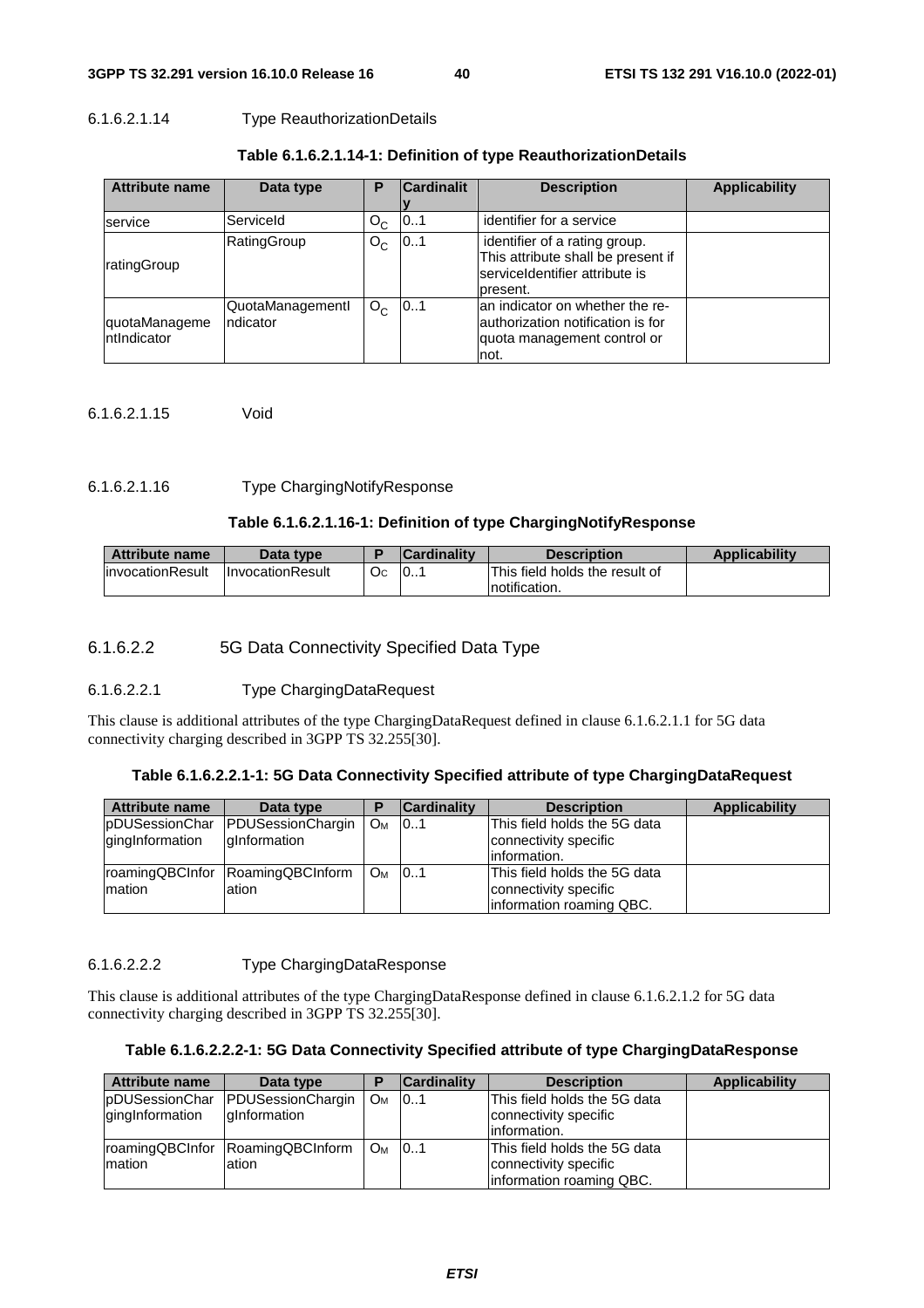# **3GPP TS 32.291 version 16.10.0 Release 16 41 ETSI TS 132 291 V16.10.0 (2022-01)**

### 6.1.6.2.2.3 Type MultipleUnitUsage

This clause is additional attributes of the type MultipleUnitUsage defined in clause 6.1.6.2.1.5 for 5G data connectivity charging described in 3GPP TS 32.255[30].

## **Table 6.1.6.2.2.3-1: 5G Data Connectivity Specified attribute of type MultipleUnitUsage**

| Attribute name                   | Data type         |              | <b>Cardinalit</b> | <b>Description</b>                                                                                                                | <b>Applicability</b> |
|----------------------------------|-------------------|--------------|-------------------|-----------------------------------------------------------------------------------------------------------------------------------|----------------------|
|                                  |                   |              |                   |                                                                                                                                   |                      |
| luPFID                           | Nflnstanceld      | $O_{\alpha}$ | 101               | lidentifier of UPF                                                                                                                |                      |
| <b>ImultihomedPDU</b><br>Address | <b>PDUAddress</b> | О.           | 101               | IPv6 prefix used by UPF. It may<br>only be used for IPv6 multi-<br>Ihomed PDU sessions and then<br>only for reporting used units. |                      |

## 6.1.6.2.2.4 Type MultipleUnitInformation

This clause is additional attributes of the type MultipleUnitInformationdefined in clause 6.1.6.2.1.8 for 5G data connectivity charging described in 3GPP TS 32.255[30].

### **Table 6.1.6.2.2.4-1: 5G Data Connectivity Specified attribute of type MultipleUnitInformation**

| Attribute name | Data type           |    | <b>Cardinalit</b> | <b>Description</b> | <b>Applicability</b> |
|----------------|---------------------|----|-------------------|--------------------|----------------------|
| luPFID         | <b>Nflnstanceld</b> | Оc | 10                | UPF id             |                      |

## 6.1.6.2.2.5 Type UsedUnitContainer

This clause is additional portion of the type UsedUnitContainer defined in clause 6.1.6.2.1.10 for 5G data connectivity charging described in 3GPP TS 32.255[30].

### **Table 6.1.6.2.2.5-1: 5G Data Connectivity Specified portion of type UsedUnitContainer**

| Attribute name   | Data type                          |                | <b>Cardinalit</b> | <b>Description</b>       | Applicability |
|------------------|------------------------------------|----------------|-------------------|--------------------------|---------------|
|                  |                                    |                |                   |                          |               |
|                  | lpDUContainerInf PDUContainerInfor | O <sub>c</sub> | 10                | the 5G data connectivity |               |
| <b>Iormation</b> | mation                             |                |                   | specific information     |               |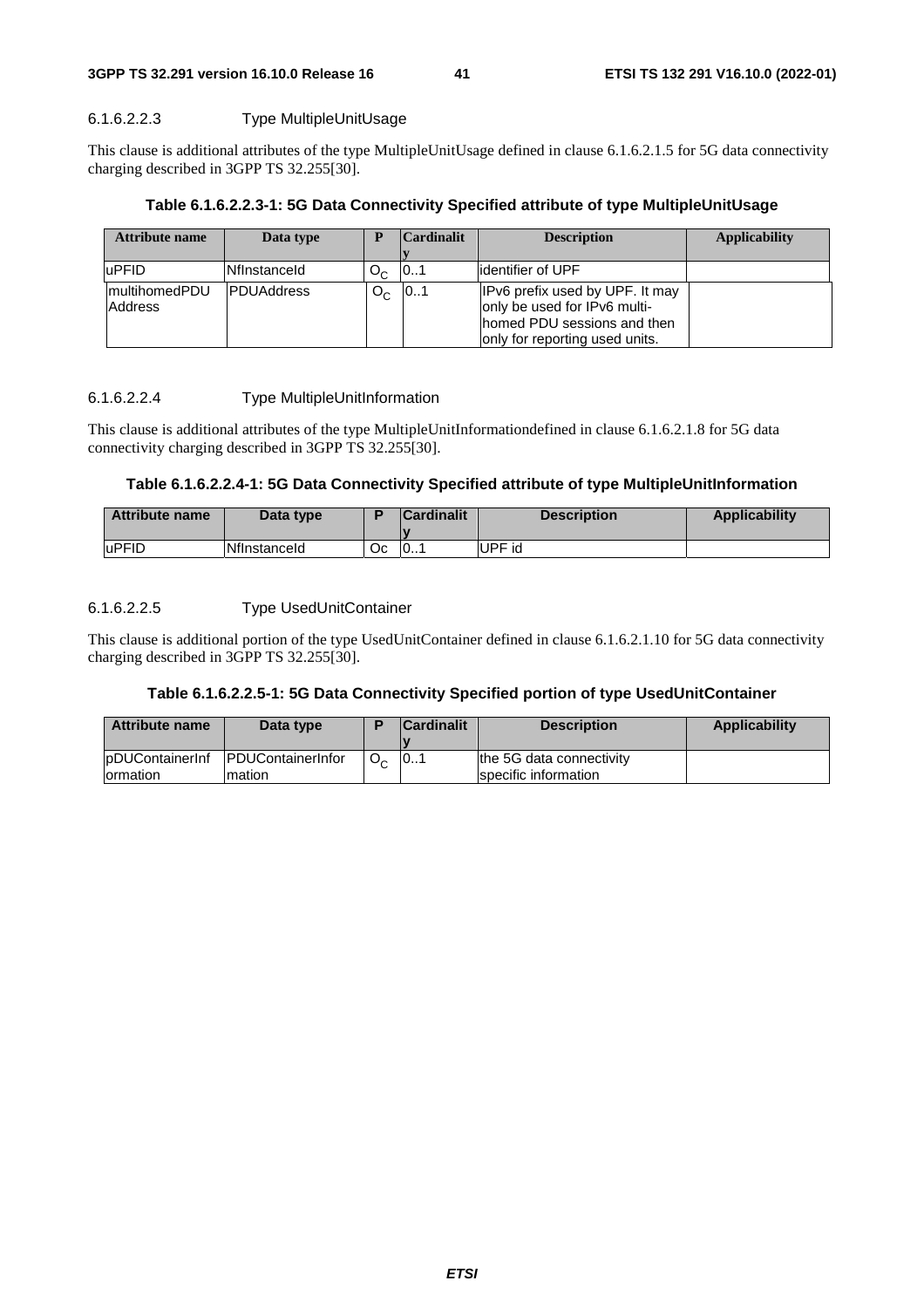6.1.6.2.2.6 Type PDUSessionChargingInformation

**Table 6.1.6.2.2.6-1: Definition of type PDUSessionChargingInformation**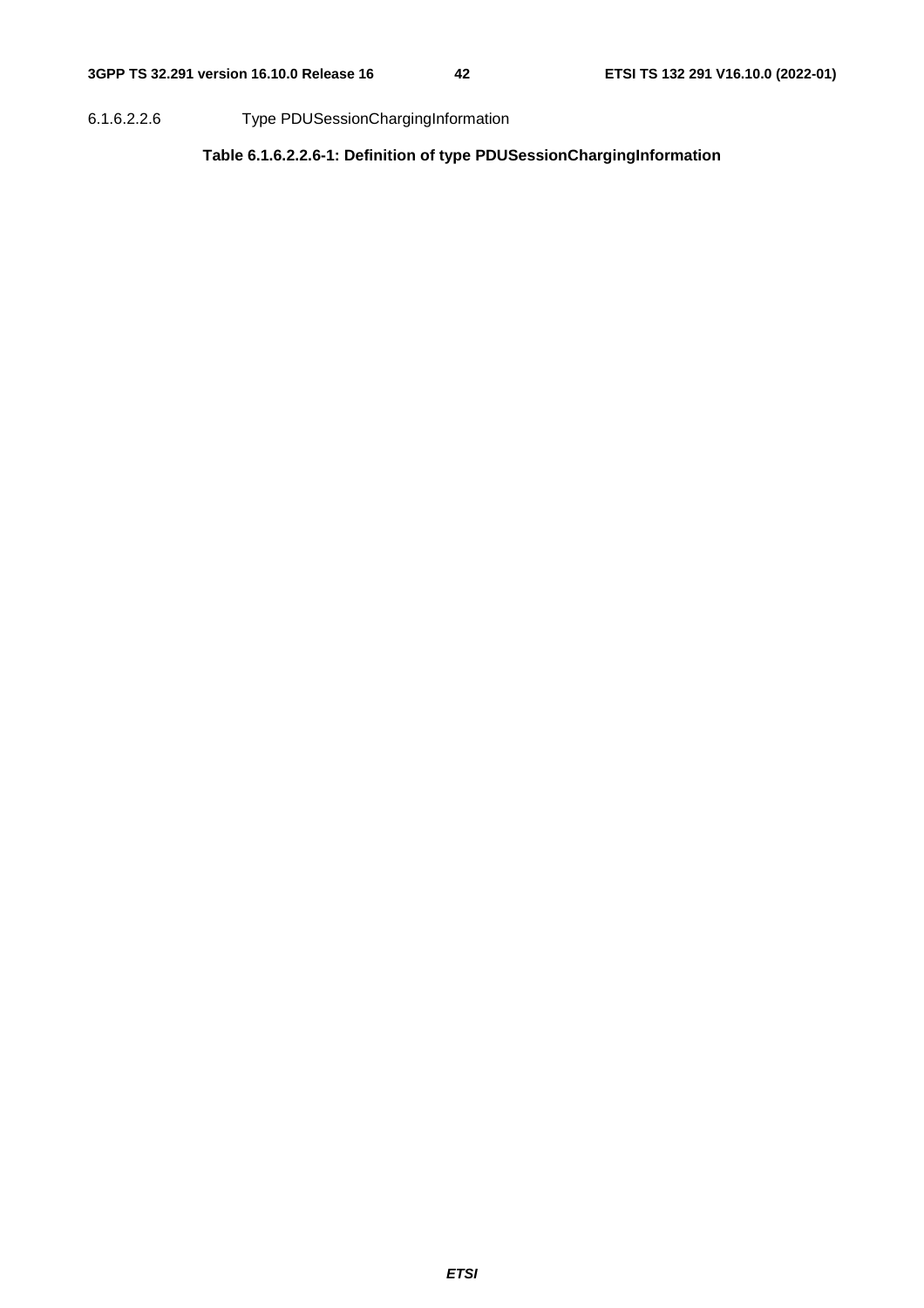| <b>Attribute name</b>                    | Data type                 | P                         | <b>Cardinalit</b> | <b>Description</b>                                                                                                                                                                                                                                                                                                                                                                                                                                                                                                                                                                                                                                                         | <b>Applicability</b> |
|------------------------------------------|---------------------------|---------------------------|-------------------|----------------------------------------------------------------------------------------------------------------------------------------------------------------------------------------------------------------------------------------------------------------------------------------------------------------------------------------------------------------------------------------------------------------------------------------------------------------------------------------------------------------------------------------------------------------------------------------------------------------------------------------------------------------------------|----------------------|
| chargingId                               | ChargingId                | $O_{M}$                   | 01                | Charging identifier for<br>correlation between different<br>records of a single PDU<br>session                                                                                                                                                                                                                                                                                                                                                                                                                                                                                                                                                                             |                      |
| homeProvided<br>ChargingId               | ChargingId                | Oc                        | 0.1               | Charging identifier for<br>correlation between H-SMF and<br>V-SMF.                                                                                                                                                                                                                                                                                                                                                                                                                                                                                                                                                                                                         |                      |
| userInformation                          | <b>UserInformation</b>    | $O_{M}$                   | 01                | including information of user<br>and user equipment,                                                                                                                                                                                                                                                                                                                                                                                                                                                                                                                                                                                                                       |                      |
| userLocationinfo                         | UserLocation              | $\overline{O}_C$          | 0.1               | provides information on the<br>location                                                                                                                                                                                                                                                                                                                                                                                                                                                                                                                                                                                                                                    |                      |
| mAPDUNon3GP<br>PUserLocationInf<br>o     | <b>UserLocation</b>       | ${\mathsf O}_{\mathsf C}$ | 01                | provides information on the<br>location under the non-3GPP<br>access for the MA PDU session                                                                                                                                                                                                                                                                                                                                                                                                                                                                                                                                                                                | <b>ATSSS</b>         |
| non3GPPUserLo<br>cationTime              | DateTime                  | $O_{C}$                   | 0.1               | represents the UTC time<br>provided by the non-3GPP<br>access, and is related to the<br>userLocationTime. This filed is<br>only present if the non-3GPP<br>access provides a time.                                                                                                                                                                                                                                                                                                                                                                                                                                                                                         |                      |
| mAPDUNon3GP<br>PUserLocationTi<br>me     | <b>DateTime</b>           | $O_{C}$                   | 0.1               | represents the UTC time<br>provided by the non-3GPP<br>access, and is related<br>mAPDUNon3GPPUserLocation<br>Info.<br>This filed is only present if the<br>non-3GPP access for the MA<br>PDU session provides a time.                                                                                                                                                                                                                                                                                                                                                                                                                                                      | <b>ATSSS</b>         |
| presenceReporti<br>ngAreaInformatio<br>n | map(PresenceInfo)         | $O_{C}$                   | 0.N               | When the data type is present<br>in response message, it<br>includes the PRA information<br>provisioned by the CHF, in<br>which case the "presenceState"<br>attribute within the<br>PresenceInfo data type shall<br>not be supplied. When the data<br>type is present in request<br>message, it's used to report<br>user presence reporting area<br>status.<br>The "praId" attribute within the<br>PresenceInfo data type shall be<br>the key of the map.<br>The location related attributes<br>(i.e. "trackingAreaList",<br>"ecgiList", "ncgiList") within the<br>PresenceInfo data type are not<br>required in the request<br>message, and may be ignored<br>by the CHF. |                      |
| uetimeZone                               | TimeZone                  | $\mathsf{O}_{\mathsf{C}}$ | 01                | the UE Timezone the UE is<br>currently located                                                                                                                                                                                                                                                                                                                                                                                                                                                                                                                                                                                                                             |                      |
| pduSessionInfor<br>mation                | PDUSessionInforma<br>tion | $O_{C}$                   | 01                | PDU session level information,<br>including PDU session ID, PDU<br>type, SSC Mode, QoS, network<br>slicing etc.<br>It needs to be present in the<br>request, but it is optional in the<br>response.                                                                                                                                                                                                                                                                                                                                                                                                                                                                        |                      |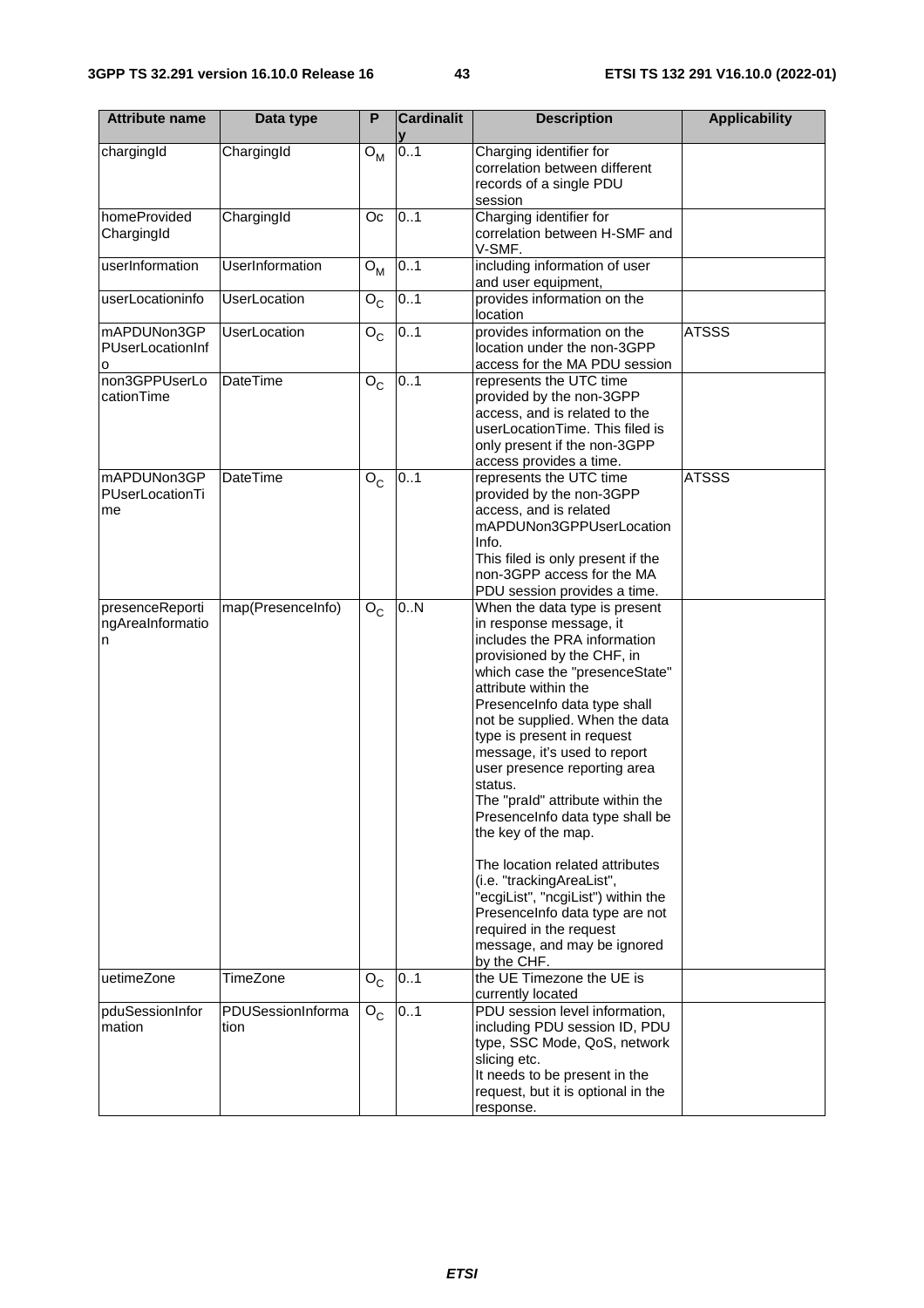| IunitCountInactivit | DurationSec        | $O_{C}$ | 0.1 | threshold for the time period     |  |
|---------------------|--------------------|---------|-----|-----------------------------------|--|
| vTimer              |                    |         |     | resource idle                     |  |
|                     |                    |         |     | Upon the initial interaction with |  |
|                     |                    |         |     | the CHF, the SMF use this         |  |
|                     |                    |         |     | attribute to provide pre-         |  |
|                     |                    |         |     | configured threshold to CHF.      |  |
|                     |                    |         |     | when present in response          |  |
|                     |                    |         |     | message, it contains the          |  |
|                     |                    |         |     | threshold supplied by CHF in      |  |
|                     |                    |         |     | response of initial request to    |  |
|                     |                    |         |     | override existing threshold in    |  |
|                     |                    |         |     | SMF.                              |  |
|                     |                    |         |     | It's only present when unit       |  |
|                     |                    |         |     | count inactivity timer trigger is |  |
|                     |                    |         |     | active.                           |  |
| rANSecondaryR       | RANSecondaryRAT    | $O_{C}$ | 0.1 | Secondary RAT usage reported      |  |
| ATUsageReport       | <b>UsageReport</b> |         |     | lfrom RAN.                        |  |

# 6.1.6.2.2.7 Type UserInformation

# **Table 6.1.6.2.2.7-1: Definition of type UserInformation**

| <b>Attribute name</b>     | Data type   | Р       | <b>Cardinalit</b> | <b>Description</b>                                                                         | <b>Applicability</b> |
|---------------------------|-------------|---------|-------------------|--------------------------------------------------------------------------------------------|----------------------|
|                           |             |         |                   |                                                                                            |                      |
| <b>IservedGPSI</b>        | Gpsi        | $O_{C}$ | 01                | the Generic Public Subscription<br>Identifier (GPSI) of the served<br>party, if available. |                      |
| servedPEI                 | Pei         | $O_{C}$ | 01                | the identification of Permanent<br>Equipment Identifier.                                   |                      |
| lunauthenticatedF<br>llag | boolean     | $O_{C}$ | 01                | lindicates the served SUPI is not<br>authenticated                                         |                      |
| roamerInOut               | RoamerInOut | $O_{C}$ | 01                | In-bound or Out-bound roamer                                                               |                      |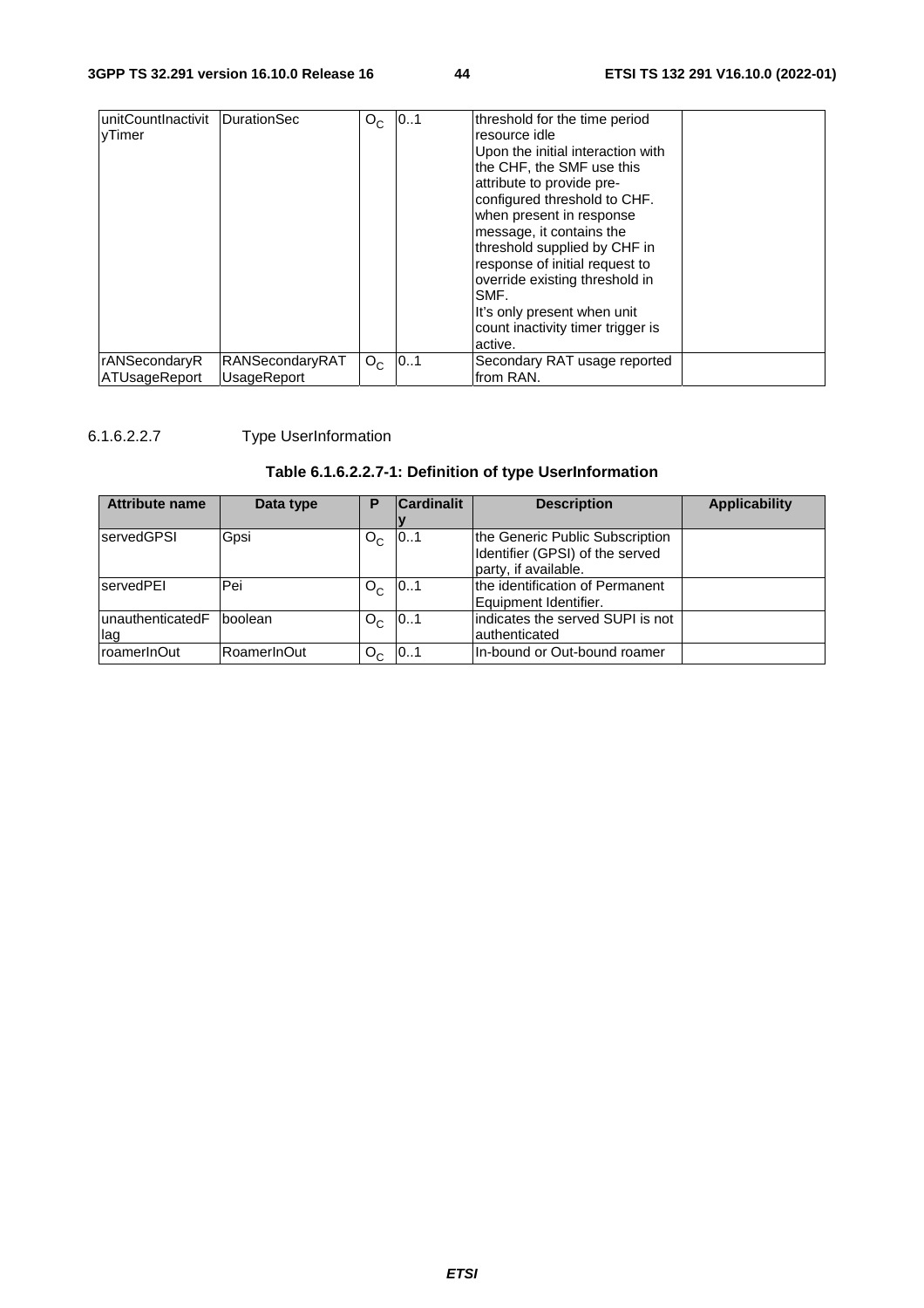# 6.1.6.2.2.8 Type PDUSessionInformation

| <b>Attribute name</b> | Data type               | P              | <b>Cardinalit</b> | <b>Description</b>               | <b>Applicability</b> |
|-----------------------|-------------------------|----------------|-------------------|----------------------------------|----------------------|
|                       |                         | $O_{M}$        | 0.1               | information of network slice     |                      |
| networkSlicingInf     | NetworkSlicingInfo      |                |                   | serving the PDU session          |                      |
| о<br>pduSessionID     | PduSessionId            | M              | 1                 |                                  |                      |
| pduType               | PduSessionType          | $O_M$          | 0.1               | type of the PDU session          |                      |
| sscMode               | SscMode                 | O <sub>C</sub> | 0.1               | information of SSC Mode type.    |                      |
| hPlmnld               | Plmnld                  | O <sub>C</sub> | 0.1               | PLMN identifier of the home      |                      |
|                       |                         |                |                   | network                          |                      |
| servingNetworkF       | ServingNetworkFun       | O <sub>c</sub> | 0.1               | This field holds serving Network |                      |
| unctionID             | ctionID                 |                |                   | Function identifier.             |                      |
| servingCNPlmnId       | Pimnid                  | O <sub>C</sub> | 0.1               | Serving Core Network Operator    |                      |
|                       |                         |                |                   | PLMN ID selected by the UE in    |                      |
|                       |                         |                |                   | shared networks.                 |                      |
| ratType               | RatType                 | O <sub>c</sub> | 0.1               | the RAT Type of the PDU          |                      |
|                       |                         |                |                   | session                          |                      |
| mAPDUNon3GP           | RatType                 | O <sub>c</sub> | 0.1               | the RAT Type of non-3GPP         | <b>ATSSS</b>         |
| PRATType              |                         |                |                   | access for the MA PDU session    |                      |
| dnnld                 | Dnn                     | M              | 1                 | a Data Network Name              |                      |
| dnnSelectionMod       | <b>DnnSelectionMode</b> | O <sub>C</sub> | 0.1               | This field indicates how the     |                      |
| е                     |                         |                |                   | DNN was selected.                |                      |
| chargingCharact       | string                  | O <sub>c</sub> | 0.1               | the Charging Characteristics for |                      |
| eristics              |                         |                |                   | this PDU session.                |                      |
|                       |                         |                |                   | It carries the value in          |                      |
|                       |                         |                |                   | hexadecimal representation       |                      |
|                       |                         |                |                   | Pattern: '^[0-9a-fA-F]{1,4}\$'   |                      |
| chargingCharact       | ChargingCharacteris     | O <sub>C</sub> | 0.1               | information about how the        |                      |
| eristicsSelection     | ticsSelectionMode       |                |                   | "Charging Characteristics" was   |                      |
| Mode                  |                         |                |                   | selected.                        |                      |
| startTime             | DateTime                | O <sub>C</sub> | 0.1               | the UTC time which represents    |                      |
|                       |                         |                |                   | the start of a PDU session at    |                      |
|                       |                         |                |                   | the SMF                          |                      |
| stopTime              | DateTime                | O <sub>c</sub> | 0.1               | the UTC time which represents    |                      |
|                       |                         |                |                   | the stop of a PDU session at     |                      |
|                       |                         |                |                   | the SMF                          |                      |
| 3gppPSDataOffS        | 3GPPPSDataOffSta        | O <sub>c</sub> | 0.1               | This field holds the 3GPP Data   |                      |
| tatus                 | tus                     |                |                   | off Status when UE's 3GPP        |                      |
|                       |                         |                |                   | Data Off status is Activated or  |                      |
|                       |                         |                |                   | Deactivated.                     |                      |
| sessionStopIndic      | boolean                 | O <sub>c</sub> | 0.1               | This field indicates to the CHF  |                      |
| ator                  |                         |                |                   | that the PDU session has been    |                      |
|                       |                         |                |                   | terminated.                      |                      |
| pduAddress            | <b>PDUAddress</b>       | O <sub>C</sub> | 01                | Group of user ip address/prefix  |                      |
| diagnostics           | Diagnostics             | O <sub>C</sub> | 0.1               | provides a detailed cause value  |                      |
|                       |                         |                |                   | from SMF.                        |                      |
| enhancedDiagno        | EnhancedDiagnostic      | O <sub>C</sub> | 0N                | provides a more detailed cause   | EnhancedDiagnostic   |
| stics                 | s5G                     |                |                   | value from SMF.                  | ls                   |
| authorizedQoSInf      | AuthorizedDefaultQ      | O <sub>C</sub> | 0.1               | This field holds the authorized  |                      |
| ormation              | <b>OS</b>               |                |                   | QoS applied to PDU session.      |                      |
| subscribedQoSIn       | SubscribedDefaultQ      | O <sub>C</sub> | 0.1               | This field holds the subscribed  |                      |
| formation             | os                      |                |                   | Default QoS                      |                      |
| authorizedSessio      | Ambr                    | O <sub>C</sub> | 0.1               | This field holds the authorized  |                      |
| nAMBR                 |                         |                |                   | session-AMBR.                    |                      |
| subscribedSessio      | Ambr                    | O <sub>c</sub> | 01                | This field holds the subscribed  |                      |
| nAMBR                 |                         |                |                   | session-AMBR.                    |                      |
| mAPDUSessionl         | MAPDUSessionInfor       | O <sub>C</sub> | 0.1               | This field holds the MA PDU      | <b>ATSSS</b>         |
| nformation            | mation                  |                |                   | session information.             |                      |

# **Table 6.1.6.2.2.8-1: Definition of type PDUSessionInformation**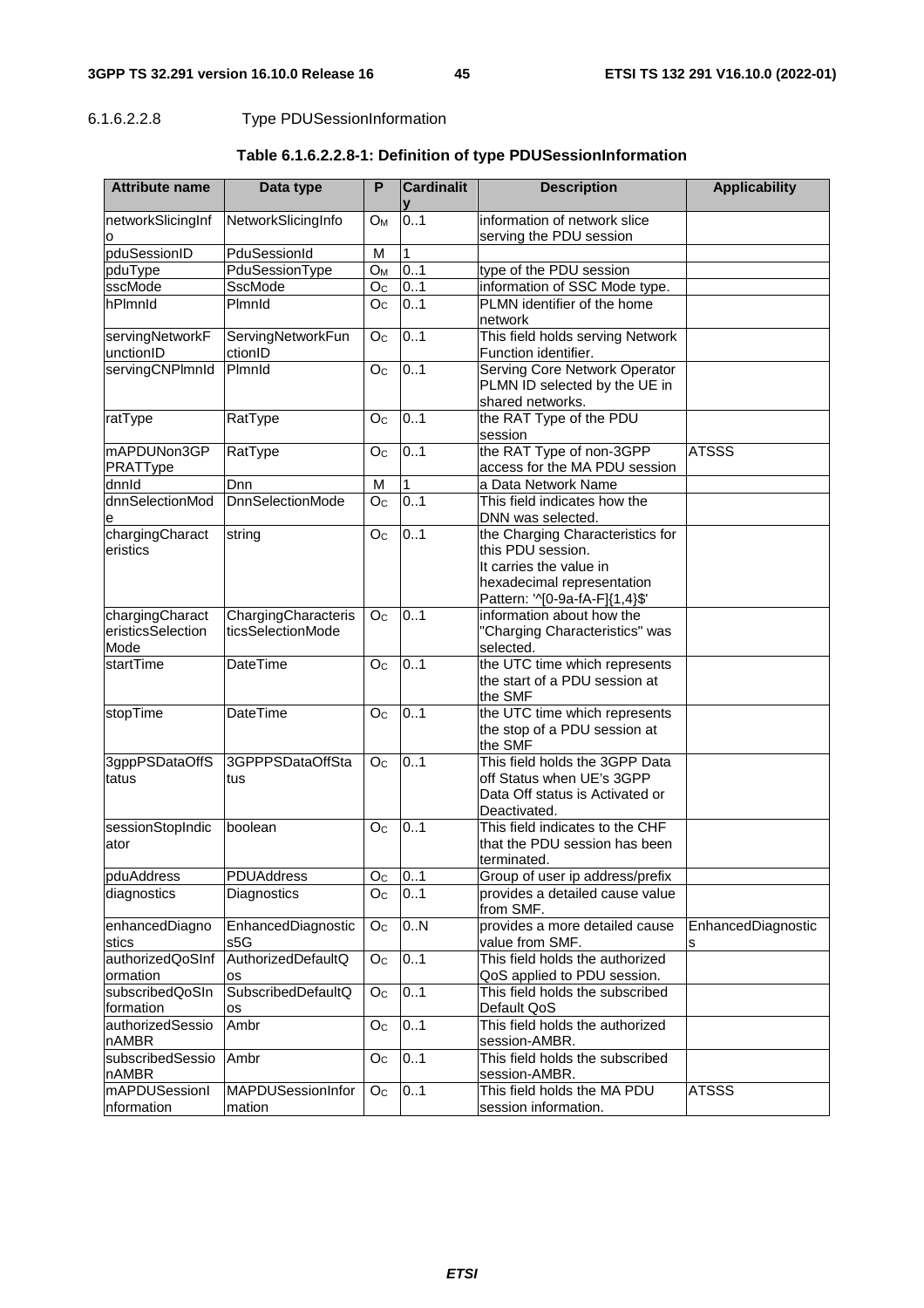# 6.1.6.2.2.9 Type PDUContainerInformation

|  | Table 6.1.6.2.2.9-1: Definition of type PDUContainerInformation |
|--|-----------------------------------------------------------------|
|--|-----------------------------------------------------------------|

| <b>Attribute name</b>                  | Data type                           | P                 | <b>Cardinalit</b><br>V | <b>Description</b>                                                                                                                                                                           | <b>Applicability</b>  |
|----------------------------------------|-------------------------------------|-------------------|------------------------|----------------------------------------------------------------------------------------------------------------------------------------------------------------------------------------------|-----------------------|
| timeofFirstUsage                       | DateTime                            | ${\sf O}_{\sf C}$ | 0.1                    | the UTC time indicating time<br>stamp for the first IP packet to be<br>transmitted and mapped to the<br>reporting used unit.                                                                 |                       |
| timeofLastUsage                        | DateTime                            | $O_{C}$           | 0.1                    | the UTC time indicating time<br>stamp for the last IP packet to be<br>transmitted and mapped to the<br>reporting used unit.                                                                  |                       |
| qoSInformation                         | QoSData                             | $O_{\rm C}$       | 0.1                    | the QoS applied for the reporting<br>used unit.<br>In case gbrUl or gbrDl are<br>present for GBR flow, the GBR<br>targets are "GUARANTEED",<br>otherwise, are "<br>NOT_GUARANTEED".          |                       |
| qoSCharacteristic<br>s                 | QosCharacteristics                  | O <sub>C</sub>    | 0.1                    | Map of QoS characteristics for<br>non standard 5QIs and non-<br>preconfigured 5QIs.                                                                                                          |                       |
| afChargingIdentifi<br>er               | ChargingId                          | O <sub>c</sub>    | 0.1                    | An identifier, provided from the<br>AF, may be used to correlate the<br>measurement for the Charging<br>key/Service identifier values in<br>this PCC rule with application<br>level reports. |                       |
| afChargingIdString                     | ApplicationChargingl<br>d           | O <sub>C</sub>    | 0.1                    | Used instead of<br>afChargingIdentifier when feature<br>is active.                                                                                                                           | AF_Charging_Identifie |
| userLocationInfor<br>mation            | <b>UserLocation</b>                 | O <sub>c</sub>    | 0.1                    | provides information on the<br>location                                                                                                                                                      |                       |
| uetimeZone                             | TimeZone                            | O <sub>C</sub>    | 0.1                    | the UE Time Zone during the<br>used unit container interval.                                                                                                                                 |                       |
| rATType                                | RatType                             | O <sub>c</sub>    | 01                     | the RAT Type of the used unit                                                                                                                                                                |                       |
| servingNodeID                          | array(ServingNetwork<br>FunctionID) | O <sub>c</sub>    | 0.N                    | the list of serving node identifiers<br>during the used unit container<br>interval.                                                                                                          |                       |
| presenceReportin<br>gAreaInformation   | map(PresenceInfo)                   | O <sub>C</sub>    | 0.N                    | the Presence Reporting Area<br>status of UE during the used unit<br>container interval.                                                                                                      |                       |
| 3gppPSDataOffSt<br>atus                | 3GPPPSDataOffStat<br>us             | O <sub>C</sub>    | 0.1                    | the 3GPP Data off Status during<br>the used unit container interval.                                                                                                                         |                       |
| sponsorIdentity                        | string                              | Oc                | 0.1                    | an identifier of the sponsor.                                                                                                                                                                |                       |
| applicationservice<br>ProviderIdentity | string                              | O <sub>c</sub>    | 01                     | an identifier of the application<br>service provider                                                                                                                                         |                       |
| chargingRuleBase<br>Name               | string                              | O <sub>C</sub>    | 01                     | the reference to group of PCC<br>rules predefined at the SMF.                                                                                                                                |                       |
| mAPDUSteeringF<br>unctionality         | SteeringFunctionality               | $O_{C}$           | 01                     | Steering functionality.                                                                                                                                                                      | <b>ATSSS</b>          |
| mAPDUSteeringM<br>ode                  | SteeringMode                        | $O_{C}$           | 01                     | <b>Steering Mode</b>                                                                                                                                                                         | <b>ATSSS</b>          |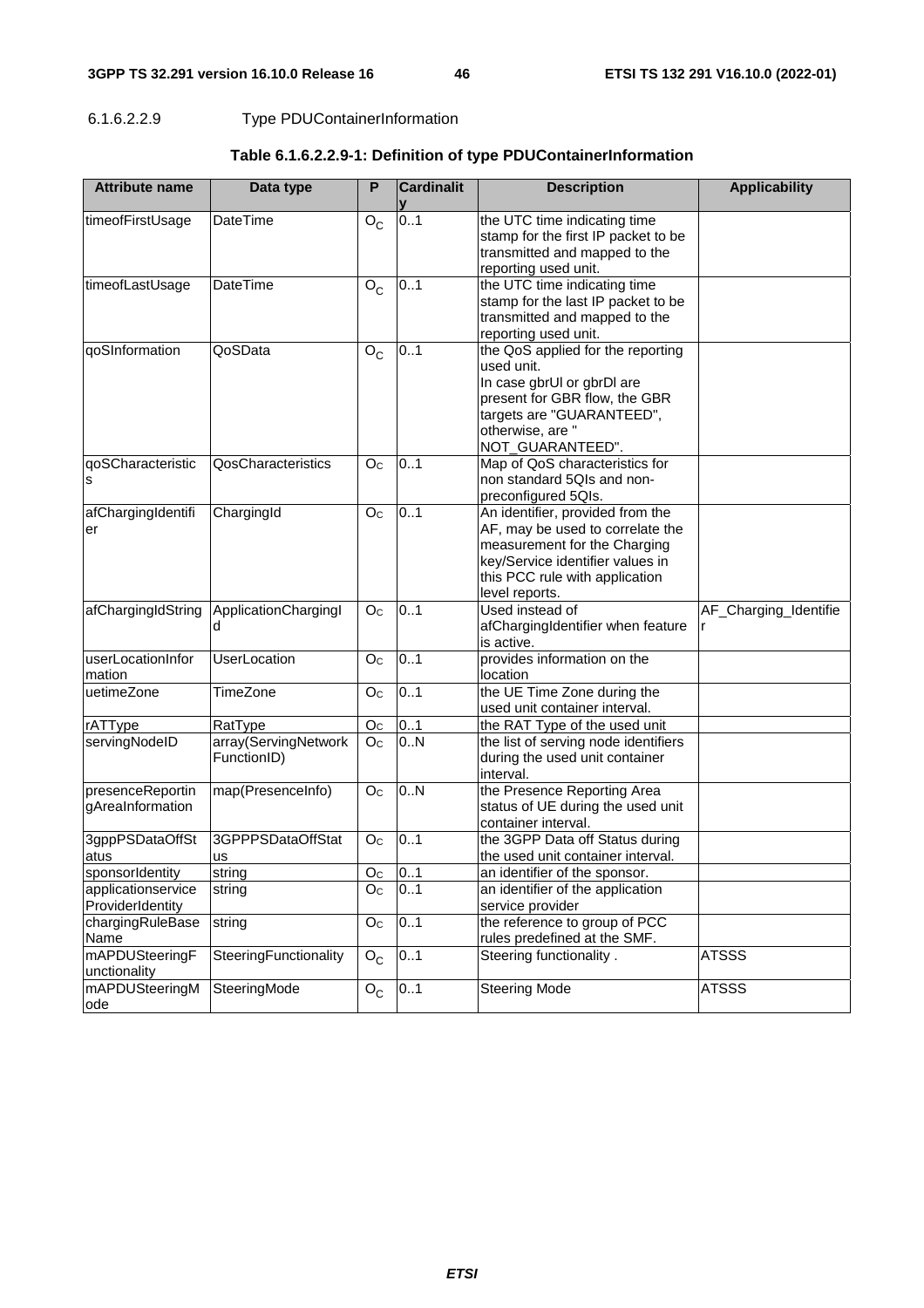## 6.1.6.2.2.10 Type NetworkSlicingInfo

| Attribute name | Data type |   | <b>Cardinalit</b> | <b>Description</b>                                       | <b>Applicability</b> |
|----------------|-----------|---|-------------------|----------------------------------------------------------|----------------------|
| <b>SNSSAI</b>  | Snssai    | M |                   | Single Network Slice Selection<br>Assistance Information |                      |

# 6.1.6.2.2.11 Type PDUAddress

# **Table 6.1.6.2.2.11-1: Definition of type PDUAddress**

| <b>Attribute name</b>        | Data type         | P              | <b>Cardinalit</b> | <b>Description</b>                                                                                                                     | <b>Applicability</b> |
|------------------------------|-------------------|----------------|-------------------|----------------------------------------------------------------------------------------------------------------------------------------|----------------------|
| pdulPv4Address               | Ipv4Addr          | $O_{C}$        | 0.1               | the IPv4 address of the served<br>SUPI allocated for the PDU<br>session                                                                |                      |
| pdulPv6Address<br>withPrefix | Ipv6Addr          | $O_{C}$        | 0.1               | the IPv6 address with prefix of<br>the served SUPI allocated for<br>the PDU session                                                    |                      |
| pduAddressprefix<br>length   | integer           | $O_{C}$        | 0.1               | PDU Address prefix length of<br>an IPv6 typed Served PDU<br>Address. The field needs not<br>available for prefix length of 64<br>bits. |                      |
| iPv4dynamicAddr<br>essFlag   | boolean           | Oc             | 0.1               | This field indicates whether<br>served IPv4 address is<br>dynamically allocated. This field<br>is missing if address is static.        |                      |
| iPv6dynamicPrefi<br>xFlag    | boolean           | O <sub>C</sub> | 0.1               | This field indicates whether<br>served IPv6 address prefix is<br>dynamically allocated. This field<br>is missing if address is static. |                      |
| addlpv6AddrPrefi<br>xes      | array(Ipv6Prefix) | O <sub>C</sub> | 0.N               | List of additional IPv6 prefix<br>allocated for the PDU session                                                                        |                      |

## 6.1.6.2.2.12 Type ServingNetworkFunctionID

## **Table 6.1.6.2.2.12-1: Definition of type ServingNetworkFunctionID**

| <b>Attribute name</b>                                        | Data type | р   | <b>Cardinalit</b> | <b>Description</b>                                                                                                                                                         | <b>Applicability</b> |
|--------------------------------------------------------------|-----------|-----|-------------------|----------------------------------------------------------------------------------------------------------------------------------------------------------------------------|----------------------|
| servingNetworkF NFIdentification<br>lunctionInformatio<br>In |           | М   |                   | Serving Network Function<br>linformation: i.e. AMF, I-SMF,<br>SGW, V-SMF, or ePDG.<br>For V-SMF, the<br>INFIdentification.nodeFunctional<br>lity shall have the value SMF. |                      |
| laMFId                                                       | Amfld     | Oc. | 101               | <b>AMF</b> identifier                                                                                                                                                      |                      |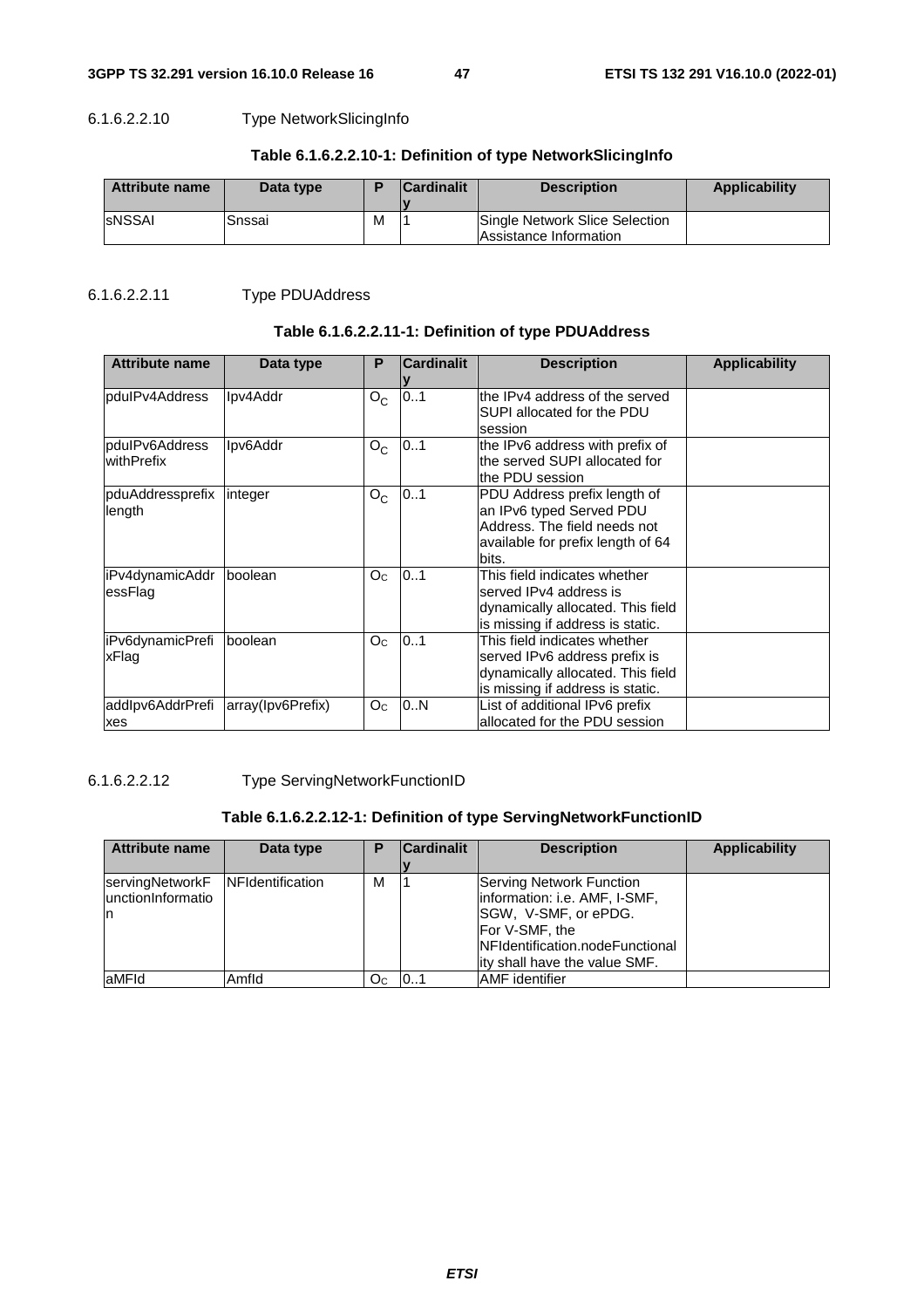# 6.1.6.2.2.13 Type RoamingQBCInformation

| <b>Attribute name</b>      | Data type                       | Р       | <b>Cardinalit</b> | <b>Description</b>                                                            | <b>Applicability</b> |
|----------------------------|---------------------------------|---------|-------------------|-------------------------------------------------------------------------------|----------------------|
| multipleQFIcontai<br>Iner  | array(MultipleQFIcon<br>tainer) | Oc.     | 0N                | llist of QFI containers                                                       |                      |
| uPFID                      | <b>INflnstanceld</b>            | $O_{C}$ | 01                | lidentifer of UPF                                                             |                      |
| roamingCharging<br>Profile | RoamingChargingPr<br>ofile      | О.      | 01                | Roaming Charging Profile<br>associated to the PDU session<br>for roaming QBC. |                      |

# **Table 6.1.6.2.1.13-1: Definition of type RoamingQBCInformation**

# 6.1.6.2.2.14 Type MultipleQFIcontainer

# **Table 6.1.6.2.1.14-1: Definition of type MultipleQFIcontainer**

| <b>Attribute name</b>       | Data type                   | P       | <b>Cardinalit</b> | <b>Description</b>                                                                                             | <b>Applicability</b> |
|-----------------------------|-----------------------------|---------|-------------------|----------------------------------------------------------------------------------------------------------------|----------------------|
| triggers                    | array (Trigger)             | Оc      | 0.N               | This field holds reason for<br>closing the QFI unit container.                                                 |                      |
| triggerTimestamp            | DateTime                    | Oc.     | 0.1               | This field holds the UTC time<br>indicating timestamp when the<br>reporting trigger occur.                     |                      |
| time                        | Uint32                      | $O_{C}$ | 0.1               | This field holds the amount of<br>time.                                                                        |                      |
| totalVolume                 | Uint <sub>64</sub>          | $O_{C}$ | 0.1               | This field holds the amount of<br>volume in both uplink and<br>downlink directions.                            |                      |
| uplinkVolume                | Uint64                      | $O_{C}$ | 0.1               | This field holds the amount of<br>volume in uplink direction.                                                  |                      |
| downlinkVolume              | Uint <sub>64</sub>          | $O_{C}$ | 0.1               | This field holds the amount of<br>volume in downlink direction.                                                |                      |
| localSequenceNu<br>mber     | integer                     | M       |                   | QFI data container sequence<br>number. It starts from 1 and<br>increased by 1 for each<br>container generation |                      |
| qFIContainerInfor<br>mation | QFIContainerInforma<br>tion | $O_{C}$ | 01                | This field holds the QFI data<br>container information                                                         |                      |

6.1.6.2.2.15 Type RoamingChargingProfile

# **Table 6.1.6.2.1.15-1: Definition of type RoamingChargingProfile**

| <b>Attribute name</b>    | Data type                 |    | <b>Cardinalit</b> | <b>Description</b>                        | Applicability |
|--------------------------|---------------------------|----|-------------------|-------------------------------------------|---------------|
|                          |                           |    |                   |                                           |               |
| triggers                 | array(Trigger)            | О. | 10N               | Trigger for roaming QBC                   |               |
| partialRecordMet<br>lhod | <b>PartialRecordMetho</b> | Oc | 101               | method uses for partial record<br>closure |               |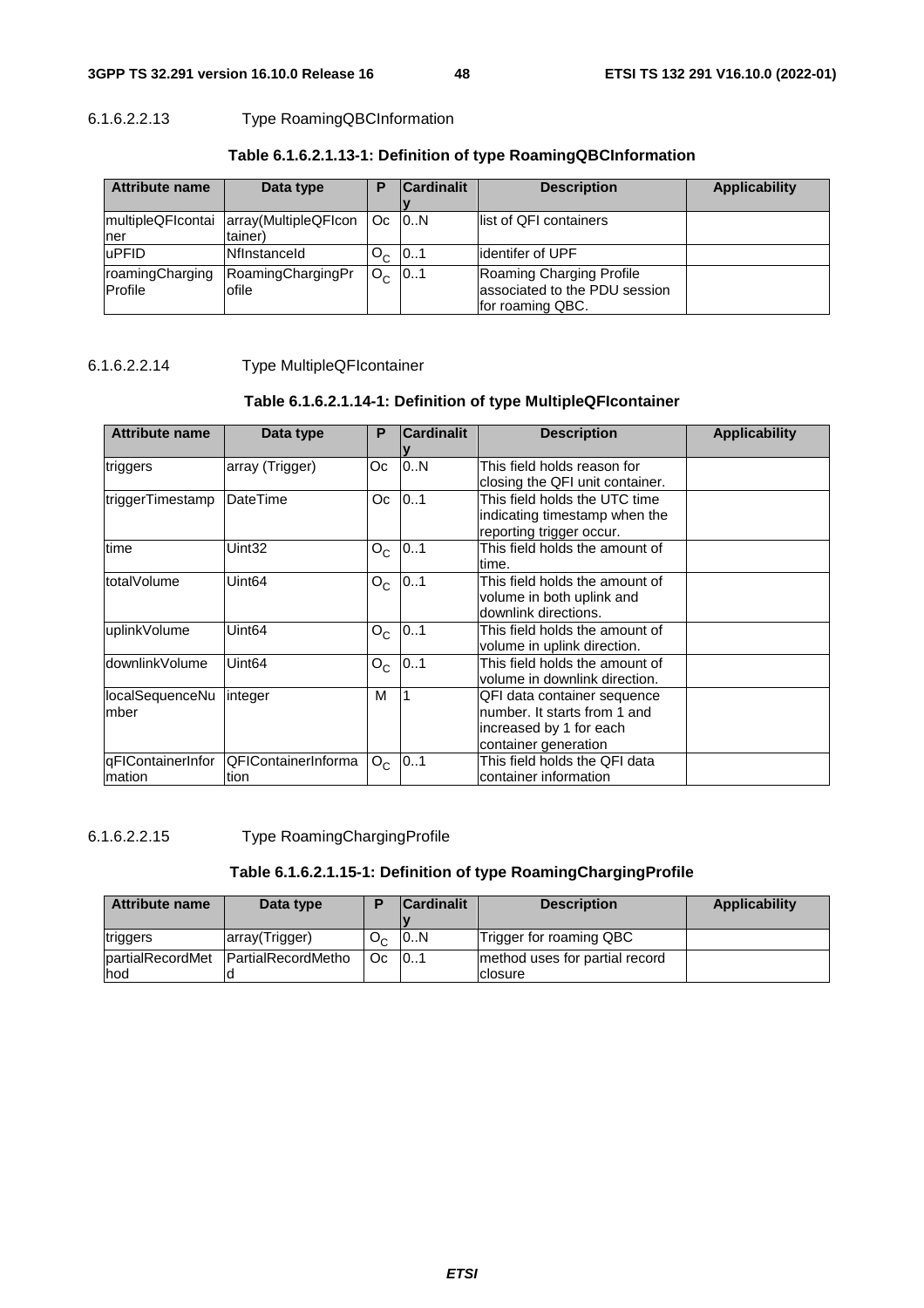# 6.1.6.2.2.16 Type QFIContainerInformation

| <b>Attribute name</b>                 | Data type                          | P                         | <b>Cardinalit</b> | <b>Description</b>                                                                                                                                                                                                                                                                                                                                                      | <b>Applicability</b> |
|---------------------------------------|------------------------------------|---------------------------|-------------------|-------------------------------------------------------------------------------------------------------------------------------------------------------------------------------------------------------------------------------------------------------------------------------------------------------------------------------------------------------------------------|----------------------|
| qFI                                   | Qfi                                | ${\mathsf O}_{\mathsf M}$ | 01                | QoS Flow Identifier (QFI)                                                                                                                                                                                                                                                                                                                                               |                      |
| reportTime                            | DateTime                           | M                         | 1                 | the UTC time indicating time<br>stamp when the QFI data<br>container was closed                                                                                                                                                                                                                                                                                         |                      |
| timeofFirstUsage                      | DateTime                           | $O_{C}$                   | 0.1               | the UTC time indicating time<br>stamp for the first IP packet to be<br>transmitted and mapped to the<br><b>QFI</b> container                                                                                                                                                                                                                                            |                      |
| timeofLastUsage                       | DateTime                           | $O_{C}$                   | 01                | the UTC time indicating time<br>stamp for the last IP packet to be<br>transmitted and mapped to the<br>QFI container.                                                                                                                                                                                                                                                   |                      |
| qoSInformation                        | QoSData                            | $\overline{O}_C$          | 01                | the QoS applied to QFI container.<br>In case gbrUl or gbrDl are<br>present for GBR QoS flow, the<br>GBR targets are<br>"GUARANTEED", otherwise, are<br>" NOT_GUARANTEED".                                                                                                                                                                                               |                      |
| qoSCharacteristic<br>s                | QosCharacteristics                 | O <sub>C</sub>            | 0.1               | Map of QoS characteristics for<br>non standard 5QIs and non-<br>preconfigured 5Qis.                                                                                                                                                                                                                                                                                     |                      |
| userLocationInfor<br>mation           | <b>UserLocation</b>                | $O_{C}$                   | 01                | provides information on the<br>location                                                                                                                                                                                                                                                                                                                                 |                      |
| uetimeZone                            | TimeZone                           | $O_{C}$                   | 01                | UE Time Zone the UE is currently<br>located                                                                                                                                                                                                                                                                                                                             |                      |
| presenceReportin<br>gAreaInformation  | map(PresenceInfo)                  | $O_{C}$                   | 0N                | the Presence Reporting Area<br>status of UE during the QFI<br>container interval.                                                                                                                                                                                                                                                                                       |                      |
| rATType                               | RatType                            | O <sub>c</sub>            | 0.1               | the RAT Type of the used unit                                                                                                                                                                                                                                                                                                                                           |                      |
| servingNetworkFu<br>nctionID          | array(ServingNetwork<br>Functionl) | O <sub>C</sub>            | 0N                | the list of serving Node Identifiers<br>during the used QFI container<br>interval.                                                                                                                                                                                                                                                                                      |                      |
| 3gppPSDataOffSt<br>atus               | 3GPPPSDataOffStat<br>us            | $O_{C}$                   | 0.1               | the 3GPP Data off Status during<br>the QFI container interval.                                                                                                                                                                                                                                                                                                          |                      |
| 3gppChargingId                        | ChargingId                         | $O_{C}$                   | 01                | IP-CAN bearer Charging identifier<br>used to identify this IP-CAN<br>bearer in different records<br>created by PGW-C+SMF.<br>Charging Id is generated by P-<br>GW at IP-CAN bearer activation<br>and is included in all containers in<br>order to identify the containers<br>which pertain to the IP-CAN<br>bearer.<br>Only applicable for 5GS and EPS<br>interworking. | 5GIEPC_CH            |
| diagnostics                           | Diagnostics                        | $O_{C}$                   | 01                | provides a more detailed cause<br>value for the release.<br>Only applicable for 5GS and EPS<br>interworking.                                                                                                                                                                                                                                                            | 5GIEPC_CH            |
| enhancedDiagnost array(string)<br>ics |                                    | $O_{C}$                   | 0N                | provides a set of causes for the<br>release<br>Only applicable for 5GS and EPS<br>interworking.                                                                                                                                                                                                                                                                         | 5GIEPC_CH            |

# **Table 6.1.6.2.1.16-1: Definition of type QFIContainerInformation**

Editor's Note: the diagnostics for interworking is ffs.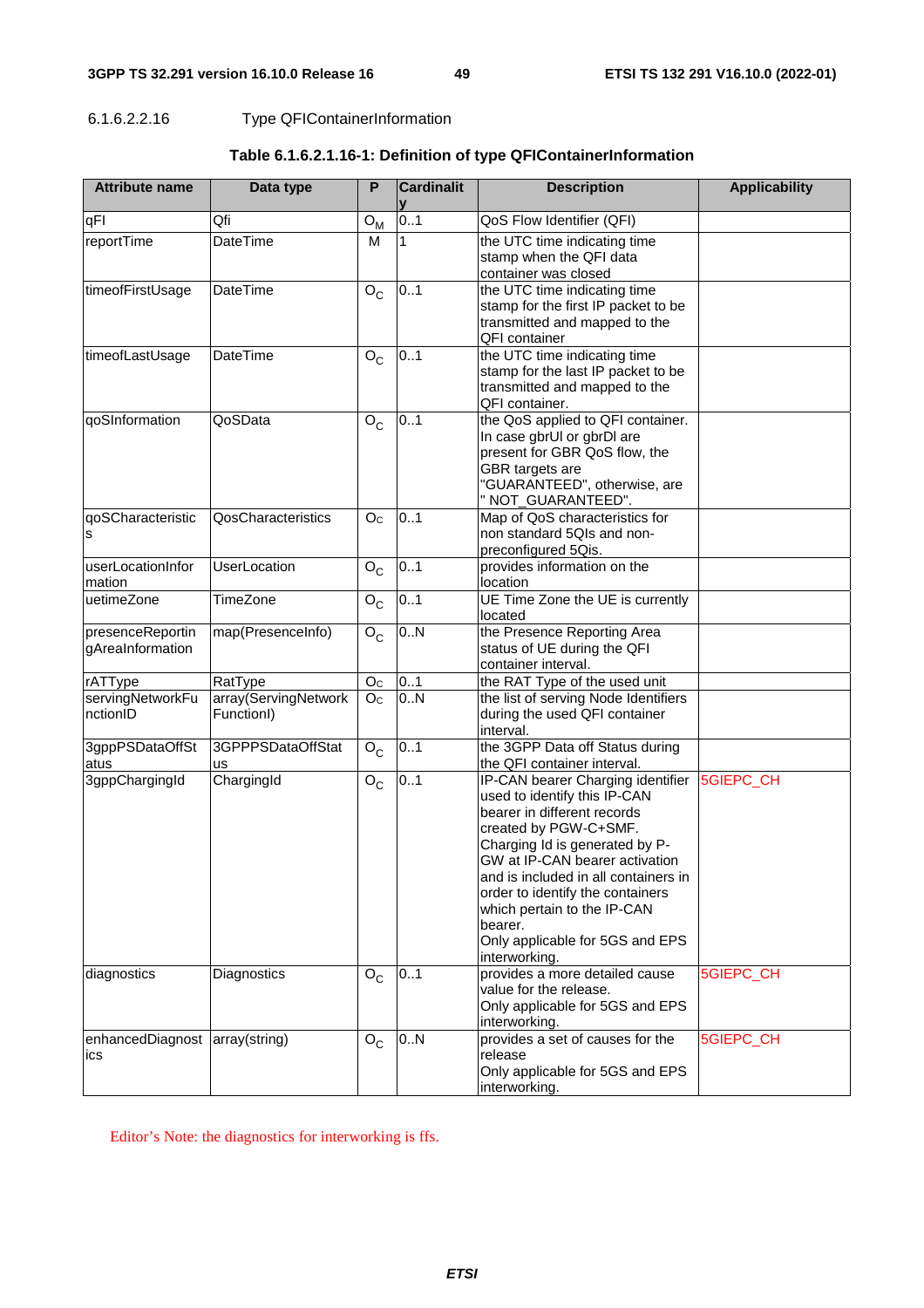# 6.1.6.2.2.17 Type RANSecondaryRATUsageReport

| <b>Attribute name</b>          | Data type                       | Р                | <b>Cardinality</b> | <b>Description</b>                                                                                                                     | <b>Applicability</b> |
|--------------------------------|---------------------------------|------------------|--------------------|----------------------------------------------------------------------------------------------------------------------------------------|----------------------|
| <b>rANSecondaryR</b><br>ATType | RatType                         | o <sub>м</sub>   | 10.1               | <b>RAT</b> type associated to the<br>reported usage on secondary<br>RAT.<br>The following values are<br>applicable:<br>"NR"<br>"EUTRA" |                      |
| qosFlowsUsage<br>Reports       | Array(QosFlowsUsa<br>lgeReport) | $O_{\mathsf{M}}$ | 0.1N               | list of containers per QFI with<br>volumes reported.                                                                                   |                      |

## **Table 6.1.6.2.2.17-1: Definition of type RANSecondaryRATUsageReport**

## 6.1.6.2.2.18 Type QosFlowsUsageReport

## **Table 6.1.6.2.2.18-1: Definition of type QosFlowsUsageReport**

| <b>Attribute name</b> | Data type          | P       | <b>Cardinality</b> | <b>Description</b>           | <b>Applicability</b> |
|-----------------------|--------------------|---------|--------------------|------------------------------|----------------------|
| <b>qFI</b>            | Qfi                | $O_{M}$ | 01                 | QoS Flow Identifier (QFI)    |                      |
| startTimestamp        | <b>DateTime</b>    | $O_{C}$ | 01                 | Start time of the reported   |                      |
|                       |                    |         |                    | usage                        |                      |
| endTimestamp          | <b>DateTime</b>    | $O_{C}$ | 01                 | End time of the reported     |                      |
|                       |                    |         |                    | usage                        |                      |
| IdownlinkVolume       | Uint <sub>64</sub> | $O_{C}$ | 0.1                | Amount of volume in downlink |                      |
|                       |                    |         |                    | direction.                   |                      |
| uplinkVolume          | Uint <sub>64</sub> | $O_{C}$ | 0.1                | Amount of volume in uplink   |                      |
|                       |                    |         |                    | direction.                   |                      |

### 6.1.6.2.2.19 Type MAPDUSessionInformation

### **Table 6.1.6.2.2.19-1: Definition of MAPDUSessionInformation**

| <b>Attribute name</b>             | Data type               | Е              | <b>Cardinality</b> | <b>Description</b>                                                                                 | Applicability |
|-----------------------------------|-------------------------|----------------|--------------------|----------------------------------------------------------------------------------------------------|---------------|
| <b>ImAPDUSessionI</b><br>ndicator | <b>IMaPduIndication</b> | $O_{\alpha}$   | 101                | MA PDU session indication,<br>i.e., MA PDU Request or MA<br><b>PDU Network-Upgrade</b><br>Allowed. | <b>ATSSS</b>  |
| <b>aTSSSCapability</b>            | AtsssCapability         | O <sub>0</sub> | 101                | <b>ATSSS capability</b>                                                                            | <b>ATSSS</b>  |

## 6.1.6.2.2.20 Type EnhancedDiagnostics5G

### **Table 6.1.6.2.2.19-1: Definition of EnhancedDiagnostics5G**

| <b>Attribute name</b> | Data type                           |    | <b>Cardinality</b> | <b>Description</b>     | <b>Applicability</b> |
|-----------------------|-------------------------------------|----|--------------------|------------------------|----------------------|
|                       | IranNasCauseList larray(RanNasRelCa | Oм | 101                | List of the RAN or NAS | EnhancedDiagnostic   |
|                       | use)                                |    |                    | Irelease cause code    |                      |
|                       |                                     |    |                    | linformation.          |                      |

## 6.1.6.2.3 SMS Specified Data Type

## 6.1.6.2.3.1 Type ChargingDataRequest

This clause is additional attributes of the type ChargingDataRequest defined in clause 6.1.6.2.3.1 for SMS charging described in 3GPP TS 32.274[28].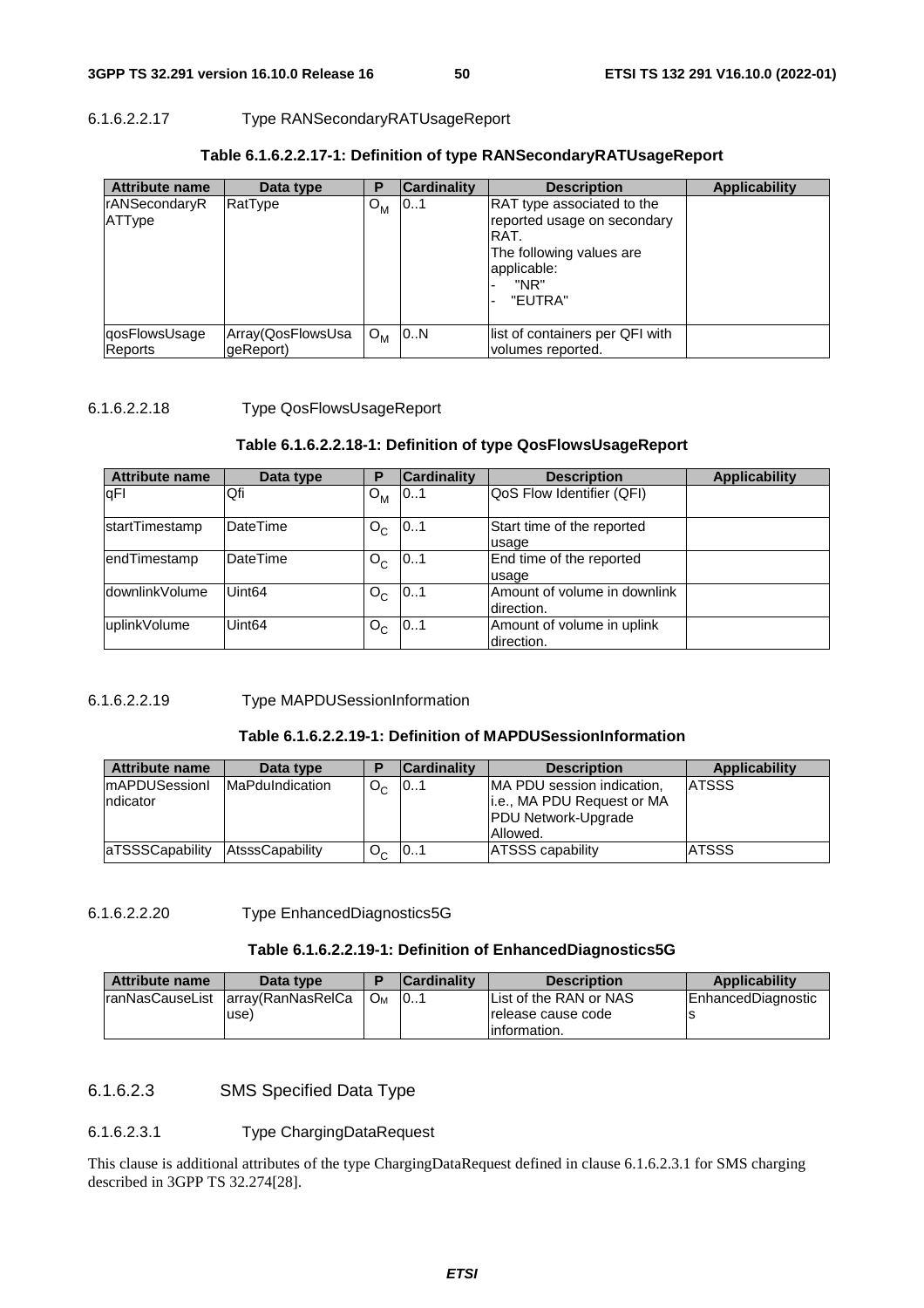| <b>Attribute name</b> | Data type         |                       | <b>Cardinality</b> | <b>Description</b>        | <b>Applicability</b> |
|-----------------------|-------------------|-----------------------|--------------------|---------------------------|----------------------|
| sMSCharging           | SMSChargingInform | <b>O</b> <sub>M</sub> | 101                | This field holds the      |                      |
| Information           | ation             |                       |                    | ISMSspecific information. |                      |

**Table 6.1.6.2.3.1-1: SMS Specified attribute of type ChargingDataRequest**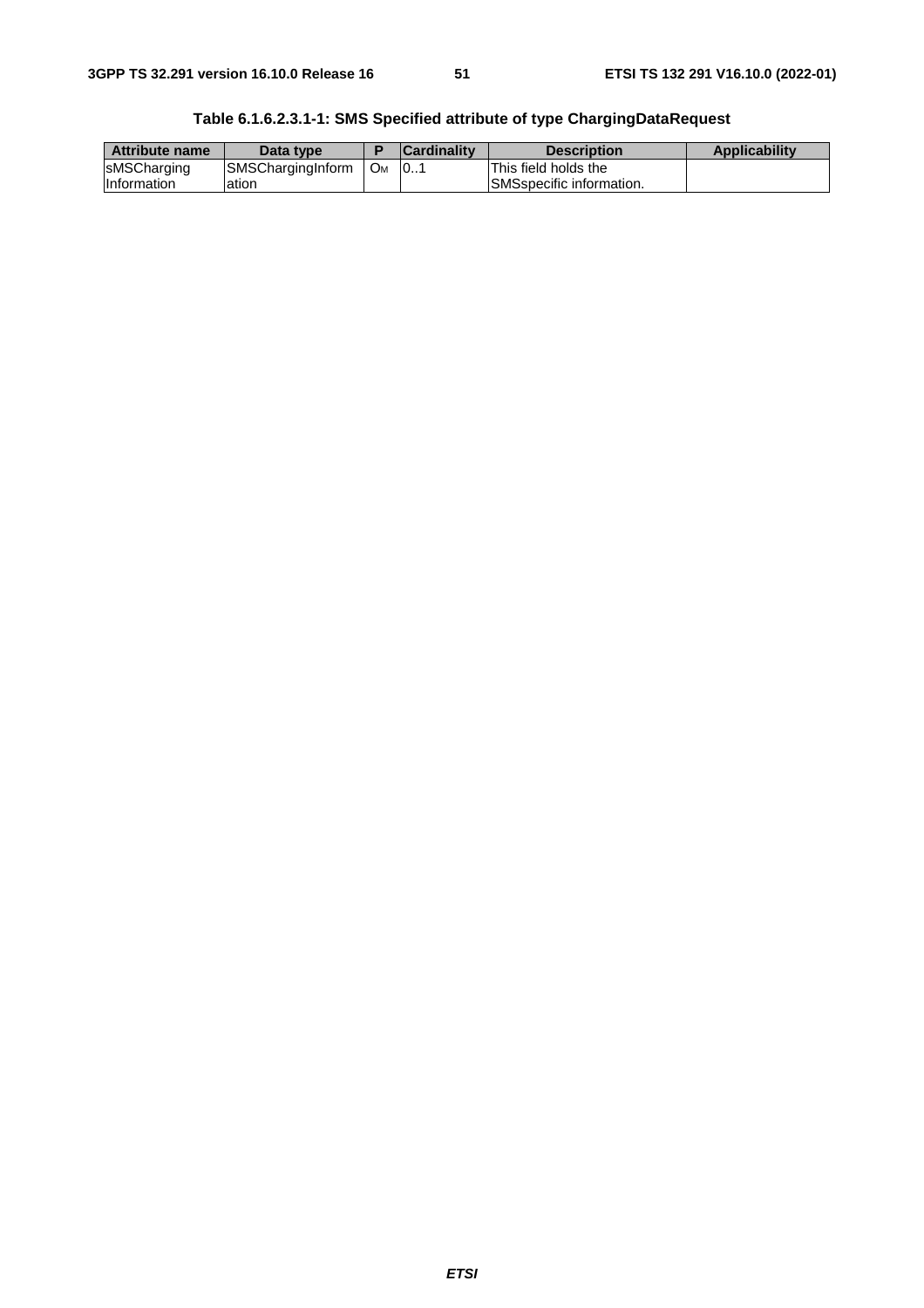6.1.6.2.3.2 Type SMSChargingInformation

**Table 6.1.6.2.2.3-2: Definition of type SMSChargingInformation**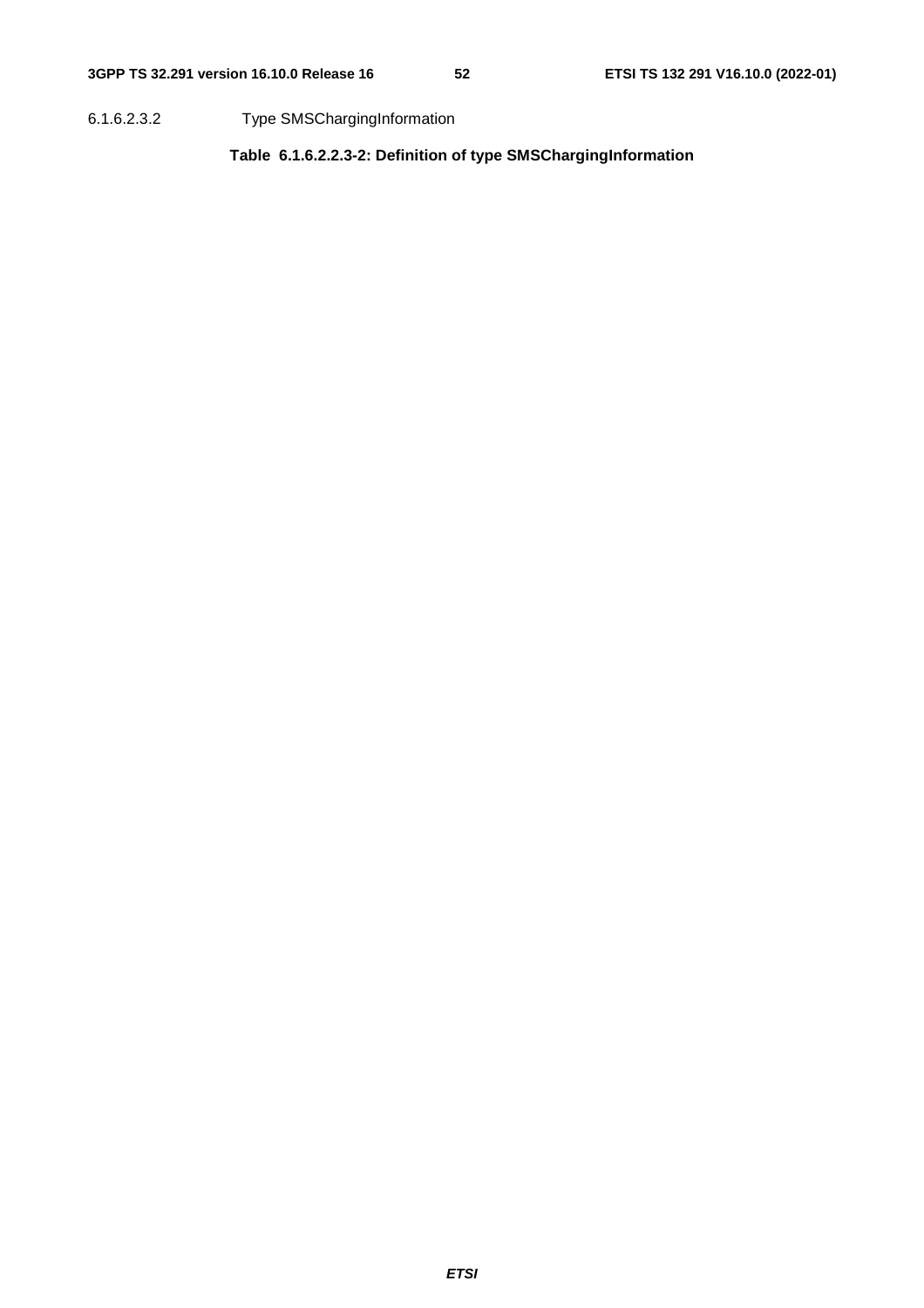| <b>Attribute name</b>    | Data type              | P              | <b>Cardinality</b> | <b>Description</b>                                                                                                                                                     | <b>Applicability</b> |
|--------------------------|------------------------|----------------|--------------------|------------------------------------------------------------------------------------------------------------------------------------------------------------------------|----------------------|
| originatorInfo           | OriginatorInfo         | Oм             | 0.1                | originator of the SM                                                                                                                                                   |                      |
| recipientInfo            | Array(RecipientInfo)   | O <sub>C</sub> | 0N                 | recipient information for the<br><b>SM</b>                                                                                                                             |                      |
| userEquipment<br>Info    | Pei                    | O <sub>C</sub> | 0.1                | the identification of the<br>terminal                                                                                                                                  |                      |
| roamerInOut              | RoamerInOut            | O <sub>c</sub> | 0.1                | In-bound or Out-bound<br>roamer                                                                                                                                        |                      |
| userLocationInfo         | <b>UserLocation</b>    | O <sub>C</sub> | 0.1                | provides information on the<br>location                                                                                                                                |                      |
| uetimeZone               | TimeZone               | O <sub>C</sub> | 0.1                | the UE Time Zone the UE is<br>currently located                                                                                                                        |                      |
| rATType                  | RatType                | O <sub>C</sub> | 0.1                | The identification of the RAT<br>type.                                                                                                                                 |                      |
| sMSCAddress              | string                 | Oм             | 0.1                | the address (e.g. E.164) of<br>the SMS-service centre<br>sending the Charging Data<br>Request used for producing<br>the record. (SMSC Address)                         |                      |
| sMDataCodingSc<br>heme   | integer                | $O_M$          | 0.1                | the data coding scheme used<br>within the SM. The<br>information to populate this<br>field is obtained from TP-DCS<br>header.                                          |                      |
| sMMessageType            | SMmessageType          | O <sub>M</sub> | 0.1                | identifies the message that<br>triggered the generation of<br>charging information.                                                                                    |                      |
| sMReplyPathReq<br>uested | ReplyPathRequeste<br>d | O <sub>C</sub> | 0.1                | an indication of whether a<br>reply SM to an original SM<br>was requested to follow the<br>same path as identified by the<br>TP-Reply-Path (TP-RP) flag.               |                      |
| sMUserDataHea<br>der     | string                 | O <sub>c</sub> | 0.1                | carries the user data header<br>extracted from the user data<br>of the SM. The user data<br>header (TP-UDH) is specified<br>in TS 23.040 [x].                          |                      |
| sMStatus                 | string                 | O <sub>C</sub> | 0.1                | the information from the TP-<br>Status field in a Status-Report<br>TPDU.<br>It carries the value in<br>hexadecimal representation<br>Pattern: '^[0-7]?[0-9a-fA-F]\$'   |                      |
| sMDischargeTim<br>е      | <b>DateTime</b>        | O <sub>C</sub> | 0.1                | the time associated with the<br>event being reported in the<br>SM Status field. This<br>information is only applicable<br>to delivery report charging<br>procedures.   |                      |
| numberofMessag<br>esSent | Uint32                 | O <sub>C</sub> | 0.1                | the number of SMSs sent by<br>the IMS application or the<br>total number of short<br>messages when this SM is<br>part of concatenated short<br>message, if applicable. |                      |
| sMServiceType            | SMServiceType          | O <sub>C</sub> | 0.1                | the type of SM service that<br>caused the charging<br>interaction. It is only<br>applicable for SM<br>supplementary service<br>procedures.                             |                      |
| sMSequenceNu<br>mber     | Uint32                 | O <sub>C</sub> | 0.1                | the sequence number of this<br>SM within the concatenated<br>short message                                                                                             |                      |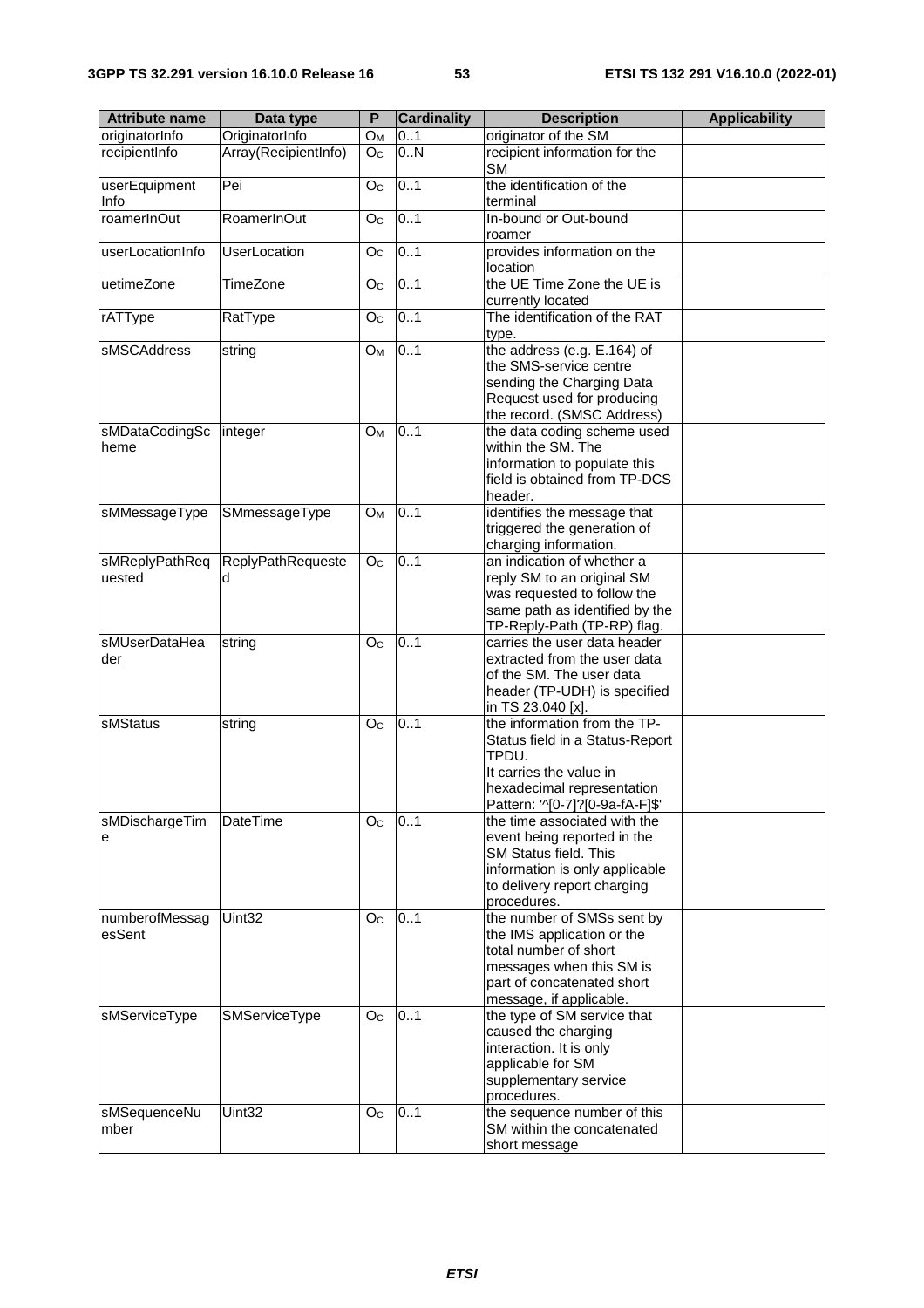| sMSresult                   | Uint32                      | C                     | 0.1 | the result of the attempted<br>SM transaction, if<br>unsuccessful.<br>This field is only for offline<br>charging. |  |
|-----------------------------|-----------------------------|-----------------------|-----|-------------------------------------------------------------------------------------------------------------------|--|
| submissionTime              | DateTime                    | O <sub>C</sub>        | 0.1 | the timestamp of when the<br>submitted SM arrived at the<br>originating SMS Node                                  |  |
| sMpriority                  | <b>SMPriority</b>           | O <sub>c</sub>        | 0.1 | any priority information<br>associated with an SM                                                                 |  |
| messageReferen<br>ce        | string                      | <b>O</b> <sub>M</sub> | 0.1 | the identity used to identify an<br>SM in the SMS node<br>associated with entity that<br>submitted it             |  |
| messageSize                 | Uint32                      | <b>O</b> <sub>M</sub> | 0.1 | the total number of short<br>messages when this SM is<br>part of concatenated short<br>message                    |  |
| messageClass                | <b>MessageClass</b>         | O <sub>M</sub>        | 0.1 | implementation dependent<br>the value selected for a<br>specific transaction.                                     |  |
| deliveryReportRe<br>quested | DeliveryReportRequ<br>ested | O <sub>C</sub>        | 0.1 | indicates whether a delivery<br>report is requested by the SM<br>originator                                       |  |

# 6.1.6.2.3.3 Type OriginatorInfo

# **Table 6.1.6.2.3.3-1: Definition of type OriginatorInfo**

| <b>Attribute name</b>         | Data type     | P              | <b>Cardinality</b> | <b>Description</b>                                                                                                                                                                                         | <b>Applicability</b> |
|-------------------------------|---------------|----------------|--------------------|------------------------------------------------------------------------------------------------------------------------------------------------------------------------------------------------------------|----------------------|
| originatorSUPI                | supi          | Ом             | 01                 | SUPI of the originator of the<br><b>SMS</b>                                                                                                                                                                |                      |
| originatorGPSI                | gpsi          | Oc             | 0.1                | GPSI of the originator of the<br><b>SMS</b>                                                                                                                                                                |                      |
| originatorOtherA<br>ddress    | SMAddressInfo | O <sub>M</sub> | 0.1                | the address of the recipient of<br>the SM, when different from<br>SUPI and GPSI                                                                                                                            |                      |
| originatorReceive<br>dAddress | SMAddressInfo | Oc             | 0.1                | original, unmodified address<br>of the originator of the SM, as<br>received by the SMS node, in<br>case address manipulation<br>(such as number plan<br>corrections) have been<br>applied in the SMS node. |                      |
| originatorSCCP<br>Address     | string        | Oc             | 0.1                | SCCP calling address used to<br>receive the SM at the SMS<br>node                                                                                                                                          |                      |
| sMOriginatorInter<br>face     | Interface     | $O_{M}$        | 0.1                | Provide the information<br>describing the interface on<br>which the SM was received<br>by the SMS node.                                                                                                    |                      |
| sMOriginatorProt<br>ocolld    | string        | O <sub>c</sub> | 0.1                | the protocol used for the SM<br>by originator                                                                                                                                                              |                      |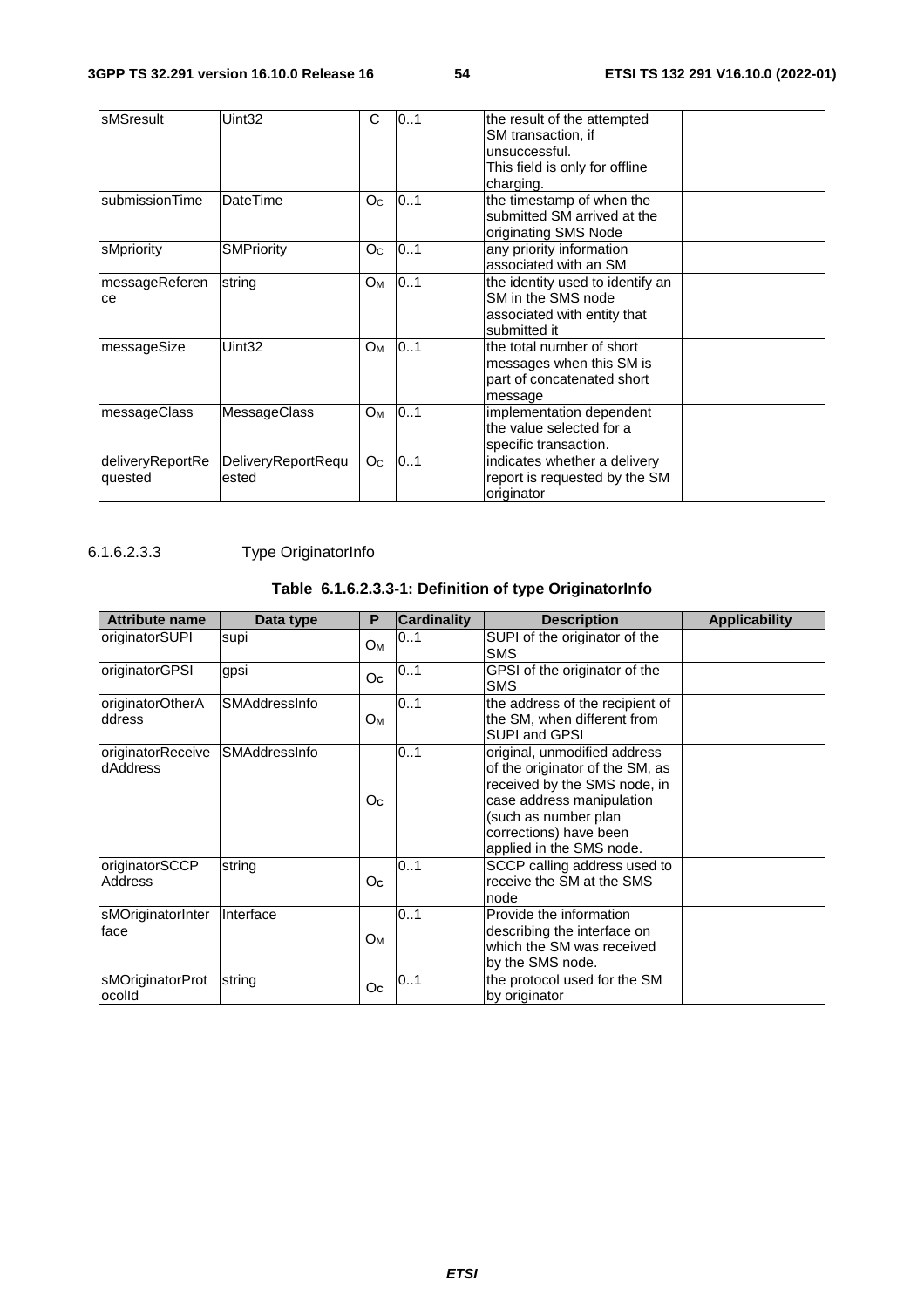# 6.1.6.2.3.4 Type RecipientInfo

| <b>Attribute name</b>        | Data type                   | P              | <b>Cardinality</b> | <b>Description</b>                                                                                                                                                                                        | <b>Applicability</b> |
|------------------------------|-----------------------------|----------------|--------------------|-----------------------------------------------------------------------------------------------------------------------------------------------------------------------------------------------------------|----------------------|
| recipientSUPI                | supi                        | Oм             | 01                 | SUPI of the recipient of the<br>SM, as received by the SMS<br>Node                                                                                                                                        |                      |
| recipientGPSI                | gpsi                        | Oc.            | 0.1                | GPSI of the recipient of the<br>SM, as received by the SMS<br>Node                                                                                                                                        |                      |
| recipientOtherAd<br>dress    | Array(recipientAddre<br>ss) | O <sub>C</sub> | 0.N                | the address of the recipient of<br>the SM, as received by the<br>SMS Node, when different<br>from SUPI and GPSI                                                                                           |                      |
| recipientReceive<br>dAddress | Array(SMAddressInf<br>O)    | O <sub>C</sub> | 0.N                | original, unmodified address<br>of the recipient of the SM, as<br>received by the SMS node, in<br>case address manipulation<br>(such as number plan<br>corrections) have been<br>applied in the SMS node. |                      |
| recipientSCCPAd<br>dress     | string                      | O <sub>C</sub> | 0.1                | SCCP called address used by<br>the SMS node to onward<br>deliver the SM                                                                                                                                   |                      |
| sMDestinationInt<br>erface   | SMInterface                 | Oм             | 0.1                | containing information<br>describing the interface on<br>which the SM was requested<br>to be delivered                                                                                                    |                      |
| sMRecipientProt<br>ocolld    | string                      | O <sub>C</sub> | 0.1                | holds the TP-PROTOCOL-ID<br>(TP-PID)                                                                                                                                                                      |                      |

# **Table 6.1.6.2.3.4-1: Definition of type RecipientInfo**

## 6.1.6.2.3.5 Type SMAddressInfo

## **Table 6.1.6.2.3.5-1: Definition of type SMAddressInfo**

| <b>Attribute name</b> | Data type                        | о              | <b>Cardinality</b> | <b>Description</b>                                                    | Applicability |
|-----------------------|----------------------------------|----------------|--------------------|-----------------------------------------------------------------------|---------------|
| sMaddressType         | SMAddressType                    | O <sub>C</sub> | 01                 | the type of address carried                                           |               |
| <b>IsMaddressData</b> | string                           | O <sub>C</sub> | 01                 | the address information and<br>formatted according type of<br>address |               |
| In                    | IsMaddressDomai ISMAddressDomain | O <sub>c</sub> | 101                | the domain/network to which<br>the associated address<br>resides      |               |

## 6.1.6.2.3.6 Type RecipientAddress

## **Table 6.1.6.2.3.6-1: Definition of type RecipientAddress**

| <b>Attribute name</b> | Data type            | Е              | <b>Cardinality</b> | <b>Description</b>            | Applicability |
|-----------------------|----------------------|----------------|--------------------|-------------------------------|---------------|
| recipientAddressI     | <b>SMAddressinfo</b> | O <sub>C</sub> | IO1                | indicates the type of address |               |
| Info                  |                      |                |                    | carried                       |               |
| sMaddresseeTyp        | SMAddresseeType      |                | IO1                | lidentifies the how the       |               |
| le                    |                      | O <sub>C</sub> |                    | recipient is addressed in the |               |
|                       |                      |                |                    | header of an MM               |               |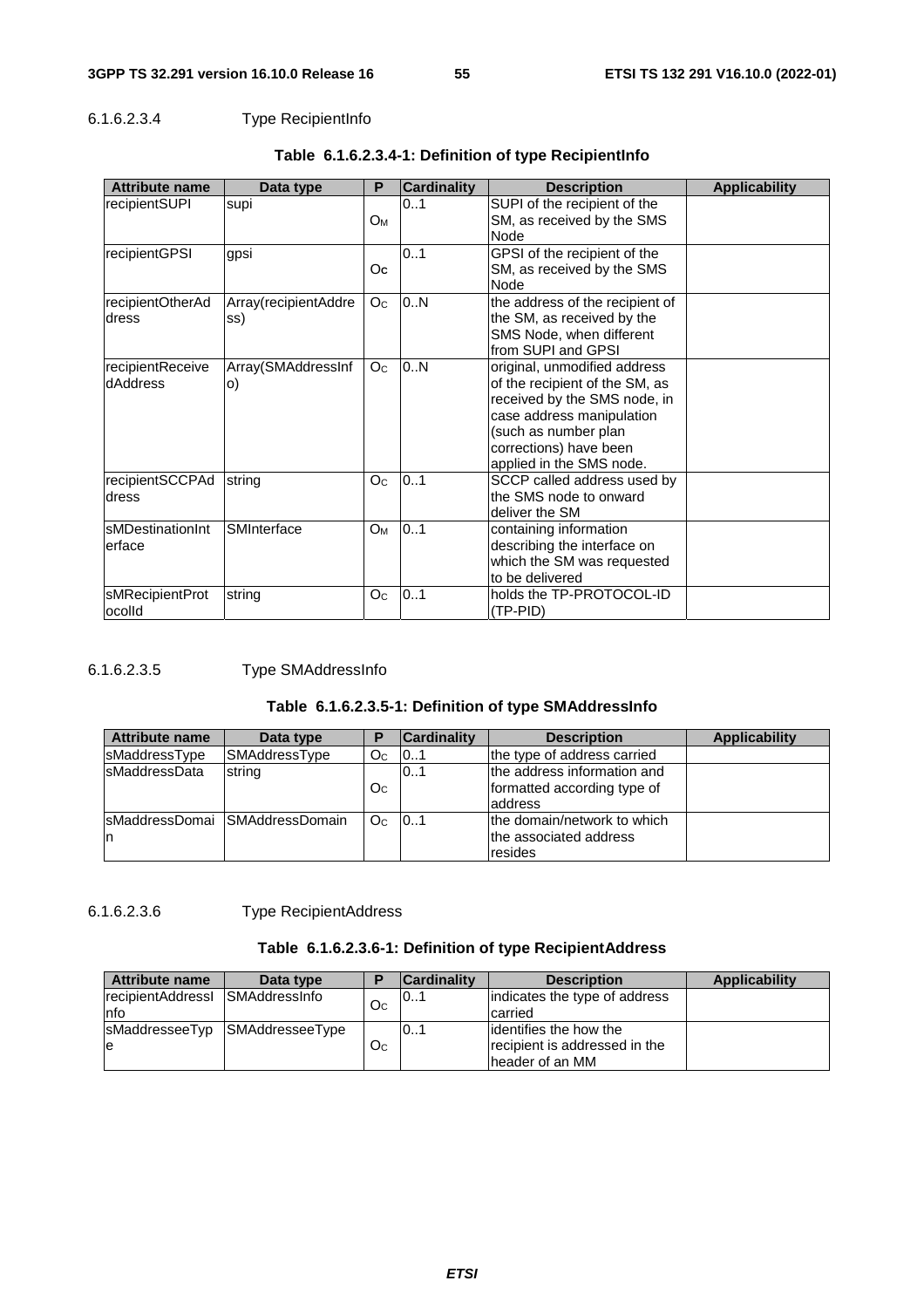## 6.1.6.2.3.7 Type MessageClass

## **Table 6.1.6.2.3.7-1: Definition of type MessageClass**

| Attribute name          | Data type              |                | <b>Cardinality</b> | <b>Description</b>                 | <b>Applicability</b> |
|-------------------------|------------------------|----------------|--------------------|------------------------------------|----------------------|
| <b>IclassIdentifier</b> | <b>ClassIdentifier</b> | O <sub>C</sub> | 10                 | lindicate the class identifier     |                      |
| <b>ItokenText</b>       | string                 | Оc             | 0. 1               | contains extension<br>linformation |                      |

## 6.1.6.2.3.8 Type SMAddressDomain

### **Table 6.1.6.2.3.8-1: Definition of type SMAddressDomain**

| <b>Attribute name</b> | Data type | D              | <b>Cardinality</b> | <b>Description</b>               | Applicability |
|-----------------------|-----------|----------------|--------------------|----------------------------------|---------------|
| domainName            | string    | O <sub>C</sub> | 101                | represents a fully qualified     |               |
|                       |           |                |                    | Idomain name (FQDN).             |               |
| 3GPPIMSIMCCM string   |           |                | 01                 | IMCC and MNC extracted           |               |
| NC.                   |           |                |                    | from the user's IMSI (first 5 or |               |
|                       |           | O <sub>C</sub> |                    | 6 digits, as applicable from     |               |
|                       |           |                |                    | the presented IMSI.              |               |

## 6.1.6.2.3.9 Type SMInterface

### **Table 6.1.6.2.3.9-1: Definition of type SMInterface**

| <b>Attribute name</b> | Data type     | P              | <b>Cardinality</b> | <b>Description</b>                                                                                                                                    | <b>Applicability</b> |
|-----------------------|---------------|----------------|--------------------|-------------------------------------------------------------------------------------------------------------------------------------------------------|----------------------|
| linterfaceld          | string        | O <sub>C</sub> | 0.1                | the interface identification<br>provided by the messaging<br>node (originator/destination).                                                           |                      |
| linterfaceText        | string        | O <sub>C</sub> | 01                 | It is the consolidation<br>information about the<br>application associated with<br>the charging event                                                 |                      |
| <b>InterfacePort</b>  | string        | Oc.            | 101                | the port-identification or<br>contains information about<br>the transport layer port used<br>by the application associated<br>with the charging event |                      |
| interfaceType         | InterfaceType | O <sub>C</sub> | 0.1                | type of interface / nature of<br>lthe transaction in the<br>messaging node for which the<br>charging event occurs                                     |                      |

## 6.1.6.2.4 5G connection and mobility Specified Data Type

## 6.1.6.2.4.1 Type ChargingDataRequest

This clause specifies additional attributes of the type ChargingDataRequest defined in clause 6.1.6.2.1.1 for 5G connection and mobility described in 3GPP TS 32.256 [31].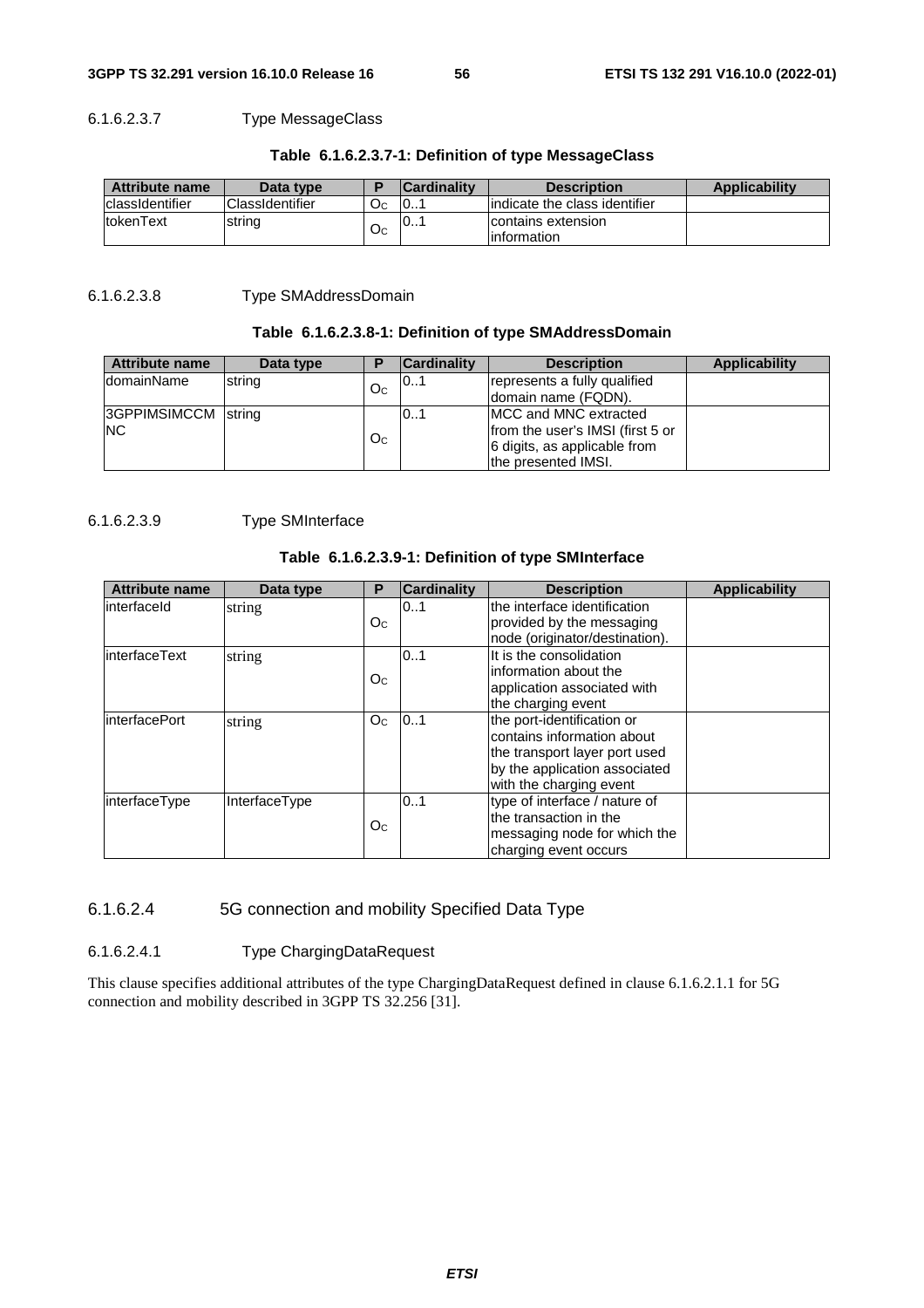| <b>Attribute name</b>            | Data type                              | P                     | <b>Cardinality</b> | <b>Description</b>          | <b>Applicability</b> |
|----------------------------------|----------------------------------------|-----------------------|--------------------|-----------------------------|----------------------|
| registrationCharg                | RegistrationChargin                    | <b>O</b> <sub>M</sub> | 101                | This field holds the 5G     |                      |
| ingInformation                   | dInformation                           |                       |                    | registration specific       |                      |
|                                  |                                        |                       |                    | information.                |                      |
|                                  | In2ConnectionCh N2ConnectionCharg      | <b>O</b> <sub>M</sub> | 101                | This field holds the 5G N2  |                      |
| argingInformation ingInformation |                                        |                       |                    | connection specific         |                      |
|                                  |                                        |                       |                    | information.                |                      |
|                                  | locationReporting   LocationReportingC | <b>Ом</b>             | 10.1               | This field holds the 5G     |                      |
|                                  | ChargingInformat hargingInformation    |                       |                    | Location reporting specific |                      |
| lion                             |                                        |                       |                    | information.                |                      |

**Table 6.1.6.2.4.1-1: 5G connection and mobility Specified attribute of type ChargingDataRequest** 

# 6.1.6.2.4.2 Type ChargingDataResponse

This clause specifies additional attributes of the type ChargingDataResponse defined in clause 6.1.6.2.1.2 for 5G connection and mobility described in 3GPP TS 32.256 [31].

**Table 6.1.6.2.4.2-1: 5G connection and mobility Specified attribute of type ChargingDataResponse** 

| <b>Attribute name</b>      | Data type                                                     |    | <b>Cardinality</b> | <b>Description</b>                                                                                | Applicability       |
|----------------------------|---------------------------------------------------------------|----|--------------------|---------------------------------------------------------------------------------------------------|---------------------|
| llocationReporting<br>lion | LocationReportingC<br>Charging Informat   harging Information | Oc | 101                | This field holds the 5G<br>connection and mobility<br>location reporting specific<br>linformation | <b>AMF</b> subs PRA |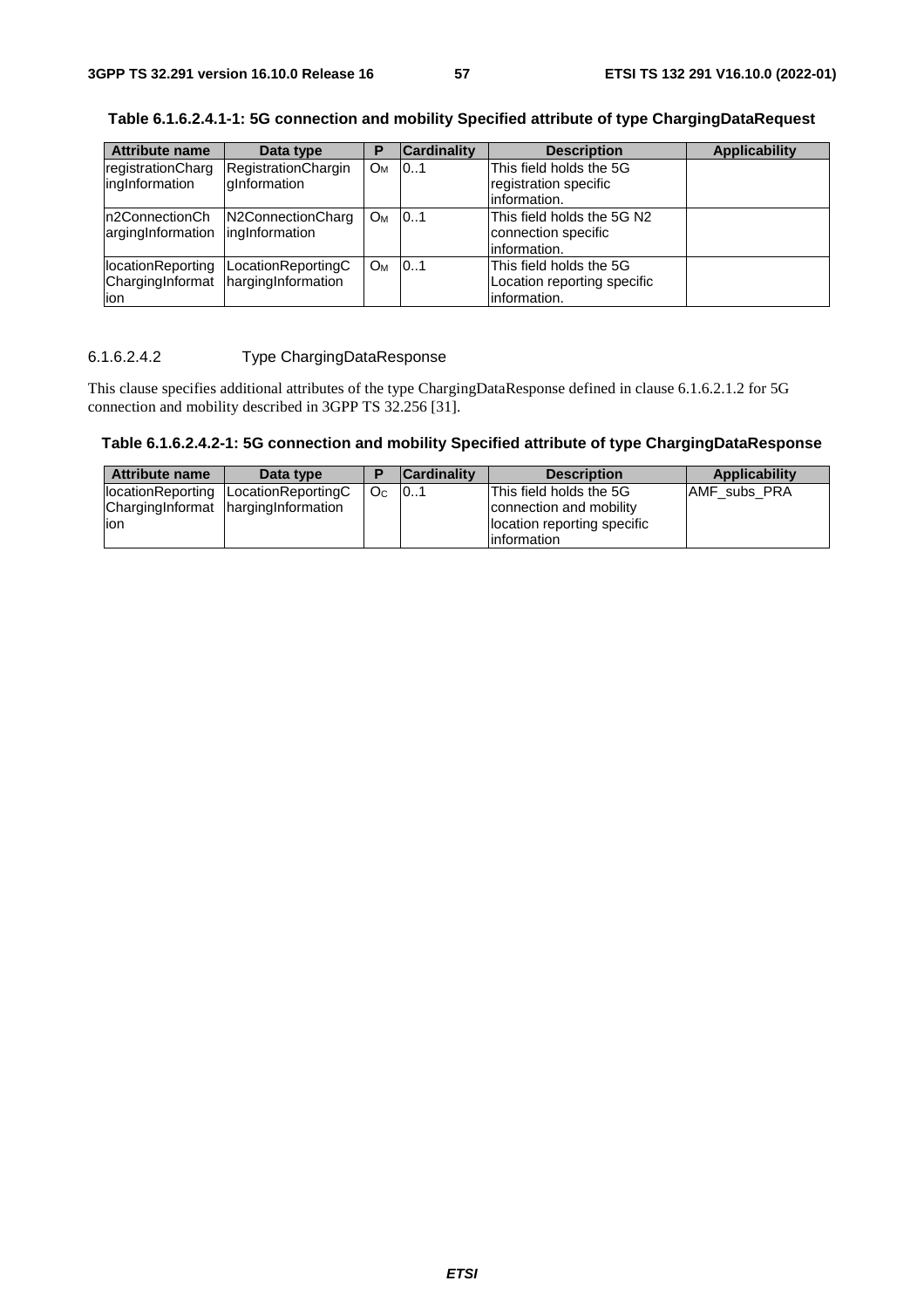# 6.1.6.2.4.3 Type RegistrationChargingInformation

| <b>Attribute name</b> | Data type                   | P                     | <b>Cardinalit</b> | <b>Description</b>                                                      | <b>Applicability</b> |
|-----------------------|-----------------------------|-----------------------|-------------------|-------------------------------------------------------------------------|----------------------|
|                       |                             |                       |                   |                                                                         |                      |
| registrationMess      | RegistrationMessag          | M                     | 1                 | Message type received by the                                            |                      |
| agetype               | eType                       |                       |                   | AMF: registration (initial, initial,<br>mobility, periodic, emergency), |                      |
|                       |                             |                       |                   | deregistration.                                                         |                      |
| userInformation       | UserInformation             | $O_M$                 | 0.1               | Includes information of user                                            |                      |
|                       |                             |                       |                   | and user equipment                                                      |                      |
| userLocationinfo      | UserLocation                | $O_{\rm C}$           | 0.1               | Information on the location and                                         |                      |
|                       |                             |                       |                   | location time                                                           |                      |
| pSCellInformatio      | PSCellInformation           | $\overline{O_{C}}$    | 0.1               | Primary SCG (Secondary Cell                                             |                      |
| n                     |                             |                       |                   | Group) Cell                                                             |                      |
| uetimeZone            | TimeZone                    | $O_{C}$               | 0.1               | UE Timezone the UE is                                                   |                      |
|                       |                             |                       |                   | currently located                                                       |                      |
| rATType               | RatType                     | O <sub>C</sub>        | 0.1               | RAT Type of the registration                                            |                      |
| 5gMMCapability        | <b>Bytes</b>                | O <sub>c</sub>        | 0.1               | 5GMM capability IE as                                                   |                      |
|                       |                             |                       |                   | specified in clause 9.11.3.1 of                                         |                      |
|                       |                             |                       |                   | 3GPP TS 24.501 [303]                                                    |                      |
| mICOModeIndica        | MICOModeIndicatio           | O <sub>C</sub>        | 0.1               | Indicates whether the                                                   |                      |
| tion                  | n                           |                       |                   | requested use of MICO mode is                                           |                      |
|                       |                             |                       |                   | accepted or not by the network                                          |                      |
| smsIndication         | SmsIndication               | O <sub>C</sub>        | 0.1               | Indicates whether the SMS                                               |                      |
|                       |                             |                       |                   | delivery over NAS is supported                                          |                      |
| taiList               | array(Tai)                  | O <sub>C</sub>        | 0.N               | An array of TAIs representing                                           |                      |
|                       |                             |                       |                   | the set of tracking areas                                               |                      |
|                       |                             |                       |                   | composing the Registration<br>Area.                                     |                      |
| serviceAreaRestr      | <b>ServiceAreaRestricti</b> | $O_{\rm C}$           | 0.1               | Service Area Restriction for the                                        |                      |
| iction                | on                          |                       |                   | UE.                                                                     |                      |
| requestedNSSAI        | array(Snssai)               | $O_{C}$               | 0.N               | Requested NSSAI.                                                        |                      |
| allowedNssai          | array(Snssai)               | $O_{C}$               | 0.N               | Allowed NSSAI.                                                          |                      |
| rejectedNSSAI         | array(Snssai)               | $O_C$                 | 0.N               | Rejected NSSAI.                                                         |                      |
| nSSAIMapList          | array(NSSAIMap)             | $\overline{O}_C$      | 0.N               | Mapping of each S-NSSAI of                                              |                      |
|                       |                             |                       |                   | the Allowed NSSAI to the S-                                             |                      |
|                       |                             |                       |                   | NSSAIs of the Subscribed S-                                             |                      |
|                       |                             |                       |                   | NSSAIs.                                                                 |                      |
| amfUeNgapId           | integer                     | <b>O</b> <sub>M</sub> | 0.1               | UE association over the N2                                              |                      |
|                       |                             |                       |                   | interface within the AMF.                                               |                      |
| ranUeNgapId           | integer                     | <b>O</b> <sub>M</sub> | 0.1               | RAN UE NGAP ID over N2                                                  |                      |
|                       |                             |                       |                   | interface                                                               |                      |
| ranNodeld             | GlobalRanNodeld             | $O_{\rm C}$           | 0.1               | Identity of the RAN node.                                               |                      |
|                       |                             |                       |                   |                                                                         |                      |

# **Table 6.1.6.2.4.3-1: Definition of type RegistrationChargingInformation**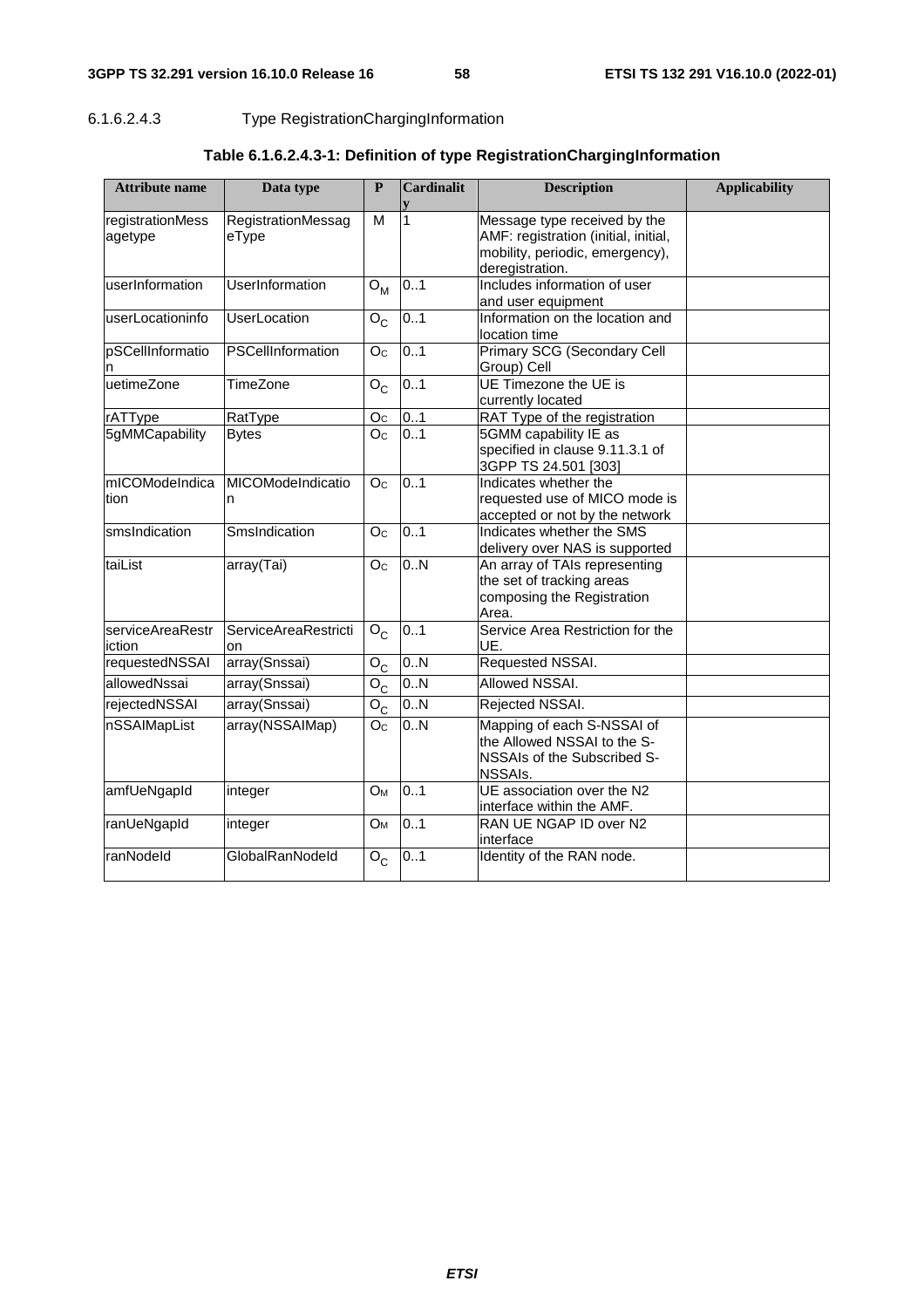## 6.1.6.2.4.4 Type N2ConnectionChargingInformation

| <b>Attribute name</b>       | Data type                         | P              | Cardinalit | <b>Description</b>                                                                                                                                                                                   | <b>Applicability</b> |
|-----------------------------|-----------------------------------|----------------|------------|------------------------------------------------------------------------------------------------------------------------------------------------------------------------------------------------------|----------------------|
| n2ConnectionMe<br>ssageType | N2ConnectionMess<br>ageType       | M              | 1          | N2 message type received by<br>the AMF specified in clause 9.7<br>3GPP TS 24.501 [303]                                                                                                               |                      |
| userInformation             | UserInformation                   | $O_{M}$        | 0.1        | Includes information of user<br>and user equipment                                                                                                                                                   |                      |
| userLocationinfo            | UserLocation                      | $O_{C}$        | 0.1        | Information on the location and<br>location time                                                                                                                                                     |                      |
| pSCellInformatio<br>n       | PSCellInformation                 | O <sub>C</sub> | 0.1        | Primary SCG (Secondary Cell<br>Group) Cell                                                                                                                                                           |                      |
| uetimeZone                  | TimeZone                          | $O_{C}$        | 01         | UE Timezone the UE is<br>currently located                                                                                                                                                           |                      |
| rATType                     | RatType                           | O <sub>C</sub> | 0.1        | RAT Type of the registration                                                                                                                                                                         |                      |
| amfUeNgapId                 | integer                           | Oм             | 0.1        | UE association over the N2<br>interface within the AMF.                                                                                                                                              |                      |
| ranUeNgapId                 | integer                           | $O_M$          | 0.1        | RAN UE NGAP ID over N2<br>interface                                                                                                                                                                  |                      |
| ranNodeld                   | GlobalRanNodeld                   | $O_{C}$        | 0.1        | Identity of the RAN node.                                                                                                                                                                            |                      |
| restrictedRatList           | array(RatType)                    | $O_{C}$        | 0.N        | List of RAT types that are<br>restricted for the UE                                                                                                                                                  |                      |
| forbiddenAreaList           | array(Area)                       | $O_{C}$        | 0.N        | List of forbidden areas for the<br>UE                                                                                                                                                                |                      |
| serviceAreaRestr<br>iction  | <b>ServiceAreaRestricti</b><br>on | $O_{C}$        | 0.1        | Service Area Restriction for the<br>UE.                                                                                                                                                              |                      |
| restrictedCnList            | array(CoreNetworkT<br>vpe)        | $O_{C}$        | 0.N        | List of Core Network Types that<br>are restricted for the UE                                                                                                                                         |                      |
| allowedNssai                | array(Snssai)                     | $O_{C}$        | 0.N        | Allowed NSSAI.                                                                                                                                                                                       |                      |
| rrcEstCause                 | string                            | $O_C$          | 01         | RRC Establishment Cause, if<br>received from the 5G-AN,<br>specified in TS 38.413 [304],<br>clause 9.3.1.111.<br>It carries the value in<br>hexadecimal representation<br>Pattern: '^[0-9a-fA-F]+\$' |                      |

## **Table 6.1.6.2.4.4-1: Definition of type N2ConnectionChargingInformation**

## 6.1.6.2.4.5 Type LocationReportingChargingInformation

## **Table 6.1.6.2.4.5-1: Definition of type LocationReportingChargingInformation**

| <b>Attribute name</b> | Data type          | P              | <b>Cardinalit</b> | <b>Description</b>                  | <b>Applicability</b> |
|-----------------------|--------------------|----------------|-------------------|-------------------------------------|----------------------|
|                       |                    |                |                   |                                     |                      |
| locationReporting     | LocationReportingM | м              |                   | Includes Location reporting         |                      |
| MessageType           | essageType         |                |                   | message type                        |                      |
| userInformation       | UserInformation    | $O_{M}$        | 0.1               | Includes information of user        |                      |
|                       |                    |                |                   | and user equipment                  |                      |
| userLocationinfo      | UserLocation       | $O_{M}$        | 0.1               | Information on the location and     |                      |
|                       |                    |                |                   | llocation time                      |                      |
| pSCellInformatio      | PSCellInformation  | O <sub>C</sub> | 0.1               | <b>Primary SCG (Secondary Cell</b>  |                      |
| n                     |                    |                |                   | Group) Cell                         |                      |
| uetimeZone            | TimeZone           | $O_{C}$        | 0.1               | UE Timezone the UE is               |                      |
|                       |                    |                |                   | currently located                   |                      |
| presenceReporti       | map(PresenceInfo)  | $O_{C}$        | 0.N               | The Presence Reporting              |                      |
| ngAreaInformatio      |                    |                |                   | Area(s) and status of UE            |                      |
| In                    |                    |                |                   | presence.                           |                      |
| rATType               | RatType            | $O_{C}$        | 0.1               | <b>RAT Type of the registration</b> |                      |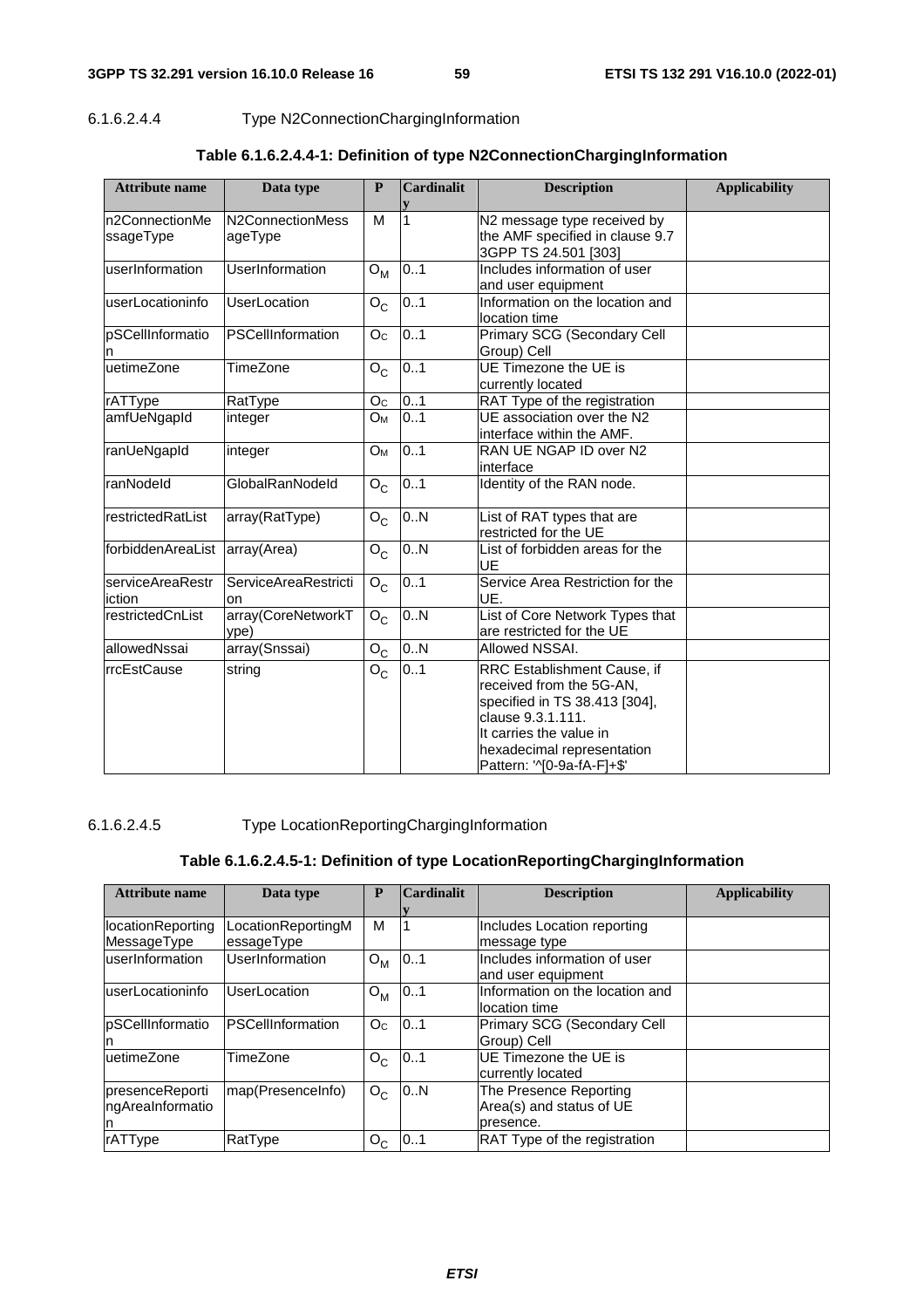### 6.1.6.2.4.6 Type: PSCellInformation

| <b>Attribute name</b> | Data type |   | <b>Cardinality</b> | <b>Description</b>           |
|-----------------------|-----------|---|--------------------|------------------------------|
| Inrcgi                | Ncgi      | ັ | 0                  | <b>INR Cell Identity</b>     |
| lecgi                 | Ecgi      |   | 0                  | <b>IE-UTRA Cell Identity</b> |

### **Table 6.1.6.2.4.6-1: Definition of type PSCellInformation**

### 6.1.6.2.4.7 Type: NSSAIMap

### **Table 6.1.6.2.4.7-1: Definition of type NSSAIMap**

| <b>Attribute name</b> | Data type |   | <b>Cardinality</b> | <b>Description</b>                  |
|-----------------------|-----------|---|--------------------|-------------------------------------|
| ∃servingSnssai        | Snssai    | М |                    | <b>IS-NSSAI</b> in the serving PLMN |
| <b>IhomeSnssai</b>    | Snssai    | M |                    | <b>IS-NSSAI in home PLMN</b>        |

## 6.1.6.2.5 Exposure Function Northbound API Specified Data Type

### 6.1.6.2.5.1 Type ChargingDataRequest

This clause is additional attributes of the type ChargingDataRequest defined in clause 6.1.6.2.1.1 for Exposure Function Northbound API charging described in 3GPP TS 32.254[14].

## **Table 6.1.6.2.5.1-1: Exposure Function Northbound API Specified attribute of type ChargingDataRequest**

| <b>Attribute name</b> | Data type                 |    | <b>Cardinality</b> | <b>Description</b>                                      | <b>Applicability</b> |
|-----------------------|---------------------------|----|--------------------|---------------------------------------------------------|----------------------|
| InEFCharging          | <b>INEFChargingInform</b> | Ом | 101                | This field holds the Exposure                           |                      |
| <b>Information</b>    | lation                    |    |                    | <b>Function Northbound API</b><br>specific information. |                      |
|                       |                           |    |                    |                                                         |                      |

### 6.1.6.2.5.1a Type ChargingDataResponse

This clause specifies additional attributes of the type ChargingDataResponse defined in clause 6.1.6.2.1.2 for Exposure Function Northbound API charging described in 3GPP TS 32.254[14].

## **Table 6.1.6.2.5.2-1: Exposure Function Northbound API Specified attribute of type ChargingDataResponse**

| <b>Attribute name</b> | Data type | <b>Cardinality</b> | <b>Description</b> | Applicability |
|-----------------------|-----------|--------------------|--------------------|---------------|
|                       |           |                    |                    |               |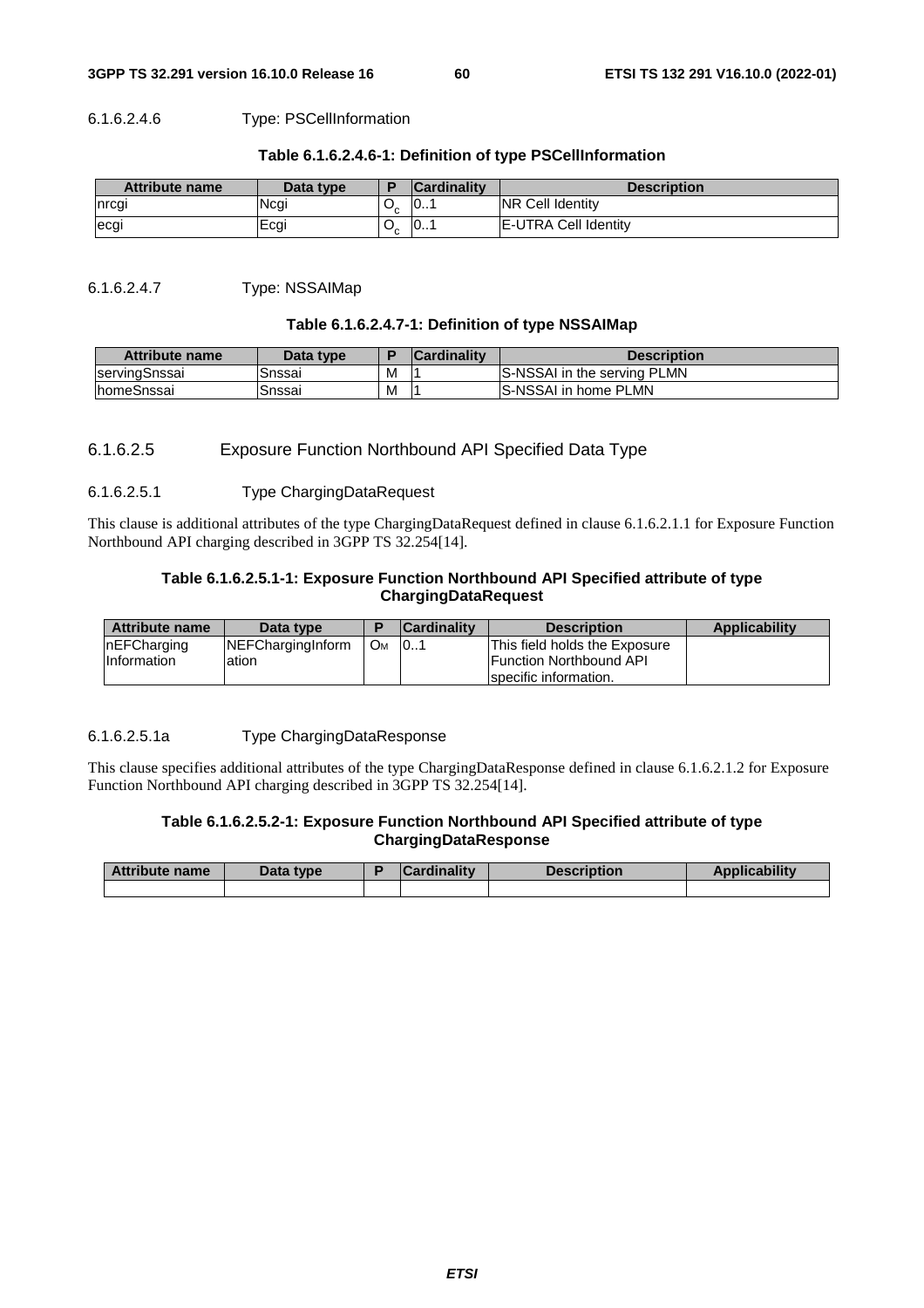# 6.1.6.2.5.2 Type NEFChargingInformation

| <b>Attribute name</b> | Data type           | P              | <b>Cardinality</b> | <b>Description</b>                 | <b>Applicability</b> |
|-----------------------|---------------------|----------------|--------------------|------------------------------------|----------------------|
| externalIndividual    | Gpsi                | O <sub>C</sub> | 0N                 | The external Identifier or the     |                      |
| Identifier            |                     |                |                    | MSISDN associated to the           |                      |
|                       |                     |                |                    | GPSI of the individual UE.         |                      |
| externalGroupIde      | ExternalGroupId     | O <sub>C</sub> | 0.N                | The external Identifier            |                      |
| ntifier               |                     |                |                    | identifying a group of             |                      |
|                       |                     |                |                    | individual UE(s).                  |                      |
| groupIdentifier       | GroupId             | O <sub>C</sub> | 0.N                | The network internal globally      |                      |
|                       |                     |                |                    | unique Identifier identifying a    |                      |
|                       |                     |                |                    | set of IMSIs.                      |                      |
| aPIDirection          | <b>APIDirection</b> | M              | 1                  | The direction to indicate if it is |                      |
|                       |                     |                |                    | an API invocation from an AF       |                      |
|                       |                     |                |                    | or notification to an AF.          |                      |
| aPITargetNetwor       | Nflnstanceld        | O <sub>C</sub> | 0.1                | The identifier of the network      |                      |
| kFunction             |                     |                |                    | function that either is the        |                      |
|                       |                     |                |                    | destination of the API             |                      |
|                       |                     |                |                    | invocation or triggers the         |                      |
|                       |                     |                |                    | notification.                      |                      |
| aPIResultCode         | Uint32              | O <sub>C</sub> | 0.1                | The result of API Invocation.      |                      |
| aPIName               | string              | M              | 1                  | The name of the API invoked.       |                      |
| aPIReference          | Uri                 | O <sub>C</sub> | 0.1                | The reference to the definition    |                      |
|                       |                     |                |                    | of the format of the API           |                      |
|                       |                     |                |                    | invocation.                        |                      |
| aPIContent            | string              | O <sub>C</sub> | 0.1                | The actual content of the API      |                      |
|                       |                     |                |                    | invocation, in the format          |                      |
|                       |                     |                |                    | described by the                   |                      |
|                       |                     |                |                    | aPIReference.                      |                      |

## **Table 6.1.6.2.5.3-2: Definition of type NEFChargingInformation**

# 6.1.6.2.6 Network Slice Management (NSM) Specified Data Type

### 6.1.6.2.6.1 Type ChargingDataRequest

This clause specifies additional attributes of the type ChargingDataRequest defined in clause 6.1.6.2.1.1 for Network Slice Management (NSM) charging described in 3GPP TS 28.202 [71].

| Table 6.1.6.2.6.1-1: Network Slice Management (NSM) charging specified attribute of type |
|------------------------------------------------------------------------------------------|
| ChargingDataRequest                                                                      |

| <b>Attribute name</b>    | Data type                         | D  | <b>Cardinality</b> | <b>Description</b>              | Applicability |
|--------------------------|-----------------------------------|----|--------------------|---------------------------------|---------------|
| <b>ItenantIdentifier</b> | string                            | Oм | 101                | Ildentifier of the tenant       |               |
| mnSConsumerId            | string                            | Ом | 101                | <b>IMnS</b> consumer Identifier |               |
| lentifier                |                                   |    |                    |                                 |               |
|                          | nSMChargingInfo NSMChargingInform | Oм | 101                | This field holds the Network    |               |
| Irmation                 | lation                            |    |                    | Slice Management (NSM)          |               |
|                          |                                   |    |                    | specific information.           |               |

### 6.1.6.2.6.2 Type ChargingDataResponse

This clause specifies additional attributes of the type ChargingDataResponse defined in clause 6.1.6.2.1.2 Network Slice Management (NSM) charging described in 3GPP TS 28.202 [71].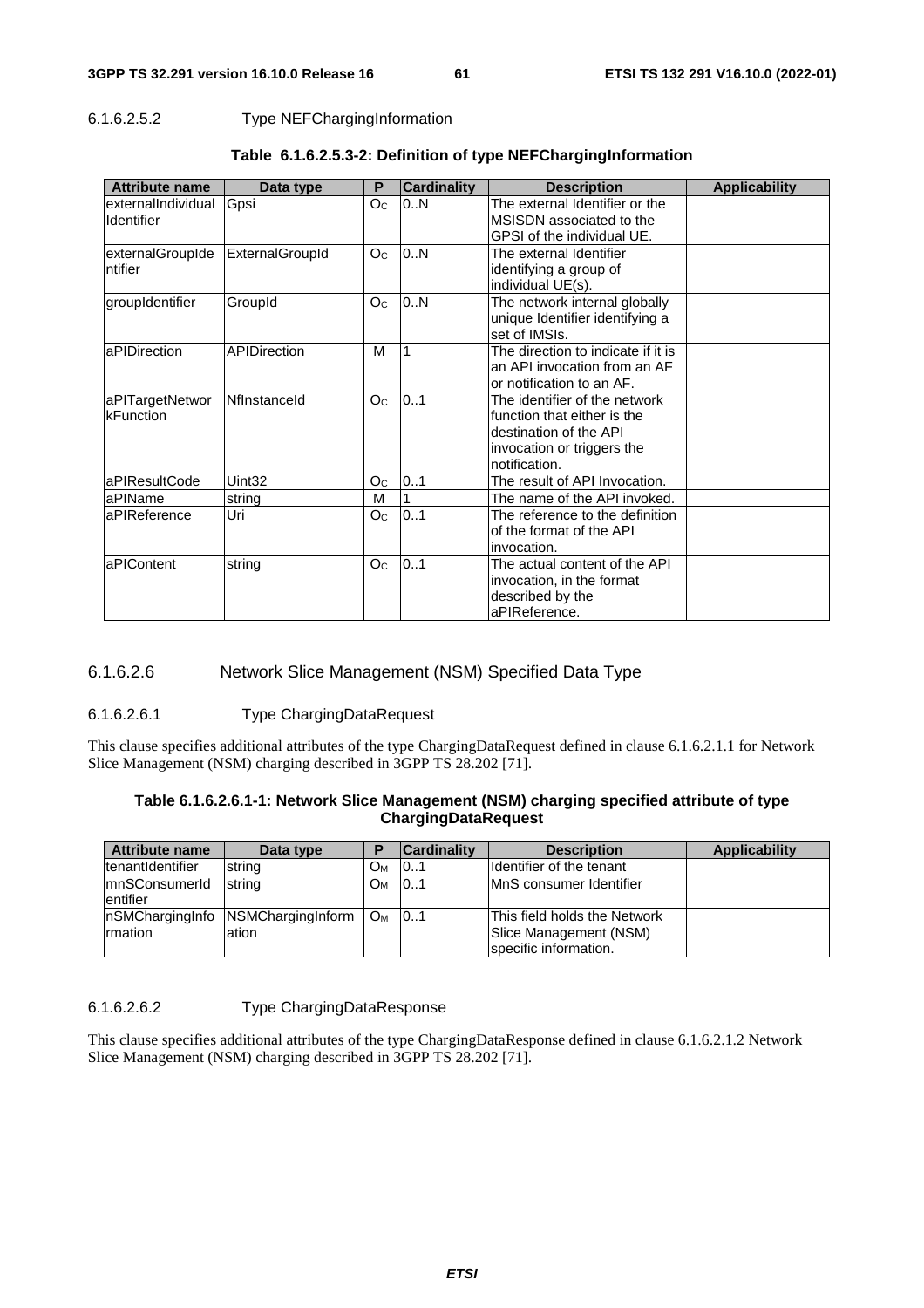### **Table 6.1.6.2.X.2-1: Network Slice Management (NSM) charging specified attribute of type ChargingDataResponse**

| <b>Attribute name</b> | Data type | <b>Cardinality</b> | <b>Description</b> | <b>Applicability</b> |
|-----------------------|-----------|--------------------|--------------------|----------------------|
|                       |           |                    |                    |                      |
|                       |           |                    |                    |                      |

6.1.6.2.6.3 Type NSMChargingInformation

## **Table 6.1.6.2.6.3-1: Definition of type NSMChargingInformation**

| <b>Attribute name</b>                            | Data type                                        | Р              | Cardinality | <b>Description</b>                                                                                              | <b>Applicability</b> |
|--------------------------------------------------|--------------------------------------------------|----------------|-------------|-----------------------------------------------------------------------------------------------------------------|----------------------|
| managementOper<br>lation                         | ManagementOperatio                               | м              |             | Management operation<br>associated to the provisioning<br>specified in TS 28.532 [253].                         |                      |
| lidNetworkSliceInst<br>lance                     | string                                           | Oм             | 0.1         | Managed Object Instance<br>(MOI) of NetworkSlice IOC.This<br>is a full DN according to 3GPP<br>TS 32.300 [255]. |                      |
| llistOfServiceProfil<br>eChargingInformat<br>ion | Array<br>(ServiceProfileChargi<br>ngInformation) | Oм             | 0.N         | List of Service profile charging<br>information                                                                 |                      |
| managementOper<br>ationStatus                    | ManagementOperatio<br>nStatus                    | Oc             | 0.1         | Status of the management<br>operation                                                                           |                      |
| operationalState                                 | OperationalState                                 | O <sub>C</sub> | 0.1         | Operational state of the network<br>Islice instance                                                             |                      |
| administrativeStat<br>le                         | AdministrativeState                              | O <sub>C</sub> | 0.1         | Administrative state of the<br>network slice instance                                                           |                      |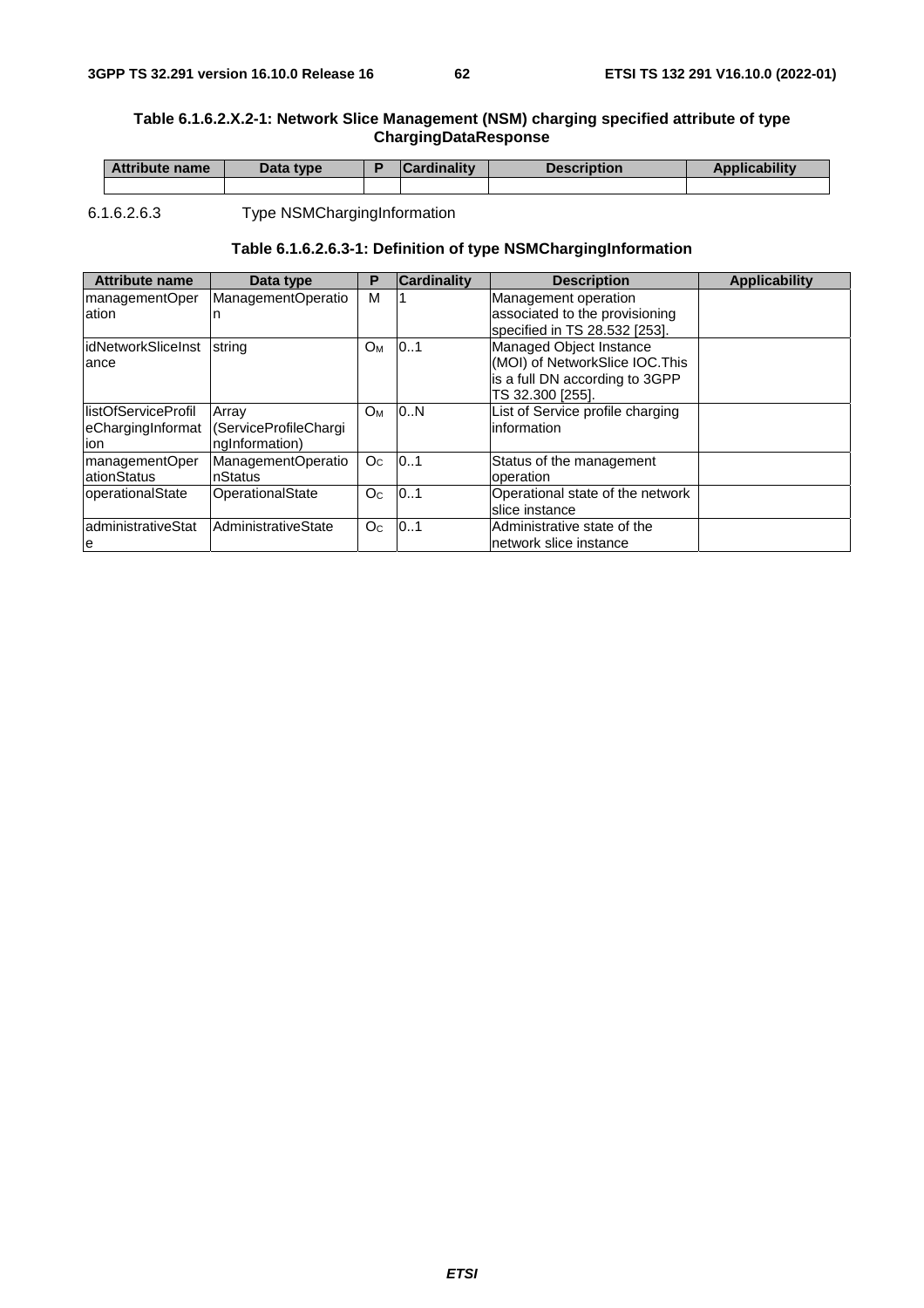6.1.6.2.6.4 Type ServiceProfileChargingInformation

| <b>Attribute name</b>       | Data type     | P              | <b>Cardinality</b> | <b>Description</b>                                           | <b>Applicability</b> |
|-----------------------------|---------------|----------------|--------------------|--------------------------------------------------------------|----------------------|
| serviceProfileIdent         | string        | $O_M$          | 0.1                | Described in TS 28.541 [254]                                 |                      |
| ifier                       |               |                |                    | clause 6.4 serviceProfileId                                  |                      |
|                             |               |                |                    | attribute                                                    |                      |
| sNSSAIList                  | array(Snssai) | O <sub>M</sub> | 0N                 | List of S-NSSAI(s)                                           |                      |
| sST                         | Sst           | O <sub>M</sub> | 0.1                | Described in TS 28.541 [254]                                 |                      |
|                             |               |                |                    | clause 6.4 sST attribute                                     |                      |
| latency                     | integer       | O <sub>c</sub> | 0.1                | Described in TS 28.541 [254]<br>clause 6.4 latency attribute |                      |
| availability                | number        | O <sub>C</sub> | 0.1                | Described in TS 28.541 [254]                                 |                      |
|                             |               |                |                    | clause 6.4 availability attribute                            |                      |
| resourceSharingL            | SharingLevel  | O <sub>c</sub> | 0.1                | Described in TS 28.541 [254]                                 |                      |
| evel                        |               |                |                    | clause 6.4                                                   |                      |
|                             |               |                |                    | serviceProfile.resourceSharingL                              |                      |
|                             |               |                |                    | evel attribute                                               |                      |
| jitter                      | integer       | O <sub>C</sub> | 0.1                | Described in TS 28.541 [254]                                 |                      |
|                             |               |                |                    | clause 6.4 jitter attribute                                  |                      |
| reliability                 | string        | O <sub>c</sub> | 0.1                | Described in TS 28.541 [254]                                 |                      |
|                             |               |                |                    | clause 6.4 d reliability attribute                           |                      |
| maxNumberofUEs              | integer       | O <sub>c</sub> | 0.1                | Described in TS 28.541 [254]                                 |                      |
|                             |               |                |                    | clause 6.4 maxNumberofUEs                                    |                      |
|                             |               |                |                    | attribute                                                    |                      |
| coverageArea                | String        | O <sub>c</sub> | 0.1                | Described in TS 28.541 [254]                                 |                      |
|                             |               |                |                    | clause 6.4 coverageArea                                      |                      |
|                             |               |                |                    | attribute                                                    |                      |
| uEMobilityLevel             | MobilityLevel | O <sub>c</sub> | 0.1                | Described in TS 28.541 [254]                                 |                      |
|                             |               |                |                    | clause 6.4 uEMobilityLevel                                   |                      |
|                             |               | O <sub>c</sub> | 0.1                | attribute                                                    |                      |
| delayToleranceInd<br>icator | Support       |                |                    | Described in TS 28.541 [254]<br>clause 6.4                   |                      |
|                             |               |                |                    | delayTolerance.support                                       |                      |
|                             |               |                |                    | attribute                                                    |                      |
| dLThptPerSlice              | Throughput    | O <sub>c</sub> | 0.1                | Described in TS 28.541 [254]                                 |                      |
|                             |               |                |                    | clause 6.4 dLThptPerSlice                                    |                      |
|                             |               |                |                    | attribute                                                    |                      |
| dLThptPerUE                 | Throughput    | O <sub>c</sub> | 0.1                | Described in TS 28.541 [254]                                 |                      |
|                             |               |                |                    | clause 6.4 dLThptPerUE                                       |                      |
|                             |               |                |                    | attribute                                                    |                      |
| uLThptPerSlice              | Throughput    | O <sub>c</sub> | 0.1                | Described in TS 28.541 [254]                                 |                      |
|                             |               |                |                    | clause 6.4 uLThptPerSlic                                     |                      |
|                             |               |                |                    | attribute                                                    |                      |
| uLThptPerUE                 | Throughput    | O <sub>C</sub> | 0.1                | Described in TS 28.541 [254]                                 |                      |
|                             |               |                |                    | clause 6.4 uLThptPerUE                                       |                      |
|                             |               |                |                    | attribute                                                    |                      |
| maxNumberofPD<br>Usessions  | integer       | O <sub>c</sub> | 0.1                | Described in TS 28.541 [254]<br>clause 6.4                   |                      |
|                             |               |                |                    | maxNumberofConns.nOofConn                                    |                      |
|                             |               |                |                    | attribute                                                    |                      |
| kPIMonitoringList           | string        | O <sub>C</sub> | 0.1                | Described in TS 28.541 [254]                                 |                      |
|                             |               |                |                    | clause 6.4                                                   |                      |
|                             |               |                |                    | kPIMonitoring.kPIList attribute                              |                      |
| supportedAccessT            | integer       | O <sub>c</sub> | 0.1                | Described in TS 28.541 [254]                                 |                      |
| echnology                   |               |                |                    | clause 6.4                                                   |                      |
|                             |               |                |                    | SupportedAccessTech.accTech                                  |                      |
|                             |               |                |                    | List attribute                                               |                      |
| v2XCommunicatio             | Support       | O <sub>C</sub> | 0.1                | Described in TS 28.541 [254]                                 |                      |
| nModeIndicator              |               |                |                    | clause 6.4                                                   |                      |
|                             |               |                |                    | V2XCommMode.v2XMode                                          |                      |
|                             |               |                |                    | attribute                                                    |                      |
| addServiceProfile           | string        | O <sub>c</sub> | 0.1                | This field contains additional                               |                      |
| ChargingInfo                |               |                |                    | attributes of the service profile.                           |                      |

# **Table 6.1.6.2.6.4-1: Definition of type ServiceProfileChargingInformation**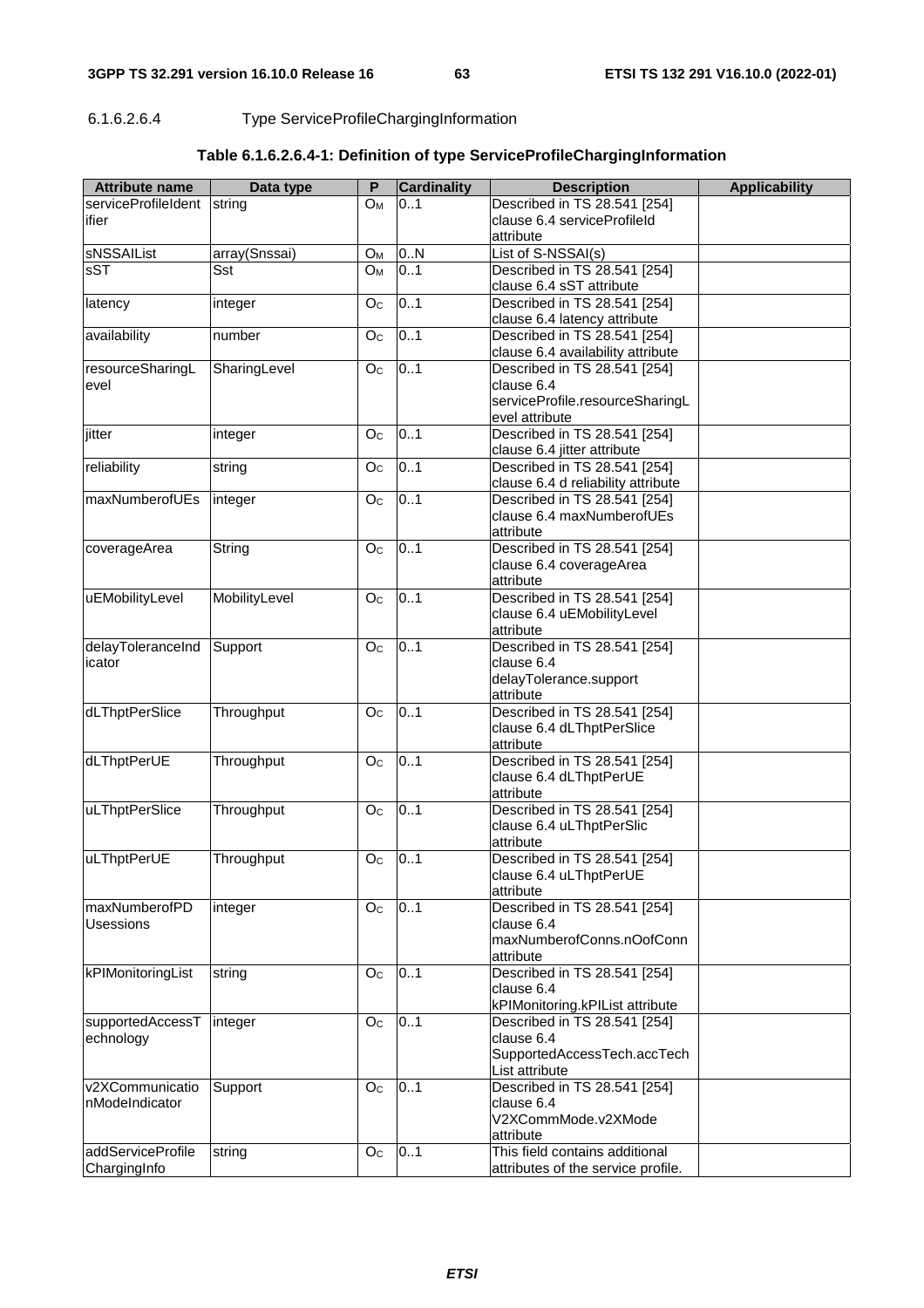## 6.1.6.2.6.5 Type Throughput

### **Table 6.1.6.2.6.5-1: Definition of type Throughput**

| <b>Attribute name</b> | Data type |     | <b>Cardinality</b> | <b>Description</b>            | Applicability |
|-----------------------|-----------|-----|--------------------|-------------------------------|---------------|
| guaranteedThpt        | Float     | Oc. | 101                | Described in TS 28.541 [254]  |               |
|                       |           |     |                    | Iclause 6.4 quaThpt attribute |               |
| ImaximumThpt          | Float     | Оc  | 101                | Described in TS 28.541 [254]  |               |
|                       |           |     |                    | Iclause 6.4 maxThpt attribute |               |

## 6.1.6.2.7 NS performance and analytics Specified Data Type

### 6.1.6.2.7.1 Type ChargingDataRequest

This clause is additional attributes of the type ChargingDataRequest defined in clause 6.1.6.2.7.1 for NS performance and analytics charging described in 3GPP TS 28.201[201].

## **Table 6.1.6.2.7.1-1: NS performance and analytics Specified attribute of type ChargingDataRequest**

| <b>Attribute name</b>       | Data type                    | D                     | <b>Cardinality</b> | <b>Description</b>                                                                   | <b>Applicability</b> |
|-----------------------------|------------------------------|-----------------------|--------------------|--------------------------------------------------------------------------------------|----------------------|
| <b>ItenantIdentifier</b>    | string                       | <b>O</b> <sub>M</sub> | 101                | This field contains the<br>lidentification of the subscriber<br>of the network slice |                      |
| nSPAChargingInf<br>ormation | NSPAChargingInfor<br>Imation | $O_{\alpha}$          | 101                | This field holds the network<br>slice information, which is<br>reported to the CHF   |                      |

### 6.1.6.2.7.2 Type ChargingDataResponse

This clause is additional attributes of the type ChargingDataResponse defined in clause 6.1.6.2.7.2 for NS performance and analytics charging described in 3GPP TS 28.201[201].

### **Table 6.1.6.2.7.2-1: NS performance and analytics Specified attribute of type ChargingDataResponse**

| <b>Attribute name</b> | Data type | <b>Cardinality</b> | <b>Description</b> | Applicability |
|-----------------------|-----------|--------------------|--------------------|---------------|
|                       |           |                    |                    |               |

### 6.1.6.2.7.3 Type UsedUnitContainer

This clause is additional portion of the type UsedUnitContainer defined in clause 6.1.6.2.1.10 for NS performance and analytics charging described in 3GPP TS 28.201[201].

### **Table 6.1.6.2.X.3-1: NS performance and analytics charging of type UsedUnitContainer**

| <b>Attribute name</b> | Data type                                     | D | <b>Cardinalit</b> | <b>Description</b>                                                                 | <b>Applicability</b> |
|-----------------------|-----------------------------------------------|---|-------------------|------------------------------------------------------------------------------------|----------------------|
|                       |                                               |   |                   |                                                                                    |                      |
| Iformation            | InSPAContainerIn NSPAContainerInfor<br>mation |   | 101               | the network slice performance<br>and analytics container specific<br>linformation. |                      |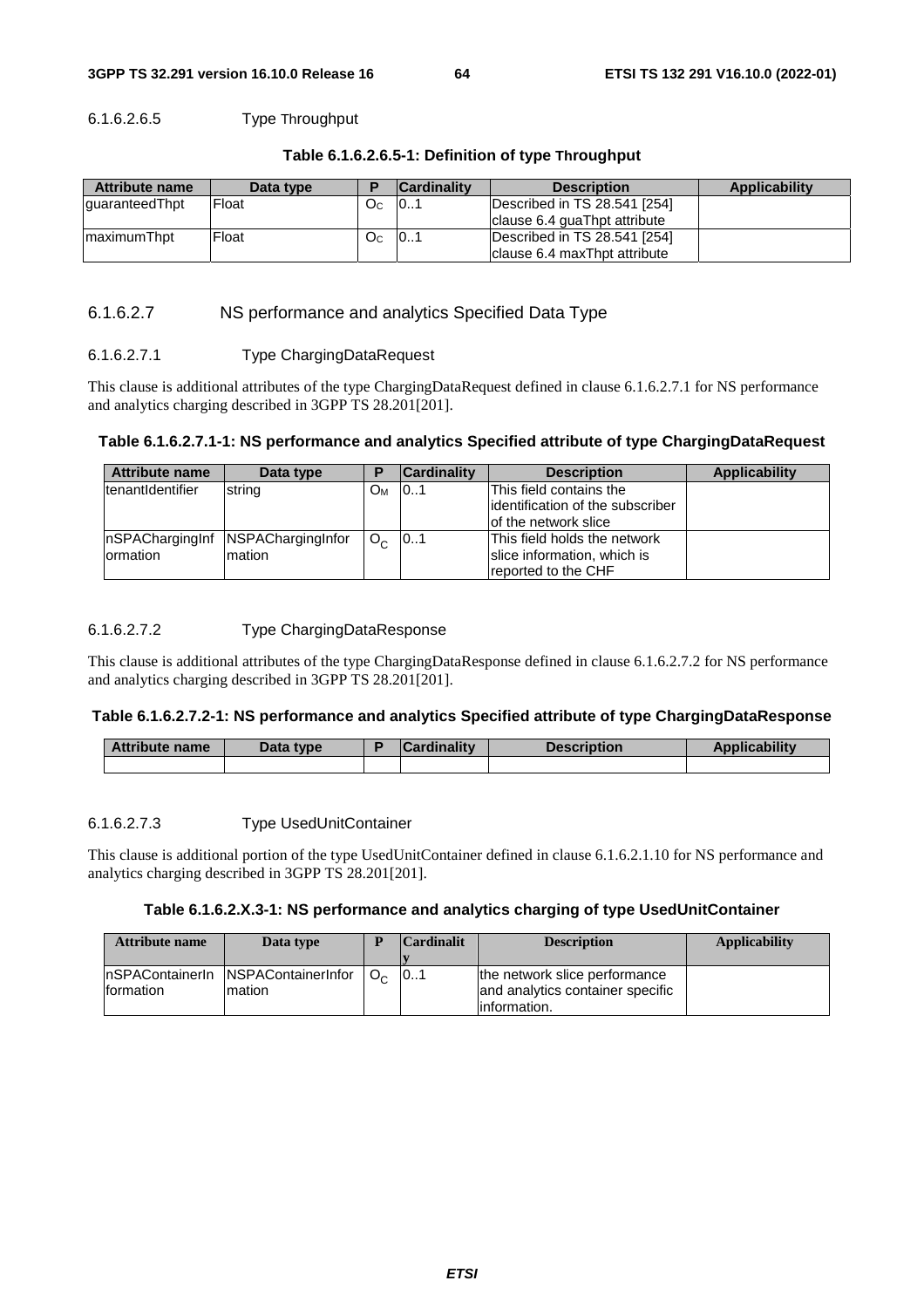# 6.1.6.2.7.4 Type NSPAChargingInformation

| <b>Attribute name</b> | Data type | D | <b>Cardinalit</b> | <b>Description</b>                                                                                         | Applicability |
|-----------------------|-----------|---|-------------------|------------------------------------------------------------------------------------------------------------|---------------|
| singleNSSAI           | Snssai    | м | 101               | This field holds single Network<br>Slice Selection Assistance<br>Information for performance<br>reporting. |               |

## **Table 6.1.6.2.7.4-1: Definition of type NSPAChargingInformation**

## 6.1.6.2.7.5 Type NSPAContainerInformation

## **Table 6.1.6.2.7.5-1: Definition of type NSPAContainerInformation**

| <b>Attribute name</b> | Data type           | P              | <b>Cardinalit</b> | <b>Description</b>                 | <b>Applicability</b> |
|-----------------------|---------------------|----------------|-------------------|------------------------------------|----------------------|
|                       |                     |                |                   |                                    |                      |
| latency               | integer             | O <sub>C</sub> | 0.1               | This field holds latency           |                      |
| throughput            | Throughput          | O <sub>C</sub> | 0.1               | This field holds throughput.       |                      |
| maximumPacket         | string              | O <sub>C</sub> | 101               | This field holds maximum           |                      |
| LossRate              |                     |                |                   | lpacket loss rate.                 |                      |
| serviceExperienc      | ServiceExperienceIn | O <sub>C</sub> | 0.1               | This field holds service           |                      |
| eStatisticsData       | tο                  |                |                   | experience statistics data.        |                      |
| theNumberOfPD         | integer             | O <sub>c</sub> | 0.1               | This field holds the number of     |                      |
| <b>USessions</b>      |                     |                |                   | PDU sessions.                      |                      |
| theNumberOfReg        | integer             | O <sub>C</sub> | 0.1               | This field holds the number of     |                      |
| isteredSubscriber     |                     |                |                   | registered subscribers.            |                      |
| ls                    |                     |                |                   |                                    |                      |
| loadLevel             | NsiLoadLevelInfo    | O <sub>C</sub> | 101               | This field holds the load level of |                      |
|                       |                     |                |                   | network slice.                     |                      |

# 6.1.6.3 Simple data types and enumerations

## 6.1.6.3.1 Introduction

This subclause defines simple data types and enumerations that can be referenced from data structures defined in the previous subclauses.

## 6.1.6.3.2 Simple data types

The simple data types defined in table 6.1.6.3.2-1 shall be supported.

## **Table 6.1.6.3.2-1: Simple data types**

| <b>Type Name</b>             | <b>Type Definition</b> | <b>Description</b>                     | Applicability |
|------------------------------|------------------------|----------------------------------------|---------------|
| <b>Diagnostics</b>           | integer                | A more detailed cause value from SMF   |               |
| <b>IPFilterRule</b>          | string                 | Filter rules corresponding to services |               |
| N2ConnectionMessageType      | integer                | N2 message type received by the AMF    |               |
| LocationReportingMessageType | integer                | Location reporting message type        |               |

# 6.1.6.3.3 Enumeration: NotificationType

## **Table 6.1.6.3.3-1: Enumeration NotificationType**

| <b>Enumeration value</b> | <b>Description</b>                                                         | Applicability |
|--------------------------|----------------------------------------------------------------------------|---------------|
| <b>REAUTHORIZATION</b>   | This value is used to indicate re-<br>authorization.                       |               |
| ABORT CHARGING           | This value is used to indicate termination of<br>charging for PDU session. |               |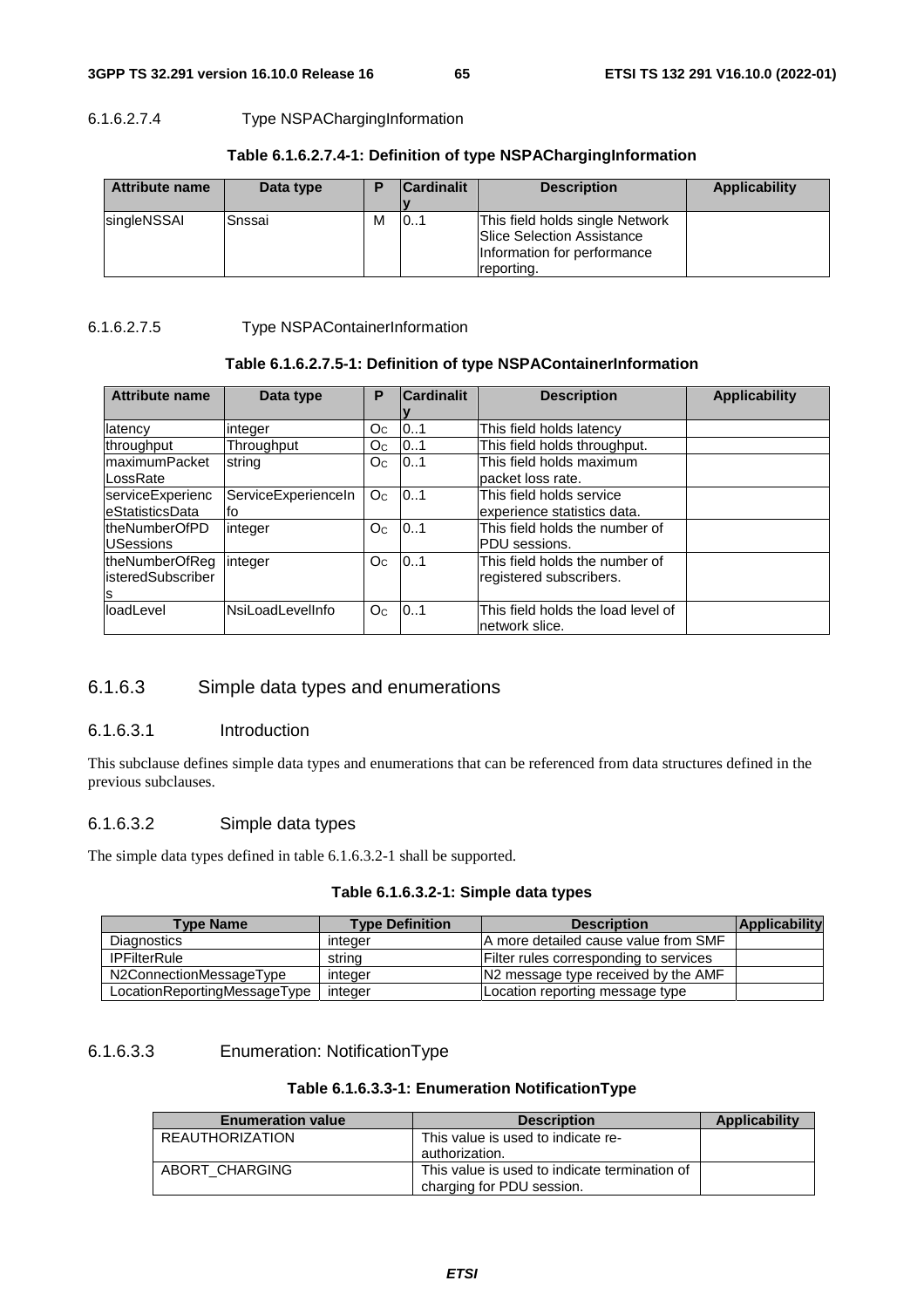# 6.1.6.3.4 Enumeration: NodeFunctionality

| <b>Enumeration value</b> | <b>Description</b>                           | <b>Applicability</b> |
|--------------------------|----------------------------------------------|----------------------|
| <b>SMF</b>               | This field identifies that NF is a SMF.      |                      |
| <b>AMF</b>               | This field identifies that NF is a AMF.      |                      |
| <b>SMSF</b>              | This field identifies that NF service        |                      |
|                          | consumer is a SMSF.                          |                      |
| PGW C SMF                | This field identifies that NF is a PGW-      |                      |
|                          | C+SMF.                                       |                      |
| <b>NEF</b>               | This field identifies that NF is a NEF.      |                      |
| SGW                      | This field identifies that node is an SGW,   |                      |
|                          | only applicable for interworking with EPC.   |                      |
| I SMF                    | This field identifies that node is an I-SMF, | IETSUN               |
|                          | only applicable for PDU session served by    |                      |
|                          | $SMF + I-SMF$ .                              |                      |
| ePDG                     | This field identifies that node is an ePDG,  | <b>5GIEPC CH</b>     |
|                          | only applicable for interworking with        |                      |
|                          | EPC/ePDG.                                    |                      |
| CEF                      | This field identifies that NF is a CEF.      |                      |
| MnS Producer             | This field identifies that NF is a MnS       |                      |
|                          | Producer                                     |                      |

# **Table 6.1.6.3.4-1: Enumeration NodeFunctionality**

# 6.1.6.3.5 Enumeration: ChargingCharacteristicsSelectionMode

# **Table 6.1.6.3.5-1: Enumeration ChargingCharacteristicsSelectionMode**

| <b>Enumeration value</b> | <b>Description</b>                         | Applicability |
|--------------------------|--------------------------------------------|---------------|
| HOME DEFAULT             | the subscriber belongs to the same PLMN    |               |
|                          | as the SMF                                 |               |
| ROAMING DEFAULT          | the subscriber belongs to same PLMN and    |               |
|                          | the AMF belongs to a different PLMN        |               |
| VISITING DEFAULT         | the subscriber belongs to a different PLMN |               |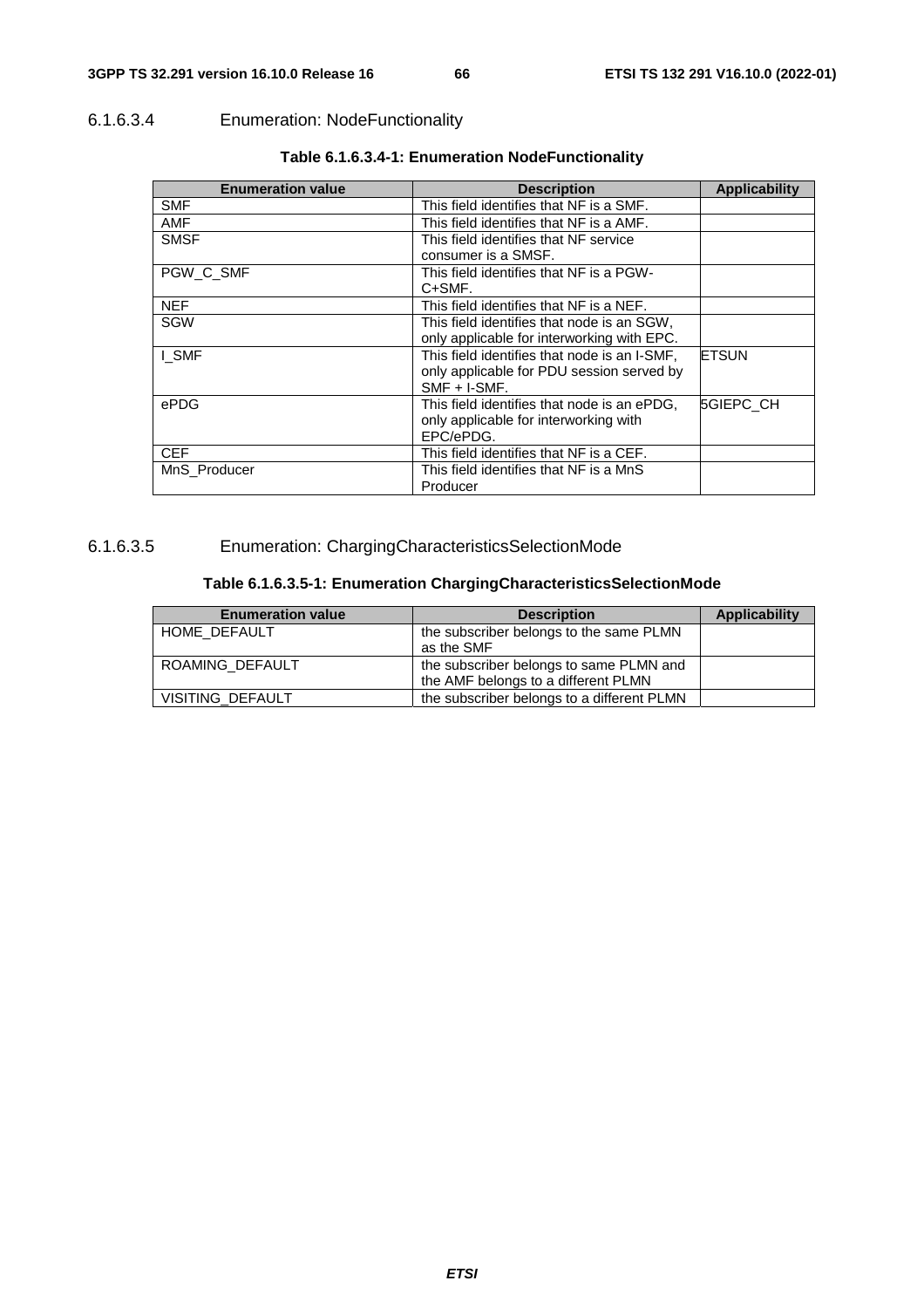6.1.6.3.6 Enumeration: TriggerType

# **Table 6.1.6.3.6-1: Enumeration TriggerType**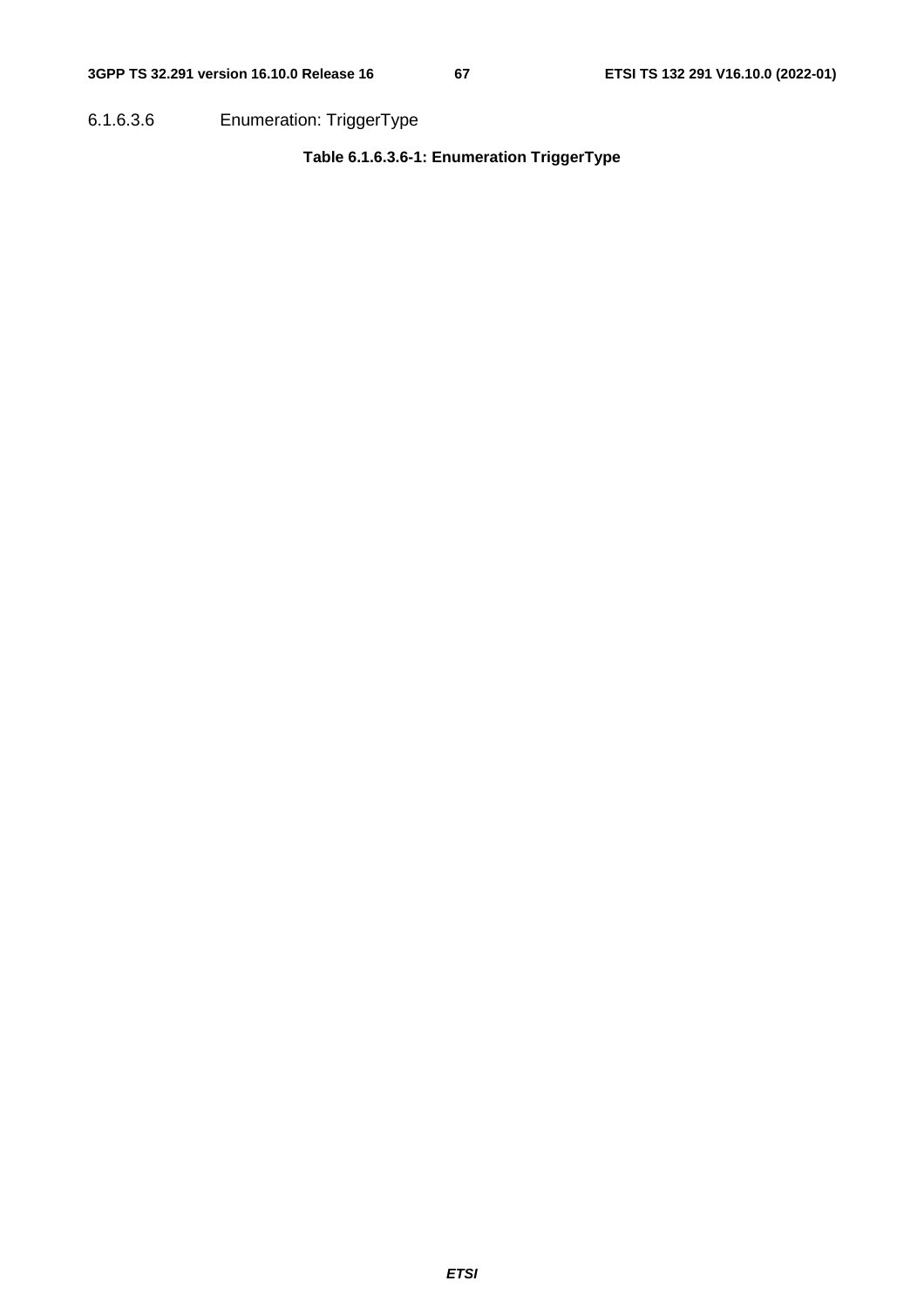| <b>Enumeration value</b>    | <b>Description</b>                                                                            | <b>Applicabilit</b><br>v |
|-----------------------------|-----------------------------------------------------------------------------------------------|--------------------------|
| <b>QUOTA THRESHOLD</b>      | the quota threshold has been reached                                                          |                          |
| OHT                         | the quota holding time specified in a previous                                                |                          |
|                             | response has been hit (i.e. the quota has been                                                |                          |
|                             | unused for that period of time)                                                               |                          |
| <b>FINAL</b>                | a service normal termination has occurred.                                                    |                          |
| QUOTA_EXHAUSTED             | the quota has been exhausted                                                                  |                          |
| VALIDITY_TIME               | the credit authorization lifetime provided from<br>CHF has expired                            |                          |
| OTHER_QUOTA_TYPE            | usage reporting of the particular quota type                                                  |                          |
|                             | indicated in the used unit container where it                                                 |                          |
|                             | appears is that, for a multi-dimensional quota,                                               |                          |
|                             | one reached a trigger condition and the other                                                 |                          |
|                             | quota is being reported.                                                                      |                          |
| FORCED_REAUTHORISATION      | a Server initiated re-authorization procedure, i.e.<br>receipt of notify service operation    |                          |
| UNIT_COUNT_INACTIVITY_TIMER | the unit count inactivity timer has expired                                                   |                          |
| ABNORMAL_RELEASE            | a service abnormal termination has occurred.                                                  |                          |
| QOS_CHANGE                  | In request message, this value is used to                                                     |                          |
|                             | indicate that QoS change has happened. Any of                                                 |                          |
|                             | elements of QoSData may result in QoS change.                                                 |                          |
|                             | In response message, this value is used to                                                    |                          |
|                             | indicate that a change of authorized QoS shall<br>cause the service consumer to ask for a re- |                          |
|                             | authorization of the associated quota.                                                        |                          |
| VOLUME_LIMIT                | Volume limit has been reached.                                                                |                          |
| TIME_LIMIT                  | Time limit has been reached                                                                   |                          |
| <b>EVENT_LIMIT</b>          | Event limit has been reached                                                                  |                          |
| PLMN_CHANGE                 | PLMN has been changed.                                                                        |                          |
| USER_LOCATION_CHANGE        | In request message, this value is used to                                                     |                          |
|                             | indicate that User location has been changed.                                                 |                          |
|                             | The change in location information that triggered                                             |                          |
|                             | reporting is included.                                                                        |                          |
|                             | In response message, this value is used to                                                    |                          |
|                             | indicate that a change in the end user location                                               |                          |
|                             | shall cause the service consumer to ask for a re-                                             |                          |
|                             | authorization of the associated quota                                                         |                          |
| RAT_CHANGE                  | In request message, this value is used to                                                     |                          |
|                             | indicate that RAT type has been changed.<br>In response message, this value is used to        |                          |
|                             | indicate that a change in the radio access                                                    |                          |
|                             | technology shall cause the service consumer to                                                |                          |
|                             | ask for a re-authorization of the associated                                                  |                          |
|                             | quota                                                                                         |                          |
| SESSION AMBR CHANGE         | In request message, this value is used to                                                     |                          |
|                             | indicate that Session AMBR has been changed.                                                  |                          |
|                             | In response message, this value is used to                                                    |                          |
|                             | indicate that a change in the session AMBR                                                    |                          |
|                             | shall cause the service consumer to ask for a re-                                             |                          |
|                             | authorization of the associated quota.                                                        |                          |
| GFBR_GUARANTEED_STATUS_CH   | In request message, this value is used to indicate                                            |                          |
| ANGE                        | that GFBR targets for the indicated SDFs are<br>changed ("NOT_GUARANTEED" or                  |                          |
|                             | "GUARANTEED" again).                                                                          |                          |
|                             | In response message, this value is used to                                                    |                          |
|                             | indicate that a NF Consumer (CTF) needs to                                                    |                          |
|                             | ensure requesting the notification from the                                                   |                          |
|                             | access network and that a change in the GFBR                                                  |                          |
|                             | targets shall cause the service consumer to ask                                               |                          |
|                             | for a re-authorization of the associated quota.                                               |                          |
| UE_TIMEZONE_CHANGE          | In request message, this value is used to                                                     |                          |
|                             | indicate that UE timezone has been changed.                                                   |                          |
|                             | In response message, this value is used to                                                    |                          |
|                             | indicate that a change in the time zone where                                                 |                          |
|                             | the end user is located shall cause the service                                               |                          |
|                             | consumer to ask for a re-authorization of the                                                 |                          |
|                             | associated quota.                                                                             |                          |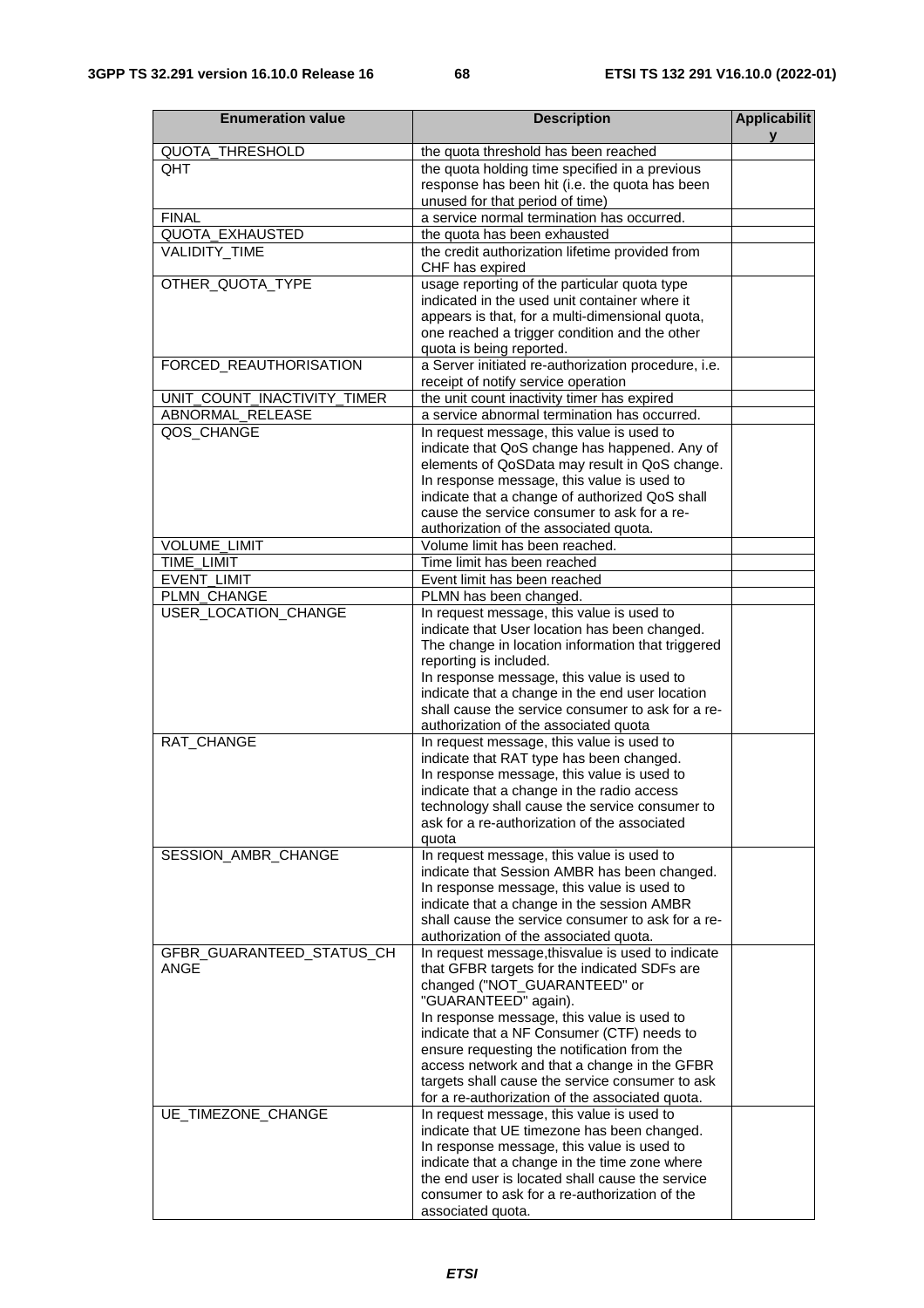| TARIFF_TIME_CHANGE                | Tariff time change has happened.                                       |                  |
|-----------------------------------|------------------------------------------------------------------------|------------------|
| MAX NUMBER OF CHANGES IN C        | Max number of change has been reached                                  |                  |
| HARGING_CONDITIONS                |                                                                        |                  |
| MANAGEMENT_INTERVENTION           | Management intervention                                                |                  |
| CHANGE_OF_UE_PRESENCE_IN_P        | In request message, this value is used to                              |                  |
| RESENCE_REPORTING_AREA            | indicate that Change of UE presence in PRA has                         |                  |
|                                   | happened.                                                              |                  |
|                                   | In response message, this value is used to                             |                  |
|                                   | indicate a request of reporting the event that the                     |                  |
|                                   | user enters/leaves the area(s) as indicated in the                     |                  |
|                                   | presenceReportingArea Attribute                                        |                  |
| CHANGE_OF_3GPP_PS_DATA_OFF        | In request message, this value is used to                              |                  |
| <b>STATUS</b>                     | indicate that Change of 3GPP PS Data off status                        |                  |
|                                   | has happened.                                                          |                  |
|                                   | In response message, this value is used to                             |                  |
|                                   | indicate that a change in the 3GPP PS Data off                         |                  |
|                                   | status shall cause the service consumer to ask                         |                  |
|                                   | for a re-authorization of the associated quota                         |                  |
| SERVING_NODE_CHANGE               | A serving node (e.g., AMF) change in the NF                            |                  |
|                                   | Consumer                                                               |                  |
| REMOVAL OF UPF<br>ADDITION OF UPF | A used UPF is removed<br>A new UPF is added.                           |                  |
|                                   |                                                                        |                  |
| INSERTION_OF_ISMF                 | A new I-SMF is inserted                                                | <b>ETSUN</b>     |
| REMOVAL OF ISMF                   | A used I-SMF is removed<br>A used I-SMF is removed, and a new I-SMF is | <b>ETSUN</b>     |
| CHANGE_OF_ISMF                    | inserted                                                               | <b>ETSUN</b>     |
| START_OF_SERVICE_DATA_FLOW        | A Service Data Flow has started                                        |                  |
| HANDOVER CANCEL                   | The handover is cancelled.                                             |                  |
| HANDOVER_START                    | The handover is start.                                                 |                  |
| HANDOVER_COMPLETE                 | The handover is completed.                                             |                  |
| ECGI_CHANGE                       | In request message, this value is used to                              | 5GIEPC_CH        |
|                                   | indicate that ECGI has been changed.                                   |                  |
|                                   | In response message, this value is used to                             |                  |
|                                   | indicate that a change in the end user location                        |                  |
|                                   | shall cause the service consumer to ask for a re-                      |                  |
|                                   | authorization of the associated quota                                  |                  |
| TAI_CHANGE                        | In request message, this value is used to                              | <b>5GIEPC CH</b> |
|                                   | indicate that TAI has been changed.                                    |                  |
|                                   | In response message, this value is used to                             |                  |
|                                   | indicate that a change in the end user location                        |                  |
|                                   | shall cause the service consumer to ask for a re-                      |                  |
|                                   | authorization of the associated quota                                  |                  |
| ADDITION_OF_ACCESS                | Addition of access to the MA PDU session                               | <b>ATSSS</b>     |
| REMOVAL_OF_ACCESS                 | Removal of access to the MA PDU session                                | <b>ATSSS</b>     |
| START OF SDF ADDITIONAL ACC       | Start of service data flow on additional access in                     | <b>ATSSS</b>     |
| ESS                               | a MA PDU session                                                       |                  |

# 6.1.6.3.7 Enumeration: FinalUnitAction

| Table 6.1.6.3.7-1: Enumeration FinalUnitAction |  |  |
|------------------------------------------------|--|--|
|------------------------------------------------|--|--|

| <b>Enumeration value</b> | <b>Description</b>                             | <b>Applicability</b> |
|--------------------------|------------------------------------------------|----------------------|
| <b>TERMINATE</b>         | The service consumer should terminate the      |                      |
|                          | service session.                               |                      |
| <b>REDIRECT</b>          | The service consumer should redirect the       |                      |
|                          | user to the address specified in the           |                      |
|                          | redirectServerAddress attribute.               |                      |
| <b>RESTRICT ACCESS</b>   | The service consumer should restrict the       |                      |
|                          | user access according to the IP packet         |                      |
|                          | filters defined in the restriction Filter Rule |                      |
|                          | attribute or                                   |                      |
|                          | according to the IP packet filters identified  |                      |
|                          | by the filterid attribute.                     |                      |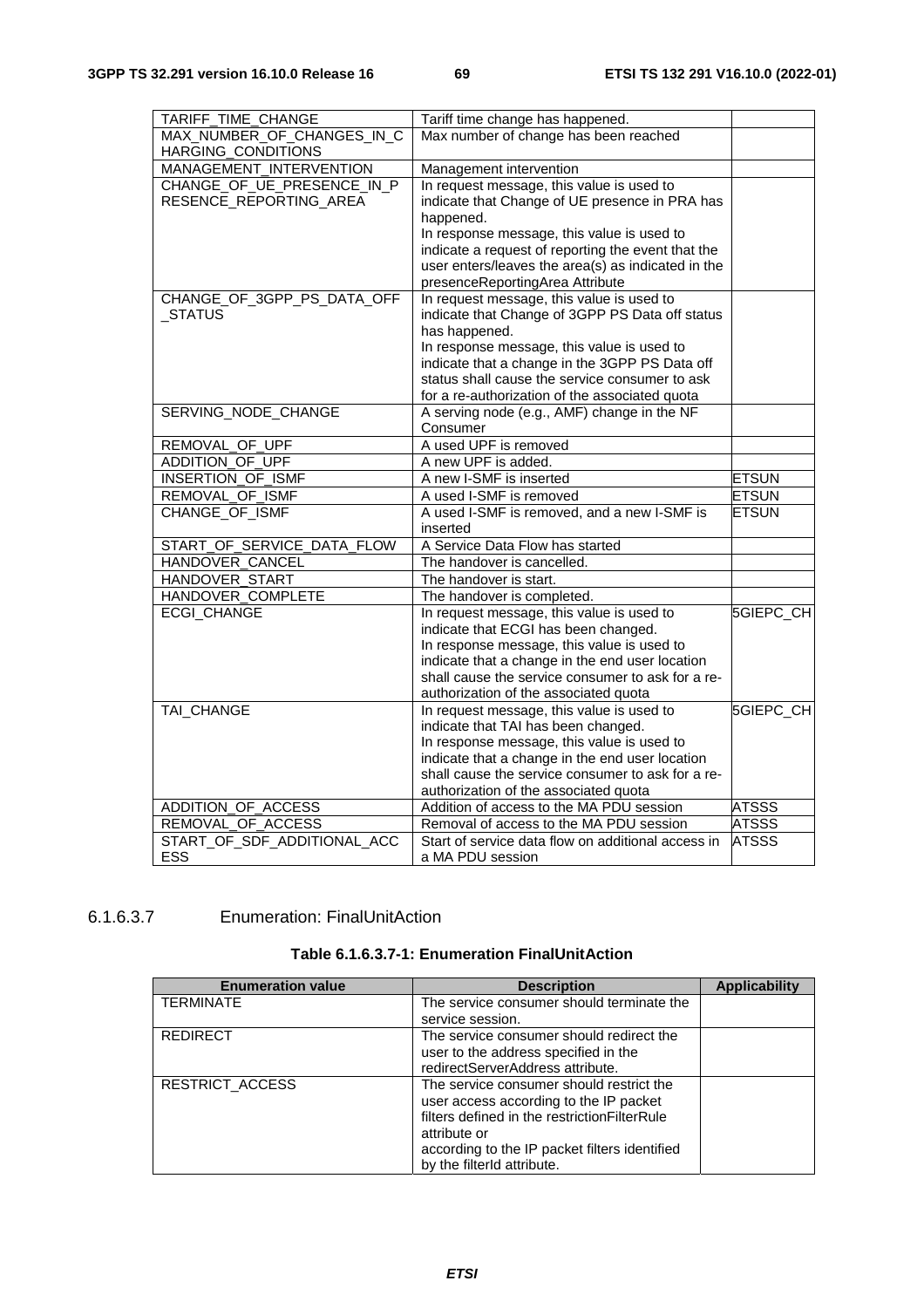# 6.1.6.3.8 Enumeration: RedirectAddressType

# **Table 6.1.6.3.8-1: Enumeration RedirectAddressType**

| <b>Enumeration value</b> | <b>Description</b>                   | <b>Applicability</b> |
|--------------------------|--------------------------------------|----------------------|
| IPV4                     | the redirect server address is IPV4. |                      |
| IPV6                     | the redirect server address is IPV6. |                      |
| URL                      | the redirect server address is URL.  |                      |

# 6.1.6.3.9 Enumeration: TriggerCategory

# **Table 6.1.6.3.9-1: Enumeration TriggerCategory**

| <b>Enumeration value</b> | <b>Description</b>                                                                                                                                       | <b>Applicabilit</b> |
|--------------------------|----------------------------------------------------------------------------------------------------------------------------------------------------------|---------------------|
| <b>IMMEDIATE REPORT</b>  | chargeable events for which, when occurring,<br>the charging data generated by the NF<br>Consumer triggers a Charging Event towards<br>the CHF.          |                     |
| DEFERRED REPORT          | chargeable events for which, when occurring,<br>the charging data generated by the NF<br>Consumer, does not trigger a Charging Event<br>towards the CHF. |                     |

# 6.1.6.3.10 Enumeration: QuotaManagementIndicator

# **Table 6.1.6.3.10-1: Enumeration QuotaManagementIndicator**

| <b>Enumeration value</b>   | <b>Description</b>                 | Applicability |
|----------------------------|------------------------------------|---------------|
| ONLINE CHARGING            | quota management control           |               |
| OFFLINE CHARGING           | without quota management control   |               |
| QUOTA MANAGEMENT SUSPENDED | quota management control suspended | <b>CHFCQM</b> |

# 6.1.6.3.11 Enumeration: FailureHandling

| Table 6.1.6.3.11-1: Enumeration FailureHandling |  |
|-------------------------------------------------|--|
|-------------------------------------------------|--|

| <b>Enumeration value</b> | <b>Description</b>                                                                                                                                                                                                                                                                                                                                                             | <b>Applicability</b> |
|--------------------------|--------------------------------------------------------------------------------------------------------------------------------------------------------------------------------------------------------------------------------------------------------------------------------------------------------------------------------------------------------------------------------|----------------------|
| <b>TERMINATE</b>         | the service shall only be granted for as long<br>as there is a connection between NF<br>consumer and the CHF.                                                                                                                                                                                                                                                                  |                      |
| <b>CONTINUE</b>          | the NF consumer should re-send and<br>continue the request to an alternative<br>server in the case of transport temporary<br>failures, provided that a failover procedure<br>is supported in the CHF and the NF<br>consumer, and that an alternative server is<br>available. Otherwise, the service SHOULD<br>be granted, even if charging data request<br>can't be delivered. |                      |
| RETRY AND TERMINATE      | the NF consumer should re-send the<br>request to an alternative server in the case<br>of transport temporary failures, provided<br>that a failover procedure is supported in the<br>CHF and NF consumer, and that an<br>alternative server is available. Otherwise,<br>the service should not be granted when the<br>charging data request can't be delivered.                 |                      |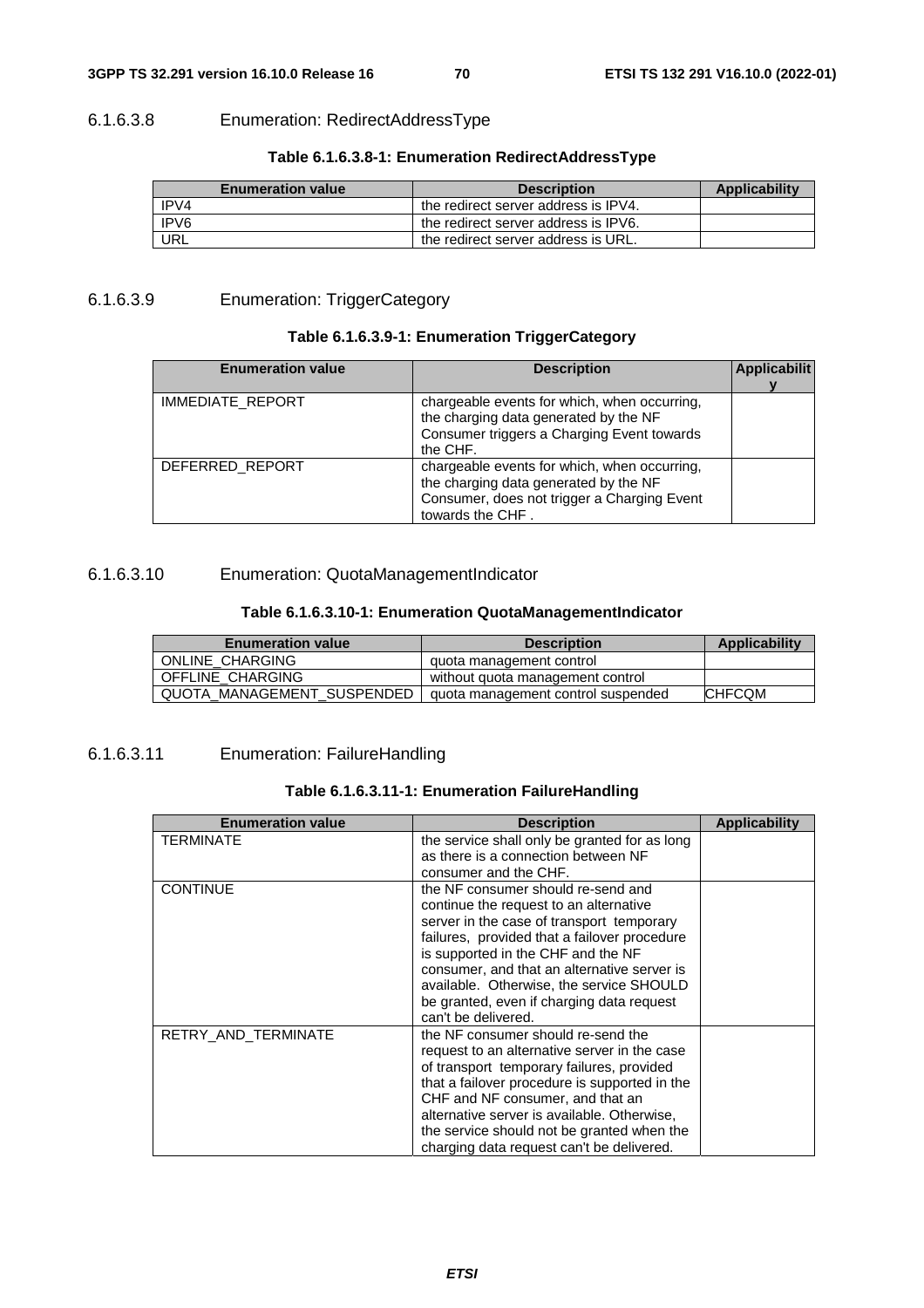# 6.1.6.3.12 Enumeration: SessionFailover

| <b>Enumeration value</b>  | <b>Description</b>                                                                                                                                                                                                       | <b>Applicability</b> |
|---------------------------|--------------------------------------------------------------------------------------------------------------------------------------------------------------------------------------------------------------------------|----------------------|
| FAILOVER NOT SUPPORTED    | The Nchf_ConvergedCharging messages<br>could not be moved to an alternative<br>destination in the case of communication<br>failure.<br>This is the default behaviour if the attribute<br>is not present in the response. |                      |
| <b>FAILOVER SUPPORTED</b> | The Nchf_ ConvergedCharging messages<br>should be moved to an alternative<br>destination in the case of communication<br>failure.                                                                                        |                      |

# 6.1.6.3.13 Enumeration: 3GPPPSDataOffStatus

# **Table 6.1.6.3.13-1: Enumeration 3GPPPSDataOffStatus**

| <b>Enumeration value</b> | <b>Description</b>                   | <b>Applicability</b> |
|--------------------------|--------------------------------------|----------------------|
| <b>ACTIVE</b>            | 3GPP PS data off status is active.   |                      |
| <b>INACTIVE</b>          | 3GPP PS data off status is inactive. |                      |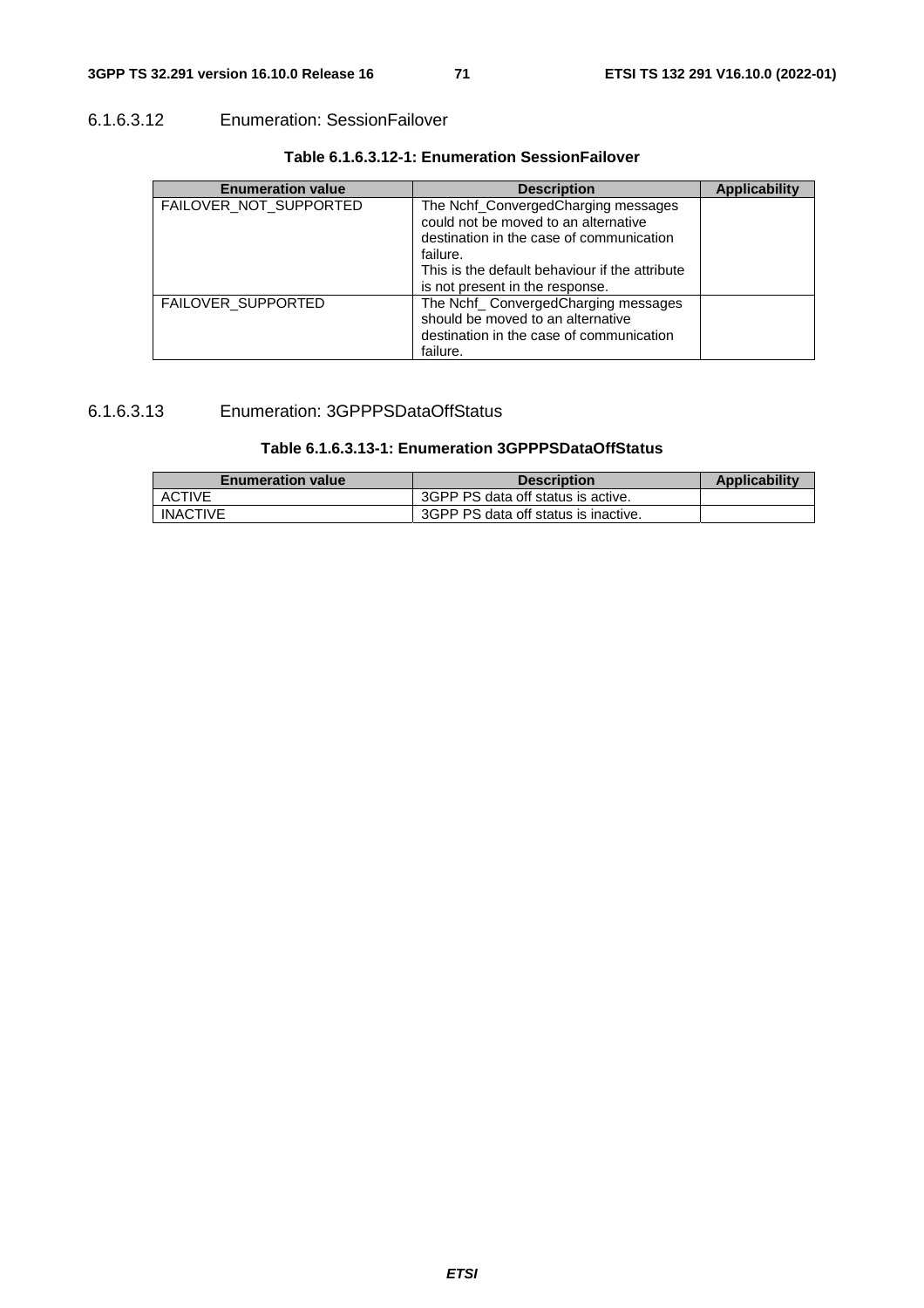6.1.6.3.14 Enumeration: ResultCode

### **Table 6.1.6.3.14-1: Enumeration ResultCode**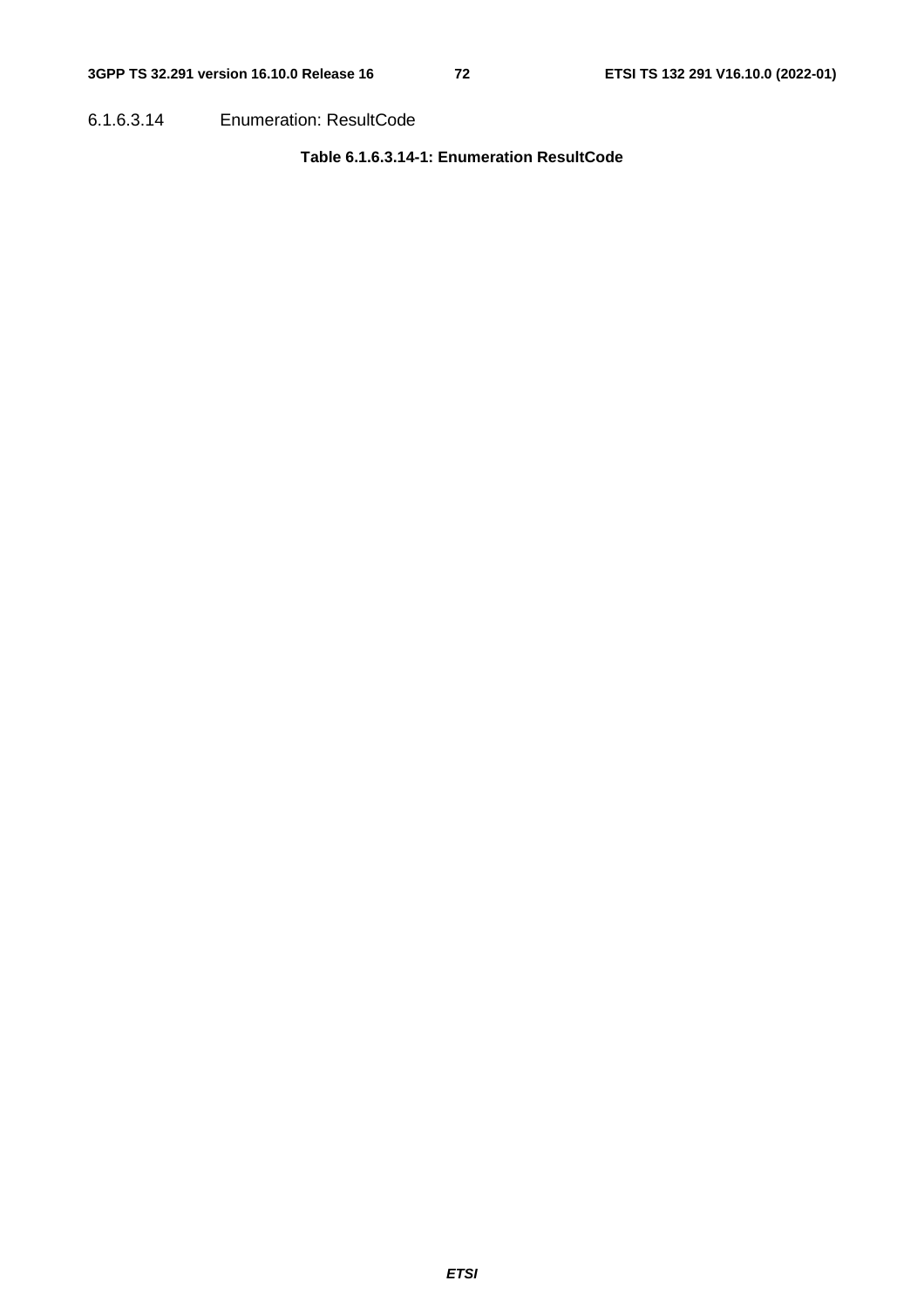| <b>Enumeration value</b>        | <b>Description</b>                             | <b>Applicability</b> |
|---------------------------------|------------------------------------------------|----------------------|
| <b>SUCCESS</b>                  | The CHF grants the                             |                      |
|                                 | service to the end-                            |                      |
|                                 | user.                                          |                      |
|                                 | This applies to the                            |                      |
|                                 | rating group.                                  |                      |
| END_USER_SERVICE_DENIED         | The CHF denies the                             |                      |
|                                 | service request due                            |                      |
|                                 | to end-user service                            |                      |
|                                 | restrictions or                                |                      |
|                                 | limitations related to                         |                      |
|                                 | the end-user. If the                           |                      |
|                                 | request contained                              |                      |
|                                 | used units they shall                          |                      |
|                                 | be deducted, if                                |                      |
|                                 | applicable.                                    |                      |
|                                 | This applies to the                            |                      |
|                                 | rating group.                                  |                      |
| QUOTA_MANAGEMENT_NOT_APPLICABLE | The CHF determines                             |                      |
|                                 | that the service can                           |                      |
|                                 | be granted to the end                          |                      |
|                                 | user without quota                             |                      |
|                                 | management control,                            |                      |
|                                 | and used units shall                           |                      |
|                                 | be reported.                                   |                      |
|                                 | This applies to the                            |                      |
|                                 | rating group.                                  |                      |
| <b>QUOTA LIMIT REACHED</b>      | The CHF denies the                             |                      |
|                                 | service request since<br>the end user's        |                      |
|                                 | account could not                              |                      |
|                                 |                                                |                      |
|                                 | cover the requested<br>service. If the request |                      |
|                                 | contained used units                           |                      |
|                                 | they shall be                                  |                      |
|                                 | deducted, if                                   |                      |
|                                 | applicable.                                    |                      |
|                                 | This applies to the                            |                      |
|                                 | rating group.                                  |                      |
| END_USER_SERVICE_REJECTED       | The CHF denies the                             |                      |
|                                 | service request in                             |                      |
|                                 | order to terminate the                         |                      |
|                                 | service for which                              |                      |
|                                 | credit is requested.                           |                      |
|                                 | This applies to the                            |                      |
|                                 | rating group.                                  |                      |
| RATING_FAILED                   | The CHF determines                             |                      |
|                                 | that the service                               |                      |
|                                 | cannot be rated due                            |                      |
|                                 | to insufficient rating                         |                      |
|                                 | input, incorrect                               |                      |
|                                 | parameter                                      |                      |
|                                 | combination or                                 |                      |
|                                 | unrecognized                                   |                      |
|                                 | parameter, or                                  |                      |
|                                 | parameter value.                               |                      |
|                                 | This applies to the                            |                      |
|                                 | rating group.                                  |                      |
| QUOTA_MANAGEMENT_SUSPENDED      | The CHF determines                             | <b>CHFCQM</b>        |
|                                 | that the quota                                 |                      |
|                                 | management control                             |                      |
|                                 | can temporarily be                             |                      |
|                                 | suspended.                                     |                      |
|                                 | This applies to the                            |                      |
|                                 | rating group.                                  |                      |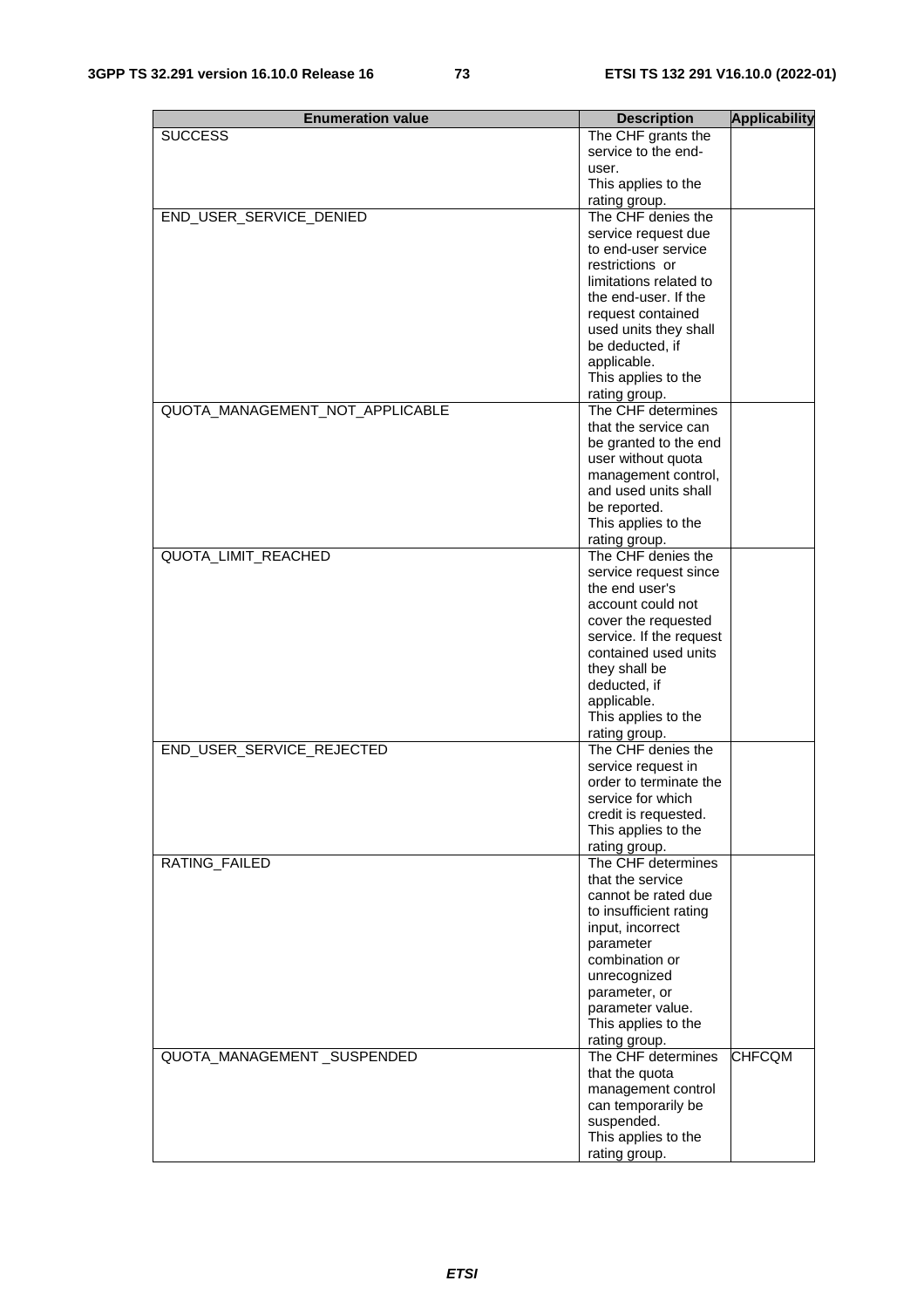#### 6.1.6.3.15 Enumeration: PartialRecordMethod

#### **Table 6.1.6.3.15-1: Enumeration PartialRecordMethod**

| <b>Enumeration value</b> | <b>Description</b>                          | Applicability |
|--------------------------|---------------------------------------------|---------------|
| DEFAULT                  | Default method used for partial records     |               |
| INDIVIDUAL               | Individual methods used for partial records |               |

#### 6.1.6.3.16 Enumeration: RoamerInOut

The enumeration RoamerInOut indicates whether the user is an in-bound or out-bound roamer.

#### **Table 6.1.6.3.16-1: Enumeration RoamerInOut**

| <b>Enumeration</b><br>value | <b>Description</b> | Applicability |
|-----------------------------|--------------------|---------------|
| IN BOUND                    | In-bound roamer.   |               |
| OUT_BOUND                   | Out-bound roamer.  |               |

6.1.6.3.17 Void

#### 6.1.6.3.18 Enumeration: SMMessageType

#### **Table 6.1.6.3.18-1: Enumeration SMMessageType**

| <b>Enumeration value</b> | <b>Description</b>                       | Applicability |
|--------------------------|------------------------------------------|---------------|
| <b>SUBMISSION</b>        | The SMS message type is submission.      |               |
| DELIVERY REPORT          | The SMS message type is delivery report. |               |
| SM_SERVICE_REQUEST       | The SMS message type is SMS service      |               |
|                          | request.                                 |               |
| DELIVERY                 | The SMS message type is delivery or "to  |               |
|                          | deliver"                                 |               |

6.1.6.3.19 Enumeration: SMPriority

#### **Table 6.1.6.3.19-1: Enumeration SMPriority**

| <b>Enumeration value</b> | <b>Description</b> | Applicability |
|--------------------------|--------------------|---------------|
| <b>LOW</b>               | low priority       |               |
| NORMAL                   | normal priority    |               |
| HIGH                     | high priority      |               |

#### 6.1.6.3.20 Enumeration: DeliveryReportRequested

### **Table 6.1.6.3.20-1: Enumeration DeliveryReportRequested**

| <b>Enumeration value</b> | <b>Description</b>                    | Applicability |
|--------------------------|---------------------------------------|---------------|
| YES                      | Delivey report is requested.          |               |
| <b>NO</b>                | The delivery report is not requested. |               |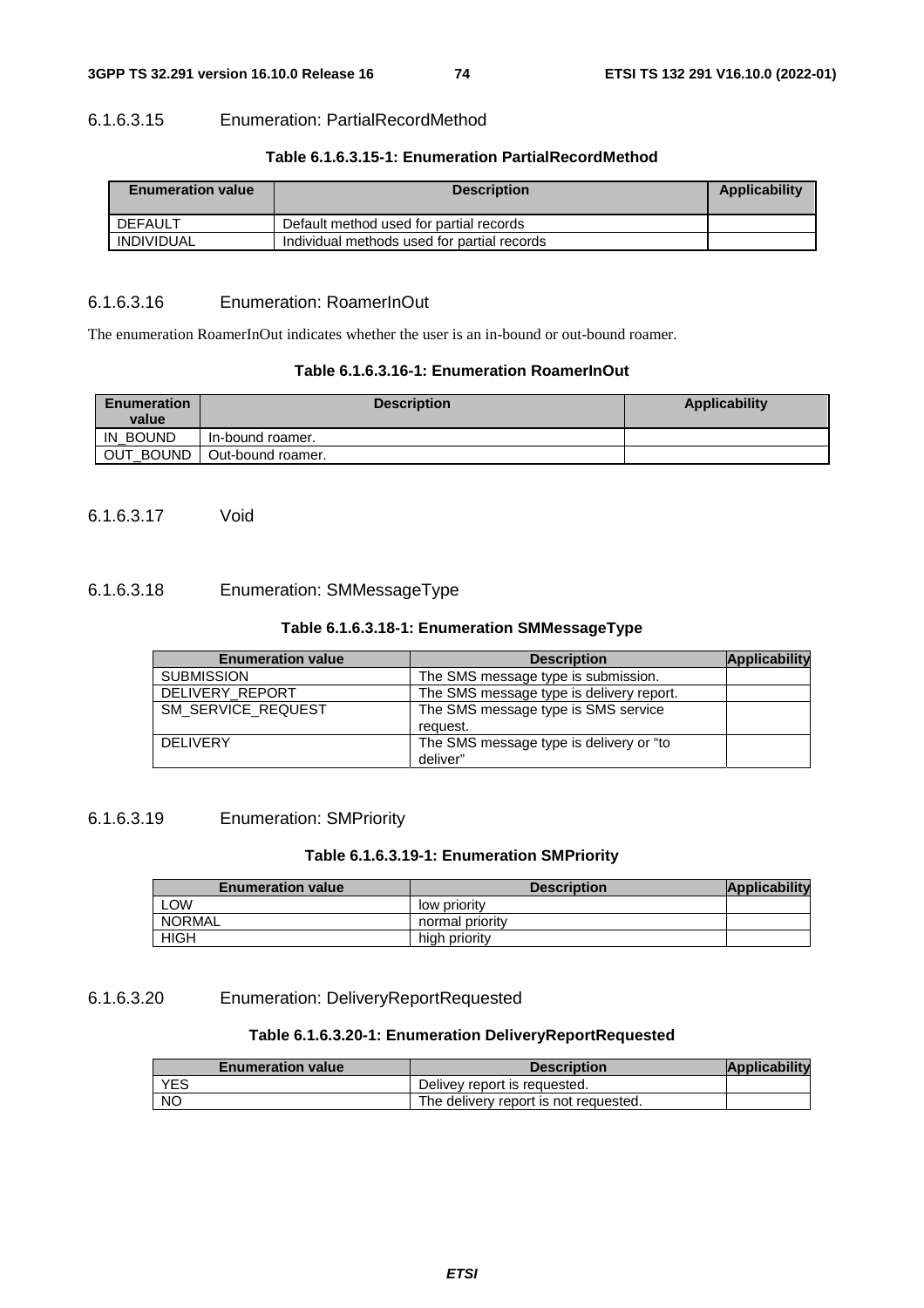### 6.1.6.3.21 Enumeration: InterfaceType

#### **Table 6.1.6.3.21-1: Enumeration InterfaceType**

| <b>Enumeration value</b> | <b>Description</b>                        | <b>Applicability</b> |
|--------------------------|-------------------------------------------|----------------------|
| <b>UNKNOWN</b>           | Interface type is unknown,                |                      |
| MOBILE_ORIGINATING       | Interface type is mobile originated.      |                      |
| MOBILE TERMINATING       | Interface type is mobile terminated.      |                      |
| APPLICATION ORIGINATING  | Interface type is application originated. |                      |
| APPLICATION TERMINATION  | Interface type is application terminated. |                      |

#### 6.1.6.3.22 Enumeration: ClassIdentifier

## **Table 6.1.6.3.22-1: Enumeration ClassIdentifier**

| <b>Enumeration value</b> | <b>Description</b>                     | <b>Applicability</b> |
|--------------------------|----------------------------------------|----------------------|
| PERSONAL                 | The class identifier is personal.      |                      |
| ADVERTISEMENT            | The class identifier is advertisement. |                      |
| <b>INFORMATIONAL</b>     | The class identifier is informational. |                      |
| <b>AUTO</b>              | The class identifier is auto.          |                      |

## 6.1.6.3.23 Enumeration: SMAddressType

#### **Table 6.1.6.3.23-1: Enumeration SMAddressType**

| <b>Enumeration value</b> | <b>Description</b>                             | <b>Applicability</b> |
|--------------------------|------------------------------------------------|----------------------|
| <b>EMAIL ADDRESS</b>     | The carried address type is EMAIL.             |                      |
| <b>MSISDN</b>            | The carried address type is MSISDN.            |                      |
| IPV4 ADDRESS             | The carried address type is IPv4.              |                      |
| IPV6_ADDRESS             | The carried address type is IPv6.              |                      |
| NUMERIC_SHORTCODE        | The carried address type is numeric shortcode. |                      |
| ALPHANUMERIC_SHORTCODE   | The carried address type is alphanumeric       |                      |
|                          | shortcode.                                     |                      |
| <b>OTHER</b>             | The carried address type is other.             |                      |
| <b>IMSI</b>              | The carried address type is IMSI               |                      |

## 6.1.6.3.24 Enumeration: SMAddresseeType

### **Table 6.1.6.3.24-1: Enumeration SMAddresseeType**

| <b>Enumeration value</b> | <b>Description</b>         | Applicability |
|--------------------------|----------------------------|---------------|
|                          | The addressee type is TO.  |               |
| CC                       | The addressee type is CC.  |               |
| <b>BCC</b>               | The addressee type is BCC. |               |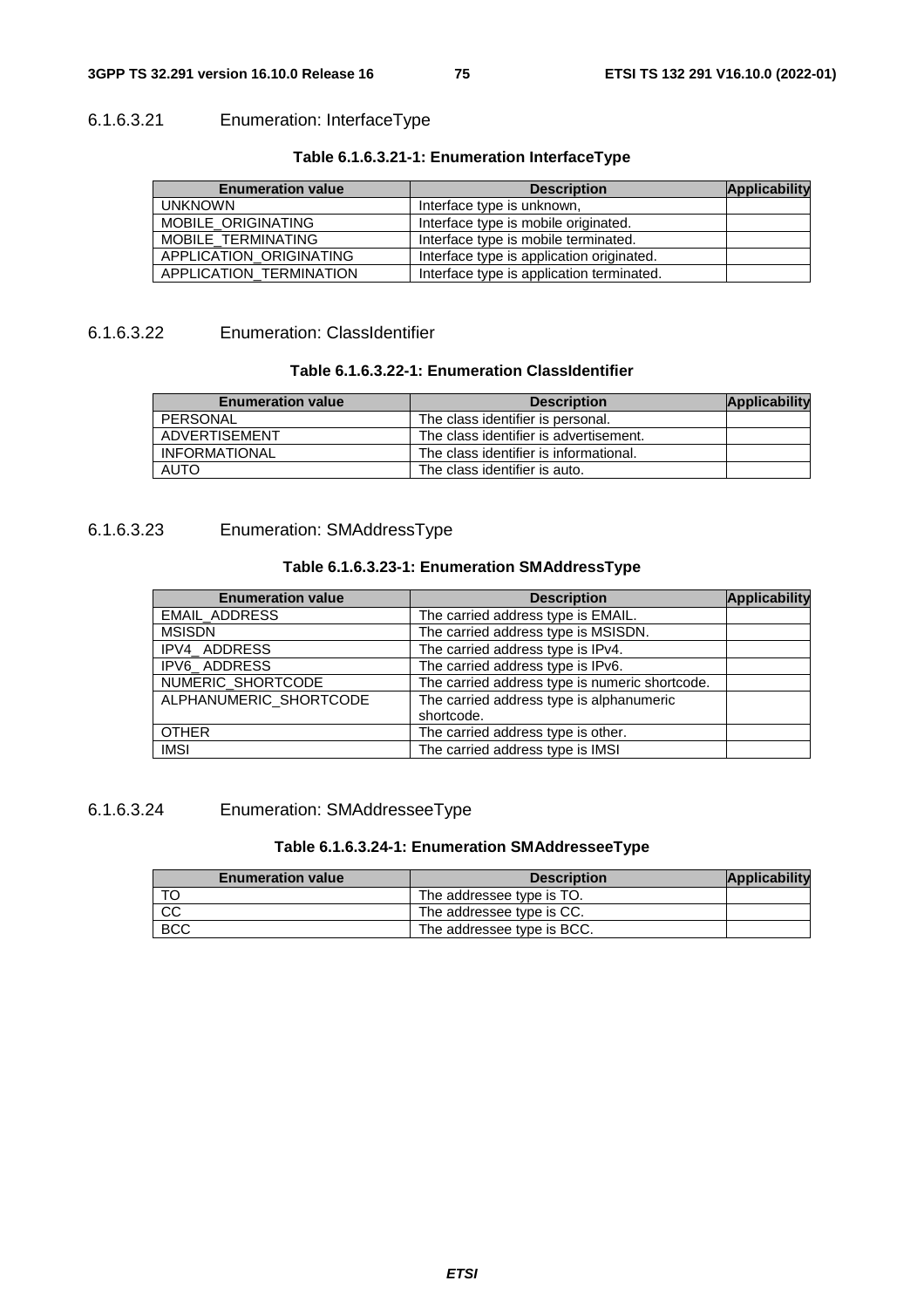## 6.1.6.3.25 Enumeration: SMServiceType

| <b>Enumeration value</b>       | <b>Description</b>                      | <b>Applicabilit</b> |
|--------------------------------|-----------------------------------------|---------------------|
|                                |                                         |                     |
| VAS4SMS_SHORT_MESSAGE_CONTENT  | The type of SM service is VAS4SMS short |                     |
| <b>PROCESSING</b>              | message content processing.             |                     |
| VAS4SMS SHORT MESSAGE FORWAR   | The type of SM service is VAS4SMS short |                     |
| <b>DING</b>                    | message forwarding.                     |                     |
| VAS4SMS_SHORT_MESSAGE_FORWAR   | The type of SM service is VAS4SMS short |                     |
| DING MULTIPLE SUBSCRIPTIONS    | message forwarding multiple             |                     |
|                                | subscriptions.                          |                     |
| VAS4SMS SHORT MESSAGE FILTERIN | The type of SM service is VAS4SMS short |                     |
| G                              | message filtering.                      |                     |
| VAS4SMS_SHORT_MESSAGE_RECEIPT  | The type of SM service is VAS4SMS short |                     |
|                                | message receipt.                        |                     |
| VAS4SMS SHORT MESSAGE NETWOR   | The type of SM service is VAS4SMS short |                     |
| K STORAGE                      | message network storage.                |                     |
| VAS4SMS SHORT MESSAGE TO MULT  | The type of SM service is VAS4SMS short |                     |
| <b>IPLE DESTINATIONS</b>       | message to multiple destinations.       |                     |
| VAS4SMS SHORT MESSAGE VIRTUAL  | The type of SM service is VAS4SMS short |                     |
| PRIVATE NETWORK(VPN)           | message virtual private network.        |                     |
| VAS4SMS_SHORT_MESSAGE_AUTO_RE  | The type of SM service is VAS4SMS short |                     |
| <b>PLY</b>                     | message auto reply.                     |                     |
| VAS4SMS_SHORT_MESSAGE_PERSON   | The type of SM service is VAS4SMS short |                     |
| AL SIGNATURE                   | message personal signature.             |                     |
| VAS4SMS SHORT MESSAGE DEFERRE  | The type of SM service is VAS4SMS short |                     |
| D DELIVERY                     | message deferred delivery.              |                     |

#### **Table 6.1.6.3.25-1: Enumeration SMServiceType**

## 6.1.6.3.26 Enumeration: ReplyPathRequested

|--|--|--|

| <b>Enumeration value</b> | <b>Description</b>                           | Applicability |
|--------------------------|----------------------------------------------|---------------|
| NO REPLY PATH SET        | The reply SM to an original SM was requested |               |
|                          | to follow the same path.                     |               |
| REPLY PATH SET           | The reply SM to an original SM was not       |               |
|                          | requested to follow the same path.           |               |

#### 6.1.6.3.27 Enumeration: DnnSelectionMode

#### **Table 6.1.6.3.27-1: Enumeration DnnSelectionMode**

| <b>Enumeration value</b> | <b>Description</b>                                |  |  |
|--------------------------|---------------------------------------------------|--|--|
| "VERIFIED"               | UE or network provided DNN, subscription verified |  |  |
| "UE DNN NOT VERIFIED"    | UE provided DNN, subscription not verified        |  |  |
| "NW DNN NOT VERIFIED"    | Network provided DNN, subscription not verified   |  |  |

#### 6.1.6.3.28 Enumeration: EventType

#### **Table 6.1.6.3.28-1: Enumeration EventType**

| <b>Enumeration value</b> | <b>Description</b>                        | <b>Applicability</b> |
|--------------------------|-------------------------------------------|----------------------|
| IEC                      | This value is used to indicate immediate  |                      |
|                          | event charging.                           |                      |
| <b>PEC</b>               | This value is used to indicate post event |                      |
|                          | charging.                                 |                      |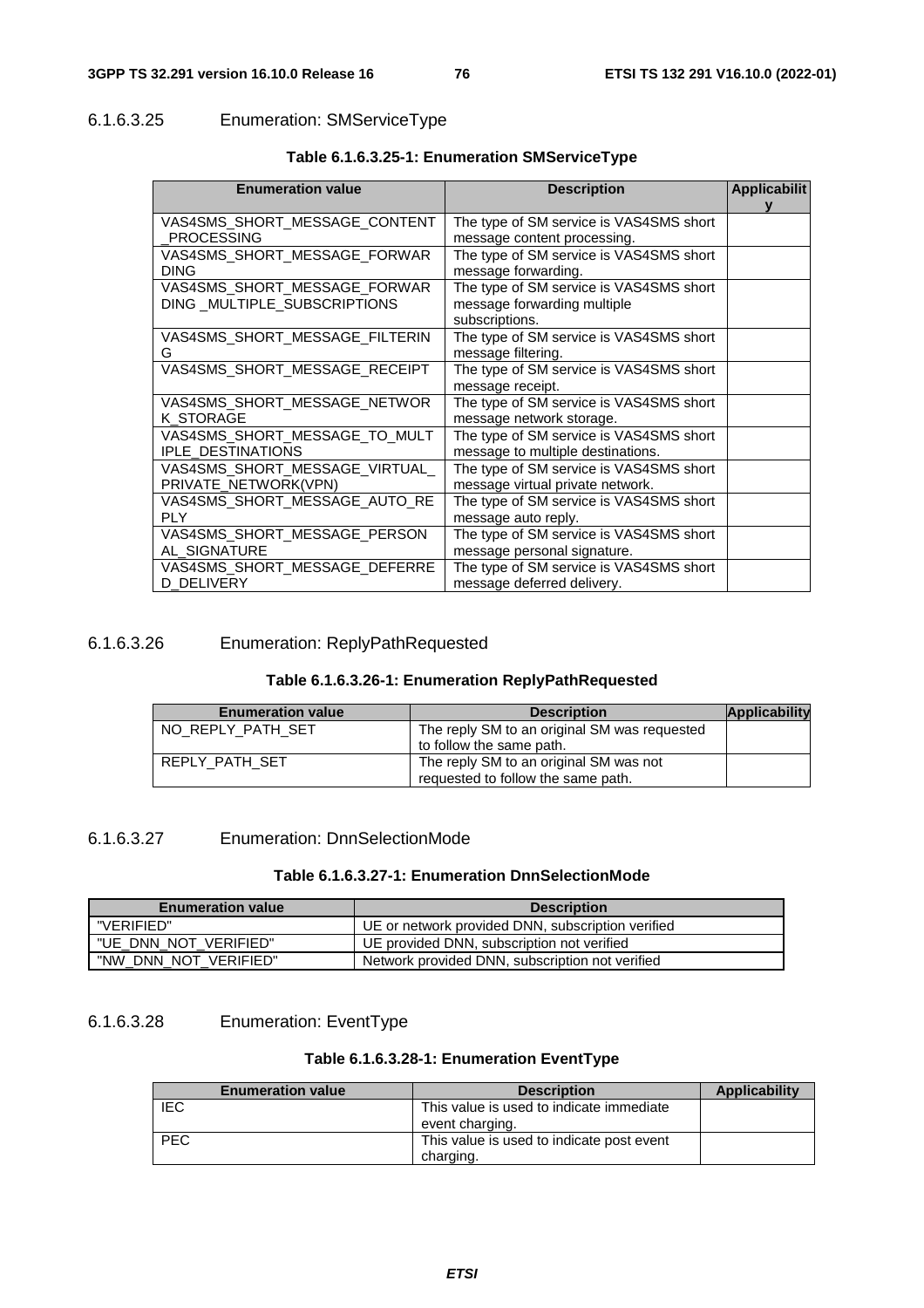#### 6.1.6.3.29 Enumeration: MICOModeIndication

#### **Table 6.1.6.3.29-1: Enumeration MICOModeIndication**

| <b>Enumeration value</b> | <b>Description</b> | <b>Applicability</b> |
|--------------------------|--------------------|----------------------|
| "MICO MODE"              | MICO Mode used     |                      |
| "NO<br>MICO MODE"        | MICO Mode not used |                      |

#### 6.1.6.3.30 Enumeration: RegistrationMessageType

#### **Table 6.1.6.3.30-1: Enumeration RegistrationMessageType**

| <b>Enumeration value</b> | <b>Description</b>           | <b>Applicability</b> |
|--------------------------|------------------------------|----------------------|
| "INITIAL"                | Initial registration         |                      |
| "MOBILITY"               | Mobility registration update |                      |
| "PERIODIC"               | Periodic registration update |                      |
| "EMERGENCY"              | Emergency registration       |                      |
| "DEREGISTRATION"         | Deregistration               |                      |

### 6.1.6.3.31 Enumeration: SmsIndication

#### **Table 6.1.6.3.31-1: Enumeration SmsIndication**

| <b>Enumeration value</b> | <b>Description</b>            | <b>Applicability</b> |
|--------------------------|-------------------------------|----------------------|
| "SMS SUPPORTED"          | SMS over NAS is supported     |                      |
| "SMS NOT SUPPORTED"      | SMS over NAS is Not supported |                      |

#### 6.1.6.3.32 Enumeration: APIDirection

#### **Table 6.1.6.3.32-1: Enumeration APIDirection**

| <b>Enumeration value</b> | <b>Description</b>                      | <b>Applicability</b> |
|--------------------------|-----------------------------------------|----------------------|
| <b>INVOCATION</b>        | Indicates an API invocation from an AF. |                      |
| <b>NOTIFICATION</b>      | Indicates a notification to an AF.      |                      |

#### 6.1.6.3.33 Enumeration: ManagementOperation

#### **Table 6.1.6.3.33-1: Enumeration ManagementOperation**

| <b>Enumeration value</b> | <b>Description</b>                       | Applicability |
|--------------------------|------------------------------------------|---------------|
| createMOI                | createMOI management operation           |               |
| modifyMOIAttributes      | modifyMOIAttributes management operation |               |
| deleteMOI                | deleteMOI management operation           |               |

#### 6.1.6.3.34 Enumeration: ManagementOperationStatus

#### **Table 6.1.6.3.34-1: Enumeration ManagementOperationStatus**

| <b>Enumeration value</b> | <b>Description</b>             | <b>Applicability</b> |
|--------------------------|--------------------------------|----------------------|
| OPERATION SUCCEEDED      | Management operation succeeded |                      |
| <b>OPERATION FAILED</b>  | Management operation failed    |                      |

## 6.1.6.4 Data types describing alternative data types or combinations of data types

None.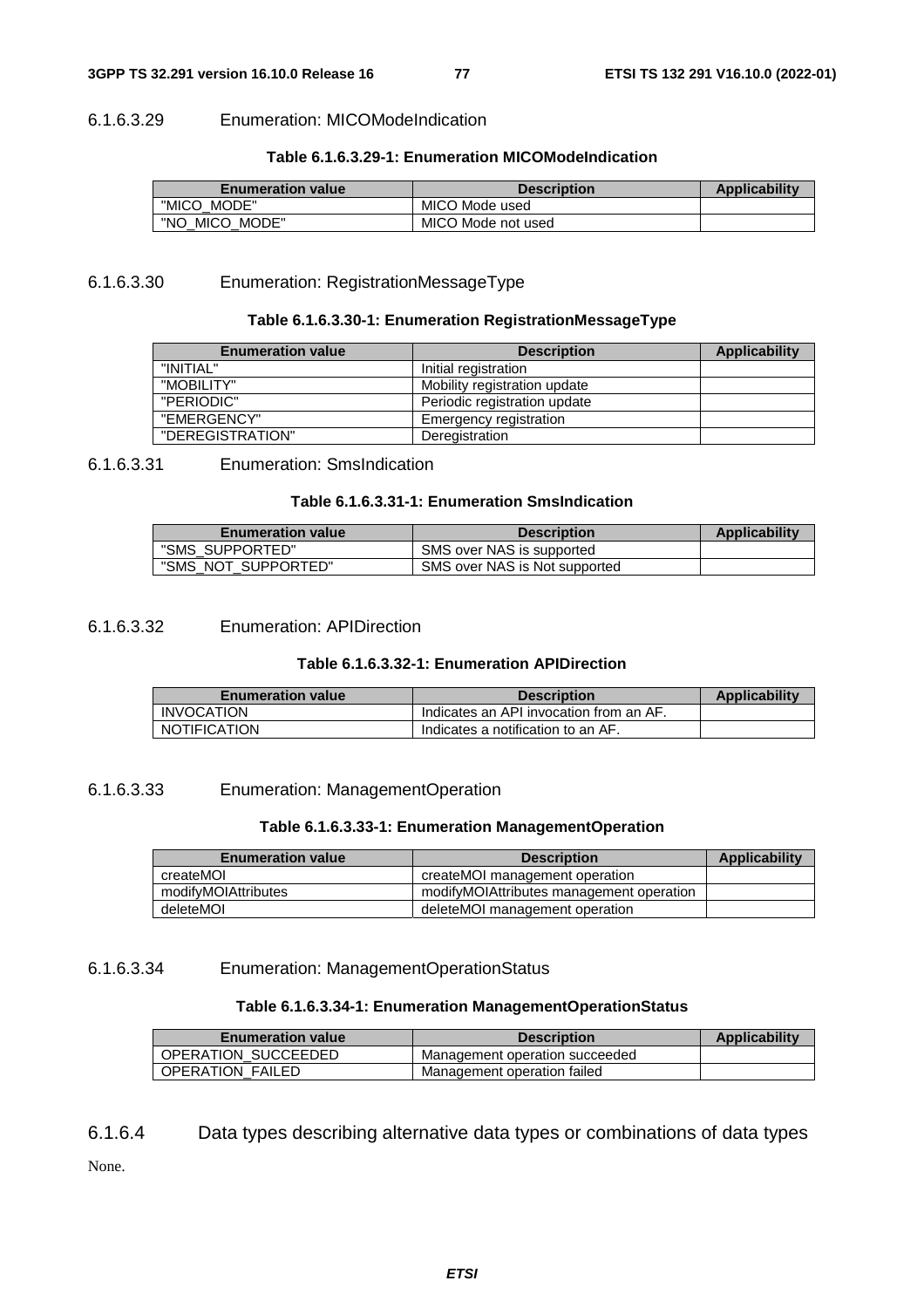#### 6.1.6.5 Binary data

None.

## 6.1.7 Error handling

#### 6.1.7.1 General

HTTP error handling shall be supported as specified in subclause 5.2.4 of 3GPP TS 29.500 [4].

For the Nchf\_ConvergedCharging API, HTTP error responses shall be supported as specified in subclause 4.8 of 3GPP TS 29.501 [2]. Protocol errors and application errors specified in table 5.2.7.2-1 of 3GPP TS 29.500 [4] shall be supported for an HTTP method if the corresponding HTTP status codes are specified as mandatory for that HTTP method in table 5.2.7.1-1 of 3GPP TS 29.500 [4]. In addition, the requirements in the following subclauses shall apply.

#### 6.1.7.2 Protocol Errors

In this Release of the specification, there are no additional protocol errors applicable for the Nchf\_ConvergedCharging API compared to the Protocol Error Handling specified in subclause 5.2.7.2 of 3GPP TS 29.500 [7].

#### 6.1.7.3 Application errors

The application errors defined for the Nchf\_ConvergedCharging API are listed in table 6.1.7.3-1. The CHF shall include in the HTTP status code a "ProblemDetails" data structure with the "cause" attribute indicating the application error as listed in table 6.1.7.3-1. The common application errors defined in the Table 5.2.7.2-1 in 3GPP TS 29.500 [7] may also be used for the Nchf\_ConvergedCharging service.

| <b>Application Error</b>   | <b>HTTP status code</b> | <b>Description</b>                                                                                                                                                                                                                    |
|----------------------------|-------------------------|---------------------------------------------------------------------------------------------------------------------------------------------------------------------------------------------------------------------------------------|
| CHARGING_FAILED            | 400 Bad Request         | The HTTP request is rejected because the set<br>of session or subscriber information needed<br>by the CHF for charging or CDR creation is<br>incomplete or erroneous or not available. (E.g.<br>Rating Group, subscriber information) |
| RE_AUTHORIZATION_FAILED    | 400 Bad Request         | The HTTP request is rejected because the set<br>of information needed by the NF Consumer<br>(CTF) to report the usage is incomplete or<br>erroneous or not available.                                                                 |
| CHARGING_NOT_APPLICABLE    | 403 Forbidden           | The HTTP request is rejected by the CHF<br>since it has been determined that the service<br>can be allowed to the end user without any<br>charging or CDR creation.                                                                   |
| <b>USER UNKNOWN</b>        | 404 Not Found           | The HTTP request is rejected because the<br>end user specified in the request cannot be<br>served by the CHF.                                                                                                                         |
| END_USER REQUEST_DENIED    | 403 Forbidden           | The HTTP request denied by the CHF due to<br>restrictions or limitations related to the end-<br>user.                                                                                                                                 |
| <b>QUOTA LIMIT REACHED</b> | 403 Forbidden           | The HTTP request denied by the CHF<br>because the end user's account could not<br>cover the requested service. If the request<br>contained used units they are deducted, if<br>applicable.                                            |
| END USER REQUEST REJECTED  | 403 Forbidden           | The HTTP request rejected by the CHF due to<br>end-user restrictions or limitations.                                                                                                                                                  |

#### **Table 6.1.7.3-1: Application errors**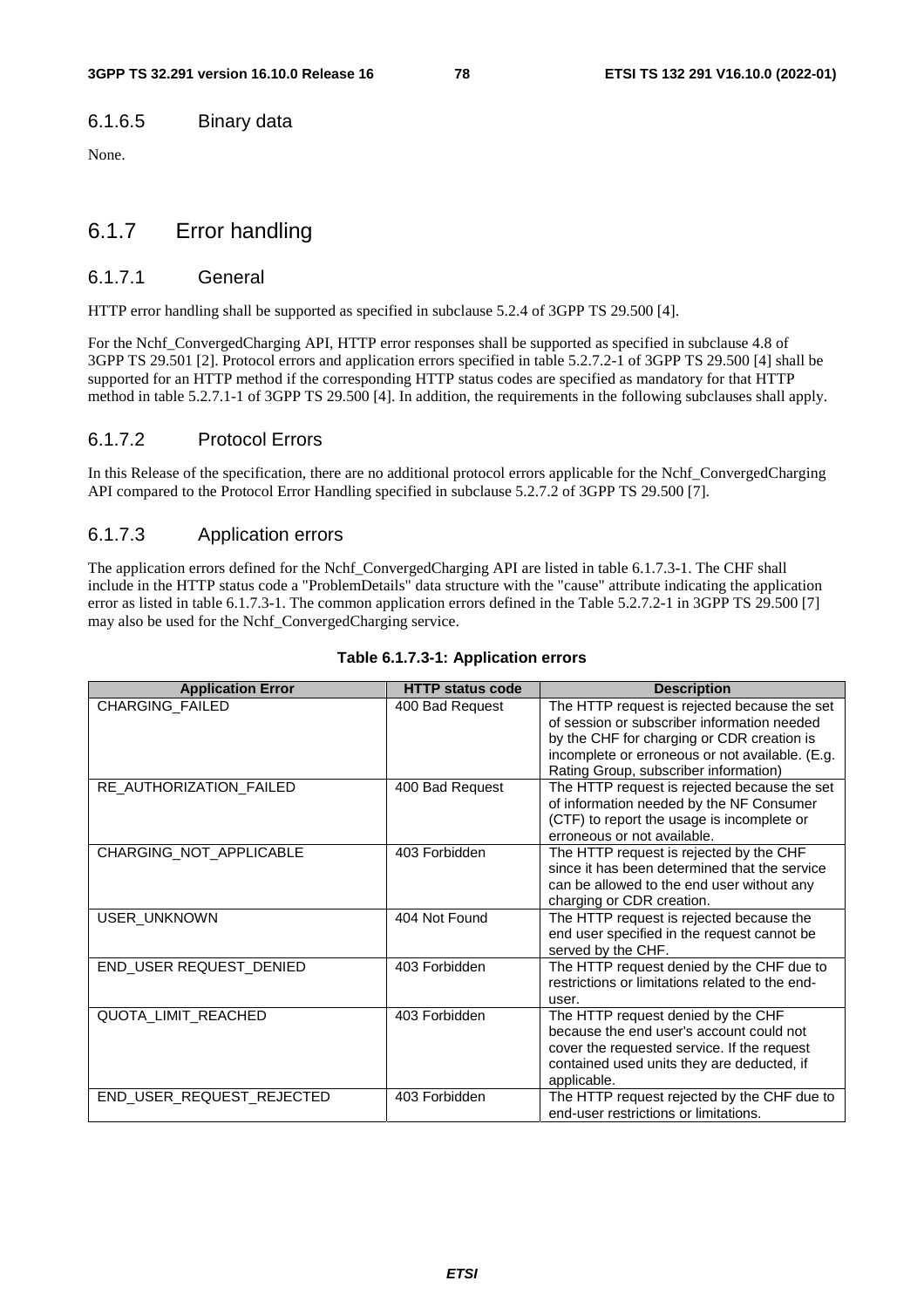## 6.1.8 Feature negotiation

The optional features in table 6.1.8-1 are defined for the Nchf\_ConvergedCharging API. They shall be negotiated using the extensibility mechanism defined in subclause 6.6 of 3GPP TS 29.500 [299].

| <b>Feature number</b> | <b>Feature Name</b>    | <b>Description</b>                                                                             |  |  |
|-----------------------|------------------------|------------------------------------------------------------------------------------------------|--|--|
|                       | <b>ICHFCQM</b>         | CHF-controlled quota management i.e. support for temporary offline                             |  |  |
|                       | AF Charging Identifier | Indicates the support of long character strings as charging identifiers.                       |  |  |
| 3                     | <b>5GIEPC CH</b>       | 5GS interworking with EPC                                                                      |  |  |
| $\overline{4}$        | <b>ATSSS</b>           | This feature indicates support of Access Traffic Steering, Switching,<br>Splitting (ATSSS).    |  |  |
| 5                     | <b>IETSUN</b>          | This feature indicates support of Enhancing Topology of SMF and<br>UPF in 5G Networks (ETSUN). |  |  |
| 6                     | EnhancedDiagnostics    | Support the enhanced diagnostics                                                               |  |  |
|                       | AMF_subs_PRA           | PRA(s) subscription by CHF in AMF                                                              |  |  |

**Table 6.1.8-1: Supported Features** 

## 6.2 Nchf\_ OfflineOnlyCharging Service API

## 6.2.1 Introduction

The APIs defined in this clause implement the service operation defined in clause 5.3.2.

The Nchf\_OfflineOnlyCharging service shall use the Nchf\_OfflineOnlyCharging API.

The request URI used in each HTTP request from the NF service consumer towards the CHF shall have the structure defined in clause 4.4.1 of 3GPP TS 29.501 [5], i.e.:

#### **{apiRoot}/{apiName}/{apiVersion}/{apiSpecificResourceUriPart}**

with the following components:

- The {apiRoot} shall be set as described in 3GPP TS 29.501 [5].
- The {apiName} shall be "Nchf\_OfflineOnlyCharging".
- The {apiVersion} shall be "v1".
- The {apiSpecificResourceUriPart} shall be set as described in clause 6.2.3.

## 6.2.2 Usage of HTTP

See clause 6.1.2 in this document.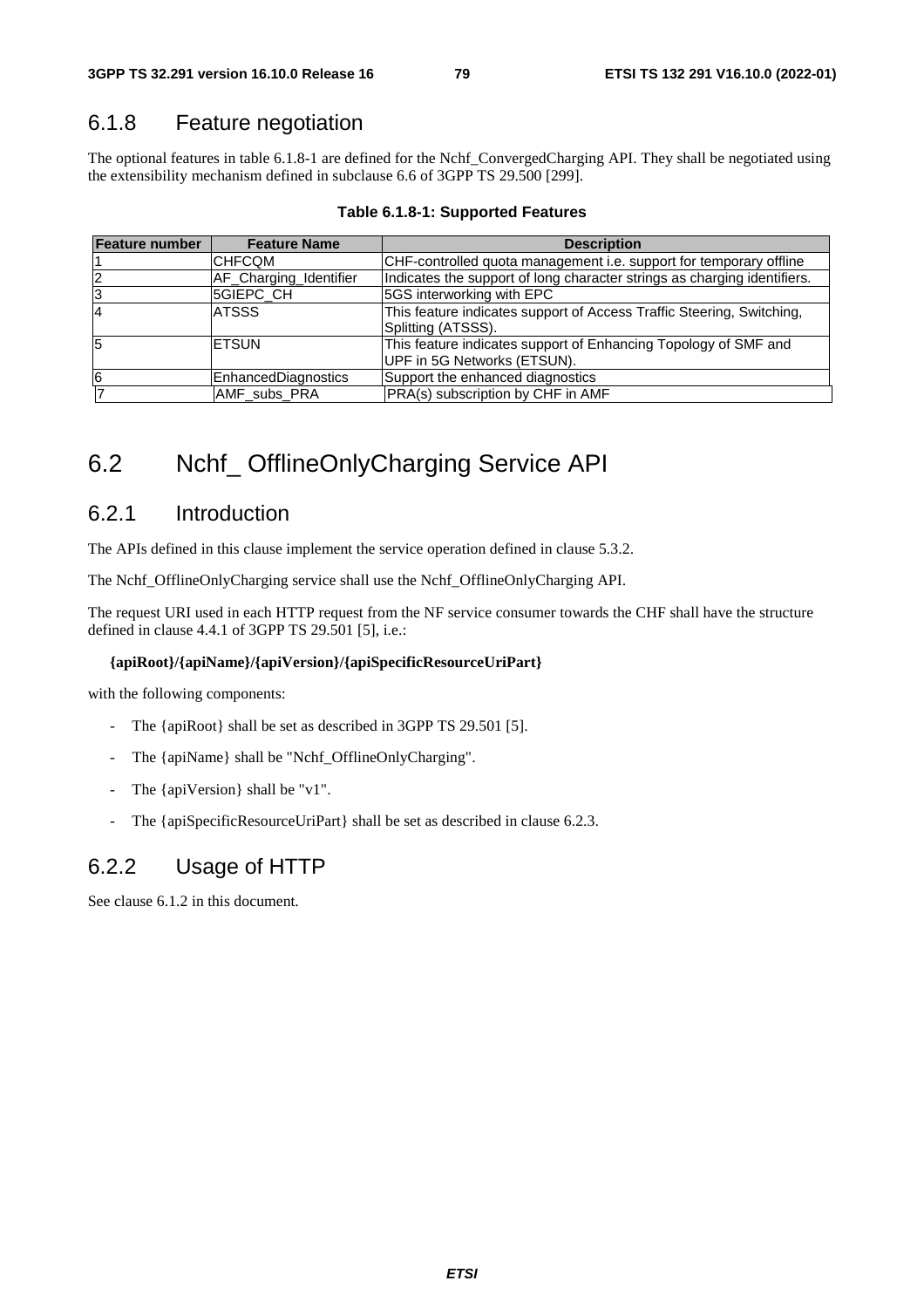## 6.2.3 Resources

6.2.3.1 Overview



**Figure 6.2.3.1-1: Resource URI structure of the Nchf\_OfflineOnlyCharging API** 

Offline Only Charging Data Ref is a unique identifier for an offline only charging data resource in a PLMN. It's created in CHF when CHF receives a Nchf\_ OfflineOnlyCharging\_Create request and provided to NF (CTF) in the Location header field in the Nchf\_ OfflineOnlyCharging\_Create response. The NF (CTF) shall use the Offline Only Charging Data Ref received in subsequent requests to the CHF for the same charging data resource.

Table 6.2.3.1-1 provides an overview of the resources and applicable HTTP methods.

| <b>Resource</b><br>name                    | <b>Resource URI</b>                                                                                              | <b>HTTP</b><br>method or<br>custom<br>operation | <b>Description</b>                                                               | <b>Corresponding service</b><br>operation |
|--------------------------------------------|------------------------------------------------------------------------------------------------------------------|-------------------------------------------------|----------------------------------------------------------------------------------|-------------------------------------------|
| <b>Offline</b><br>Only<br>Charging<br>Data | {apiRoot}/<br>nchf-offlineonlycharging/<br>{apiVersion}/offlinechargingdata                                      | <b>POST</b>                                     | lCreate a new<br><b>Offline Only</b><br>Charging Data<br>resource                | Nchf_OfflineOnlyCharging_Cre<br>ate       |
| Individual<br><b>Offline</b>               | {apiRoot}/<br>nchf-offlineonlycharging/{apiVersion}/<br>offlinechargingdata/{OfflineChargingData<br>Ref }/update | update<br>(POST)                                | Update an<br>existing Offline<br>Only Charging<br>Data resource.                 | Nchf_OfflineOnlyCharging_Upd<br>ate       |
| Only<br>Charging<br>Data                   | {apiRoot}<br>nchfofflineonlycharging/v1/<br>offlinechargingdata<br>/{OfflineChargingDataRef}/release             | release<br>(POST)                               | Update and<br>release an<br>lexisting Offline<br>Only Charging<br>Data resource. | Nchf OfflineOnlyCharging Rel<br>ease      |

#### **Table 6.2.3.1-1: Resources and methods overview**

6.2.3.2 Resource: Charging Data

#### 6.2.3.2.1 Description

Offline Only Charging Data resource represents a collection of the different offline only charging data resources created by the CHF for offline only charging as defined in 3GPP TS 32.290 [58].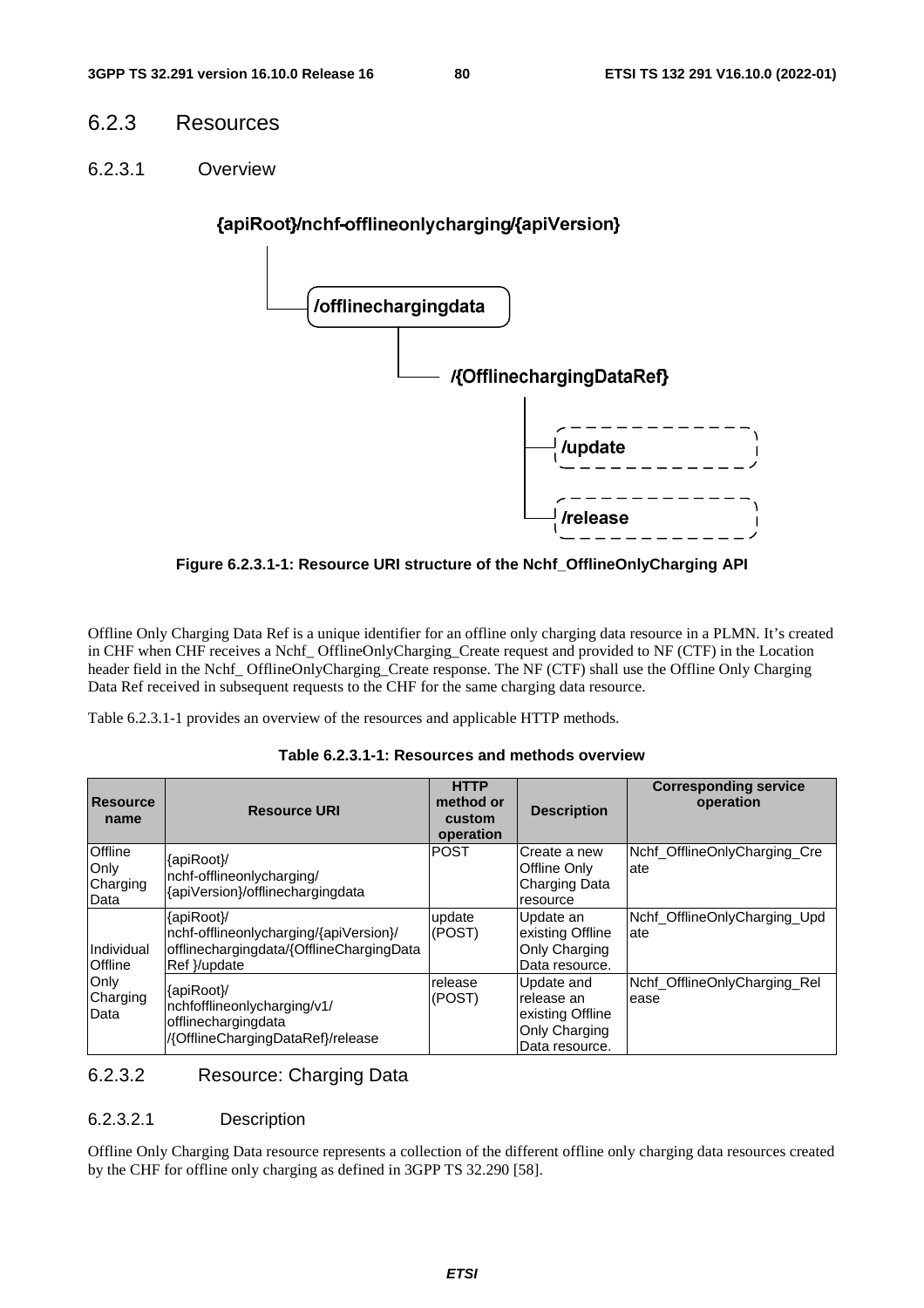#### 6.2.3.2.2 Resource Definition

#### Resource URI: **{apiRoot}/nchf-offlineonlycharging/v1/offlinechargingdata**

This resource shall support the resource URI variables defined in table 6.2.3.2.2-1.

#### **Table 6.2.3.2.2-1: Resource URI variables for this resource**

| <b>Name</b> | .<br>.<br>чог.                     |
|-------------|------------------------------------|
| apiRoot     | $\sim$<br>clause<br>See.<br>◡.←. । |

#### 6.2.3.2.3 Resource Standard Methods

#### 6.2.3.2.3.1 POST

This method shall support the URI query parameters specified in table 6.2.3.2.3.1-1.

### **Table 6.2.3.2.3.1-1: URI query parameters supported by the POST method on this resource**

| <b>Name</b> | Data type | <b>Tardinality</b> | <b>Description</b> |
|-------------|-----------|--------------------|--------------------|
| ln/a        |           |                    |                    |

This method shall support the request data structures specified in table 6.2.3.2.3.1-2 and the response data structures and response codes specified in table 6.2.3.2.3.1-3.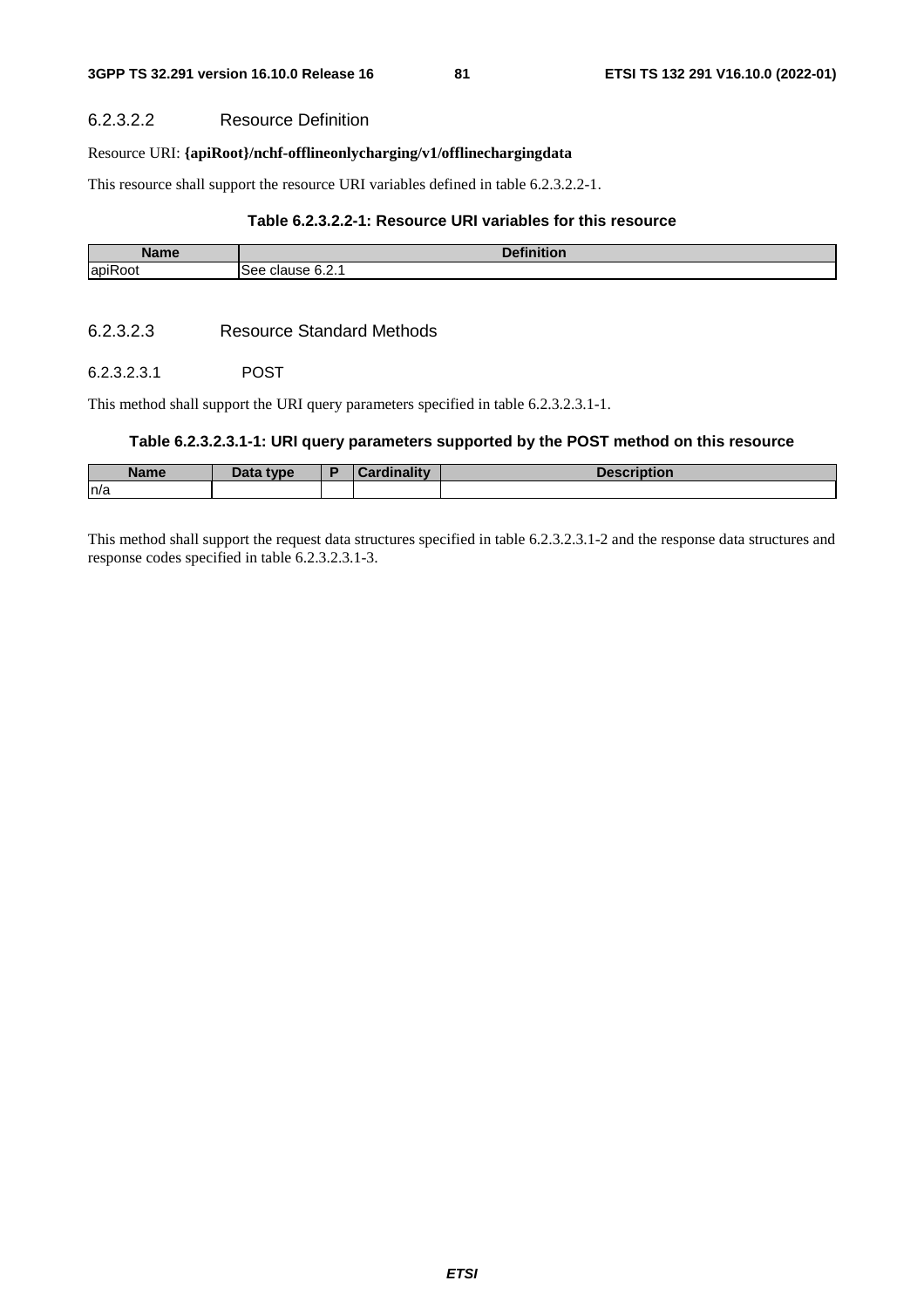#### **Table 6.2.3.2.3.1-2: Data structures supported by the POST Request Body on this resource**

| Data type           |     | <b>Cardinality</b> | Description                                                     |
|---------------------|-----|--------------------|-----------------------------------------------------------------|
| ChargingDataRequest | IM. |                    | Parameters to create a new Offline Only Charging Data resource. |

#### **Table 6.2.3.2.3.1-3: Data structures supported by the POST Response Body on this resource**

| Data type                                                                                                    | P              | <b>Cardinality</b> | <b>Response</b><br>codes            | <b>Description</b>                                                                                                                                                                                                                                                                                                            |
|--------------------------------------------------------------------------------------------------------------|----------------|--------------------|-------------------------------------|-------------------------------------------------------------------------------------------------------------------------------------------------------------------------------------------------------------------------------------------------------------------------------------------------------------------------------|
| ChargingDataResponse                                                                                         | M              | $\vert$ 1          | $\overline{201}$<br>Created         | The creation of an Offline Only Charging Data resource is<br>confirmed and a representation of that resource is returned.<br>The Offline Only Charging Data resource which is created<br>and returned successfully. The representation of created<br>resource is identified via Location header field in the 201<br>response. |
|                                                                                                              |                |                    | 307<br>Temporary<br>Redirect        | (NOTE 2)                                                                                                                                                                                                                                                                                                                      |
| ChargingDataResponse                                                                                         | M <sub>1</sub> |                    | 400<br>Bad<br>Request               | (NOTE 2)                                                                                                                                                                                                                                                                                                                      |
| ChargingDataResponse                                                                                         | M <sub>1</sub> |                    | 403<br>Forbidden                    | (NOTE 2)                                                                                                                                                                                                                                                                                                                      |
| ChargingDataResponse                                                                                         | M <sub>1</sub> |                    | 404<br>Not Found                    | (NOTE 2)                                                                                                                                                                                                                                                                                                                      |
|                                                                                                              | M              | $\vert$ 1          | 405<br><b>Method Not</b><br>Allowed | (NOTE 2)                                                                                                                                                                                                                                                                                                                      |
|                                                                                                              | M              | $\overline{11}$    | 408<br>Request<br>Timeout           | (NOTE 2)                                                                                                                                                                                                                                                                                                                      |
|                                                                                                              | M              | $\vert$ 1          | 500<br>Internal<br>Server<br>Error  | (NOTE 2)                                                                                                                                                                                                                                                                                                                      |
|                                                                                                              | м              | $\vert$ 1          | 503<br>Service<br>Unavailable       | (NOTE 2)                                                                                                                                                                                                                                                                                                                      |
|                                                                                                              | M              | $\overline{11}$    | 508<br>Gateway<br>Timeout           | (NOTE 2)                                                                                                                                                                                                                                                                                                                      |
| 3GPP TS 29.500 [299] for the POST method also apply.<br>NOTE 2: Failure cases are described in clause 6.2.7. |                |                    |                                     | NOTE 1: In addition, the HTTP status codes which are specified as mandatory in table 5.2.7.1-1 of                                                                                                                                                                                                                             |

#### 6.2.3.2.4 Resource Custom Operations

None.

## 6.2.3.3 Resource: Individual Offline Only Charging Data

6.2.3.3.1 Description

Individual Offline Only Charging Data resource represents an offline only charging data resource created in the CHF.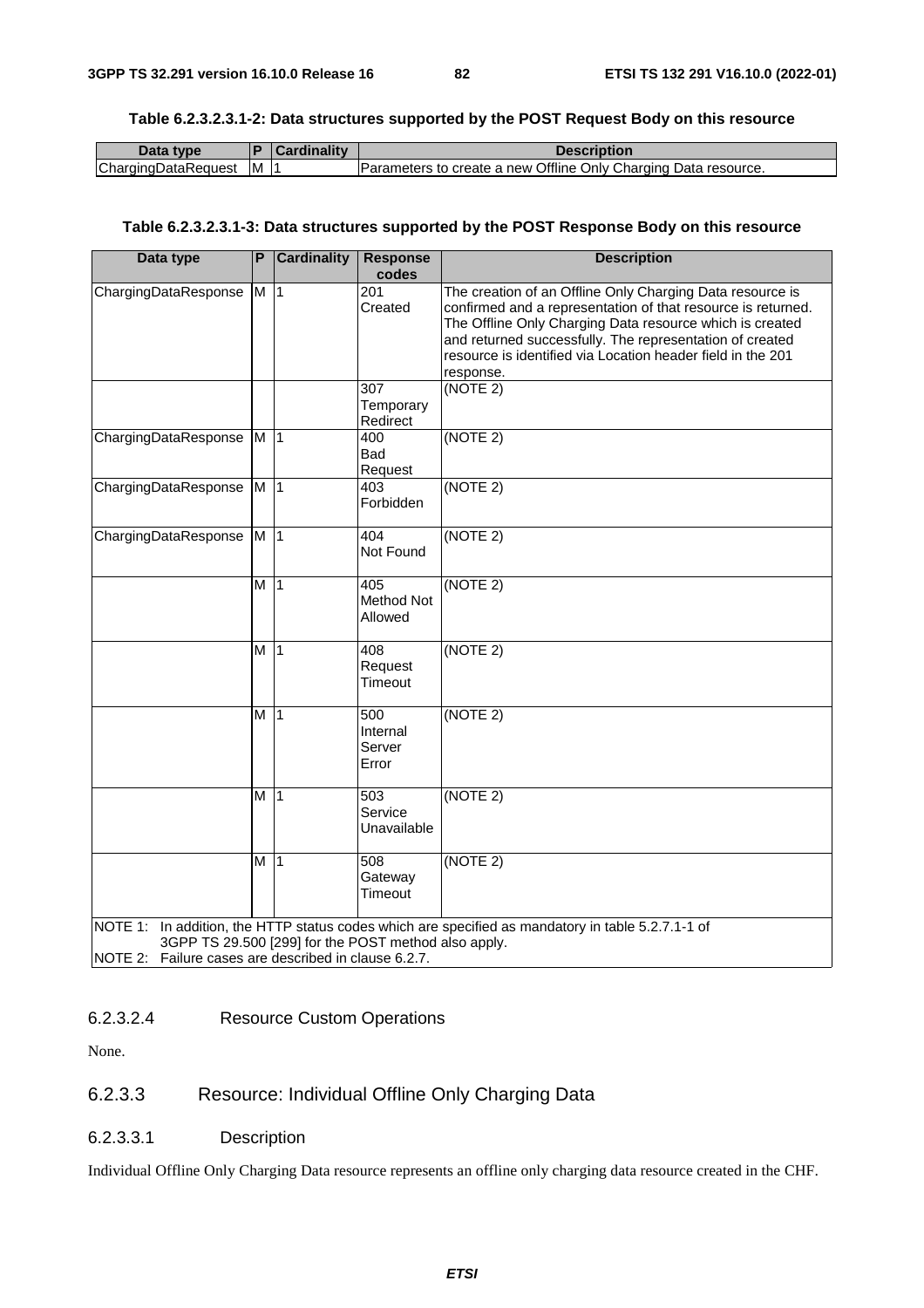#### 6.2.3.3.2 Resource Definition

#### Resource URI: **{apiRoot}/nchf-offlineonlycharging/v1/offlinechargingdata/{OfflineChargingDataRef}**

This resource shall support the resource URI variables defined in table 6.2.3.3.2-1.

#### **Table 6.2.3.3.2-1: Resource URI variables for this resource**

| <b>Name</b> | <b>Definition</b>                                                                                                                                  |
|-------------|----------------------------------------------------------------------------------------------------------------------------------------------------|
| apiRoot     | See clause 6.2.1                                                                                                                                   |
|             | OfflineChargingDataRef Offline only charging data resource reference assigned by the CHF during the Nchf_<br>OfflineOnlyCharging_Create operation, |

6.2.3.3.3 Resource Standard Methods

None.

- 6.2.3.3.4 Resource Custom Operations
- 6.2.3.3.4.1 Overview

#### **Table 6.2.3.3.4.1-1: Custom operations**

| <b>Custom operation URI</b>                 | <b>Mapped</b><br><b>HTTP</b><br>method | <b>Description</b>                            |
|---------------------------------------------|----------------------------------------|-----------------------------------------------|
| {apiRoot}/                                  | <b>POST</b>                            | Update an existing Offline Only Charging Data |
| nchf-offlineonlyncharging/v1/               |                                        | resource.                                     |
| offlinechargingdata/{OfflineChargingDataRef |                                        |                                               |
| }/update                                    |                                        |                                               |
| {apiRoot}/                                  | <b>POST</b>                            | Update and release an existing Offline Only   |
| nchf-offlinecharging/v1/                    |                                        | Charging Data resource.                       |
| offlinechargingdata                         |                                        |                                               |
| /{OfflineChargingDataRef}/release           |                                        |                                               |

#### 6.2.3.3.4.2 Operation: update

#### 6.2.3.3.4.2.1 Description

This operation updates an existing Offline Only Charging Data resource.

#### 6.2.3.3.4.2.2 Operation Definition

This operation shall support the request data structures specified in table 6.2.3.3.4.2.2-1 and the response data structures and response codes specified in table 6.2.3.3.4.2.2-2.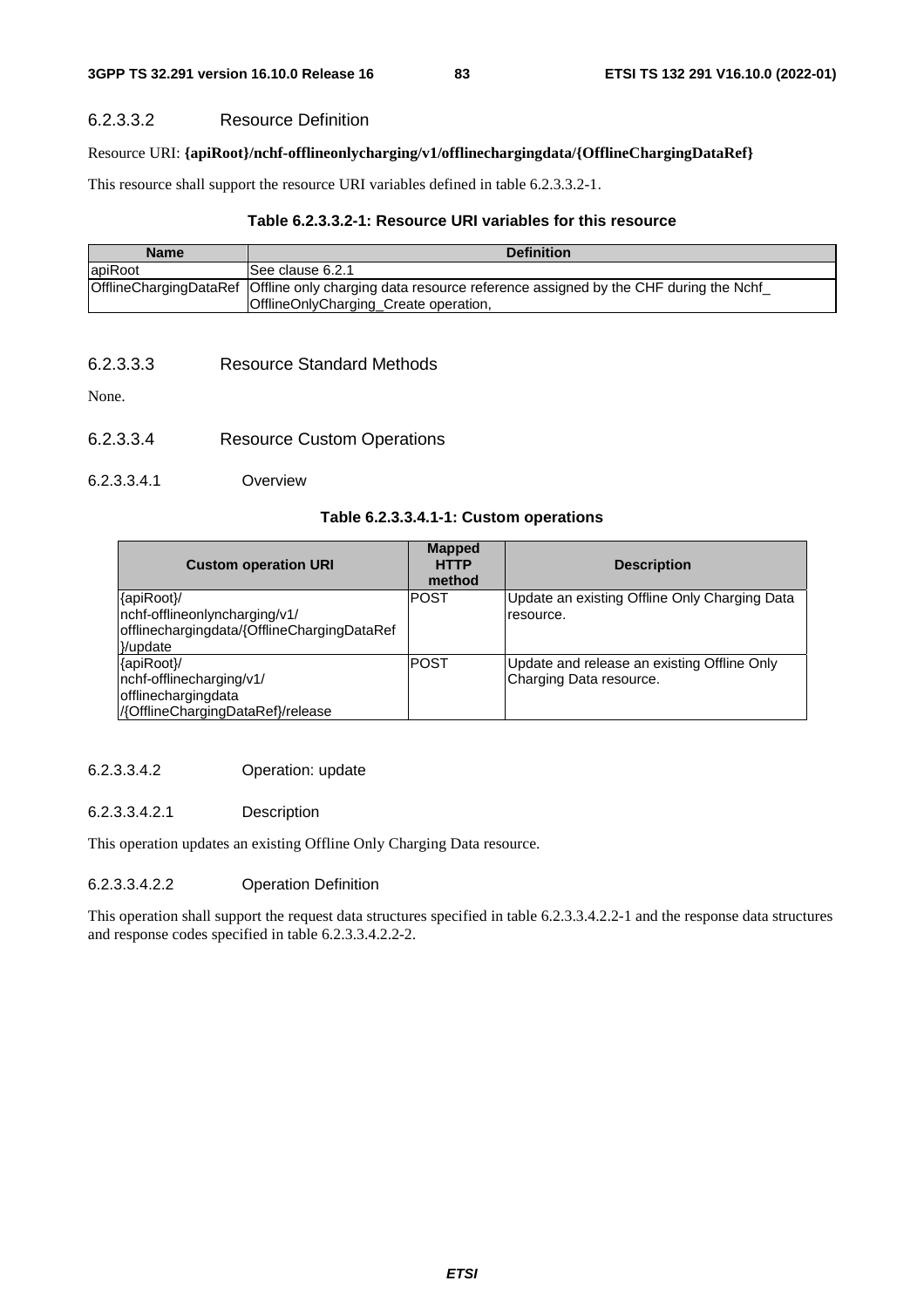| Data type           |     | <b>Cardinality</b> | <b>Description</b>                                                                                                                                                                                                                                      |
|---------------------|-----|--------------------|---------------------------------------------------------------------------------------------------------------------------------------------------------------------------------------------------------------------------------------------------------|
| ChargingDataRequest | IM. |                    | Parameters to modify an existing Offline Only Charging Data resource<br>matching the OfflineChargingDataRef according to the representation in the<br>OfflineChargingData.<br>The request URI is the representation in the Location header field in the |
|                     |     |                    | 201 response of resource creation.                                                                                                                                                                                                                      |

#### **Table 6.2.3.3.4.2.2-1: Data structures supported by the POST Request Body on this resource**

#### **Table 6.2.3.3.4.2.2-2: Data structures supported by the POST Response Body on this resource**

| Data type                                                                                                    | P              | <b>Cardinality</b> | <b>Response</b><br>codes            | <b>Description</b>                                                                                                                                                                                                          |
|--------------------------------------------------------------------------------------------------------------|----------------|--------------------|-------------------------------------|-----------------------------------------------------------------------------------------------------------------------------------------------------------------------------------------------------------------------------|
| ChargingDataResponse                                                                                         | M              | $\overline{11}$    | 200 OK                              | The modification of an Offline Only Charging Data resource<br>is confirmed and a representation of that resource is<br>returned.<br>The Offline Only Charging Data resource which is modified<br>and returned successfully. |
|                                                                                                              |                |                    | 307<br>Temporary<br>Redirect        | (NOTE 2)                                                                                                                                                                                                                    |
| ChargingDataResponse                                                                                         | M              | $\vert$ 1          | 400<br>Bad<br>Request               | (NOTE 2)                                                                                                                                                                                                                    |
| ChargingDataResponse                                                                                         | M <sub>1</sub> |                    | 403<br>Forbidden                    | (NOTE 2)                                                                                                                                                                                                                    |
| ChargingDataResponse                                                                                         | $\overline{M}$ | $\vert$ 1          | 404<br>Not Found                    | (NOTE 2)                                                                                                                                                                                                                    |
|                                                                                                              | М              | $\vert$ 1          | 405<br><b>Method Not</b><br>Allowed | (NOTE 2)                                                                                                                                                                                                                    |
|                                                                                                              | М              | $\vert$ 1          | 408<br>Request<br>Timeout           | (NOTE 2)                                                                                                                                                                                                                    |
|                                                                                                              | M              | $\vert$ 1          | 500<br>Internal<br>Server<br>Error  | (NOTE 2)                                                                                                                                                                                                                    |
|                                                                                                              | М              | $\vert$ 1          | 503<br>Service<br>Unavailable       | (NOTE 2)                                                                                                                                                                                                                    |
|                                                                                                              | M              | $\vert$ 1          | 508<br>Gateway<br>Timeout           | (NOTE 2)                                                                                                                                                                                                                    |
| 3GPP TS 29.500 [299] for the POST method also apply.<br>NOTE 2: Failure cases are described in clause 6.2.7. |                |                    |                                     | NOTE 1: In addition, the HTTP status codes which are specified as mandatory in table 5.2.7.1-1 of                                                                                                                           |

#### 6.2.3.3.4.3 Operation: release

#### 6.2.3.3.4.3.1 Description

This operation update and release an existing charging session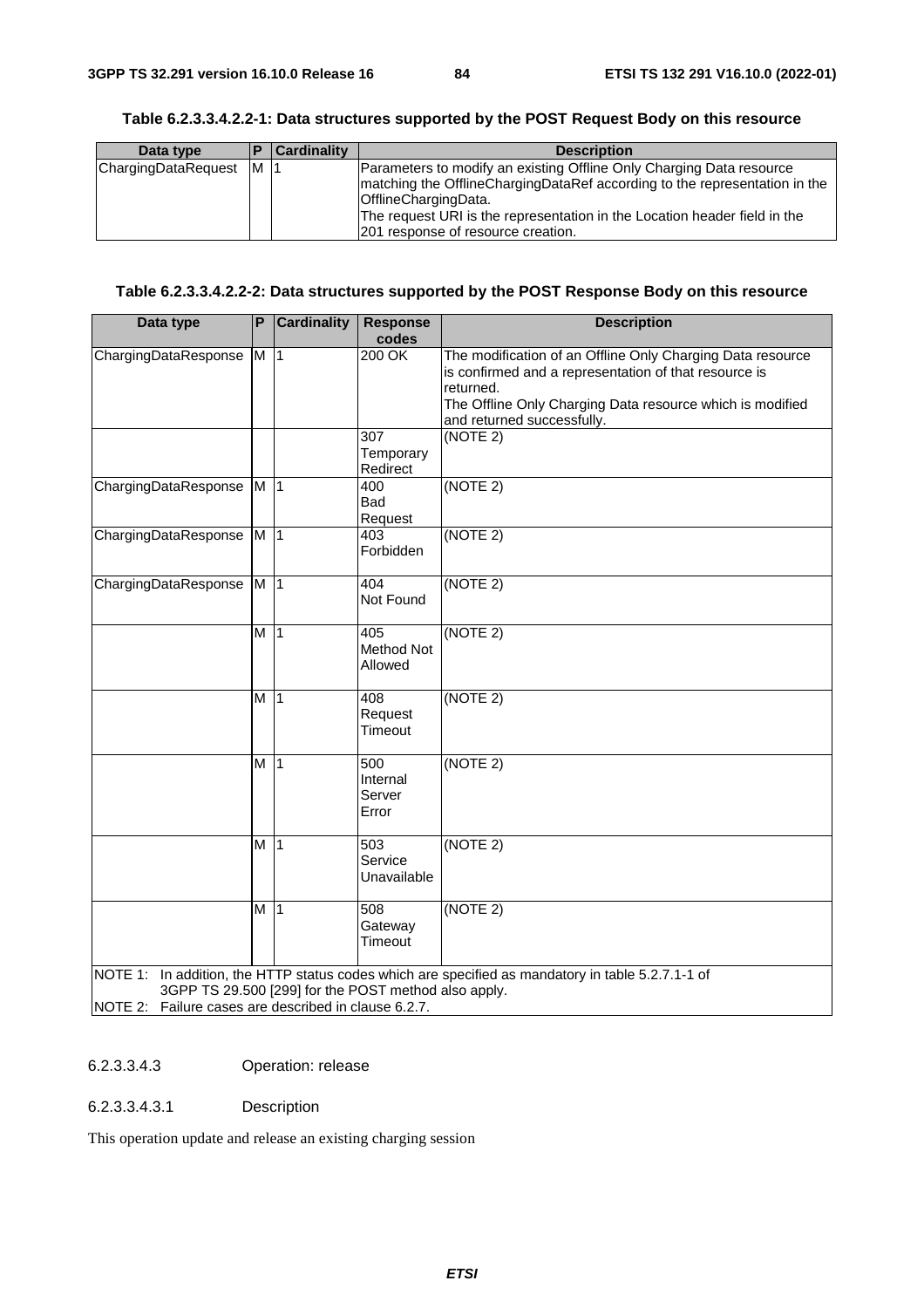#### 6.2.3.3.4.3.2 Operation Definition

This operation shall support the request data structures specified in table 6.2.3.3.4.3.2-1 and the response data structures and response codes specified in table 6.2.3.3.4.3.2-2.

#### **Table 6.2.3.3.4.3.2-1: Data structures supported by the POST Request Body on this resource**

| Data type           |          | <b>Cardinality</b> | <b>Description</b>                                                        |  |  |
|---------------------|----------|--------------------|---------------------------------------------------------------------------|--|--|
| ChargingDataRequest | <b>M</b> | - 11               | Parameters to modify and then release the Offline Only Charging Data      |  |  |
|                     |          |                    | resource matching the OfflineChargingDataRef according to the             |  |  |
|                     |          |                    | representation in the OfflineChargingData.                                |  |  |
|                     |          |                    | The request URI is the representation in the Location header field in the |  |  |
|                     |          |                    | 201 response of resource creation.                                        |  |  |

#### **Table 6.2.3.3.4.3.2-2: Data structures supported by the POST Response Body on this resource**

| Data type                 | E | Cardinality | Response<br>codes       | <b>Description</b>                                                                                                                 |
|---------------------------|---|-------------|-------------------------|------------------------------------------------------------------------------------------------------------------------------------|
| ln/a                      | M |             | 204 No<br>Content       | Successful case: The Offline Only Charging Data resource<br>Imatching the OfflineChargingDataRef is modified and then<br>released. |
| ChargingDataResponse M  1 |   |             | 404 Not<br><b>Found</b> | I(NOTE 2)                                                                                                                          |
| NOTF 1.                   |   |             |                         | The mandatory HTTP error status codes for the POST method listed in table 5.2.7.1-1 of 3GPP TS 29.500                              |

atus codes for the POST method listed in table 5.2.7.1-1 [4] also apply.

NOTE 2: Failure cases are described in clause 6.2.7.

## 6.2.4 Custom Operations without associated resources

None.

## 6.2.5 Data Model

#### 6.2.5.1 General

This clause specifies the application data model supported by the API.

The Nchf\_OfflineOnlyCharging Service API allows the NF consumer to consume the offline only charging service from the CHF as defined in 3GPP TS 32.290 [58].

Table 6.2.5.1-1 specifies the data types defined for the OfflineOlnyCharging service based interface protocol.

#### **Table 6.2.5.1-1: Nchf\_ OfflineOnlyCharging specific Data Types**

| Data type            | <b>Clause defined</b> | <b>Description</b>                   | <b>Applicability</b> |
|----------------------|-----------------------|--------------------------------------|----------------------|
| ChargingDataRequest  | 6.2.5.2.1.1           | Describes the attributes of Charging |                      |
|                      | 6.2.5.2.2.1           | Data Request to CHF for initial,     |                      |
|                      |                       | update and termination of the        |                      |
|                      |                       | charging session.                    |                      |
| ChargingDataResponse | 6.2.5.2.1.2           | Describes the attributes of Charging |                      |
|                      | 6.2.5.2.2.2           | Data Response from CHF on            |                      |
|                      |                       | charging session initial, update and |                      |
|                      |                       | termination.                         |                      |

The data types specified in Table 6.1.6.1-2 of this document are applied and re-used by the Nchf\_OfflineOnlyCharging service based interface protocol.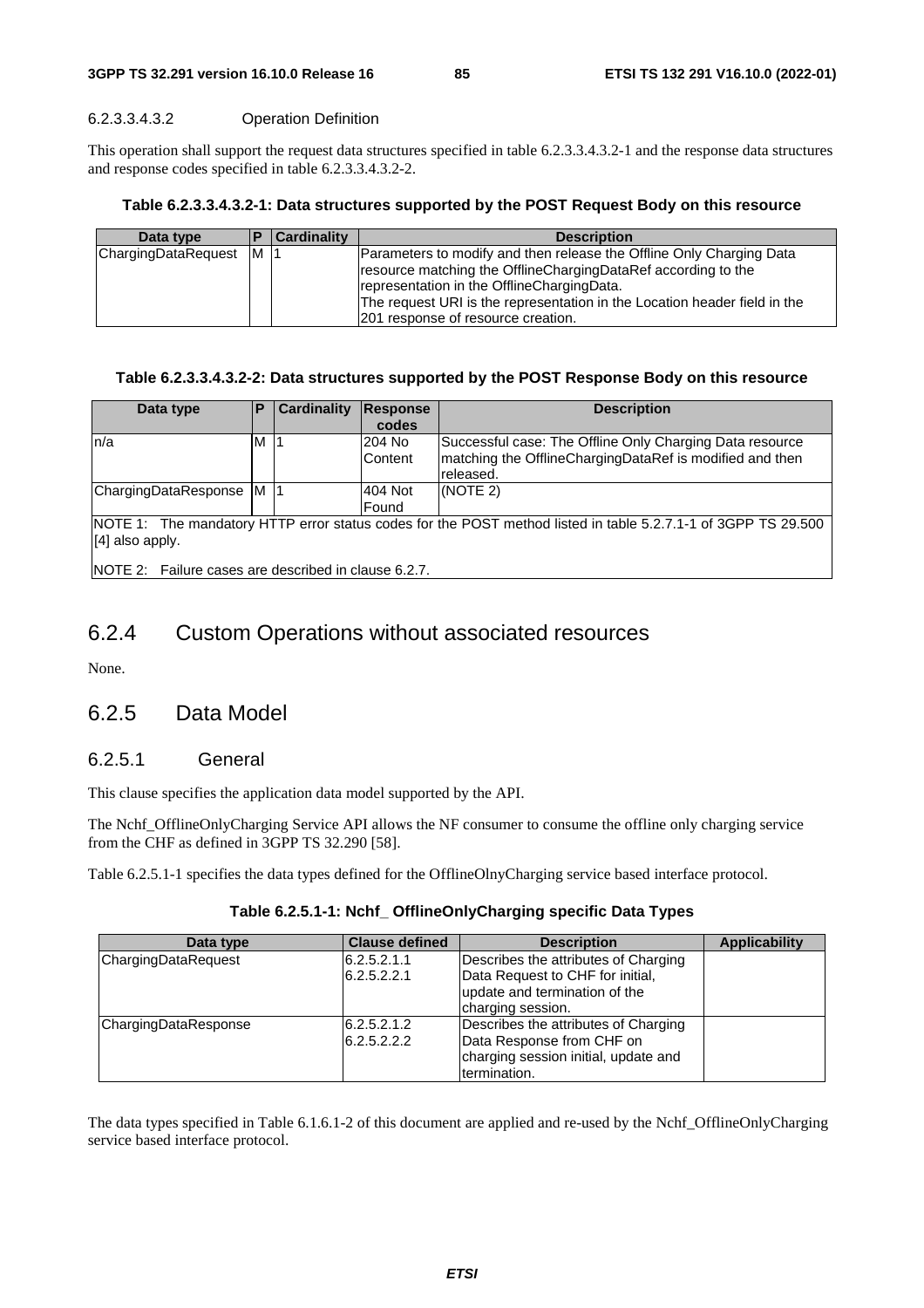## 6.2.5.2 Structured data types

- 6.2.5.2.1 Common Data Type
- 6.2.5.2.1.1 Type ChargingDataRequest

## **Table 6.2.5.2.1.1-1: Definition of type ChargingDataRequest**

| <b>Attribute name</b>                   | Data type                    | P                     | <b>Cardinality</b> | <b>Applicability</b><br><b>Description</b>                                                                                                                                                                                                                                                                                                                              |  |  |
|-----------------------------------------|------------------------------|-----------------------|--------------------|-------------------------------------------------------------------------------------------------------------------------------------------------------------------------------------------------------------------------------------------------------------------------------------------------------------------------------------------------------------------------|--|--|
| subscriberIdentifi<br>er                | SubscriberIdentifier         | <b>O</b> <sub>M</sub> | 0.1                | Identifier of the subscriber<br>that uses the requested<br>service.                                                                                                                                                                                                                                                                                                     |  |  |
| nfConsumerIdent<br>ification            | NFConsumerIdentifi<br>cation | M                     | 1                  | This is a grouped field which<br>contains a set of information<br>identifying the NF consumer<br>of the charging service.                                                                                                                                                                                                                                               |  |  |
| invocationTimeSt<br>amp                 | <b>DateTime</b>              | M                     | 1                  | The time at which the request<br>is send                                                                                                                                                                                                                                                                                                                                |  |  |
| invocationSeque<br>nceNumber            | Uint32                       | M                     | 1                  | This field contains the<br>sequence number of the<br>charging service invocation by<br>the NF consumer , i.e. the<br>order of charging data<br>requests.<br>The sequence number in<br>charging data request [initial]<br>starts from 1, and increased<br>by 1 for subsequent charging<br>data request.<br>It is allowed to start from 0 for<br>backwards compatibility. |  |  |
| service<br>SpecificationInfor<br>mation | String                       | O <sub>c</sub>        | 0.1                | Identifies service specific<br>document that applies to the<br>request, e.g. the service<br>specific document ('middle<br>tier' TS) and 3GPP release<br>the service specific document<br>is based upon.                                                                                                                                                                 |  |  |
| multipleUnitUsag<br>e                   | array(MultipleUnitUs<br>age) | O <sub>C</sub>        | 0.N                | This field contains the<br>parameters for usage<br>reporting.                                                                                                                                                                                                                                                                                                           |  |  |
| triggers                                | array(Trigger)               | $O_{C}$               | 0.N                | This field identifies the<br>event(s) triggering the<br>request.                                                                                                                                                                                                                                                                                                        |  |  |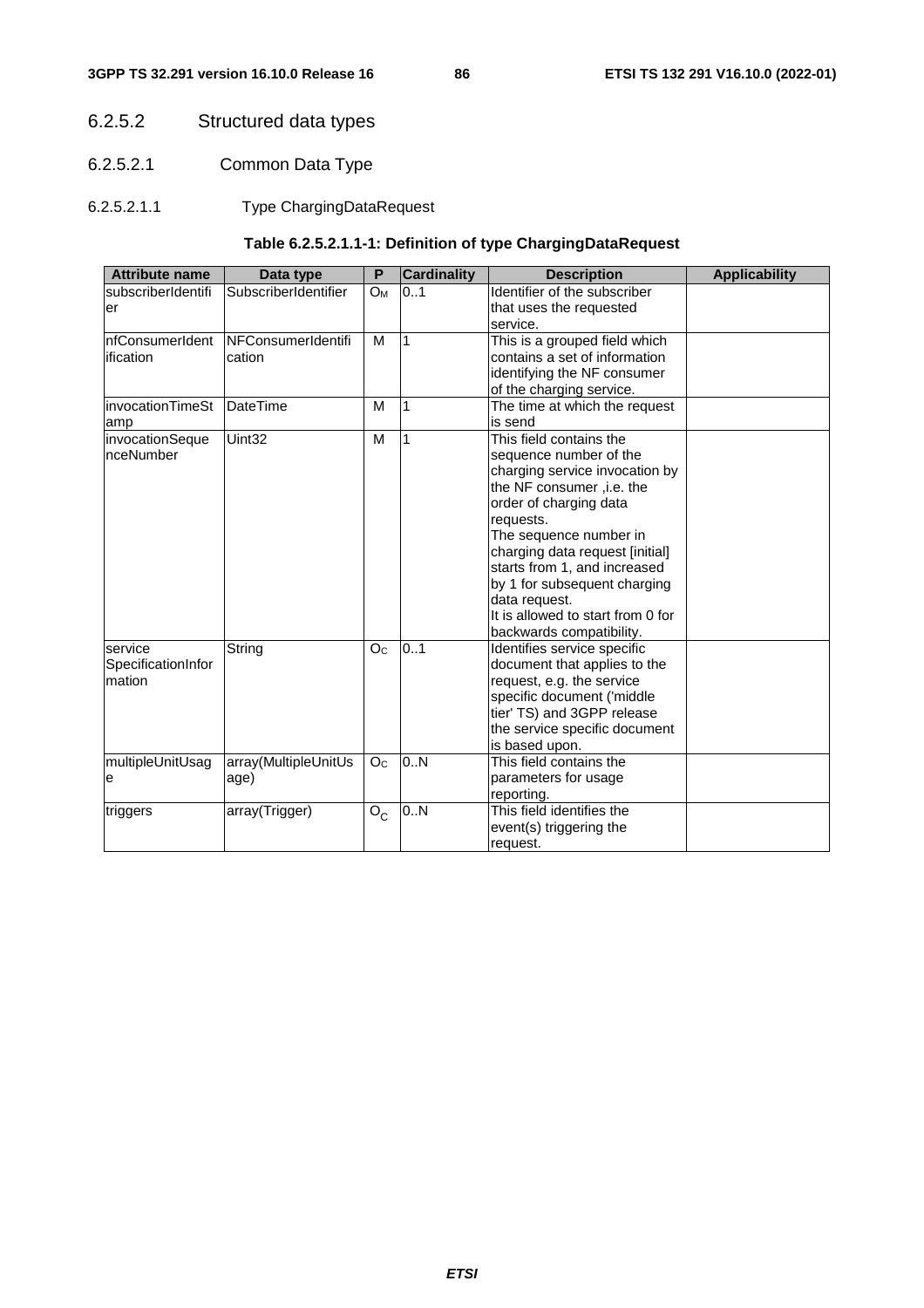### 6.2.5.2.1.2 Type ChargingDataResponse

| <b>Attribute name</b> | Data type        | P              | <b>Cardinality</b> | <b>Description</b>             | <b>Applicability</b> |
|-----------------------|------------------|----------------|--------------------|--------------------------------|----------------------|
| invocationTimest      | DateTime         | M              |                    | This field holds the timestamp |                      |
| amp                   |                  |                |                    | of the charging service        |                      |
|                       |                  |                |                    | response from the CHF.         |                      |
| invocationResult      | InvocationResult | O <sub>C</sub> |                    | This field holds the result    |                      |
|                       |                  |                |                    | code in case of unsuccessful   |                      |
|                       |                  |                |                    | charging service invocation    |                      |
|                       |                  |                |                    | by the NF consumer             |                      |
| invocationSeque       | Uint32           | M              |                    | This field contains the        |                      |
| nceNumber             |                  |                |                    | sequence number of the         |                      |
|                       |                  |                |                    | charging service invocation    |                      |
|                       |                  |                |                    | by the NF consumer. The        |                      |
|                       |                  |                |                    | same value of the sequence     |                      |
|                       |                  |                |                    | number received in the         |                      |
|                       |                  |                |                    | request should be used in the  |                      |
|                       |                  |                |                    | response                       |                      |
| sessionFailover       | SessionFailover  | $O_{C}$        | 0.1                | This field indicates whether   |                      |
|                       |                  |                |                    | alternative CHF is supported   |                      |
|                       |                  |                |                    | for ongoing charging service   |                      |
|                       |                  |                |                    | failover handling by NF        |                      |
|                       |                  |                |                    | consumer.                      |                      |
| triggers              | array(Trigger)   | $O_{C}$        | 0.N                | This field identifies the      |                      |
|                       |                  |                |                    | chargeable event(s) supplied   |                      |
|                       |                  |                |                    | by CHF to override/activate    |                      |
|                       |                  |                |                    | the existing chargeable        |                      |
|                       |                  |                |                    | event(s) in NF consumer.       |                      |
|                       |                  |                |                    | The presence of the triggers   |                      |
|                       |                  |                |                    | attribute without any          |                      |
|                       |                  |                |                    | triggerType is used by CHF to  |                      |
|                       |                  |                |                    | disable all the triggers.      |                      |

## **Table 6.2.5.2.1.2-1: Definition of type ChargingDataResponse**

#### 6.2.5.2.1.3 Type MultipleUnitUsage

## **Table 6.2.5.2.1.3-1: Definition of type MultipleUnitUsage**

| <b>Attribute name</b> | Data type          |                | <b>Cardinality</b> | <b>Description</b>             | <b>Applicability</b> |
|-----------------------|--------------------|----------------|--------------------|--------------------------------|----------------------|
| ratingGroup           | RatingGroup        | м              |                    | The identifier of a rating     |                      |
|                       |                    |                |                    | laroup.                        |                      |
| lusedUnitContain      | array(UsedUnitCont | O <sub>0</sub> | 10N                | This field contains the amount |                      |
| ler                   | ainer)             |                |                    | of used non-monetary service   |                      |
|                       |                    |                |                    | units measured.                |                      |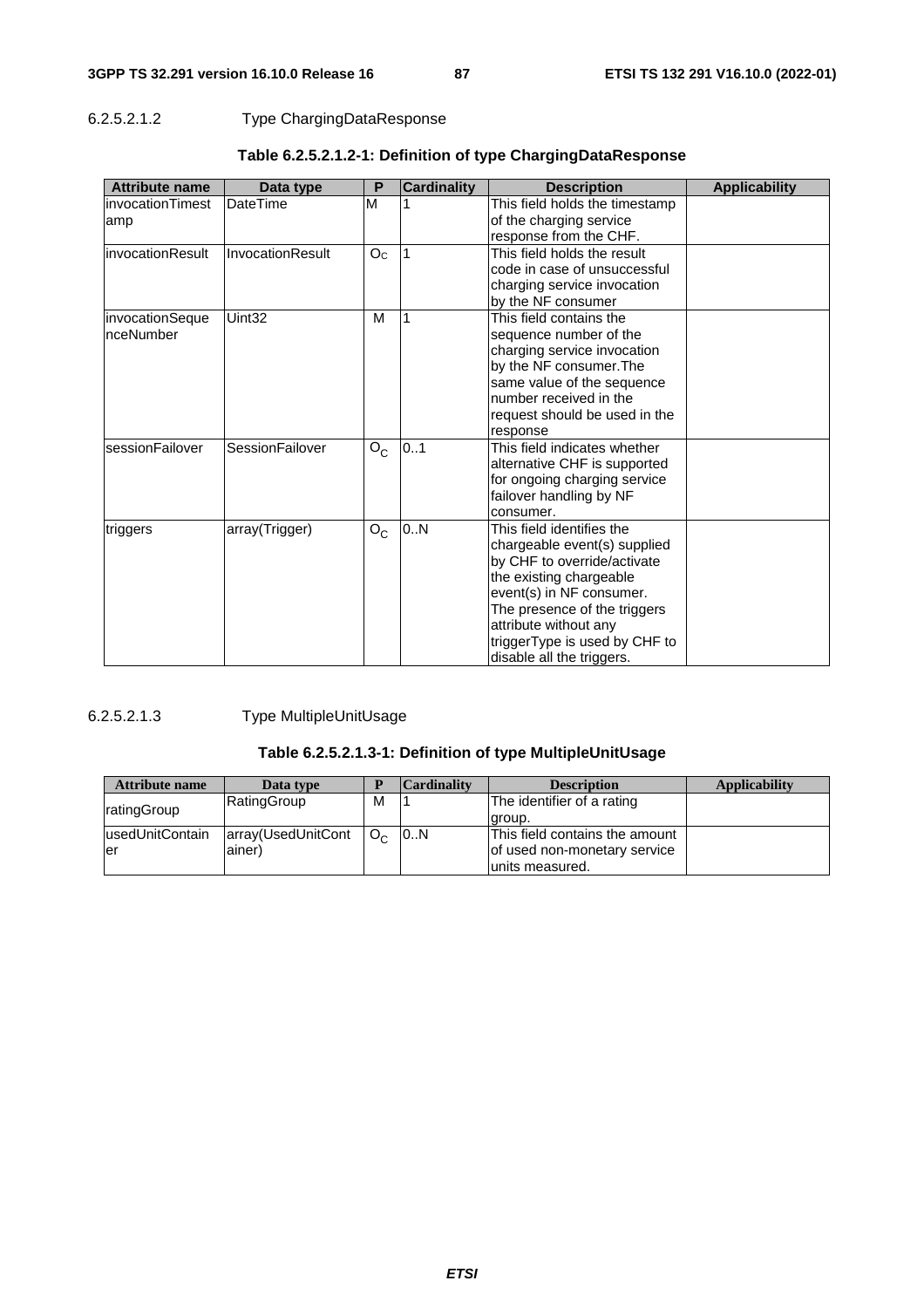## 6.2.5.2.1.4 Type UsedUnitContainer

| <b>Attribute name</b> | Data type          | P       | <b>Cardinality</b> | <b>Description</b>               | <b>Applicability</b> |
|-----------------------|--------------------|---------|--------------------|----------------------------------|----------------------|
| serviceld             | Serviceld          | $O_{C}$ | 01                 | This field identity of the used  |                      |
|                       |                    |         |                    | service                          |                      |
| triggers              | array (Trigger)    | $O_{C}$ | 0N                 | This field specifies the reason  |                      |
|                       |                    |         |                    | for usage reporting for one or   |                      |
|                       |                    |         |                    | more types of unit associated    |                      |
|                       |                    |         |                    | to the rating group.             |                      |
| triggerTimestamp      | <b>DateTime</b>    | Oc      | 0.1                | This field holds the timestamp   |                      |
|                       |                    |         |                    | when the reporting trigger       |                      |
|                       |                    |         |                    | occur.                           |                      |
| time                  | Uint32             | $O_{C}$ | 0.1                | This field holds the amount of   |                      |
|                       |                    |         |                    | requested time.                  |                      |
| totalVolume           | Uint <sub>64</sub> | $O_{C}$ | 0.1                | This field holds the amount of   |                      |
|                       |                    |         |                    | requested volume in both         |                      |
|                       |                    |         |                    | uplink and downlink              |                      |
|                       |                    |         |                    | directions.                      |                      |
| uplinkVolume          | Uint <sub>64</sub> | $O_{C}$ | 0.1                | This field holds the amount of   |                      |
|                       |                    |         |                    | requested volume in uplink       |                      |
|                       |                    |         |                    | direction.                       |                      |
| downlinkVolume        | Uint <sub>64</sub> | $O_{C}$ | 0.1                | This field holds the amount of   |                      |
|                       |                    |         |                    | requested volume in downlink     |                      |
|                       |                    |         |                    | direction.                       |                      |
| serviceSpecific       | Uint <sub>64</sub> | $O_{C}$ | 0.1                | This field holds the amount of   |                      |
| <b>Units</b>          |                    |         |                    | used service specific units.     |                      |
| eventTimeStamp        | Array(DateTime)    | $O_{C}$ | 0.N                | This field holds the             |                      |
| s                     |                    |         |                    | timestamps of the event          |                      |
|                       |                    |         |                    | reported in the Service          |                      |
|                       |                    |         |                    | Specific Unit s, if the reported |                      |
|                       |                    |         |                    | units are event based            |                      |
| localSequenceNu       | integer            | M       | 1                  | holds the Used Unit sequence     |                      |
| mber                  |                    |         |                    | number, i.e. the order when      |                      |
|                       |                    |         |                    | charging event occurs. It        |                      |
|                       |                    |         |                    | increased by 1 for each Used     |                      |
|                       |                    |         |                    | Unit generation.                 |                      |

## **Table 6.2.5.2.1.4-1: Definition of type UsedUnitContainer**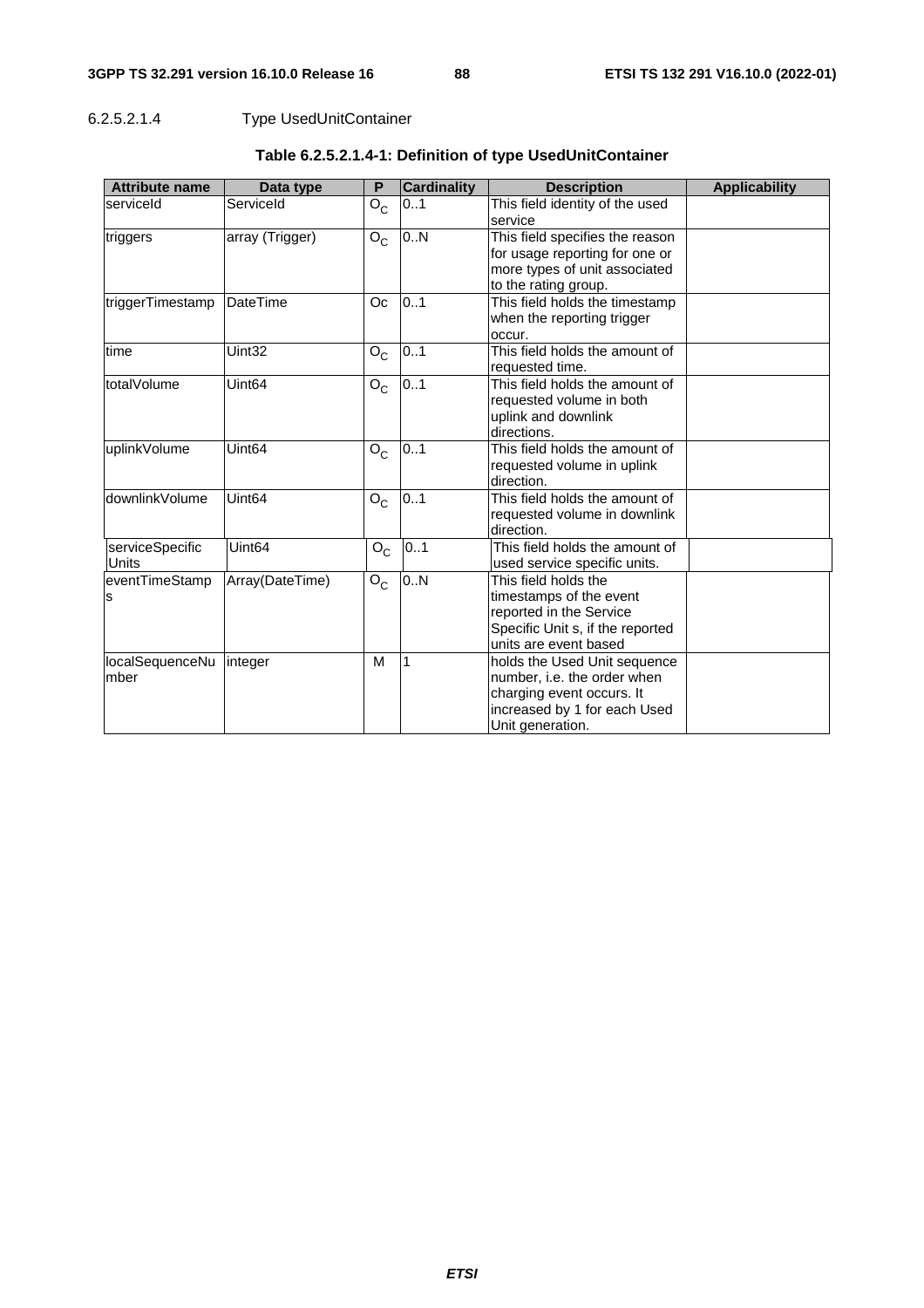### 6.2.5.2.1.5 Type Trigger

| <b>Attribute name</b> | Data type          | P       | <b>Cardinality</b> | <b>Description</b>                                                                                                                                                      | <b>Applicability</b> |
|-----------------------|--------------------|---------|--------------------|-------------------------------------------------------------------------------------------------------------------------------------------------------------------------|----------------------|
| triggerType           | TriggerType        | Oc.     | 0.1                | the events whose occurrence<br>lead to charging event is<br>issued towards the CHF                                                                                      |                      |
| triggerCategory       | TriggerCategory    | М       |                    | This field indicates whether<br>the charging data generated<br>by the NF consumer for the<br>trigger lead to a Charging<br>Event towards the CHF<br>immediately or not. |                      |
| ltimeLimit            | <b>DurationSec</b> | $O_{C}$ | 0.1                | Time limit if trigger type is<br>"Expiry of data time limit"                                                                                                            |                      |
| volumeLimit64         | Uint <sub>64</sub> | $O_{C}$ | 0.1                | Volume limit if trigger type is<br>"Expiry of data volume limit".                                                                                                       |                      |
| eventLimit            | Uint <sub>32</sub> | $O_{C}$ | 01                 | Event limit if trigger type is<br>"Expiry of data event limit"                                                                                                          |                      |
| maxNumberOfccc        | Uint <sub>32</sub> | $O_{C}$ | 0.1                | Maximum number if trigger<br>type is "Max nb of number of<br>charging condition changes"                                                                                |                      |

#### **Table 6.2.5.2.1.5-1: Definition of type Trigger**

#### 6.2.5.2.2 5G Data Connectivity Specified Data Type

#### 6.2.5.2.2.1 Type ChargingDataRequest

The additional attributes of the type ChargingDataRequest defined in clause 6.2.5.2.1.1 for 5G data connectivity charging see table 6.1.6.2.2.1-1.

#### 6.2.5.2.2.2 Type ChargingDataResponse

The additional attributes of the type ChargingDataResponse defined in clause 6.2.5.2.1.2 for 5G data connectivity charging see table 6.1.6.2.2.2-1.

#### 6.2.5.2.2.3 Type MultipleUnitUsage

The additional attributes of the type MultipleUnitUsage defined in clause 6.2.5.2.1.3 for 5G data connectivity charging see table 6.1.6.2.2.3-1.

#### 6.2.5.2.2.4 Type UsedUnitContainer

The additional attributes of the type UsedUnitContainer defined in clause 6.2.5.2.1.4 for 5G data connectivity charging see table 6.1.6.2.2.5-1.

#### 6.2.5.2.2.5 Type PDUSessionChargingInformation

The additional attributes of the Type PDUSessionChargingInformation for 5G data connectivity charging see table 6.1.6.2.2.6-1.

#### 6.2.5.2.2.6 Type UserInformation

The additional attributes of the Type UserInformation for 5G data connectivity charging see table 6.1.6.2.2.7-1.

#### 6.2.5.2.2.7 Type PDUSessionInformation

The additional attributes of the Type PDUSessionInformation for 5G data connectivity charging see table 6.1.6.2.2.8-1.

#### 6.2.5.2.2.8 Type PDUContainerInformation

The additional attributes of the Type PDUContainerInformation for 5G data connectivity charging see table 6.1.6.2.2.9- 1.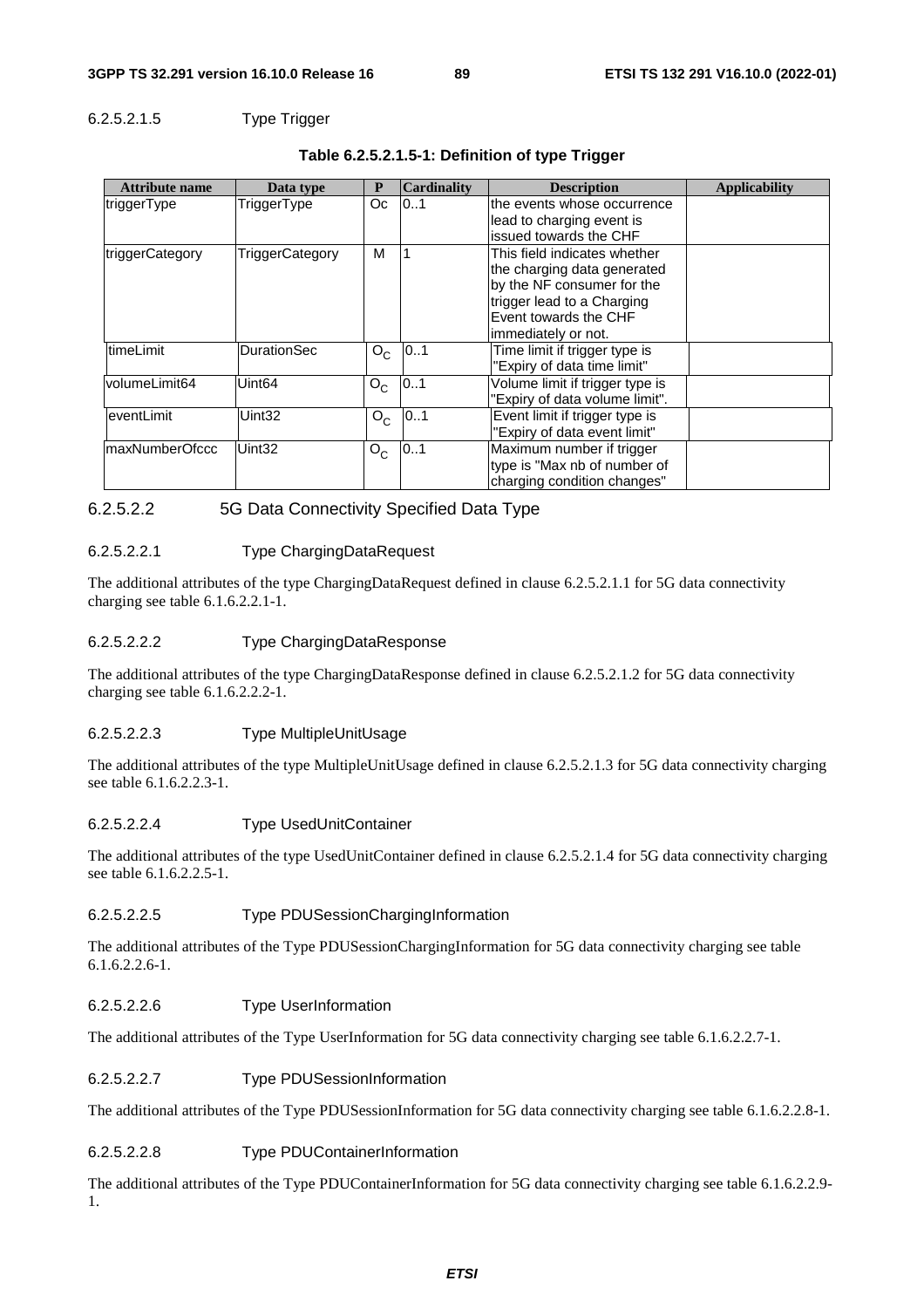#### 6.2.5.2.2.9 Type NetworkSlicingInfo

The additional attributes of the Type NetworkSlicingInfo for 5G data connectivity charging see table 6.1.6.2.2.10-1.

#### 6.2.5.2.2.10 Type PDUAddress

The additional attributes of the Type PDUAddress for 5G data connectivity charging see table 6.1.6.2.2.11-1.

#### 6.2.5.2.2.11 Type ServingNetworkFunctionID

The additional attributes of the Type ServingNetworkFunctionID for 5G data connectivity charging see table 6.1.6.2.2.12-1.

#### 6.2.5.2.2.12 Type RoamingQBCInformation

The additional attributes of the Type RoamingQBCInformation for 5G data connectivity charging see table 6.1.6.2.2.13- 1.

#### 6.2.5.2.2.13 Type MultipleQFIcontainer

The additional attributes of the Type MultipleQFIcontainer for 5G data connectivity charging see table 6.1.6.2.2.14-1.

#### 6.2.5.2.2.14 Type RoamingChargingProfile

The additional attributes of the Type RoamingChargingProfile for 5G data connectivity charging see table 6.1.6.2.2.15- 1.

#### 6.2.5.2.2.15 Type QFIContainerInformation

The additional attributes of the Type QFIContainerInformation for 5G data connectivity charging see table 6.1.6.2.2.16- 1.

#### 6.2.5.2.2.16 Type RANSecondaryRATUsageReport

The additional attributes of the Type RANSecondaryRATUsageReport for 5G data connectivity charging see table 6.1.6.2.2.17-1.

#### 6.2.5.2.2.17 Type QosFlowsUsageReport

The additional attributes of the Type QosFlowsUsageReport for 5G data connectivity charging see table 6.1.6.2.2.18-1.

#### 6.2.5.3 Simple data types and enumerations

#### 6.2.5.3.1 Introduction

This clause defines simple data types and enumerations that can be referenced from data structures defined in the previous clauses.

#### 6.2.5.3.2 Simple data types

The simple data types are the same as definitions in table 6.1.6.3.2-1.

#### 6.2.5.3.3 Enumeration: ChargingCharacteristicsSelectionMode

The Enumeration ChargingCharacteristicsSelectionMode is the same as definition in table 6.1.6.3.5-1.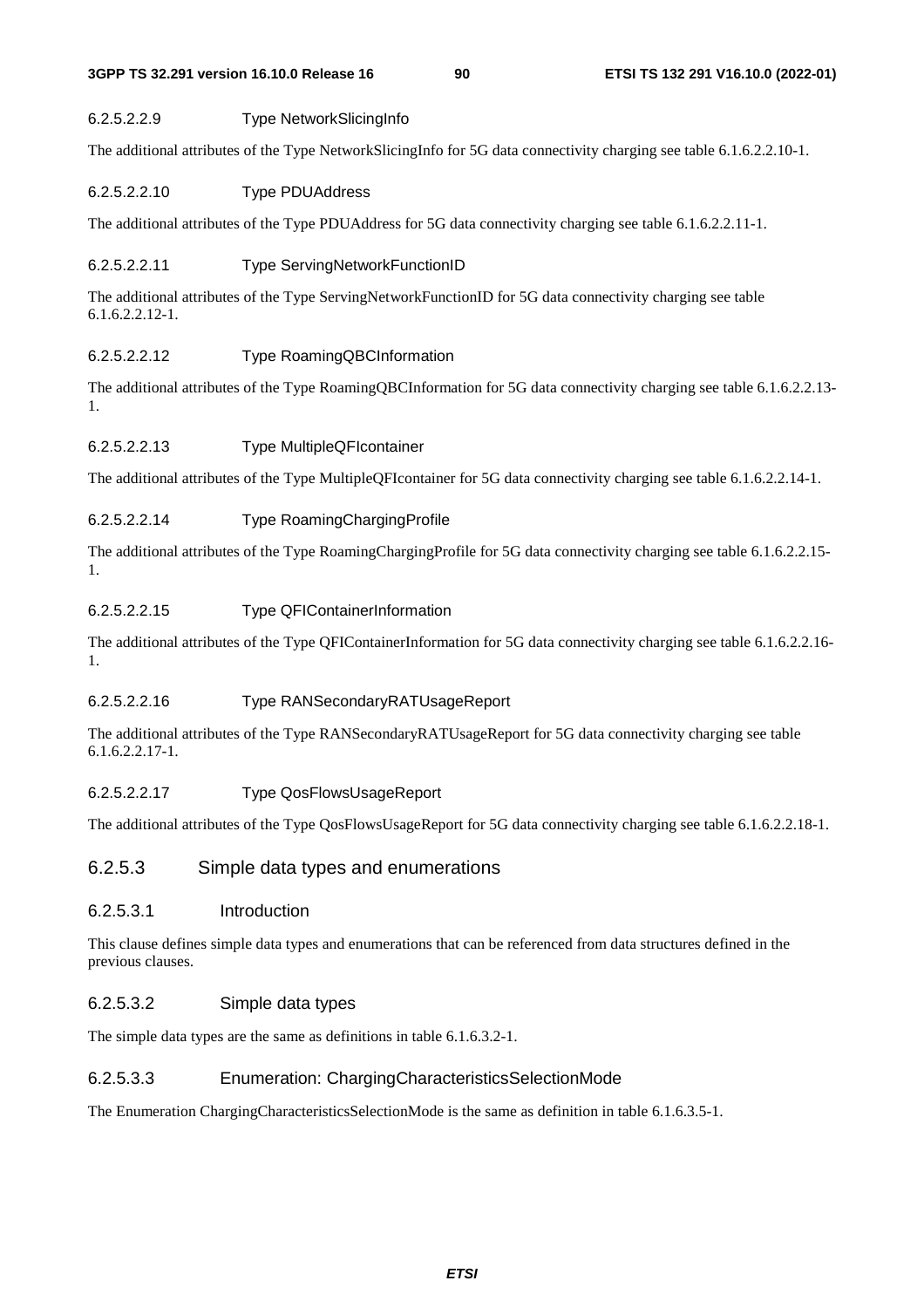## 6.2.5.3.4 Enumeration: NodeFunctionality

| <b>Enumeration value</b> | <b>Description</b>                                                                                           | Applicability |
|--------------------------|--------------------------------------------------------------------------------------------------------------|---------------|
| <b>SMF</b>               | This field identifies that NF is a SMF.                                                                      |               |
| I SMF                    | This field identifies that node is an I-SMF,<br>only applicable for PDU session served by<br>$SMF + I-SMF$ . |               |

## **Table 6.2.5.3.4-1: Enumeration NodeFunctionality**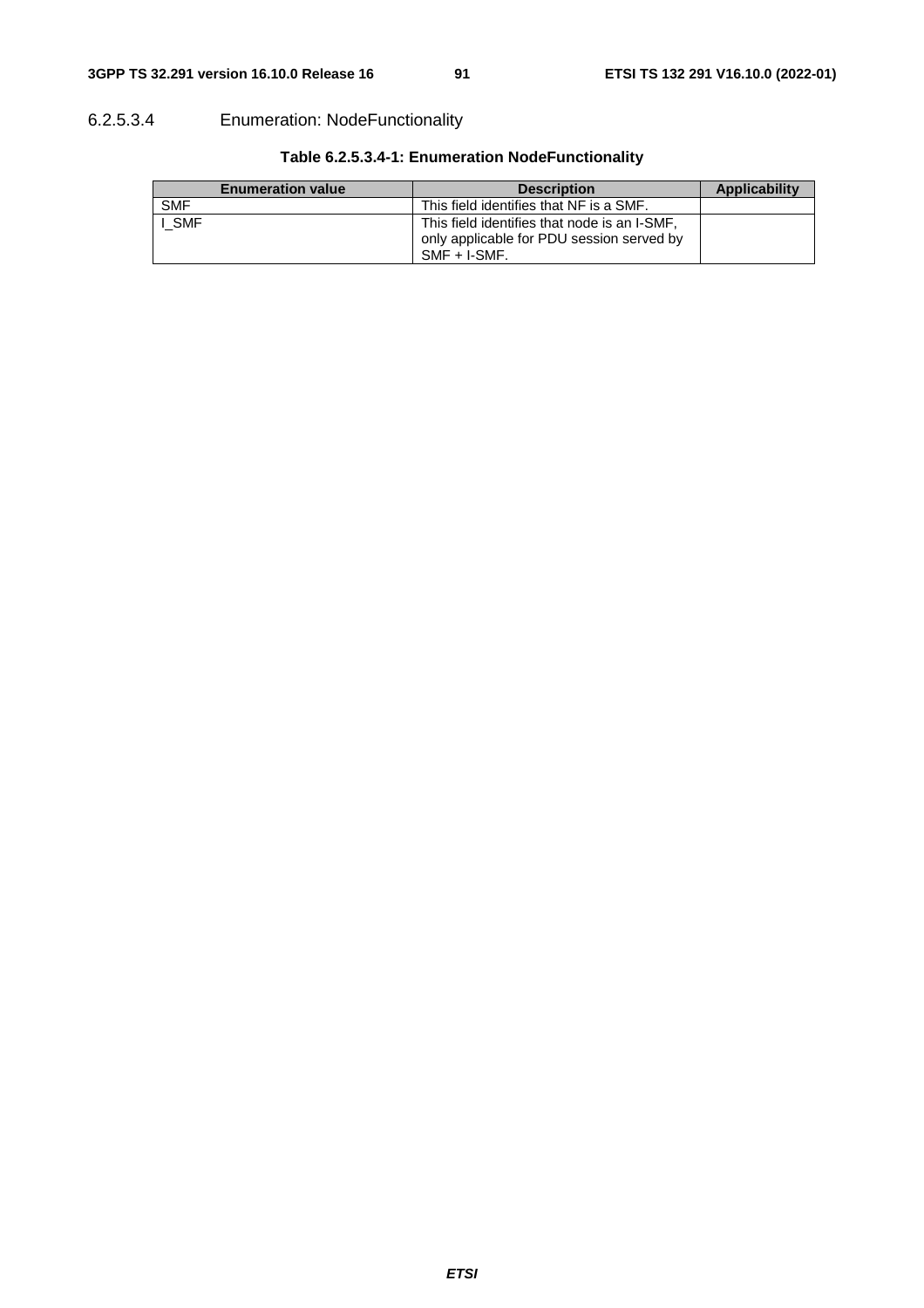## 6.2.5.3.5 Enumeration: TriggerType

| <b>Enumeration value</b>    | <b>Description</b>                                 | <b>Applicability</b> |
|-----------------------------|----------------------------------------------------|----------------------|
| <b>FINAL</b>                | a service termination has happened                 |                      |
| ABNORMAL_RELEASE            | PDU session has abnormal released.                 |                      |
| QOS_CHANGE                  | In request message, this value is used to          |                      |
|                             | indicate that QoS change has happened. Any of      |                      |
|                             | elements of QoSData may result in QoS              |                      |
|                             | change.                                            |                      |
| VOLUME_LIMIT                | Volume limit has been reached.                     |                      |
| TIME_LIMIT                  | Time limit has been reached                        |                      |
| EVENT_LIMIT                 | Event limit has been reached                       |                      |
| PLMN_CHANGE                 | PLMN has been changed.                             |                      |
| USER_LOCATION_CHANGE        | In request message, this value is used to          |                      |
|                             | indicate that User location has been changed.      |                      |
|                             | The change in location information that            |                      |
|                             | triggered reporting is included.                   |                      |
| RAT_CHANGE                  | In request message, this value is used to          |                      |
|                             | indicate that RAT type has been changed.           |                      |
| SESSION_AMBR_CHANGE         | In request message, this value is used to          |                      |
|                             | indicate that Session AMBR has been changed.       |                      |
| UE_TIMEZONE_CHANGE          | In request message, this value is used to          |                      |
|                             | indicate that UE timezone has been changed.        |                      |
| TARIFF_TIME_CHANGE          | Tariff time change has happened.                   |                      |
| MAX NUMBER OF CHANGES IN    | Max number of change has been reached              |                      |
| CHARGING_CONDITIONS         |                                                    |                      |
| MANAGEMENT_INTERVENTION     | Management intervention                            |                      |
| CHANGE_OF_UE_PRESENCE_IN    | In request message, this value is used to          |                      |
| PRESENCE_REPORTING_AREA     | indicate that Change of UE presence in PRA         |                      |
|                             | has happened.                                      |                      |
|                             | In response message, this value is used to         |                      |
|                             | indicate a request of reporting the event that the |                      |
|                             | user enters/leaves the area(s) as indicated in     |                      |
|                             | the presenceReportingArea Attribute                |                      |
| CHANGE_OF_3GPP_PS_DATA_OFF  | In request message, this value is used to          |                      |
| _STATUS                     | indicate that Change of 3GPP PS Data off           |                      |
|                             | status has happened.                               |                      |
| SERVING_NODE_CHANGE         | A serving node (e.g., AMF) change in the NF        |                      |
|                             | Consumer                                           |                      |
| REMOVAL OF UPF              | A used UPF is removed                              |                      |
| ADDITION OF UPF             | A new UPF is added.                                |                      |
| INSERTION OF ISMF           | A new I-SMF is inserted                            |                      |
| REMOVAL_OF_ISMF             | A used I-SMF is removed                            |                      |
| CHANGE OF ISMF              | A used I-SMF is removed, and a new I-SMF is        |                      |
|                             | inserted                                           |                      |
| HANDOVER CANCEL             | The handover is cancelled.                         |                      |
| HANDOVER_START              | The handover is started.                           |                      |
| HANDOVER_COMPLETE           | The handover is complete.                          |                      |
| ADDITION_OF_ACCESS          | Addition of access to the MA PDU session           | ATSSS                |
| REMOVAL_OF_ACCESS           | Removal of access to the MA PDU session            | <b>ATSSS</b>         |
| START_OF_SDF_ADDITIONAL_ACC | Start of service data flow on additional access    | <b>ATSSS</b>         |
| ESS                         | in a MA PDU session                                |                      |

## **Table 6.2.5.3.5-1: Enumeration TriggerType**

#### 6.2.5.3.6 Enumeration: ResultCode

#### **Table 6.2.5.3.6-1: Enumeration ResultCode**

| <b>Enumeration value</b> | <b>Description</b> | <b>Applicability</b> |
|--------------------------|--------------------|----------------------|
| <b>SUCCESS</b>           | The CHF opens or   |                      |
|                          | updates CDR.       |                      |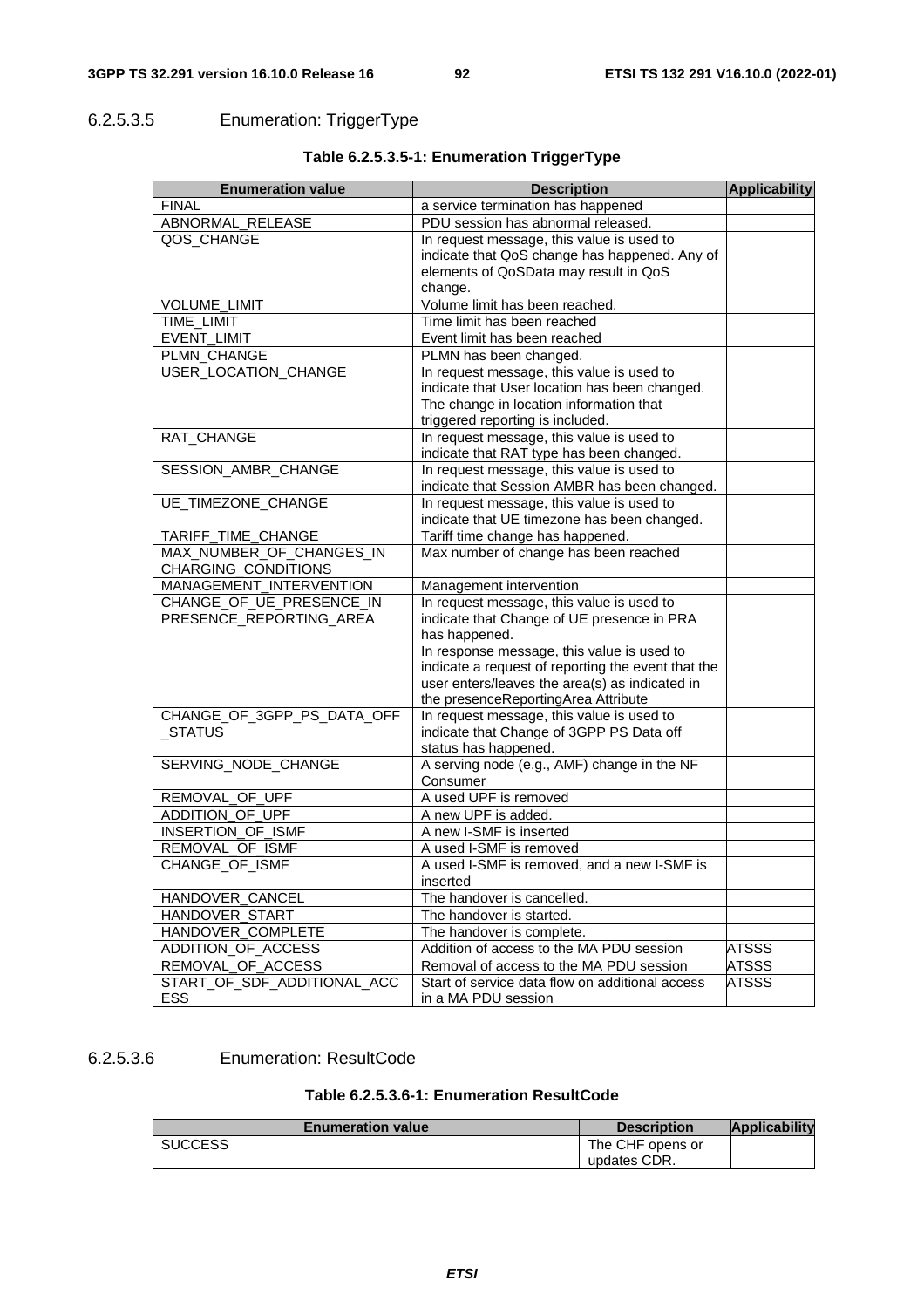#### 6.2.5.3.7 Enumeration: 3GPPPSDataOffStatus

The Enumeration ChargingCharacteristicsSelectionMode is the same as definition in table 6.1.6.3.13-1.

#### 6.2.5.3.8 Enumeration: PartialRecordMethod

The Enumeration PartialRecordMethod is the same as definition in table 6.1.6.3.15-1.

#### 6.2.5.3.9 Enumeration: RoamerInOut

The Enumeration PartialRecordMethod is the same as definition in table 6.1.6.3.16-1.

#### 6.2.5.3.10 Enumeration: SubscriberIdentityType

The Enumeration PartialRecordMethod is the same as definition in table 6.1.6.3.17-1.

## 6.2.6 Error handling

### 6.2.6.1 General

HTTP error handling shall be supported as specified in clause 5.2.4 of 3GPP TS 29.500 [4].

For the Nchf\_OfflineOnlyCharging API, HTTP error responses shall be supported as specified in clause 4.8 of 3GPP TS 29.501 [2]. Protocol errors and application errors specified in table 5.2.7.2-1 of 3GPP TS 29.500 [4] shall be supported for an HTTP method if the corresponding HTTP status codes are specified as mandatory for that HTTP method in table 5.2.7.1-1 of 3GPP TS 29.500 [4]. In addition, the requirements in the following clauses shall apply.

### 6.2.6.2 Protocol Errors

In this Release of the specification, there are no additional protocol errors applicable for the Nchf\_OfflineOnlyCharging API compared to the Protocol Error Handling specified in clause 5.2.7.2 of 3GPP TS 29.500 [7].

### 6.2.6.3 Application errors

The application errors defined for the Nchf OfflineOnlyCharging API are listed in table 6.2.6.3-1. The CHF shall include in the HTTP status code a "ProblemDetails" data structure with the "cause" attribute indicating the application error as listed in table 6.2.6.3-1. The common application errors defined in the Table 5.2.7.2-1 in 3GPP TS 29.500 [7] may also be used for the Nchf\_OfflineOnlyCharging service.

#### **Table 6.1.7.3-1: Application errors**

| <b>Application Error</b> | <b>HTTP status code</b> | <b>Description</b>                                                                                                                                                                                                                   |
|--------------------------|-------------------------|--------------------------------------------------------------------------------------------------------------------------------------------------------------------------------------------------------------------------------------|
| <b>CHARGING FAILED</b>   | 400 Bad Request         | The HTTP request is rejected because the set<br>of session or subscriber information needed<br>by the CHF for charging or CDR creation is<br>incomplete, erroneous, or not available. (E.g.<br>Rating Group, subscriber information) |

## 6.2.7 Feature negotiation

The optional features in table 6.2.7-1 are defined for the Nchf\_OfflineOnlyCharging API. They shall be negotiated using the extensibility mechanism defined in clause 6.6 of 3GPP TS 29.500 [299].

| Feature number | <b>Feature Name</b> | <b>Description</b>                                                                          |
|----------------|---------------------|---------------------------------------------------------------------------------------------|
| ΙX             | <b>ATSSS</b>        | This feature indicates support of Access Traffic Steering, Switching,<br>Splitting (ATSSS). |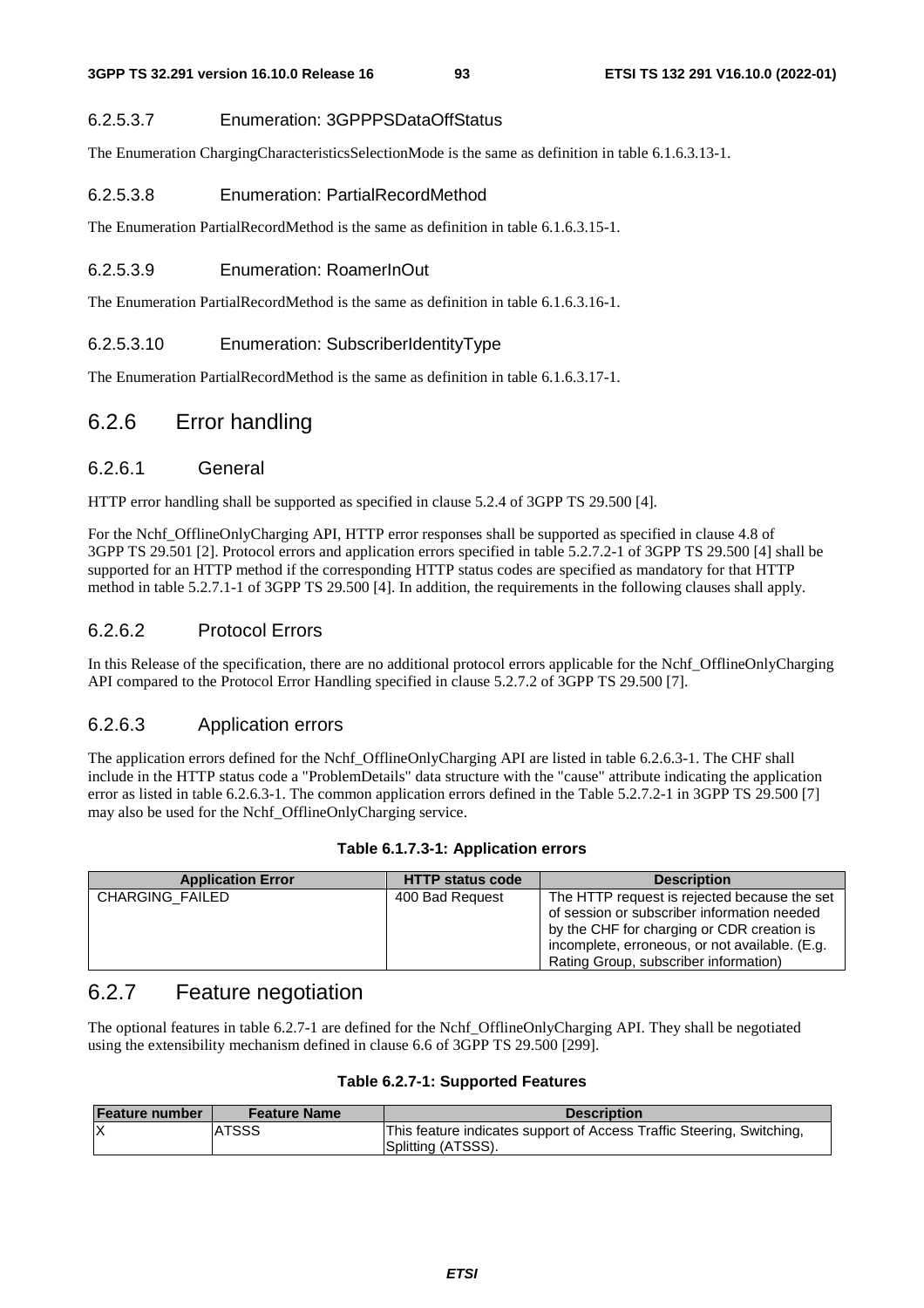# 7 Bindings of CDR field, Information Element and Resource Attribute

## 7.0 General

This clause aims to describe the mapping between the Service Charging Information element, Resource Attribute and CDR field for 5G charging.

Table 7.1-1 and 7.2-1 describes the mapping of the Information Element, Resource Attribute and CDR field of CHF-CDR for 5G charging.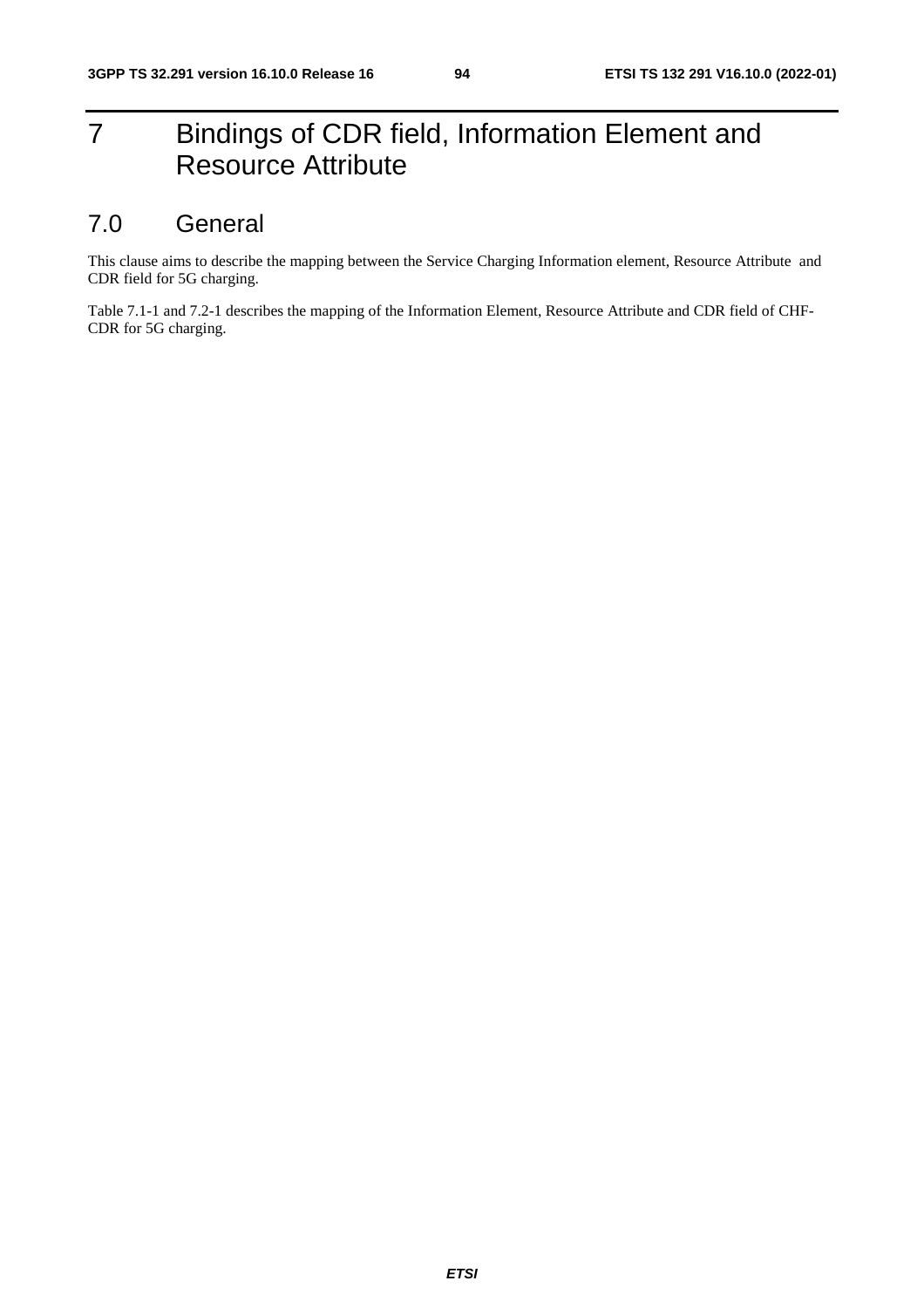## 7.1 Bindings of common CDR field, Information Element and Resource Attribute

**Table 7.1-1: Bindings of common CDR field, Information Element and Resource Attribute**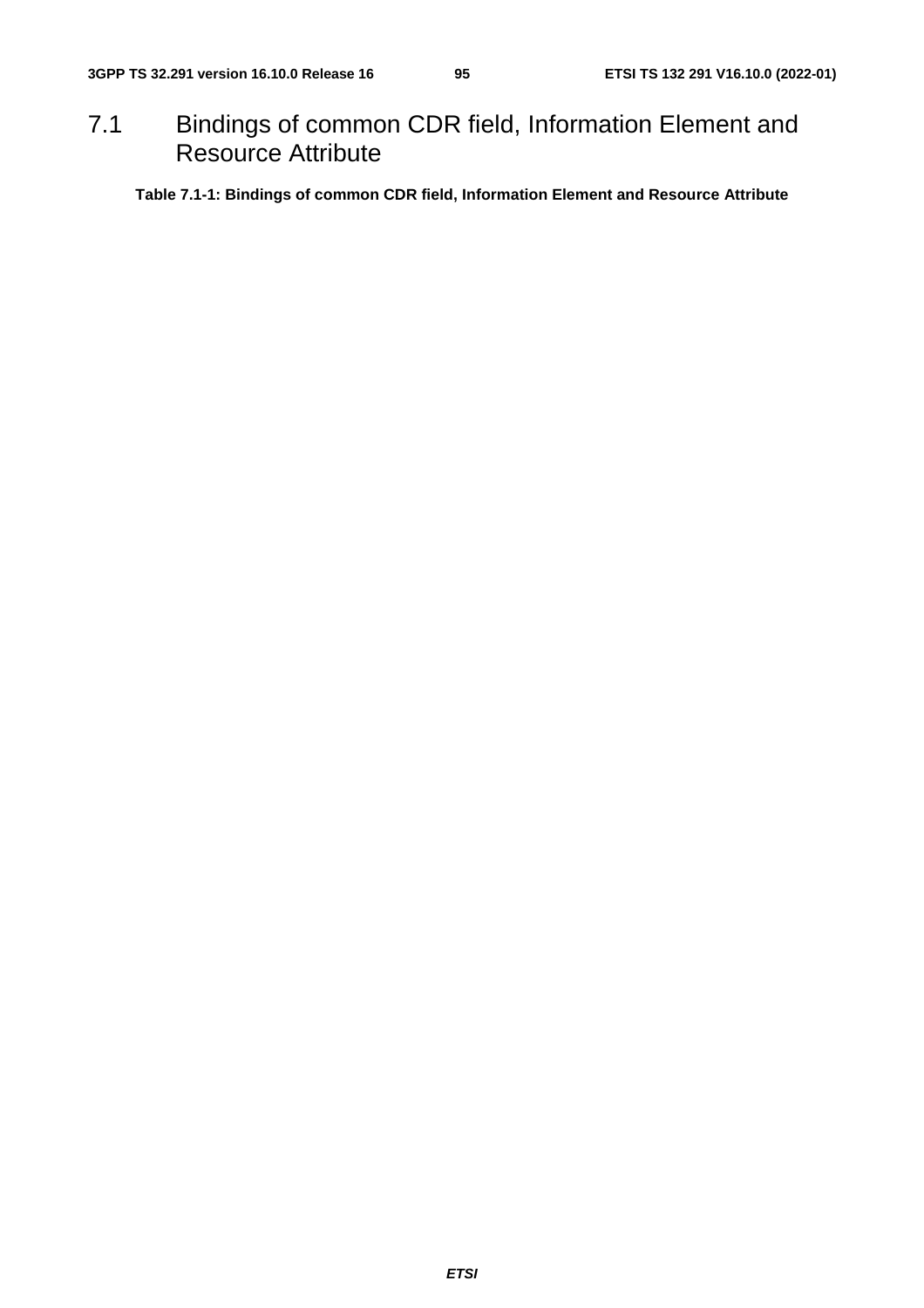| <b>Information Element</b>        | <b>CDR Field</b>                   | <b>Resource Attribute</b>                                          |
|-----------------------------------|------------------------------------|--------------------------------------------------------------------|
| Session Identifier                | <b>Charging Session Identifier</b> | /{ChargingDataRef }/ or                                            |
|                                   |                                    | /{OfflineChargingDataRef}/                                         |
|                                   |                                    | <b>ChargingDataRequest</b>                                         |
| Subscriber Identifier             | Subscriber Identifier              | /subscriberIdentifier                                              |
| Charging Id                       | Charging Id                        | /chargingId                                                        |
| <b>Invocation Timestamp</b>       | $\blacksquare$                     | /invocationTimeStamp                                               |
| <b>Invocation Sequence Number</b> | $\blacksquare$                     | /invocationSequenceNumber                                          |
| Retransmission Indicator          |                                    | /retransmissionIndicator                                           |
| One-time Event                    | $\blacksquare$                     | /oneTimeEvent                                                      |
| <b>NF Consumer Identification</b> | NF Information                     | /nfConsumerIdentification                                          |
| NF Name                           | NF Name                            | /nfConsumerIdentification/nFName                                   |
| <b>NF Address</b>                 | <b>NF Address</b>                  | /nfConsumerIdentification/nFIPv4Address                            |
|                                   |                                    | /nfConsumerIdentification/nFIPv6Address                            |
|                                   |                                    | /nfConsumerIdentification/nFFqdn                                   |
| NF PLMN ID                        | NF PLMN ID                         | /nfConsumerIdentification/nFPLMNID                                 |
| <b>NF Functionality</b>           | <b>NF Functionality</b>            | /nfConsumerIdentification/nodeFunctionality                        |
| Notify URI                        |                                    | /notifyUri                                                         |
| Service Specification Information | Service Specification Information  | /serviceSpecificationInfo                                          |
| Multiple Unit Usage               | List of Multiple Unit Usage        | /multipleUnitUsage                                                 |
| Rating Group                      | <b>Rating Group</b>                | /multipleUnitUsage/ratingGroup<br>/multipleUnitUsage/requestedUnit |
| <b>Requested Unit</b><br>Time     | $\overline{\phantom{a}}$           | /multipleUnitUsage/requestedUnit/time                              |
| <b>Total Volume</b>               |                                    | /multipleUnitUsage/requestedUnit/totalVolume                       |
| <b>Uplink Volume</b>              | $\blacksquare$                     | /multipleUnitUsage/requestedUnit/uplinkVolume                      |
| Downlink Volume                   |                                    | /multipleUnitUsage/requestedUnit/downlinkVolu                      |
|                                   |                                    | me                                                                 |
| Service Specific Units            |                                    | /multipleUnitUsage/requestedUnit/serviceSpecif                     |
|                                   |                                    | icUnits                                                            |
| <b>Used Unit Container</b>        | <b>Used Unit Container</b>         |                                                                    |
|                                   |                                    | /multipleUnitUsage/usedUnitContainer                               |
| Service Identifier                | Service Identifier                 | /multipleUnitUsage/usedUnitContainer/serviceId                     |
|                                   |                                    |                                                                    |
| Quota management Indicator        | Quota management Indicator         | /multipleUnitUsage/usedUnitContainer/quotaMa                       |
|                                   | Quota management Indicator Ext     | nagementIndicator                                                  |
| <b>Triggers</b>                   | <b>Triggers</b>                    | /multipleUnitUsage/usedUnitContainer/triggers                      |
| <b>Trigger Timestamp</b>          | <b>Trigger Timestamp</b>           | /multipleUnitUsage/usedUnitContainer/triggerTi                     |
|                                   |                                    | mestamp                                                            |
| <b>Time</b>                       | Time                               | /multipleUnitUsage/usedUnitContainer/time                          |
| <b>Total Volume</b>               | <b>Total Volume</b>                | /multipleUnitUsage/usedUnitContainer/totalVolu                     |
|                                   |                                    | me                                                                 |
| <b>Uplink Volume</b>              | <b>Uplink Volume</b>               | /multipleUnitUsage/usedUnitContainer/uplinkVo                      |
|                                   |                                    | lume                                                               |
| Downlink Volume                   | Downlink Volume                    | /multipleUnitUsage/usedUnitContainer/downlink                      |
|                                   |                                    | Volume                                                             |
| Service Specific Unit             | Service Specific Unit              | /multipleUnitUsage/usedUnitContainer/serviceS                      |
|                                   |                                    | pecificUnits                                                       |
| Event Time Stamps                 | <b>Event Time Stamps</b>           | /multipleUnitUsage/usedUnitContainer/eventTi                       |
|                                   |                                    | meStamps                                                           |
| <b>Local Sequence Number</b>      | Local Sequence Number              | /multipleUnitUsage/usedUnitContainer/localSeq                      |
|                                   |                                    | uenceNumber                                                        |
| <b>Triggers</b>                   | <b>Triggers</b>                    | /triggers                                                          |
|                                   |                                    | <b>ChargingDataResponse</b>                                        |
| <b>Invocation Timestamp</b>       |                                    | /invocationTimeStamp                                               |
| <b>Invocation Sequence Number</b> |                                    | /invocationSequenceNumber                                          |
| <b>Session Failover</b>           | $\blacksquare$                     | /sessionFailover                                                   |
| <b>Triggers</b>                   |                                    | /triggers                                                          |
| Multiple Unit Information         |                                    | /multipleUnitInformation                                           |
| <b>Result Code</b>                | $\blacksquare$                     | /multipleUnitInformation                                           |
| <b>Rating Group</b>               | $\overline{\phantom{a}}$           | /multipleUnitInformation/ratingGroup                               |
| <b>Granted Unit</b>               | $\overline{\phantom{a}}$           | /multipleUnitInformation/grantedUnit                               |
| Tariff Time Change                |                                    | /multipleUnitInformation/grantedUnit/tariffTimeC                   |
|                                   |                                    | hange                                                              |
| Time                              | $\blacksquare$                     | /multipleUnitInformation/grantedUnit/time                          |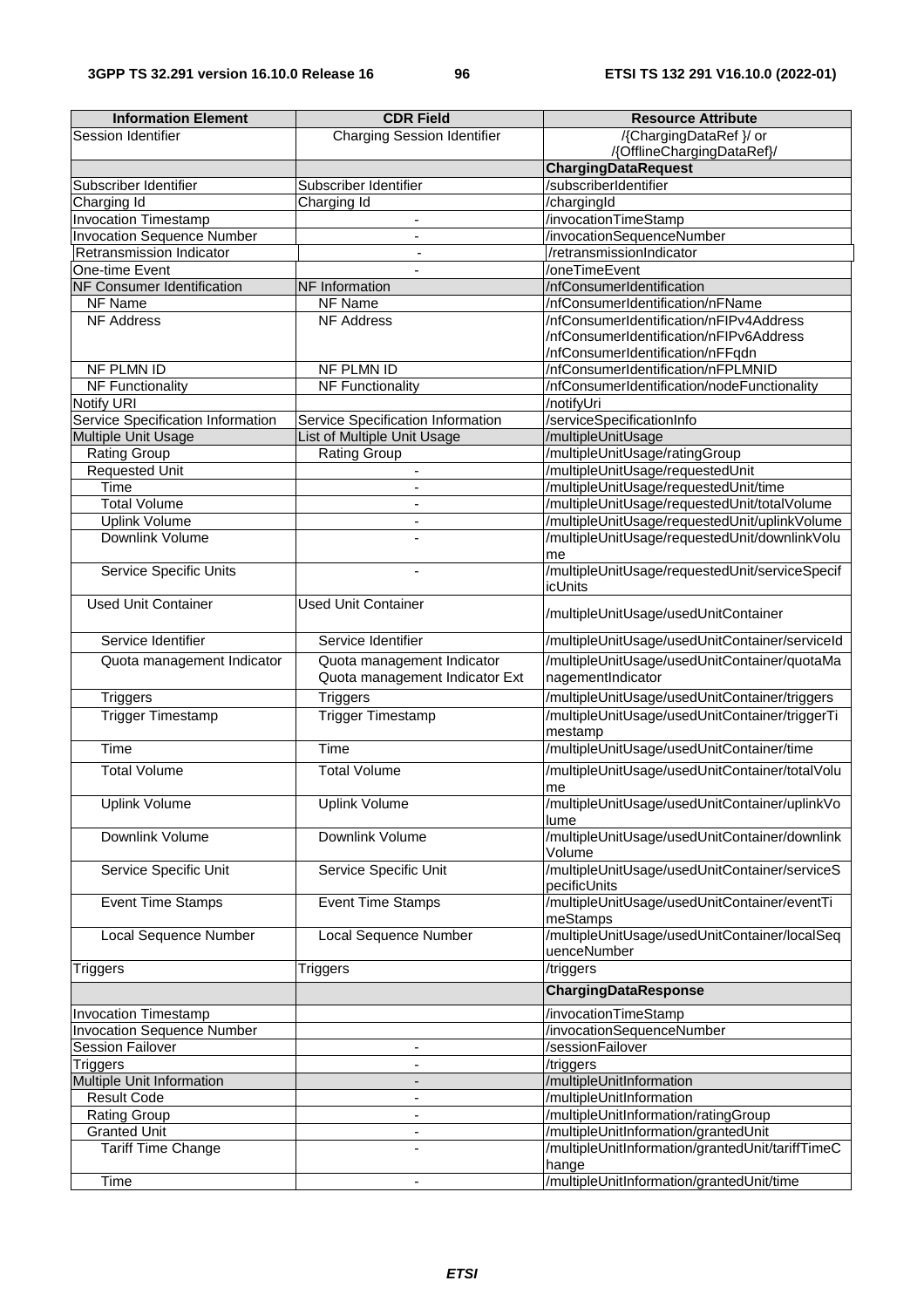| Total Volume                  | /multipleUnitInformation/grantedUnit/totalVolum |
|-------------------------------|-------------------------------------------------|
|                               |                                                 |
| Uplink Volume                 | /multipleUnitInformation/grantedUnit/uplinkVolu |
|                               | me                                              |
| Downlink Volume               | /multipleUnitInformation/grantedUnit/downlinkV  |
|                               | lolume                                          |
| Service Specific Units        | /multipleUnitInformation/grantedUnit/serviceSpe |
|                               | cificUnits                                      |
| Triggers                      | /multipleUnitInformation/triggers               |
| <b>Validity Time</b>          | /multipleUnitInformation/validityTime           |
| <b>Quota Holding Time</b>     | /multipleUnitInformation/quotaHoldingTime       |
| <b>Final Unit Indication</b>  | /multipleUnitInformation/finalUnitIndication    |
| <b>Time Quota Threshold</b>   | /multipleUnitInformation/timeQuotaThreshold     |
| Volume Quota Threshold        | /multipleUnitInformation/volumeQuotaThreshold   |
| Unit Quota Threshold          | /multipleUnitInformation/unitQuotaThreshold     |
| <b>Invocation Result</b>      | /invocationResult                               |
| <b>Invocation Result code</b> | /invocationResult/error/cause                   |
| <b>Failed parameter</b>       | /invocationResult/error/invalidParams           |
| <b>Failure Handling</b>       | /invocationResult/failureHandling               |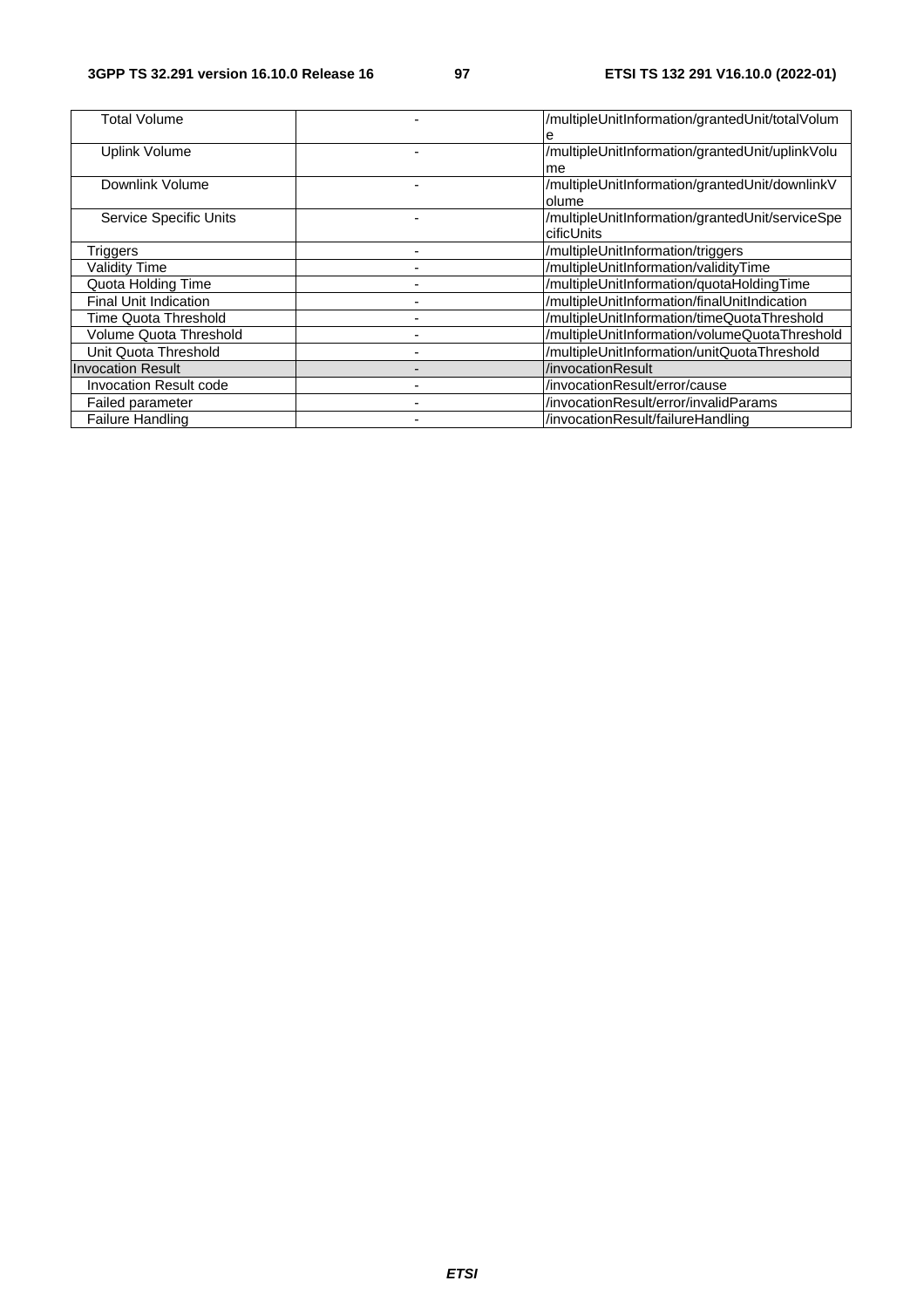## 7.2 Bindings for 5G data connectivity

**Table 7.2-1: Bindings of 5G data connectivity CDR field, Information Element and Resource Attribute**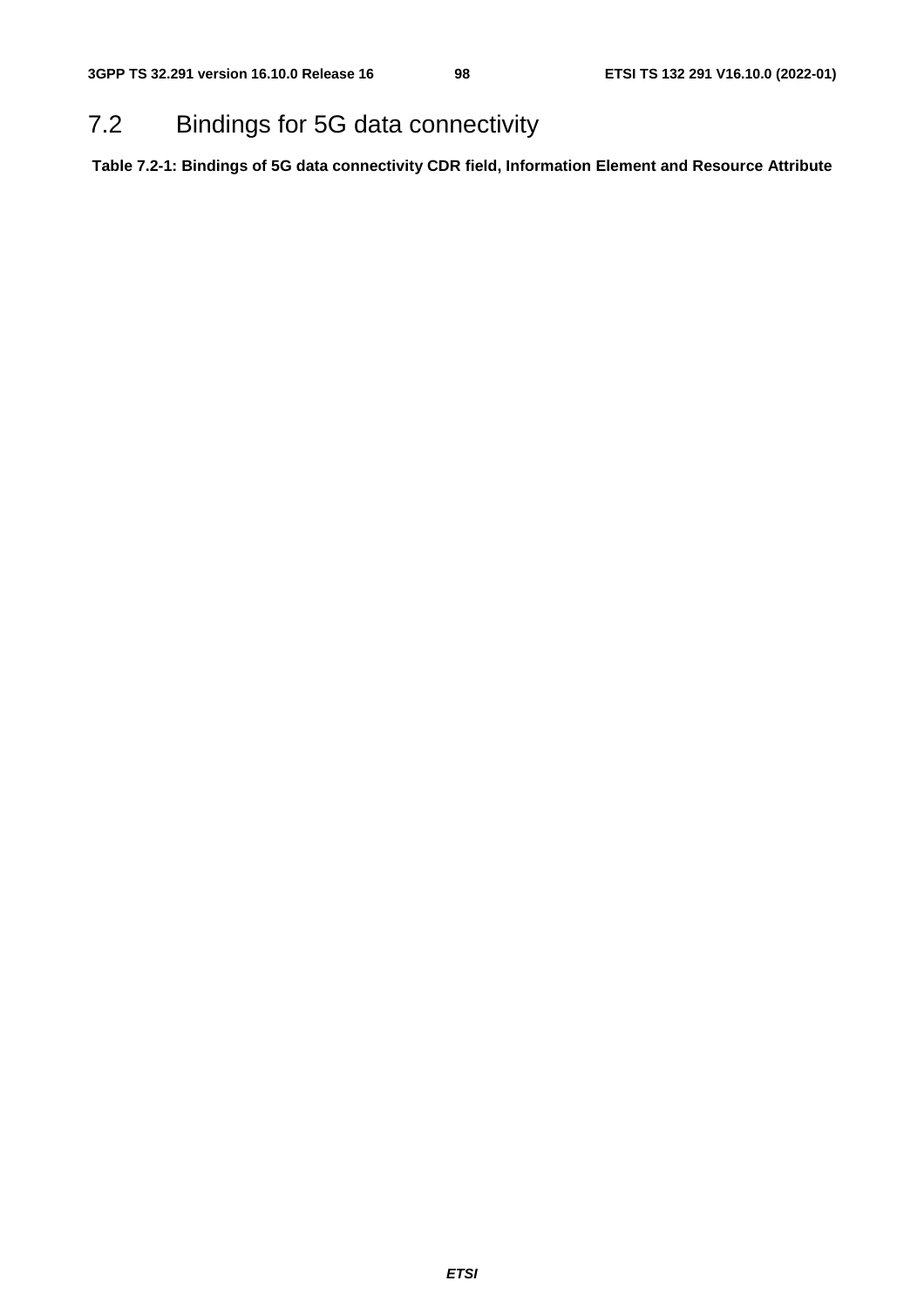| <b>Information Element</b>               | <b>CDR Field</b>                                | <b>Resource Attribute</b>                                                                      |
|------------------------------------------|-------------------------------------------------|------------------------------------------------------------------------------------------------|
|                                          |                                                 | <b>ChargingDataRequest</b>                                                                     |
| <b>Supported Features</b>                |                                                 | /supportedFeatures                                                                             |
| Multiple Unit Usage                      | List of Multiple Unit Usage                     | /multipleUnitUsage                                                                             |
| UPF ID                                   | UPF ID                                          | /multipleUnitUsage/uPFID                                                                       |
| multi-homed PDU address                  | Multi-homed PDU address                         | /multipleUnitUsage/multihomedPDUAddress                                                        |
|                                          |                                                 |                                                                                                |
| <b>Used Unit Container</b>               | <b>Used Unit Container</b>                      | /multipleUnitUsage/usedUnitContainer                                                           |
| PDU Container Information                | <b>PDU</b> Container Information                | /multipleUnitUsage/usedUnitContainer/pDUCon<br>tainerInformation                               |
| Time of First Usage                      | Time of First Usage                             | /multipleUnitUsage/usedUnitContainer/pDUCon<br>tainerInformation/timeofFirstUsage              |
| Time of Last Usage                       | Time of Last Usage                              | /multipleUnitUsage/usedUnitContainer/pDUCon                                                    |
|                                          |                                                 | tainerInformation/timeofLastUsage                                                              |
| QoS Information                          | QoS Information                                 | /multipleUnitUsage/usedUnitContainer/pDUCon<br>tainerInformation/qoSInformation                |
| <b>QoS Characteristics</b>               | QoS Characteristics                             | /multipleUnitUsage/usedUnitContainer/pDUCon<br>tainerInformation/qoSCharacteristics            |
| AF Charging Identifier                   | AF Charging Identifier                          | /multipleUnitUsage/usedUnitContainer/pDUCon<br>tainerInformation/afChargingIdentifier          |
| AF Charging Id String                    | AF Charging Id String                           | /multipleUnitUsage/usedUnitContainer/pDUCon                                                    |
| User Location Information                | <b>User Location Information</b>                | tainerInformation/afChargingIdString<br>/multipleUnitUsage/usedUnitContainer/pDUCon            |
| UE Time Zone                             | <b>UE Time Zone</b>                             | tainerInformation/userLocationInformation<br>/multipleUnitUsage/usedUnitContainer/pDUCon       |
|                                          |                                                 | tainerInformation/uetimeZone                                                                   |
| RAT Type                                 | RAT Type                                        | /multipleUnitUsage/usedUnitContainer/pDUCon<br>tainerInformation/rATType                       |
| Serving Network Function ID              | Serving Network Function ID                     | /multipleUnitUsage/usedUnitContainer/pDUCon<br>tainerInformation/servingNodelD                 |
| Presence Reporting Area                  | Presence Reporting Area                         | /multipleUnitUsage/usedUnitContainer/pDUCon                                                    |
| Information                              | Information                                     | tainerInformation/                                                                             |
|                                          |                                                 | presenceReportingAreaInformation                                                               |
| 3GPP PS Data Off Status                  | 3GPP PS Data Off Status                         | /multipleUnitUsage/usedUnitContainer/pDUCon<br>tainerInformation/3gppPSDataOffStatus           |
| <b>MA PDU Steering</b><br>functionality  | MA PDU Steering functionality                   | /multipleUnitUsage/usedUnitContainer/pDUCon<br>tainerInformation/mAPDUSteeringFunctionality    |
| MA PDU Steering mode                     | MA PDU Steering mode                            | /multipleUnitUsage/usedUnitContainer/pDUCon                                                    |
|                                          |                                                 | tainerInformation/mAPDUSteeringMode                                                            |
| Sponsor Identity                         | Sponsor Identity                                | /multipleUnitUsage/usedUnitContainer/pDUCon<br>tainerInformation/sponsorIdentity               |
| Application Service Provider<br>Identity | <b>Application Service Provider</b><br>Identity | /multipleUnitUsage/usedUnitContainer/pDUCon<br>tainerInformation/applicationserviceProviderIde |
| Charging Rule Base Name                  | Charging Rule Base Name                         | ntity<br>/multipleUnitUsage/usedUnitContainer/pDUCon                                           |
|                                          |                                                 | tainerInformation/chargingRuleBaseName                                                         |
| PDU Session Charging Information         | PDU Session Charging Information                | /pDUSessionChargingInformation                                                                 |
| Charging Id                              | Charging Id                                     | /pDUSessionChargingInformation/chargingId                                                      |
| Home Provided ChargingId                 | Home Provided ChargingId                        | /pDUSessionChargingInformation/<br>homeProvidedChargingId                                      |
| <b>User Information</b>                  | <b>User Information</b>                         | /pDUSessionChargingInformation/<br>userInformation                                             |
| User Identifier                          | User Identifier                                 | /pDUSessionChargingInformation/userInformati<br>on/servedGPSI                                  |
| User Equipment Info                      | User Equipment Info                             | /pDUSessionChargingInformation/userInformati                                                   |
| Unauthenticated Flag                     | Unauthenticated Flag                            | on/ servedPEI<br>/pDUSessionChargingInformation/userInformati                                  |
| Roamer In Out                            | Roamer In Out                                   | on/ unauthenticatedFlag<br>/pDUSessionChargingInformation/userInformati                        |
|                                          |                                                 | on/ roamerInOut                                                                                |
| User Location Info                       | User Location Info                              | /pDUSessionChargingInformation/<br>userLocationinfo                                            |
| MA PDU Non 3GPP User<br>Location info    | MA PDU Non 3GPP User<br>Location info           | /pDUSessionChargingInformation/mAPDUNon3<br><b>GPPUserLocationInfo</b>                         |
| Non 3GPP User Location Time              | Non 3GPP User Location Time                     | /pDUSessionChargingInformation/non3GPPUs                                                       |
|                                          |                                                 | erLocationTime                                                                                 |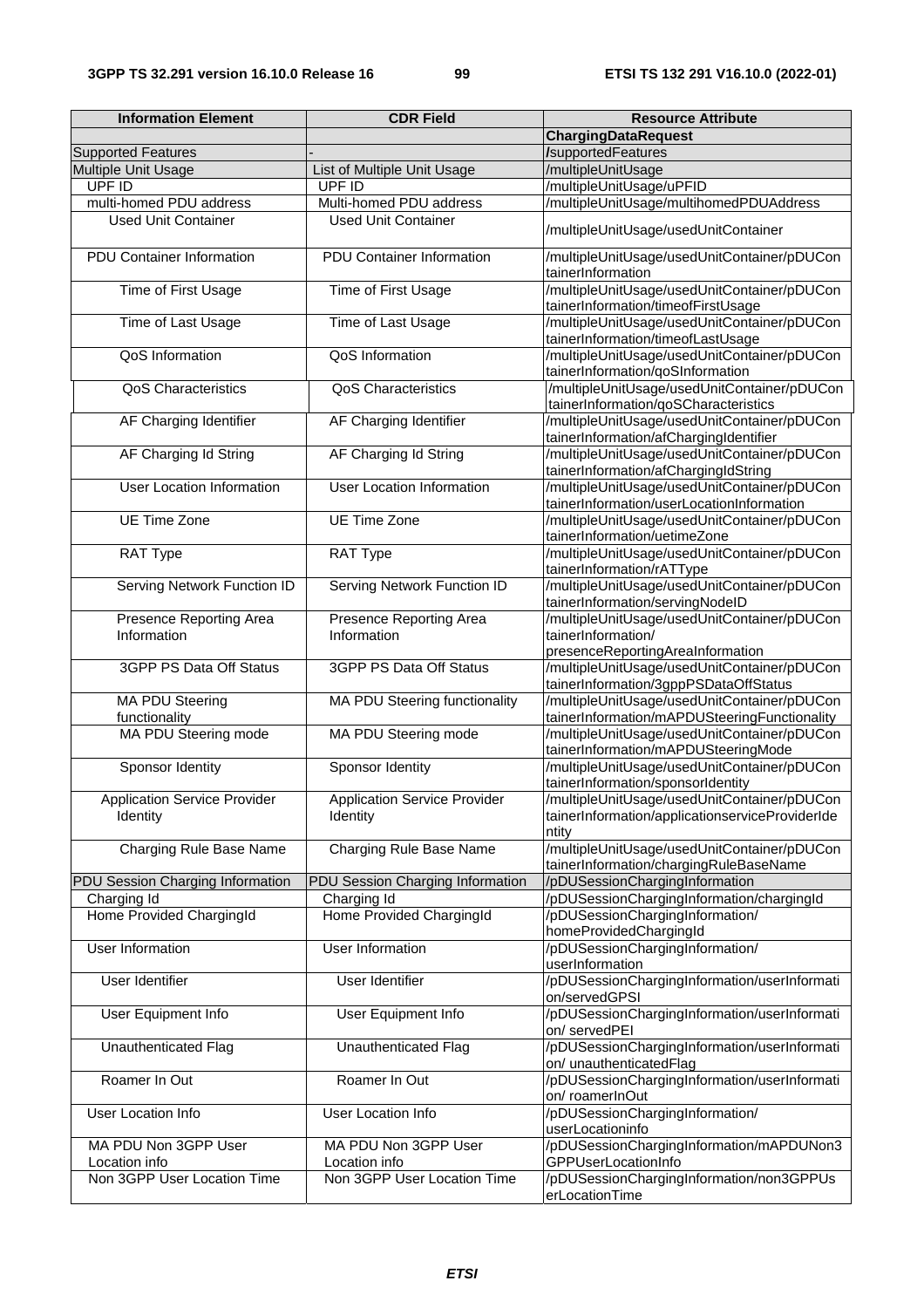| MA PDU Non 3GPP User                 | MA PDU Non 3GPP User              | /pDUSessionChargingInformation/mAPDUNon3                                      |
|--------------------------------------|-----------------------------------|-------------------------------------------------------------------------------|
| <b>Location Time</b>                 | <b>Location Time</b>              | GPPUserLocationTime                                                           |
| <b>UE Time Zone</b>                  | <b>UE Time Zone</b>               | /pDUSessionChargingInformation/uEtimeZone                                     |
| Presence Reporting Area              | Presence Reporting Area           | /pDUSessionChargingInformation/                                               |
| Information                          | Information                       | presenceReportingAreaInformation                                              |
| <b>PDU Session Information</b>       | <b>PDU Session Information</b>    | /pDUSessionChargingInformation/pduSessionI                                    |
|                                      |                                   | nformation                                                                    |
| PDU Session ID                       | PDU Session ID                    | /pDUSessionChargingInformation/pduSessionI                                    |
|                                      | Network Slice Instance Identifier | nformation/pduSessionID                                                       |
| Network Slice Instance<br>Identifier |                                   | /pDUSessionChargingInformation/pduSessionI<br>nformation/networkSlicingInfo   |
| PDU Type                             | PDU Type                          | /pDUSessionChargingInformation                                                |
|                                      |                                   | /pduSessionInformation/pduType                                                |
| <b>PDU Address</b>                   | <b>PDU Address</b>                | /pDUSessionChargingInformation                                                |
|                                      |                                   | /pduSessionInformation/pduAddress                                             |
| PDU IPv4 Address                     | PDU IPv4 Address                  | /pDUSessionChargingInformation/pduSessionI                                    |
|                                      |                                   | nformation/pduAddress/pduIPv4Address                                          |
|                                      |                                   |                                                                               |
| PDU IPv6 Address with                | PDU IPv6 Address with             | /pDUSessionChargingInformation/pduSessionI                                    |
| prefix                               | prefix                            | nformation/pduAddress/pdulPv6Addresswithpre                                   |
|                                      |                                   | fix                                                                           |
| PDU Address prefix length            | PDU Address prefix length         | /pDUSessionChargingInformation                                                |
|                                      |                                   | /pduSessionInformation/pduAddress/pduAddre                                    |
|                                      |                                   | ssprefixlength                                                                |
| IPv4 Dynamic Address                 | IPv4 Dynamic Address Flag         | /pDUSessionChargingInformation                                                |
| Flag                                 |                                   | /pduSessionInformation/pduAddress/                                            |
|                                      |                                   | iPv4dynamicAddressFlag                                                        |
| IPv6 Dynamic Address Flag            | IPv6 Dynamic Prefix Flag          | pDUSessionChargingInformation                                                 |
|                                      |                                   | /pduSessionInformation/pduAddress/                                            |
|                                      |                                   | iPv6dynamicPrefixFlag                                                         |
| Additional PDU IPv6                  | Additional PDU IPv6 Prefixes      | pDUSessionChargingInformation                                                 |
| Prefixes                             |                                   | /pduSessionInformation/pduAddress/                                            |
|                                      |                                   | addlpv6AddrPrefixes                                                           |
|                                      |                                   |                                                                               |
| <b>SSC Mode</b>                      | <b>SSC Mode</b>                   | /pDUSessionChargingInformation                                                |
|                                      |                                   | /pduSessionInformation/sscMode                                                |
| MA PDU session information           | MA PDU session information        | /pDUSessionChargingInformation                                                |
|                                      |                                   | /pduSessionInformation/mAPDUSessionInform                                     |
|                                      |                                   | ation                                                                         |
| MA PDU session indicator             | MA PDU session indicator          | /pDUSessionChargingInformation                                                |
|                                      |                                   | /pduSessionInformation/mAPDUSessionInform                                     |
|                                      |                                   | ation/mAPDUSessionIndicator                                                   |
| ATSSS capability                     | <b>ATSSS capability</b>           | /pDUSessionChargingInformation                                                |
|                                      |                                   | /pduSessionInformation/mAPDUSessionInform                                     |
|                                      |                                   | ation/aTSSSCapability                                                         |
| SUPI PLMN ID                         | SUPI PLMN ID                      | /pDUSessionChargingInformation                                                |
|                                      |                                   | /pduSessionInformation/hPlmnId                                                |
| Serving Network Function ID          | Serving Network Function ID       | /pDUSessionChargingInformation                                                |
|                                      |                                   | /pduSessionInformation/                                                       |
|                                      |                                   | servingNetworkFunctionID                                                      |
| Serving CN PLMN ID                   | Serving CN PLMN ID                | /pDUSessionChargingInformation/pduSessionI                                    |
|                                      |                                   | nformation/servingCNPlmnld                                                    |
| RAT Type                             | RAT Type                          | /pDUSessionChargingInformation                                                |
|                                      |                                   | /pduSessionInformation/ratType                                                |
| MA PDU Non 3GPP RAT Type             | MA PDU Non 3GPP RAT Type          | /pDUSessionChargingInformation                                                |
|                                      |                                   | /pduSessionInformation/mAPDUNon3GPPRAT                                        |
|                                      |                                   | <b>Type</b>                                                                   |
| Data Network Name Identifier         | Data Network Name Identifier      | /pDUSessionChargingInformation                                                |
|                                      |                                   | /pduSessionInformation/dnnid                                                  |
| <b>DNN Selection Mode</b>            | <b>DNN Selection Mode</b>         | /pDUSessionChargingInformation                                                |
|                                      |                                   | /pduSessionInformation/dNNselectionMode                                       |
| Authorized QoS information           | Authorized Qos Information        | /pDUSessionChargingInformation                                                |
|                                      |                                   | /pduSessionInformation/authorized                                             |
|                                      |                                   | qoSInformation                                                                |
| Subscribed QoS Information           | Subscribed QoS Information        | /pDUSessionChargingInformation<br>/pduSessionInformation/subscribedQoSInforma |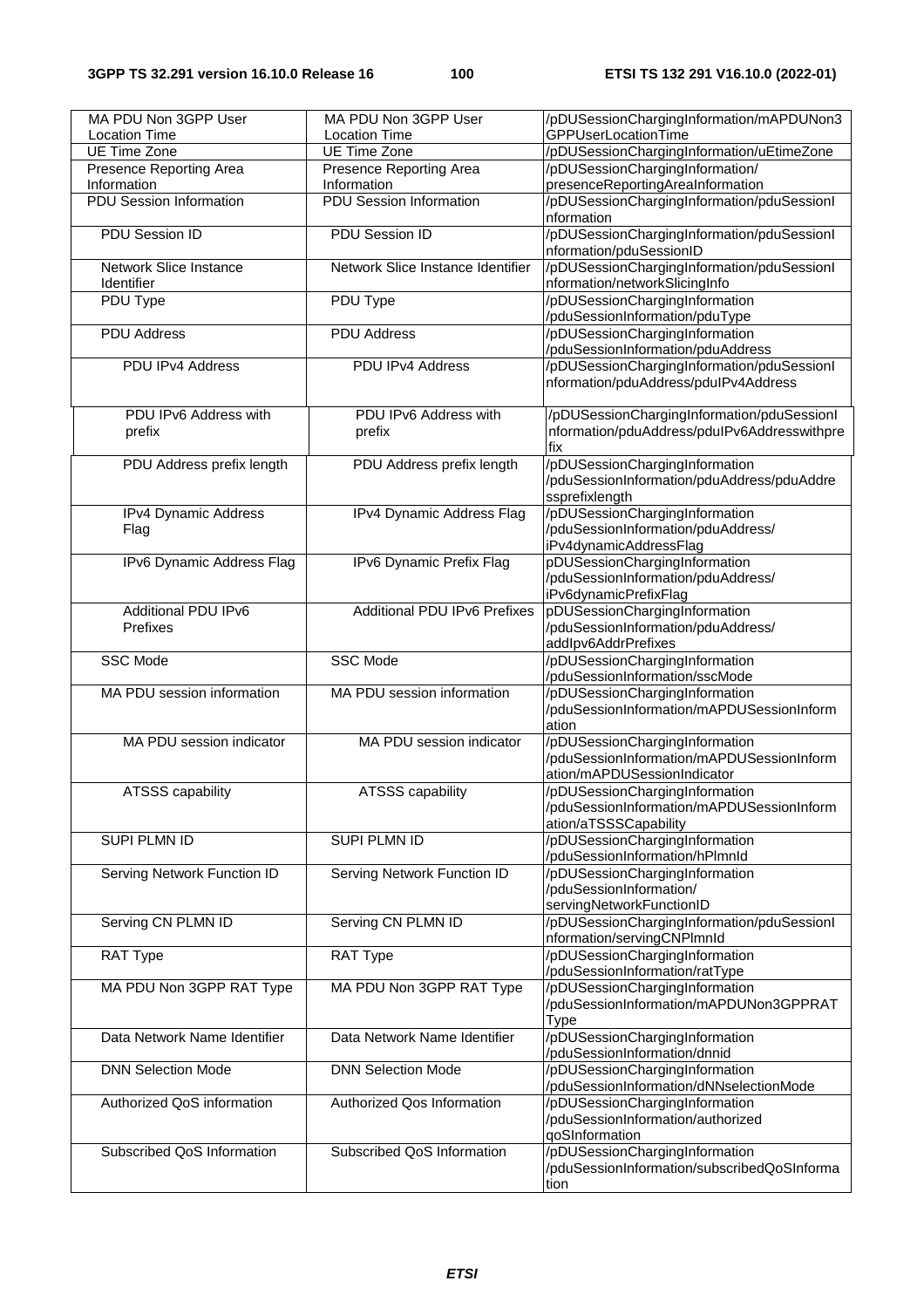| <b>Authorized Session-AMBR</b>   | <b>Authorized Session-AMBR</b>   | /pDUSessionChargingInformation<br>/pduSessionInformation/authorizedSessionAMB      |
|----------------------------------|----------------------------------|------------------------------------------------------------------------------------|
|                                  |                                  | R                                                                                  |
| <b>Subscribed Session-AMBR</b>   | <b>Subscribed Session-AMBR</b>   | /pDUSessionChargingInformation                                                     |
|                                  |                                  | /pduSessionInformation/subscribedSessionAM                                         |
|                                  |                                  |                                                                                    |
|                                  |                                  | <b>BR</b>                                                                          |
| <b>Charging Characteristics</b>  | <b>Charging Characteristics</b>  | /pDUSessionChargingInformation                                                     |
|                                  |                                  | /pduSessionInformation/                                                            |
|                                  |                                  | chargingCharacteristics                                                            |
| <b>Charging Characteristics</b>  | <b>Charging Characteristics</b>  | pDUSessionChargingInformation                                                      |
|                                  |                                  |                                                                                    |
| Selection Mode                   | <b>Selection Mode</b>            | /pduSessionInformation/chargingCharacteristics                                     |
|                                  |                                  | SelectionMode                                                                      |
| PDU session start Time           | PDU session start Time           | /pDUSessionChargingInformation                                                     |
|                                  |                                  | /pduSessionInformation/startTime                                                   |
| PDU session stop Time            | PDU session stop Time            | /pDUSessionChargingInformation                                                     |
|                                  |                                  |                                                                                    |
|                                  |                                  | /pduSessionInformation/stopTime                                                    |
| Diagnostics                      | Diagnostics                      | /pDUSessionChargingInformation                                                     |
|                                  |                                  | /pduSessionInformation/diagnostics                                                 |
| <b>Enhanced Diagnostics</b>      | <b>Enhanced Diagnostics</b>      | /pDUSessionChargingInformation                                                     |
|                                  |                                  | /pduSessionInformation/enhancedDiagnostics                                         |
|                                  |                                  |                                                                                    |
| 3GPP PS Data Off Status          | 3GPP PS Data Off Status          | /pDUSessionChargingInformation                                                     |
|                                  |                                  | /pduSessionInformation/3gppPSDataOffStatus                                         |
| Session Stop Indicator           | Session Stop Indicator           | /pDUSessionChargingInformation                                                     |
|                                  |                                  | /pduSessionInformation/sessionStopIndicator                                        |
|                                  |                                  |                                                                                    |
| Unit Count Inactivity Timer      |                                  | /pDUSessionChargingInformation/unitCountIna                                        |
|                                  |                                  | ctivityTimer                                                                       |
| <b>RAN Secondary RAT Usage</b>   | RAN Secondary RAT Usage Report   | /pDUSessionChargingInformation/rANSecondar                                         |
| Report                           |                                  | yRATUsageReport                                                                    |
| <b>NG RAN Secondary RAT Type</b> | <b>NG RAN Secondary RAT Type</b> | /pDUSessionChargingInformation/rANSecondar                                         |
|                                  |                                  |                                                                                    |
|                                  |                                  | yRATUsageReport/rANSecondaryRATType                                                |
| Qos Flows Usage Reports          | Qos Flows Usage Reports          | /pDUSessionChargingInformation/rANSecondar                                         |
|                                  |                                  | yRATUsageReport/qosFlowsUsageReports                                               |
| Roaming QBC information          | Roaming QBC information          | /roamingQBCInformation                                                             |
| Multiple QFI container           | Multiple QFI container           | /roamingQBCInformation/multipleQFIcontainer                                        |
|                                  |                                  |                                                                                    |
|                                  |                                  |                                                                                    |
| <b>Triggers</b>                  | <b>Triggers</b>                  | /roamingQBCInformation/multipleQFIcontainer/t                                      |
|                                  |                                  | riggers                                                                            |
| <b>Trigger Timestamp</b>         |                                  | /roamingQBCInformation/multipleQFIcontainer/t                                      |
|                                  | <b>Trigger Timestamp</b>         |                                                                                    |
|                                  |                                  | riggerTimestamp                                                                    |
| Time                             | Time                             | /roamingQBCInformation/multipleQFIcontainer/t                                      |
|                                  |                                  | ime                                                                                |
| <b>Total Volume</b>              | <b>Total Volume</b>              | /roamingQBCInformation/multipleQFIcontainer/t                                      |
|                                  |                                  | otalVolume                                                                         |
|                                  |                                  |                                                                                    |
| <b>Uplink Volume</b>             | Uplink Volume                    | /roamingQBCInformation/multipleQFIcontainer/                                       |
|                                  |                                  | uplinkVolume                                                                       |
| Downlink Volume                  | Downlink Volume                  | /roamingQBCInformation/multipleQFIcontainer/                                       |
|                                  |                                  | downlinkVolume                                                                     |
|                                  |                                  |                                                                                    |
| Local Sequence Number            | Local Sequence Number            | /roamingQBCInformation/multipleQFIcontainer/l                                      |
|                                  |                                  | ocalSequenceNumber                                                                 |
| <b>QFI Container information</b> | <b>QFI Container information</b> | /roamingQBCInformation/multipleQFIcontainer/                                       |
|                                  |                                  | qFIContainerInformation                                                            |
| QoS Flow Id                      | QoS Flow Id                      | /roamingQBCInformation/multipleQFIcontainer/                                       |
|                                  |                                  |                                                                                    |
|                                  |                                  | qFIContainerInformation/qFI                                                        |
| Time of First Usage              | Time of First Usage              | /roamingQBCInformation/multipleQFIcontainer/                                       |
|                                  |                                  | qFIContainerInformation/timeofFirstUsage                                           |
| Time of Last Usage               | Time of Last Usage               | /roamingQBCInformation/multipleQFIcontainer/                                       |
|                                  |                                  | qFIContainerInformation/timeofLastUsage                                            |
|                                  |                                  |                                                                                    |
| QoS Information                  | QoS Information                  | /roamingQBCInformation/multipleQFIcontainer/                                       |
|                                  |                                  | qFIContainerInformation/qoSInformation                                             |
| QoS Characteristics              | QoS Characteristics              | /roamingQBCInformation/multipleQFIcontainer/                                       |
|                                  |                                  | qFIContainerInformation/qoSCharacteristics                                         |
| User Location Information        | <b>User Location Information</b> | /roamingQBCInformation/multipleQFIcontainer/                                       |
|                                  |                                  |                                                                                    |
|                                  |                                  | qFIContainerInformation/                                                           |
|                                  |                                  | userLocationInformation                                                            |
| UE Time Zone                     | UE Time Zone                     | /roamingQBCInformation/multipleQFIcontainer/<br>qFIContainerInformation/uetimeZone |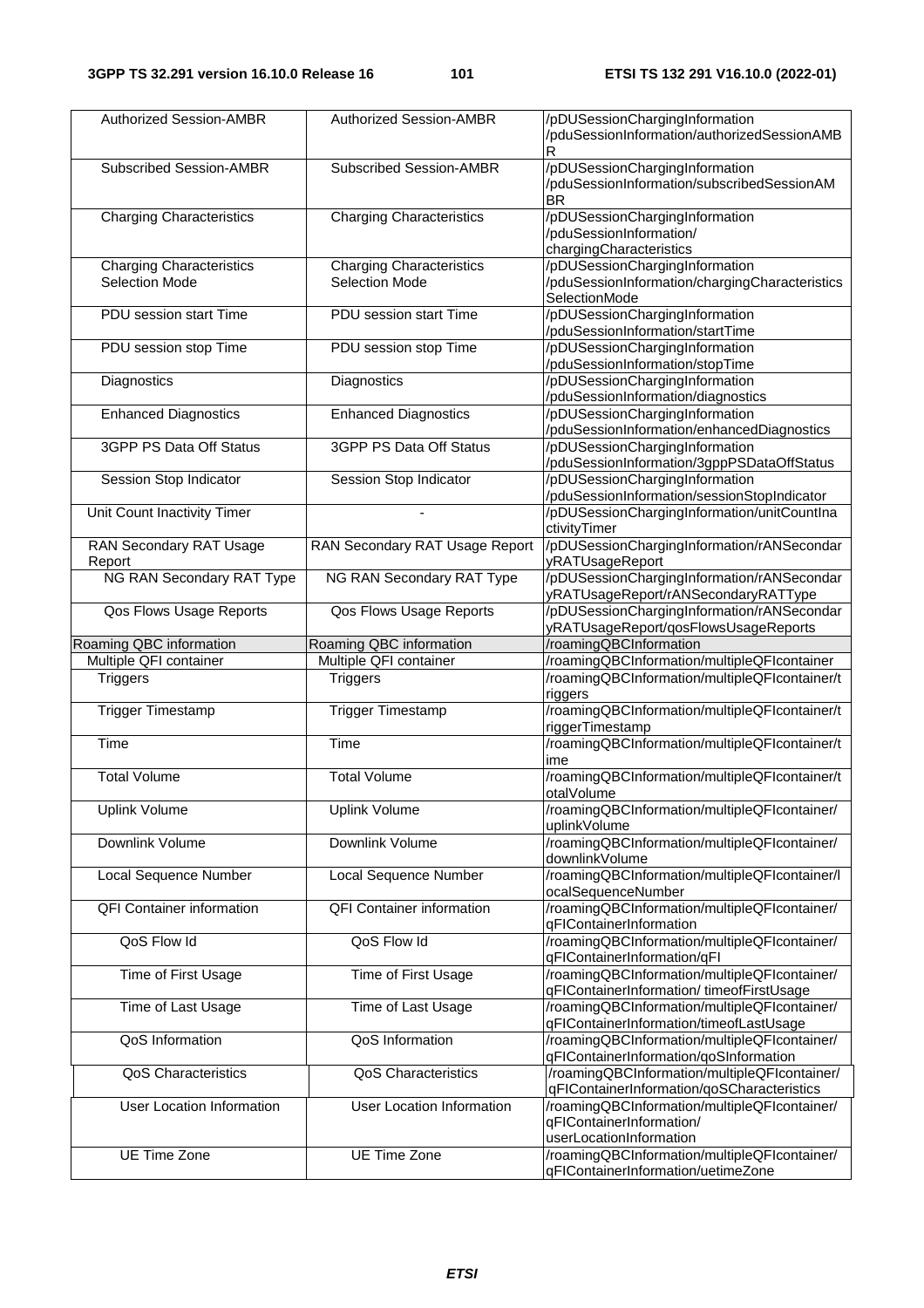| Presence Reporting Area<br>Information | Presence Reporting Area<br>Information | /roamingQBCInformation/multipleQFIcontainer/<br>qFIContainerInformation/presenceReportingAre<br>aInformation |
|----------------------------------------|----------------------------------------|--------------------------------------------------------------------------------------------------------------|
| <b>RAT Type</b>                        | <b>RAT Type</b>                        | /roamingQBCInformation/multipleQFIcontainer/<br>qFIContainerInformation/rATType                              |
| <b>Report Time</b>                     | <b>Report Time</b>                     | /roamingQBCInformation/multipleQFIcontainer/<br>qFIContainerInformation/reportTime                           |
| Serving Network Function ID            | <b>Serving Network Function ID</b>     | /roamingQBCInformation/multipleQFIcontainer/<br>qFIContainerInformation/<br>servingNetworkFunctionID         |
| 3GPP PS Data Off Status                | 3GPP PS Data Off Status                | /roamingQBCInformation/multipleQFIcontainer/<br>qFIContainerInformation/3gppPSDataOffStatus                  |
| EPS bearer Charging Id                 | EPS bearer Charging Id                 | /roamingQBCInformation/multipleQFIcontainer/<br>qFIContainerInformation/3gppChargingId                       |
| Diagnostics                            | Diagnostics                            | /roamingQBCInformation/multipleQFIcontainer/<br>qFIContainerInformation/diagnostics                          |
| <b>Enhanced Diagnostics</b>            | <b>Enhanced Diagnostics</b>            | /roamingQBCInformation/multipleQFIcontainer/<br>qFIContainerInformation/enhancedDiagnostics                  |
| UPF ID                                 | UPF ID                                 | /roamingQBCInformation/uPFID                                                                                 |
| Roaming Charging Profile               | Roaming Charging Profile               | /roamingQBCInformation/roamingChargingProfi<br>le                                                            |
| Trigger                                | Trigger                                | /roamingQBCInformationroamingChargingProfil<br>e/trigger                                                     |
| Partial record method                  | Partial record method                  | /roamingQBCInformation/roamingChargingProfi<br>le/partialRecordMethod                                        |
|                                        |                                        | ChargingDataResponse                                                                                         |
| <b>Supported Features</b>              | $\overline{\phantom{a}}$               | <b>/supportedFeatures</b>                                                                                    |
| Multiple Unit information              | $\overline{\phantom{a}}$               | /multipleUnitInformation                                                                                     |
| UPF ID                                 | $\blacksquare$                         | /multipleUnitInformation/uPFID                                                                               |
| PDU Session Charging Information       | $\blacksquare$                         | /pDUSessionChargingInformation                                                                               |
| Presence Reporting Area                | $\blacksquare$                         | /pDUSessionChargingInformation/                                                                              |
| Information                            |                                        | presenceReportingAreaInformation                                                                             |
| Unit Count Inactivity Timer            | $\blacksquare$                         | /pDUSessionChargingInformation/unitCountIna<br>ctivityTimer                                                  |
| Roaming QBC information                | $\blacksquare$                         | /roamingQBCInformation                                                                                       |
| Roaming Charging Profile               | ÷,                                     | /roamingQBCInformation/roamingChargingProfi<br>le                                                            |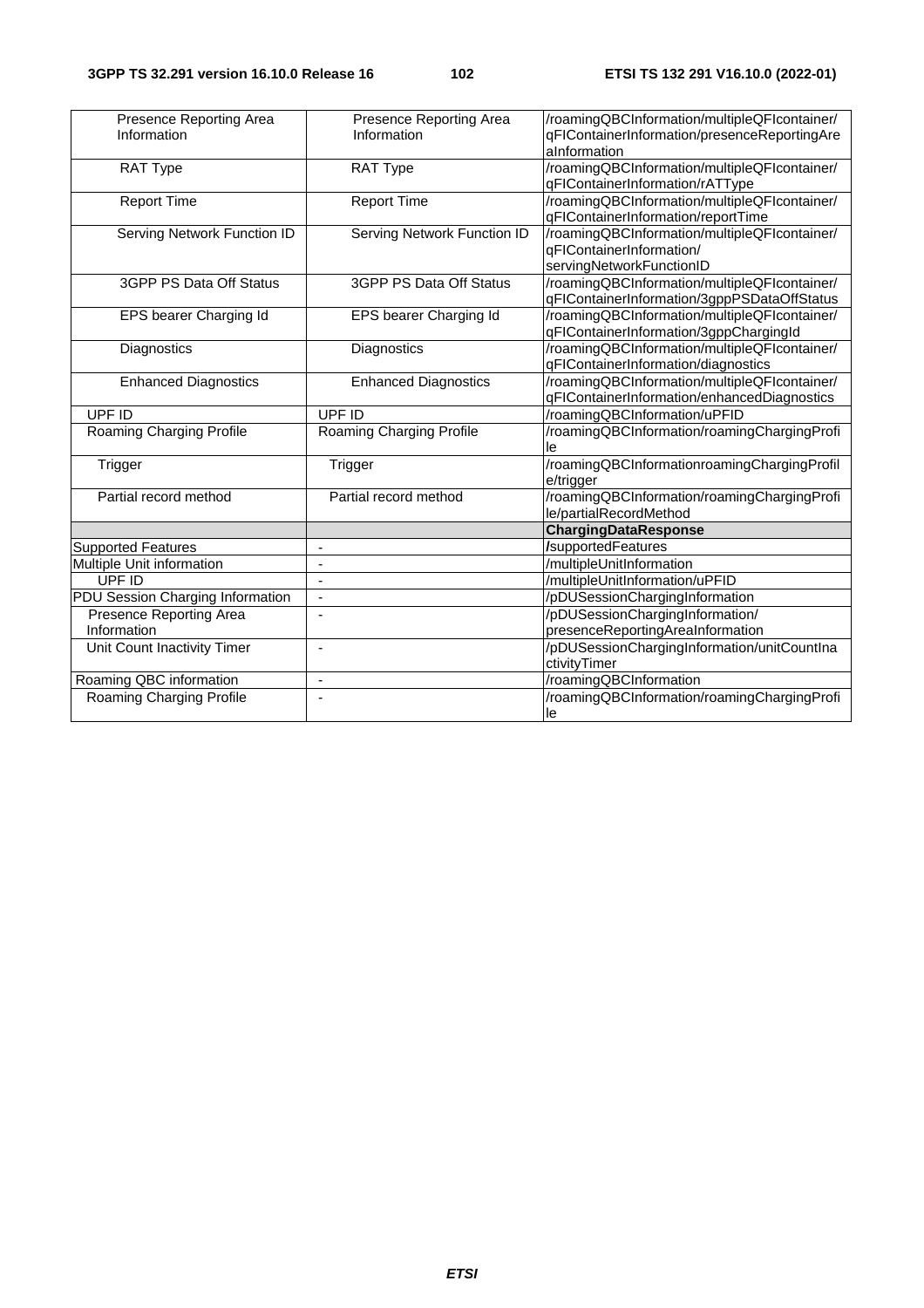## 7.3 Bindings for SMS charging

**Table 7.3-1: Bindings of CDR field, Information Element and Resource Attribute for SMS charging**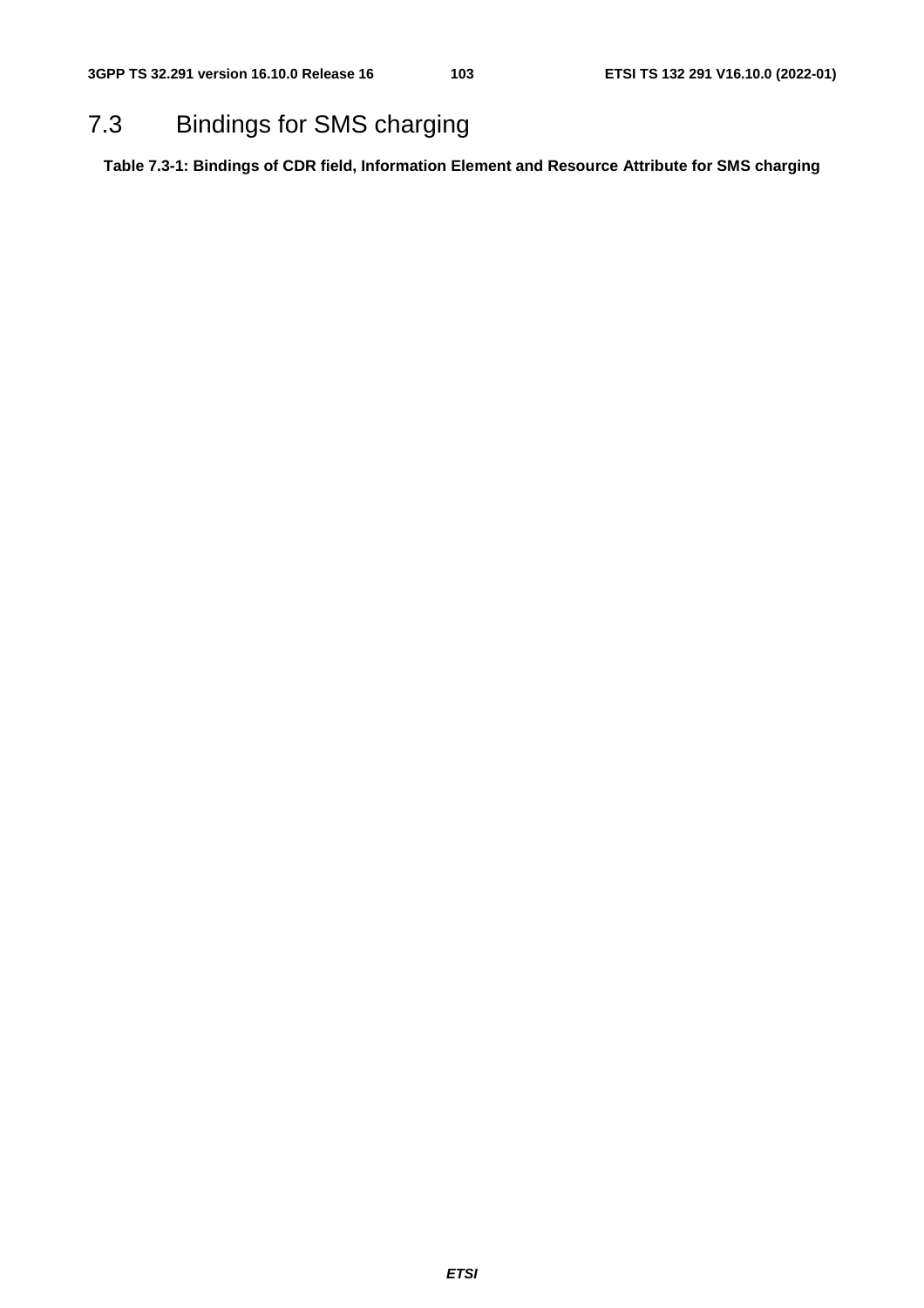| <b>Information Element</b>            | <b>CDR Field</b>                   | <b>Resource Attribute</b>                                                 |
|---------------------------------------|------------------------------------|---------------------------------------------------------------------------|
|                                       |                                    | <b>ChargingDataRequest</b>                                                |
| <b>Invocation Timestamp</b>           | <b>Event Timestamp</b>             | /invocationTimeStamp                                                      |
| <b>SMS Charging Information</b>       | <b>SMS Charging Information</b>    | /sMSChargingInformation                                                   |
| Originator Info                       | Originator Info                    | /sMSChargingInformation/originatorInfo                                    |
| Originator SUPI                       | Originator SUPI                    | /sMSChargingInformation/originatorInfo/originat<br>orSUPI                 |
| <b>Originator GPSI</b>                | <b>Originator GPSI</b>             | /sMSChargingInformation/originatorInfo/originat<br>orGPSI                 |
| <b>Originator Other Address</b>       | <b>Originator Other Address</b>    | /sMSChargingInformation/originatorInfo/originat<br>orOtherAddress         |
| <b>Originator Received</b><br>Address | <b>Originator Received Address</b> | /sMSChargingInformation/originatorInfo/originat<br>orReceivedAddress      |
| <b>Originator SCCP Address</b>        | Originator SCCP Address            | /sMSChargingInformation/originatorInfo/originat<br>orSCCPAddress          |
| SM Originator Interface               | SM Originator Interface            | /sMSChargingInformation/originatorInfo/sMOrigi<br>natorInterface          |
| SM Originator Protocol Id             | SM Originator Protocol Id          | /sMSChargingInformation/originatorInfo/sMOrigi<br>natorProtocolld         |
| Recipient Info                        | Recipient Info                     | /sMSChargingInformation/recipientInfo                                     |
| <b>Recipient SUPI</b>                 | <b>Recipient SUPI</b>              | /sMSChargingInformation/recipientInfo/recipient<br><b>SUPI</b>            |
| <b>Recipient GPSI</b>                 | <b>Recipient GPSI</b>              | /sMSChargingInformation/recipientInfo/recipient<br><b>GPSI</b>            |
| <b>Recipient Other Address</b>        | <b>Recipient Other Address</b>     | /sMSChargingInformation/recipientInfo/recipient<br><b>OtherAddress</b>    |
| <b>Recipient Received</b><br>Address  | <b>Recipient Received Address</b>  | /sMSChargingInformation/recipientInfo/recipient<br><b>ReceivedAddress</b> |
| <b>Recipient SCCP Address</b>         | <b>Recipient SCCP Address</b>      | /sMSChargingInformation/recipientInfo/recipient<br><b>SCCPAddress</b>     |
| <b>SM Destination Interface</b>       | <b>SM Destination Interface</b>    | /sMSChargingInformation/recipientInfo/sMDesti<br>nationInterface          |
| SM Recipient Protocol Id              | SM Recipient Protocol Id           | /sMSChargingInformation/recipientInfo/sMrecipi<br>entProtocolld           |
| User Equipment Info                   | User Equipment Info                | /sMSChargingInformation/userEquipmentInfo                                 |
| Roamer In Out                         | Roamer In Out                      | /sMSChargingInformation/userEquipmentInfo/ro<br>amerInOut                 |
| User Location Info                    | <b>User Location Info</b>          | /sMSChargingInformation/userLocationinfo                                  |
| <b>UE Time Zone</b>                   | <b>UE Time Zone</b>                | /sMSChargingInformation/uetimeZone                                        |
| RAT Type                              | RAT Type                           | /sMSChargingInformation/rATType                                           |
| <b>SMSC Address</b>                   | <b>SMSC Address</b>                | /sMSChargingInformation/sMSCAddress                                       |
| SM Data Coding Scheme                 | SM Data Coding Scheme              | /sMSChargingInformation/sMDataCodingSche                                  |
| SM Message Type                       | SM Message Type                    | me<br>/sMSChargingInformation/sMMessageType                               |
| SM Reply Path Requested               | SM Reply Path Requested            | /sMSChargingInformation/sMReplyPathReques<br>ted                          |
| <b>SM User Data Header</b>            | <b>SM User Data Header</b>         | /sMSChargingInformation/sMUserDataHeader                                  |
| <b>SM Status</b>                      | <b>SM Status</b>                   | /sMSChargingInformation/sMStatus                                          |
| SM Discharge Time                     | SM Discharge Time                  | /sMSChargingInformation/sMDischargeTime                                   |
| Number of Messages Sent               | Number of Messages Sent            | /sMSChargingInformation/numberofMessagesS<br>ent                          |
| <b>SM Service Type</b>                | <b>SM Service Type</b>             | /sMSChargingInformation/sMServiceType                                     |
| <b>SM Sequence Number</b>             | <b>SM Sequence Number</b>          | /sMSChargingInformation/sMSequenceNumber                                  |
| <b>SMS</b> result                     | <b>SMS</b> result                  | /sMSChargingInformation/sMSresult                                         |
| <b>Submission Time</b>                | Submission Time                    | /sMSChargingInformation/submissionTime                                    |
| <b>SM Priority</b>                    | <b>SM Priority</b>                 | /sMSChargingInformation/sMPriority                                        |
| Message Reference                     | Message Reference                  | /sMSChargingInformation/messageReference                                  |
| Message Size                          | Message Size                       | /sMSChargingInformation/messageSize                                       |
| Message Class                         | <b>Message Class</b>               | /sMSChargingInformation/messageClass                                      |
| <b>Delivery Report Requested</b>      | <b>Delivery Report Requested</b>   | /sMSChargingInformation/deliveryReportReque                               |
|                                       |                                    | sted                                                                      |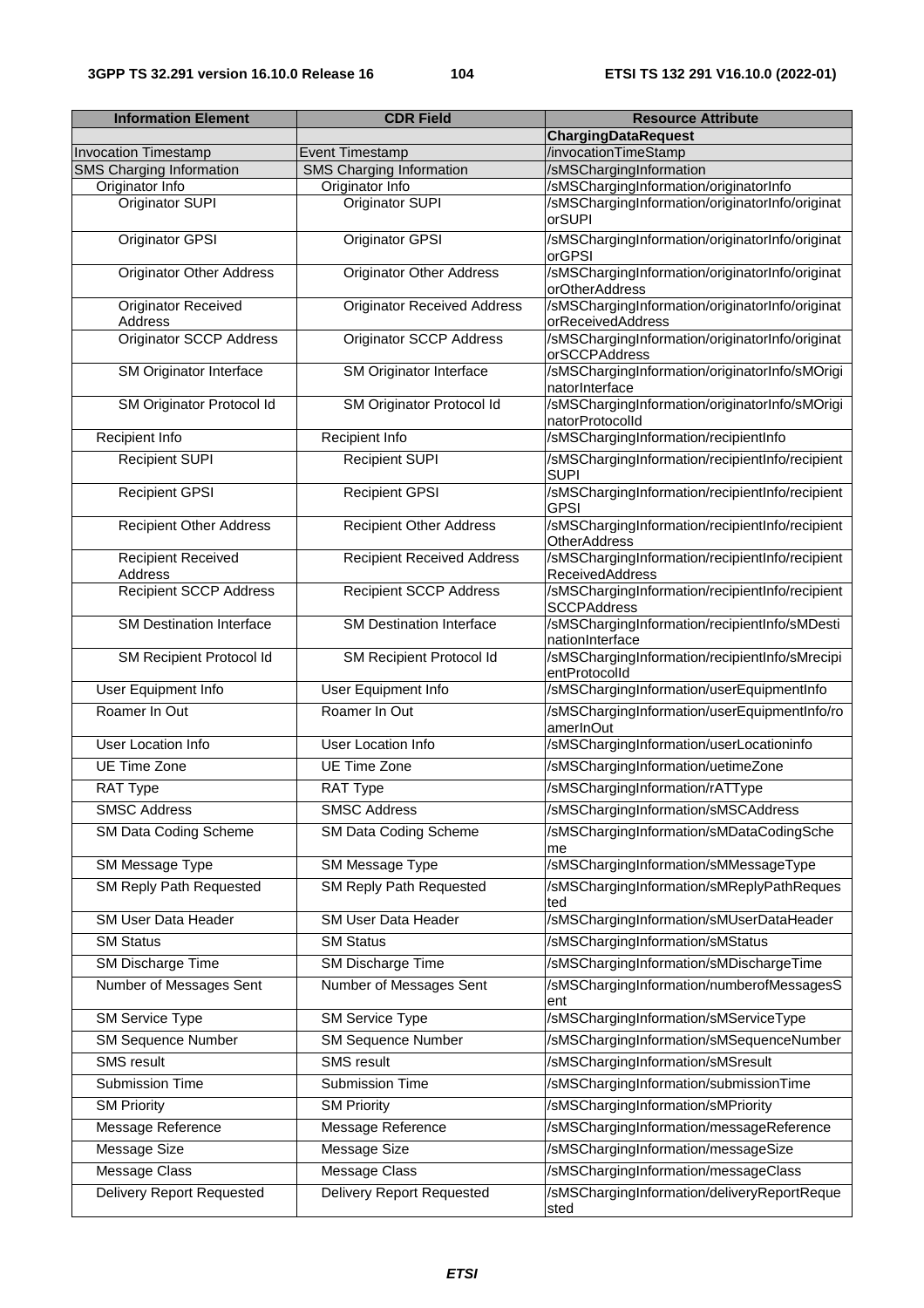| <b>Information Element</b> | <b>CDR Field</b> | <b>Resource Attribute</b>   |
|----------------------------|------------------|-----------------------------|
|                            |                  | <b>ChargingDataResponse</b> |
|                            |                  |                             |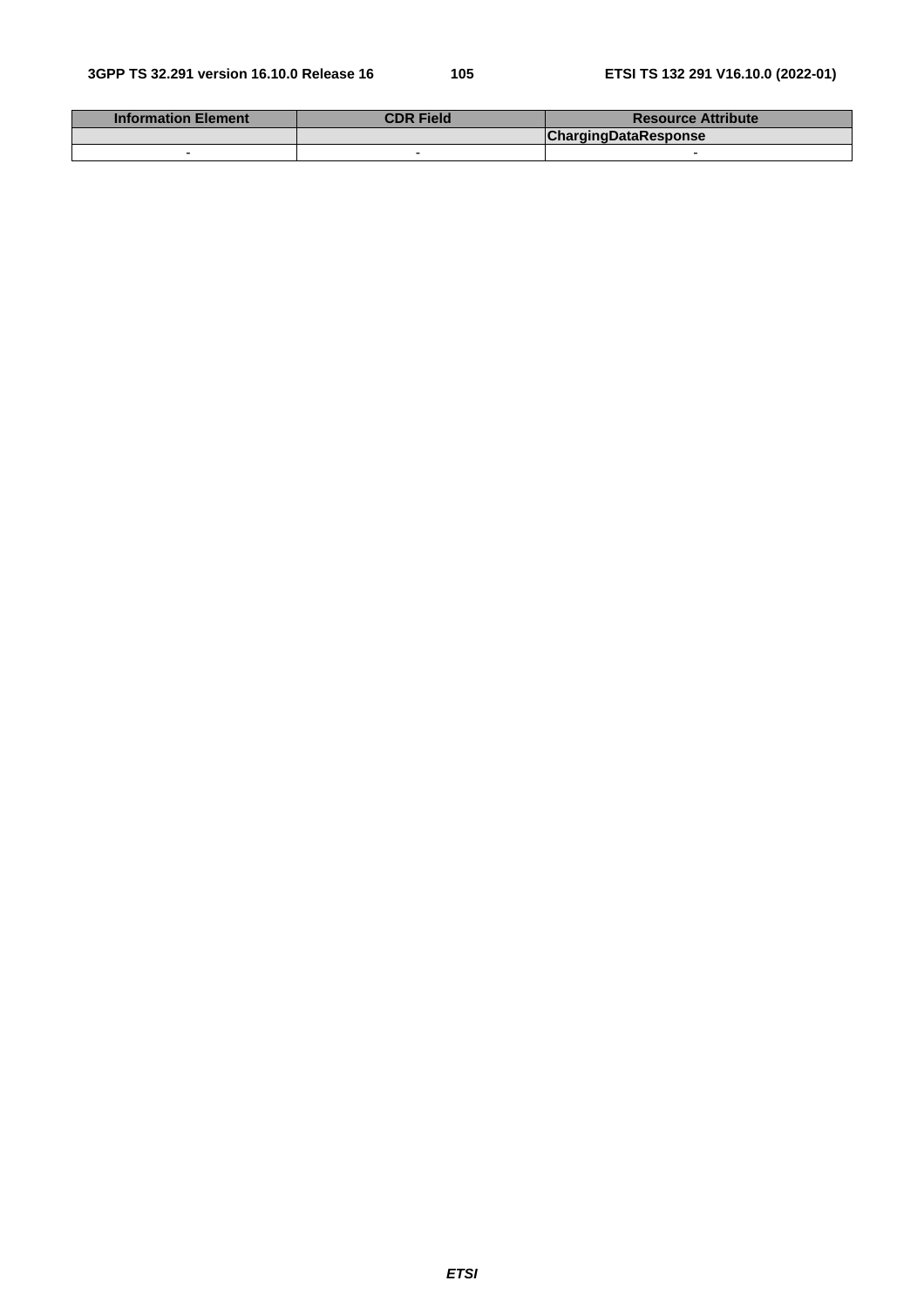## 7.4 Bindings for 5G connection and mobility

**Table 7.4-1: Bindings of 5G 5G connection and mobility CDR field, Information Element and Resource Attribute**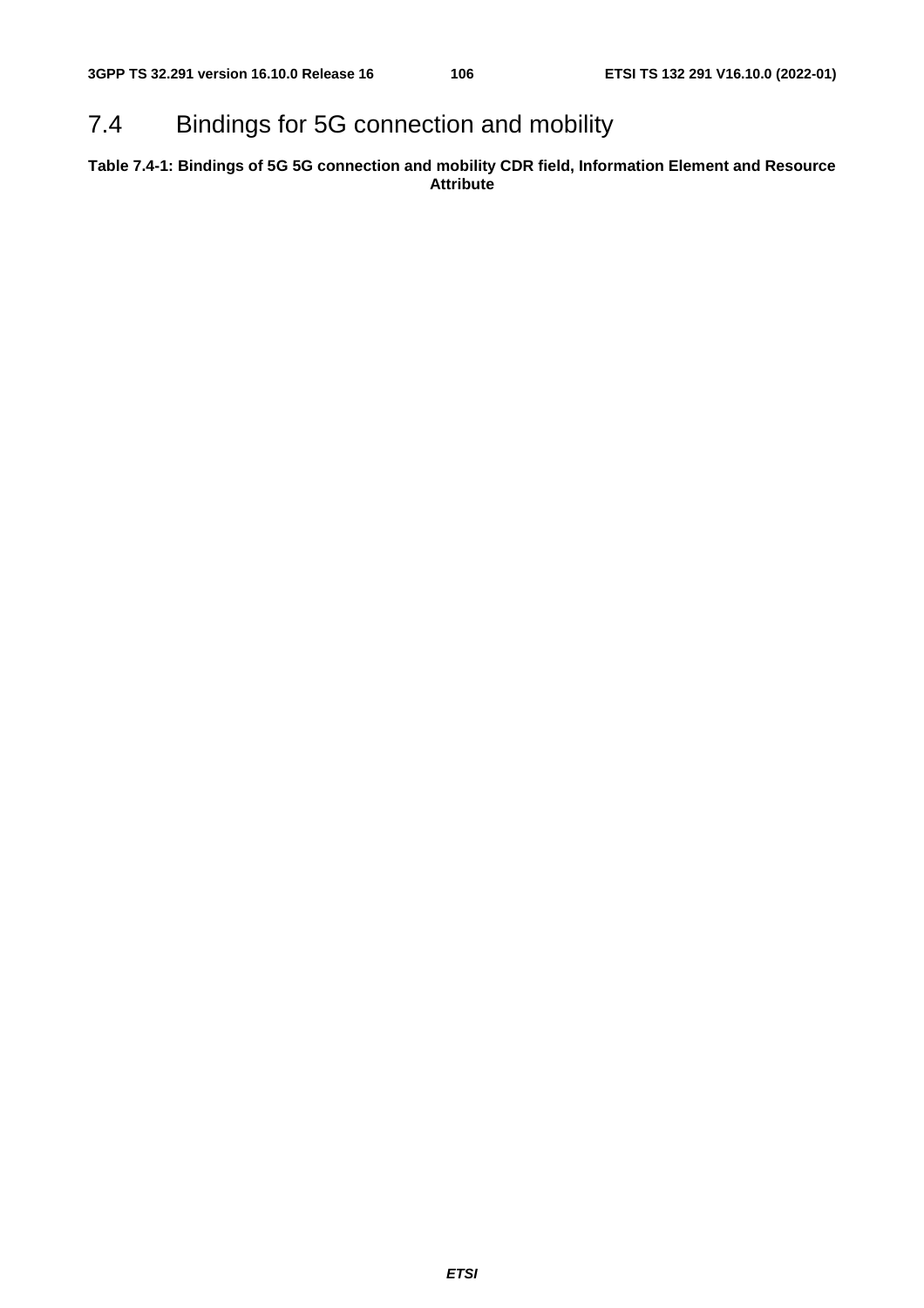| <b>Information Element</b>                                            | <b>CDR Field</b>                                                      | <b>Resource Attribute</b>                                                           |
|-----------------------------------------------------------------------|-----------------------------------------------------------------------|-------------------------------------------------------------------------------------|
|                                                                       |                                                                       | <b>ChargingDataRequest</b>                                                          |
| <b>Registration Charging Information</b><br>Registration message type | <b>Registration Charging Information</b><br>Registration message type | /registrationChargingInformation<br>/registrationChargingInformation/registrationMe |
|                                                                       |                                                                       | ssagetype                                                                           |
| <b>User Information</b>                                               | <b>User Information</b>                                               | /registrationChargingInformation/userInformatio<br>n                                |
| <b>User Identifier</b>                                                | <b>User Identifier</b>                                                | /registrationChargingInformation/userInformatio<br>n/servedGPSI                     |
| User Equipment Info                                                   | <b>User Equipment Info</b>                                            | /registrationChargingInformation/userInformatio<br>n/servedPEI                      |
| unauthenticatedFlag                                                   | unauthenticatedFlag                                                   | /registrationChargingInformation/userInformatio<br>n/unauthenticatedFlag            |
| Roamer In Out                                                         | Roamer In Out                                                         | /registrationChargingInformation/userInformatio<br>n/roamerInOut                    |
| <b>User Location Information</b>                                      | User Location Information                                             | /registrationChargingInformation/userLocationin<br>fo                               |
| <b>PSCell Information</b>                                             | <b>PSCell Information</b>                                             | /registrationChargingInformation/pSCellInformat                                     |
| <b>UE Time Zone</b>                                                   | UE Time Zone                                                          | ion<br>/registrationChargingInformation/uetimeZone                                  |
| RAT Type                                                              | RAT Type                                                              | /registrationChargingInformation/rATType                                            |
| <b>5GMM Capability</b>                                                | <b>5GMM Capability</b>                                                | /registrationChargingInformation/5gMMCapabilit                                      |
|                                                                       |                                                                       |                                                                                     |
| <b>MICO Mode Indication</b>                                           | <b>MICO Mode Indication</b>                                           | /registrationChargingInformation/mICOModeInd<br>ication                             |
| <b>SMS Supported Indication</b>                                       | <b>SMS Supported Indication</b>                                       | /registrationChargingInformation/smsIndication                                      |
| <b>TAI List</b>                                                       | <b>TAI List</b>                                                       | /registrationChargingInformation/taiList                                            |
| <b>Service Area Restrictions</b>                                      | <b>Service Area Restrictions</b>                                      | /registrationChargingInformation/serviceAreaRe<br>striction                         |
| Requested NSSAI                                                       | Requested NSSAI                                                       | /registrationChargingInformation/requestedNSS<br>AI                                 |
| Allowed NSSAI                                                         | <b>Allowed NSSAI</b>                                                  | /registrationChargingInformation/allowedNssai                                       |
| Rejected NSSAI                                                        | <b>Rejected NSSAI</b>                                                 | /registrationChargingInformation/rejectedNSSAI                                      |
| NSSAI mapping list                                                    | NSSAI mapping list                                                    | /registrationChargingInformation/nSSAIMapList                                       |
| AMF UE NGAP ID                                                        | AMF UE NGAP ID                                                        | /registrationChargingInformation/amfUeNgapId                                        |
| RAN UE NGAP ID                                                        | <b>RAN UE NGAP ID</b>                                                 | /registrationChargingInformation/ranUeNgapId                                        |
| RAN Node Id                                                           | RAN Node Id                                                           | /registrationChargingInformation/ranNodeId                                          |
| N2 Connection Charging<br>Information                                 | N2 Connection Charging Information                                    | /n2ConnectionChargingInformation                                                    |
| N2 Connection message type                                            | N2 Connection message type                                            | /n2ConnectionChargingInformation/n2Connecti<br>onMessageType                        |
| <b>User Information</b>                                               | <b>User Information</b>                                               | /registrationChargingInformation/userInformatio<br>n                                |
| <b>User Identifier</b>                                                | <b>User Identifier</b>                                                | /n2ConnectionChargingInformation/userInforma<br>tion/servedGPSI                     |
| User Equipment Info                                                   | User Equipment Info                                                   | /n2ConnectionChargingInformation/userInforma<br>tion/servedPEI                      |
| unauthenticatedFlag                                                   | unauthenticatedFlag                                                   | /n2ConnectionChargingInformation/userInforma<br>tion/unauthenticatedFlag            |
| Roamer In Out                                                         | Roamer In Out                                                         | /n2ConnectionChargingInformation/userInforma<br>tion/roamerInOut                    |
| <b>User Location Information</b>                                      | <b>User Location Information</b>                                      | /n2ConnectionChargingInformation/userLocatio<br>ninfo                               |
| <b>PSCell Information</b>                                             | <b>PSCell Information</b>                                             | /n2ConnectionChargingInformation/pSCellInfor<br>mation                              |
| <b>UE Time Zone</b>                                                   | UE Time Zone                                                          | /n2ConnectionChargingInformation/uetimeZone                                         |
| RAT Type                                                              | RAT Type                                                              | /n2ConnectionChargingInformation/rATType                                            |
| AMF UE NGAP ID                                                        | AMF UE NGAP ID                                                        | /n2ConnectionChargingInformation/amfUeNgap                                          |
| RAN UE NGAP ID                                                        | RAN UE NGAP ID                                                        | ld<br>/n2ConnectionChargingInformation/ranUeNgapI                                   |
| RAN Node Id                                                           | RAN Node Id                                                           | /n2ConnectionChargingInformation/ranNodeld                                          |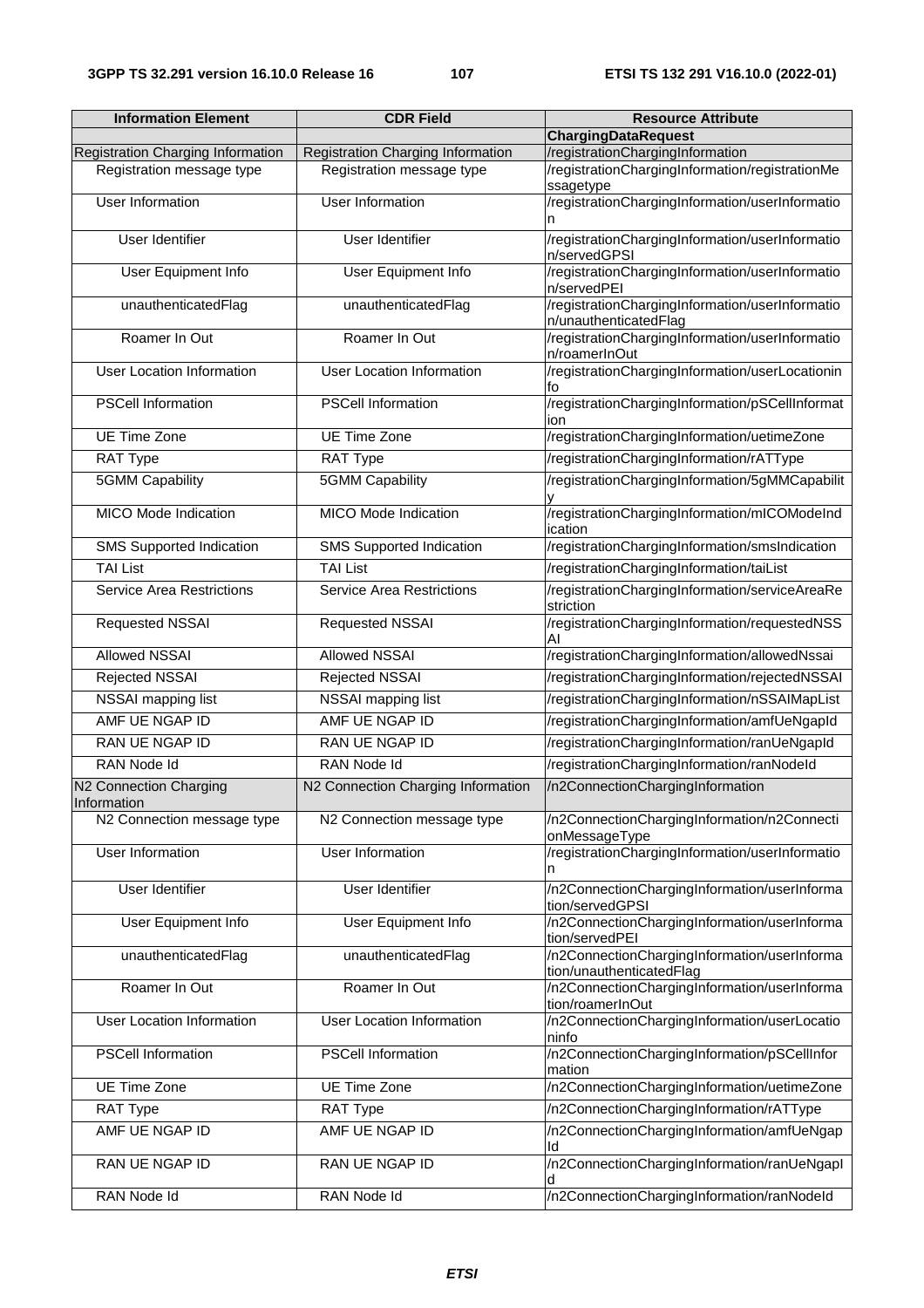| <b>Mobility Restrictions</b>       | <b>Mobility Restrictions</b>       | /n2ConnectionChargingInformation/restrictedRa  |
|------------------------------------|------------------------------------|------------------------------------------------|
|                                    |                                    | tList                                          |
|                                    |                                    | /n2ConnectionChargingInformation/forbiddenAr   |
|                                    |                                    | eaList                                         |
|                                    |                                    |                                                |
|                                    |                                    | /n2ConnectionChargingInformation/serviceArea   |
|                                    |                                    | <b>Restriction</b>                             |
|                                    |                                    | /n2ConnectionChargingInformation/restrictedCn  |
|                                    |                                    |                                                |
|                                    |                                    | List                                           |
| <b>Allowed NSSAI</b>               | <b>Allowed NSSAI</b>               | /n2ConnectionChargingInformation/allowedNss    |
|                                    |                                    | ai                                             |
|                                    |                                    |                                                |
| <b>RRC Establishment Cause</b>     | <b>RRC Establishment Cause</b>     | /n2ConnectionChargingInformation/rrcEstCaus    |
|                                    |                                    |                                                |
| <b>Location Reporting Charging</b> | <b>Location Reporting Charging</b> | /locationReportingChargingInformation          |
|                                    |                                    |                                                |
| Information                        | Information                        |                                                |
| N2 Connection message type         | N2 Connection message type         | /locationReportingChargingInformation/n2Conn   |
|                                    |                                    | ectionMessageType                              |
| <b>User Information</b>            | <b>User Information</b>            | /locationReportingChargingInformation/userInfo |
|                                    |                                    |                                                |
|                                    |                                    | rmation                                        |
| <b>User Identifier</b>             | <b>User Identifier</b>             | /locationReportingChargingInformation/userInfo |
|                                    |                                    |                                                |
|                                    |                                    | rmation/servedGPSI                             |
| <b>User Equipment Info</b>         | <b>User Equipment Info</b>         | /locationReportingChargingInformation/userInfo |
|                                    |                                    | rmation/servedPEI                              |
|                                    |                                    |                                                |
| unauthenticatedFlag                | unauthenticatedFlag                | /locationReportingChargingInformation/userInfo |
|                                    |                                    | rmation/unauthenticatedFlag                    |
| Roamer In Out                      | Roamer In Out                      | /locationReportingChargingInformation/userInfo |
|                                    |                                    | rmation/roamerInOut                            |
|                                    |                                    |                                                |
| <b>User Location Information</b>   | <b>User Location Information</b>   | /locationReportingChargingInformation/userLoc  |
|                                    |                                    | ationinfo                                      |
| <b>PSCell Information</b>          | <b>PSCell Information</b>          | locationReportingChargingInformation/pSCellInf |
|                                    |                                    |                                                |
|                                    |                                    | ormation                                       |
| <b>UE Time Zone</b>                | <b>UE Time Zone</b>                | /locationReportingChargingInformation/uetimeZ  |
|                                    |                                    | one                                            |
|                                    |                                    |                                                |
| Presence Reporting Area            | Presence Reporting Area            | /locationReportingChargingInformation/presenc  |
| Information                        | Information                        | eReportingAreaInformation                      |
| RAT Type                           | RAT Type                           | /locationReportingChargingInformation/rATType  |
|                                    |                                    |                                                |
|                                    |                                    | ChargingDataResponse                           |
| <b>Supported Features</b>          | $\blacksquare$                     | /supportedFeatures-                            |
| <b>Location Reporting Charging</b> | $\overline{\phantom{a}}$           | /locationReportingChargingInformation          |
|                                    |                                    |                                                |
| Information                        |                                    |                                                |
| Location reporting message         |                                    | /locationReportingChargingInformation/location |
| type                               |                                    | ReportingMessageType                           |
|                                    |                                    |                                                |
| Presence Reporting Area            | $\blacksquare$                     | /locationReportingChargingInformation          |
| Information                        |                                    | /presenceReportingAreaInformation              |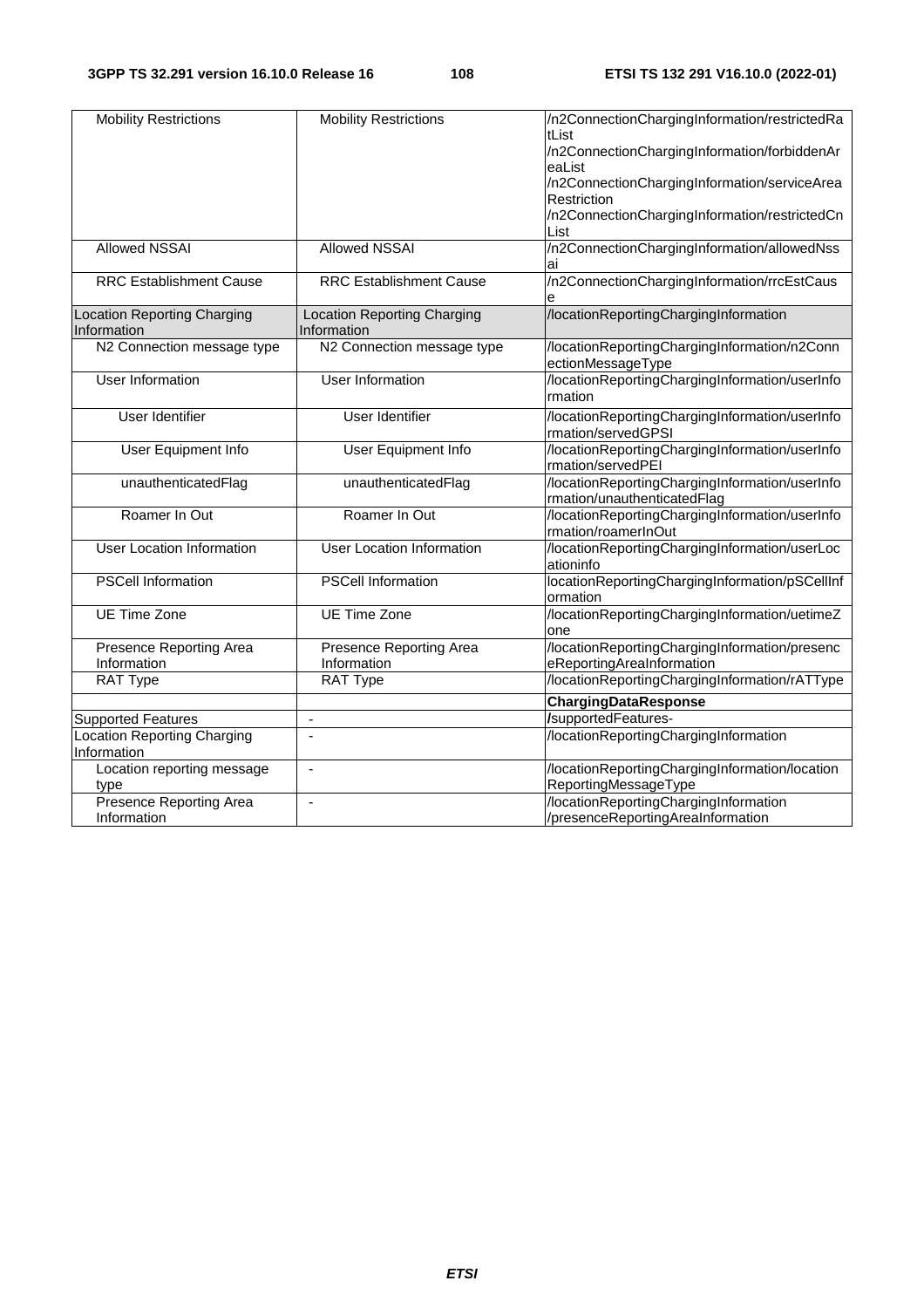## 7.5 Bindings for Exposure Function Northbound API charging

**Table 7.5-1: Bindings of CDR field, Information Element and Resource Attribute for Exposure Function Northbound API charging** 

| <b>Information Element</b>                  | <b>CDR Field</b>                         | <b>Resource Attribute</b>                                |  |  |  |
|---------------------------------------------|------------------------------------------|----------------------------------------------------------|--|--|--|
|                                             |                                          | <b>ChargingDataRequest</b>                               |  |  |  |
| <b>Exposure Function API</b><br>Information | <b>Exposure Function API Information</b> | /nEFChargingInformation                                  |  |  |  |
| External Individual Identifier              | External Individual Identifier           | /nEFChargingInformation/externalIndividualIden<br>tifier |  |  |  |
| <b>External Group Identifier</b>            | External Group Identifier                | /nEFChargingInformation/externalGroupIdentifi<br>er      |  |  |  |
| Internal Group Identifier                   | Internal Group Identifier                | /nEFChargingInformation/groupIdentifier                  |  |  |  |
| <b>API Direction</b>                        | <b>API Direction</b>                     | /nEFChargingInformation/aPIDirection                     |  |  |  |
| <b>API Target Network Function</b>          | <b>API Target Network Function</b>       | /nEFChargingInformation/aPITargetNetworkFun<br>ction     |  |  |  |
| <b>API Result Code</b>                      | <b>API Result Code</b>                   | /nEFChargingInformation/aPIResultCode                    |  |  |  |
| API Name                                    | API Name                                 | /nEFChargingInformation/aPIName                          |  |  |  |
| <b>API Reference</b>                        | <b>API Reference</b>                     | /nEFChargingInformation/aPIReference                     |  |  |  |
| <b>API Content</b>                          | <b>API Content</b>                       | /nEFChargingInformation/aPIContent                       |  |  |  |
|                                             |                                          | ChargingDataResponse                                     |  |  |  |
|                                             |                                          |                                                          |  |  |  |

#### 7.6 Bindings for NS performance and Analytics charging

#### **Table 7.6-1: Bindings of CDR field, Information Element and Resource Attribute for NS performance and Analytics charging**

| <b>Information Element</b>        | <b>CDR Field</b>                  | <b>Resource Attribute</b>                       |  |  |
|-----------------------------------|-----------------------------------|-------------------------------------------------|--|--|
|                                   |                                   | <b>ChargingDataRequest</b>                      |  |  |
| Tenant Identifier                 | <b>Tenant Identifier</b>          | /tenantIdentifier                               |  |  |
| <b>Multiple Unit Usage</b>        | ist of Multiple Unit Usage        | /multipleUnitUsage                              |  |  |
| Used Unit Container               | <b>Used Unit Container</b>        | /multipleUnitUsage/usedUnitContainer            |  |  |
| <b>NSPA Container Information</b> | <b>NSPA Container Information</b> | /multipleUnitUsage/usedUnitContainer/nSPAConta  |  |  |
|                                   |                                   | nierInformation                                 |  |  |
| Latency                           | Latency                           | /multipleUnitUsage/usedUnitContainer/nSPAConta  |  |  |
|                                   |                                   | nierInformation/latency                         |  |  |
| Throughput                        | Throughput                        | /multipleUnitUsage/usedUnitContainer/nSPAConta  |  |  |
|                                   |                                   | nierInformation/throughput                      |  |  |
| Maximum utilized bandwidth        | Maximum utilized                  | /multipleUnitUsage/usedUnitContainer/nSPAConta  |  |  |
|                                   | bandwidth                         | nierInformation/maximumUtilizedBandwidth        |  |  |
| Maximum packet loss rate          | Maximum packet loss rate          | /multipleUnitUsage/usedUnitContainer/nSPAConta  |  |  |
|                                   |                                   | nierInformation/maximumPacketLossRate           |  |  |
| Service Experience                | Service Experience                | /multipleUnitUsage/usedUnitContainer/nSPAConta  |  |  |
| statistics data                   | statistics data                   | nierInformation/serviceExperienceStatisticsData |  |  |
| The number of PDU                 | The number of PDU                 | /multipleUnitUsage/usedUnitContainer/nSPAConta  |  |  |
| sessions                          | sessions                          | nierInformation/theNumberOfPDUSessions          |  |  |
| The number of Registered          | The number of Registered          | /multipleUnitUsage/usedUnitContainer/nSPAConta  |  |  |
| <b>Subscribers</b>                | <b>Subscribers</b>                | nierInformation/theNumberOfRegisteredSubscriber |  |  |
|                                   |                                   | s                                               |  |  |
| Load level                        | Load level                        | /multipleUnitUsage/usedUnitContainer/nSPAConta  |  |  |
|                                   |                                   | nierInformation/loadLevel                       |  |  |
| <b>NSPA Charging Information</b>  | <b>NSPA Charging Information</b>  | /nSPAChargingInformation                        |  |  |
| Single NSSAI                      | Single NSSAI                      | /nSPAChargingInformation/singleNSSAI            |  |  |
|                                   |                                   | <b>ChargingDataResponse</b>                     |  |  |
|                                   |                                   |                                                 |  |  |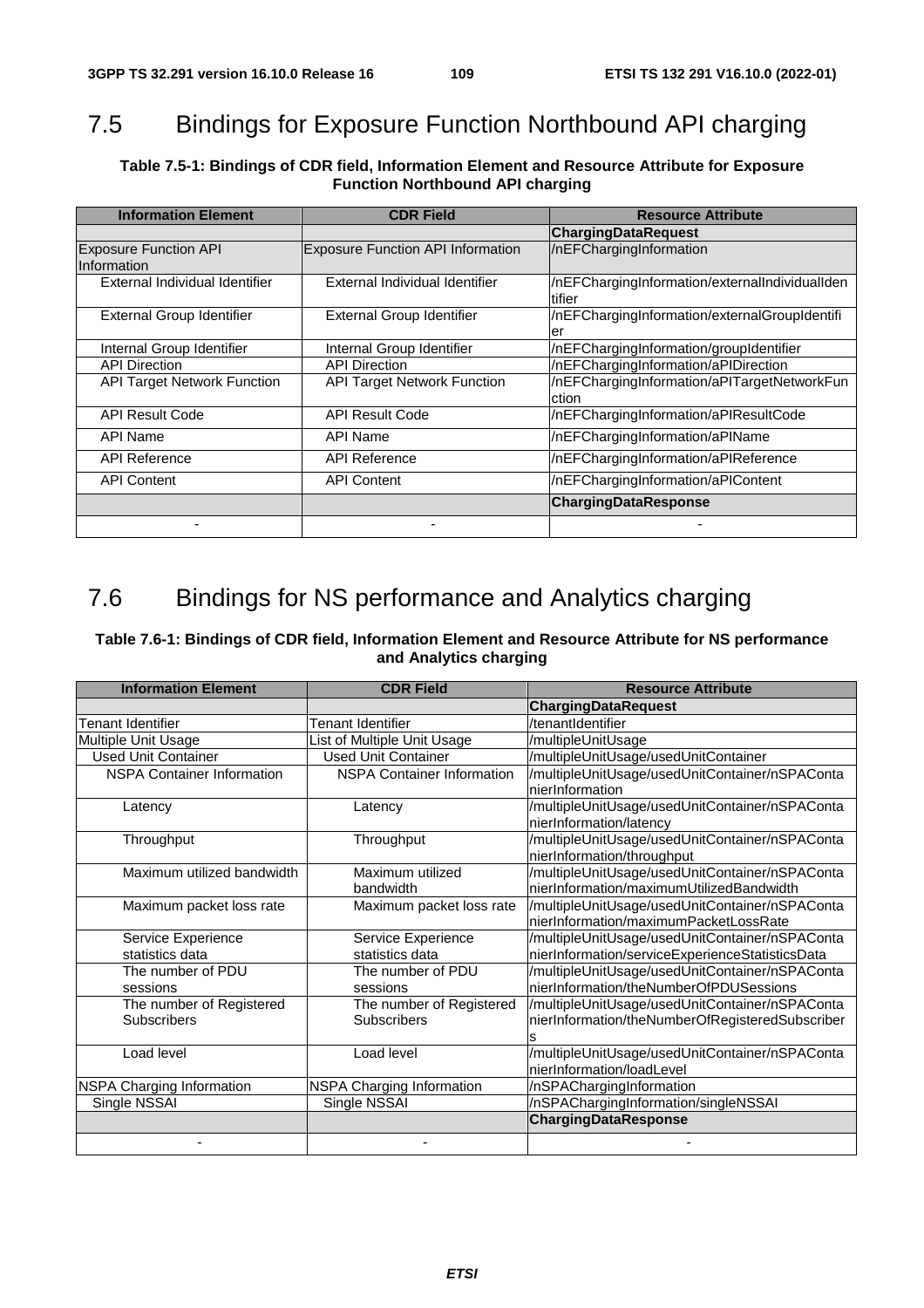# 7.7 Bindings for NS Management charging

#### **Table 7.7-1: Bindings of CDR field, Information Element and Resource Attribute for NS Management charging**

| <b>Information Element</b>        | <b>CDR Field</b>                  | <b>Resource Attribute</b>                                     |  |
|-----------------------------------|-----------------------------------|---------------------------------------------------------------|--|
|                                   |                                   | ChargingDataRequest                                           |  |
| <b>Tenant Identifier</b>          | <b>Tenant Identifier</b>          | /tenantIdentifier                                             |  |
| MnS Consumer Identifier           | MnS Consumer Identifier           | /mnSConsumerIdentifier                                        |  |
| NSM Charging information          | NSM Charging information          | /nSMChargingInformation                                       |  |
| Management operation              | Management operation              | /nSMChargingInformation/managementOperation                   |  |
| <b>Identifier of NetworkSlice</b> | <b>Identifier of NetworkSlice</b> | /nSMChargingInformation/idNetworkSliceInstance                |  |
| Instance                          | Instance                          |                                                               |  |
| List of Service profile charging  | List of Service profile charging  | /nSMChargingInformation/listOfserviceProfileCharg             |  |
| information                       | information                       | ingInformation                                                |  |
| Service Profile Id                | Service Profile Id                | /nSMChargingInformation/serviceProfileIdentifier              |  |
| S-NSSAIs List                     | S-NSSAIs List                     | /nSMChargingInformation/sNSSAIList                            |  |
| <b>SST</b>                        | <b>SST</b>                        | /nSMChargingInformation/sST                                   |  |
| Latency                           | Latency                           | /nSMChargingInformation/latency                               |  |
| Availability                      | Availability                      | /nSMChargingInformation/availability                          |  |
| <b>Resource Sharing Level</b>     | <b>Resource Sharing Level</b>     | /nSMChargingInformation/resourceSharingLevel                  |  |
| <b>Jitter</b>                     | <b>Jitter</b>                     | /nSMChargingInformation/jitter                                |  |
| Reliability                       | Reliability                       | /nSMChargingInformation/reliability                           |  |
| Maximum Number of UEs             | Maximum Number of UEs             | /nSMChargingInformation/maxNumberofUEs                        |  |
| Coverage Area                     | Coverage Area                     | /nSMChargingInformation/coverageArea                          |  |
| <b>UE Mobility Level</b>          | <b>UE Mobility Level</b>          | /nSMChargingInformation/uEMobilityLevel                       |  |
| <b>Delay Tolerance</b>            | <b>Delay Tolerance</b>            | /nSMChargingInformation/delayToleranceIndicator               |  |
| <b>DL Throughput Per Slice</b>    | <b>DL Throughput Per Slice</b>    | /nSMChargingInformation/dLThptPerSlice                        |  |
| DL Throughput Per UE              | DL Throughput Per UE              | /nSMChargingInformation/dLThptPerUE                           |  |
| UL Throughput Per Slice           | UL Throughput Per Slice           | /nSMChargingInformation/uLThptPerSlice                        |  |
| UL Throughput Per UE              | UL Throughput Per UE              | /nSMChargingInformation/uLThptPerUE                           |  |
| Max Number of PDU                 | Max Number of PDU                 | /nSMChargingInformation/maxNumberofPDUsessi                   |  |
| sessions                          | sessions                          | ons                                                           |  |
| <b>KPIs Monitoring list</b>       | <b>KPIs Monitoring list</b>       | /nSMChargingInformation/kPIMonitoringList                     |  |
| <b>Supported Access</b>           | <b>Supported Access</b>           | /nSMChargingInformation/supportedAccessTechno                 |  |
| Technology                        | Technology                        | logy                                                          |  |
| <b>V2X Communication Mode</b>     | V2X Communication                 | /nSMChargingInformation/v2XCommunicationMod                   |  |
|                                   | Mode                              | eIndicator                                                    |  |
| Additional service profile        | Additional service profile        | /nSMChargingInformation/addServiceProfileInfo                 |  |
| charging information              | charging information              |                                                               |  |
| Management operation status       | Management operation status       | /nSMChargingInformation/managementOperationS                  |  |
|                                   |                                   | tatus                                                         |  |
| Operational state                 | Operational state                 | /nSMChargingInformation/managementOperational<br><b>State</b> |  |
| Administrative state              | Administrative state              | /nSMChargingInformation/managementAdministrati<br>veState     |  |
|                                   |                                   | <b>ChargingDataResponse</b>                                   |  |
|                                   |                                   |                                                               |  |
|                                   |                                   |                                                               |  |

## 8 Security

Security aspects for service based interface shall be supported as specified in subclause 13 of 3GPP TS 33.501 [390].

As indicated in 3GPP TS 33.501 [390] and 3GPP TS 29.500 [299], the access to the Nchf\_ ConvergedCharging API and to the Nchf\_OfflineOnlyCharging API may be authorized by means of the OAuth2 protocol (see IETF RFC 6749 [403]), based on local configuration, using the "Client Credentials" authorization grant, where the NRF (see 3GPP TS 29.510 [305]) plays the role of the authorization server.

If OAuth2 authorization is used, an NF Service Consumer, prior to consuming services offered by the Nchf\_ ConvergedCharging API and by the Nchf\_OfflineOnlyCharging API, shall obtain a "token" from the authorization server, by invoking the Access Token Request service, as described in 3GPP TS 29.510 [305], clause 5.4.2.2.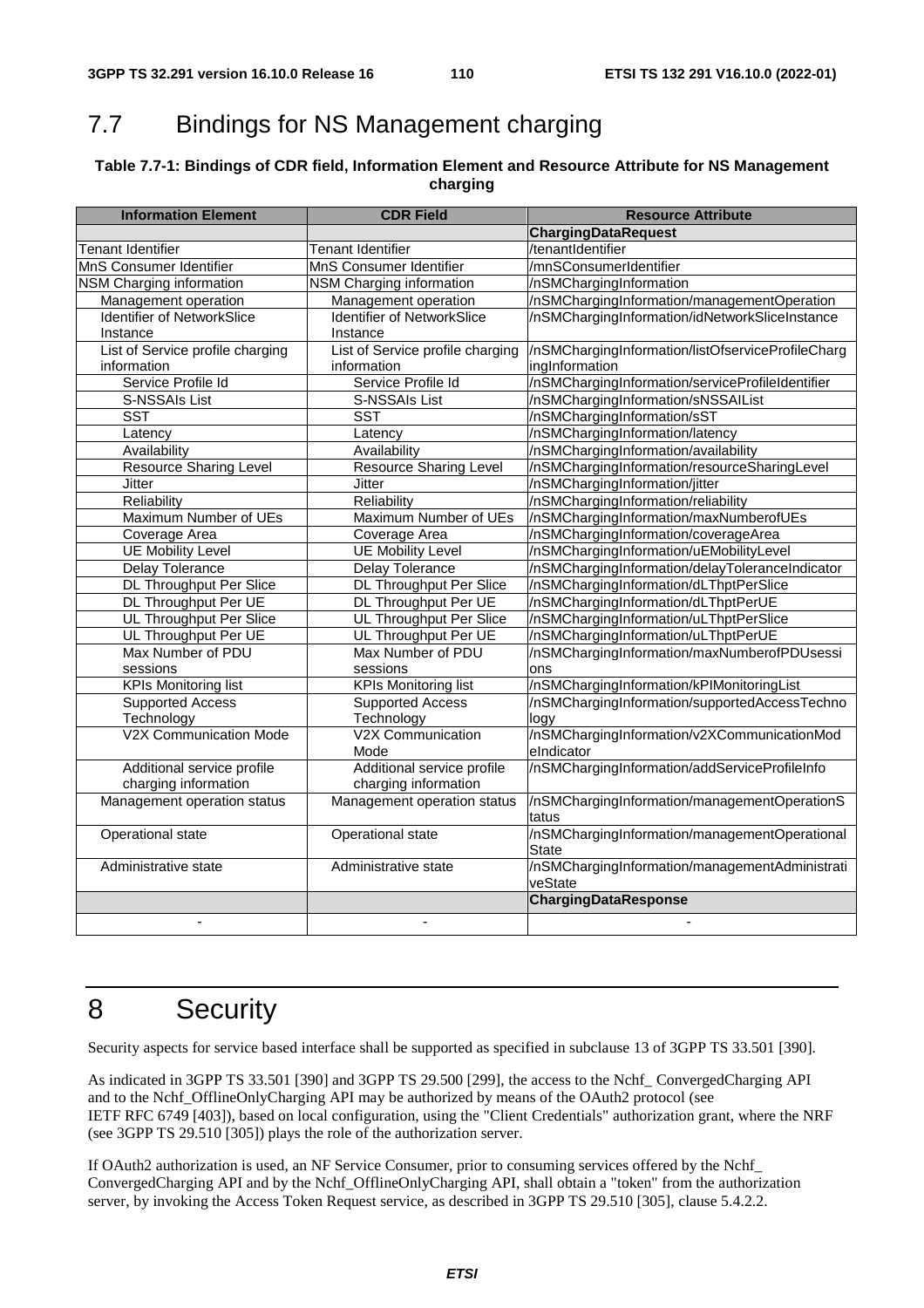NOTE: When multiple NRFs are deployed in a network, the NRF used as authorization server is the same NRF that the NF Service Consumer used for discovering the Nchf\_ ConvergedCharging service. The same principle applies for Nchf\_OfflineOnlyCharging API.

The Nchf\_ ConvergedCharging API defines a single scope "nchf-convergedcharging" for the entire service, and it does not define any additional scopes at resource and operation level.

The Nchf\_OfflineOnlyCharging API defines a single scope "nchf-offlineonlycharging" for the entire service, and it does not define any additional scopes at resource and operation level.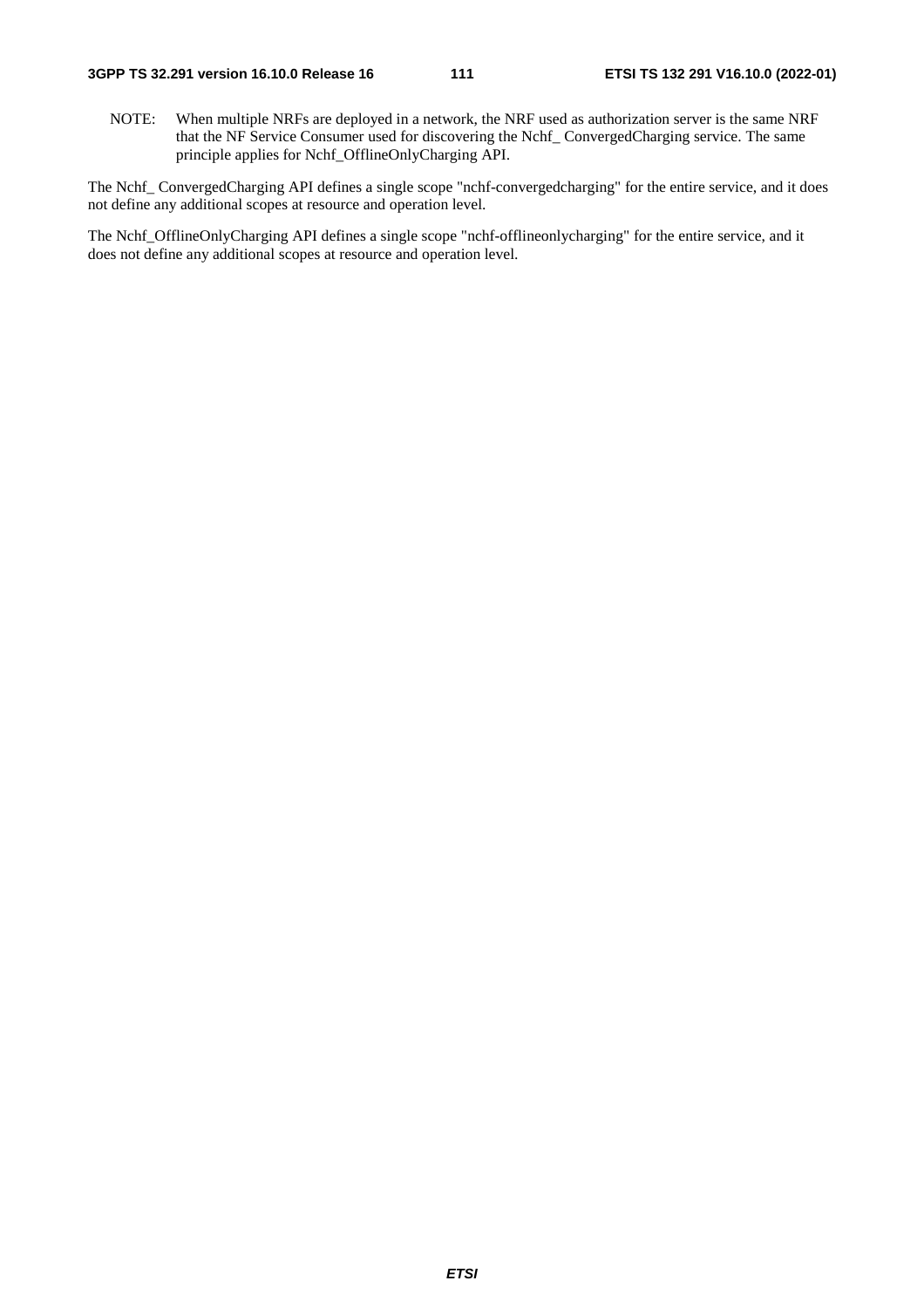### Annex A (normative): OpenAPI specification

#### A.1 General

The present Annex contains two OpenAPIs [500] specification of HTTP messages and content bodies used by the Nchf\_ConvergedCharging API and Nchf\_OfflineOnlyCharging API.

This Annex takes precedence when being discrepant to other parts of the specification with respect to the encoding of information elements and methods within the API(s).

NOTE 1: The semantics and procedures, as well as conditions, e.g. for the applicability and allowed combinations of attributes or values, not expressed in the OpenAPI definitions but defined in other parts of the specification also apply.

Informative copies of the OpenAPI specification files contained in this document are available on a repository (see 3GPP TS 29.501 [300] clause 5.3.1 and 3GPP TR 21.900 [101] clause 5B)).

#### A.2 Nchf\_ConvergedCharging API

```
openapi: 3.0.0 
info: 
   title: Nchf_ConvergedCharging 
   version: 3.0.4 
   description: | 
     ConvergedCharging Service © 2021, 3GPP Organizational Partners (ARIB, ATIS, CCSA, ETSI, 
TSDSI, TTA, TTC). 
     All rights reserved. 
externalDocs: 
   description: > 
     3GPP TS 32.291 V16.10.0: Telecommunication management; Charging management; 
     5G system, charging service; Stage 3. 
   url: 'http://www.3gpp.org/ftp/Specs/archive/32_series/32.291/' 
servers: 
   - url: '{apiRoot}/nchf-convergedcharging/v3' 
     variables: 
       apiRoot: 
         default: https://example.com 
         description: apiRoot as defined in subclause 4.4 of 3GPP TS 29.501. 
security: 
   - {} 
   - oAuth2ClientCredentials: 
     - nchf-convergedcharging 
paths: 
   /chargingdata: 
    post: 
       requestBody: 
         required: true 
         content: 
            application/json: 
              schema: 
                $ref: '#/components/schemas/ChargingDataRequest' 
       responses: 
          '201': 
           description: Created 
           content: 
              application/json: 
                schema: 
                  $ref: '#/components/schemas/ChargingDataResponse' 
          '400': 
           description: Bad request 
           content: 
              application/problem+json: 
                schema: 
                  $ref: 'TS29571_CommonData.yaml#/components/schemas/ProblemDetails' 
          '403': 
            description: Forbidden 
            content: 
              application/problem+json:
```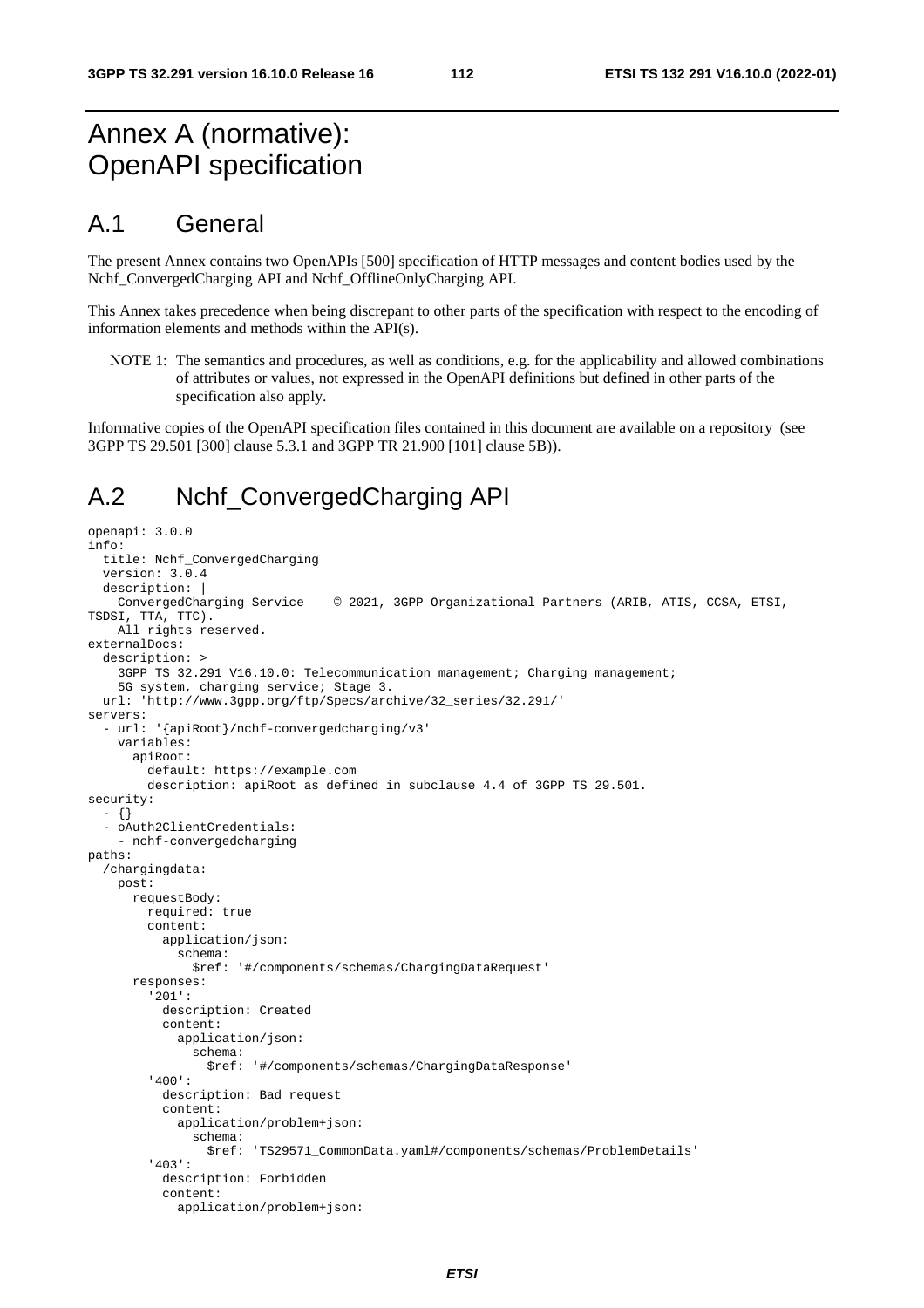schema: \$ref: 'TS29571\_CommonData.yaml#/components/schemas/ProblemDetails' '404': description: Not Found content: application/problem+json: schema: \$ref: 'TS29571\_CommonData.yaml#/components/schemas/ProblemDetails' '401': \$ref: 'TS29571\_CommonData.yaml#/components/responses/401' '410': \$ref: 'TS29571\_CommonData.yaml#/components/responses/410' '411': \$ref: 'TS29571\_CommonData.yaml#/components/responses/411' '413': \$ref: 'TS29571\_CommonData.yaml#/components/responses/413' '500': \$ref: 'TS29571\_CommonData.yaml#/components/responses/500' '503': \$ref: 'TS29571\_CommonData.yaml#/components/responses/503' default: \$ref: 'TS29571\_CommonData.yaml#/components/responses/default' callbacks: chargingNotification: '{\$request.body#/notifyUri}': post: requestBody: required: true content: application/json: schema: \$ref: '#/components/schemas/ChargingNotifyRequest' responses: '204': description: 'No Content, Notification was succesfull' '400': description: Bad request content: application/problem+json: schema: \$ref: >- TS29571\_CommonData.yaml#/components/schemas/ProblemDetails default: \$ref: 'TS29571\_CommonData.yaml#/components/responses/default' '/chargingdata/{ChargingDataRef}/update': post: requestBody: required: true content: application/json: schema: \$ref: '#/components/schemas/ChargingDataRequest' parameters: - name: ChargingDataRef in: path description: a unique identifier for a charging data resource in a PLMN required: true schema: type: string responses: '200': description: OK. Updated Charging Data resource is returned content: application/json: schema: \$ref: '#/components/schemas/ChargingDataResponse' '400': description: Bad request content: application/problem+json: schema: \$ref: 'TS29571\_CommonData.yaml#/components/schemas/ProblemDetails' '403': description: Forbidden content: application/problem+json: schema: \$ref: 'TS29571\_CommonData.yaml#/components/schemas/ProblemDetails'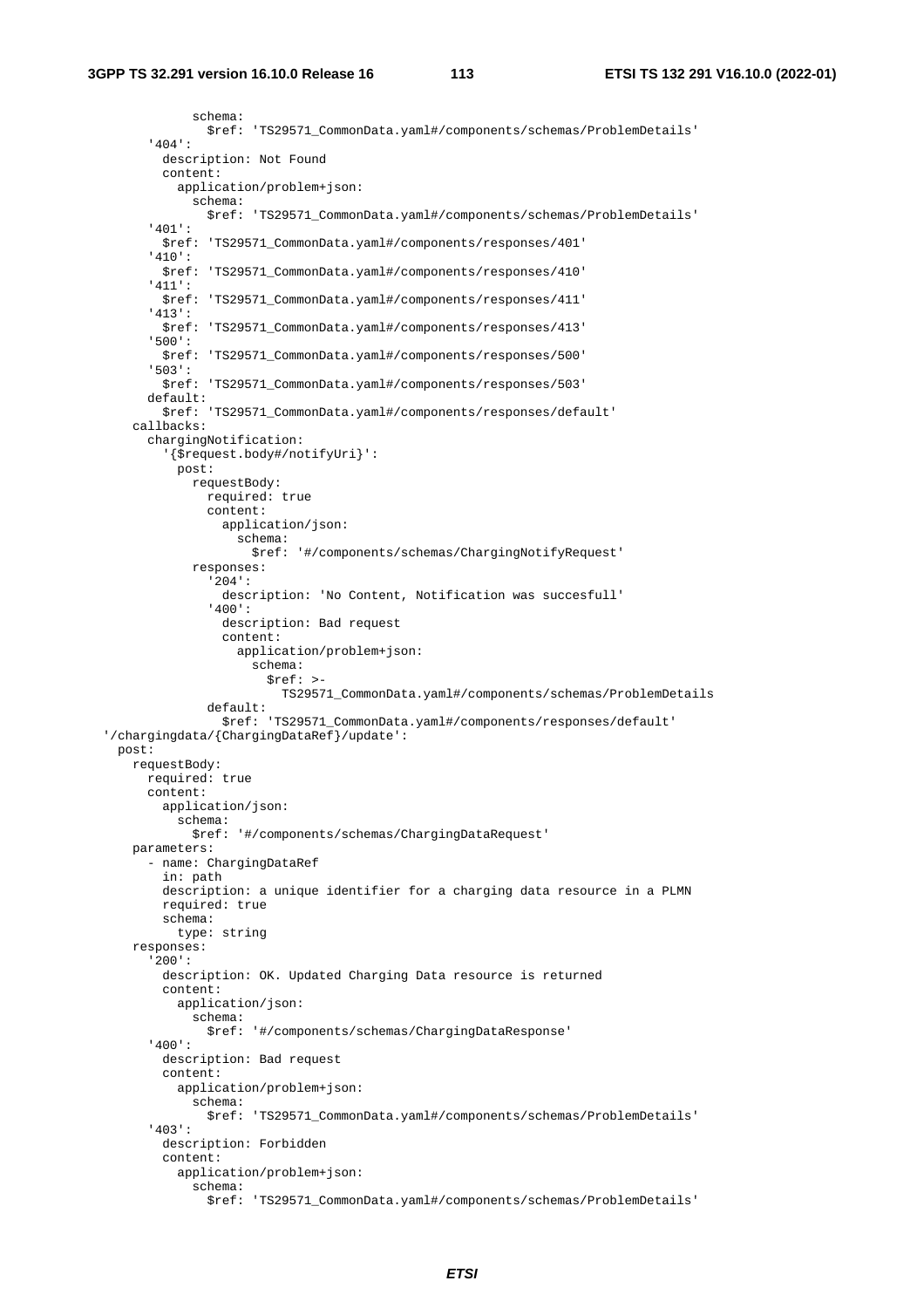'404': description: Not Found content: application/problem+json: schema: \$ref: 'TS29571\_CommonData.yaml#/components/schemas/ProblemDetails' '401': \$ref: 'TS29571\_CommonData.yaml#/components/responses/401' '410': \$ref: 'TS29571\_CommonData.yaml#/components/responses/410' '411': \$ref: 'TS29571\_CommonData.yaml#/components/responses/411' '413': \$ref: 'TS29571\_CommonData.yaml#/components/responses/413' '500': \$ref: 'TS29571\_CommonData.yaml#/components/responses/500' '503': \$ref: 'TS29571\_CommonData.yaml#/components/responses/503' default: \$ref: 'TS29571\_CommonData.yaml#/components/responses/default' '/chargingdata/{ChargingDataRef}/release': post: requestBody: required: true content: application/json: schema: \$ref: '#/components/schemas/ChargingDataRequest' parameters: - name: ChargingDataRef in: path description: a unique identifier for a charging data resource in a PLMN required: true schema: type: string responses: '204': description: No Content. '404': description: Not Found content: application/problem+json: schema: \$ref: 'TS29571\_CommonData.yaml#/components/schemas/ProblemDetails' '401': \$ref: 'TS29571\_CommonData.yaml#/components/responses/401' '410': \$ref: 'TS29571\_CommonData.yaml#/components/responses/410' '411': \$ref: 'TS29571\_CommonData.yaml#/components/responses/411' '413': \$ref: 'TS29571\_CommonData.yaml#/components/responses/413' '500': \$ref: 'TS29571\_CommonData.yaml#/components/responses/500' '503': \$ref: 'TS29571\_CommonData.yaml#/components/responses/503' default: \$ref: 'TS29571\_CommonData.yaml#/components/responses/default' components: securitySchemes: oAuth2ClientCredentials: type: oauth2 flows: clientCredentials: tokenUrl: '{nrfApiRoot}/oauth2/token' scopes: nchf-convergedcharging: Access to the Nchf\_ConvergedCharging API schemas: ChargingDataRequest: type: object properties: subscriberIdentifier: \$ref: 'TS29571\_CommonData.yaml#/components/schemas/Supi' tenantIdentifier: type: string chargingId: \$ref: 'TS29571\_CommonData.yaml#/components/schemas/ChargingId' mnSConsumerIdentifier: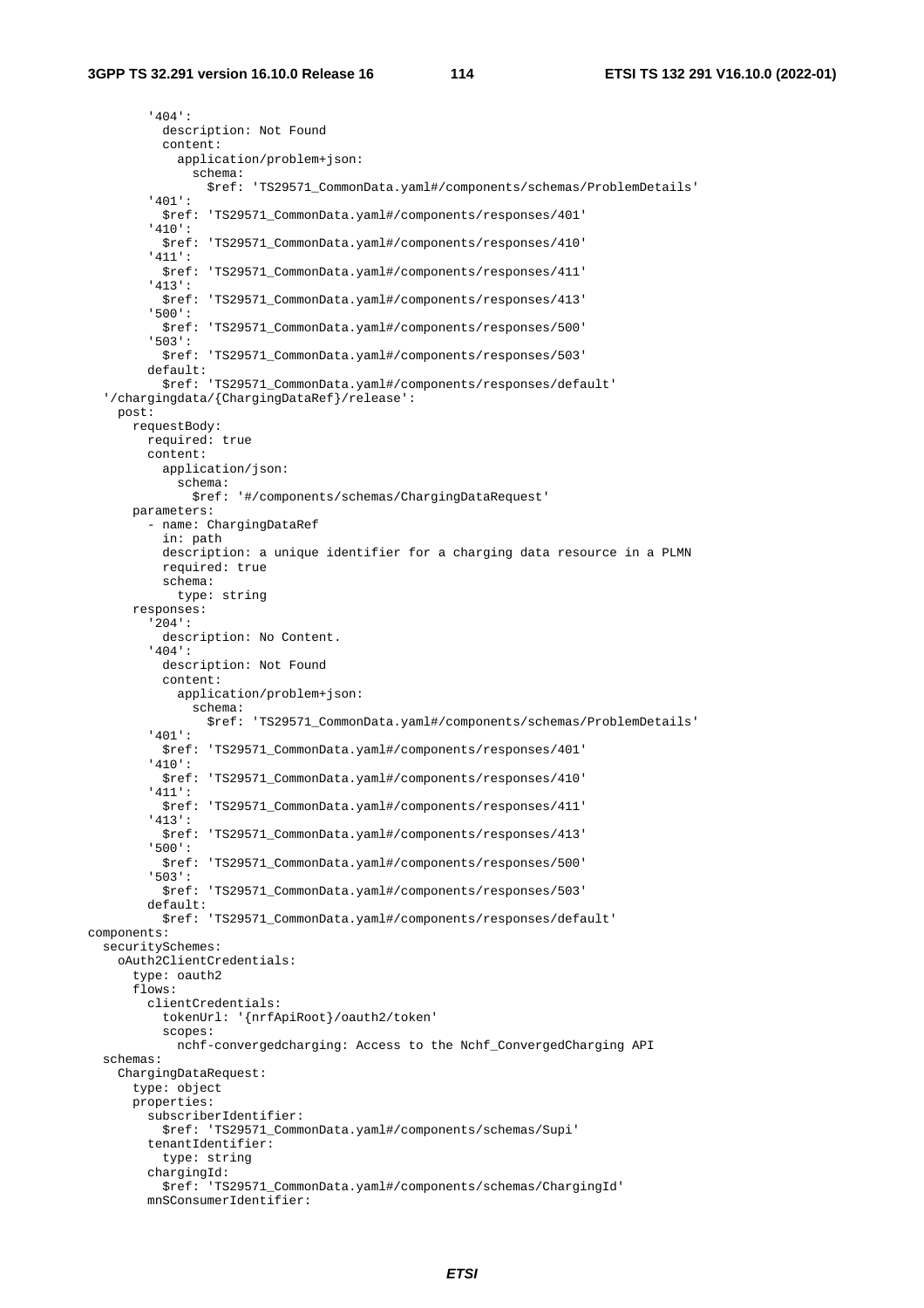type: string nfConsumerIdentification: \$ref: '#/components/schemas/NFIdentification' invocationTimeStamp: \$ref: 'TS29571\_CommonData.yaml#/components/schemas/DateTime' invocationSequenceNumber: \$ref: 'TS29571\_CommonData.yaml#/components/schemas/Uint32' retransmissionIndicator: type: boolean oneTimeEvent: type: boolean oneTimeEventType: \$ref: '#/components/schemas/oneTimeEventType' notifyUri: \$ref: 'TS29571\_CommonData.yaml#/components/schemas/Uri' supportedFeatures: \$ref: 'TS29571\_CommonData.yaml#/components/schemas/SupportedFeatures' serviceSpecificationInfo: type: string multipleUnitUsage: type: array items: \$ref: '#/components/schemas/MultipleUnitUsage' minItems: 0 triggers: type: array items: \$ref: '#/components/schemas/Trigger' minItems: 0 pDUSessionChargingInformation: \$ref: '#/components/schemas/PDUSessionChargingInformation' roamingQBCInformation: \$ref: '#/components/schemas/RoamingQBCInformation' sMSChargingInformation: \$ref: '#/components/schemas/SMSChargingInformation' nEFChargingInformation: \$ref: '#/components/schemas/NEFChargingInformation' registrationChargingInformation: \$ref: '#/components/schemas/RegistrationChargingInformation' n2ConnectionChargingInformation: \$ref: '#/components/schemas/N2ConnectionChargingInformation' locationReportingChargingInformation: \$ref: '#/components/schemas/LocationReportingChargingInformation' nSPAChargingInformation: \$ref: '#/components/schemas/NSPAChargingInformation' nSMChargingInformation: \$ref: '#/components/schemas/NSMChargingInformation' required: - nfConsumerIdentification - invocationTimeStamp - invocationSequenceNumber ChargingDataResponse: type: object properties: invocationTimeStamp: \$ref: 'TS29571\_CommonData.yaml#/components/schemas/DateTime' invocationSequenceNumber: \$ref: 'TS29571\_CommonData.yaml#/components/schemas/Uint32' invocationResult: \$ref: '#/components/schemas/InvocationResult' sessionFailover: \$ref: '#/components/schemas/SessionFailover' supportedFeatures: \$ref: 'TS29571\_CommonData.yaml#/components/schemas/SupportedFeatures' multipleUnitInformation: type: array items: \$ref: '#/components/schemas/MultipleUnitInformation' minItems: 0 triggers: type: array items: \$ref: '#/components/schemas/Trigger' minItems: 0 pDUSessionChargingInformation: \$ref: '#/components/schemas/PDUSessionChargingInformation' roamingQBCInformation: \$ref: '#/components/schemas/RoamingQBCInformation'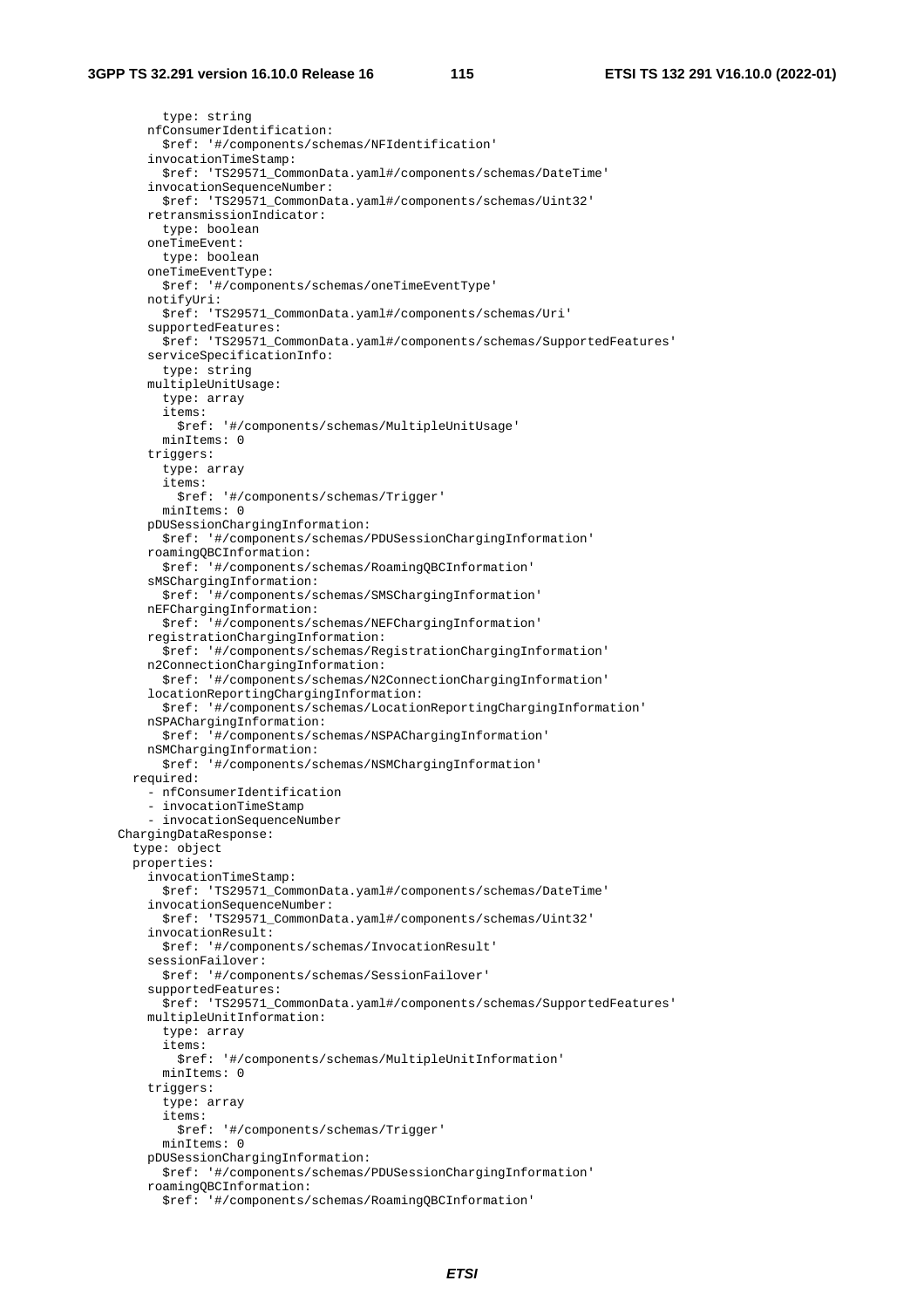locationReportingChargingInformation: \$ref: '#/components/schemas/LocationReportingChargingInformation' required: - invocationTimeStamp - invocationSequenceNumber ChargingNotifyRequest: type: object properties: notificationType: \$ref: '#/components/schemas/NotificationType' reauthorizationDetails: type: array items: \$ref: '#/components/schemas/ReauthorizationDetails' minItems: 0 required: - notificationType ChargingNotifyResponse: type: object properties: invocationResult: \$ref: '#/components/schemas/InvocationResult' NFIdentification: type: object properties: nFName: \$ref: 'TS29571\_CommonData.yaml#/components/schemas/NfInstanceId' nFIPv4Address: \$ref: 'TS29571\_CommonData.yaml#/components/schemas/Ipv4Addr' nFIPv6Address: \$ref: 'TS29571\_CommonData.yaml#/components/schemas/Ipv6Addr' nFPLMNID: \$ref: 'TS29571\_CommonData.yaml#/components/schemas/PlmnId' nodeFunctionality: \$ref: '#/components/schemas/NodeFunctionality' nFFqdn: type: string required: - nodeFunctionality MultipleUnitUsage: type: object properties: ratingGroup: \$ref: 'TS29571\_CommonData.yaml#/components/schemas/RatingGroup' requestedUnit: \$ref: '#/components/schemas/RequestedUnit' usedUnitContainer: type: array items: \$ref: '#/components/schemas/UsedUnitContainer' minItems: 0 uPFID: \$ref: 'TS29571\_CommonData.yaml#/components/schemas/NfInstanceId' multihomedPDUAddress: \$ref: '#/components/schemas/PDUAddress' required: - ratingGroup InvocationResult: type: object properties: error: \$ref: 'TS29571\_CommonData.yaml#/components/schemas/ProblemDetails' failureHandling: \$ref: '#/components/schemas/FailureHandling' Trigger: type: object properties: triggerType: \$ref: '#/components/schemas/TriggerType' triggerCategory: \$ref: '#/components/schemas/TriggerCategory' timeLimit: \$ref: 'TS29571\_CommonData.yaml#/components/schemas/DurationSec' volumeLimit: \$ref: 'TS29571\_CommonData.yaml#/components/schemas/Uint32' volumeLimit64: \$ref: 'TS29571\_CommonData.yaml#/components/schemas/Uint64'

```
 eventLimit:
```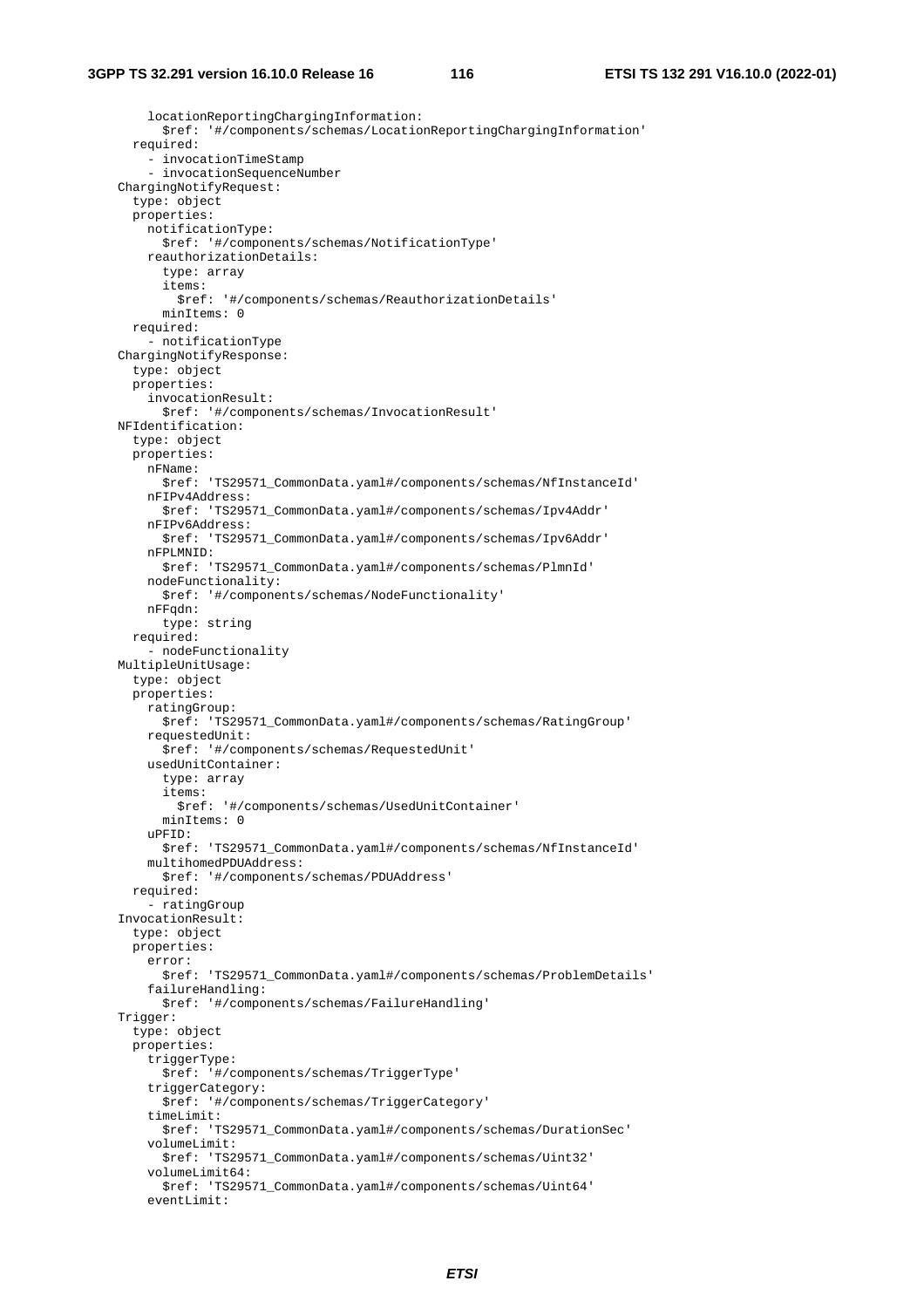\$ref: 'TS29571\_CommonData.yaml#/components/schemas/Uint32' maxNumberOfccc: \$ref: 'TS29571\_CommonData.yaml#/components/schemas/Uint32' tariffTimeChange: \$ref: 'TS29571\_CommonData.yaml#/components/schemas/DateTime' required: - triggerType - triggerCategory MultipleUnitInformation: type: object properties: resultCode: \$ref: '#/components/schemas/ResultCode' ratingGroup: \$ref: 'TS29571\_CommonData.yaml#/components/schemas/RatingGroup' grantedUnit: \$ref: '#/components/schemas/GrantedUnit' triggers: type: array items: \$ref: '#/components/schemas/Trigger' minItems: 0 validityTime: \$ref: 'TS29571\_CommonData.yaml#/components/schemas/DurationSec' quotaHoldingTime: \$ref: 'TS29571\_CommonData.yaml#/components/schemas/DurationSec' finalUnitIndication: \$ref: '#/components/schemas/FinalUnitIndication' timeQuotaThreshold: type: integer volumeQuotaThreshold: \$ref: 'TS29571\_CommonData.yaml#/components/schemas/Uint64' unitQuotaThreshold: type: integer uPFID: \$ref: 'TS29571\_CommonData.yaml#/components/schemas/NfInstanceId' required: - ratingGroup RequestedUnit: type: object properties: time: \$ref: 'TS29571\_CommonData.yaml#/components/schemas/Uint32' totalVolume: \$ref: 'TS29571\_CommonData.yaml#/components/schemas/Uint64' uplinkVolume: \$ref: 'TS29571\_CommonData.yaml#/components/schemas/Uint64' downlinkVolume: \$ref: 'TS29571\_CommonData.yaml#/components/schemas/Uint64' serviceSpecificUnits: \$ref: 'TS29571\_CommonData.yaml#/components/schemas/Uint64' UsedUnitContainer: type: object properties: serviceId: \$ref: 'TS29571\_CommonData.yaml#/components/schemas/ServiceId' quotaManagementIndicator: \$ref: '#/components/schemas/QuotaManagementIndicator' triggers: type: array items: \$ref: '#/components/schemas/Trigger' minItems: 0 triggerTimestamp: \$ref: 'TS29571\_CommonData.yaml#/components/schemas/DateTime' time: \$ref: 'TS29571\_CommonData.yaml#/components/schemas/Uint32' totalVolume: \$ref: 'TS29571\_CommonData.yaml#/components/schemas/Uint64' uplinkVolume: \$ref: 'TS29571\_CommonData.yaml#/components/schemas/Uint64' downlinkVolume: \$ref: 'TS29571\_CommonData.yaml#/components/schemas/Uint64' serviceSpecificUnits: \$ref: 'TS29571\_CommonData.yaml#/components/schemas/Uint64' eventTimeStamps: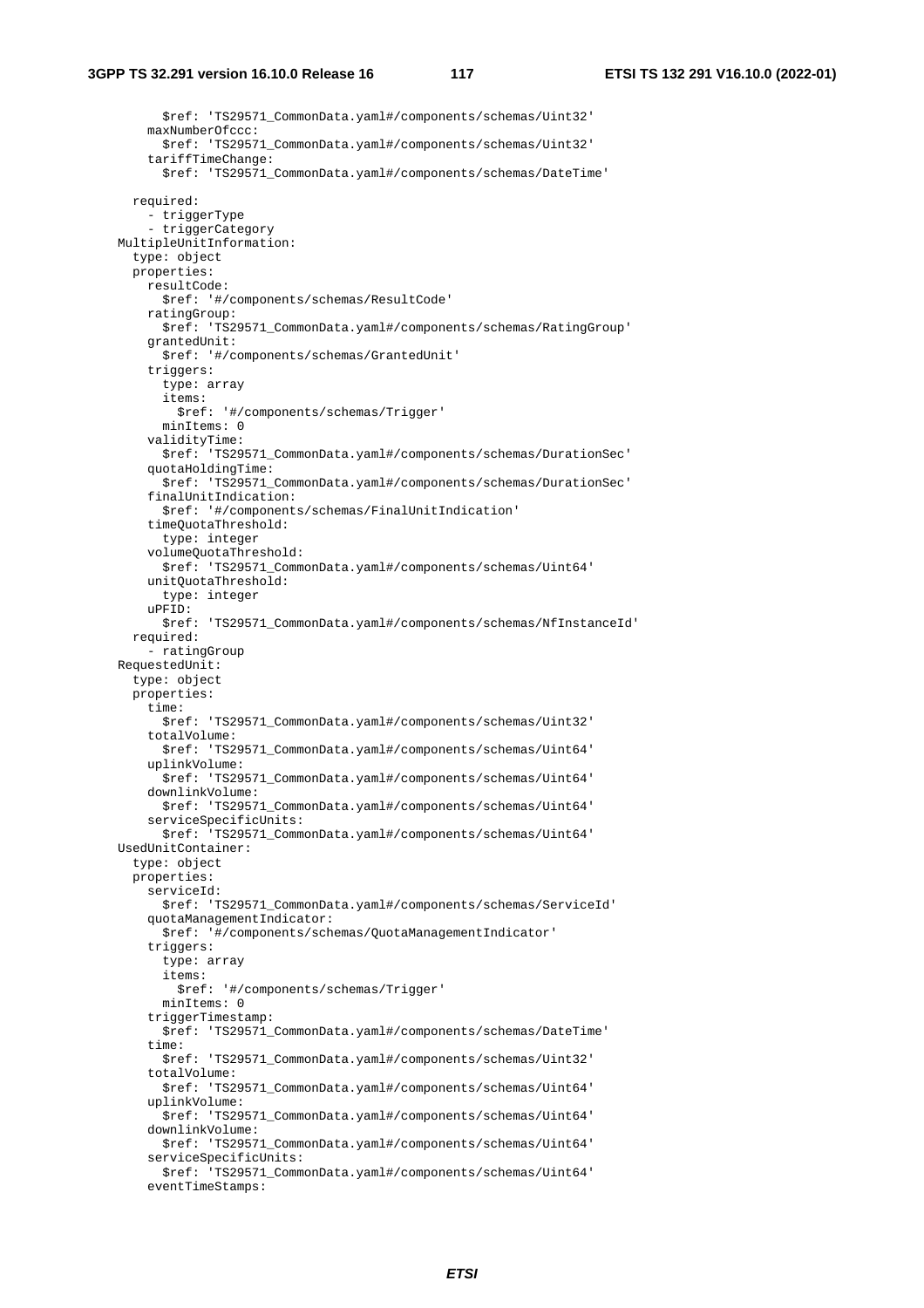type: array items: \$ref: 'TS29571\_CommonData.yaml#/components/schemas/DateTime' minItems: 0 localSequenceNumber: type: integer pDUContainerInformation: \$ref: '#/components/schemas/PDUContainerInformation' nSPAContainerInformation: \$ref: '#/components/schemas/NSPAContainerInformation' required: - localSequenceNumber GrantedUnit: type: object properties: tariffTimeChange: \$ref: 'TS29571\_CommonData.yaml#/components/schemas/DateTime' time: \$ref: 'TS29571\_CommonData.yaml#/components/schemas/Uint32' totalVolume: \$ref: 'TS29571\_CommonData.yaml#/components/schemas/Uint64' uplinkVolume: \$ref: 'TS29571\_CommonData.yaml#/components/schemas/Uint64' downlinkVolume: \$ref: 'TS29571\_CommonData.yaml#/components/schemas/Uint64' serviceSpecificUnits: \$ref: 'TS29571\_CommonData.yaml#/components/schemas/Uint64' FinalUnitIndication: type: object properties: finalUnitAction: \$ref: '#/components/schemas/FinalUnitAction' restrictionFilterRule: \$ref: '#/components/schemas/IPFilterRule' filterId: type: string redirectServer: \$ref: '#/components/schemas/RedirectServer' required: - finalUnitAction RedirectServer: type: object properties: redirectAddressType: \$ref: '#/components/schemas/RedirectAddressType' redirectServerAddress: type: string required: - redirectAddressType - redirectServerAddress ReauthorizationDetails: type: object properties: serviceId: \$ref: 'TS29571\_CommonData.yaml#/components/schemas/ServiceId' ratingGroup: \$ref: 'TS29571\_CommonData.yaml#/components/schemas/RatingGroup' quotaManagementIndicator: \$ref: '#/components/schemas/QuotaManagementIndicator' PDUSessionChargingInformation: type: object properties: chargingId: \$ref: 'TS29571\_CommonData.yaml#/components/schemas/ChargingId' homeProvidedChargingId: \$ref: 'TS29571\_CommonData.yaml#/components/schemas/ChargingId' userInformation: \$ref: '#/components/schemas/UserInformation' userLocationinfo: \$ref: 'TS29571\_CommonData.yaml#/components/schemas/UserLocation' mAPDUNon3GPPUserLocationInfo: \$ref: 'TS29571\_CommonData.yaml#/components/schemas/UserLocation' non3GPPUserLocationTime: \$ref: 'TS29571\_CommonData.yaml#/components/schemas/DateTime' mAPDUNon3GPPUserLocationTime: \$ref: 'TS29571\_CommonData.yaml#/components/schemas/DateTime' presenceReportingAreaInformation: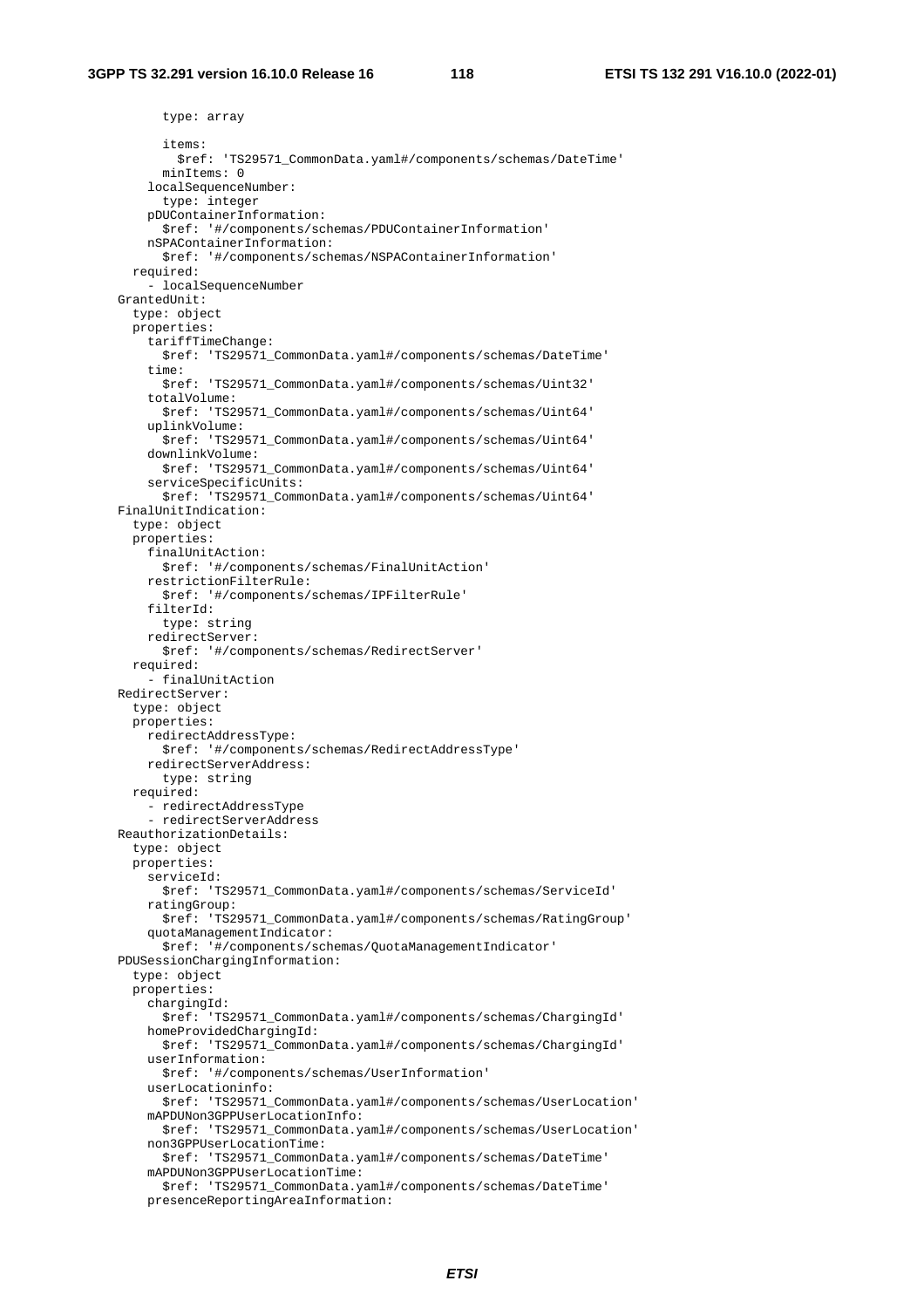type: object additionalProperties: \$ref: 'TS29571\_CommonData.yaml#/components/schemas/PresenceInfo' minProperties: 0 uetimeZone: \$ref: 'TS29571\_CommonData.yaml#/components/schemas/TimeZone' pduSessionInformation: \$ref: '#/components/schemas/PDUSessionInformation' unitCountInactivityTimer: \$ref: 'TS29571\_CommonData.yaml#/components/schemas/DurationSec' rANSecondaryRATUsageReport: \$ref: '#/components/schemas/RANSecondaryRATUsageReport' UserInformation: type: object properties: servedGPSI: \$ref: 'TS29571\_CommonData.yaml#/components/schemas/Gpsi' servedPEI: \$ref: 'TS29571\_CommonData.yaml#/components/schemas/Pei' unauthenticatedFlag: type: boolean roamerInOut: \$ref: '#/components/schemas/RoamerInOut' PDUSessionInformation: type: object properties: networkSlicingInfo: \$ref: '#/components/schemas/NetworkSlicingInfo' pduSessionID: \$ref: 'TS29571\_CommonData.yaml#/components/schemas/PduSessionId' pduType: \$ref: 'TS29571\_CommonData.yaml#/components/schemas/PduSessionType' sscMode: \$ref: 'TS29571\_CommonData.yaml#/components/schemas/SscMode' hPlmnId: \$ref: 'TS29571\_CommonData.yaml#/components/schemas/PlmnId' servingNetworkFunctionID: \$ref: '#/components/schemas/ServingNetworkFunctionID' ratType: \$ref: 'TS29571\_CommonData.yaml#/components/schemas/RatType' mAPDUNon3GPPRATType: \$ref: 'TS29571\_CommonData.yaml#/components/schemas/RatType' dnnId: \$ref: 'TS29571\_CommonData.yaml#/components/schemas/Dnn' dnnSelectionMode: \$ref: '#/components/schemas/dnnSelectionMode' chargingCharacteristics: type: string pattern: '^[0-9a-fA-F]{1,4}\$' chargingCharacteristicsSelectionMode: \$ref: '#/components/schemas/ChargingCharacteristicsSelectionMode' startTime: \$ref: 'TS29571\_CommonData.yaml#/components/schemas/DateTime' stopTime: \$ref: 'TS29571\_CommonData.yaml#/components/schemas/DateTime' 3gppPSDataOffStatus: ---<br>\$ref: '#/components/schemas/3GPPPSDataOffStatus' sessionStopIndicator: type: boolean pduAddress: \$ref: '#/components/schemas/PDUAddress' diagnostics: \$ref: '#/components/schemas/Diagnostics' authorizedQoSInformation: \$ref: 'TS29512\_Npcf\_SMPolicyControl.yaml#/components/schemas/AuthorizedDefaultQos' subscribedQoSInformation: \$ref: 'TS29571\_CommonData.yaml#/components/schemas/SubscribedDefaultQos' authorizedSessionAMBR: \$ref: 'TS29571\_CommonData.yaml#/components/schemas/Ambr' subscribedSessionAMBR: \$ref: 'TS29571\_CommonData.yaml#/components/schemas/Ambr' servingCNPlmnId: \$ref: 'TS29571\_CommonData.yaml#/components/schemas/PlmnId' mAPDUSessionInformation: \$ref: '#/components/schemas/MAPDUSessionInformation' enhancedDiagnostics: \$ref: '#/components/schemas/EnhancedDiagnostics5G' required: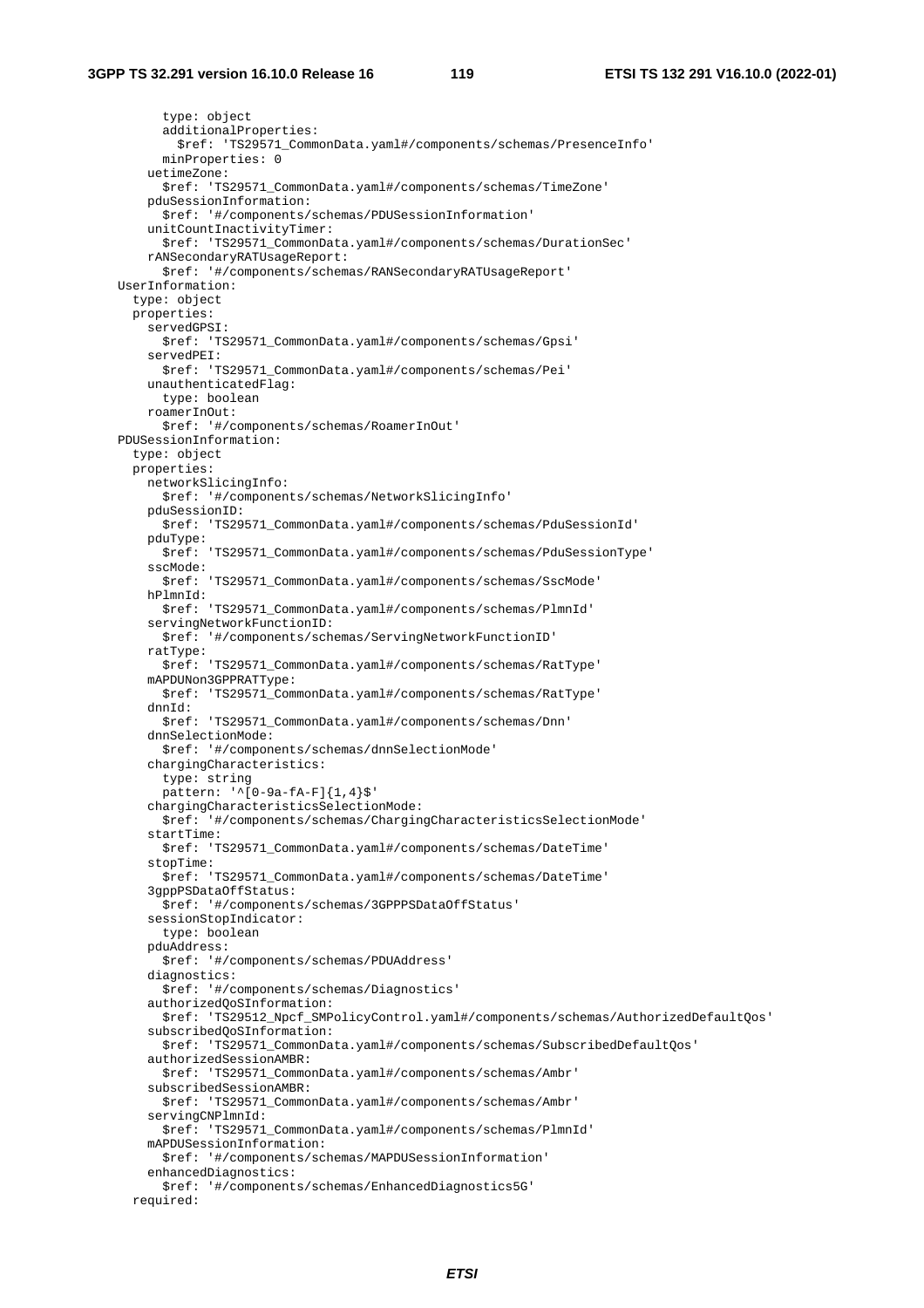- pduSessionID - dnnId PDUContainerInformation: type: object properties: timeofFirstUsage: \$ref: 'TS29571\_CommonData.yaml#/components/schemas/DateTime' timeofLastUsage: \$ref: 'TS29571\_CommonData.yaml#/components/schemas/DateTime' qoSInformation: \$ref: 'TS29512\_Npcf\_SMPolicyControl.yaml#/components/schemas/QosData' qoSCharacteristics: \$ref: 'TS29512\_Npcf\_SMPolicyControl.yaml#/components/schemas/QosCharacteristics' afChargingIdentifier: \$ref: 'TS29571\_CommonData.yaml#/components/schemas/ChargingId' afChargingIdString: \$ref: 'TS29571\_CommonData.yaml#/components/schemas/ApplicationChargingId' userLocationInformation: \$ref: 'TS29571\_CommonData.yaml#/components/schemas/UserLocation' uetimeZone: \$ref: 'TS29571\_CommonData.yaml#/components/schemas/TimeZone' rATType: \$ref: 'TS29571\_CommonData.yaml#/components/schemas/RatType' servingNodeID: type: array items: \$ref: '#/components/schemas/ServingNetworkFunctionID' minItems: 0 presenceReportingAreaInformation: type: object additionalProperties: \$ref: 'TS29571\_CommonData.yaml#/components/schemas/PresenceInfo' minProperties: 0 3gppPSDataOffStatus: \$ref: '#/components/schemas/3GPPPSDataOffStatus' sponsorIdentity: type: string applicationserviceProviderIdentity: type: string chargingRuleBaseName: type: string mAPDUSteeringFunctionality: \$ref: 'TS29512\_Npcf\_SMPolicyControl.yaml#/components/schemas/SteeringFunctionality' mAPDUSteeringMode: \$ref: 'TS29512\_Npcf\_SMPolicyControl.yaml#/components/schemas/SteeringMode' NSPAContainerInformation: type: object properties: latency: type: integer throughput: \$ref: '#/components/schemas/Throughput' maximumPacketLossRate: type: string serviceExperienceStatisticsData: \$ref: 'TS29520\_Nnwdaf\_EventsSubscription.yaml#/components/schemas/ServiceExperienceInfo' theNumberOfPDUSessions: type: integer theNumberOfRegisteredSubscribers: type: integer loadLevel: \$ref: 'TS29520\_Nnwdaf\_EventsSubscription.yaml#/components/schemas/NsiLoadLevelInfo' NSPAChargingInformation: type: object properties: singleNSSAI: \$ref: 'TS29571\_CommonData.yaml#/components/schemas/Snssai' required: - singleNSSAI NetworkSlicingInfo: type: object properties: sNSSAI: \$ref: 'TS29571\_CommonData.yaml#/components/schemas/Snssai' required: - sNSSAI PDUAddress: type: object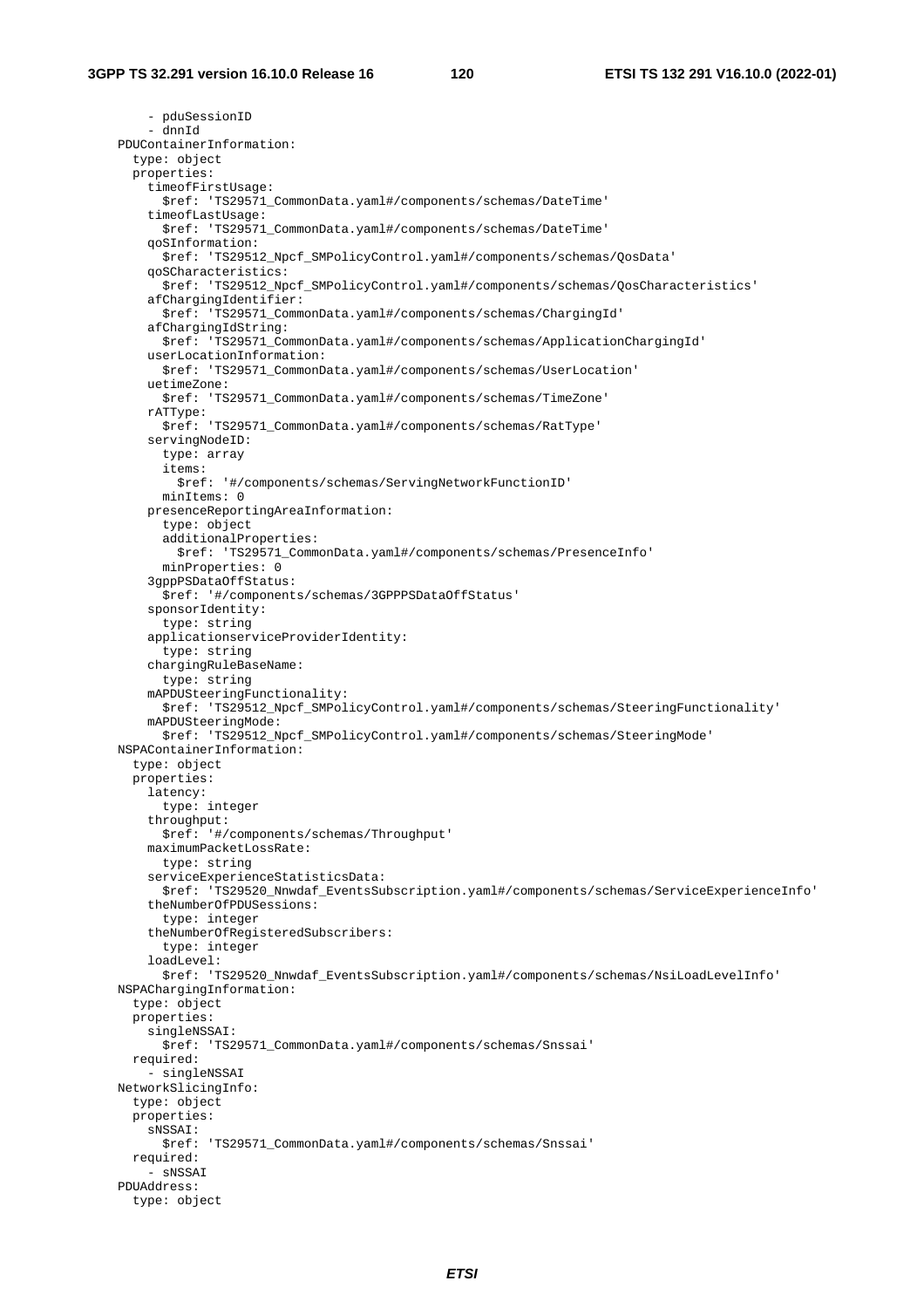properties: pduIPv4Address: \$ref: 'TS29571\_CommonData.yaml#/components/schemas/Ipv4Addr' pduIPv6AddresswithPrefix: \$ref: 'TS29571\_CommonData.yaml#/components/schemas/Ipv6Addr' pduAddressprefixlength: type: integer iPv4dynamicAddressFlag: type: boolean iPv6dynamicPrefixFlag: type: boolean addIpv6AddrPrefixes: \$ref: 'TS29571\_CommonData.yaml#/components/schemas/Ipv6Prefix' ServingNetworkFunctionID: type: object properties: servingNetworkFunctionInformation: \$ref: '#/components/schemas/NFIdentification' aMFId: \$ref: 'TS29571\_CommonData.yaml#/components/schemas/AmfId' required: - servingNetworkFunctionInformation RoamingQBCInformation: type: object properties: multipleQFIcontainer: type: array items: \$ref: '#/components/schemas/MultipleQFIcontainer' minItems: 0 uPFID: \$ref: 'TS29571\_CommonData.yaml#/components/schemas/NfInstanceId' roamingChargingProfile: \$ref: '#/components/schemas/RoamingChargingProfile' MultipleQFIcontainer: type: object properties: triggers: type: array items: \$ref: '#/components/schemas/Trigger' minItems: 0 triggerTimestamp: \$ref: 'TS29571\_CommonData.yaml#/components/schemas/DateTime' time: \$ref: 'TS29571\_CommonData.yaml#/components/schemas/Uint32' totalVolume: \$ref: 'TS29571\_CommonData.yaml#/components/schemas/Uint64' uplinkVolume: \$ref: 'TS29571\_CommonData.yaml#/components/schemas/Uint64' downlinkVolume: \$ref: 'TS29571\_CommonData.yaml#/components/schemas/Uint64' localSequenceNumber: type: integer qFIContainerInformation: \$ref: '#/components/schemas/QFIContainerInformation' required: - localSequenceNumber QFIContainerInformation: type: object properties: qFI: \$ref: 'TS29571\_CommonData.yaml#/components/schemas/Qfi' reportTime: \$ref: 'TS29571\_CommonData.yaml#/components/schemas/DateTime' timeofFirstUsage: \$ref: 'TS29571\_CommonData.yaml#/components/schemas/DateTime' timeofLastUsage: \$ref: 'TS29571\_CommonData.yaml#/components/schemas/DateTime' qoSInformation: \$ref: 'TS29512\_Npcf\_SMPolicyControl.yaml#/components/schemas/QosData' qoSCharacteristics: \$ref: 'TS29512\_Npcf\_SMPolicyControl.yaml#/components/schemas/QosCharacteristics' userLocationInformation: \$ref: 'TS29571\_CommonData.yaml#/components/schemas/UserLocation' uetimeZone: \$ref: 'TS29571\_CommonData.yaml#/components/schemas/TimeZone' presenceReportingAreaInformation: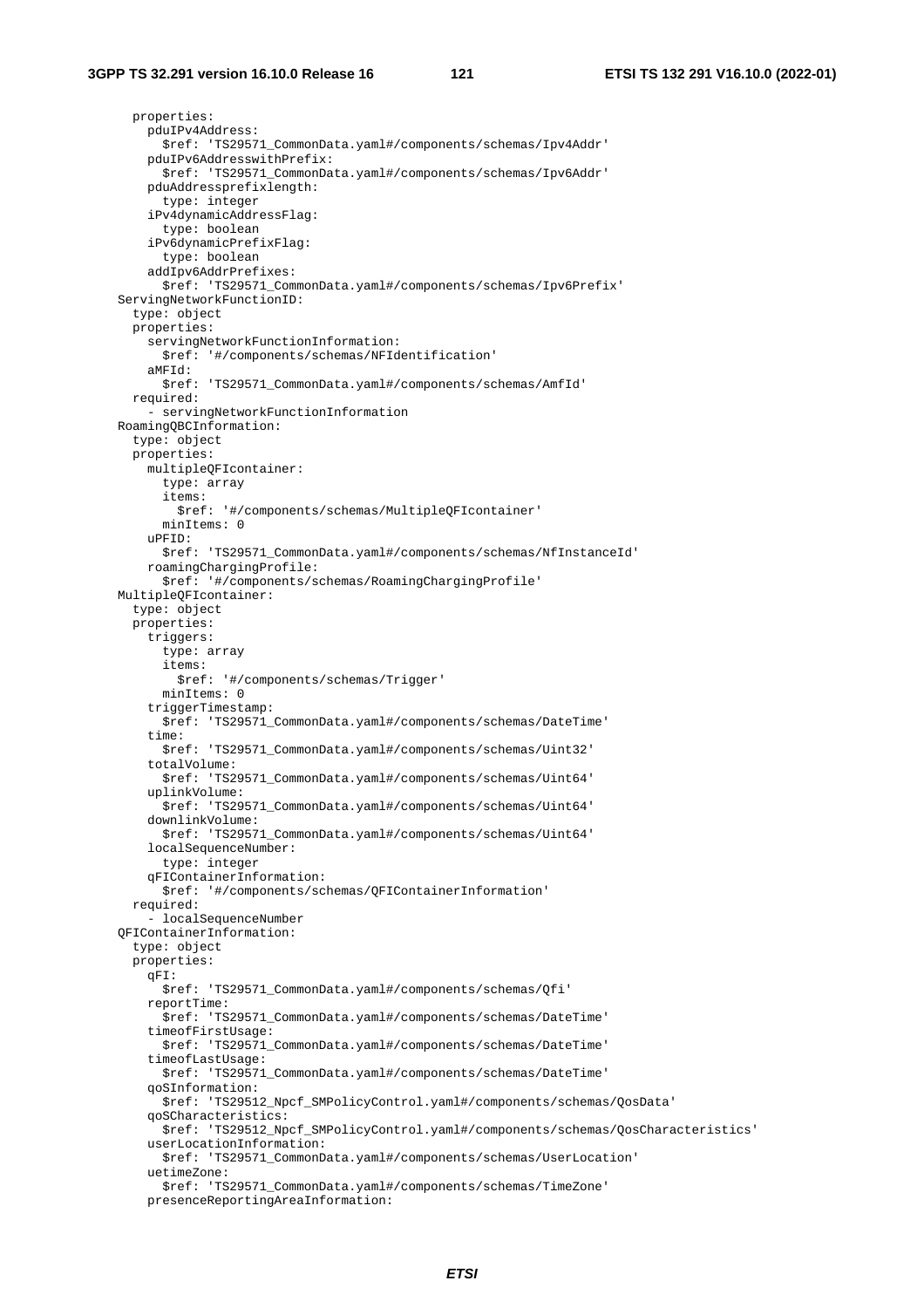```
 type: object 
       additionalProperties: 
         $ref: 'TS29571_CommonData.yaml#/components/schemas/PresenceInfo' 
       minProperties: 0 
     rATType: 
       $ref: 'TS29571_CommonData.yaml#/components/schemas/RatType' 
     servingNetworkFunctionID: 
       type: array 
       items: 
         $ref: '#/components/schemas/ServingNetworkFunctionID' 
       minItems: 0 
     3gppPSDataOffStatus: 
       $ref: '#/components/schemas/3GPPPSDataOffStatus' 
     3gppChargingId: 
       $ref: 'TS29571_CommonData.yaml#/components/schemas/ChargingId' 
     diagnostics: 
       $ref: '#/components/schemas/Diagnostics' 
     enhancedDiagnostics: 
       type: array 
       items: 
         type: string 
   required: 
      - reportTime 
 RoamingChargingProfile: 
   type: object 
   properties: 
     triggers: 
       type: array 
       items: 
         $ref: '#/components/schemas/Trigger' 
       minItems: 0 
     partialRecordMethod: 
       $ref: '#/components/schemas/PartialRecordMethod' 
 SMSChargingInformation: 
   type: object 
   properties: 
     originatorInfo: 
       $ref: '#/components/schemas/OriginatorInfo' 
     recipientInfo: 
       type: array 
       items: 
         $ref: '#/components/schemas/RecipientInfo' 
       minItems: 0 
     userEquipmentInfo: 
       $ref: 'TS29571_CommonData.yaml#/components/schemas/Pei' 
     roamerInOut: 
       $ref: '#/components/schemas/RoamerInOut' 
     userLocationinfo: 
       $ref: 'TS29571_CommonData.yaml#/components/schemas/UserLocation' 
     uetimeZone: 
       $ref: 'TS29571_CommonData.yaml#/components/schemas/TimeZone' 
     rATType: 
       $ref: 'TS29571_CommonData.yaml#/components/schemas/RatType' 
     sMSCAddress: 
       type: string 
     sMDataCodingScheme: 
       type: integer 
     sMMessageType: 
       $ref: '#/components/schemas/SMMessageType' 
     sMReplyPathRequested: 
       $ref: '#/components/schemas/ReplyPathRequested' 
     sMUserDataHeader: 
       type: string 
     sMStatus: 
       type: string 
       pattern: '^[0-7]?[0-9a-fA-F]$' 
     sMDischargeTime: 
       $ref: 'TS29571_CommonData.yaml#/components/schemas/DateTime' 
     numberofMessagesSent: 
       $ref: 'TS29571_CommonData.yaml#/components/schemas/Uint32' 
     sMServiceType: 
       $ref: '#/components/schemas/SMServiceType' 
     sMSequenceNumber: 
       $ref: 'TS29571_CommonData.yaml#/components/schemas/Uint32' 
     sMSresult: 
       $ref: 'TS29571_CommonData.yaml#/components/schemas/Uint32' 
     submissionTime: 
       $ref: 'TS29571_CommonData.yaml#/components/schemas/DateTime'
```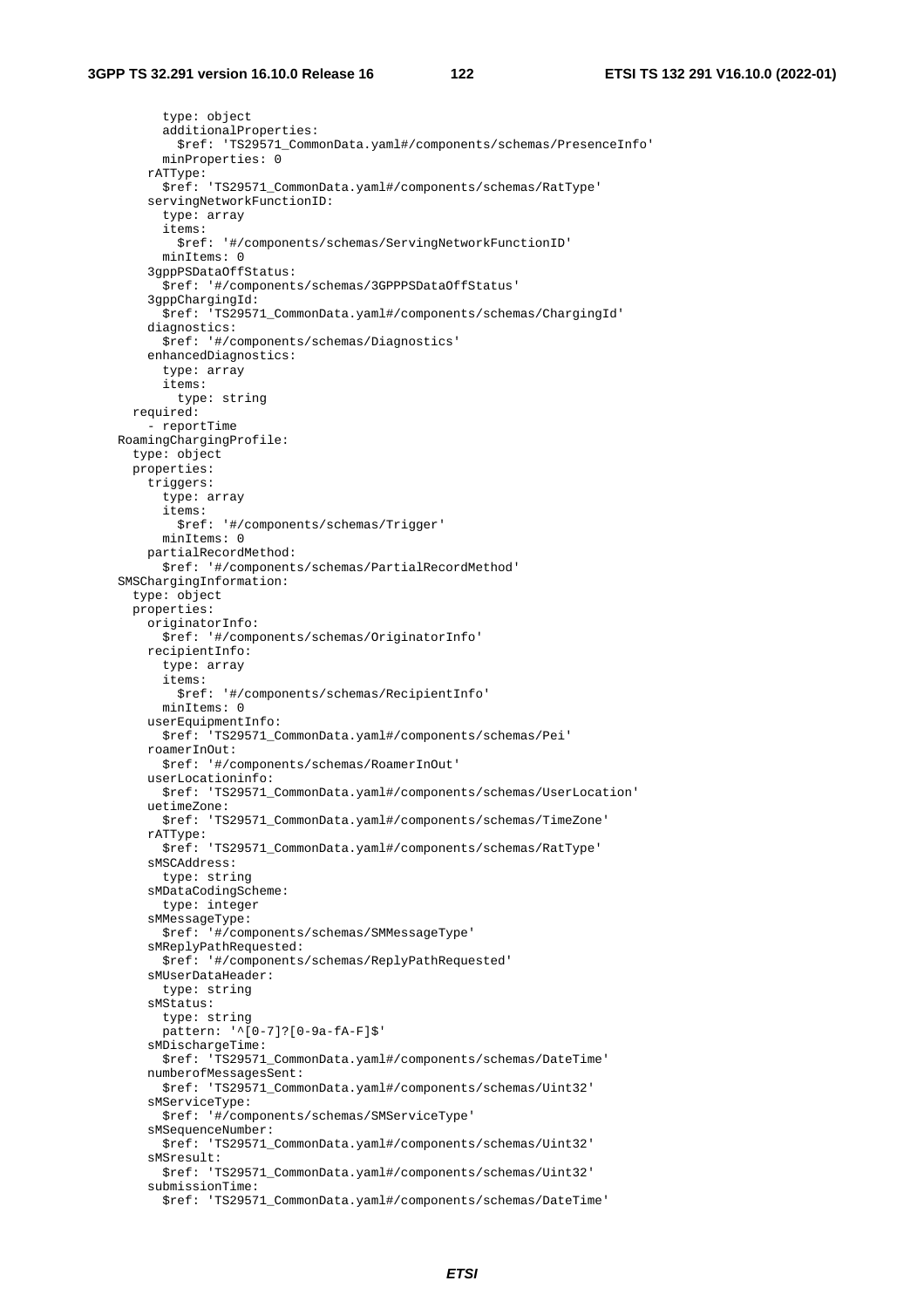sMPriority: \$ref: '#/components/schemas/SMPriority' messageReference: type: string messageSize: \$ref: 'TS29571\_CommonData.yaml#/components/schemas/Uint32' messageClass: \$ref: '#/components/schemas/MessageClass' deliveryReportRequested: \$ref: '#/components/schemas/DeliveryReportRequested' OriginatorInfo: type: object properties: originatorSUPI: \$ref: 'TS29571\_CommonData.yaml#/components/schemas/Supi' originatorGPSI: \$ref: 'TS29571\_CommonData.yaml#/components/schemas/Gpsi' originatorOtherAddress: \$ref: '#/components/schemas/SMAddressInfo' originatorReceivedAddress: \$ref: '#/components/schemas/SMAddressInfo' originatorSCCPAddress: type: string sMOriginatorInterface: \$ref: '#/components/schemas/SMInterface' sMOriginatorProtocolId: type: string RecipientInfo: type: object properties: recipientSUPI: \$ref: 'TS29571\_CommonData.yaml#/components/schemas/Supi' recipientGPSI: \$ref: 'TS29571\_CommonData.yaml#/components/schemas/Gpsi' recipientOtherAddress: \$ref: '#/components/schemas/SMAddressInfo' recipientReceivedAddress: \$ref: '#/components/schemas/SMAddressInfo' recipientSCCPAddress: type: string sMDestinationInterface: \$ref: '#/components/schemas/SMInterface' sMrecipientProtocolId: type: string SMAddressInfo: type: object properties: sMaddressType: \$ref: '#/components/schemas/SMAddressType' sMaddressData: type: string sMaddressDomain: \$ref: '#/components/schemas/SMAddressDomain' RecipientAddress: type: object properties: recipientAddressInfo: \$ref: '#/components/schemas/SMAddressInfo' sMaddresseeType: \$ref: '#/components/schemas/SMAddresseeType' MessageClass: type: object properties: classIdentifier: \$ref: '#/components/schemas/ClassIdentifier' tokenText: type: string SMAddressDomain: type: object properties: domainName: type: string 3GPPIMSIMCCMNC: type: string SMInterface: type: object properties: interfaceId: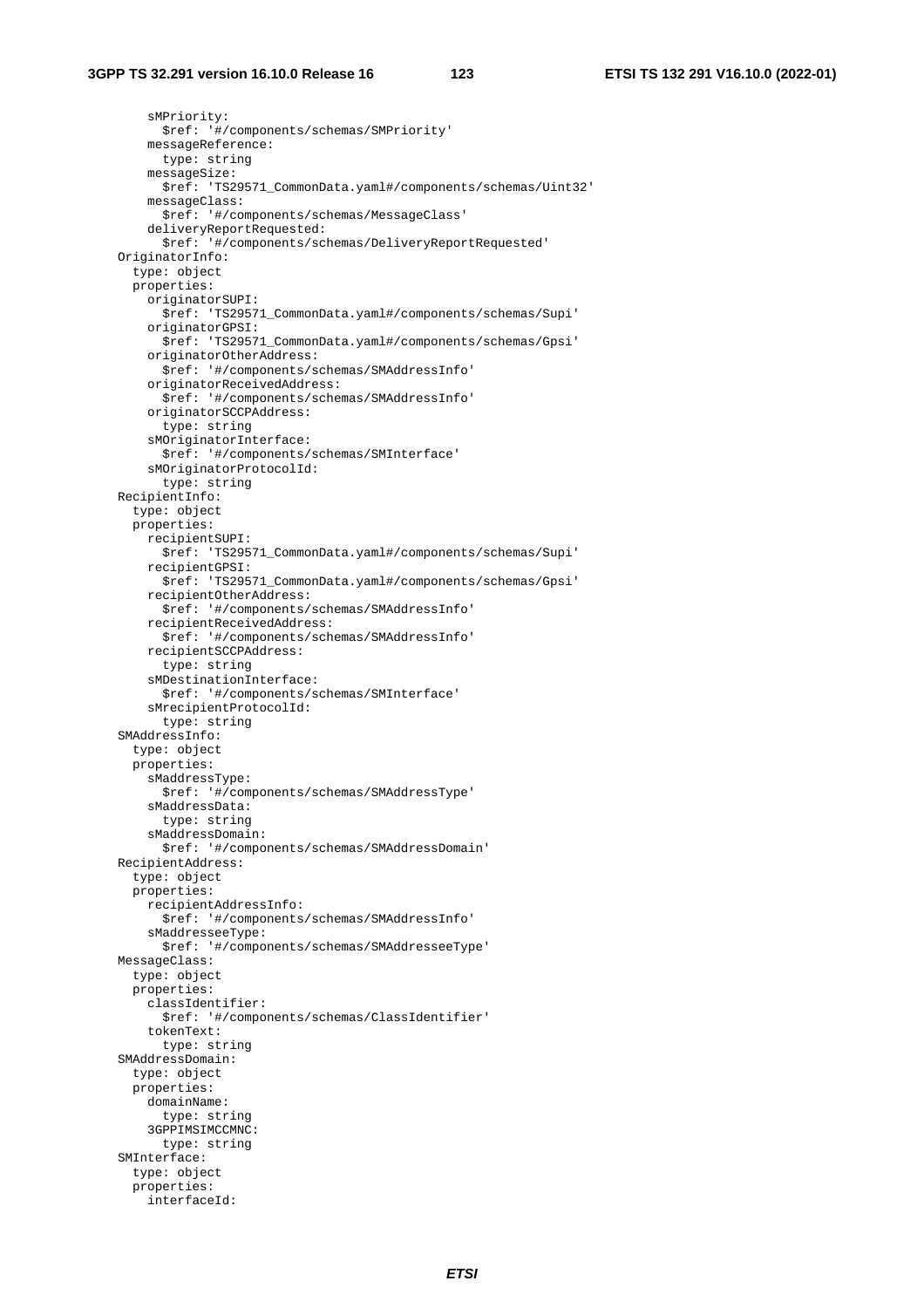type: string interfaceText: type: string interfacePort: type: string interfaceType: \$ref: '#/components/schemas/InterfaceType' RANSecondaryRATUsageReport: type: object properties: rANSecondaryRATType: \$ref: 'TS29571\_CommonData.yaml#/components/schemas/RatType' qosFlowsUsageReports: type: array items: \$ref: '#/components/schemas/QosFlowsUsageReport' Diagnostics: type: integer IPFilterRule: type: string QosFlowsUsageReport: type: object properties: qFI: \$ref: 'TS29571\_CommonData.yaml#/components/schemas/Qfi' startTimestamp: \$ref: 'TS29571\_CommonData.yaml#/components/schemas/DateTime' endTimestamp: \$ref: 'TS29571\_CommonData.yaml#/components/schemas/DateTime' uplinkVolume: \$ref: 'TS29571\_CommonData.yaml#/components/schemas/Uint64' downlinkVolume: \$ref: 'TS29571\_CommonData.yaml#/components/schemas/Uint64' NEFChargingInformation: type: object properties: externalIndividualIdentifier: \$ref: 'TS29571\_CommonData.yaml#/components/schemas/Gpsi' externalGroupIdentifier: \$ref: 'TS29571\_CommonData.yaml#/components/schemas/ExternalGroupId' groupIdentifier: \$ref: 'TS29571\_CommonData.yaml#/components/schemas/GroupId' aPIDirection: \$ref: '#/components/schemas/APIDirection' aPITargetNetworkFunction: \$ref: '#/components/schemas/NFIdentification' aPIResultCode: \$ref: 'TS29571\_CommonData.yaml#/components/schemas/Uint32' aPIName: type: string aPIReference: \$ref: 'TS29571\_CommonData.yaml#/components/schemas/Uri' aPIContent: type: string required: - aPIName RegistrationChargingInformation: type: object properties: registrationMessagetype: \$ref: '#/components/schemas/RegistrationMessageType' userInformation: \$ref: '#/components/schemas/UserInformation' userLocationinfo: \$ref: 'TS29571\_CommonData.yaml#/components/schemas/UserLocation' pSCellInformation: \$ref: '#/components/schemas/PSCellInformation' uetimeZone: \$ref: 'TS29571\_CommonData.yaml#/components/schemas/TimeZone' rATType: \$ref: 'TS29571\_CommonData.yaml#/components/schemas/RatType' 5GMMCapability: \$ref: 'TS29571\_CommonData.yaml#/components/schemas/Bytes' mICOModeIndication: \$ref: '#/components/schemas/MICOModeIndication' smsIndication: \$ref: '#/components/schemas/SmsIndication' taiList: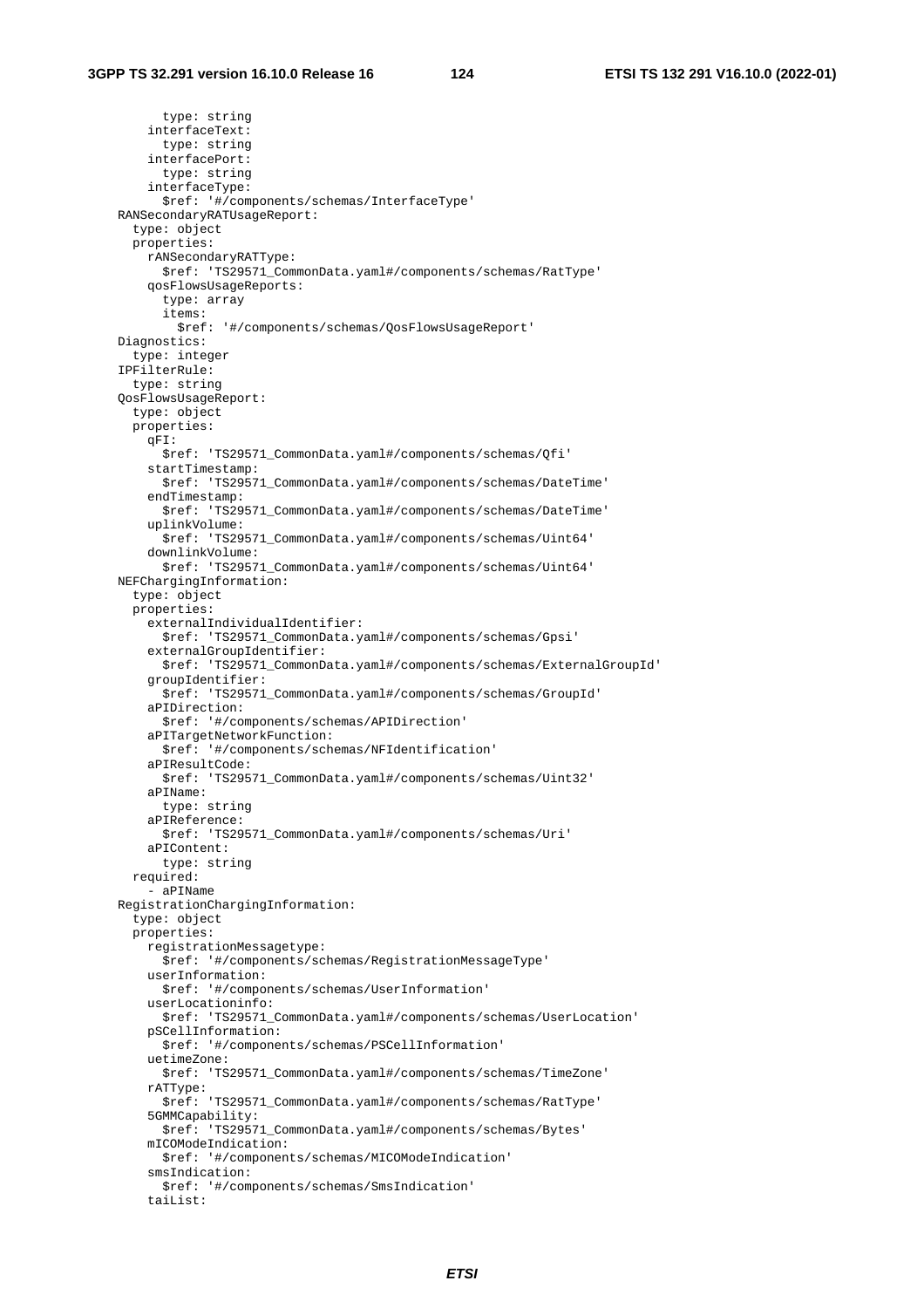type: array items: \$ref: 'TS29571\_CommonData.yaml#/components/schemas/Tai' minItems: 0 serviceAreaRestriction: type: array items: \$ref: 'TS29571\_CommonData.yaml#/components/schemas/ServiceAreaRestriction' minItems: 0 requestedNSSAI: type: array items: \$ref: 'TS29571\_CommonData.yaml#/components/schemas/Snssai' minItems: 0 allowedNSSAI: type: array items: \$ref: 'TS29571\_CommonData.yaml#/components/schemas/Snssai' minItems: 0 rejectedNSSAI: type: array items: \$ref: 'TS29571\_CommonData.yaml#/components/schemas/Snssai' minItems: 0 nSSAIMapList: type: array items: \$ref: '#/components/schemas/NSSAIMap' minItems: 0 amfUeNgapId: type: integer ranUeNgapId: type: integer ranNodeId: \$ref: 'TS29571\_CommonData.yaml#/components/schemas/GlobalRanNodeId' required: - registrationMessagetype PSCellInformation: type: object properties: nrcgi: \$ref: 'TS29571\_CommonData.yaml#/components/schemas/Ncgi' ecgi: \$ref: 'TS29571\_CommonData.yaml#/components/schemas/Ecgi' NSSAIMap: type: object properties: servingSnssai: \$ref: 'TS29571\_CommonData.yaml#/components/schemas/Snssai' homeSnssai: \$ref: 'TS29571\_CommonData.yaml#/components/schemas/Snssai' required: - servingSnssai - homeSnssai N2ConnectionChargingInformation: type: object properties: n2ConnectionMessageType: \$ref: '#/components/schemas/N2ConnectionMessageType' userInformation: \$ref: '#/components/schemas/UserInformation' userLocationinfo: \$ref: 'TS29571\_CommonData.yaml#/components/schemas/UserLocation' pSCellInformation: \$ref: '#/components/schemas/PSCellInformation' uetimeZone: \$ref: 'TS29571\_CommonData.yaml#/components/schemas/TimeZone' rATType: \$ref: 'TS29571\_CommonData.yaml#/components/schemas/RatType' amfUeNgapId: type: integer ranUeNgapId: type: integer ranNodeId: \$ref: 'TS29571\_CommonData.yaml#/components/schemas/GlobalRanNodeId' restrictedRatList: type: array items: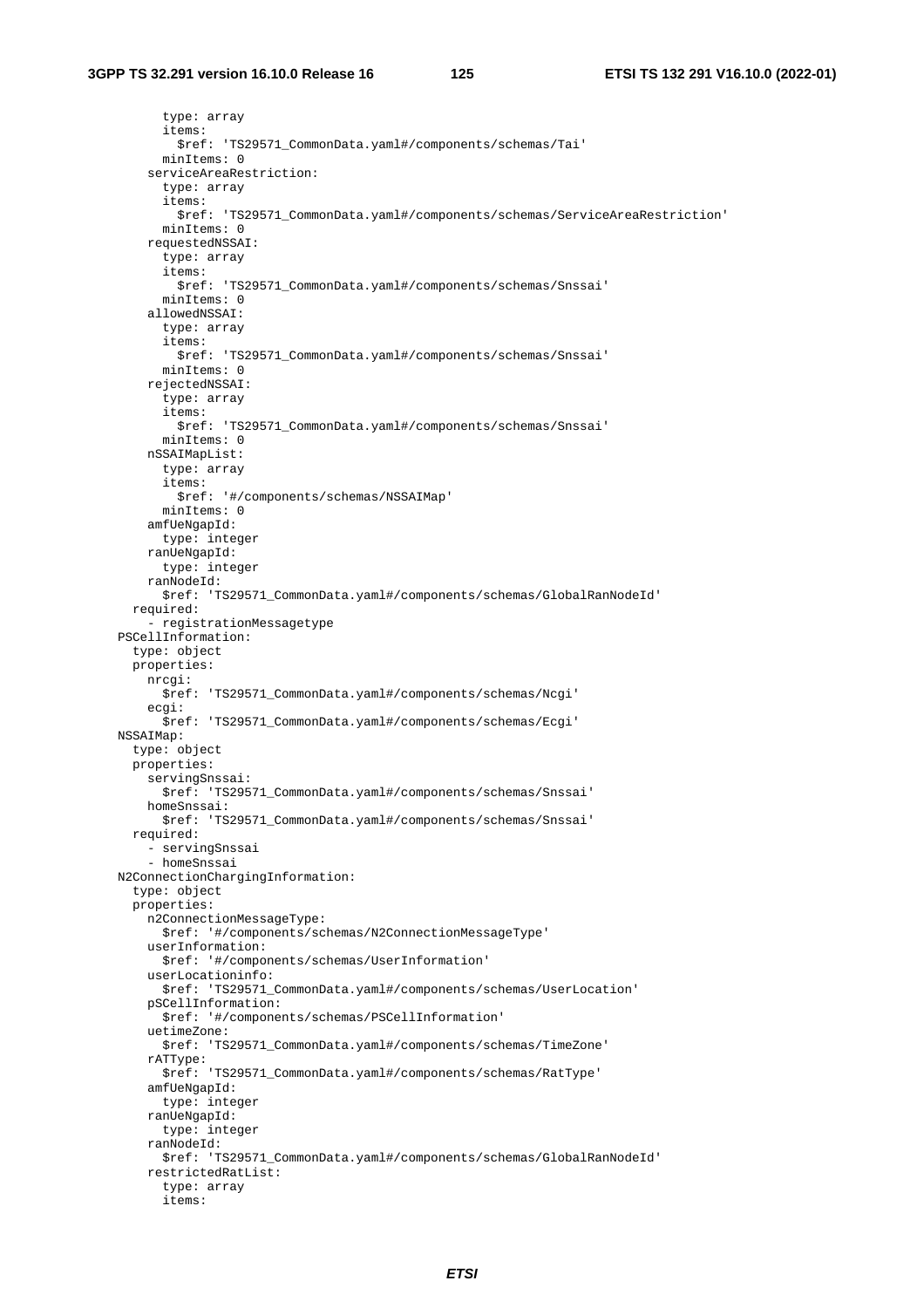```
 $ref: 'TS29571_CommonData.yaml#/components/schemas/RatType' 
           minItems: 0 
         forbiddenAreaList: 
           type: array 
           items: 
             $ref: 'TS29571_CommonData.yaml#/components/schemas/Area' 
           minItems: 0 
         serviceAreaRestriction: 
           type: array 
           items: 
             $ref: 'TS29571_CommonData.yaml#/components/schemas/ServiceAreaRestriction' 
           minItems: 0 
         restrictedCnList: 
           type: array 
           items: 
             $ref: 'TS29571_CommonData.yaml#/components/schemas/CoreNetworkType' 
           minItems: 0 
         allowedNSSAI: 
           type: array 
           items: 
             $ref: 'TS29571_CommonData.yaml#/components/schemas/Snssai' 
           minItems: 0 
         rrcEstCause: 
           type: string 
           pattern: '^[0-9a-fA-F]+$' 
       required: 
          - n2ConnectionMessageType 
     LocationReportingChargingInformation: 
       type: object 
       properties: 
         locationReportingMessageType: 
           $ref: '#/components/schemas/LocationReportingMessageType' 
         userInformation: 
           $ref: '#/components/schemas/UserInformation' 
         userLocationinfo: 
           $ref: 'TS29571_CommonData.yaml#/components/schemas/UserLocation' 
         pSCellInformation: 
           $ref: '#/components/schemas/PSCellInformation' 
         uetimeZone: 
           $ref: 'TS29571_CommonData.yaml#/components/schemas/TimeZone' 
         rATType: 
           $ref: 'TS29571_CommonData.yaml#/components/schemas/RatType' 
         presenceReportingAreaInformation: 
           type: object 
           additionalProperties: 
             $ref: 'TS29571_CommonData.yaml#/components/schemas/PresenceInfo' 
           minProperties: 0 
       required: 
          - locationReportingMessageType 
     N2ConnectionMessageType: 
       type: integer 
     LocationReportingMessageType: 
       type: integer 
     NSMChargingInformation: 
       type: object 
       properties: 
         managementOperation: 
           $ref: '#/components/schemas/ManagementOperation' 
         idNetworkSliceInstance: 
           type: string 
         listOfserviceProfileChargingInformation: 
           type: array 
           items: 
              $ref: '#/components/schemas/ServiceProfileChargingInformation' 
           minItems: 0 
         managementOperationStatus: 
           $ref: '#/components/schemas/ManagementOperationStatus' 
# To be introduced once the reference to 'generic.yaml is resolved 
         managementOperationalState:
# $ref: 'genericNrm.yaml#/components/schemas/OperationalState' 
# managementAdministrativeState: 
# $ref: 'genericNrm.yaml#/components/schemas/AdministrativeState' 
       required: 
          - managementOperation 
     ServiceProfileChargingInformation: 
       type: object 
       properties: 
         serviceProfileIdentifier:
```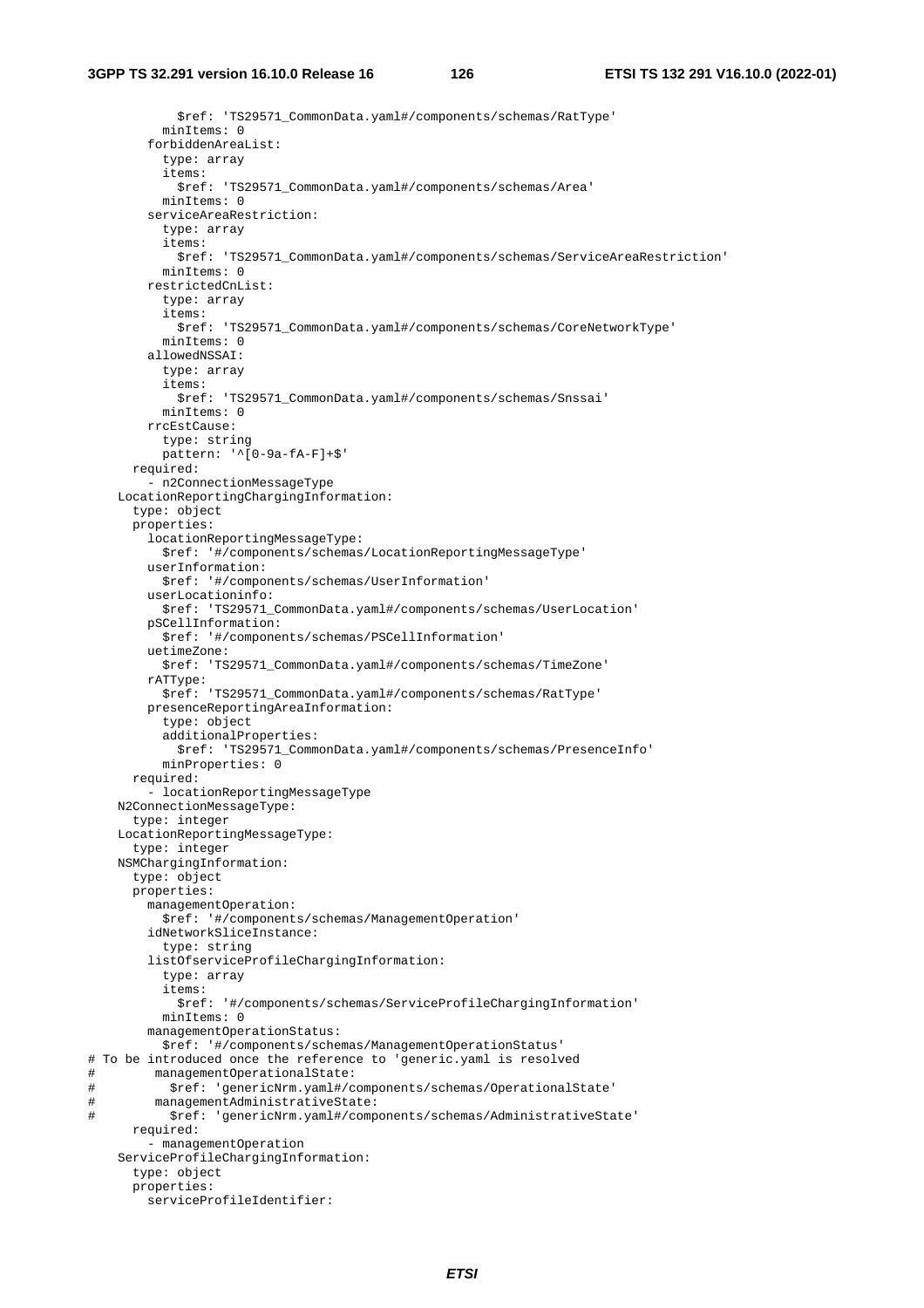type: string sNSSAIList: type: array items: \$ref: 'TS29571\_CommonData.yaml#/components/schemas/Snssai' minItems: 0 # To be introduced once the reference to 'nrNrm.yaml is resolved # sST: # \$ref: 'nrNrm.yaml#/components/schemas/Sst' latency: type: integer availability: type: number # To be introduced once the reference to sliceNrm.yaml is resolved<br># resourceSharingLevel: # resourceSharingLevel: \$ref: 'sliceNrm.yaml#/components/schemas/SharingLevel' jitter: type: integer reliability: type: string maxNumberofUEs: type: integer coverageArea: type: string # To be introduced once the reference to sliceNrm.yaml is resolved # uEMobilityLevel: # \$ref: 'sliceNrm.yaml#/components/schemas/MobilityLevel' # delayToleranceIndicator: # \$ref: 'sliceNrm.yaml#/components/schemas/Support' dLThptPerSlice: \$ref: '#/components/schemas/Throughput' dLThptPerUE: \$ref: '#/components/schemas/Throughput' uLThptPerSlice: \$ref: '#/components/schemas/Throughput' uLThptPerUE: \$ref: '#/components/schemas/Throughput' maxNumberofPDUsessions: type: integer kPIMonitoringList: type: string supportedAccessTechnology: type: integer # To be introduced once the reference to sliceNrm.yaml is resolved # v2XCommunicationModeIndicator: # \$ref: 'sliceNrm.yaml#/components/schemas/Support' addServiceProfileInfo: type: string Throughput: type: object properties: guaranteedThpt: \$ref: 'TS29571\_CommonData.yaml#/components/schemas/Float' maximumThpt: \$ref: 'TS29571\_CommonData.yaml#/components/schemas/Float' MAPDUSessionInformation: type: object properties: mAPDUSessionIndicator: \$ref: 'TS29512\_Npcf\_SMPolicyControl.yaml#/components/schemas/MaPduIndication' aTSSSCapability: \$ref: 'TS29571\_CommonData.yaml#/components/schemas/AtsssCapability' EnhancedDiagnostics5G: \$ref: '#/components/schemas/RanNasCauseList' RanNasCauseList: type: array items: \$ref: 'TS29512\_Npcf\_SMPolicyControl.yaml#/components/schemas/RanNasRelCause' NotificationType: anyOf: - type: string enum: - REAUTHORIZATION - ABORT\_CHARGING - type: string NodeFunctionality: anyOf: - type: string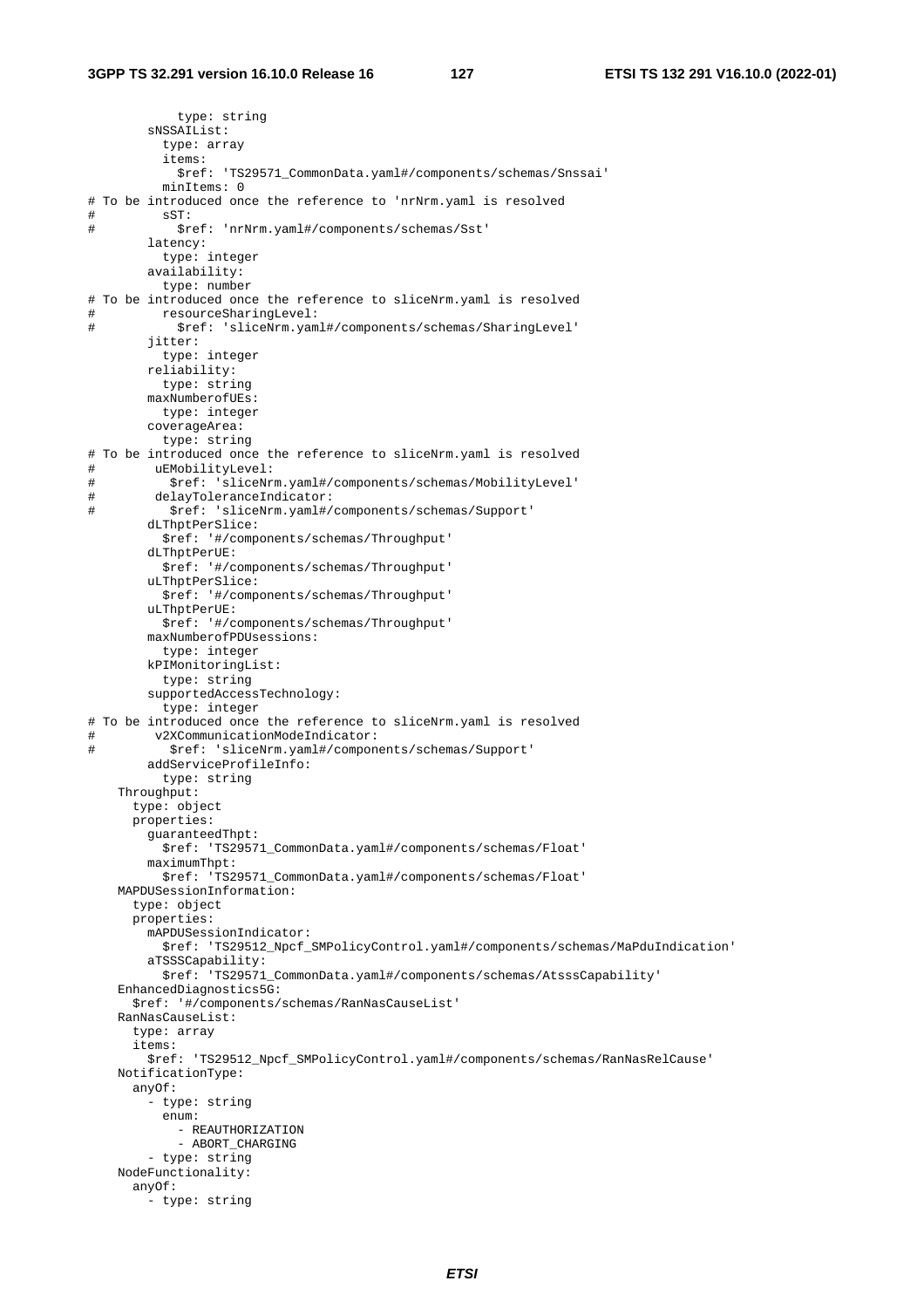enum: - AMF  $-$  SMF - SMS - PGW\_C\_SMF - NEFF # Included for backwards compatibility, shall not be used - SGW  $-$  I SMF - ePDG - CEF - NEF - MnS\_Producer - type: string ChargingCharacteristicsSelectionMode: anyOf: - type: string enum: - HOME\_DEFAULT - ROAMING\_DEFAULT - VISITING\_DEFAULT - type: string TriggerType: anyOf: - type: string enum: - QUOTA\_THRESHOLD - QHT - FINAL - QUOTA\_EXHAUSTED - VALIDITY\_TIME - OTHER\_QUOTA\_TYPE - FORCED REAUTHORISATION - UNUSED\_QUOTA\_TIMER # Included for backwards compatibility, shall not be used - UNIT COUNT INACTIVITY TIMER - ABNORMAL\_RELEASE - QOS\_CHANGE - VOLUME\_LIMIT - TIME\_LIMIT - EVENT\_LIMIT - PLMN\_CHANGE - USER\_LOCATION\_CHANGE - RAT\_CHANGE - SESSION AMBR CHANGE - UE\_TIMEZONE\_CHANGE - TARIFF\_TIME\_CHANGE - MAX\_NUMBER\_OF\_CHANGES\_IN\_CHARGING\_CONDITIONS - MANAGEMENT\_INTERVENTION - CHANGE\_OF\_UE\_PRESENCE\_IN\_PRESENCE\_REPORTING\_AREA - CHANGE\_OF\_3GPP\_PS\_DATA\_OFF\_STATUS - SERVING\_NODE\_CHANGE - REMOVAL\_OF\_UPF - ADDITION\_OF\_UPF - INSERTION\_OF\_ISMF - REMOVAL\_OF\_ISMF - CHANGE\_OF\_ISMF - START\_OF\_SERVICE\_DATA\_FLOW - ECGI\_CHANGE - TAI\_CHANGE - HANDOVER\_CANCEL - HANDOVER START - HANDOVER\_COMPLETE - GFBR\_GUARANTEED\_STATUS\_CHANGE - ADDITION\_OF\_ACCESS - REMOVAL OF ACCESS - START\_OF\_SDF\_ADDITIONAL\_ACCESS - type: string FinalUnitAction: anyOf: -<br>- type: string enum: - TERMINATE - REDIRECT - RESTRICT\_ACCESS - type: string RedirectAddressType: anyOf: - type: string enum: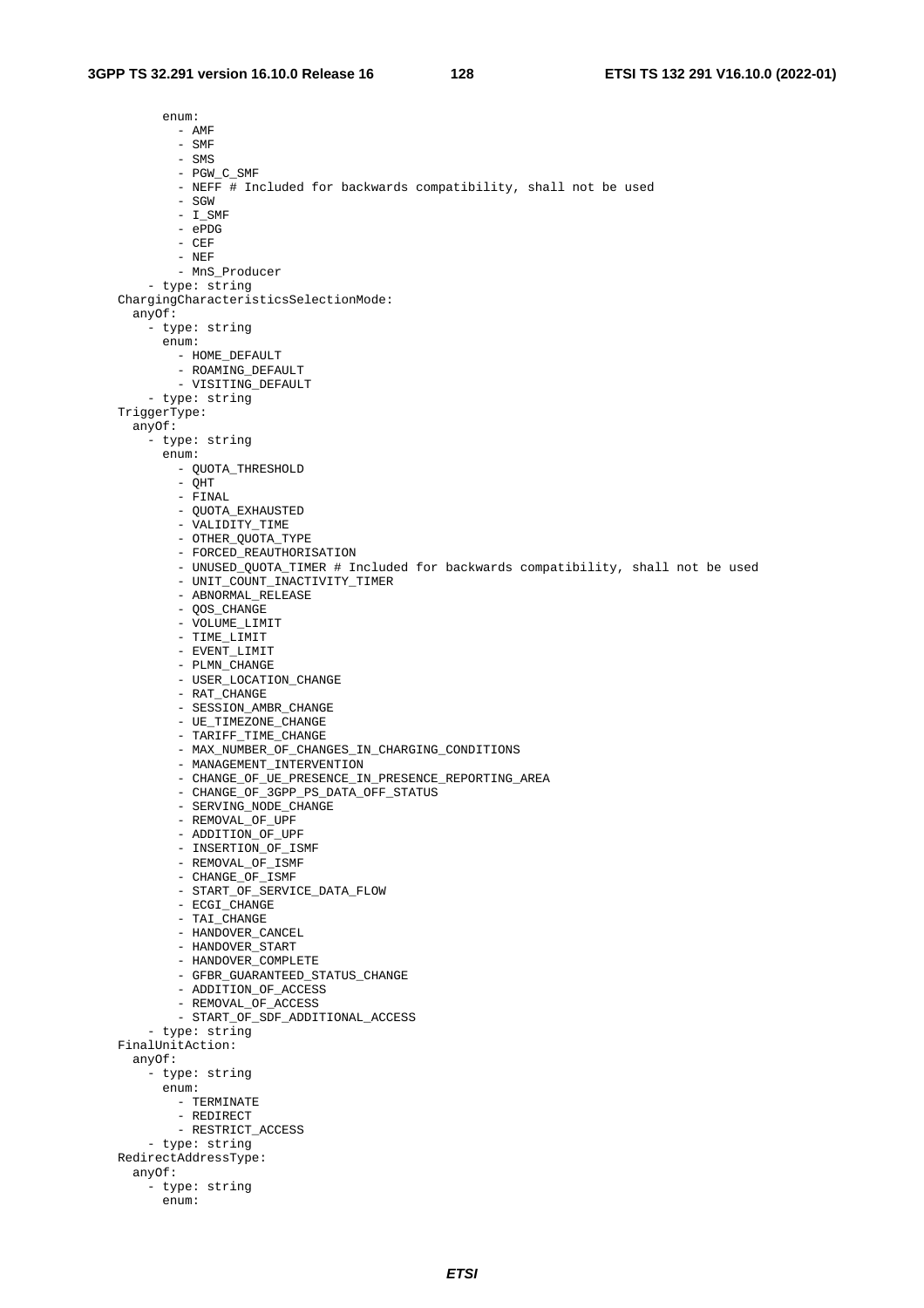- IPV4 - IPV6  $-$  URL - type: string TriggerCategory: anyOf: - type: string enum: - IMMEDIATE\_REPORT - DEFERRED\_REPORT - type: string QuotaManagementIndicator: anyOf: - type: string enum: - ONLINE\_CHARGING - OFFLINE\_CHARGING - QUOTA\_MANAGEMENT\_SUSPENDED - type: string FailureHandling: anyOf: - type: string enum: - TERMINATE - CONTINUE - RETRY\_AND\_TERMINATE - type: string SessionFailover: anyOf: - type: string enum: - FAILOVER\_NOT\_SUPPORTED - FAILOVER\_SUPPORTED - type: string 3GPPPSDataOffStatus: anyOf: - type: string enum: - ACTIVE - INACTIVE - type: string ResultCode: anyOf: - type: string enum: - SUCCESS - END\_USER\_SERVICE\_DENIED - QUOTA\_MANAGEMENT\_NOT\_APPLICABLE - QUOTA\_LIMIT\_REACHED - END\_USER\_SERVICE\_REJECTED - USER\_UNKNOWN - RATING\_FAILED - QUOTA\_MANAGEMENT - type: string PartialRecordMethod: anyOf: - type: string enum: - DEFAULT - INDIVIDUAL - type: string RoamerInOut: anyOf: - type: string enum: - IN\_BOUND - OUT\_BOUND - type: string SMMessageType: anyOf: - type: string enum: - SUBMISSION - DELIVERY\_REPORT - SM\_SERVICE\_REQUEST - DELIVERY - type: string SMPriority: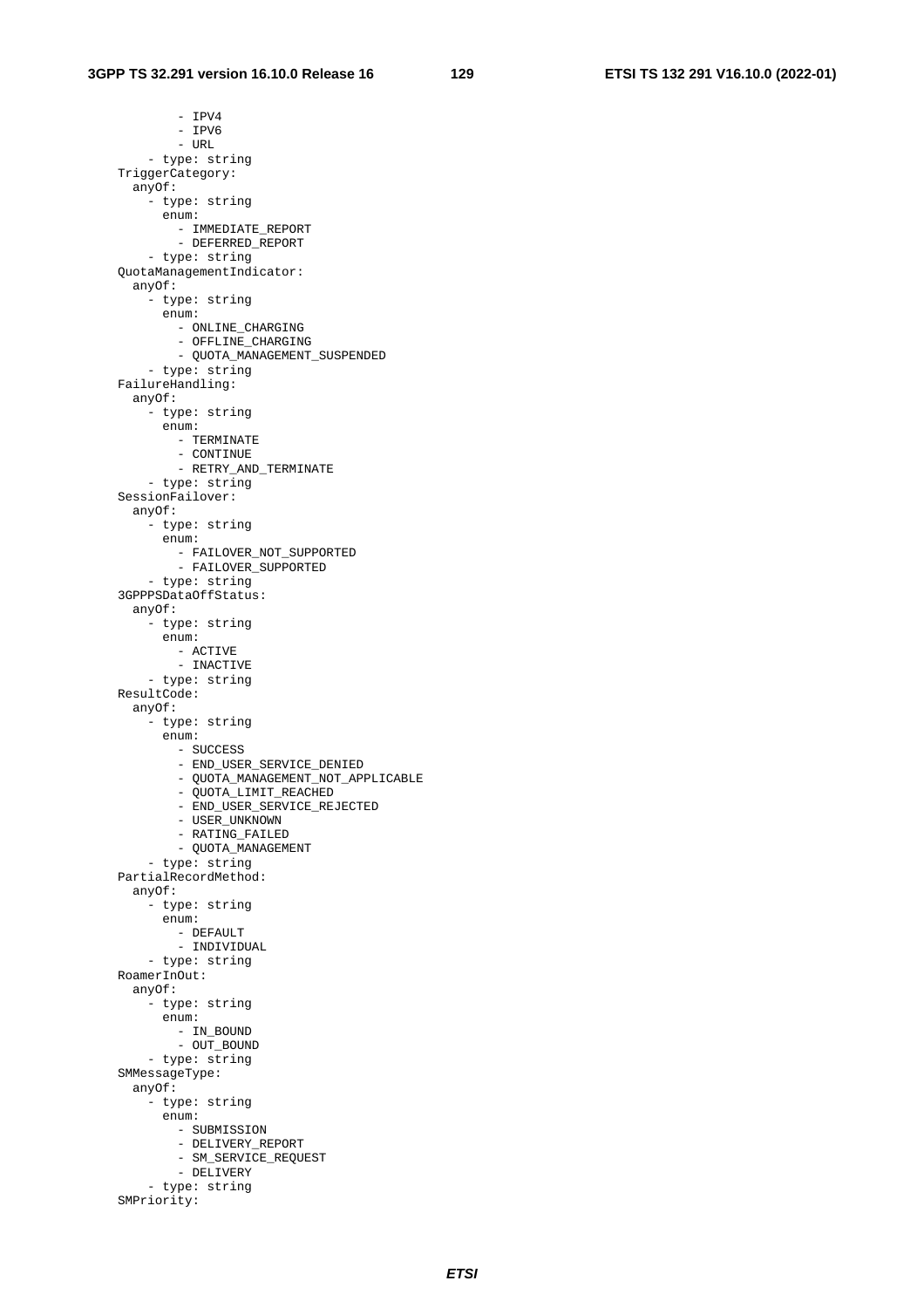anyOf: - type: string enum: - LOW - NORMAL - HIGH - type: string DeliveryReportRequested: anyOf: - type: string enum: - YES - NO - type: string InterfaceType: anyOf: - type: string enum: - UNKNOWN - MOBILE\_ORIGINATING - MOBILE TERMINATING - APPLICATION\_ORIGINATING - APPLICATION\_TERMINATING - type: string ClassIdentifier: anyOf: - type: string enum: - PERSONAL - ADVERTISEMENT - INFORMATIONAL - AUTO - type: string SMAddressType: anyOf: - type: string enum: - EMAIL\_ADDRESS - MSISDN - IPV4\_ADDRESS - IPV6\_ADDRESS - NUMERIC SHORTCODE - ALPHANUMERIC\_SHORTCODE - OTHER - IMSI - type: string SMAddresseeType: anyOf: - type: string enum: - TO  $-$  CC - BCC - type: string SMServiceType: anyOf: - type: string enum: - VAS4SMS\_SHORT\_MESSAGE\_CONTENT\_PROCESSING - VAS4SMS\_SHORT\_MESSAGE\_FORWARDING - VAS4SMS\_SHORT\_MESSAGE\_FORWARDING\_MULTIPLE\_SUBSCRIPTIONS - VAS4SMS\_SHORT\_MESSAGE\_FILTERING - VAS4SMS\_SHORT\_MESSAGE\_RECEIPT - VAS4SMS\_SHORT\_MESSAGE\_NETWORK\_STORAGE - VAS4SMS\_SHORT\_MESSAGE\_TO\_MULTIPLE\_DESTINATIONS - VAS4SMS\_SHORT\_MESSAGE\_VIRTUAL\_PRIVATE\_NETWORK(VPN) - VAS4SMS\_SHORT\_MESSAGE\_AUTO\_REPLY - VAS4SMS\_SHORT\_MESSAGE\_PERSONAL\_SIGNATURE - VAS4SMS\_SHORT\_MESSAGE\_DEFERRED\_DELIVERY - type: string ReplyPathRequested: anyOf: - type: string enum: - NO\_REPLY\_PATH\_SET - REPLY\_PATH\_SET - type: string oneTimeEventType: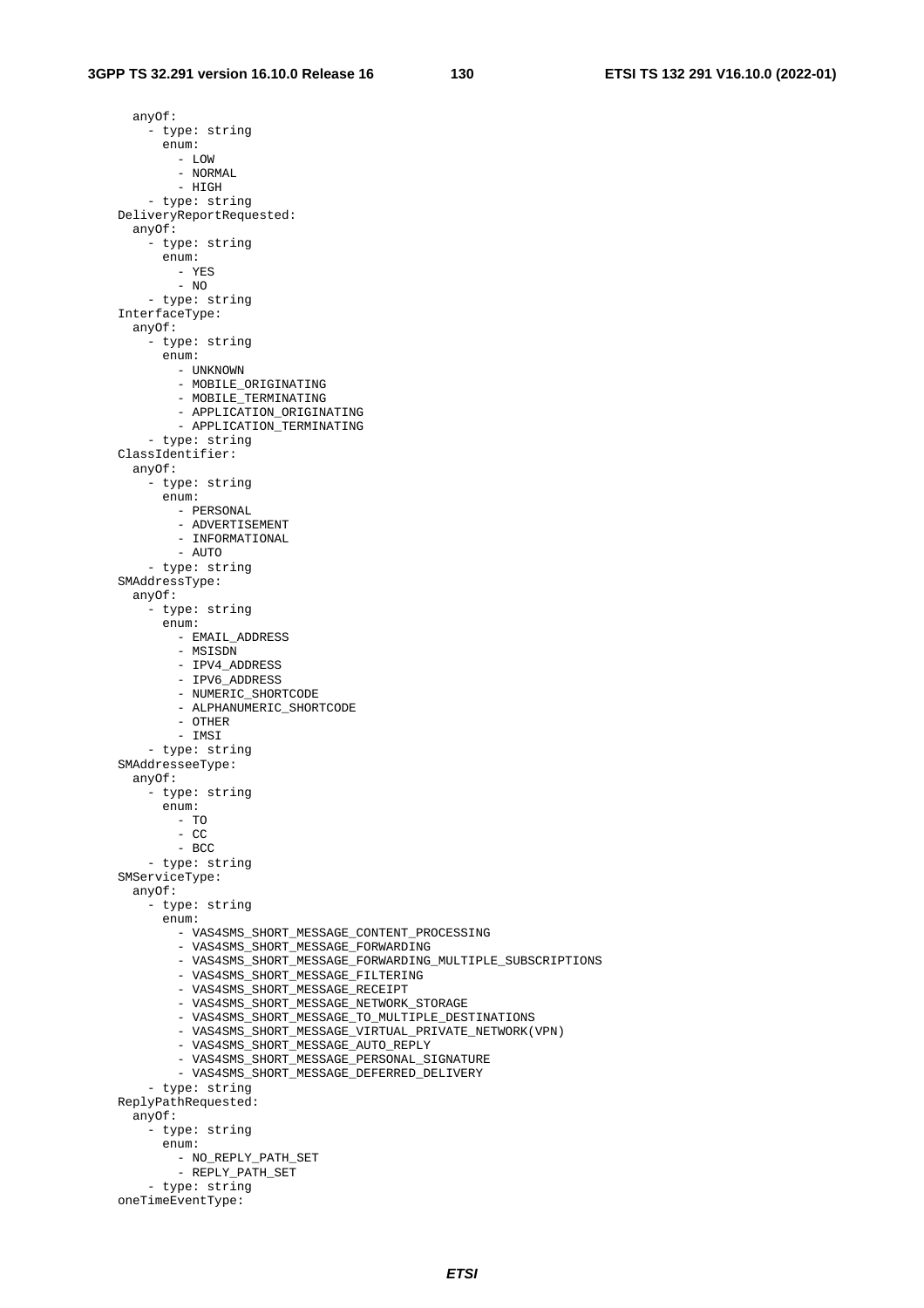anyOf: - type: string enum: - IEC - PEC - type: string dnnSelectionMode: anyOf: - type: string enum: - VERIFIED - UE\_DNN\_NOT\_VERIFIED - NW\_DNN\_NOT\_VERIFIED - type: string APIDirection: anyOf: - type: string enum: - INVOCATION - NOTIFICATION - type: string RegistrationMessageType: anyOf: - type: string enum: - INITIAL - MOBILITY - PERIODIC - EMERGENCY - DEREGISTRATION - type: string MICOModeIndication: anyOf: - type: string enum: - MICO\_MODE - NO MICO MODE - type: string SmsIndication: anyOf: - type: string enum: - SMS\_SUPPORTED - SMS\_NOT\_SUPPORTED - type: string ManagementOperation: anyOf: - type: string enum: - CreateMOI - ModifyMOIAttributes - DeleteMOI - type: string ManagementOperationStatus: anyOf: - type: string enum: - OPERATION\_SUCCEEDED - OPERATION\_FAILED - type: string

### A.3 Nchf\_OfflineOnlyCharging API

```
openapi: 3.0.0 
info: 
   title: Nchf_OfflineOnlyCharging 
   version: 1.0.1 
   description: | 
    OfflineOnlyCharging Service 
     © 2021, 3GPP Organizational Partners (ARIB, ATIS, CCSA, ETSI, TSDSI, TTA, TTC). 
     All rights reserved. 
externalDocs: 
   description: > 
     3GPP TS 32.291 V16.6.0: Telecommunication management; Charging management;
```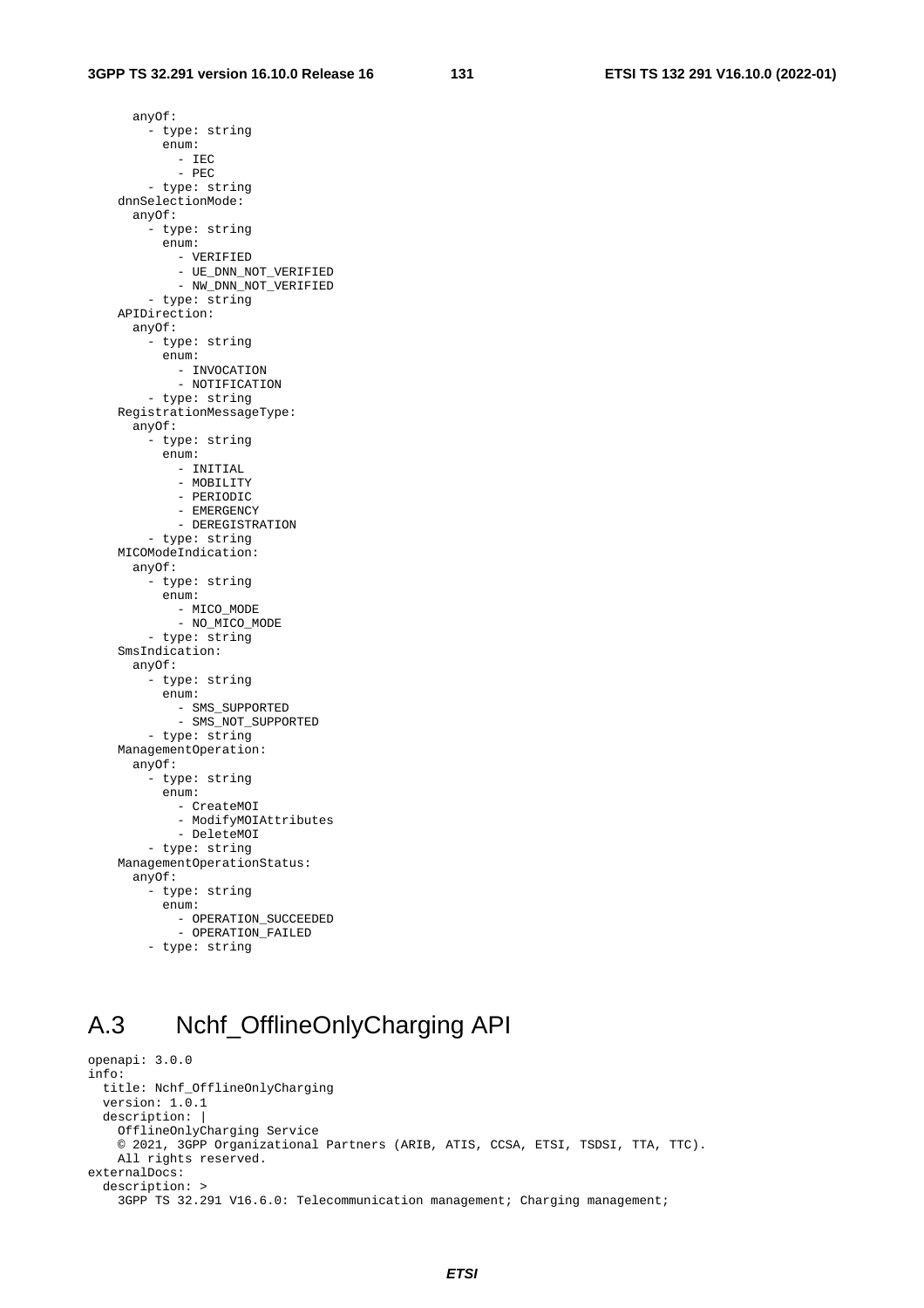```
 5G system, charging service; Stage 3. 
   url: 'http://www.3gpp.org/ftp/Specs/archive/32_series/32.291/' 
servers: 
   - url: '{apiRoot}/nchf-offlineonlycharging/v1' 
     variables: 
       apiRoot: 
         default: https://example.com 
         description: apiRoot as defined in subclause 4.4 of 3GPP TS 29.501. 
security: 
   - {} 
   - oAuth2ClientCredentials: 
     - nchf-offlineonlycharging 
paths: 
   /offlinechargingdata: 
    post: 
       requestBody: 
         required: true 
         content: 
           application/json: 
             schema: 
               $ref: '#/components/schemas/ChargingDataRequest' 
       responses: 
          '201': 
           description: Created 
           content: 
             application/json: 
               schema: 
                  $ref: '#/components/schemas/ChargingDataResponse' 
          '400': 
           description: Bad request 
           content: 
              application/json: 
                schema: 
                  $ref: 'TS29571_CommonData.yaml#/components/schemas/ProblemDetails' 
          '403': 
           description: Forbidden 
           content: 
             application/json: 
                schema: 
                  $ref: 'TS29571_CommonData.yaml#/components/schemas/ProblemDetails' 
          '404': 
           description: Not Found 
           content: 
              application/json: 
               schema: 
                  $ref: 'TS29571_CommonData.yaml#/components/schemas/ProblemDetails' 
          '401': 
           $ref: 'TS29571_CommonData.yaml#/components/responses/401' 
          '410': 
           $ref: 'TS29571_CommonData.yaml#/components/responses/410' 
          '411': 
           $ref: 'TS29571_CommonData.yaml#/components/responses/411' 
          '413': 
            $ref: 'TS29571_CommonData.yaml#/components/responses/413' 
          '500': 
           $ref: 'TS29571_CommonData.yaml#/components/responses/500' 
          '503': 
           $ref: 'TS29571_CommonData.yaml#/components/responses/503' 
         default: 
           $ref: 'TS29571_CommonData.yaml#/components/responses/default' 
   '/offlinechargingdata/{OfflineChargingDataRef}/update': 
     post: 
       requestBody: 
         required: true 
         content: 
           application/json: 
              schema: 
               $ref: '#/components/schemas/ChargingDataRequest' 
       parameters: 
          - name: OfflineChargingDataRef 
           in: path 
           description: a unique identifier for a charging data resource in a PLMN 
           required: true 
           schema: 
             type: string 
       responses: 
          '200': 
           description: OK. Updated Charging Data resource is returned
```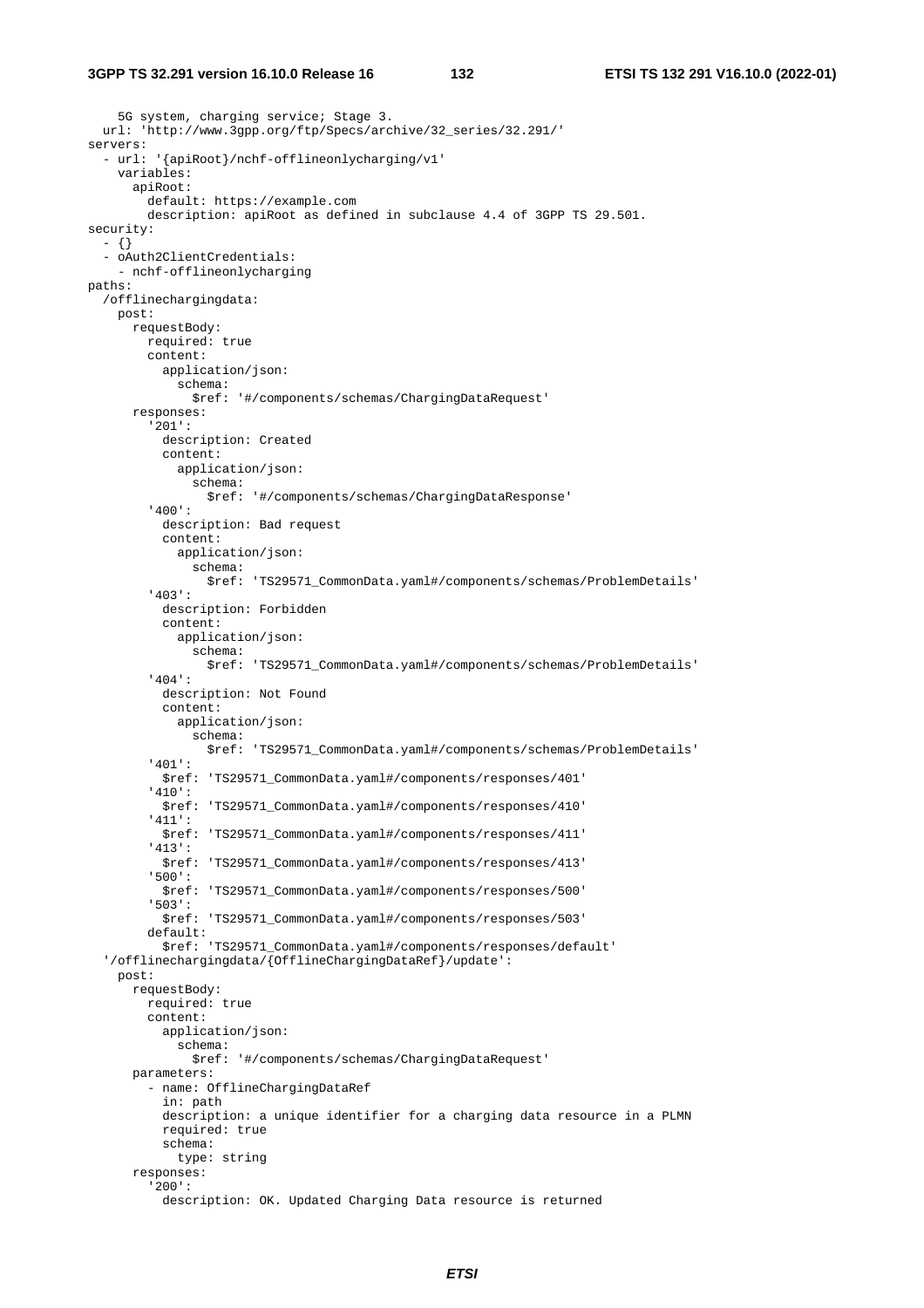content: application/json: schema: \$ref: '#/components/schemas/ChargingDataResponse' '400': description: Bad request content: application/json: schema: \$ref: 'TS29571\_CommonData.yaml#/components/schemas/ProblemDetails' '403': description: Forbidden content: application/json: schema: \$ref: 'TS29571\_CommonData.yaml#/components/schemas/ProblemDetails' '404': description: Not Found content: application/json: schema: \$ref: 'TS29571\_CommonData.yaml#/components/schemas/ProblemDetails' '401': \$ref: 'TS29571\_CommonData.yaml#/components/responses/401' '410': \$ref: 'TS29571\_CommonData.yaml#/components/responses/410' '411': \$ref: 'TS29571\_CommonData.yaml#/components/responses/411' '413': \$ref: 'TS29571\_CommonData.yaml#/components/responses/413' '500': \$ref: 'TS29571\_CommonData.yaml#/components/responses/500' '503': \$ref: 'TS29571\_CommonData.yaml#/components/responses/503' default: \$ref: 'TS29571\_CommonData.yaml#/components/responses/default' '/offlinechargingdata/{OfflineChargingDataRef}/release': post: requestBody: required: true content: application/json: schema: \$ref: '#/components/schemas/ChargingDataRequest' parameters: - name: OfflineChargingDataRef in: path description: a unique identifier for a charging data resource in a PLMN required: true schema: type: string responses: '204': description: No Content. '404': description: Not Found content: application/json: schema: \$ref: 'TS29571\_CommonData.yaml#/components/schemas/ProblemDetails' '401': \$ref: 'TS29571\_CommonData.yaml#/components/responses/401' '410': \$ref: 'TS29571\_CommonData.yaml#/components/responses/410' '411': \$ref: 'TS29571\_CommonData.yaml#/components/responses/411' '413': \$ref: 'TS29571\_CommonData.yaml#/components/responses/413' '500': \$ref: 'TS29571\_CommonData.yaml#/components/responses/500' '503': \$ref: 'TS29571\_CommonData.yaml#/components/responses/503' default: \$ref: 'TS29571\_CommonData.yaml#/components/responses/default' components: securitySchemes: oAuth2ClientCredentials: type: oauth2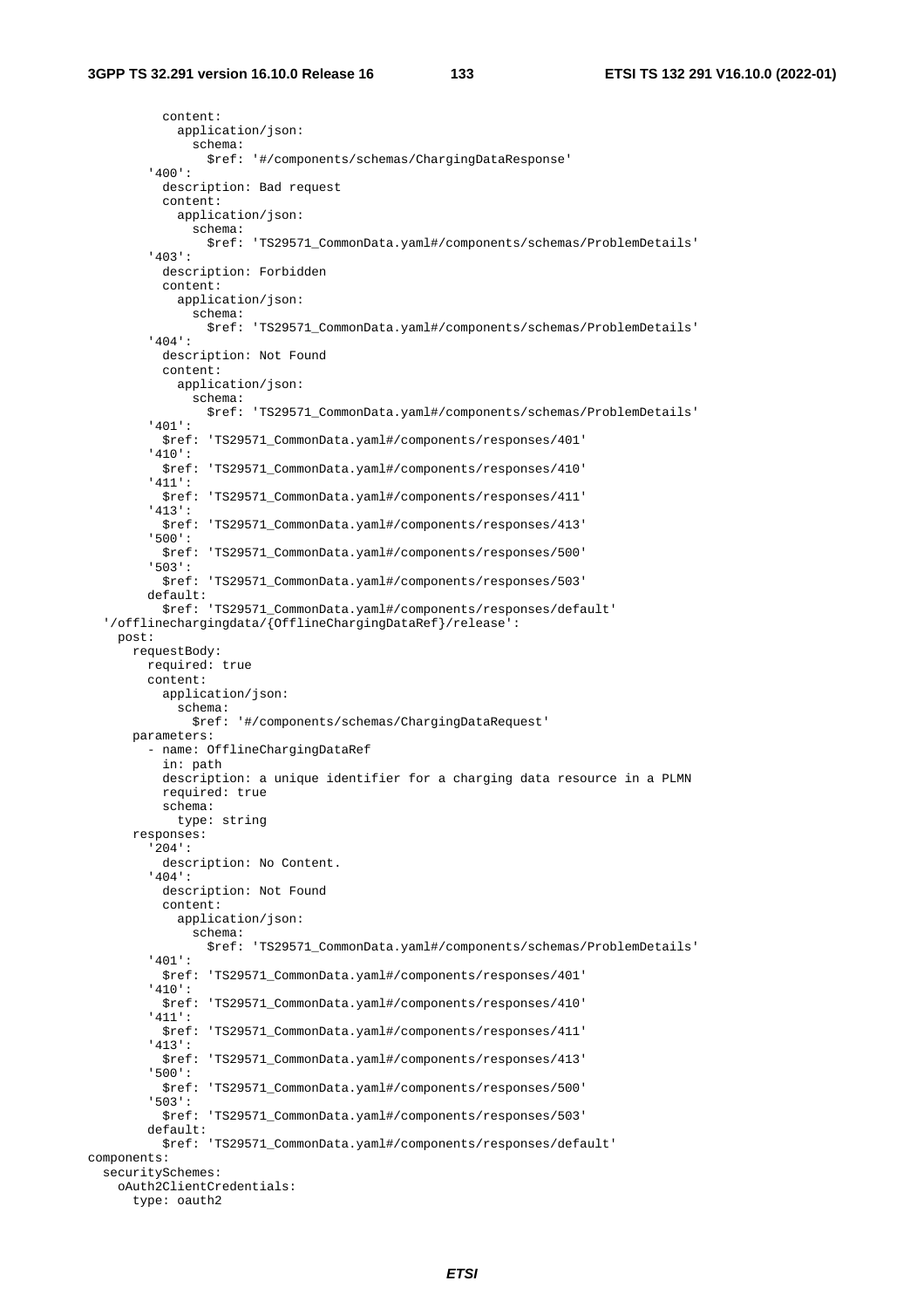flows: clientCredentials: tokenUrl: '{nrfApiRoot}/oauth2/token' scopes: nchf-offlineonlycharging: Access to the Nchf\_OfflineOnlyCharging API schemas: ChargingDataRequest: type: object properties: subscriberIdentifier: \$ref: 'TS29571\_CommonData.yaml#/components/schemas/Supi' nfConsumerIdentification: \$ref: '#/components/schemas/NFIdentification' invocationTimeStamp: \$ref: 'TS29571\_CommonData.yaml#/components/schemas/DateTime' invocationSequenceNumber: \$ref: 'TS29571\_CommonData.yaml#/components/schemas/Uint32' retransmissionIndicator: type: boolean serviceSpecificationInfo: type: string multipleUnitUsage: type: array items: \$ref: '#/components/schemas/MultipleUnitUsage' minItems: 0 triggers: type: array items: \$ref: '#/components/schemas/Trigger' minItems: 0 pDUSessionChargingInformation: \$ref: '#/components/schemas/PDUSessionChargingInformation' roamingQBCInformation: \$ref: '#/components/schemas/RoamingQBCInformation' required: - nfConsumerIdentification - invocationTimeStamp - invocationSequenceNumber ChargingDataResponse: type: object properties: invocationTimeStamp: \$ref: 'TS29571\_CommonData.yaml#/components/schemas/DateTime' invocationSequenceNumber: \$ref: 'TS29571\_CommonData.yaml#/components/schemas/Uint32' invocationResult: \$ref: '#/components/schemas/InvocationResult' sessionFailover: \$ref: '#/components/schemas/SessionFailover' triggers: type: array items: \$ref: '#/components/schemas/Trigger' minItems: 0 pDUSessionChargingInformation: \$ref: '#/components/schemas/PDUSessionChargingInformation' roamingQBCInformation: \$ref: '#/components/schemas/RoamingQBCInformation' required: - invocationTimeStamp - invocationSequenceNumber NFIdentification: type: object properties: nFName: \$ref: 'TS29571\_CommonData.yaml#/components/schemas/NfInstanceId' nFIPv4Address: \$ref: 'TS29571\_CommonData.yaml#/components/schemas/Ipv4Addr' nFIPv6Address: \$ref: 'TS29571\_CommonData.yaml#/components/schemas/Ipv6Addr' nFPLMNID: \$ref: 'TS29571\_CommonData.yaml#/components/schemas/PlmnId' nodeFunctionality: \$ref: '#/components/schemas/NodeFunctionality' nFFqdn: type: string required: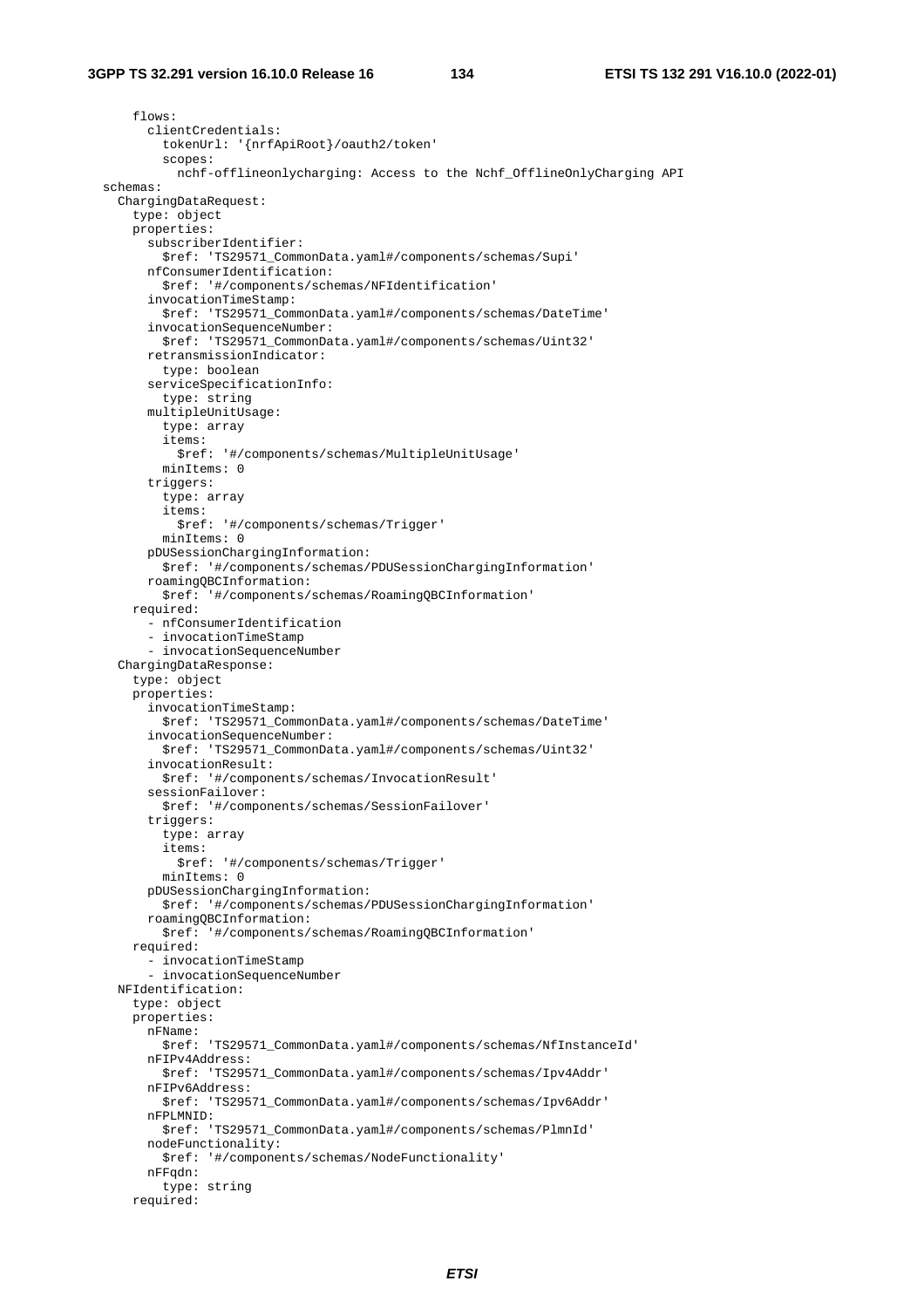- nodeFunctionality MultipleUnitUsage: type: object properties: ratingGroup: \$ref: 'TS29571\_CommonData.yaml#/components/schemas/RatingGroup' usedUnitContainer: type: array items: \$ref: '#/components/schemas/UsedUnitContainer' minItems: 0 uPFID: \$ref: 'TS29571\_CommonData.yaml#/components/schemas/NfInstanceId' multihomedPDUAddress: \$ref: '#/components/schemas/PDUAddress' required: - ratingGroup InvocationResult: type: object properties: error: \$ref: 'TS29571\_CommonData.yaml#/components/schemas/ProblemDetails' failureHandling: \$ref: '#/components/schemas/FailureHandling' Trigger: type: object properties: triggerType: \$ref: '#/components/schemas/TriggerType' triggerCategory: \$ref: '#/components/schemas/TriggerCategory' timeLimit: \$ref: 'TS29571\_CommonData.yaml#/components/schemas/DurationSec' volumeLimit: \$ref: 'TS29571\_CommonData.yaml#/components/schemas/Uint32' volumeLimit64: \$ref: 'TS29571\_CommonData.yaml#/components/schemas/Uint64' eventLimit: \$ref: 'TS29571\_CommonData.yaml#/components/schemas/Uint32' maxNumberOfccc: \$ref: 'TS29571\_CommonData.yaml#/components/schemas/Uint32' required: - triggerType - triggerCategory UsedUnitContainer: type: object properties: serviceId: \$ref: 'TS29571\_CommonData.yaml#/components/schemas/ServiceId' triggers: type: array items: \$ref: '#/components/schemas/Trigger' minItems: 0 triggerTimestamp: \$ref: 'TS29571\_CommonData.yaml#/components/schemas/DateTime' time: \$ref: 'TS29571\_CommonData.yaml#/components/schemas/Uint32' totalVolume: \$ref: 'TS29571\_CommonData.yaml#/components/schemas/Uint64' uplinkVolume: \$ref: 'TS29571\_CommonData.yaml#/components/schemas/Uint64' downlinkVolume: \$ref: 'TS29571\_CommonData.yaml#/components/schemas/Uint64' serviceSpecificUnits: \$ref: 'TS29571\_CommonData.yaml#/components/schemas/Uint64' eventTimeStamps: type: array items: \$ref: 'TS29571\_CommonData.yaml#/components/schemas/DateTime' minItems: 0 localSequenceNumber: type: integer pDUContainerInformation: \$ref: '#/components/schemas/PDUContainerInformation' required: - localSequenceNumber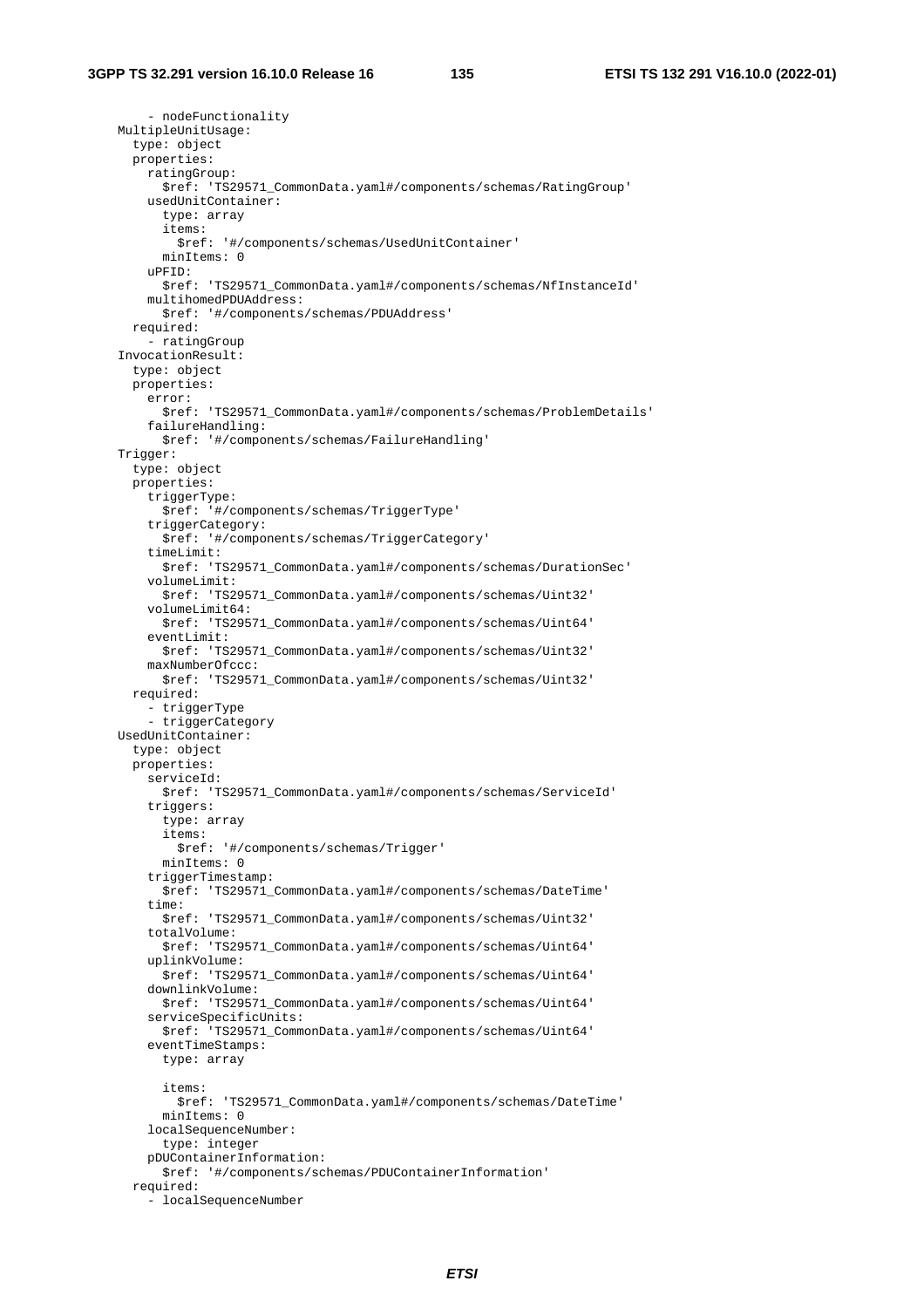PDUSessionChargingInformation: type: object properties: chargingId: \$ref: 'TS29571\_CommonData.yaml#/components/schemas/ChargingId' userInformation: \$ref: '#/components/schemas/UserInformation' userLocationinfo: \$ref: 'TS29571\_CommonData.yaml#/components/schemas/UserLocation' mAPDUNon3GPPUserLocationInfo: \$ref: 'TS29571\_CommonData.yaml#/components/schemas/UserLocation' userLocationTime: \$ref: 'TS29571\_CommonData.yaml#/components/schemas/DateTime' presenceReportingAreaInformation: type: object additionalProperties: \$ref: 'TS29571\_CommonData.yaml#/components/schemas/PresenceInfo' minProperties: 0 uetimeZone: \$ref: 'TS29571\_CommonData.yaml#/components/schemas/TimeZone' pduSessionInformation: \$ref: '#/components/schemas/PDUSessionInformation' unitCountInactivityTimer: \$ref: 'TS29571\_CommonData.yaml#/components/schemas/DurationSec' rANSecondaryRATUsageReport: \$ref: '#/components/schemas/RANSecondaryRATUsageReport' required: - pduSessionInformation UserInformation: type: object properties: servedGPSI: \$ref: 'TS29571\_CommonData.yaml#/components/schemas/Gpsi' servedPEI: \$ref: 'TS29571\_CommonData.yaml#/components/schemas/Pei' unauthenticatedFlag: type: boolean roamerInOut: \$ref: '#/components/schemas/RoamerInOut' PDUSessionInformation: type: object properties: networkSlicingInfo: \$ref: '#/components/schemas/NetworkSlicingInfo' pduSessionID: \$ref: 'TS29571\_CommonData.yaml#/components/schemas/PduSessionId' pduType: \$ref: 'TS29571\_CommonData.yaml#/components/schemas/PduSessionType' sscMode: \$ref: 'TS29571\_CommonData.yaml#/components/schemas/SscMode' hPlmnId: \$ref: 'TS29571\_CommonData.yaml#/components/schemas/PlmnId' servingNetworkFunctionID: \$ref: '#/components/schemas/ServingNetworkFunctionID' ratType: \$ref: 'TS29571\_CommonData.yaml#/components/schemas/RatType' mAPDUNon3GPPRATType: \$ref: 'TS29571\_CommonData.yaml#/components/schemas/RatType' dnnId: \$ref: 'TS29571\_CommonData.yaml#/components/schemas/Dnn' chargingCharacteristics: type: string chargingCharacteristicsSelectionMode: \$ref: '#/components/schemas/ChargingCharacteristicsSelectionMode' startTime: \$ref: 'TS29571\_CommonData.yaml#/components/schemas/DateTime' stopTime: \$ref: 'TS29571\_CommonData.yaml#/components/schemas/DateTime' 3gppPSDataOffStatus: \$ref: '#/components/schemas/3GPPPSDataOffStatus' sessionStopIndicator: type: boolean pduAddress: \$ref: '#/components/schemas/PDUAddress' diagnostics: \$ref: '#/components/schemas/Diagnostics' authorizedQoSInformation: \$ref: 'TS29512\_Npcf\_SMPolicyControl.yaml#/components/schemas/AuthorizedDefaultQos'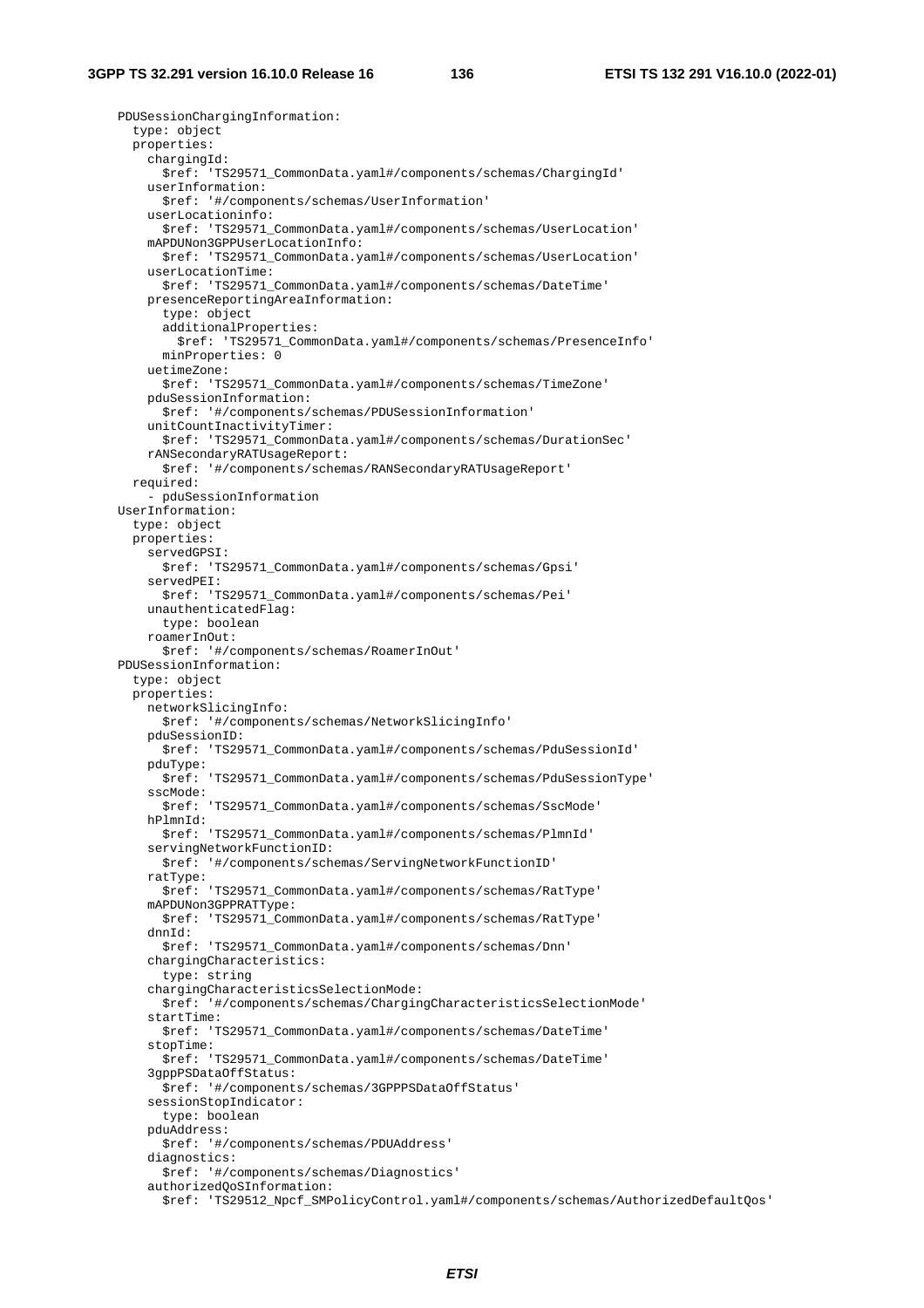subscribedQoSInformation: \$ref: 'TS29571\_CommonData.yaml#/components/schemas/SubscribedDefaultQos' authorizedSessionAMBR: \$ref: 'TS29571\_CommonData.yaml#/components/schemas/Ambr' subscribedSessionAMBR: \$ref: 'TS29571\_CommonData.yaml#/components/schemas/Ambr' servingCNPlmnId: \$ref: 'TS29571\_CommonData.yaml#/components/schemas/PlmnId' mAPDUSessionInformation: \$ref: '#/components/schemas/MAPDUSessionInformation' enhancedDiagnostics: \$ref: '#/components/schemas/EnhancedDiagnostics5G' required: - pduSessionID - dnnId PDUContainerInformation: type: object properties: timeofFirstUsage: \$ref: 'TS29571\_CommonData.yaml#/components/schemas/DateTime' timeofLastUsage: \$ref: 'TS29571\_CommonData.yaml#/components/schemas/DateTime' qoSInformation: \$ref: 'TS29512\_Npcf\_SMPolicyControl.yaml#/components/schemas/QosData' qoSCharacteristics: \$ref: 'TS29512\_Npcf\_SMPolicyControl.yaml#/components/schemas/QosCharacteristics' aFCorrelationInformation: type: string userLocationInformation: \$ref: 'TS29571\_CommonData.yaml#/components/schemas/UserLocation' uetimeZone: \$ref: 'TS29571\_CommonData.yaml#/components/schemas/TimeZone' rATType: \$ref: 'TS29571\_CommonData.yaml#/components/schemas/RatType' servingNodeID: type: array items: \$ref: '#/components/schemas/ServingNetworkFunctionID' minItems: 0 presenceReportingAreaInformation: type: object additionalProperties: \$ref: 'TS29571\_CommonData.yaml#/components/schemas/PresenceInfo' minProperties: 0 3gppPSDataOffStatus: \$ref: '#/components/schemas/3GPPPSDataOffStatus' sponsorIdentity: type: string applicationserviceProviderIdentity: type: string chargingRuleBaseName: type: string mAPDUSteeringFunctionality: \$ref: 'TS29512\_Npcf\_SMPolicyControl.yaml#/components/schemas/SteeringFunctionality' mAPDUSteeringMode: \$ref: 'TS29512\_Npcf\_SMPolicyControl.yaml#/components/schemas/SteeringMode' NetworkSlicingInfo: type: object properties: sNSSAI: \$ref: 'TS29571\_CommonData.yaml#/components/schemas/Snssai' required: - sNSSAI PDUAddress: type: object properties: pduIPv4Address: \$ref: 'TS29571\_CommonData.yaml#/components/schemas/Ipv4Addr' pduIPv6AddresswithPrefix: \$ref: 'TS29571\_CommonData.yaml#/components/schemas/Ipv6Addr' pduAddressprefixlength: type: integer iPv4dynamicAddressFlag: type: boolean iPv6dynamicPrefixFlag: type: boolean ServingNetworkFunctionID: type: object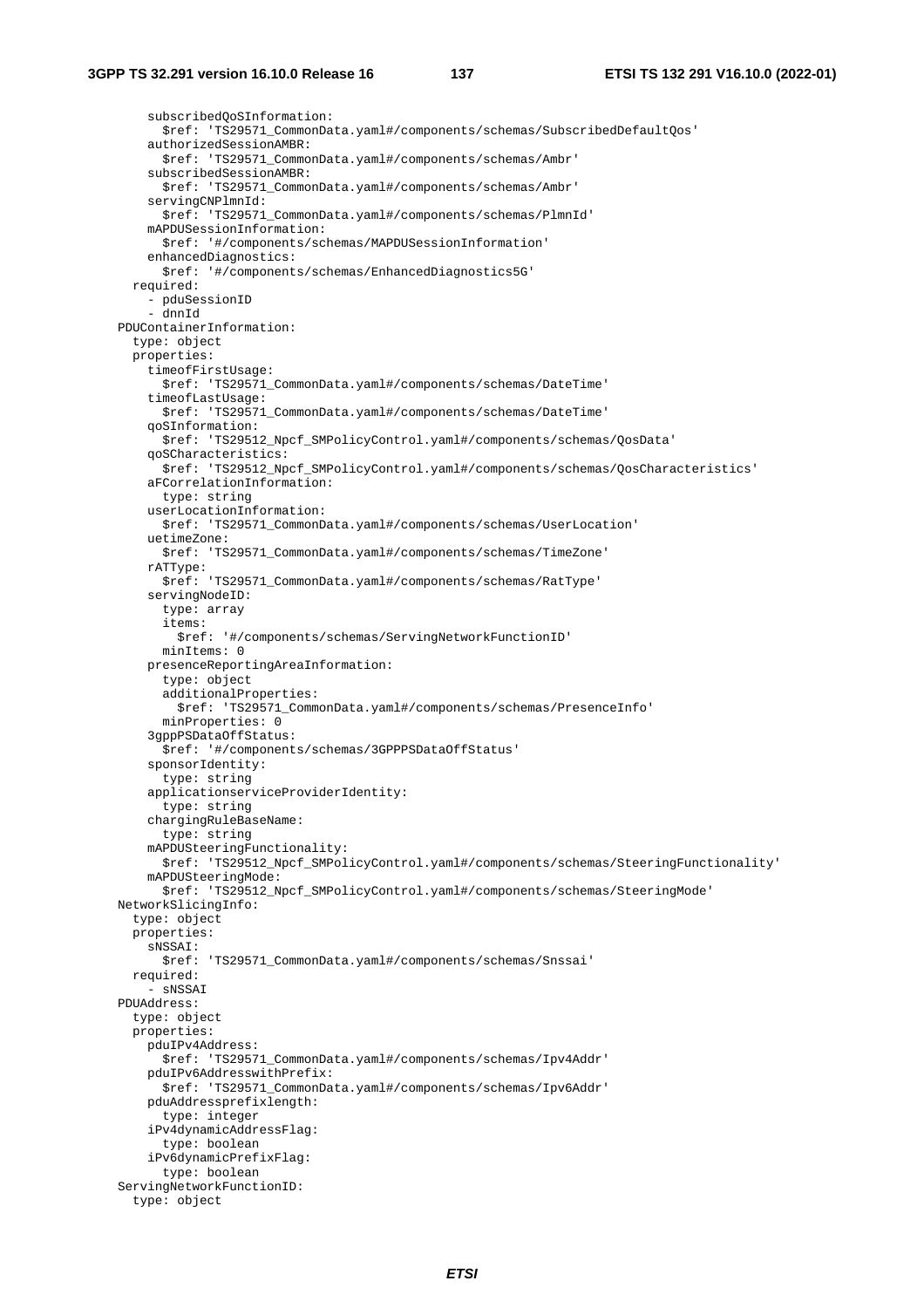properties: servingNetworkFunctionInformation: \$ref: '#/components/schemas/NFIdentification' aMFId: \$ref: 'TS29571\_CommonData.yaml#/components/schemas/AmfId' required: -<br>- servingNetworkFunctionInformation RoamingQBCInformation: type: object properties: multipleQFIcontainer: type: array items: \$ref: '#/components/schemas/MultipleQFIcontainer' minItems: 0 uPFID: \$ref: 'TS29571\_CommonData.yaml#/components/schemas/NfInstanceId' roamingChargingProfile: \$ref: '#/components/schemas/RoamingChargingProfile' MultipleQFIcontainer: type: object properties: triggers: type: array items: \$ref: '#/components/schemas/Trigger' minItems: 0 triggerTimestamp: \$ref: 'TS29571\_CommonData.yaml#/components/schemas/DateTime' time: \$ref: 'TS29571\_CommonData.yaml#/components/schemas/Uint32' totalVolume: \$ref: 'TS29571\_CommonData.yaml#/components/schemas/Uint64' uplinkVolume: \$ref: 'TS29571\_CommonData.yaml#/components/schemas/Uint64' localSequenceNumber: type: integer qFIContainerInformation: \$ref: '#/components/schemas/QFIContainerInformation' required: - localSequenceNumber QFIContainerInformation: type: object properties: qFI: \$ref: 'TS29571\_CommonData.yaml#/components/schemas/Qfi' timeofFirstUsage: \$ref: 'TS29571\_CommonData.yaml#/components/schemas/DateTime' timeofLastUsage: \$ref: 'TS29571\_CommonData.yaml#/components/schemas/DateTime' qoSInformation: \$ref: 'TS29512\_Npcf\_SMPolicyControl.yaml#/components/schemas/QosData' qoSCharacteristics: \$ref: 'TS29512\_Npcf\_SMPolicyControl.yaml#/components/schemas/QosCharacteristics' userLocationInformation: \$ref: 'TS29571\_CommonData.yaml#/components/schemas/UserLocation' uetimeZone: \$ref: 'TS29571\_CommonData.yaml#/components/schemas/TimeZone' presenceReportingAreaInformation: type: object additionalProperties: \$ref: 'TS29571\_CommonData.yaml#/components/schemas/PresenceInfo' minProperties: 0 rATType: \$ref: 'TS29571\_CommonData.yaml#/components/schemas/RatType' servingNetworkFunctionID: type: array items: \$ref: '#/components/schemas/ServingNetworkFunctionID' minItems: 0 3gppPSDataOffStatus: \$ref: '#/components/schemas/3GPPPSDataOffStatus' RoamingChargingProfile: type: object properties: triggers: type: array items: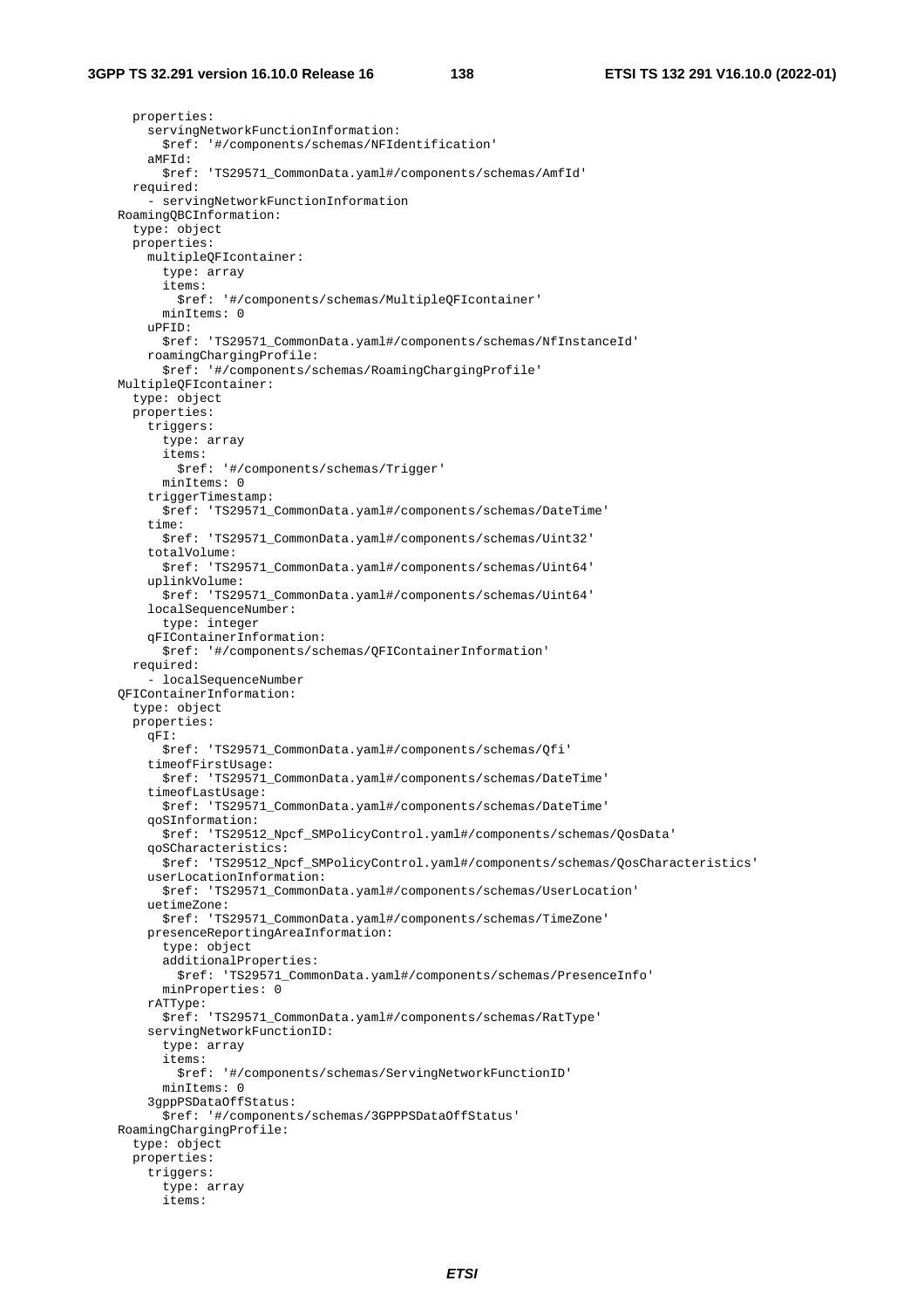\$ref: '#/components/schemas/Trigger' minItems: 0 partialRecordMethod: \$ref: '#/components/schemas/PartialRecordMethod' RANSecondaryRATUsageReport: type: object properties: rANSecondaryRATType: \$ref: 'TS29571\_CommonData.yaml#/components/schemas/RatType' qosFlowsUsageReports: type: array items: \$ref: '#/components/schemas/QosFlowsUsageReport' Diagnostics: type: integer IPFilterRule: type: string QosFlowsUsageReport: type: object properties: qFI: \$ref: 'TS29571\_CommonData.yaml#/components/schemas/Qfi' startTimestamp: \$ref: 'TS29571\_CommonData.yaml#/components/schemas/DateTime' endTimestamp: \$ref: 'TS29571\_CommonData.yaml#/components/schemas/DateTime' uplinkVolume: \$ref: 'TS29571\_CommonData.yaml#/components/schemas/Uint64' downlinkVolume: \$ref: 'TS29571\_CommonData.yaml#/components/schemas/Uint64' MAPDUSessionInformation: type: object properties: mAPDUSessionIndicator: \$ref: 'TS29512\_Npcf\_SMPolicyControl.yaml#/components/schemas/MaPduIndication' aTSSSCapability: \$ref: 'TS29571\_CommonData.yaml#/components/schemas/AtsssCapability' EnhancedDiagnostics5G: \$ref: '#/components/schemas/RanNasCauseList' RanNasCauseList: type: array items: \$ref: 'TS29512\_Npcf\_SMPolicyControl.yaml#/components/schemas/RanNasRelCause' NodeFunctionality: anyOf: - type: string enum: - SMF - SMSF - type: string ChargingCharacteristicsSelectionMode: anyOf: - type: string enum: - HOME\_DEFAULT - ROAMING DEFAULT - VISITING\_DEFAULT - type: string TriggerType: anyOf: - type: string enum: - FINAL - ABNORMAL RELEASE - OOS CHANGE - VOLUME\_LIMIT - TIME\_LIMIT - EVENT\_LIMIT - PLMN CHANGE - USER\_LOCATION\_CHANGE - RAT\_CHANGE - SESSION\_AMBR\_CHANGE - UE\_TIMEZONE\_CHANGE - TARIFF TIME CHANGE - MAX\_NUMBER\_OF\_CHANGES\_IN\_CHARGING\_CONDITIONS - MANAGEMENT\_INTERVENTION - CHANGE OF UE PRESENCE IN PRESENCE REPORTING AREA - CHANGE\_OF\_3GPP\_PS\_DATA\_OFF\_STATUS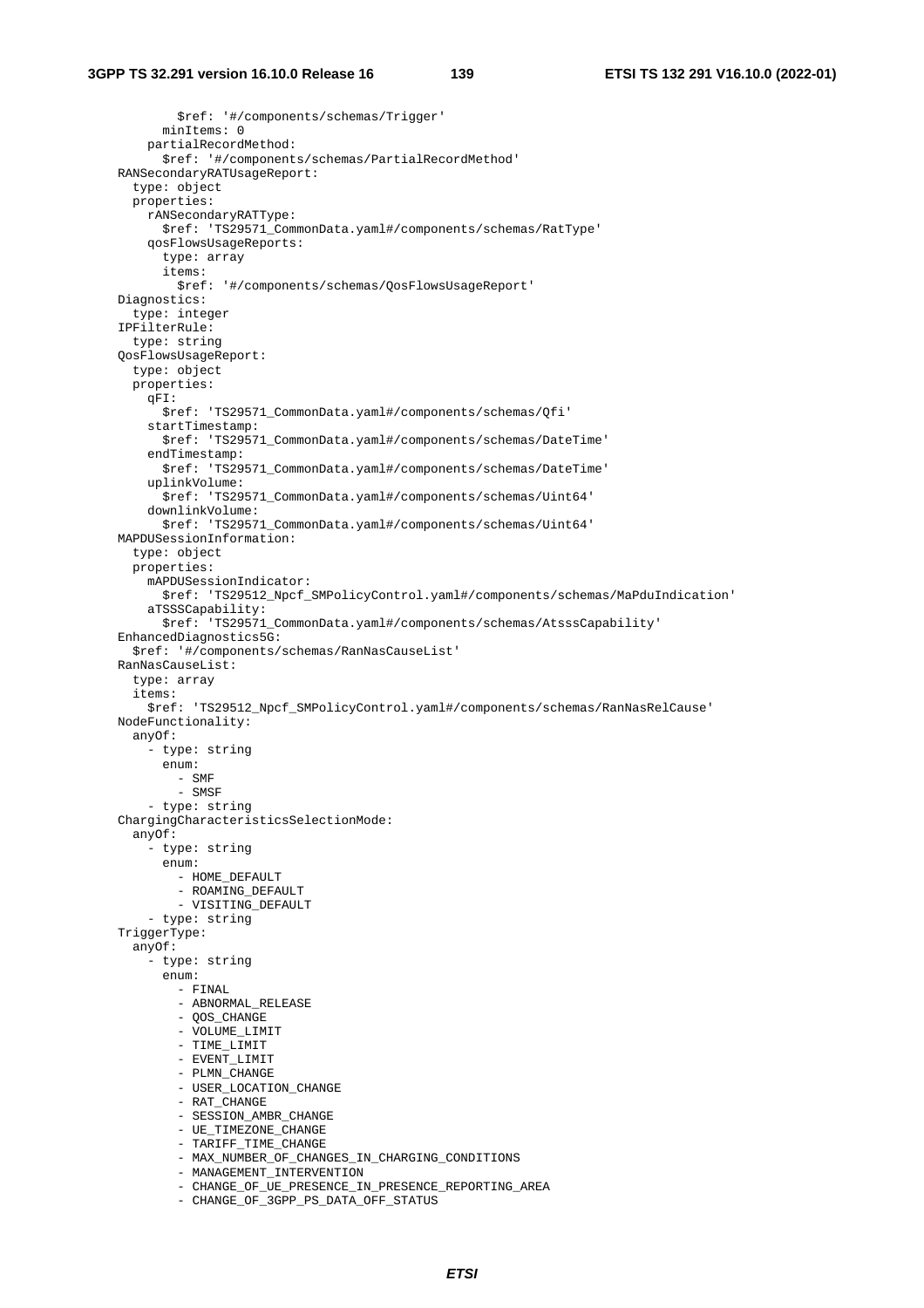- SERVING\_NODE\_CHANGE - REMOVAL OF UPF - ADDITION\_OF\_UPF - INSERTION\_OF\_ISMF - REMOVAL\_OF\_ISMF - CHANGE\_OF\_ISMF - START OF SERVICE DATA FLOW - GFBR\_GUARANTEED\_STATUS\_CHANGE - ADDITION\_OF\_ACCESS - REMOVAL\_OF\_ACCESS - START\_OF\_SDF\_ADDITIONAL\_ACCESS - type: string TriggerCategory: anyOf: - type: string enum: - IMMEDIATE\_REPORT - DEFERRED\_REPORT - type: string FailureHandling: anyOf: - type: string enum: - TERMINATE - CONTINUE - RETRY\_AND\_TERMINATE - type: string SessionFailover: anyOf: - type: string enum: - FAILOVER\_NOT\_SUPPORTED - FAILOVER\_SUPPORTED - type: string 3GPPPSDataOffStatus: anyOf: - type: string enum: - ACTIVE - INACTIVE - type: string ResultCode: anyOf: - type: string enum: - SUCCESS - END\_USER\_SERVICE\_DENIED - type: string PartialRecordMethod: anyOf: - type: string enum: - DEFAULT - INDIVIDUAL - type: string RoamerInOut: anyOf: - type: string enum: - IN\_BOUND - OUT\_BOUND - type: string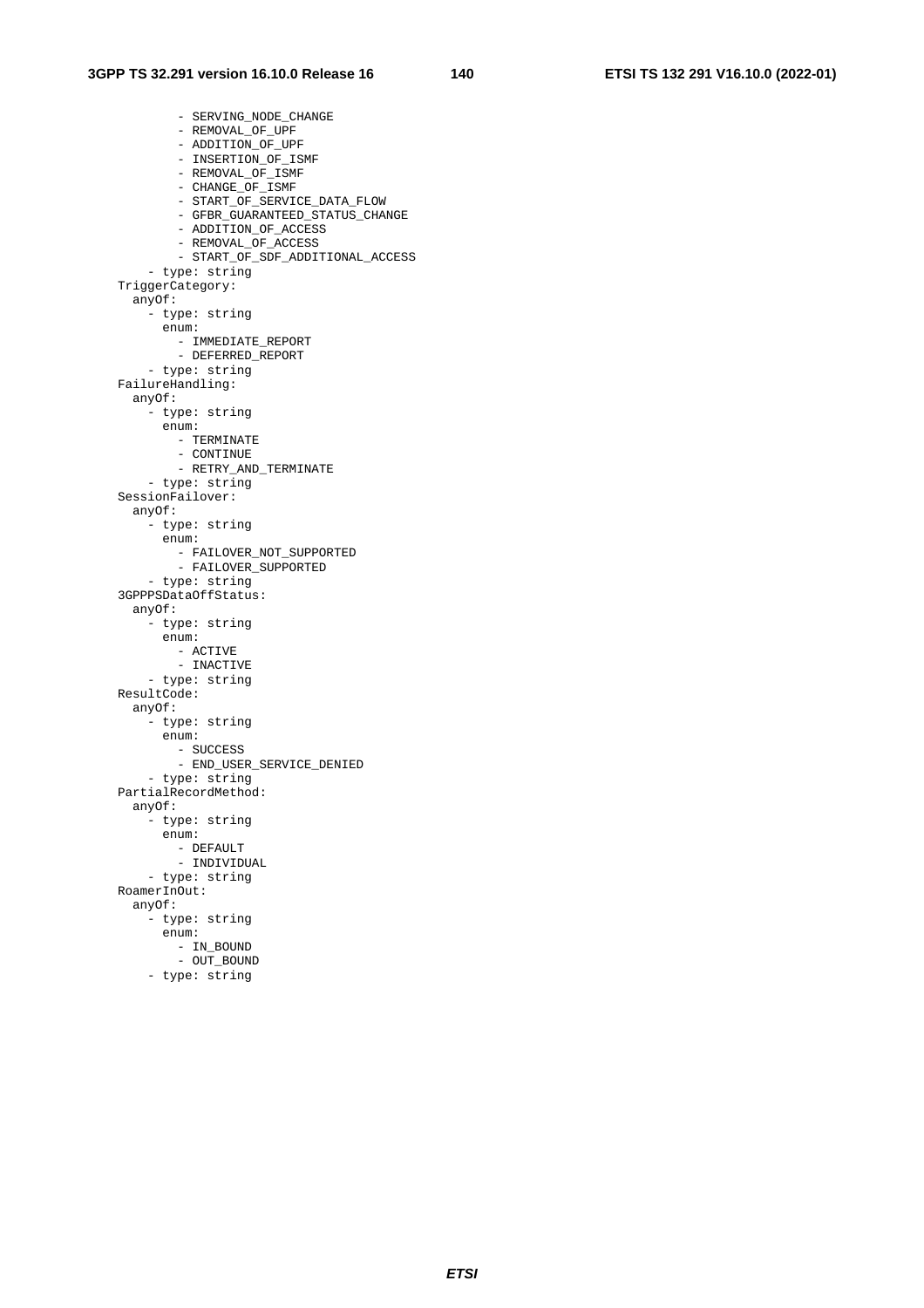Annex B (informative):Change history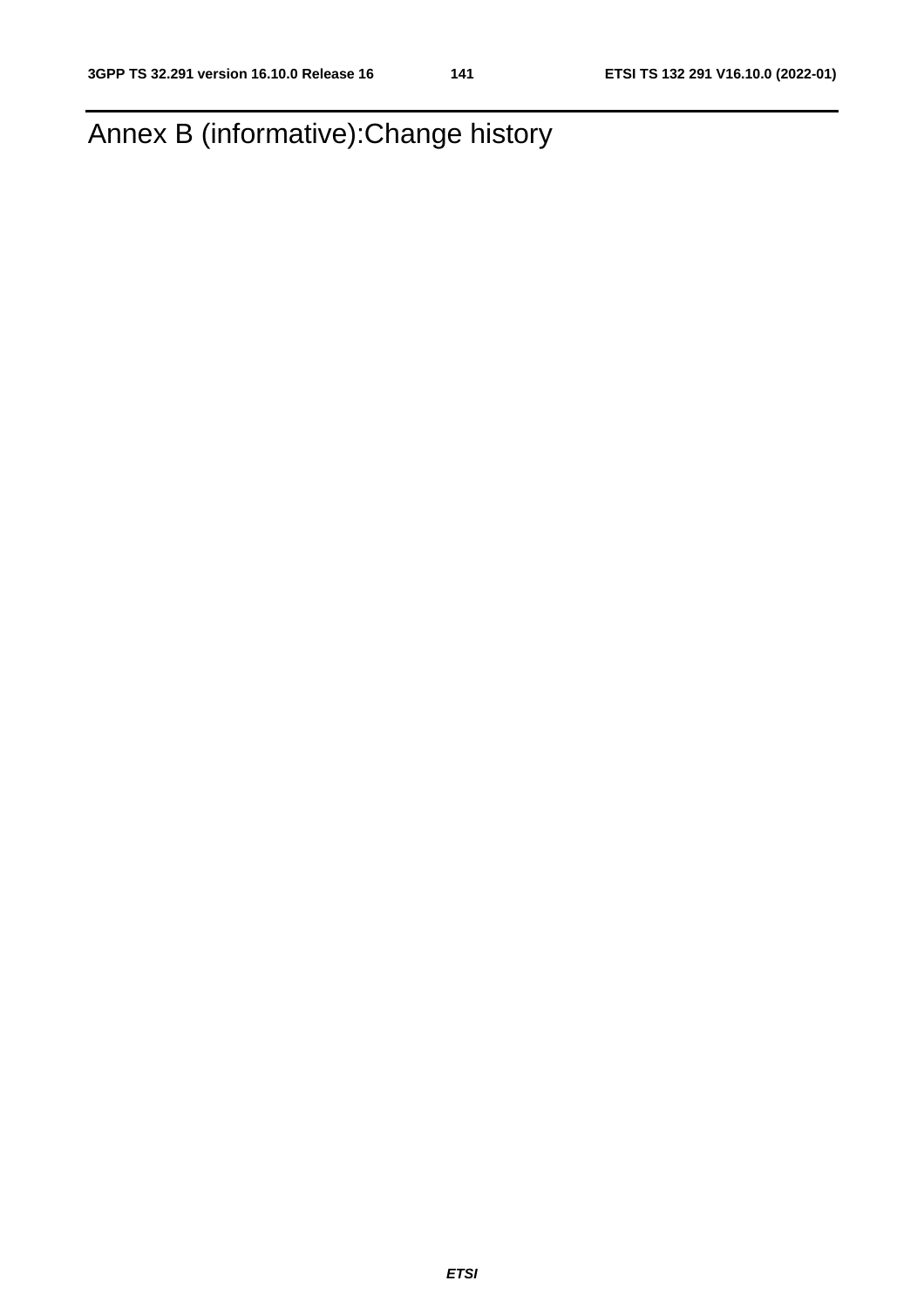| <b>Change history</b> |                |             |           |                |     |                                                                                |                       |
|-----------------------|----------------|-------------|-----------|----------------|-----|--------------------------------------------------------------------------------|-----------------------|
| <b>Date</b>           | <b>Meeting</b> | <b>TDoc</b> | <b>CR</b> | Rev            | Cat | Subject/Comment                                                                | <b>New</b><br>version |
| 2018-09               | SA#81          |             |           |                |     | Upgrade to change control version                                              | 15.0.0                |
| 2018-12               | SA#82          | SP-181157   | 0001      | $\mathbf{1}$   | F   | Correction on the Reference and Resource name                                  | 15.1.0                |
| 2018-12               | SA#82          | SP-181157   | 0002      | $\mathbf{1}$   | F   | <b>Editorial Correction</b>                                                    | 15.1.0                |
| 2018-12               | SA#82          | SP-181157   | 0003      | $\mathbf{1}$   | F   | Data Type Applicability Correction                                             | 15.1.0                |
| 2018-12               | SA#82          | SP-181059   | 0004      | $\mathbf{1}$   | F   | Serving Node ID Correction                                                     | 15.1.0                |
| 2018-12               | SA#82          | SP-181059   | 0006      | $\mathbf{1}$   | F   | Correction of Common Data reference in<br>Nchf_ConvergedCharging API           | 15.1.0                |
| 2018-12               | SA#82          | SP-181059   | 0007      | $\mathbf{1}$   | F   | Correction of references to TS 29.512, TS 29.514 and data types                | 15.1.0                |
| 2018-12               | SA#82          | SP-181059   | 0008      | $\mathbf{1}$   | F   | Clarification of requested units handling                                      | 15.1.0                |
| 2018-12               | SA#82          | SP-181059   | 0009      | $\mathbf{1}$   | F   | Remove of underscore in the API name                                           | 15.1.0                |
| 2018-12               | SA#82          | SP-181059   | 0010      | $\mathbf{1}$   | F   | Correction of data type for subscriber identifier                              | 15.1.0                |
| 2018-12               | <b>SA#82</b>   | SP-181059   | 0011      | $\blacksquare$ | F   | Correction of response code in flow for Notify                                 | 15.1.0                |
| 2018-12               | SA#82          | SP-181059   | 0012      | $\mathbf{1}$   | F   | Allow updating of Notify URI                                                   | 15.1.0                |
| 2018-12               | SA#82          | SP-181059   | 0013      | $\mathbf{1}$   | F   | Correction of overlapping results between Invocation result and<br>Result code | 15.1.0                |
| 2018-12               | SA#82          | SP-181059   | 0014      | $\mathbf{1}$   | F   | Correction of Invocation result at http ok                                     | 15.1.0                |
| 2018-12               | SA#82          | SP-181059   | 0015      | $\mathbf{1}$   | F   | Correction of Rating Group Id and Service Id to Uint32                         | 15.1.0                |
| 2018-12               | SA#82          | SP-181059   | 0016      | $\mathbf{1}$   | F   | Correction of name for Multiple Unit Information                               | 15.1.0                |
| 2018-12               | SA#82          | SP-181059   | 0018      | $\mathbf{1}$   | F   | Correction of name for Multiple Unit Information                               | 15.1.0                |
| 2018-12               | SA#82          | SP-181059   | 0019      | $\mathbf{1}$   | F   | Correction of missing http status code                                         | 15.1.0                |
| 2018-12               | SA#82          | SP-181052   | 0020      | $\mathbf{1}$   | B   | Addition of event based charging                                               | 15.1.0                |
| 2018-12               | SA#82          | SP-181057   | 0021      | $\mathbf{1}$   | B   | Introduction Data Volume Reporting for Option 4&7                              | 15.1.0                |
| 2018-12               | SA#82          | SP-181059   | 0022      | $\mathbf{1}$   | F   | Alignment for session identifier                                               | 15.1.0                |
| 2018-12               | SA#82          | SP-181059   | 0023      | $\overline{1}$ | F   | Correction on Charging Notification message                                    | 15.1.0                |
| 2018-12               | SA#82          | SP-181059   | 0024      | 1              | F   | Correction on Charging ID data type                                            | 15.1.0                |
| 2018-12               | SA#82          | SP-181059   | 0025      | $\mathbf{1}$   | F   | Correction on Reauthorizationdetails                                           | 15.1.0                |
| 2018-12               | SA#82          | SP-181052   | 0026      | $\mathbf{2}$   | В   | Data Type for SMS                                                              | 15.1.0                |
| 2018-12               | SA#82          | SP-181052   | 0027      | $\mathbf{1}$   | В   | Introduce Binding for SMS charging                                             | 15.1.0                |
| 2018-12               | SA#82          | SP-181052   | 0028      | $\mathbf{1}$   | в   | Introduce OpenAPI extension for SMS charging                                   | 15.1.0                |
| 2018-12               | SA#82          | SP-181059   | 0029      | ä,             | F   | Failure Handling Mechanism Clarification                                       | 15.1.0                |
| 2018-12               | SA#82          | SP-181059   | 0030      |                | F   | Correction of Serving Network Function ID definition                           | 15.1.0                |
| 2019-03               | SA#83          | SP-190116   | 0031      | $\mathbf{1}$   | F   | Correction of create operation description for event                           | 15.2.0                |
| 2019-03               | SA#83          | SP-190115   | 0032      | $\mathbf{1}$   | F   | Correction of data type associated to volume                                   | 15.2.0                |
| 2019-03               | SA#83          | SP-190214   | 0033      | $\overline{3}$ | F   | Correction on reference for common data types                                  | 15.2.0                |
| 2019-03               | SA#83          | SP-190116   | 0034      | 1              | F   | Correction of inconsistencies in data types                                    | 15.2.0                |
| 2019-03               | SA#83          | SP-190116   | 0035      | $\mathbf{1}$   | F   | Correction of NF Consumer Information                                          | 15.2.0                |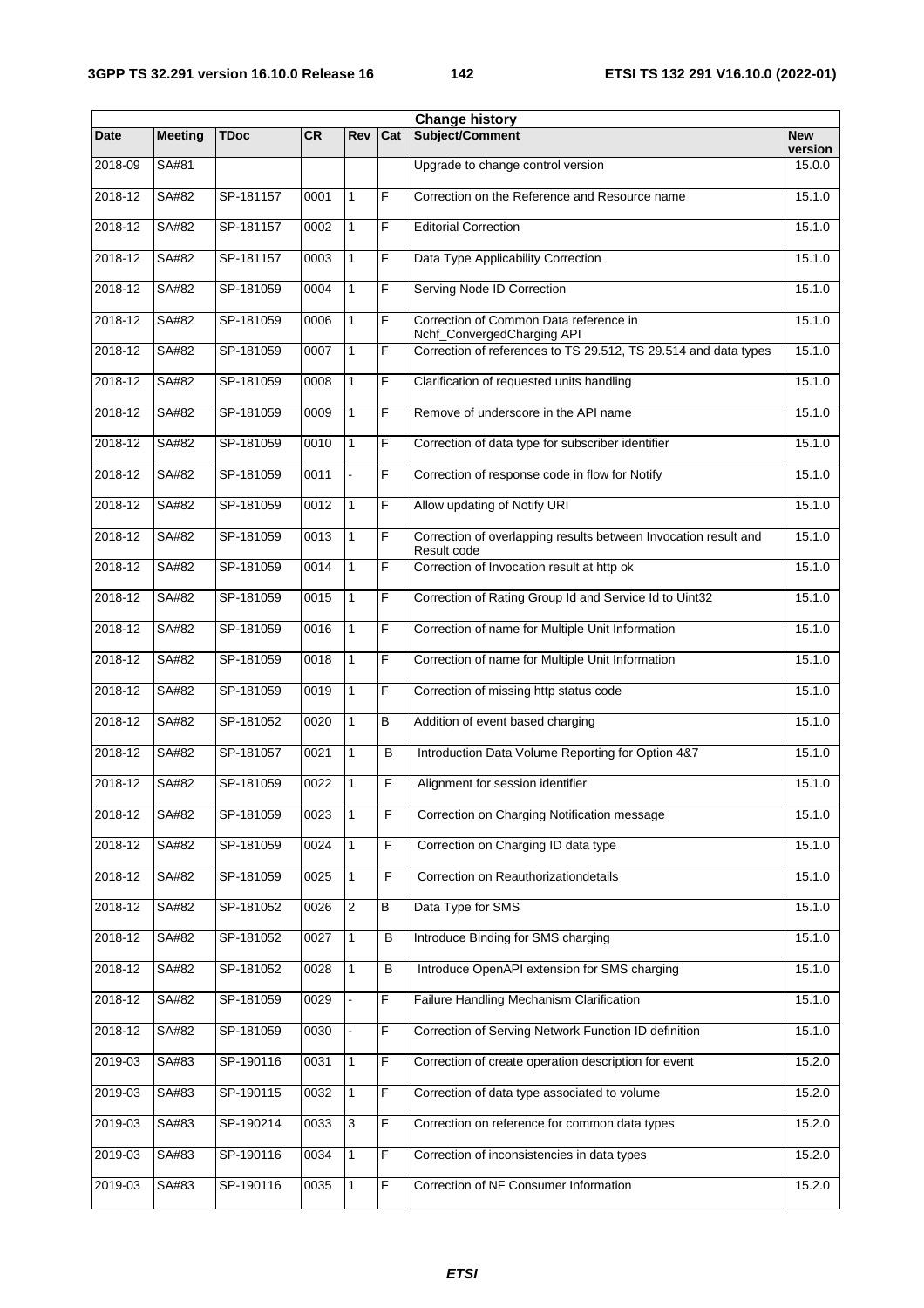| 2019-03 | SA#83 | SP-190117 | 0036 |                          | F              | Correction of SMSF as NF Consumer                               | 15.2.0 |
|---------|-------|-----------|------|--------------------------|----------------|-----------------------------------------------------------------|--------|
| 2019-03 | SA#83 | SP-190116 | 0037 | $\overline{\phantom{a}}$ | F              | Correction of validityTime data type                            | 15.2.0 |
| 2019-03 | SA#83 | SP-190116 | 0038 | $\mathbf{1}$             | $\overline{F}$ | Correction of API versioning and externalDocs field             | 15.2.0 |
| 2019-03 | SA#83 | SP-190212 | 0039 | $\overline{\mathbf{4}}$  | F              | Correction of Qos Information                                   | 15.2.0 |
| 2019-03 | SA#83 | SP-190116 | 0040 | $\mathbf{1}$             | F              | Correct missing Session Identifier                              | 15.2.0 |
| 2019-03 | SA#83 | SP-190116 | 0041 | $\mathbf{1}$             | $\overline{F}$ | Correct faults in yaml part                                     | 15.2.0 |
| 2019-03 | SA#83 | SP-190115 | 0042 | $\mathbf{1}$             | F.             | Correction of User Information                                  | 15.2.0 |
| 2019-03 | SA#83 | SP-190115 | 0043 | ÷.                       | F              | Correction of dnn data type                                     | 15.2.0 |
| 2019-03 | SA#83 | SP-190213 | 0044 | $\overline{3}$           | F              | Correction of serving Network Function                          | 15.2.0 |
| 2019-03 | SA#83 | SP-190116 | 0045 | $\mathbf{1}$             | F              | Correction of Multiple Unit Information in ChargingDataResponse | 15.2.0 |
| 2019-03 | SA#83 | SP-190116 | 0046 | $\mathbf{1}$             | F              | Correction of trigger in ChargingDataResponse                   | 15.2.0 |
| 2019-03 | SA#83 | SP-190116 | 0048 | $\mathbf{1}$             | F              | Correction of RANSecondaryRATUsageReport occurrence             | 15.2.0 |
| 2019-03 | SA#83 | SP-190116 | 0052 |                          | F              | Correcting of table for bindings                                | 15.2.0 |
| 2019-03 | SA#83 | SP-190115 | 0054 | $\mathbf{1}$             | F              | Correction of UE IP Addresses                                   | 15.2.0 |
| 2019-03 | SA#83 | SP-190116 | 0055 |                          | F.             | Correction on local sequence nb                                 | 15.2.0 |
| 2019-03 | SA#83 |           |      |                          |                | Editorial corrections in the OPENAPI (MCC)                      | 15.2.1 |
| 2019-06 | SA#84 | SP-190384 | 0057 |                          | F              | Add the reference for SMS charging                              | 15.3.0 |
| 2019-06 | SA#84 | SP-190384 | 0058 | $\mathbf{1}$             | F              | Correct the failure handling                                    | 15.3.0 |
| 2019-06 | SA#84 | SP-190384 | 0063 | 1 <sup>1</sup>           | F              | Correction on errors description                                | 15.3.0 |
| 2019-06 | SA#84 | SP-190384 | 0064 |                          | F              | Correction on Gateway timeout code                              | 15.3.0 |
| 2019-06 | SA#84 | SP-190384 | 0065 |                          | F              | Correction of used unit container attributes                    | 15.3.0 |
| 2019-06 | SA#84 | SP-190383 | 0066 | 1 <sup>1</sup>           | F              | Correction on binding                                           | 15.3.0 |
| 2019-06 | SA#84 | SP-190383 | 0067 |                          | F.             | Correction of trigger type for start of service data flow       | 15.3.0 |
| 2019-06 | SA#84 | SP-190383 | 0068 | $\mathbf{1}$             | F              | Correction of trigger type unit count inactivity timer          | 15.3.0 |
| 2019-06 | SA#84 | SP-190383 | 0069 | 1                        | F              | Correction of Nchf_ConvergedCharging release usage              | 15.3.0 |
| 2019-06 | SA#84 | SP-190383 | 0070 | 1                        | F              | Correction of missing http status codes                         | 15.3.0 |
| 2019-06 | SA#84 | SP-190522 | 0072 |                          | F              | Correction on the OpenAPI version                               | 15.3.0 |
| 2019-06 | SA#84 | SP-190381 | 0056 | 1                        | в              | Definition of data model for interworking with EPC              | 16.0.0 |
| 2019-06 | SA#84 | SP-190382 | 0059 | 1                        | в              | Add Offline only charging service API name                      | 16.0.0 |
| 2019-06 | SA#84 | SP-190382 | 0060 | 1                        | B              | Add Offline only charging service API resource definition       | 16.0.0 |
| 2019-06 | SA#84 | SP-190382 | 0061 | 1                        | B              | Add Offline only charging service API data model                | 16.0.0 |
| 2019-06 | SA#84 | SP-190382 | 0062 | 1                        | в              | Add Offline only charging service API error handling            | 16.0.0 |
| 2019-06 | SA#84 | SP-190382 | 0071 |                          | в              | Add Offline only charging service operations                    | 16.0.0 |
| 2019-09 | SA#85 | SP-190757 | 0073 | 1                        | B              | Modify the Charging ID                                          | 16.1.0 |
| 2019-09 | SA#85 | SP-190757 | 0074 | 1                        | в              | Definition of data model for interworking with EPC              | 16.1.0 |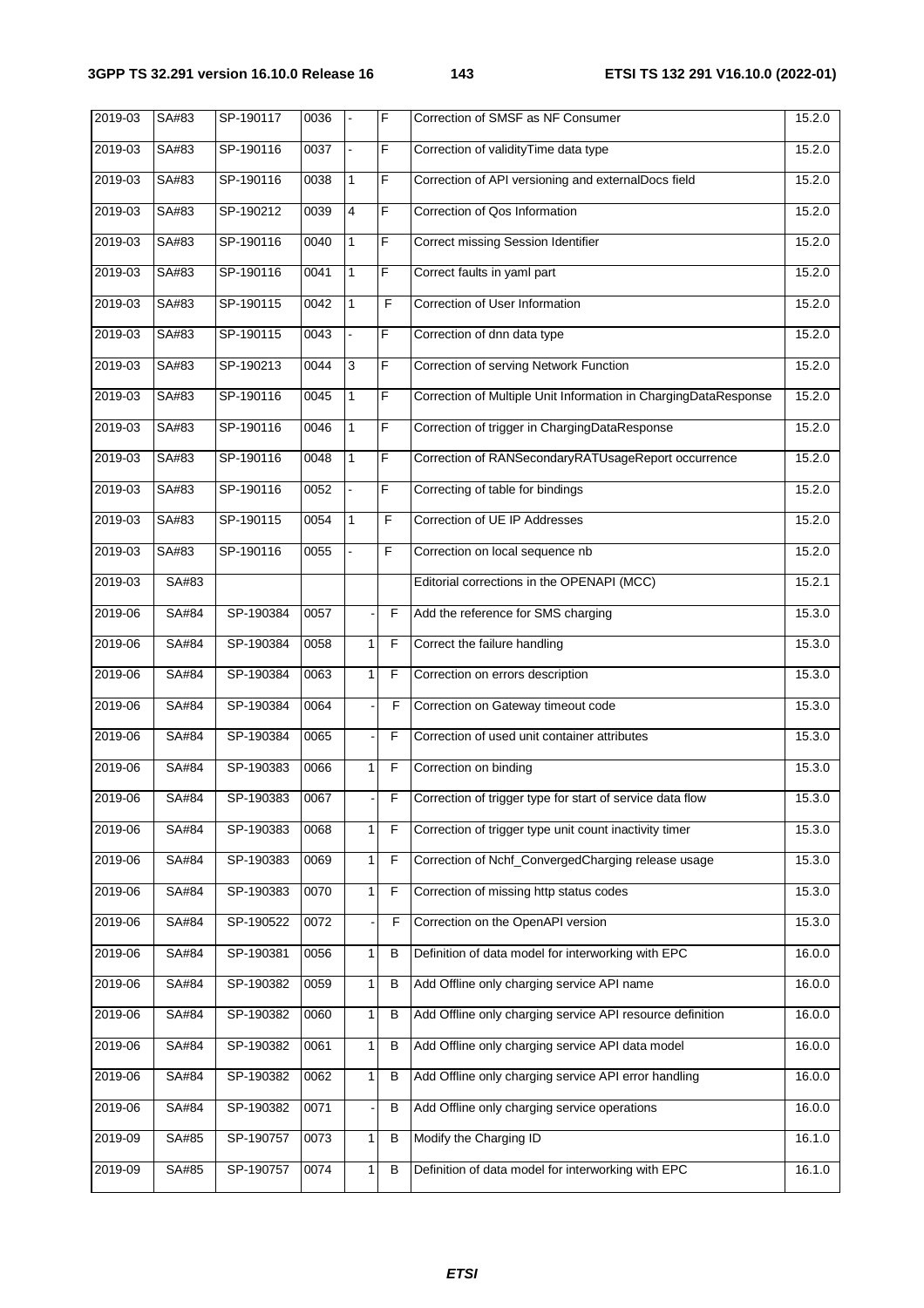| 2019-09 | SA#85        | SP-190758 | 0075 | 1              | B | Correct Offline only charging service API resource definition                              | 16.1.0 |
|---------|--------------|-----------|------|----------------|---|--------------------------------------------------------------------------------------------|--------|
| 2019-09 | SA#85        | SP-190758 | 0076 | 1              | B | Add Offline only charging service API data model                                           | 16.1.0 |
| 2019-09 | SA#85        | SP-190758 | 0077 | $\mathbf{1}$   | B | Add Simple data types and enumerations for offline only charging<br>service API data model | 16.1.0 |
| 2019-09 | SA#85        | SP-190758 | 0078 | 1              | B | Add Bindings of common CDR field for Offline only charging<br>service API                  | 16.1.0 |
| 2019-09 | SA#85        | SP-190758 | 0079 | 1              | B | Add Offline only charging open API schema                                                  | 16.1.0 |
| 2019-09 | <b>SA#85</b> | SP-190854 | 0080 | $\overline{2}$ | B | Update Open API for interworking                                                           | 16.1.0 |
| 2019-09 | SA#85        | SP-190761 | 0082 | $\mathbf{1}$   | A | Correction of nfConsumerIdentification and usedUnitContainer                               | 16.1.0 |
| 2019-09 | SA#85        | SP-190762 | 0084 | 1              | Α | Correction of TriggerCategory and Triggers                                                 | 16.1.0 |
| 2019-09 | SA#85        | SP-190762 | 0086 | 1              | A | Correction of Report Time in QFI Container Information                                     | 16.1.0 |
| 2019-09 | SA#85        | SP-190762 | 0088 | 1              | Α | Correction of SubscriptionIdentificationType                                               | 16.1.0 |
| 2019-09 | SA#85        | SP-190762 | 0092 | 1              | Α | Correction of multipleQuotaInformation                                                     | 16.1.0 |
| 2019-09 | SA#85        | SP-190762 | 0094 | $\mathbf{1}$   | A | Correction of HTTP Status Codes                                                            | 16.1.0 |
| 2019-09 | SA#85        | SP-190762 | 0110 |                | Α | Correct the QoS change trigger                                                             | 16.1.0 |
| 2019-09 | <b>SA#85</b> | SP-190762 | 0111 | 1              | A | Add the selection mode in PDU session information                                          | 16.1.0 |
| 2019-09 | SA#85        | SP-190762 | 0114 | 1              | Α | Event based charging mechanism                                                             | 16.1.0 |
| 2019-09 | SA#85        | SP-190840 | 0115 | 1              | Α | Bindings of common field correction                                                        | 16.1.0 |
| 2019-09 | SA#85        | SP-190840 | 0116 | 1              | Α | Coordination of attribute Presence condition                                               | 16.1.0 |
| 2019-09 | SA#85        | SP-190840 | 0117 | 1              | Α | Bindings for 5G data connectivity correction                                               | 16.1.0 |
| 2019-09 | SA#85        | SP-190840 | 0118 | 1              | A | Correction of data structure of response body                                              | 16.1.0 |
| 2019-09 | SA#85        | SP-190840 | 0119 |                | Α | Correction of serving Network Function identifier                                          | 16.1.0 |
| 2019-09 | <b>SA#85</b> | SP-190750 | 0122 | 1              | F | Correction of AF Charging Identifier naming                                                | 16.1.0 |
| 2019-09 | SA#85        | SP-190840 | 0124 |                | Α | Corrections on OpenAPI                                                                     | 16.1.0 |
| 2019-09 | SA#85        | SP-190750 | 0126 |                | B | Correction on OpenAPI version                                                              | 16.1.0 |
| 2019-09 | SA#85        | SP-190762 | 0127 |                | Α | Correction of version numbering                                                            | 16.1.0 |
| 2019-09 | SA#85        |           |      |                |   | Correction of history table and adding correct version of CR 0080<br>(MCC)                 | 16.1.1 |
| 2019-12 | SA#86        | SP-191162 | 0144 | 1              | A | Add the Service Specification Information                                                  | 16.2.0 |
| 2019-12 | SA#86        | SP-191159 | 0145 | $\mathbf{1}$   | F | Add the QoS characteristics                                                                | 16.2.0 |
| 2019-12 | SA#86        | SP-191161 | 0146 | 1              | A | Add the QNC support                                                                        | 16.2.0 |
| 2019-12 | <b>SA#86</b> | SP-191161 | 0147 | 3              | Α | Clarify the QoS change trigger                                                             | 16.2.0 |
| 2019-12 | SA#86        | SP-191161 | 0150 | 1              | Α | Correction of Nchf_ConvergedCharging_Release operation                                     | 16.2.0 |
| 2019-12 | SA#86        | SP-191161 | 0151 |                | Α | Correction of subscriberIdentifier                                                         | 16.2.0 |
| 2019-12 | SA#86        | SP-191159 | 0152 | 1              | F | Corrections on OpenAPI for UsedUnitContainer                                               | 16.2.0 |
| 2019-12 | SA#86        | SP-191153 | 0153 | 2              | B | Introduce AMF in Nchf Converged Charging                                                   | 16.2.0 |
| 2019-12 | SA#86        | SP-191159 | 0154 | 1              | F | Add Retransmission IE for alignment with TS 32.290                                         | 16.2.0 |
| 2019-12 | <b>SA#86</b> | SP-191161 | 0156 | $\mathbf{1}$   | Α | Correction InvocationResult description and binding                                        | 16.2.0 |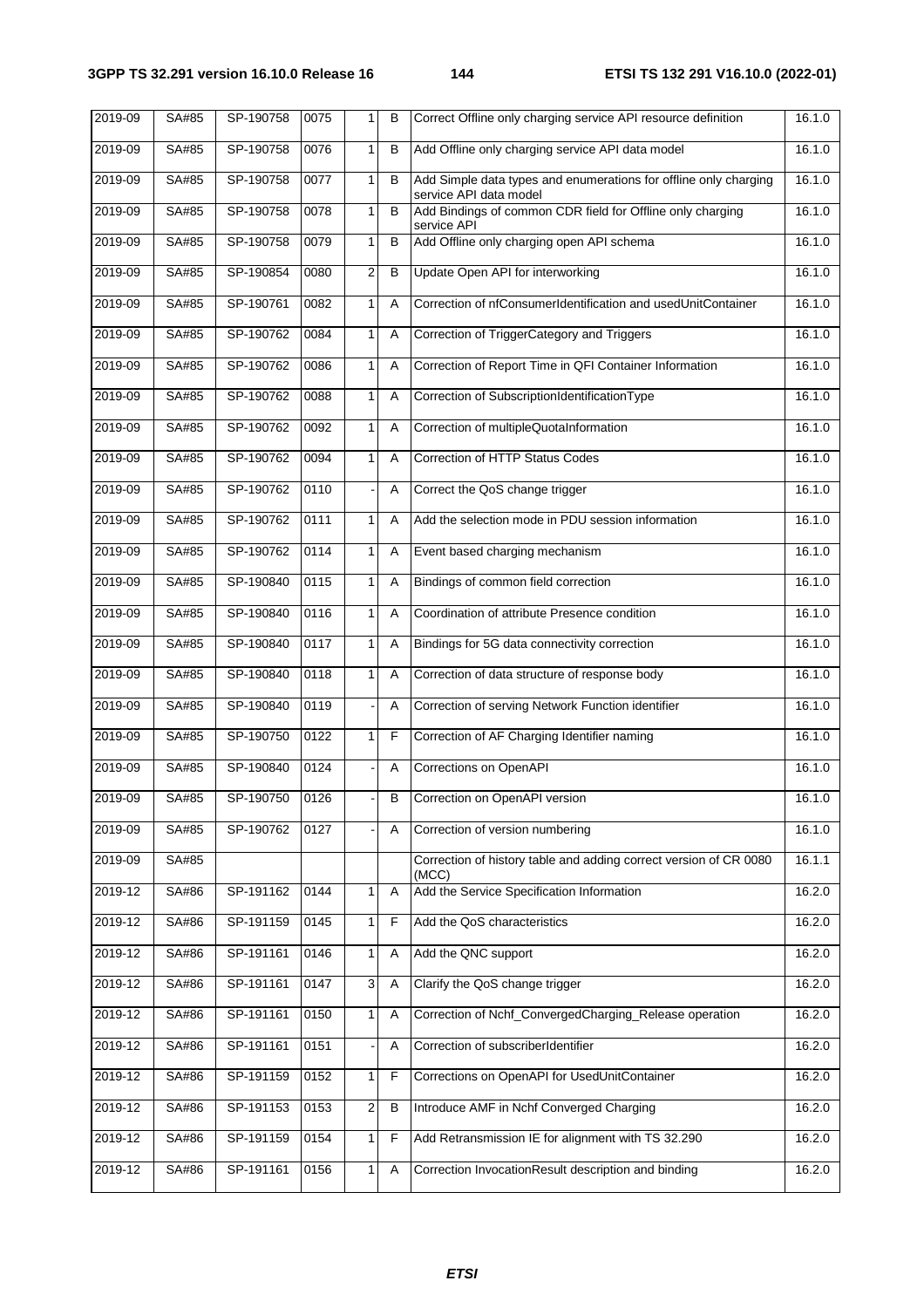| 2019-12 | SA#86         | SP-191159 | 0157 | 1            | F | Correction of yaml                                                  | 16.2.0 |
|---------|---------------|-----------|------|--------------|---|---------------------------------------------------------------------|--------|
| 2019-12 | SA#86         | SP-191159 | 0158 | $\mathbf{1}$ | F | Correction of pDUSessionChargingInformation                         | 16.2.0 |
| 2019-12 | SA#86         | SP-191154 | 0159 | $\mathbf{1}$ | B | Adding Exposure Function Northbound API Specified Data Type         | 16.2.0 |
| 2019-12 | SA#86         | SP-191161 | 0163 | 1            | Α | Alignment with TS 29.501 template                                   | 16.2.0 |
| 2019-12 | SA#86         | SP-191153 | 0164 |              | B | Introduce OpenAPI for AMF charging                                  | 16.2.0 |
| 2019-12 | SA#86         | SP-191161 | 0171 | 1            | Α | <b>Correction of Notify Response</b>                                | 16.2.0 |
| 2019-12 | SA#86         | SP-191205 | 0173 | 2            | Α | Correction of ChargingNotifyResponse description                    | 16.2.0 |
| 2019-12 | SA#86         | SP-191161 | 0175 | 1            | Α | Correction on the Resource URI                                      | 16.2.0 |
| 2019-12 | SA#86         | SP-191167 | 0179 | 1            | в | Adding I-SMF related trigger type                                   | 16.2.0 |
| 2019-12 | SA#86         | SP-191167 | 0180 | 1            | B | Add I-SMF as a new serving network function                         | 16.2.0 |
| 2019-12 | SA#86         | SP-191203 | 0183 | 2            | Α | Add Session-AMBR change trigger                                     | 16.2.0 |
| 2019-12 | SA#86         | SP-191154 | 0186 | $\mathbf{1}$ | B | Addition of binding for exposure function northbound API            | 16.2.0 |
| 2019-12 | SA#86         | SP-191154 | 0187 | 1            | в | Addition of attributes in yaml for exposure function northbound API | 16.2.0 |
| 2019-12 | SA#86         | SP-191161 | 0189 |              | Α | Correction to NF consumer identification                            | 16.2.0 |
| 2019-12 | SA#86         | SP-191161 | 0191 | 1            | Α | Correction of binding for 5G data connectivity                      | 16.2.0 |
| 2019-12 | SA#86         | SP-191159 | 0192 |              | F | Correction OpenAPI syntax                                           | 16.2.0 |
| 2019-12 | SA#86         | SP-191153 | 0193 | 1            | B | Introduction of Binding for AMF Charging                            | 16.2.0 |
| 2019-12 | SA#86         | SP-191167 | 0194 | 1            | B | Add serving node information                                        | 16.2.0 |
| 2019-12 | SA#86         | SP-191339 | 0198 | 1            | F | <b>Update OpenAPI version</b>                                       | 16.2.0 |
| 2020-03 | <b>SA#87E</b> | SP-200170 | 0199 |              | F | Update of Serving Network Function ID                               | 16.3.0 |
| 2020-03 | <b>SA#87E</b> | SP-200248 | 0208 | $\mathbf{1}$ | F | Correct the style for TriggerType in OpenAPI                        | 16.3.0 |
| 2020-03 | <b>SA#87E</b> | SP-200166 | 0209 |              | B | Update OpenAPI version                                              | 16.3.0 |
| 2020-07 | <b>SA#88E</b> | SP-200510 | 0216 |              | Α | Missing AMF as network function                                     | 16.4.0 |
| 2020-07 | SA#88E        | SP-200484 | 0217 | 1            | F | Missing event limit in trigger type                                 | 16.4.0 |
| 2020-07 | <b>SA#88E</b> | SP-200484 | 0219 |              | F | Missing downlink volume in QFI container                            | 16.4.0 |
| 2020-07 | <b>SA#88E</b> | SP-200484 | 0220 |              | F | Correction of content problem, callback and version                 | 16.4.0 |
| 2020-07 | SA#88E        | SP-200522 | 0221 | $\sqrt{2}$   | F | Add the Retransmission Indicator in Open API                        | 16.4.0 |
| 2020-07 | SA#88E        | SP-200484 | 0224 | 1            | B | Add the reference about the storage of OPENAPI in FORGE             | 16.4.0 |
| 2020-07 | SA#88E        | SP-200505 | 0226 | 1            | B | Add description on identifier for 5G RG and FN RG                   | 16.4.0 |
| 2020-07 | SA#88E        | SP-200507 | 0228 | 1            | F | Correction of NodeFunctionality                                     | 16.4.0 |
| 2020-07 | SA#88E        | SP-200485 | 0231 |              | в | Introduce TS 29.500 and TS 29.501 full applicability                | 16.4.0 |
| 2020-07 | <b>SA#88E</b> | SP-200485 | 0232 | 1            | F | Correct the PDU address                                             | 16.4.0 |
| 2020-07 | <b>SA#88E</b> | SP-200485 | 0233 | 1            | F | Correct the Charging Data Response for NEF charging                 | 16.4.0 |
| 2020-07 | SA#88E        | SP-200485 | 0237 | $\mathbf{1}$ | F | Correct offline only charging service API due to maintainance       | 16.4.0 |
| 2020-07 | SA#88E        | SP-200485 | 0240 | 1            | F | Correcting pduSessionInformation as optional                        | 16.4.0 |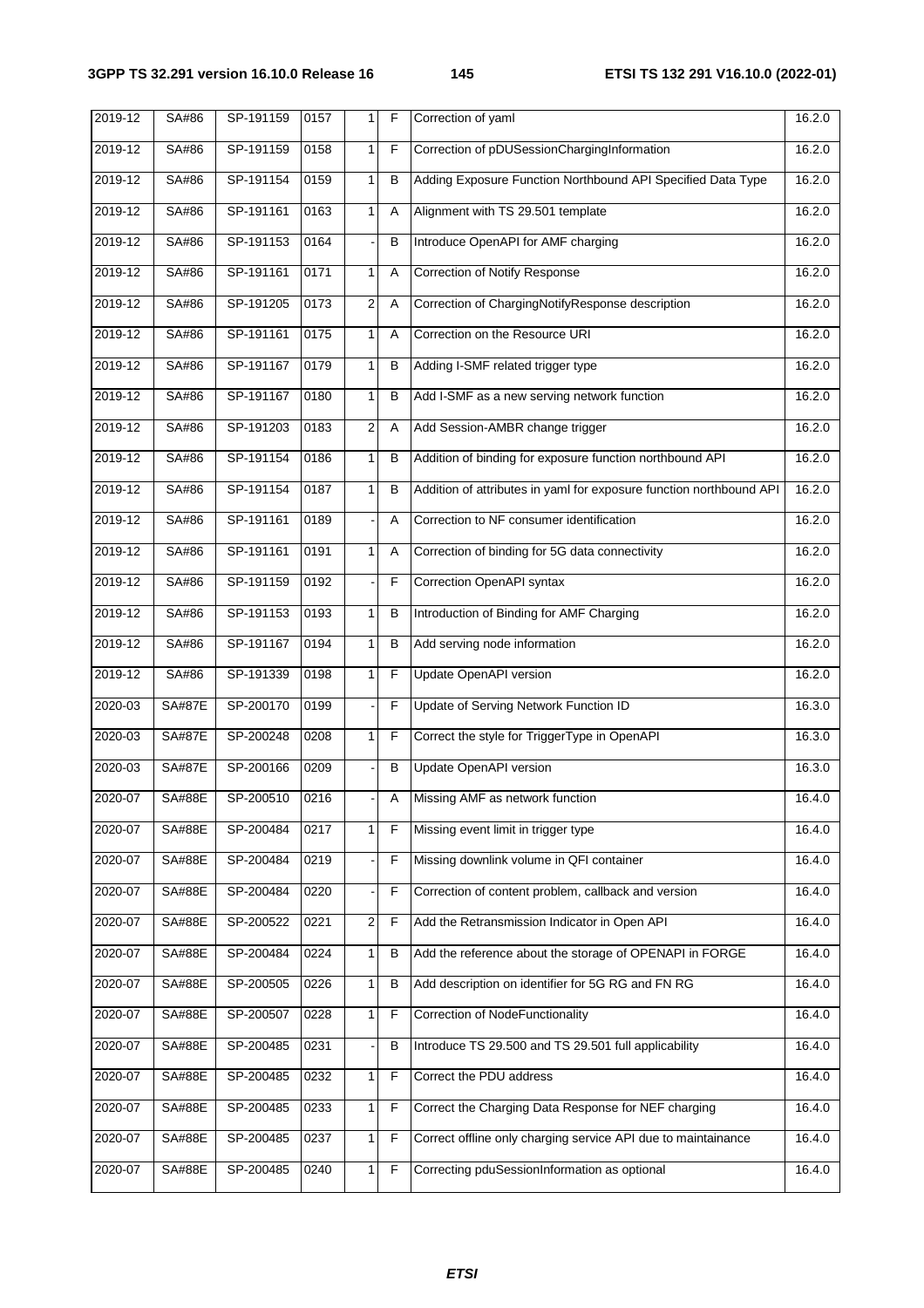| 2020-07 | <b>SA#88E</b> | SP-200508 | 0242 |              | B | Adding CHFCQM as supported feature                                                 | 16.4.0 |
|---------|---------------|-----------|------|--------------|---|------------------------------------------------------------------------------------|--------|
| 2020-07 | <b>SA#88E</b> | SP-200486 | 0244 |              | A | Open API version Update                                                            | 16.4.0 |
| 2020-07 | <b>SA#88E</b> |           |      |              |   | Adding the yaml file to the zip                                                    | 16.4.1 |
| 2020-07 | <b>SA#88E</b> |           |      |              |   | Addressing two implementation errors in the annex Nchf_<br>OfflineOnlyCharging API | 16.4.2 |
| 2020-09 | SA#89e        | SP-200740 | 0245 | 1            | F | Clarify Charging information 5GC interworking with EPC                             | 16.5.0 |
| 2020-09 | SA#89e        | SP-200813 | 0246 |              | F | Corrections in names and cardinality for attributes                                | 16.5.0 |
| 2020-09 | SA#89e        | SP-200813 | 0247 | $\mathbf{1}$ | F | Authorization of CHF services access by OAuth 2.0                                  | 16.5.0 |
| 2020-09 | SA#89e        | SP-200733 | 0248 | 1            | B | Introduction of ATSSS                                                              | 16.5.0 |
| 2020-09 | SA#89e        | SP-200745 | 0249 | $1 -$        | B | Introduction of NSM charging information                                           | 16.5.0 |
| 2020-09 | SA#89e        | SP-200742 | 0251 |              | F | Charging characteristics not consistently defined                                  | 16.5.0 |
| 2020-09 | SA#89e        | SP-200813 | 0252 | 1            | F | Correction of missing AF Charging Id in string format                              | 16.5.0 |
| 2020-09 | SA#89e        | SP-200813 | 0254 |              | F | Correction to tariffTimeChange with UTC time                                       | 16.5.0 |
| 2020-09 | SA#89e        | SP-200741 | 0256 | 1            | F | Missing suspend of quota management                                                | 16.5.0 |
| 2020-09 | SA#89e        | SP-200743 | 0261 | 1            | B | Add the NSPA charging attribute for convergedcharging service                      | 16.5.0 |
| 2020-09 | SA#89e        | SP-200817 | 0262 | 1            | F | Add timeLimit and eventLimit                                                       | 16.5.0 |
| 2020-09 | SA#89e        | SP-200813 | 0263 | 1            | F | Update cardinality for event time stamps                                           | 16.5.0 |
| 2020-09 | SA#89e        | SP-200742 | 0265 | 1            | A | Correction on Converged Charging and Requested Unit handling                       | 16.5.0 |
| 2020-09 | SA#89e        | SP-200740 | 0267 |              | F | Add ePDG as serving node                                                           | 16.5.0 |
| 2020-09 | SA#89e        | SP-200742 | 0268 |              | A | <b>Update OpenAPI version</b>                                                      | 16.5.0 |
| 2020-09 | SA#89e        |           |      |              |   | Correction of various CR implementation errors                                     | 16.5.1 |
| 2020-12 | SA#90e        | SP-201071 | 0271 | 1            | Α | Correction of TriggerType                                                          | 16.6.0 |
| 2020-12 | SA#90e        | SP-201051 | 0272 |              | F | Add Multi-homed PDU Address in CHF-CDR for IPv6 multi-homing                       | 16.6.0 |
| 2020-12 | SA#90e        | SP-201051 | 0275 | 1            | F | Add the QNC subscription                                                           | 16.6.0 |
| 2020-12 | SA#90e        | SP-201051 | 0277 | 1            | F | Add the enhanced Diagnostics for 5G Charging                                       | 16.6.0 |
| 2020-12 | SA#90e        | SP-201051 | 0278 | 1            | F | Correct the InvocationSequenceNumber                                               | 16.6.0 |
| 2020-12 | SA#90e        | SP-201051 | 0280 |              | F | Correct the bindings for 5G data connectivity                                      | 16.6.0 |
| 2020-12 | SA#90e        | SP-201051 | 0281 | 1            | F | Correct the Open API                                                               | 16.6.0 |
| 2020-12 | SA#90e        | SP-201051 | 0282 | $\mathbf{1}$ | F | Correction on missing NEF and PGW-C+SMF as NF consumers                            | 16.6.0 |
| 2020-12 | SA#90e        | SP-201049 | 0285 | 1            | Α | Correcting charging id availability for all NF                                     | 16.6.0 |
| 2020-12 | SA#90e        | SP-201072 | 0287 | 1            | Α | Correcting SMS message types                                                       | 16.6.0 |
| 2020-12 | SA#90e        | SP-201051 | 0288 |              | F | Correcting binding of event time stamp in SMS                                      | 16.6.0 |
| 2020-12 | SA#90e        | SP-201051 | 0289 |              | F | Correction of roamer in out from SMSF                                              | 16.6.0 |
| 2020-12 | SA#90e        | SP-201088 | 0294 |              | Α | Update OpenAPI version                                                             | 16.6.0 |
| 2020-12 | SA#90e        | SP-201088 | 0301 |              | F | Correction of not quota management tariff time trigger                             | 16.6.0 |
| 2020-12 | SA#90e        | SP-201088 | 0302 |              | F | Correction of SMS TP status value                                                  | 16.6.0 |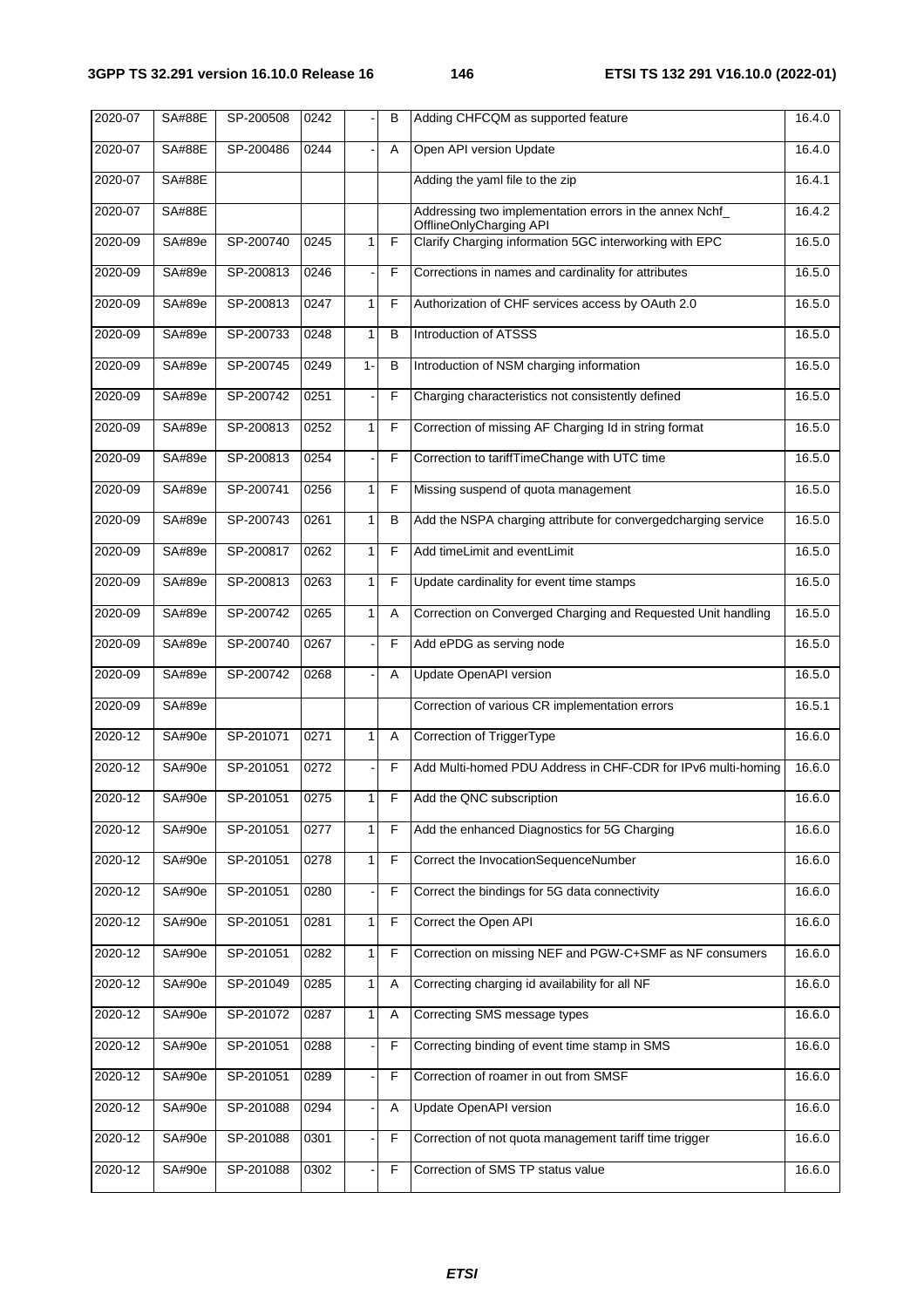| 2020-12 | SA#90e |           |      |              |                | Correcting implementation mistake from CR0277                           | 16.6.1  |
|---------|--------|-----------|------|--------------|----------------|-------------------------------------------------------------------------|---------|
| 2021-03 | SA#91e | SP-210166 | 0306 | 1            | F              | Missing eventLimit in trigger and OpenAPI                               | 16.7.0  |
| 2021-03 | SA#91e | SP-210146 | 0309 | $\mathbf{1}$ | F              | Correcting binding for iPv6dynamicPrefixFlag                            | 16.7.0  |
| 2021-03 | SA#91e | SP-210146 | 0310 |              | F              | Correcting NEF naming                                                   | 16.7.0  |
| 2021-03 | SA#91e | SP-210159 | 0312 | $\mathbf{1}$ | F              | Correction on different identities for NEF charging                     | 16.7.0  |
| 2021-03 | SA#91e | SP-210158 | 0313 |              | F              | Correction on missing MnS producer                                      | 16.7.0  |
| 2021-03 | SA#91e | SP-210163 | 0314 |              | F              | Correction on missing attributes for AMF Charging                       | 16.7.0  |
| 2021-03 | SA#91e | SP-210158 | 0315 | 1            | F              | Add the Bindings for NSM Charging                                       | 16.7.0  |
| 2021-03 | SA#91e | SP-210146 | 0317 | 1            | F              | Optional header clarification                                           | 16.7.0  |
| 2021-03 | SA#91e | SP-210146 | 0318 |              | F              | <b>Update OpenAPI version</b>                                           | 16.7.0  |
| 2021-06 | SA#92e | SP-210418 | 0320 | $\mathbf{1}$ | F              | Correct the Nchf_OfflineOnlyCharging API resource<br>definition         | 16.8.0  |
| 2021-06 | SA#92e | SP-210418 | 0321 |              | F              | Correct the Nchf_ ConvergedCharging API resource definition             | 16.8.0  |
| 2021-06 | SA#92e | SP-210398 | 0323 | $\mathbf{1}$ | F              | Correction on Presence Reporting Areas(s) subscription in AMF           | 16.8.0  |
| 2021-06 | SA#92e | SP-210418 | 0324 |              | F              | Correction on missing binding attributes                                | 16.8.0  |
| 2021-06 | SA#92e | SP-210400 | 0325 | 1            | F              | Correction on PDU address using DHCPv6 for connected RG to<br>5GC       | 16.8.0  |
| 2021-06 | SA#92e | SP-210413 | 0328 | $\mathbf{1}$ | F              | Correcting feature handling for ETSUN                                   | 16.8.0  |
| 2021-07 | SA#92e |           |      |              |                | Fixing OPENAPI version and copyright dates                              | 16.8.1  |
| 2021-09 | SA#93e | SP-210886 | 0335 | $\mathbf{1}$ | F              | Clarify the Presence Reporting Area information                         | 16.9.0  |
| 2021-09 | SA#93e | SP-210886 | 0336 |              | F              | Correction on the Used Unit container in the<br>QFIContainerInformation | 16.9.0  |
| 2021-09 | SA#93e | SP-210886 | 0337 | $\mathbf{1}$ | $\overline{F}$ | Clarify the User Location information                                   | 16.9.0  |
| 2021-09 | SA#93e | SP-210886 | 0342 |              | F              | Update OpenAPI version                                                  | 16.9.0  |
| 2021-12 | SA#94e | SP-211485 | 0352 | 3            | F              | Alignment of the charging data request and response                     | 16.10.0 |
| 2021-12 | SA#94e | SP-211485 | 0359 |              | F              | Update OpenAPI version                                                  | 16.10.0 |